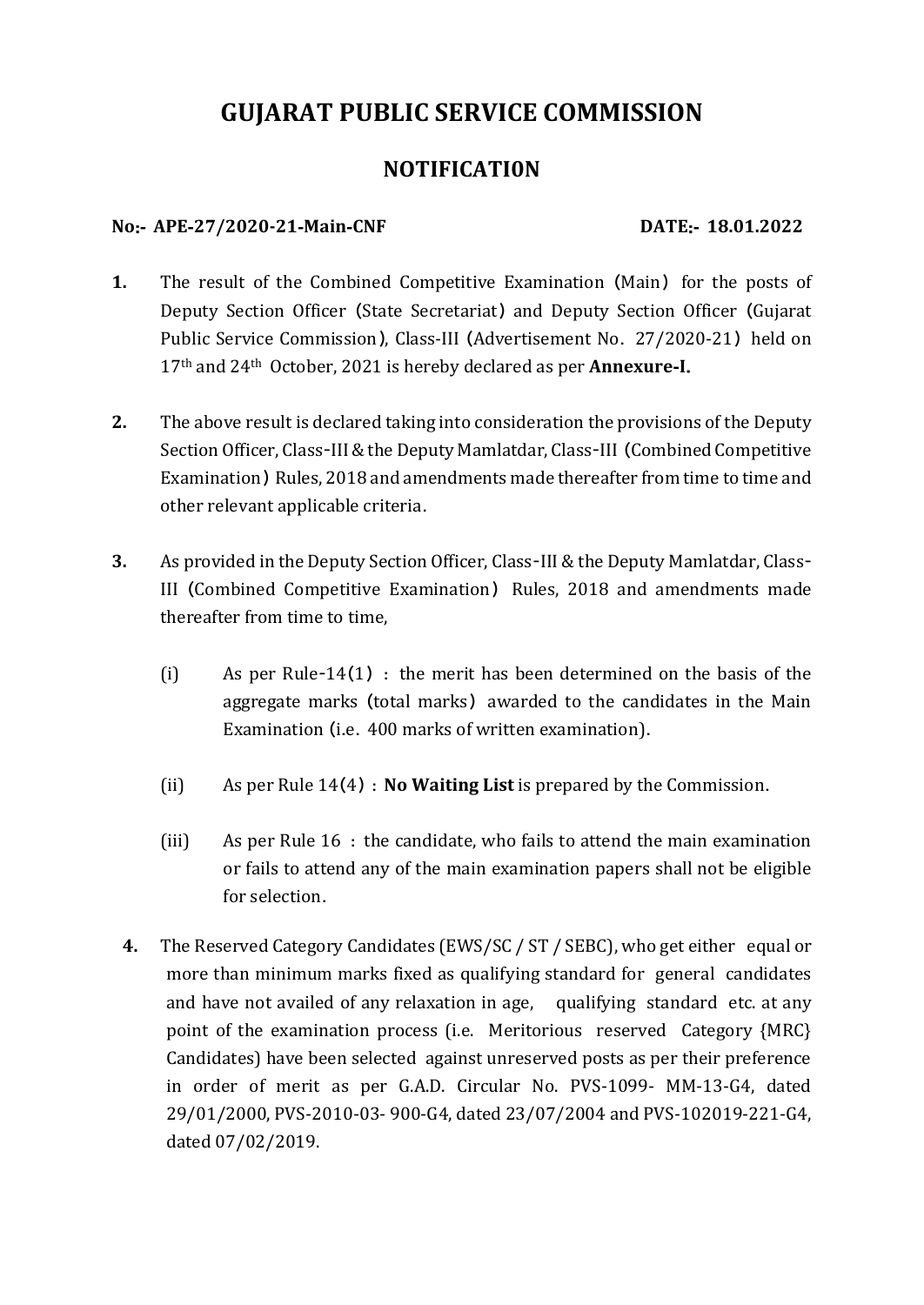The following 93 candidates of reserved category (MRC) *are to be recommended for appointment on unreserved posts*

- 1. The EWS candidates at Merit Nos. 2, 5, 6, 7, 9, 12, 13, 14, 19, 28, 29, 32, 35, 36, 40, 45, 47, 48, 50, 52, 54, 58, 59, 61, 64, 70, 71, 73, 75, 78, 84, 85, 86, 87, 88, 89, 93= Total -37.
- 2. The EWS Female candidates at Merit Nos. 10, 18, 20, 63, 74, 101, 117, 122, 129, 149  $=$  Total -10.
- 3. The SEBC candidates at Merit Nos. 3, 21, 22, 23, 26, 27, 33, 37, 38, 39, 43, 44, 55, 56, 69, 72, 79, 82, 83, 91, 94, 95, 96, 97, 98= Total -25.
- 4. The SEBC Female candidates at Merit Nos. 51, 57, 67, 68, 81, 92, 108, 110, 114, 127, 136, 138, 146, 151 = Total -14.
- 5. The S.C. candidates at Merit Nos. 25, 34, 46, 76 = Total -4.
- 6. The S.C. Female candidates at Merit Nos.16, 100 = Total -2.
- 7. The S.T. Female candidates at Merit Nos. 133 = Total -1.
- **5**. The Reserved Category Candidates, though have secured their place in the merit of general category, but due to better preference available to them, they are selected against the posts reserved for their respective categories in accordance with the provisions of Rule 14(2) of the Exam Rules and the Judgement of the Honourable Supreme Court in the case of Union of India versus Ramesh Ram and others (Civil Appeal No. 4310-4311 of 2010) [Arising out of SLP(C) Nos. 13571-72 of 2008].

# The following 1 candidate of the reserved category (RC) *is to be recommended for appointment on reserved posts of his respective reserved category*

- (i) The EWS candidate at Merit No.66 = Total -1.
- **6** With regard to women reservation as provided for in the G.A.D. Notification No. GS/97- 13-CRR/1096/2213/G-2, dated 09/04/1997, G.A.D. Circular No. CRR/1096/ 2213/ G-2, dated 22/05/1997, G.A.D. Notification No. GS/2012/12/CRR/1096/2213/G-2, dated 14/06/2012, GS/2014/37/CRR/ 1096/2213/G-2 (Part-I), dated 11/11/2014 and GS/2019/16/CRR/1096/ 2213/G-2 (Part-I), dated 10/06/2019, 87 women candidates (General-40, EWS-09, SEBC-21, S.C.-03 and S.T.-14) are required to be selected. As against this, 87 women candidates (General-40, EWS-09, SEBC-21, S.C.-03 and S.T.-14) have been selected.
- **7** (A) For Selection to the reserved posts for Disabled candidates the cut-off Marks of the last meritorious candidate in the select list has been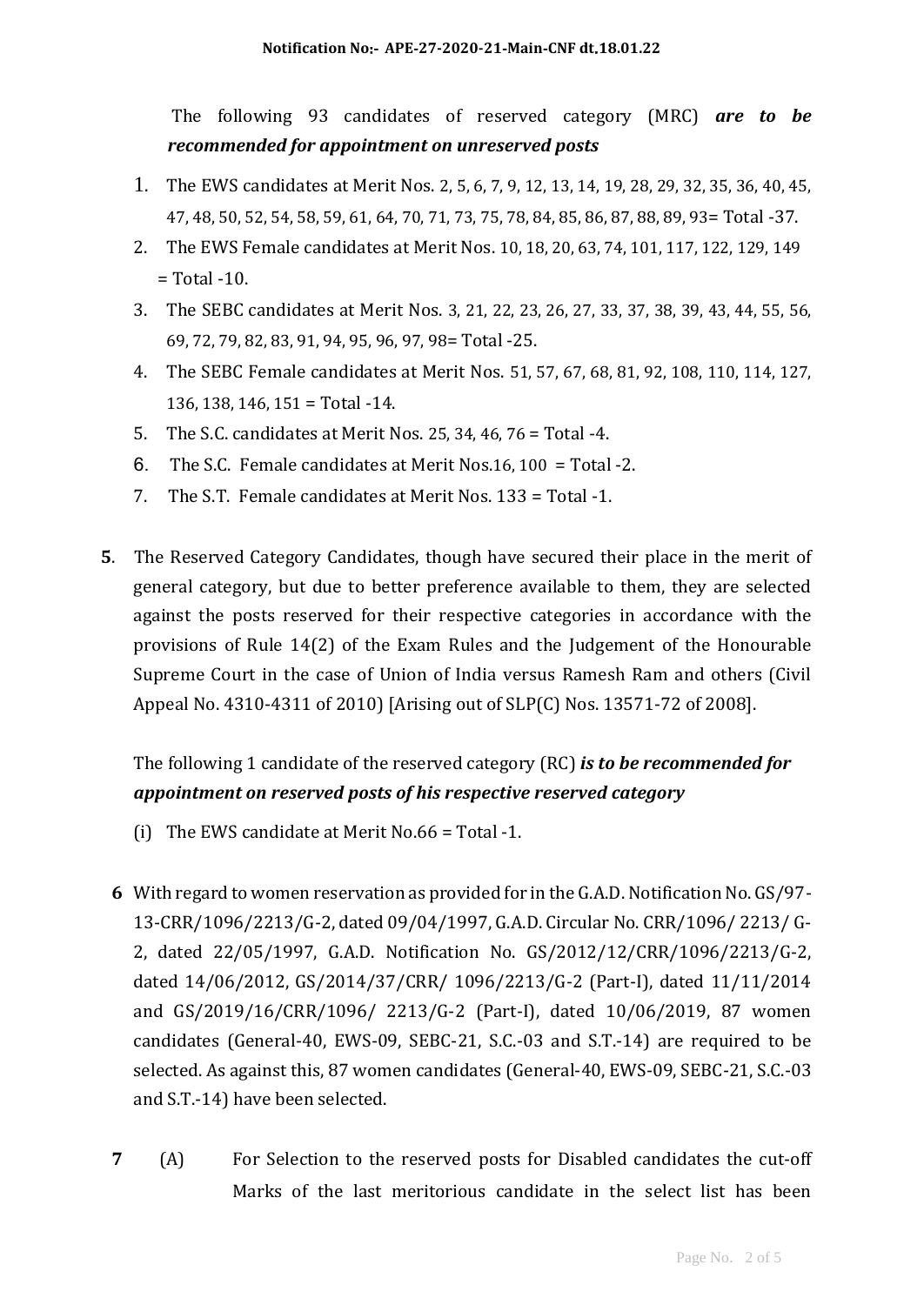considered as per the Commission's Office Order Dated 22-09-2021. All such candidates are accommodated against the reserved posts for disabled category, in their respective categories. Applicable disability Level & Type of disability for the post as provided in the Recruitment Advertisement is referred while considering a post for PD Candidates.

- (B) For Selection to the reserved posts for Ex-Serviceman candidates the cutoff Marks of the last meritorious candidate in the select list has been considered as per the Commission's Office Order Dated 16-11-2021. All such candidates are accommodated against the reserved posts for Ex-Serviceman category, in their respective categories.
- (C) In case of equal marks, the merit was assigned taking into consideration the date of birth (i.e. preference is given to the elder).
- (D) The result is prepared following the ratio laid down by the following Judgements of the Hon'ble Supreme Court:
	- (i) Rajesh Kumar Daria V/s. Rajasthan Public Service Commission, Civil Appeal Nos. 3132 of 2007, 3773 of 2007 decided on 18-07-2007.
	- (ii) Public Service Commission, Uttaranchal V/s. Mamta Bist & Others, Civil Appeal Nos. 5987 of 2007, with Civil Appeal No.5982 of 2007 decided on 03-06-2010.
	- (iii) Union of India versus Ramesh Ram and others (Civil Appeal No. 4310, 4311 of 2010) [Arising out of SLP(C) Nos. 13571-72 of 2008] decided on 07-05- 2010.
- **8**. The result of the 13 Petitioners who were granted interim relief in the petition to conditionaly appear for the main written examination is kept in the sealed cover pursuant to the oral order dt.06/10/2021 of the Hon'ble High Court of Gujarat in SCA No. 15109/2021. The result is subject to the final decision of the Hon'ble High Court in SCA No. 15109/2021.
- **9**. The following details are relevant in respect of certain candidates who are treated as ineligible for the examination for one reason or the other, the brief details of which are given below:‐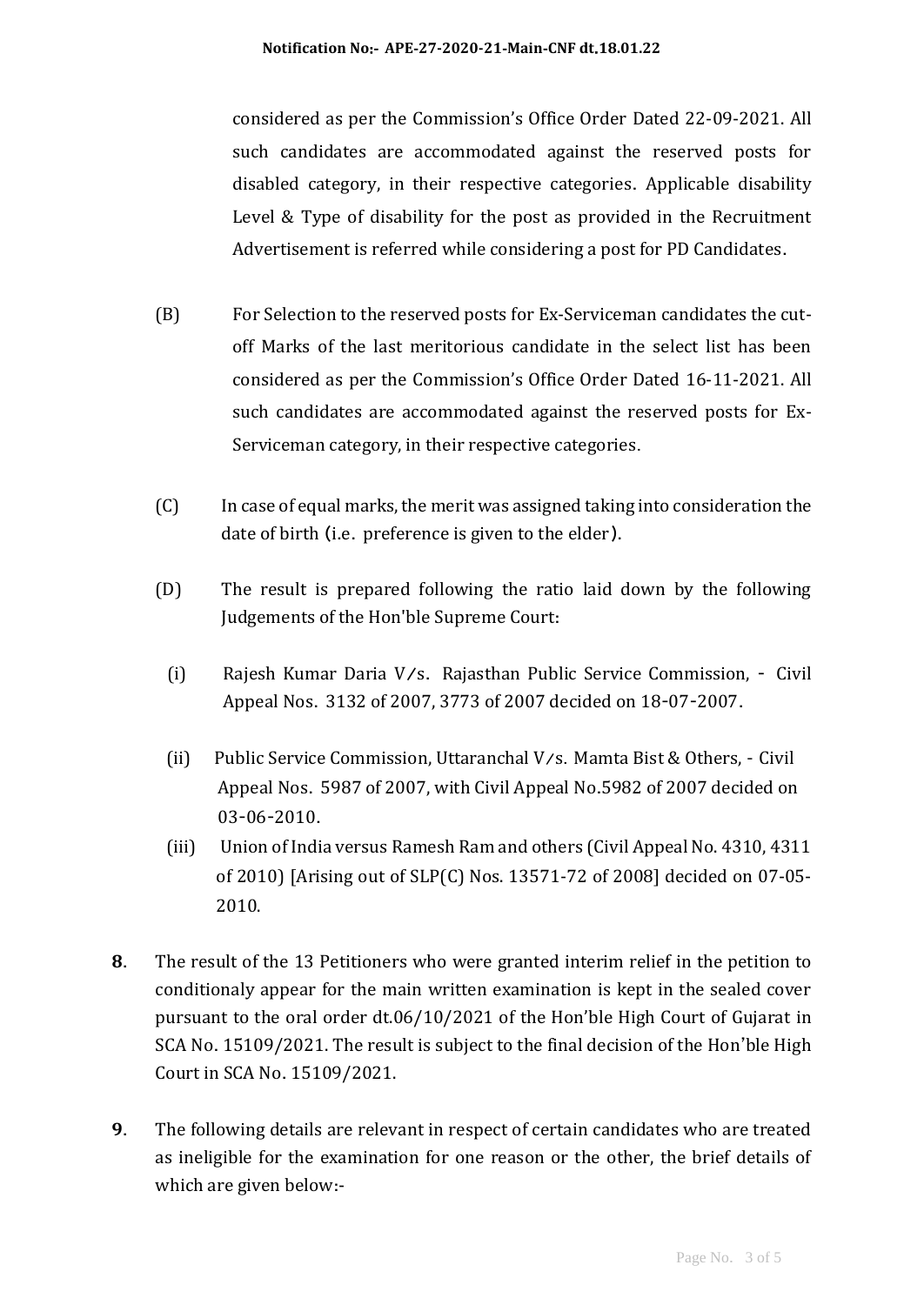- (i) All the candidates who had applied online for the Preliminary Examination were allowed to appear for the Preliminary Examination without any scrutiny of the details given in the online applications. The candidates who were declared successful in the Preliminary Examination provisionally and allowed to appear for the Main Examination were asked to upload the application forms for the Main Examination along‐with all the requisite / stipulated documents / certificates. Such candidates were allowed to appear at the Main Examination subject to the verification of the documents / certificates uploaded by them along‐with the application forms for the Main Examination.
- (ii) The candidates who have shown the details of sports in the online application and not submitted sports certificate / sports details in the prescribed format or in order were treated as candidates without sports hence the 5% bonus marks of the obtained marks, granted to these candidates being sports‐person during preliminary test was required to be deducted. While doing so, mark of those candidates went below the minimum cut off marks prescribed for the respective category of candidates to be eligible to appear for the Main Examination, such **4** candidates became ineligible to appear for the Main Examination and therefore they are declared as unsuccessful in the Preliminary Examination & become abinitio ineligible to appear for Main Examinaiton, hence, the candidature of the candidates for the Main Examination have been treated as cancelled by the Commission. The Roll number of such candidates are :106080309, 120196225, 129274884 ,131289541

#### **Note :**

- 1. The mere success in the examination shall not confer any right to appointment and no candidate shall be appointed to the post unless the Government is satisfied, after such inquiries as may be considered necessary that the candidate is suitable in all respect for appointment to the post.
- 2. The above result is subject to revision after rechecking of marks of those candidates who apply for the same.
- 3. Candidates appeared in the Main Written Examination and desire for **rechecking of marks**, are requested to send their application along with requisite information and fees as mentioned in the Advertisement for rechecking of marks **within 30 days from the date of declaration of this result** as per the Rule 18(1) of the Deputy Section Officer, Class-III and the Deputy Mamlatdar, Class-III (Combined Competitive Examination Rules,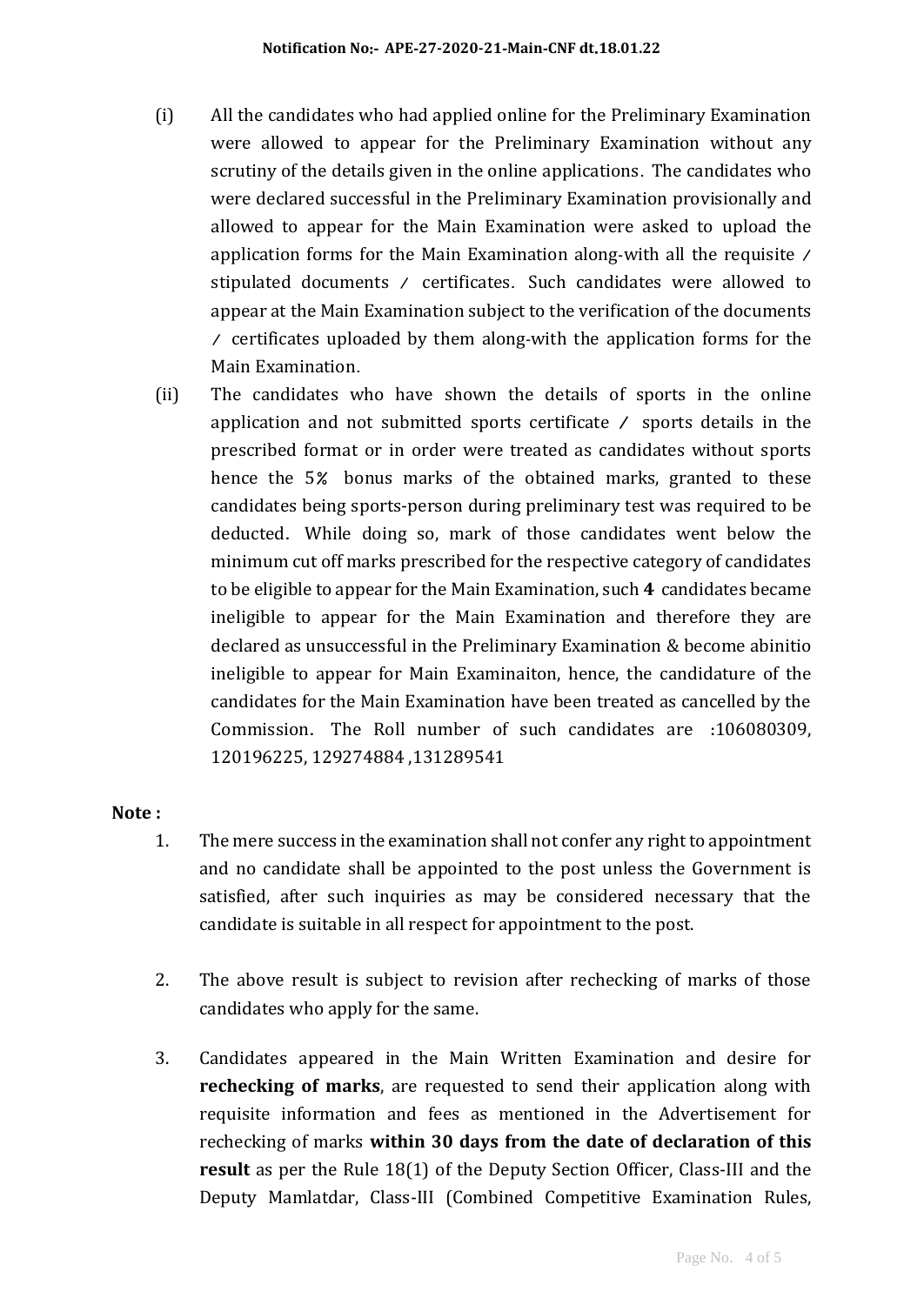2018, dated 14th September, 2018 and amendments made thereafter from time to time.

- 4. Candidates appeared in the Main Written Examination and desire to receive **Mark-sheet of Main Examination**, are requested to send their application along with requisite information and fees as mentioned in the Advertisement within 15 days from the date of declaration of this result as per the Rule 18(2) of the said rule.
- 5. **Applications received beyond the above time limit shall be not considered.**
- 6. Candidates are advised to visit Commission's website **https://gpscojas.gujarat.gov.in** for further instructions and guidelines.
- 7. The result is also available on Commission's website from [https://gpsc.gujarat.gov.in,](https://gpsc.gujarat.gov.in/) **[https://gpsc-ojas.gujarat.gov.in,](https://gpsc-ojas.gujarat.gov.in/) GPSC mobile application: GPSC (Official)** and on **Twitter: @GPSC\_OFFICIAL**

(Lalit Suthar) Place:- GANDHINAGAR Joint Secretary Date:‐ 18-01-2022 Gujarat Public Service Commission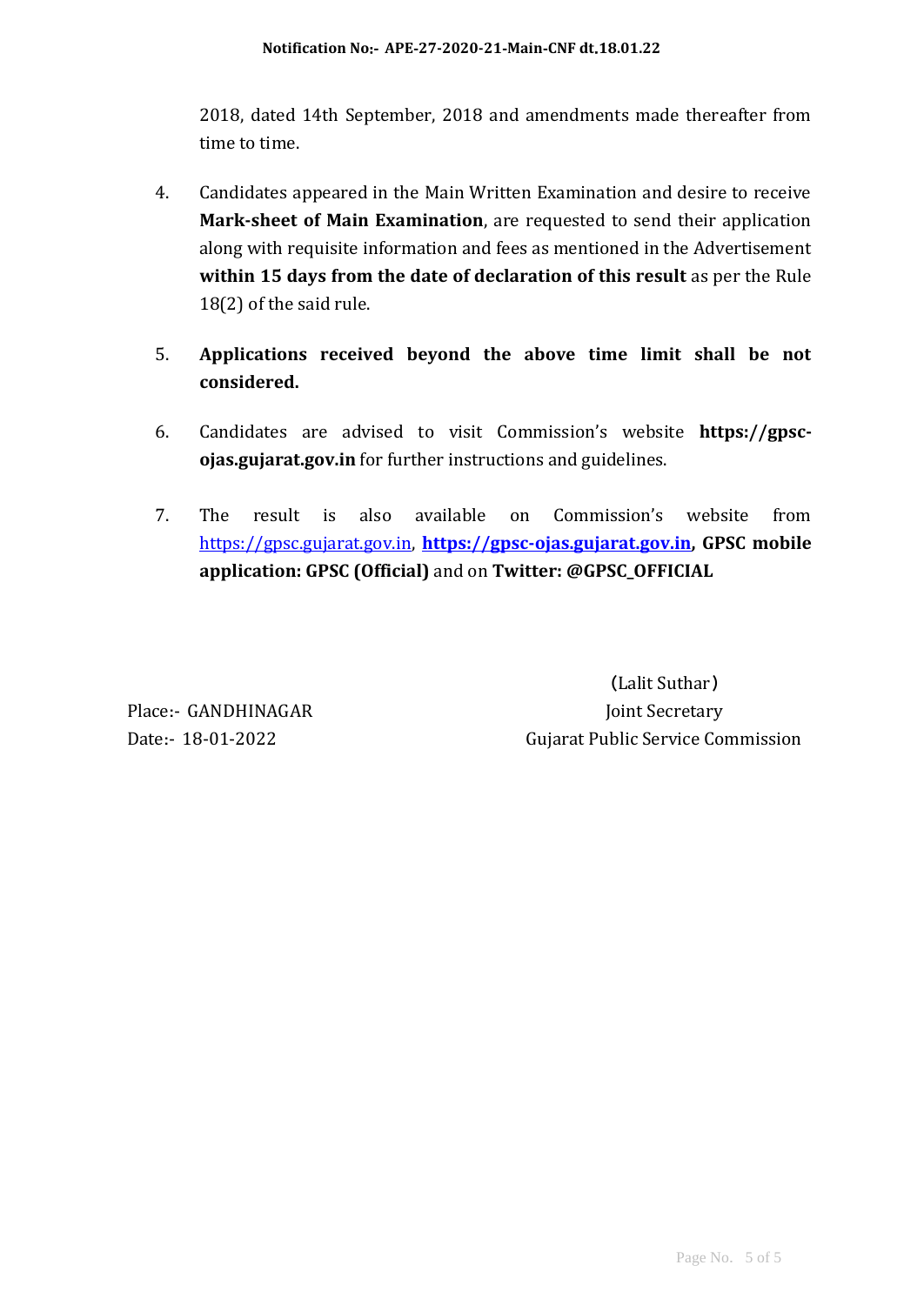# **Annexure-I (Part-I)**

## **Notification No. APE-27/2020-21-Main-CNF**

# **Name of Post: Deputy Section Officer (Sachivalay) and Deputy Section Officer (G.P.S.C.) , Class-III, Advt. No. 27/2020-21**

|                   | <b>Cut-Off Marks:-</b>                   |
|-------------------|------------------------------------------|
| 1) General        | 200.00 Marks                             |
| 2) General Female | 197.00 Marks (Upto Birthdate 31/03/1986) |
| 3) EWS            | 197.75 Marks(Upto Birthdate 12/08/1995)  |
| 4) EWS Female     | 191.50 Marks                             |
| 5) SEBC           | 194.25 Marks (Upto Birthdate 20/05/1997) |
| 6) SEBC Female    | 187.75 Marks (Upto Birthdate 12/01/1994) |
| 7) S.C.           | 198.00 Marks (Upto Birthdate 12/06/1996) |
| 8) S.C. Female    | 191.25 Marks                             |
| 9) S.T.           | 170.75 Marks                             |
| 10) S.T. Female   | 167.25 Marks                             |
| 11) Disabled      | 175.00 Marks                             |
| 12) Ex-Servicemen | 159.75 Marks                             |

## **Part-I : List of Successful Candidates for recommendation to the Government for appointment**

| Merit<br>No. | <b>Roll No</b> | <b>Candidate Name</b>                       | <b>Birth Date</b> | <b>Gender Category</b> | <b>Status</b><br>(PD/Spor)<br>$ts/Ex$ -<br>Ser.) | Total<br>Marks of<br>Main<br>(Written) | Dy.S.0.<br>Sachivalay | Dy.S.O.<br><b>GPSC</b> | <b>Treated As</b> |
|--------------|----------------|---------------------------------------------|-------------------|------------------------|--------------------------------------------------|----------------------------------------|-----------------------|------------------------|-------------------|
|              |                | 113123894   Mr. TEJAS HARJIBHAI VADHAVANIYA | 10-10-1991        | General                |                                                  | 217.00                                 |                       |                        | $G-1$             |
|              |                | .26226374    Mr. ASHISH ASHWINBHAI RENAPARA | 07-11-1995        | EWS                    |                                                  | 216.25                                 |                       |                        | $G-2$             |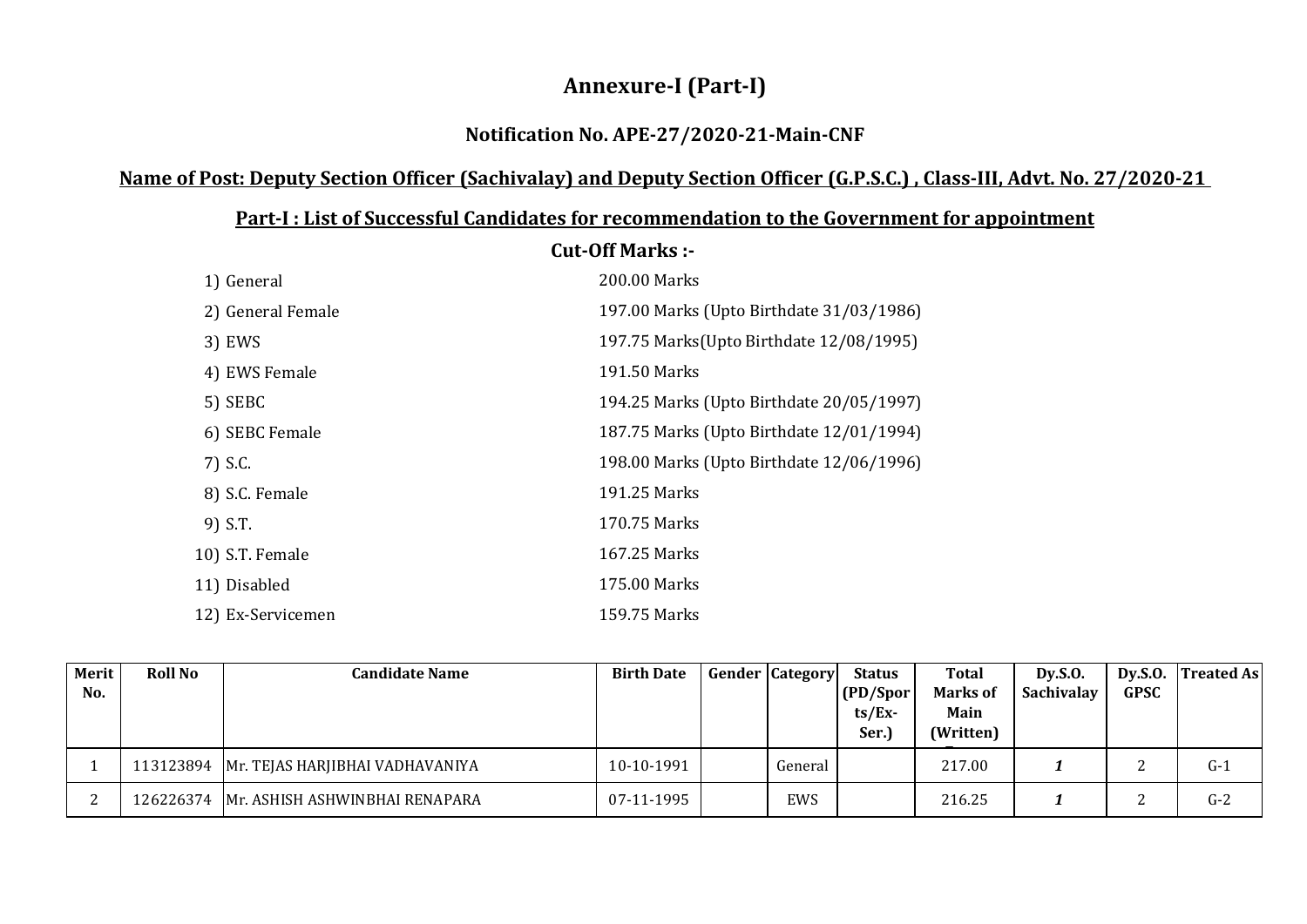| Merit<br>No.   | <b>Roll No</b> | <b>Candidate Name</b>                     | <b>Birth Date</b> |              | <b>Gender Category</b> | <b>Status</b>         | <b>Total</b><br><b>Marks of</b> | Dy.S.O.<br>Sachivalay | Dy.S.O.<br><b>GPSC</b> | <b>Treated As</b> |
|----------------|----------------|-------------------------------------------|-------------------|--------------|------------------------|-----------------------|---------------------------------|-----------------------|------------------------|-------------------|
|                |                |                                           |                   |              |                        | (PD/Spor<br>$ts/Ex$ - | Main                            |                       |                        |                   |
|                |                |                                           |                   |              |                        | Ser.)                 | (Written)                       |                       |                        |                   |
| 3              | 113125941      | Mr. KARSANBHAI VAJASEEBHAI KADACHHA       | 15-02-1996        |              | <b>SEBC</b>            |                       | 216.00                          | $\boldsymbol{1}$      | $\overline{2}$         | $G-3$             |
| $\overline{4}$ | 102043620      | Mr. MILANKUMAR MANSUKHBHAI JOBANPUTRA     | 15-08-1997        |              | General                | Sports                | 215.51                          | $\mathbf{1}$          | $\overline{2}$         | $G-4$             |
| 5              | 113128958      | Mr. HIMALAYARAJSINH SAHADEVSINH PARMAR    | 09-03-1998        |              | EWS                    |                       | 215.50                          | $\mathbf{1}$          | $\overline{2}$         | $G-5$             |
| 6              | 101003937      | Mr. MAULIK MANSUKHBHAI KHUNT              | 11-06-1997        |              | EWS                    |                       | 214.25                          | $\mathbf{1}$          | $\overline{2}$         | $G-6$             |
| $7^{\circ}$    | 113125141      | Mr. SAURABH ASHOKBHAI PATEL               | 08-09-1995        |              | EWS                    |                       | 214.00                          | $\mathbf{1}$          | $\overline{2}$         | $G-7$             |
| 8              | 120194517      | Mr. DHAVAL DHARMESHKUMAR OZA              | 14-06-1995        |              | General                |                       | 213.75                          | $\mathbf{1}$          | $\overline{2}$         | $G-8$             |
| 9              | 118188520      | Mr. NEEL GOVINDBHAI PATEL                 | 04-05-1996        |              | EWS                    | Sports                | 213.41                          | $\boldsymbol{1}$      | $\overline{2}$         | $G-9$             |
| 10             | 126225319      | Ms. DISHA BATUKBHAI SIDHDHAPARA           | 24-05-1995        | F            | <b>EWS</b>             |                       | 212.25                          | $\mathbf{1}$          | $\overline{2}$         | $GF-1$            |
| 11             | 101001129      | Ms. PARASBEN HASMUKHBHAI PATEL            | 28-06-1993        | F            | General                |                       | 212.00                          | $\mathbf{1}$          | $\overline{2}$         | $GF-2$            |
| 12             | 101000129      | Mr. AJAYSINH VIKRAMSINH ZALA              | 06-02-1995        |              | EWS                    |                       | 210.75                          | $\boldsymbol{1}$      | $\overline{2}$         | $G-10$            |
| 13             | 113126022      | Mr. YATIN PARASHOTAMBHAI SELADIYA         | 19-07-1994        |              | EWS                    |                       | 210.50                          | $\mathbf{1}$          | $\overline{2}$         | $G-11$            |
| 14             |                | 128261798   Mr. PIYUSH BHOLABHAI BABARIYA | 23-12-1995        |              | EWS                    |                       | 210.25                          | $\mathbf{1}$          | $\overline{2}$         | $G-12$            |
| 15             | 101034847      | Mr. VAIBHAV RASIKLAL PATEL                | 08-09-1993        |              | General                |                       | 210.00                          | $\boldsymbol{1}$      | $\overline{2}$         | $G-13$            |
| 16             | 107080877      | Ms. KOMALBEN TULASHIBHAI MASARUWALA       | 26-05-1993        | F            | SC                     |                       | 209.75                          | $\mathbf{1}$          | $\overline{2}$         | $GF-3$            |
| 17             | 113136938      | Dr. STEPHY MILANBHAI KAMARIYA             | 21-05-1996        | $\mathbf{F}$ | General                |                       | 209.75                          | $\boldsymbol{1}$      | $\overline{2}$         | $GF-4$            |
| 18             | 116166633      | Ms. MEERABA RAJENDRASINH MOD              | 26-08-1995        | F            | EWS                    |                       | 209.25                          | $\mathbf{1}$          | $\overline{2}$         | $GF-5$            |
| 19             | 101003287      | Mr. PRATAPSINH SUKHDEVSINH JADEJA         | 27-03-1994        |              | EWS                    |                       | 209.00                          | $\mathbf{1}$          | $\overline{2}$         | $G-14$            |
| 20             | 101039320      | Ms. KRISHNA NARESHBHAI DAVARA             | 01-08-1998        | F            | EWS                    |                       | 209.00                          | $\mathbf{1}$          | $\overline{2}$         | $GF-6$            |
| 21             | 106068424      | Mr. MAHESHKUMAR MOTIBHAI CHAUDHARY        | 12-07-1990        |              | <b>SEBC</b>            |                       | 208.75                          | $\boldsymbol{1}$      | $2^{\circ}$            | $G-15$            |
| 22             |                | 126226896 Mr. KISHAN GOVINDBHAI HERBHA    | 05-02-1996        |              | <b>SEBC</b>            |                       | 208.75                          | $\boldsymbol{1}$      | $\overline{2}$         | $G-16$            |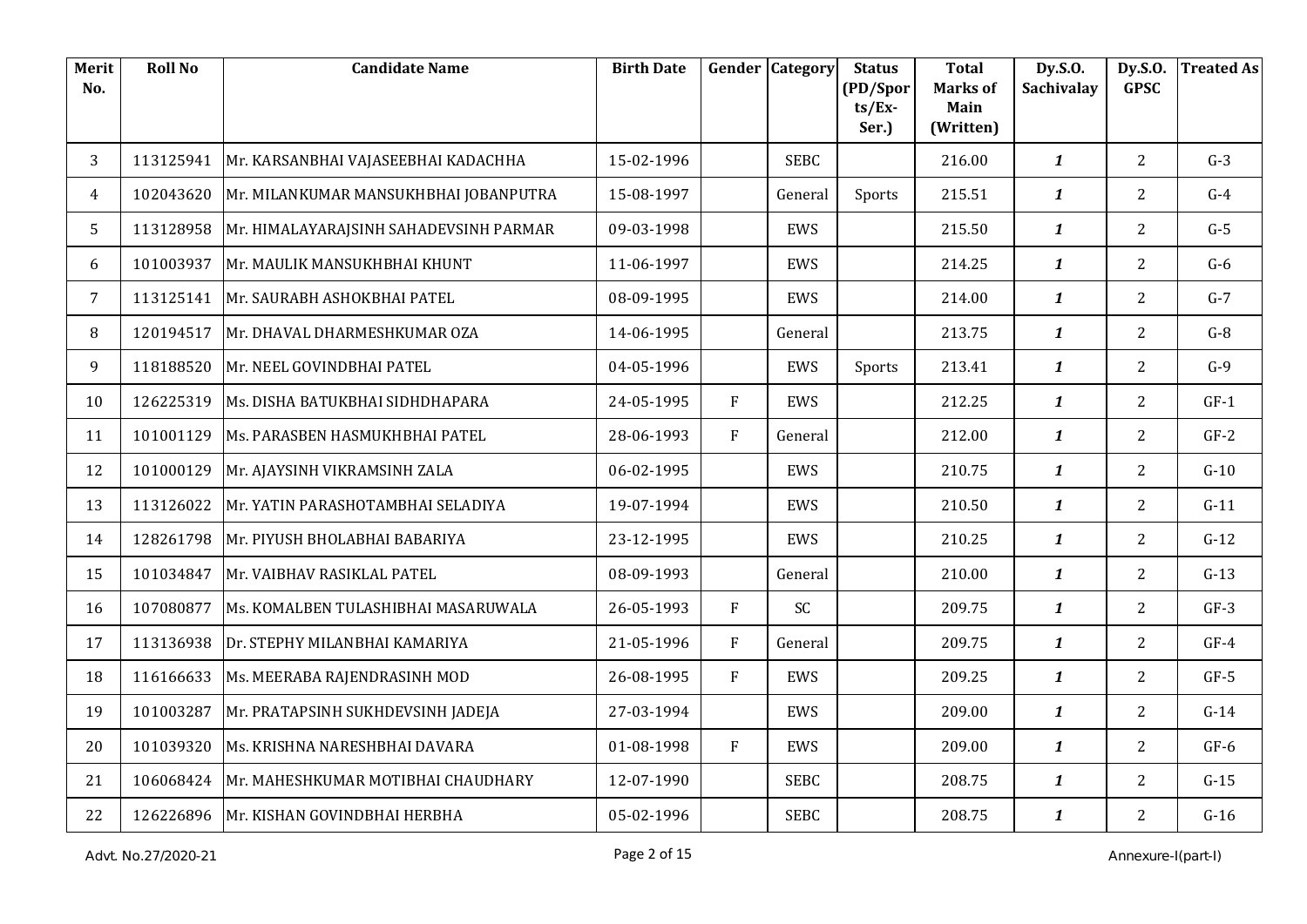| Merit<br>No. | <b>Roll No</b> | <b>Candidate Name</b>                   | <b>Birth Date</b> |           | <b>Gender Category</b> | <b>Status</b><br>(PD/Spor | <b>Total</b><br><b>Marks of</b> | Dy.S.O.<br>Sachivalay | Dy.S.O.<br><b>GPSC</b> | <b>Treated As</b> |
|--------------|----------------|-----------------------------------------|-------------------|-----------|------------------------|---------------------------|---------------------------------|-----------------------|------------------------|-------------------|
|              |                |                                         |                   |           |                        | $ts/Ex$ -<br>Ser.)        | Main<br>(Written)               |                       |                        |                   |
| 23           | 128261678      | Mr. JAYRAJ RANABHAI KAKLOTAR            | 10-01-1997        |           | <b>SEBC</b>            |                           | 208.75                          | 2                     | $\boldsymbol{1}$       | $G-17$            |
| 24           | 113128220      | Mrs. PRIYA PARTH KALYANI                | 05-03-1988        | F         | General                |                           | 208.50                          | $\boldsymbol{1}$      | $\overline{2}$         | $GF-7$            |
| 25           | 113121709      | Mr. KARAN BIPINCHANDRA PARMAR           | 18-12-1994        |           | SC                     |                           | 208.50                          | $\boldsymbol{1}$      | $\overline{2}$         | $G-18$            |
| 26           | 101002647      | Mr. MOHSINKHAN AYUBKHAN PATHAN          | 20-07-1998        |           | <b>SEBC</b>            |                           | 208.25                          | $\boldsymbol{1}$      | $\overline{2}$         | $G-19$            |
| 27           | 125222909      | Mr. BHARATKUMAR RAJSHIBHAI DASA         | 23-08-1999        |           | <b>SEBC</b>            |                           | 208.25                          | $\boldsymbol{1}$      | $\overline{2}$         | $G-20$            |
| 28           | 101017048      | Mr. SANKETKUMAR JAYSUKHBHAI KEVADIYA    | 23-05-1996        |           | <b>EWS</b>             |                           | 207.75                          | $\boldsymbol{1}$      | $\overline{2}$         | $G-21$            |
| 29           | 128261951      | Mr. HARDIK MANJIBHAI BELADIYA           | 20-09-1995        |           | EWS                    |                           | 207.50                          | $\boldsymbol{1}$      | $\overline{2}$         | $G-22$            |
| 30           | 101007567      | Mr. PRASHANT ARVINDBHAI PATEL           | 05-12-1996        |           | General                |                           | 207.50                          | 1                     | $\overline{2}$         | $G-23$            |
| 31           | 101003780      | Mr. KAUSHAL MANSUKHBHAI KAKADIA         | 01-02-1996        |           | General                |                           | 206.75                          | $\boldsymbol{1}$      | $\overline{2}$         | $G-24$            |
| 32           | 101028466      | Mr. VIKASKUMAR SURESHBHAI PATEL         | 09-06-1994        |           | EWS                    |                           | 206.50                          | $\boldsymbol{1}$      | $\overline{2}$         | $G-25$            |
| 33           | 128255093      | Mr. AJAY BABUBHAI BALADANIYA            | 11-04-1995        |           | <b>SEBC</b>            |                           | 206.00                          | $\boldsymbol{1}$      | $\overline{2}$         | $G-26$            |
| 34           | 101022704      | Mr. DIVYARAJ JITENDRAKUMAR SHRIMALI     | 13-08-1995        |           | SC                     |                           | 206.00                          | $\boldsymbol{1}$      | $\overline{2}$         | $G-27$            |
| 35           | 114143646      | Mr. MALKESH BAVANJIBHAI VADARIYA        | 12-11-1998        |           | EWS                    |                           | 206.00                          | $\boldsymbol{1}$      | $\overline{2}$         | $G-28$            |
| 36           | 113137325      | Mr. HARSH ANILKUMAR RAVAL               | 27-07-1995        |           | EWS                    |                           | 205.75                          | $\boldsymbol{1}$      | $\overline{2}$         | $G-29$            |
| 37           | 116167203      | Mr. BHIMASHI DEVDAS SHAKHARA            | 01-06-1996        |           | <b>SEBC</b>            |                           | 205.75                          | $\mathbf{1}$          | $\overline{2}$         | $G-30$            |
| 38           | 101008845      | Mr. RANJITKUMAR BHARATBHAI BARAD        | 25-07-1989        |           | <b>SEBC</b>            |                           | 205.50                          | $\boldsymbol{1}$      | $\overline{2}$         | $G-31$            |
| 39           | 101010803      | Mr. ANIL KALUBHAI JAGANI                | 21-07-1995        |           | <b>SEBC</b>            |                           | 205.50                          | $\boldsymbol{1}$      | $\overline{2}$         | $G-32$            |
| 40           | 113121339      | Mr. VISHVAJITSINH RAJENDRASINH SISODIYA | 06-12-1995        |           | EWS                    |                           | 205.50                          | $\mathbf{1}$          | $\overline{2}$         | $G-33$            |
| 41           | 123208465      | Mr. RAVIRAJSINH HASMUKHSINH SOLANKI     | 18-07-1994        |           | General                |                           | 205.25                          | $\boldsymbol{1}$      | $\overline{2}$         | $G-34$            |
| 42           |                | 101024586   Ms. YUGA KISHORBHAI PATEL   | 29-06-1996        | ${\rm F}$ | General                |                           | 205.25                          | $\boldsymbol{1}$      | $\overline{2}$         | $GF-8$            |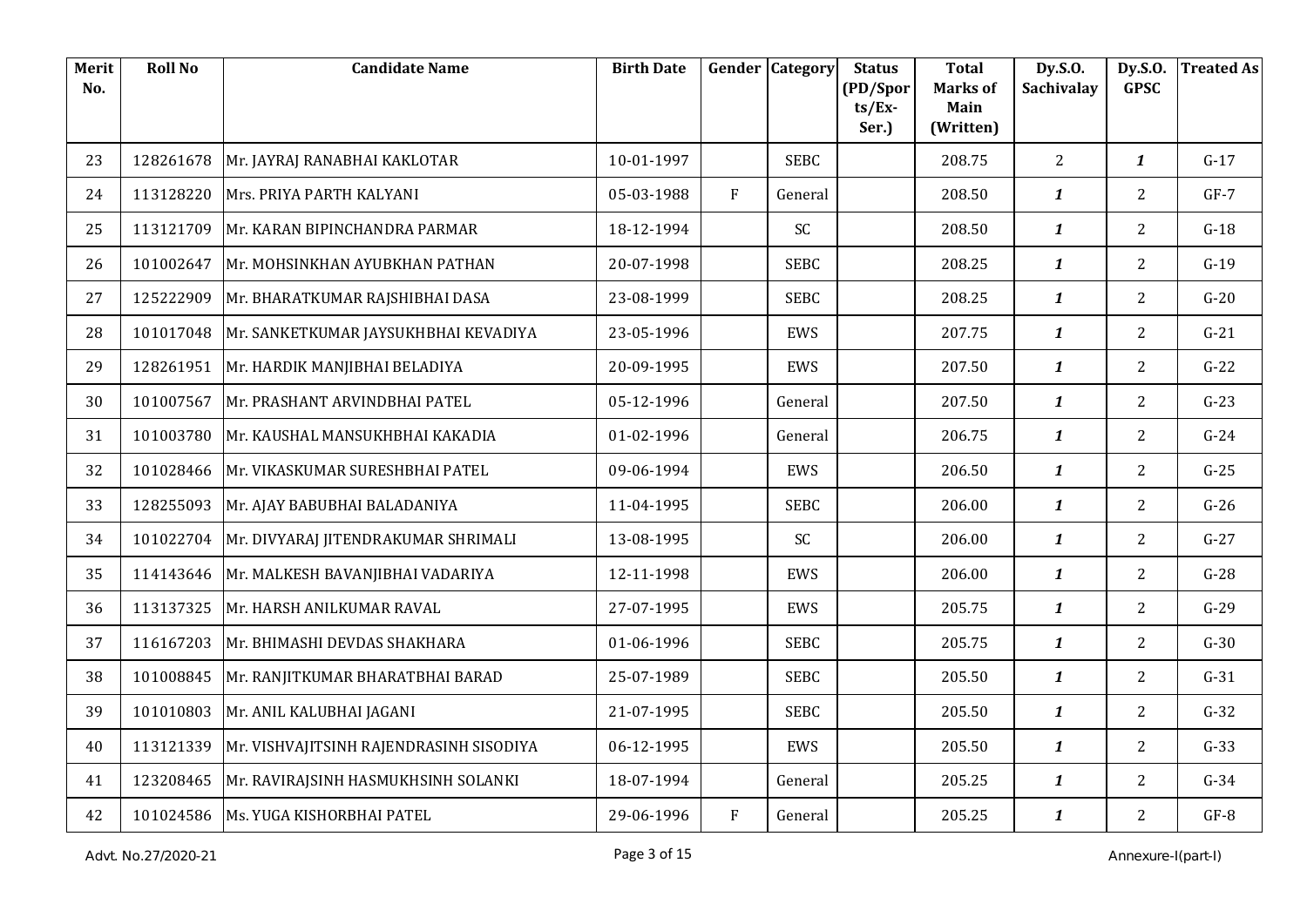| Merit<br>No. | <b>Roll No</b> | <b>Candidate Name</b>                            | <b>Birth Date</b> |         | <b>Gender Category</b> | <b>Status</b><br>(PD/Spor | <b>Total</b><br><b>Marks of</b> | Dy.S.O.<br>Sachivalay | Dy.S.O.<br><b>GPSC</b> | <b>Treated As</b> |
|--------------|----------------|--------------------------------------------------|-------------------|---------|------------------------|---------------------------|---------------------------------|-----------------------|------------------------|-------------------|
|              |                |                                                  |                   |         |                        | $ts/Ex$ -<br>Ser.)        | Main<br>(Written)               |                       |                        |                   |
| 43           | 106071866      | Mr. MANORATH KANJIBHAI PARMAR                    | 21-02-1997        |         | <b>SEBC</b>            |                           | 205.25                          | $\boldsymbol{1}$      | $\overline{2}$         | $G-35$            |
| 44           | 113124344      | Mr. KANDARP SURESHCHANDRA PRAJAPATI              | 19-09-1992        |         | <b>SEBC</b>            |                           | 205.00                          | $\boldsymbol{1}$      | $\overline{2}$         | $G-36$            |
| 45           | 101004818      | Mr. KRUNAL MAHENDRABHAI PATEL                    | 31-08-1994        |         | <b>EWS</b>             |                           | 204.50                          | $\mathbf{1}$          | $\overline{2}$         | $G-37$            |
| 46           | 101009388      | Mr. VINIT HARSHADBHAI JADAV                      | 09-07-1999        |         | SC                     |                           | 204.25                          | $\boldsymbol{1}$      | $\overline{2}$         | $G-38$            |
| 47           | 101036521      | Mr. PARTH DINESHBHAI PATEL                       | 29-08-1995        |         | <b>EWS</b>             |                           | 203.75                          | $\boldsymbol{1}$      | $\overline{2}$         | $G-39$            |
| 48           | 101032481      | Mr. MITESHKUMAR DEVENDRABHAI PATEL               | 05-03-1996        |         | <b>EWS</b>             |                           | 203.75                          | $\mathbf{1}$          | $\overline{2}$         | $G-40$            |
| 49           | 128269779      | Mr. RONAK HASMUKHBHAI VIRANI                     | 26-06-1996        |         | General                |                           | 203.75                          | $\boldsymbol{1}$      | $\overline{2}$         | $G-41$            |
| 50           | 101020249      | Mr. DHAVAL VINUBHAI VAGHASIYA                    | 27-07-1996        |         | EWS                    |                           | 203.75                          | $\boldsymbol{1}$      | $\overline{2}$         | $G-42$            |
| 51           | 129271126      | Ms. AMIBEN KARSHANBHAI GORVADIYA                 | 02-05-1992        | F       | <b>SEBC</b>            |                           | 203.50                          | $\mathbf{1}$          | $\overline{2}$         | $GF-9$            |
| 52           | 101007233      | Mr. JASMIN ARVINDBHAI BOGHRA                     | 05-10-1992        |         | EWS                    |                           | 203.50                          | $\boldsymbol{1}$      | $\overline{2}$         | $G-43$            |
| 53           | 131294646      | Dr. SHRADDHA SHAILESHKUMAR KHATRI                | 01-03-1995        | F       | General                |                           | 203.50                          | $\boldsymbol{1}$      | $\overline{2}$         | $GF-10$           |
| 54           | 114141391      | Mr. BRIJRAJSINH PRATAPSINH JADEJA                | 24-07-1995        |         | EWS                    |                           | 203.50                          | $\mathbf{1}$          | $\overline{2}$         | $G-44$            |
| 55           | 112119333      | Mr. DEVASHISH KISHORBHAI ZALA                    | 30-08-1996        |         | <b>SEBC</b>            |                           | 203.50                          | $\boldsymbol{1}$      | $\overline{2}$         | $G-45$            |
| 56           | 125223759      | Mr. KARAN JESABHAI ODEDARA                       | 08-08-1998        |         | <b>SEBC</b>            |                           | 203.50                          | $\boldsymbol{1}$      | $\overline{2}$         | $G-46$            |
| 57           | 113122667      | Ms. CHANDNI SANJAYKUMAR VALA                     | 06-10-1998        | F       | <b>SEBC</b>            |                           | 203.50                          | $\mathbf{1}$          | $\overline{2}$         | $GF-11$           |
| 58           | 113122426      | Mr. BHUPATSINH HINDUSINH CHAUHAN                 | 13-06-1999        |         | EWS                    |                           | 203.50                          | $\boldsymbol{1}$      | $\overline{2}$         | $G-47$            |
| 59           | 116162492      | Mr. HARDIK CHANDRAKANT TRIPATHI                  | 26-08-1992        |         | EWS                    |                           | 203.25                          | $\boldsymbol{1}$      | $\overline{2}$         | $G-48$            |
| 60           | 126226456      | Mr. AMAN DHANSUKHLAL CHADANIYA                   | 21-07-1996        |         | General                |                           | 203.25                          | $\mathbf{1}$          | $\overline{2}$         | $G-49$            |
| 61           | 113125496      | Mr. AJAY MANSINH RAHEVAR                         | 04-12-1995        |         | EWS                    |                           | 203.00                          | $\boldsymbol{1}$      | $\overline{2}$         | $G-50$            |
| 62           |                | 128258752 Ms. KHUSHBUBEN DHARASHANKARBHAI SHARMA | 17-02-1996        | $\rm F$ | General                |                           | 203.00                          | $\boldsymbol{1}$      | $\overline{2}$         | $GF-12$           |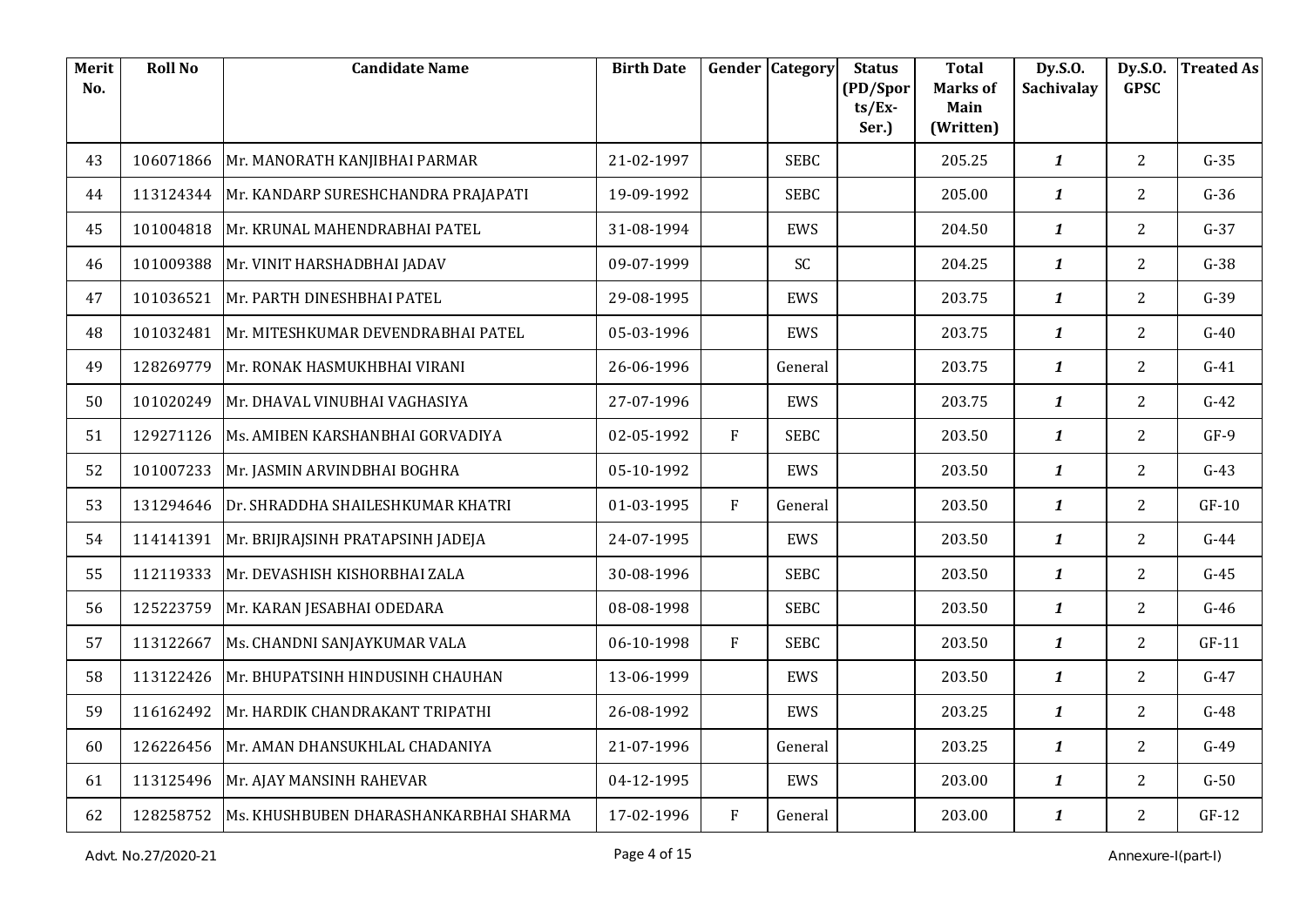| Merit<br>No. | <b>Roll No</b> | <b>Candidate Name</b>                | <b>Birth Date</b> |              | <b>Gender Category</b> | <b>Status</b><br>(PD/Spor | <b>Total</b><br><b>Marks of</b> | Dy.S.O.<br>Sachivalay | Dy.S.O.<br><b>GPSC</b> | <b>Treated As</b> |
|--------------|----------------|--------------------------------------|-------------------|--------------|------------------------|---------------------------|---------------------------------|-----------------------|------------------------|-------------------|
|              |                |                                      |                   |              |                        | $ts/Ex$ -<br>Ser.)        | Main<br>(Written)               |                       |                        |                   |
| 63           | 101042904      | Ms. ARMY VALJIBHAI PIPALIYA          | 27-10-1995        | F            | EWS                    |                           | 202.75                          | $\boldsymbol{1}$      | $\overline{2}$         | $GF-13$           |
| 64           | 124217198      | Mr. MEET SANJAYKUMAR PATEL           | 19-12-1997        |              | EWS                    |                           | 202.75                          | $\boldsymbol{1}$      | $\overline{2}$         | $G-51$            |
| 65           | 101036814      | Mr. VIVEK RAMESHBHAI RADADIYA        | 07-11-1998        |              | General                |                           | 202.50                          | $\mathbf{1}$          | $\overline{2}$         | $G-52$            |
| 66           | 113122890      | Mr. ANKUR SHAILESHBHAI JOSHI         | 03-04-1995        |              | EWS                    |                           | 202.25                          | 2                     | $\boldsymbol{1}$       | EWS-1             |
| 67           | 113124502      | Ms. BHAGYASHREE RAJUBHAI DESAI       | 16-02-1996        | F            | <b>SEBC</b>            |                           | 202.25                          | $\mathbf{1}$          | $\overline{2}$         | $GF-14$           |
| 68           | 126235077      | Ms. CHETANA PRAKASHBHAI NANDWANA     | 18-12-1996        | F            | <b>SEBC</b>            |                           | 202.25                          | $\mathbf{1}$          | $\overline{2}$         | $GF-15$           |
| 69           | 103048644      | Mr. NIKUNJKUMAR JOHNBHAI MACWAN      | 23-06-1994        |              | <b>SEBC</b>            |                           | 202.00                          | $\boldsymbol{1}$      | $\overline{2}$         | $G-53$            |
| 70           | 101033166      | Mr. MAHENDRASINH ASHOKSINH JADEJA    | 12-07-1994        |              | EWS                    |                           | 202.00                          | $\mathbf{1}$          | $\overline{2}$         | $G-54$            |
| 71           | 128253457      | Mr. BHAVINKUMAR KANTIBHAI BHADIYADRA | 20-08-1994        |              | EWS                    |                           | 202.00                          | $\mathbf{1}$          | $\overline{2}$         | $G-55$            |
| 72           | 106072295      | Mr. SATISHKUMAR KISHORBHAI KAMBAD    | 14-07-1994        |              | <b>SEBC</b>            |                           | 201.75                          | $\boldsymbol{1}$      | $\overline{2}$         | $G-56$            |
| 73           | 120196933      | Mr. KARTIKBHAI NITINKUMAR TRIVEDI    | 26-10-1994        |              | EWS                    |                           | 201.75                          | $\mathbf{1}$          | $\overline{2}$         | $G-57$            |
| 74           | 128257224      | Ms. NIMISHA VAJUBHAI SOJITRA         | 12-06-1999        | F            | EWS                    |                           | 201.75                          | $\mathbf{1}$          | $\overline{2}$         | $GF-16$           |
| 75           | 113122095      | Mr. DHAVALKUMAR BHARATBHAI JOSHI     | 07-08-1995        |              | EWS                    |                           | 201.50                          | $\boldsymbol{1}$      | $\overline{2}$         | $G-58$            |
| 76           | 113123873      | Mr. MAULIKKUMAR JAGDISHBHAI VASAIYA  | 11-06-1996        |              | SC                     |                           | 201.50                          | $\mathbf{1}$          | $\overline{2}$         | $G-59$            |
| 77           | 101036094      | Ms. HINAL PRAGNESHKUMAR PATEL        | 13-01-1998        | $\mathbf{F}$ | General                |                           | 201.50                          | $\mathbf{1}$          | $\overline{2}$         | $GF-17$           |
| 78           | 106078022      | Mr. MANDEEPSINH VIRAMDEVSINH GOHIL   | 22-05-1999        |              | EWS                    |                           | 201.50                          | $\boldsymbol{1}$      | $\overline{2}$         | $G-60$            |
| 79           | 118187823      | Mr. DIPAKKUMAR AMBALAL PRAJAPATI     | 17-12-1992        |              | <b>SEBC</b>            |                           | 201.25                          | $\mathbf{1}$          | $\overline{2}$         | $G-61$            |
| 80           | 113125855      | Ms. SWATIBA VIRBHADRASINH RANA       | 19-08-1997        | $\mathbf{F}$ | General                |                           | 201.25                          | $\mathbf{1}$          | $\overline{2}$         | $GF-18$           |
| 81           | 101034837      | Ms. BHAVIKABEN BHIKHABHAI KALSARIYA  | 20-06-1991        | F            | <b>SEBC</b>            |                           | 201.00                          | $\mathbf{1}$          | $\overline{2}$         | $GF-19$           |
| 82           | 106069902      | Mr. NAMANKUMAR CHHAGANBHAI KALSARIYA | 29-12-1991        |              | <b>SEBC</b>            |                           | 201.00                          | $\boldsymbol{1}$      | $\overline{2}$         | $G-62$            |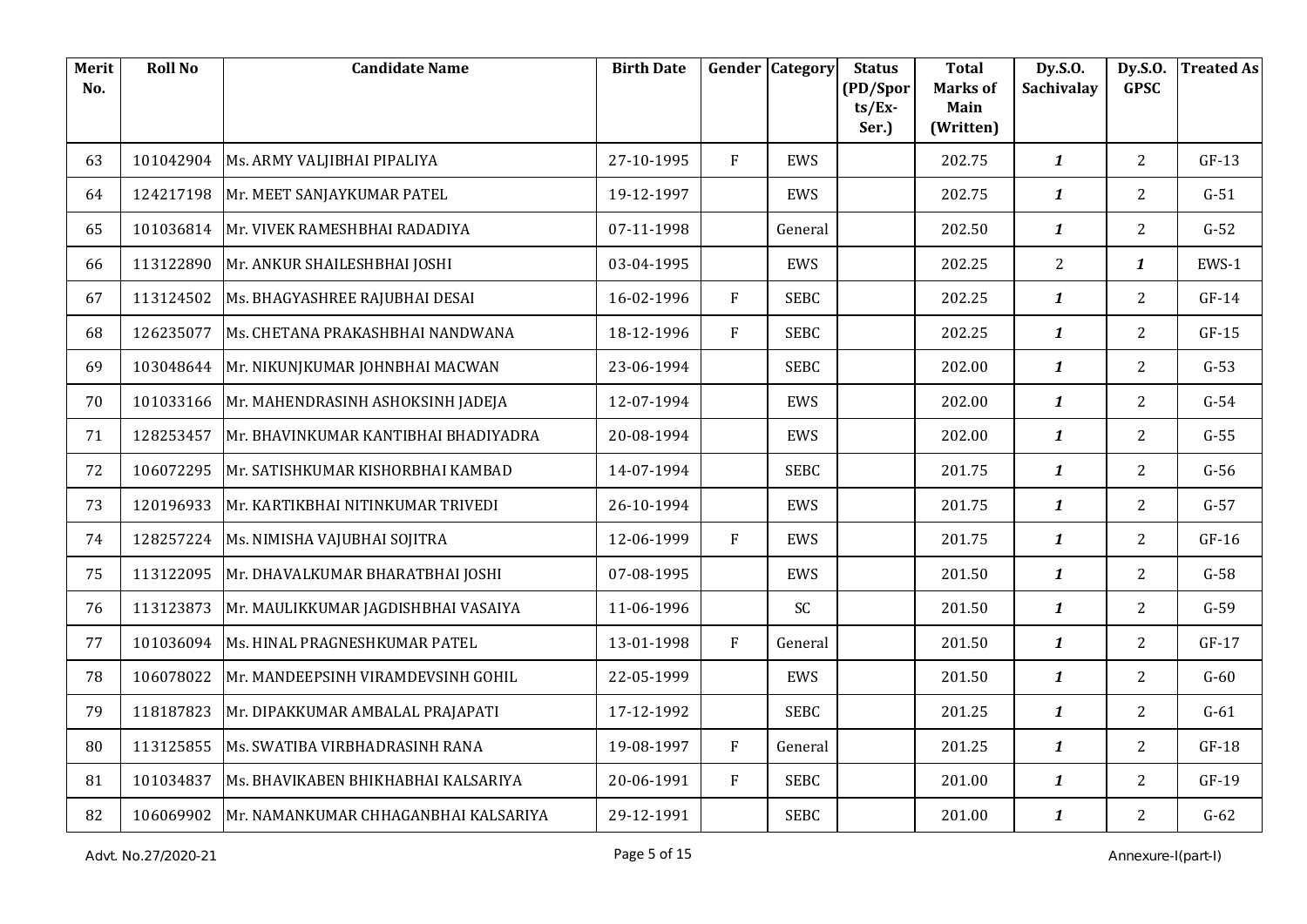| Merit<br>No. | <b>Roll No</b> | <b>Candidate Name</b>                            | <b>Birth Date</b> | Gender | Category    | <b>Status</b><br>(PD/Spor | <b>Total</b><br><b>Marks of</b> | Dy.S.O.<br><b>Sachivalay</b> | Dy.S.O.<br><b>GPSC</b> | <b>Treated As</b> |
|--------------|----------------|--------------------------------------------------|-------------------|--------|-------------|---------------------------|---------------------------------|------------------------------|------------------------|-------------------|
|              |                |                                                  |                   |        |             | $ts/Ex$ -<br>Ser.)        | Main<br>(Written)               |                              |                        |                   |
| 83           | 101024887      | Mr. JAYPALSINH KHODUBHAI RATHOD                  | 10-01-1997        |        | <b>SEBC</b> |                           | 201.00                          | $\mathbf{1}$                 | $\overline{2}$         | $G-63$            |
| 84           | 101020357      | Mr. KUNALSINH MAHENDRASINH CHAVDA                | 24-11-1995        |        | EWS         |                           | 200.75                          | $\boldsymbol{1}$             | $2^{\circ}$            | $G-64$            |
| 85           | 106068283      | Mr. JAYDIP NITESHBHAI VAGHANI                    | 27-11-1995        |        | <b>EWS</b>  |                           | 200.75                          | $\mathbf{1}$                 | $\overline{2}$         | $G-65$            |
| 86           | 120195612      | Mr. SAGAR CHANDULAL KORINGA                      | 15-12-1996        |        | EWS         |                           | 200.75                          | $\boldsymbol{1}$             | $\overline{2}$         | $G-66$            |
| 87           | 128251360      | Mr. JANAKKUMAR KARSHANBHAI KAKADIYA              | 20-09-1993        |        | EWS         |                           | 200.50                          | $\overline{z}$               | $\mathbf{1}$           | $G-67$            |
| 88           | 128252299      | Mr. AKASHKUMAR DINESHBHAI PARAKHIYA              | 08-08-1998        |        | <b>EWS</b>  |                           | 200.50                          | $\mathbf{1}$                 | $\overline{2}$         | $G-68$            |
| 89           | 116164509      | Mr. YASHPALSINH ANIRUDHSINH JADEJA               | 12-12-1993        |        | EWS         |                           | 200.25                          | $\boldsymbol{1}$             | $\overline{2}$         | $G-69$            |
| 90           | 101024311      | Mr. SMIT SANJAYBHAI SHAH                         | 15-10-1994        |        | General     |                           | 200.25                          | $\boldsymbol{1}$             | 2 <sup>1</sup>         | $G-70$            |
| 91           | 101007688      | Mr. MILAN LALJIBHAI DESAI                        | 16-03-1995        |        | <b>SEBC</b> |                           | 200.25                          | $\boldsymbol{1}$             | $\overline{2}$         | $G-71$            |
| 92           | 126238400      | Ms. RIMABEN UDAYSINH ZALA                        | 20-03-1995        | F      | <b>SEBC</b> |                           | 200.25                          | $\overline{2}$               | $\boldsymbol{1}$       | $GF-20$           |
| 93           | 106074699      | Mr. YASHRAJSINH ANILSINH JADEJA                  | 18-06-1997        |        | EWS         |                           | 200.25                          | $\boldsymbol{1}$             | $\overline{2}$         | $G-72$            |
| 94           | 101000448      | Mr. MANISH BHAVANBHAI BALDANIYA                  | 08-04-1998        |        | <b>SEBC</b> |                           | 200.25                          | $\boldsymbol{1}$             | $\overline{2}$         | $G-73$            |
| 95           | 113127294      | Mr. NIPULKUMAR PRAGAJIBHAI LAKUM                 | 15-04-1998        |        | <b>SEBC</b> |                           | 200.25                          | $\boldsymbol{1}$             | $\overline{2}$         | $G-74$            |
| 96           | 103052945      | Mr. RAVJIBHAI LALJIBHAI RABARI                   | 23-06-1996        |        | <b>SEBC</b> | Sports                    | 200.03                          | $\boldsymbol{1}$             | $\overline{2}$         | $G-75$            |
| 97           | 113121390      | Mr. RAJANKUMAR VINODBHAI CHUDASAMA               | 05-06-1990        |        | <b>SEBC</b> |                           | 200.00                          | $\boldsymbol{1}$             | $\overline{2}$         | $G-76$            |
| 98           | 113130458      | Mr. KEVALKUMAR AMBALAL CHAUDHARY                 | 24-07-1995        |        | <b>SEBC</b> |                           | 200.00                          | $\boldsymbol{1}$             | $2^{\circ}$            | $G-77$            |
| 99           | 101002925      | Mr. KAMAL MANABHAI KAMDAR                        | 13-09-1990        |        | SC          |                           | 199.75                          | $\boldsymbol{1}$             | $2^{\circ}$            | $SC-1$            |
| 100          | 101002805      | Ms. GRISHMA JASHVANTKUMAR SOLANKI                | 15-08-1997        | F      | SC          |                           | 199.75                          | $\boldsymbol{1}$             | $\overline{2}$         | $GF-21$           |
| 101          | 126226090      | Ms. POOJA MUKESHBHAI PAMBHAR                     | 18-04-2000        | F      | EWS         |                           | 199.75                          | $\boldsymbol{1}$             | $2^{\circ}$            | $GF-22$           |
| 102          |                | 129271401   Mr. JIGNESHBHAI GHANSHYAMBHAI MENIYA | 24-06-1997        |        | <b>SEBC</b> |                           | 199.50                          | $\boldsymbol{1}$             | $\overline{2}$         | SEBC-1            |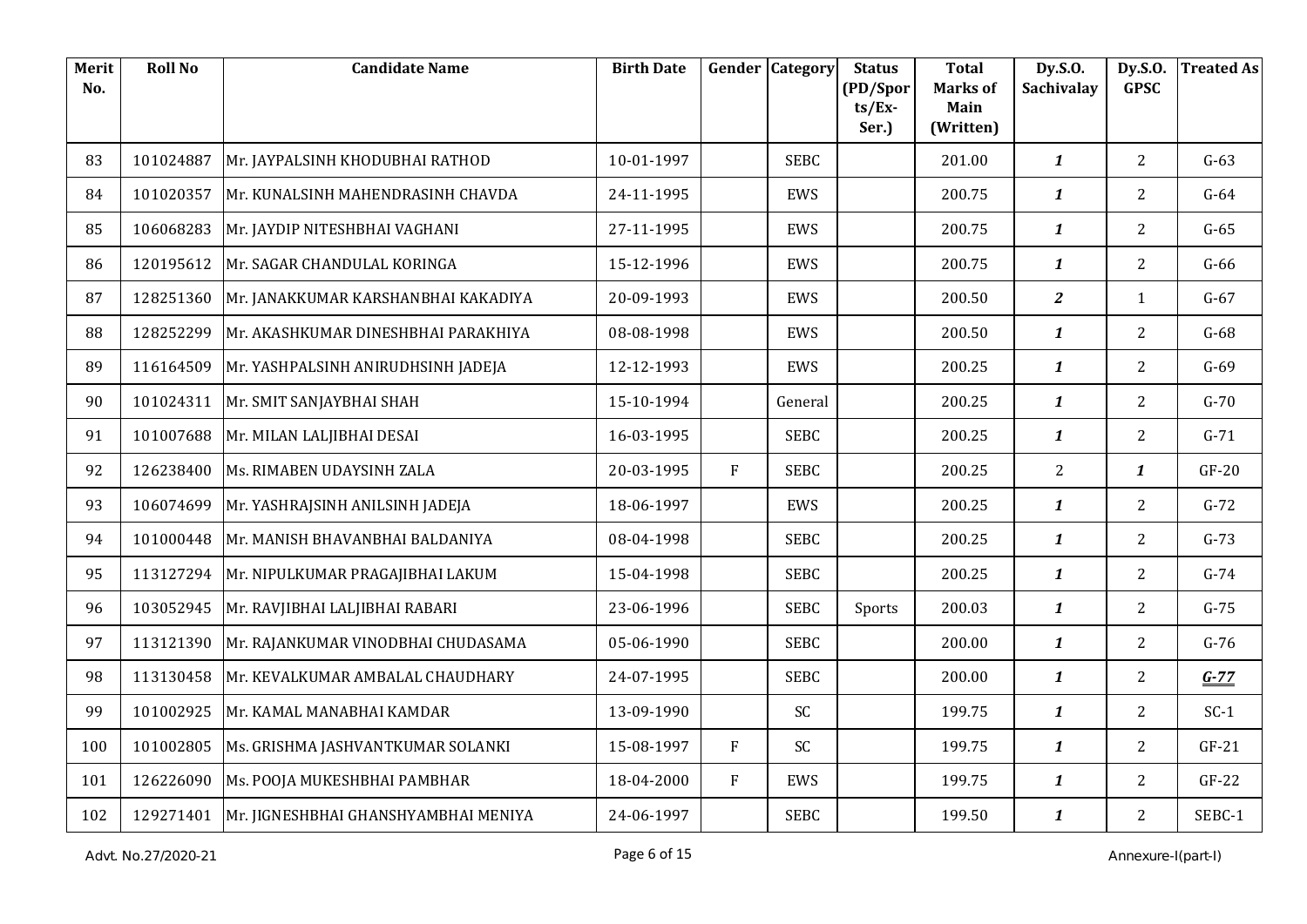| Merit<br>No. | <b>Roll No</b> | <b>Candidate Name</b>                       | <b>Birth Date</b> |              | <b>Gender Category</b> | <b>Status</b><br>(PD/Spor | <b>Total</b><br><b>Marks of</b> | Dy.S.O.<br>Sachivalay | Dy.S.O.<br><b>GPSC</b> | <b>Treated As</b> |
|--------------|----------------|---------------------------------------------|-------------------|--------------|------------------------|---------------------------|---------------------------------|-----------------------|------------------------|-------------------|
|              |                |                                             |                   |              |                        | $ts/Ex$ -<br>Ser.)        | Main<br>(Written)               |                       |                        |                   |
| 103          | 128257892      | Ms. KOMAL BABULAL VASTARPARA                | 14-01-1995        | $\mathbf{F}$ | General                |                           | 199.25                          | $\boldsymbol{1}$      | $\overline{2}$         | $GF-23$           |
| 104          | 101040806      | Mr. PRAVIN RANABHAI GADHVI                  | 19-06-1995        |              | <b>SEBC</b>            |                           | 199.25                          | $\boldsymbol{1}$      | $\overline{2}$         | SEBC-2            |
| 105          | 113123123      | Mr. MAYUR BHARATBHAI PATEL                  | 29-07-1995        |              | <b>EWS</b>             |                           | 199.25                          | $\boldsymbol{1}$      | $\overline{2}$         | EWS-2             |
| 106          | 107087143      | Mr. MAYANK ASHVINKUMAR SHAH                 | 20-08-1996        |              | EWS                    |                           | 199.25                          | $\overline{a}$        | $\mathbf{1}$           | EWS-3             |
| 107          | 131296875      | Mr. PRASHANT SUKABHAI VASAVA                | 29-10-1997        |              | <b>ST</b>              |                           | 199.25                          | $\boldsymbol{1}$      | $\overline{2}$         | $ST-1$            |
| 108          | 113121332      | Ms. VIMLA DEVJIBHAI DABHI                   | 01-06-1998        | F            | <b>SEBC</b>            |                           | 199.25                          | $\overline{a}$        | $\mathbf{1}$           | $GF-24$           |
| 109          | 113123579      | Mrs. SHRUTIBAHEN PARESHKUMAR PATEL          | 01-05-1987        | F            | General                |                           | 199.00                          | $\boldsymbol{1}$      | $\overline{2}$         | $GF-25$           |
| 110          | 126236063      | Dr. RACHNA BALUBHAI RATHOD                  | 16-09-1988        | F            | <b>SEBC</b>            |                           | 199.00                          | $\boldsymbol{1}$      | $\overline{2}$         | $GF-26$           |
| 111          | 127241153      | Mr. PRATIKKUMAR DHULABHAI PRAJAPATI         | 18-02-1995        |              | <b>SEBC</b>            |                           | 199.00                          | $\boldsymbol{1}$      | $\overline{2}$         | SEBC-3            |
| 112          | 126229109      | Mr. JIGAR DILIPKUMAR RATNU                  | 06-09-1995        |              | <b>SEBC</b>            |                           | 199.00                          | $\boldsymbol{1}$      | $\overline{2}$         | SEBC-4            |
| 113          | 113122509      | Mr. NIKHILKUMAR JENTILAL NIMBARK            | 05-05-1996        |              | <b>SEBC</b>            |                           | 199.00                          | $\boldsymbol{1}$      | $\overline{2}$         | SEBC-5            |
| 114          | 113125649      | Ms. PRIYADARSHINIBA AMARSINH PARMAR         | 31-10-1991        | F            | <b>SEBC</b>            |                           | 198.75                          | $\mathbf{1}$          | $\overline{2}$         | $GF-27$           |
| 115          | 113126514      | Mr. PRATIK MANUBHAI PANDYA                  | 18-03-1996        |              | EWS                    |                           | 198.75                          | $\boldsymbol{1}$      | $\overline{2}$         | EWS-4             |
| 116          | 113135195      | Ms. POOJA MAHESHBHAI BHORANIYA              | 12-07-1997        | $\mathbf{F}$ | General                |                           | 198.75                          | $\boldsymbol{1}$      | $\overline{2}$         | $GF-28$           |
| 117          | 126225403      | Ms. PRIYANKA RAMESHBHAI GAJERA              | 16-11-1998        | F            | EWS                    |                           | 198.75                          | $\boldsymbol{1}$      | $\overline{2}$         | $GF-29$           |
| 118          | 101018258      | Ms. RUTI KRUSHNDAS SUTARIYA                 | 23-11-1989        | F            | General                |                           | 198.50                          | $\boldsymbol{1}$      | $\overline{2}$         | $GF-30$           |
| 119          | 108102935      | Mr. JAYPAL GHANSHYAMBHAI TANK               | 03-10-1995        |              | <b>SEBC</b>            | PD                        | 198.50                          | $\boldsymbol{1}$      | $\overline{2}$         | SEBC-6            |
| 120          | 101011086      | Mr. PARTH MAHENDRABHAI SORATHIYA            | 15-12-1995        |              | EWS                    |                           | 198.50                          | $\boldsymbol{1}$      | $\overline{2}$         | EWS-5             |
| 121          | 113132146      | Mr. DHRUV PRAFULLCHANDRA PATEL              | 07-05-1996        |              | EWS                    |                           | 198.50                          | $\boldsymbol{1}$      | $2^{\circ}$            | EWS-6             |
| 122          |                | 113121897   Ms. DIVYABA NARENDRASINH JADEJA | 29-06-1991        | F            | EWS                    |                           | 198.25                          | $\boldsymbol{1}$      | $\overline{2}$         | $GF-31$           |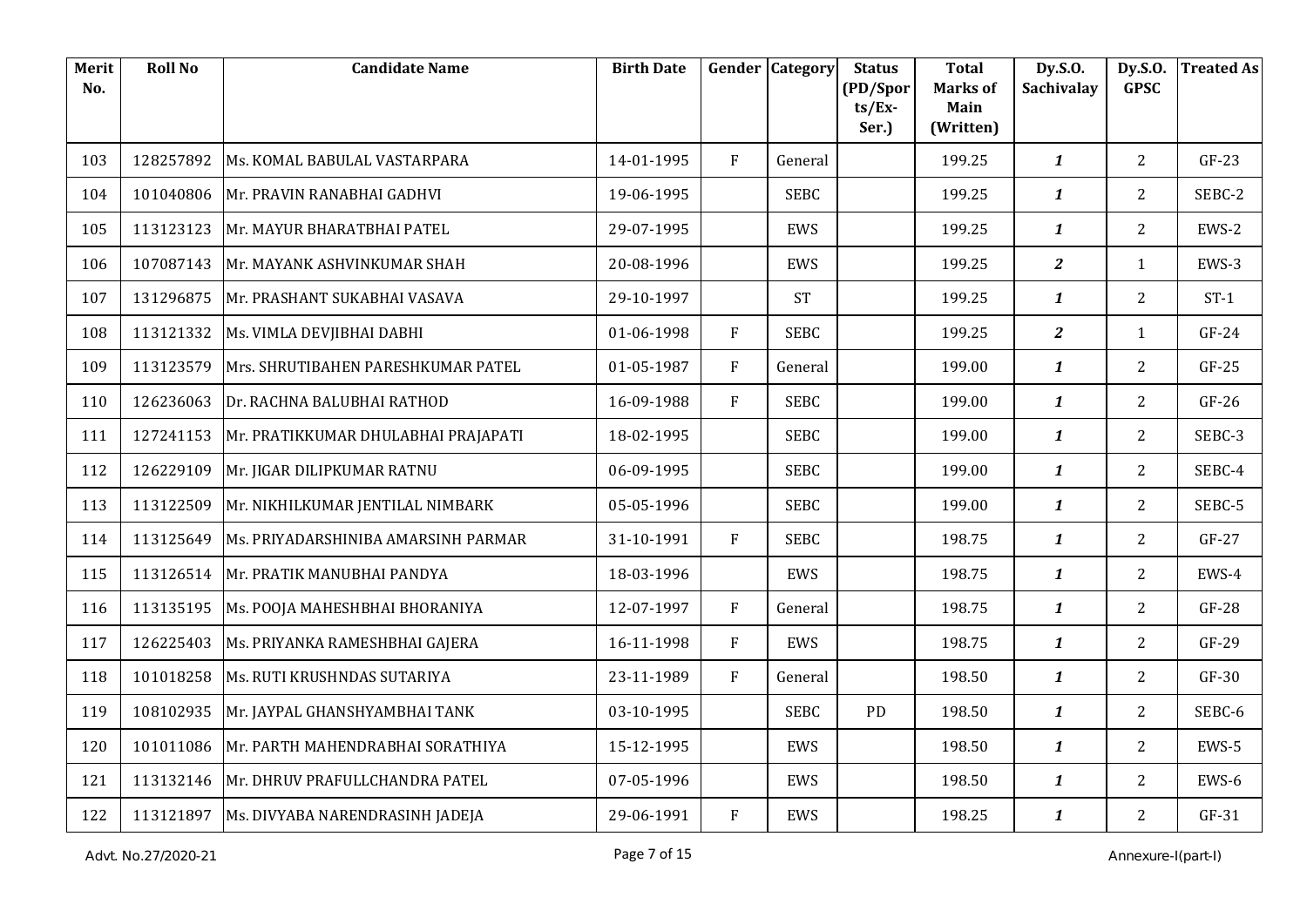| Merit<br>No. | <b>Roll No</b> | <b>Candidate Name</b>                 | <b>Birth Date</b> |   | <b>Gender Category</b> | <b>Status</b><br>(PD/Spor | <b>Total</b><br><b>Marks of</b> | Dy.S.O.<br>Sachivalay | Dy.S.O.<br><b>GPSC</b> | <b>Treated As</b> |
|--------------|----------------|---------------------------------------|-------------------|---|------------------------|---------------------------|---------------------------------|-----------------------|------------------------|-------------------|
|              |                |                                       |                   |   |                        | $ts/Ex$ -<br>Ser.)        | Main<br>(Written)               |                       |                        |                   |
| 123          | 113135230      | Mr. PRAGNESHKUMAR RATILAL PATEL       | 26-09-1992        |   | EWS                    |                           | 198.25                          | $\boldsymbol{1}$      | $\overline{2}$         | EWS-7             |
| 124          | 101005386      | Mr. HARDIKKUMAR GIRISHBHAI MEVADA     | 27-10-1994        |   | <b>SC</b>              |                           | 198.25                          | $\boldsymbol{1}$      | $\overline{2}$         | $SC-2$            |
| 125          | 101005983      | Mr. SANKET VINODKUMAR RATANKAR        | 29-08-1996        |   | SC                     |                           | 198.25                          | $\boldsymbol{1}$      | $\overline{2}$         | $SC-3$            |
| 126          | 122201800      | Mr. PRIYKANT JAGDISHBHAI ASHARA       | 24-12-1986        |   | EWS                    |                           | 198.00                          | $\boldsymbol{1}$      | $\overline{2}$         | EWS-8             |
| 127          | 117168139      | Ms. SUCHITA YASHVANTRAY CHAUHAN       | 05-12-1989        | F | <b>SEBC</b>            |                           | 198.00                          | $\boldsymbol{1}$      | $\overline{2}$         | $GF-32$           |
| 128          | 127243882      | Mrs. RENUKA HITESHKUMAR PATEL         | 19-07-1991        | F | General                |                           | 198.00                          | $\mathbf{1}$          | $\overline{2}$         | $GF-33$           |
| 129          | 113139939      | Ms. MADHAVI NAYANESHKUMAR PANDYA      | 29-11-1991        | F | EWS                    |                           | 198.00                          | $\boldsymbol{1}$      | $\overline{2}$         | $GF-34$           |
| 130          | 118178244      | Mr. HARDIK BALDEVBHAI PATEL           | 27-08-1992        |   | EWS                    |                           | 198.00                          | $\boldsymbol{1}$      | $\overline{2}$         | EWS-9             |
| 131          | 118173355      | Mr. KAPILKUMAR MAFATLAL PUROHIT       | 26-04-1993        |   | EWS                    |                           | 198.00                          | $\mathbf{1}$          | $\overline{2}$         | <b>EWS-10</b>     |
| 132          | 107088203      | Mr. MANJI CHETANLAL JEPAL             | 31-12-1994        |   | SC                     |                           | 198.00                          | 2                     | $\mathbf{1}$           | $SC-4$            |
| 133          | 113122054      | Ms. SHRUTIBEN PRATAPSINH MAHIDA       | 23-01-1996        | F | <b>ST</b>              |                           | 198.00                          | $\boldsymbol{1}$      | $\overline{2}$         | GF-35             |
| 134          | 101032177      | Mr. NARENDRABHAI THAKARSHIBHAI RATHOD | 12-06-1996        |   | <b>SC</b>              |                           | 198.00                          | $\mathbf{1}$          | $\overline{2}$         | $SC-5$            |
| 135          | 101005054      | Mr. JAYDIP CHANDUBHAI GAJERA          | 21-10-1996        |   | EWS                    |                           | 198.00                          | 1                     | $\overline{2}$         | <b>EWS-11</b>     |
| 136          | 116162423      | Ms. KUNDAN GHANSHYAMBHAI MOD          | 08-06-1997        | F | <b>SEBC</b>            |                           | 198.00                          | $\boldsymbol{1}$      | $\overline{2}$         | $GF-36$           |
| 137          | 113122617      | Mr. NARESHKUMAR JITABHAI CHAUDHARY    | 15-04-1998        |   | <b>SEBC</b>            |                           | 198.00                          | $\boldsymbol{1}$      | $\overline{2}$         | SEBC-7            |
| 138          | 116167122      | Ms. RUPAL PABUBHA GADHVI              | 28-05-1999        | F | <b>SEBC</b>            |                           | 198.00                          | 1                     | $\overline{2}$         | GF-37             |
| 139          | 128257163      | Mr. VISHAL BABUBHAI KALSARIYA         | 14-11-2000        |   | <b>SEBC</b>            |                           | 198.00                          | $\boldsymbol{1}$      | $2^{\circ}$            | SEBC-8            |
| 140          | 101001180      | Mr. RAVIKUMAR ASHOKBHAI PATEL         | 12-12-1990        |   | EWS                    |                           | 197.75                          | $\boldsymbol{1}$      | $\overline{2}$         | <b>EWS-12</b>     |
| 141          | 106067772      | Mr. SANJAYBHAI VANMALIBHAI PANOT      | 20-04-1991        |   | EWS                    |                           | 197.75                          | $\boldsymbol{1}$      | $2^{\circ}$            | <b>EWS-13</b>     |
| 142          |                | 101041721 Mr. JAINIL TUSHARBHAI SHAH  | 25-09-1993        |   | EWS                    |                           | 197.75                          | $\boldsymbol{1}$      | $\overline{2}$         | <b>EWS-14</b>     |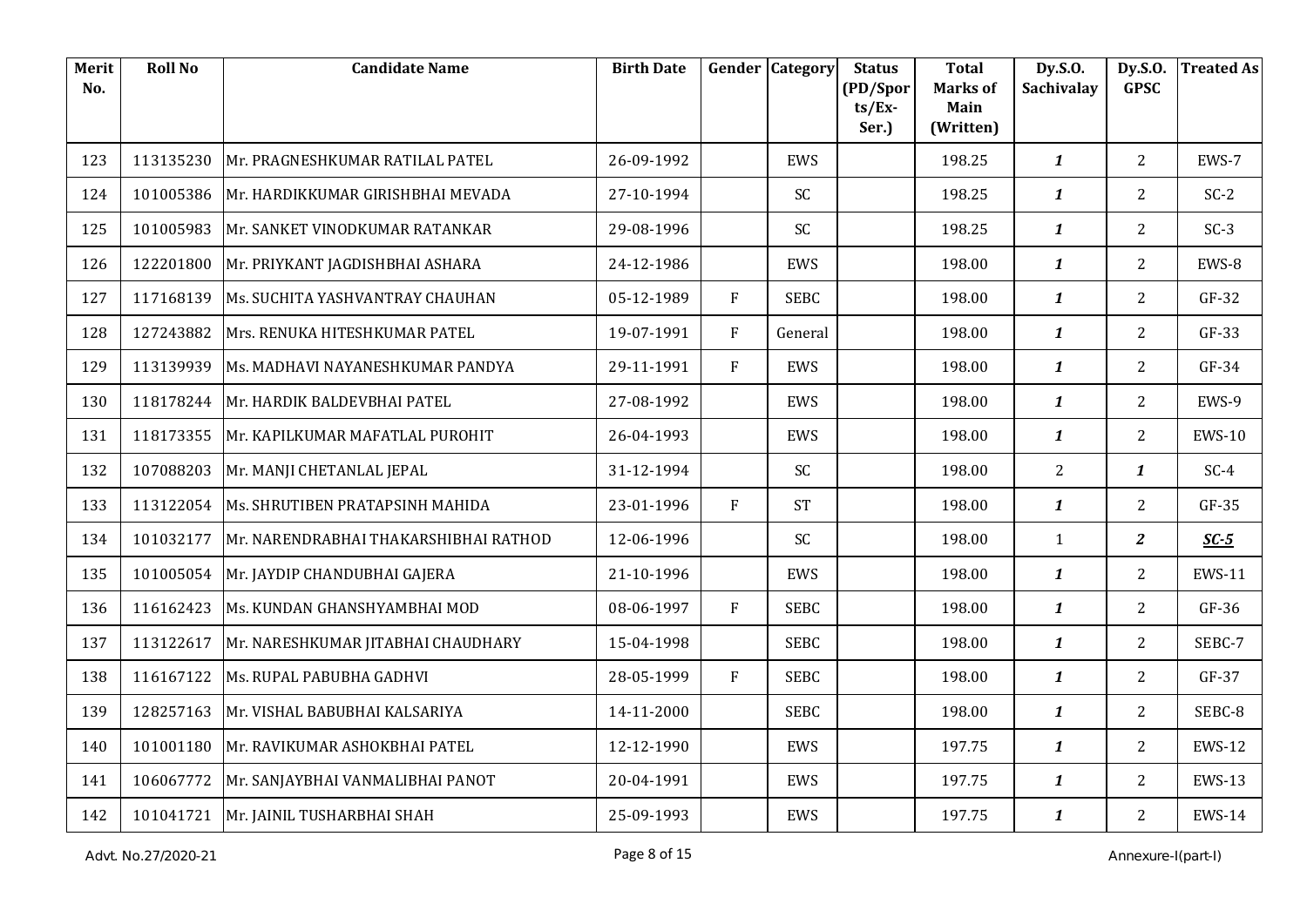| Merit<br>No. | <b>Roll No</b> | <b>Candidate Name</b>                            | <b>Birth Date</b> |   | <b>Gender Category</b> | <b>Status</b><br>(PD/Spor | <b>Total</b><br><b>Marks of</b> | Dy.S.O.<br>Sachivalay | Dy.S.O.<br><b>GPSC</b> | <b>Treated As</b> |
|--------------|----------------|--------------------------------------------------|-------------------|---|------------------------|---------------------------|---------------------------------|-----------------------|------------------------|-------------------|
|              |                |                                                  |                   |   |                        | $ts/Ex$ -<br>Ser.)        | Main<br>(Written)               |                       |                        |                   |
| 143          | 101012910      | Mr. JAYESH BHARATBHAI DANGI                      | 12-08-1995        |   | EWS                    |                           | 197.75                          | $\boldsymbol{1}$      | $\overline{2}$         | <b>EWS-15</b>     |
| 144          | 101000759      | Mr. PARTHKUMAR DHARAMBHAI DESAI                  | 23-08-1990        |   | <b>SEBC</b>            |                           | 197.50                          | $\overline{a}$        | $\mathbf{1}$           | SEBC-9            |
| 145          | 102043563      | Mr. DESURBHAI LAKHABHAI BHAMMAR                  | 17-04-1994        |   | <b>SEBC</b>            |                           | 197.50                          | $\mathbf{1}$          | $\overline{2}$         | SEBC-10           |
| 146          | 128251897      | Ms. RUTU SURESHKUMAR PANCHAL                     | 27-08-1998        | F | <b>SEBC</b>            |                           | 197.50                          | $\boldsymbol{1}$      | $\overline{2}$         | $GF-38$           |
| 147          | 113124913      | Mr. ASHVINKUMAR AMRUTJI THAKOR                   | 08-12-1992        |   | <b>SEBC</b>            |                           | 197.25                          | $\mathbf{1}$          | $\overline{2}$         | SEBC-11           |
| 148          | 101017409      | Mr. VIJAYKUMAR VELAJIBHAI TANK                   | 26-06-1995        |   | <b>SEBC</b>            |                           | 197.25                          | $\mathbf{1}$          | $\overline{2}$         | SEBC-12           |
| 149          | 101000023      | Ms. URVASHIBEN RAMESHBHAI JOGANI                 | 01-07-1997        | F | EWS                    |                           | 197.25                          | $\boldsymbol{1}$      | $\overline{2}$         | GF-39             |
| 150          | 128259883      | Mr. GAUTAM MAHESHBHAI LODALIYA                   | 31-05-1999        |   | EWS                    | PD                        | 197.25                          | $\mathbf{1}$          | $\overline{2}$         | <b>EWS-16</b>     |
| 151          | 114141686      | Ms. NEHALBEN KHIMJIBHAI RATHOD                   | 31-03-1986        | F | <b>SEBC</b>            |                           | 197.00                          | $\mathbf{2}$          | $\mathbf{1}$           | $GF-40$           |
| 152          | 113124331      | Mr. KRUSHNAPALSINH ARJUNSINH BARIA               | 04-03-1993        |   | <b>SEBC</b>            |                           | 197.00                          | $\boldsymbol{1}$      | 2                      | SEBC-13           |
| 153          | 101008205      | Mr. JAGDISH LAKHMANBHAI KARMUR                   | 01-04-1995        |   | <b>SEBC</b>            |                           | 197.00                          | $\mathbf{1}$          | 2                      | SEBC-14           |
| 154          | 118186615      | Ms. ROSHANI SHANKARBHAI CHAUDHARI                | 29-01-1996        | F | <b>SEBC</b>            |                           | 197.00                          | $\mathbf{1}$          | $\overline{2}$         | SEBC-F-1          |
| 155          | 101001400      | Mr. NIKUNJ MAHESHBHAI BARAIYA                    | 01-06-1996        |   | <b>SEBC</b>            |                           | 197.00                          | $\boldsymbol{1}$      | 2                      | SEBC-15           |
| 156          | 113130315      | Mr. VISHNUKUMAR PIRJIJI BAROT                    | 02-10-1996        |   | <b>SEBC</b>            |                           | 197.00                          | $\mathbf{1}$          | $\overline{2}$         | <b>SEBC-16</b>    |
| 157          | 101010332      | Mr. SANDIP PUNJABHAI DHARAJIYA                   | 24-12-1998        |   | <b>SEBC</b>            |                           | 197.00                          | $\mathbf{1}$          | $\overline{2}$         | SEBC-17           |
| 158          | 108101420      | Mr. CHETAN UDESANGBHAI PARMAR                    | 27-12-1998        |   | <b>SEBC</b>            |                           | 197.00                          | $\boldsymbol{1}$      | $\overline{2}$         | SEBC-18           |
| 159          | 115151909      | Mr. RUSHIKESH JAGJIVANBHAI BORISAGAR             | 22-08-1993        |   | <b>SEBC</b>            |                           | 196.75                          | $\mathbf{1}$          | $\overline{2}$         | <b>SEBC-19</b>    |
| 160          | 113124977      | Mr. KISHAN SHIVABHAI CHAUDHARY                   | 22-09-1993        |   | <b>SEBC</b>            |                           | 196.75                          | $\mathbf{1}$          | $\overline{2}$         | SEBC-20           |
| 161          | 101003554      | Mrs. UMABEN RANABHAI KATARIYA                    | 28-05-1994        | F | <b>SEBC</b>            |                           | 196.75                          | $\boldsymbol{1}$      | $\overline{2}$         | SEBC-F-2          |
| 162          |                | 129278546   Mr. MANOHARSINH PRAVINSINH SO PARMAR | 07-02-1996        |   | <b>SEBC</b>            |                           | 196.75                          | $\mathbf{Z}$          | $\mathbf{1}$           | SEBC-21           |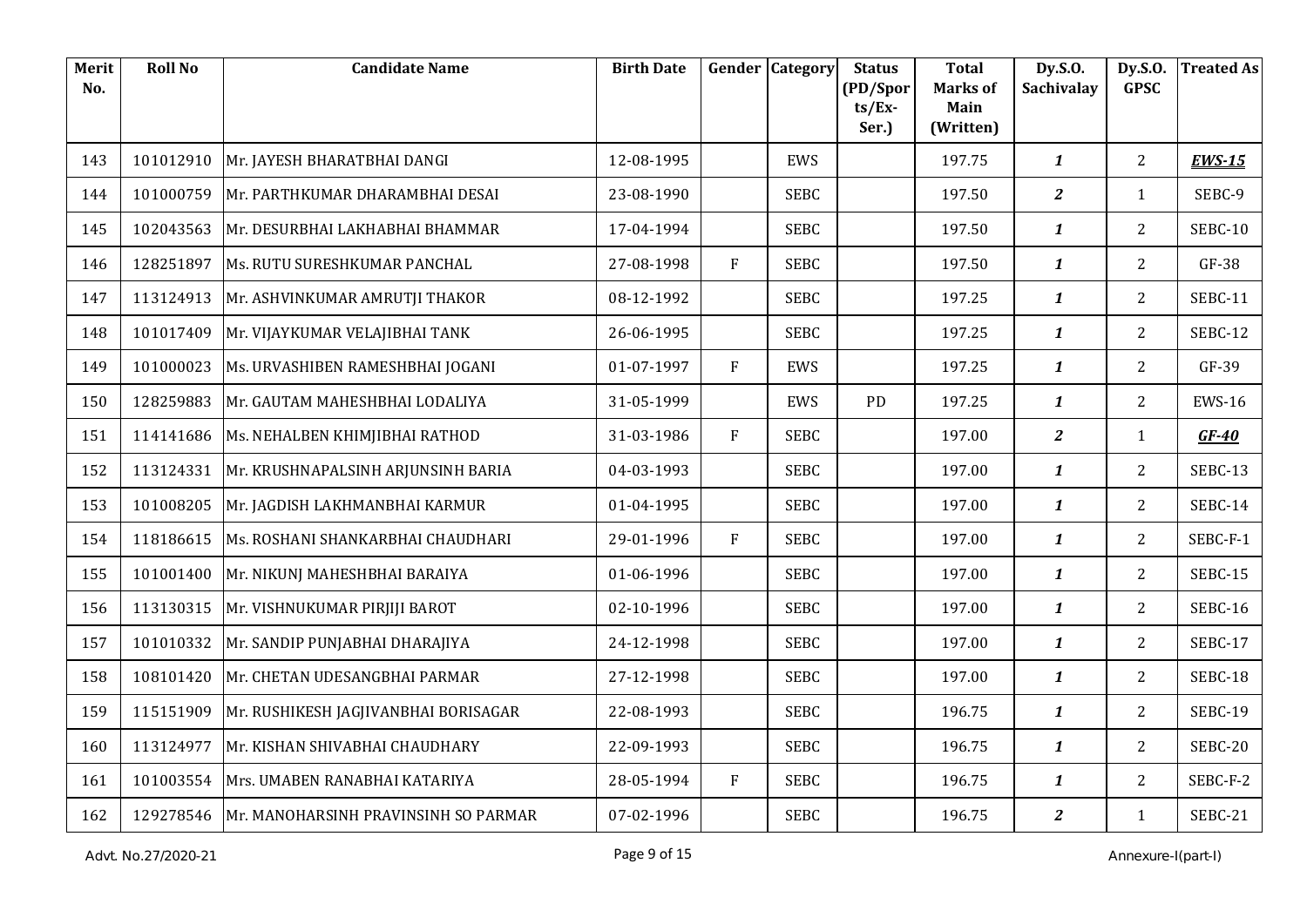| Merit<br>No. | <b>Roll No</b> | <b>Candidate Name</b>                     | <b>Birth Date</b> |   | Gender Category | <b>Status</b><br>(PD/Spor | <b>Total</b><br><b>Marks of</b> | Dy.S.O.<br>Sachivalay | Dy.S.O.<br><b>GPSC</b> | <b>Treated As</b> |
|--------------|----------------|-------------------------------------------|-------------------|---|-----------------|---------------------------|---------------------------------|-----------------------|------------------------|-------------------|
|              |                |                                           |                   |   |                 | $ts/Ex$ -<br>Ser.)        | Main<br>(Written)               |                       |                        |                   |
| 163          | 129271154      | Mr. YUVRAJBHAI ALKUBHAI BORICHA           | 05-11-1992        |   | <b>SEBC</b>     |                           | 196.50                          | $\boldsymbol{1}$      | $\overline{2}$         | SEBC-22           |
| 164          | 101016524      | Mr. YUSUF HUSHENBHAI GEDI                 | 06-04-1993        |   | <b>SEBC</b>     |                           | 196.50                          | $\mathbf{1}$          | 2                      | SEBC-23           |
| 165          | 101014041      | Mr. JINAL PANKAJBHAI PATEL                | 15-09-1994        |   | <b>SEBC</b>     |                           | 196.50                          | $\mathbf{1}$          | $\overline{2}$         | SEBC-24           |
| 166          | 128255459      | Ms. KAJAL LAKHABHAI KATARIYA              | 22-12-1999        | F | <b>SEBC</b>     |                           | 196.50                          | $\mathbf{1}$          | $\overline{2}$         | SEBC-F-3          |
| 167          | 101019003      | Ms. PAYALBEN VINUBHAI BALAR               | 14-01-1995        | F | EWS             |                           | 196.25                          | $\mathbf{1}$          | $\overline{2}$         | $EWS-F-1$         |
| 168          | 128252226      | Ms. POOJABEN JAYASUKHBHAI PATEL           | 15-07-1996        | F | EWS             |                           | 196.25                          | $\mathbf{1}$          | $\overline{2}$         | EWS-F-2           |
| 169          | 101014149      | Ms. MAYURI MAVJIBHAI SOLANKI              | 17-12-1989        | F | <b>SEBC</b>     |                           | 196.00                          | $\boldsymbol{1}$      | $\overline{2}$         | SEBC-F-4          |
| 170          | 101005528      | Mr. JAYDIPSINH GHANSHYAMSINH ZULA         | 26-06-1994        |   | <b>SEBC</b>     |                           | 196.00                          | $\mathbf{1}$          | 2                      | SEBC-25           |
| 171          | 128261310      | Mr. UDAYKUMAR MANUBHAI KACHHAD            | 25-04-1993        |   | <b>SEBC</b>     |                           | 195.75                          | $\mathbf{1}$          | $\overline{2}$         | SEBC-26           |
| 172          | 126239979      | Ms. SHRADDHA GIRISHBHAI PARMAR            | 10-03-1995        | F | SC              |                           | 195.75                          | $\boldsymbol{1}$      | 2                      | $SC-F-1$          |
| 173          | 101000735      | Mr. SHAILESHKUMAR JIVRAJBHAI GHOGHARI     | 28-11-1998        |   | <b>SEBC</b>     |                           | 195.75                          | $\mathbf{1}$          | 2                      | SEBC-27           |
| 174          | 116163123      | Mr. ASHISH JADAV GADHVI                   | 22-09-1992        |   | <b>SEBC</b>     |                           | 195.50                          | $\mathbf{1}$          | $\overline{2}$         | SEBC-28           |
| 175          | 101005243      | Mr. ANKIT BHARATKUMAR PANCHAL             | 27-01-1996        |   | <b>SEBC</b>     |                           | 195.50                          | $\boldsymbol{1}$      | 2                      | SEBC-29           |
| 176          | 101024848      | Mr. JAYKUMAR BABUBHAI GOHIL               | 13-03-1996        |   | <b>SEBC</b>     |                           | 195.50                          | $\mathbf{1}$          | $\overline{2}$         | SEBC-30           |
| 177          | 118184059      | Mr. KISHANKUMAR MANHARDAN GADHAVI         | 28-09-1995        |   | <b>SEBC</b>     |                           | 195.25                          | $\mathbf{1}$          | $\overline{2}$         | SEBC-31           |
| 178          | 104056631      | Ms. TWINKALBAHEN RAMESHBHAI PATEL         | 27-12-1999        | F | EWS             |                           | 195.25                          | $\boldsymbol{1}$      | $\overline{2}$         | EWS-F-3           |
| 179          | 126228227      | Mr. MADHAV KIRITBHAI JOSHI                | 09-07-1997        |   | <b>SEBC</b>     | Sports                    | 195.04                          | $\mathbf{1}$          | $\overline{2}$         | SEBC-32           |
| 180          | 108101036      | Mr. RAVIRAJSINH BALVANTSINH JADAV         | 25-10-1995        |   | <b>SEBC</b>     |                           | 195.00                          | $\mathbf{1}$          | $\overline{2}$         | SEBC-33           |
| 181          | 101003307      | Mr. NIPAMKUMAR VIPULBHAI SOLANKI          | 18-01-1996        |   | <b>SEBC</b>     |                           | 195.00                          | $\mathbf{1}$          | $\mathbf{2}$           | SEBC-34           |
| 182          |                | 116165726   Ms. YOGITA DHANRAJBHAI GADHVI | 16-12-1998        | F | <b>SEBC</b>     |                           | 195.00                          | $\boldsymbol{1}$      | $\overline{2}$         | SEBC-F-5          |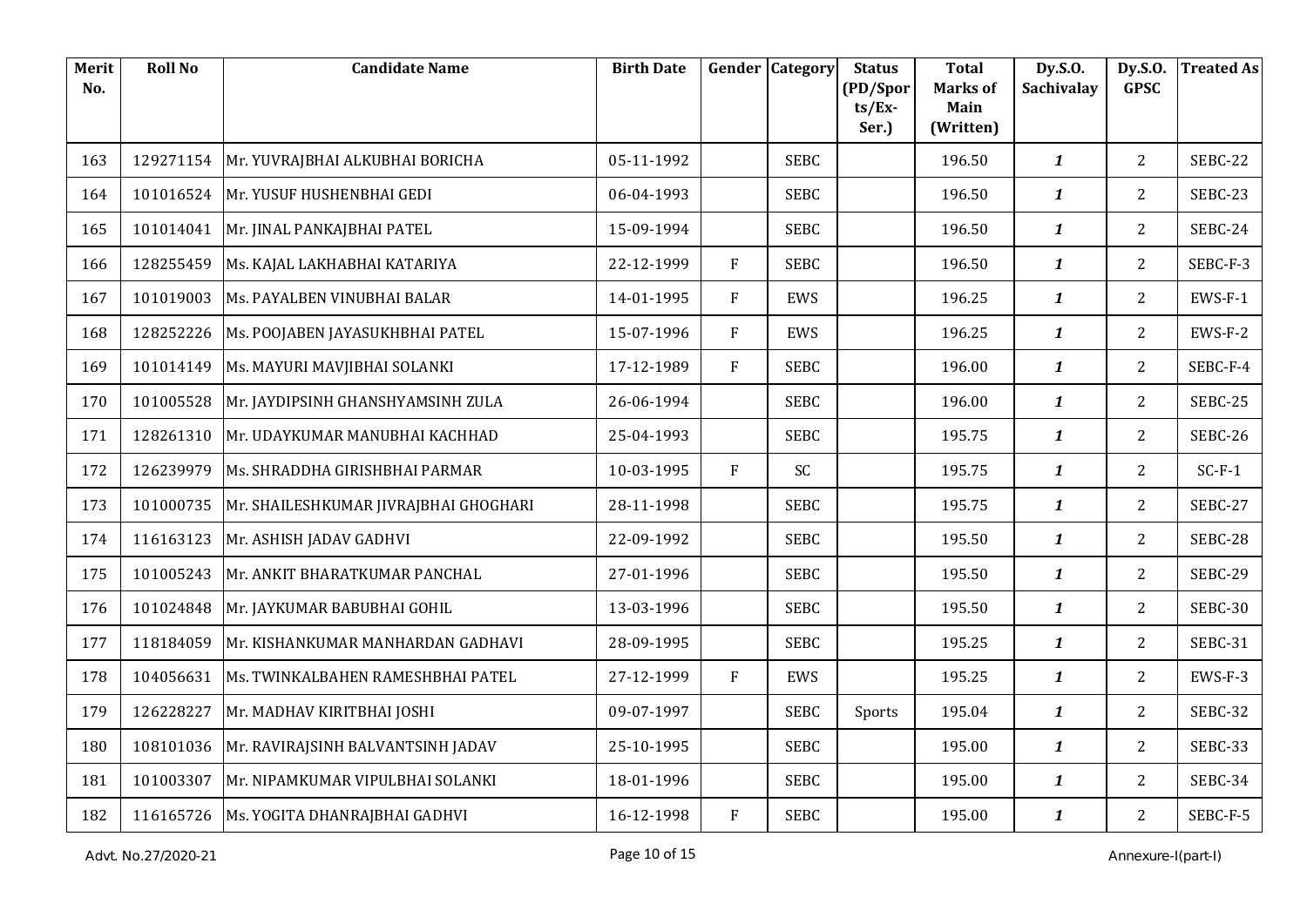| Merit<br>No. | <b>Roll No</b> | <b>Candidate Name</b>                        | <b>Birth Date</b> | Gender       | <b>Category</b> | <b>Status</b><br>(PD/Spor | <b>Total</b><br><b>Marks of</b> | Dy.S.O.<br>Sachivalay   | Dy.S.O.<br><b>GPSC</b> | <b>Treated As</b> |
|--------------|----------------|----------------------------------------------|-------------------|--------------|-----------------|---------------------------|---------------------------------|-------------------------|------------------------|-------------------|
|              |                |                                              |                   |              |                 | $ts/Ex$ -<br>Ser.)        | Main<br>(Written)               |                         |                        |                   |
| 183          | 106065707      | Mr. NITESHBHAI LALABHAI DABHI                | 01-06-1993        |              | <b>SEBC</b>     |                           | 194.75                          | $\boldsymbol{1}$        | $\overline{2}$         | SEBC-35           |
| 184          | 115152715      | Ms. PRIYA BHIKHABHAI PARMAR                  | 17-01-1996        | F            | <b>SEBC</b>     |                           | 194.75                          | $\boldsymbol{1}$        | $\overline{2}$         | SEBC-F-6          |
| 185          | 116162151      | Mr. PUNSHI DEVRAJ GILVA                      | 10-06-1997        |              | <b>SEBC</b>     |                           | 194.75                          | $\mathbf{1}$            | $\overline{2}$         | SEBC-36           |
| 186          | 108100902      | Mr. BAKULBHAI PRABHUBHAI DHARJIYA            | 21-12-1994        |              | <b>SEBC</b>     |                           | 194.50                          | $\overline{a}$          | $\mathbf{1}$           | SEBC-37           |
| 187          | 113121740      | Mr. BHAVANSING VASNAJI RATHOD                | 01-06-1995        |              | <b>SEBC</b>     |                           | 194.50                          | $\boldsymbol{1}$        | $\overline{2}$         | SEBC-38           |
| 188          | 113122907      | Mr. HIRENKUMAR VAJUBHAI ZALA                 | 31-05-1994        |              | <b>SEBC</b>     |                           | 194.25                          | $\overline{a}$          | $\mathbf{1}$           | SEBC-39           |
| 189          | 107081016      | Mr. RAHULKUMAR DEVJIBHAI CHAUDHARY           | 20-05-1997        |              | <b>SEBC</b>     |                           | 194.25                          | $\boldsymbol{1}$        | $\overline{2}$         | <b>SEBC-40</b>    |
| 190          | 118175431      | Ms. MONALI BHAGVANBHAI CHAUDHARI             | 13-06-1997        | F            | <b>SEBC</b>     |                           | 194.25                          | $\boldsymbol{1}$        | $\overline{2}$         | SEBC-F-7          |
| 191          | 115158078      | Ms. VAIBHAVI DHIRUBHAI MORI                  | 25-06-1995        | F            | <b>SEBC</b>     |                           | 194.00                          | $\mathbf{1}$            | $\overline{2}$         | SEBC-F-8          |
| 192          | 101037132      | Ms. SEJAL PARASHOTTAMBHAI PATEL              | 10-02-1986        | F            | EWS             |                           | 193.75                          | $\boldsymbol{1}$        | $\overline{2}$         | EWS-F-4           |
| 193          | 113131465      | Ms. SOHINI VISHNUPRASAD VINOD                | 14-04-1996        | F            | SC              |                           | 193.75                          | $\mathbf{z}$            | $\mathbf{1}$           | $SC-F-2$          |
| 194          | 128264087      | Ms. SURBHI ARVINDBHAI SHEKHPARA              | 03-05-1997        | $\mathbf{F}$ | EWS             |                           | 193.75                          | $\mathbf{1}$            | $\overline{2}$         | EWS-F-5           |
| 195          | 126227169      | Ms. KINJAL NAGJIBHAI SANGANI                 | 18-05-1999        | F            | EWS             |                           | 193.25                          | $\boldsymbol{2}$        | $\mathbf{1}$           | EWS-F-6           |
| 196          | 101016710      | Dr. SHRADDHABEN MAHESHBHAI PATEL             | 21-09-1991        | F            | EWS             |                           | 192.75                          | $\overline{a}$          | $\mathbf{1}$           | EWS-F-7           |
| 197          |                | 126239164   Ms. DIVYABA GHANSHYAMSINH JADEJA | 26-01-1996        | F            | EWS             |                           | 192.75                          | $\mathbf{1}$            | $\overline{2}$         | EWS-F-8           |
| 198          | 101025624      | Ms. REKHA PARBATBHAI KARANGIYA               | 10-05-1993        | F            | <b>SEBC</b>     |                           | 192.00                          | $\boldsymbol{1}$        | $\overline{2}$         | SEBC-F-9          |
| 199          |                | 101003054   Ms. SWETABA RANJEETSINH GADHAVI  | 13-01-1997        | F            | <b>SEBC</b>     |                           | 191.75                          | $\mathbf{1}$            | $\overline{2}$         | SEBC-F-10         |
| 200          | 104056302      | Mrs. ANJANABEN YOGESHKUMAR PATEL             | 01-06-1980        | F            | EWS             |                           | 191.50                          | $\boldsymbol{1}$        | $\overline{2}$         | $EWS-F-9$         |
| 201          | 126238592      | Ms. PUJA MANSUKHBHAI CHAUHAN                 | 29-08-1995        | F            | SC              |                           | 191.25                          | $\boldsymbol{1}$        | $2^{\circ}$            | $SC-F-3$          |
| 202          |                | 119191224   Ms. FARJANABANU AMIRBHAI MALEK   | 02-07-1993        | F            | <b>SEBC</b>     |                           | 190.25                          | $\overline{\mathbf{z}}$ | $\mathbf{1}$           | SEBC-F-11         |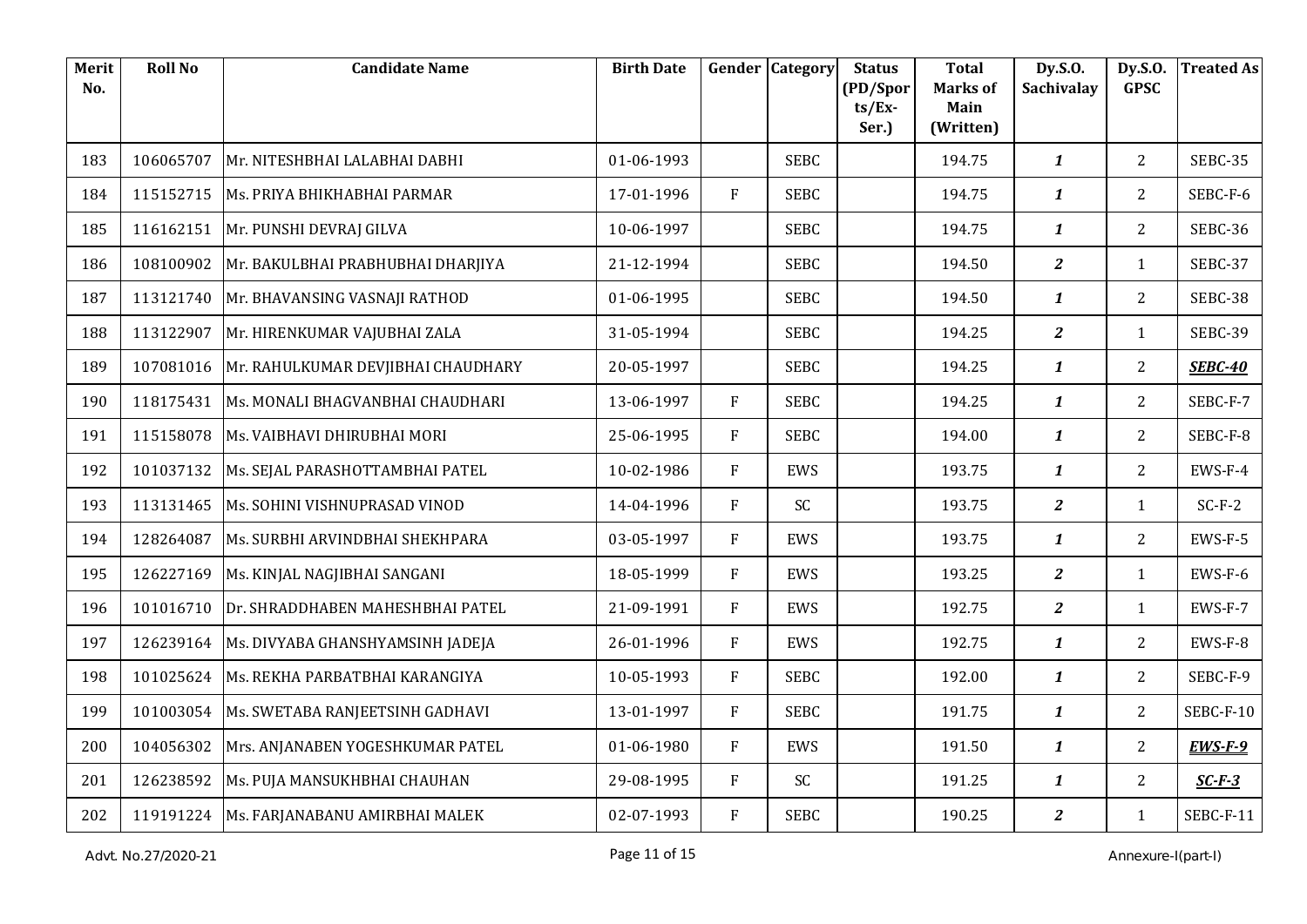| Merit<br>No. | <b>Roll No</b> | <b>Candidate Name</b>                    | <b>Birth Date</b> |              | <b>Gender Category</b> | <b>Status</b><br>(PD/Spor | <b>Total</b><br><b>Marks of</b> | Dy.S.O.<br>Sachivalay | Dy.S.O.<br><b>GPSC</b> | <b>Treated As</b> |
|--------------|----------------|------------------------------------------|-------------------|--------------|------------------------|---------------------------|---------------------------------|-----------------------|------------------------|-------------------|
|              |                |                                          |                   |              |                        | $ts/Ex$ -<br>Ser.)        | Main<br>(Written)               |                       |                        |                   |
| 203          | 116165231      | Ms. VARSHA JILUBHAI VANK                 | 21-01-1991        | F            | <b>SEBC</b>            |                           | 190.00                          | $\mathbf{1}$          | $\overline{2}$         | SEBC-F-12         |
| 204          | 116162411      | Mr. VIVEKKUMAR NITINKUMAR YADAV          | 26-02-1996        |              | General                | PD                        | 190.00                          | $\mathbf{1}$          | $\overline{2}$         | $G-78$            |
| 205          | 107082712      | Ms. RACHANABEN MOGHJIBHAI CHAUDHARY      | 08-06-2000        | F            | <b>SEBC</b>            |                           | 190.00                          | $\mathbf{1}$          | $\overline{2}$         | SEBC-F-13         |
| 206          | 113122860      | Mr. MANISHKUMAR KANTEELAL SELOT          | 28-02-1994        |              | <b>ST</b>              |                           | 189.75                          | $\boldsymbol{1}$      | $\overline{2}$         | $ST-2$            |
| 207          | 101014720      | Ms. DRASHTIBEN NAGAJANBHAI BALAI         | 14-05-1996        | F            | <b>SEBC</b>            |                           | 189.75                          | $\mathbf{1}$          | $\overline{2}$         | SEBC-F-14         |
| 208          | 131289096      | Ms. TEJALBEN KANTIBHAI MACHHI            | 30-05-1996        | F            | <b>SEBC</b>            |                           | 189.25                          | $\overline{a}$        | $\mathbf{1}$           | SEBC-F-15         |
| 209          | 113122886      | Mr. RAJU VARJANGBHAI KATARA              | 18-07-1997        |              | <b>ST</b>              |                           | 189.25                          | $\boldsymbol{1}$      | $\overline{2}$         | $ST-3$            |
| 210          | 113136422      | Mr. VIPULKUMAR MANSUKHLAL NINAMA         | 12-05-1995        |              | <b>ST</b>              | Sports                    | 189.00                          | $\mathbf{1}$          | $\overline{2}$         | $ST-4$            |
| 211          | 107095461      | Ms. SHIRINBEN GIRISHKUMAR PARMAR         | 13-07-1997        | F            | <b>SEBC</b>            |                           | 189.00                          | $\mathbf{1}$          | $\overline{2}$         | SEBC-F-16         |
| 212          | 101042347      | Ms. NISHA MAVJI BHAI SORATHIYA           | 31-08-1987        | F            | <b>SEBC</b>            |                           | 188.50                          | $\boldsymbol{1}$      | $\overline{2}$         | SEBC-F-17         |
| 213          | 122203205      | Ms. KRISHNABEN PANKAJBHAI PATEL          | 10-04-1992        | $\mathbf{F}$ | <b>ST</b>              |                           | 188.50                          | $\boldsymbol{1}$      | $\overline{2}$         | $ST-F-1$          |
| 214          | 101041436      | Ms. RACHANA RAJESHKUMAR GAJJAR           | 07-01-1994        | F            | <b>SEBC</b>            |                           | 188.50                          | $\mathbf{1}$          | $\overline{2}$         | SEBC-F-18         |
| 215          | 130279066      | Mr. SAGARKUMAR SUMANBHAI GAMIT           | 22-08-1997        |              | <b>ST</b>              |                           | 188.50                          | $\boldsymbol{1}$      | $\overline{2}$         | $ST-5$            |
| 216          | 101035163      | Mrs. POOJABEN GANGARAMBHAI DESAI         | 24-04-1994        | F            | <b>SEBC</b>            |                           | 188.00                          | $\mathbf{1}$          | $\overline{2}$         | SEBC-F-19         |
| 217          | 107087955      | Ms. ASHA PETHABHAI CHAUDHARY             | 27-01-1996        | F            | <b>SEBC</b>            | Sports                    | 187.95                          | $\mathbf{1}$          | 2                      | SEBC-F-20         |
| 218          | 113130109      | Mr. AJITKUMAR BHIMABHAI KARAMTA          | 03-03-1998        |              | <b>ST</b>              | Sports                    | 187.95                          | $\boldsymbol{1}$      | $\overline{2}$         | $ST-6$            |
| 219          | 118180689      | Ms. SMITABEN NANJIBHAI CHAUDHARI         | 12-01-1994        | F            | <b>SEBC</b>            |                           | 187.75                          | $\boldsymbol{1}$      | $\overline{2}$         | <b>SEBC-F-21</b>  |
| 220          |                | 128267534 Mr. VIVEK GHANSHYAMBHAI GAJERA | 29-02-1996        |              | General                | PD                        | 186.50                          | $\boldsymbol{1}$      | $\overline{2}$         | $G-79$            |
| 221          | 101018332      | Mr. YOGESH NANDLALBHAI BARAD             | 06-05-1992        |              | <b>SEBC</b>            | <b>PD</b>                 | 185.00                          | $\mathbf{1}$          | $\overline{2}$         | SEBC-41           |
| 222          |                | 110107907 Mr. RONAK DAUDBHAI MACHHAR     | 25-11-1996        |              | <b>ST</b>              |                           | 184.75                          | $\boldsymbol{1}$      | $\overline{2}$         | $ST-7$            |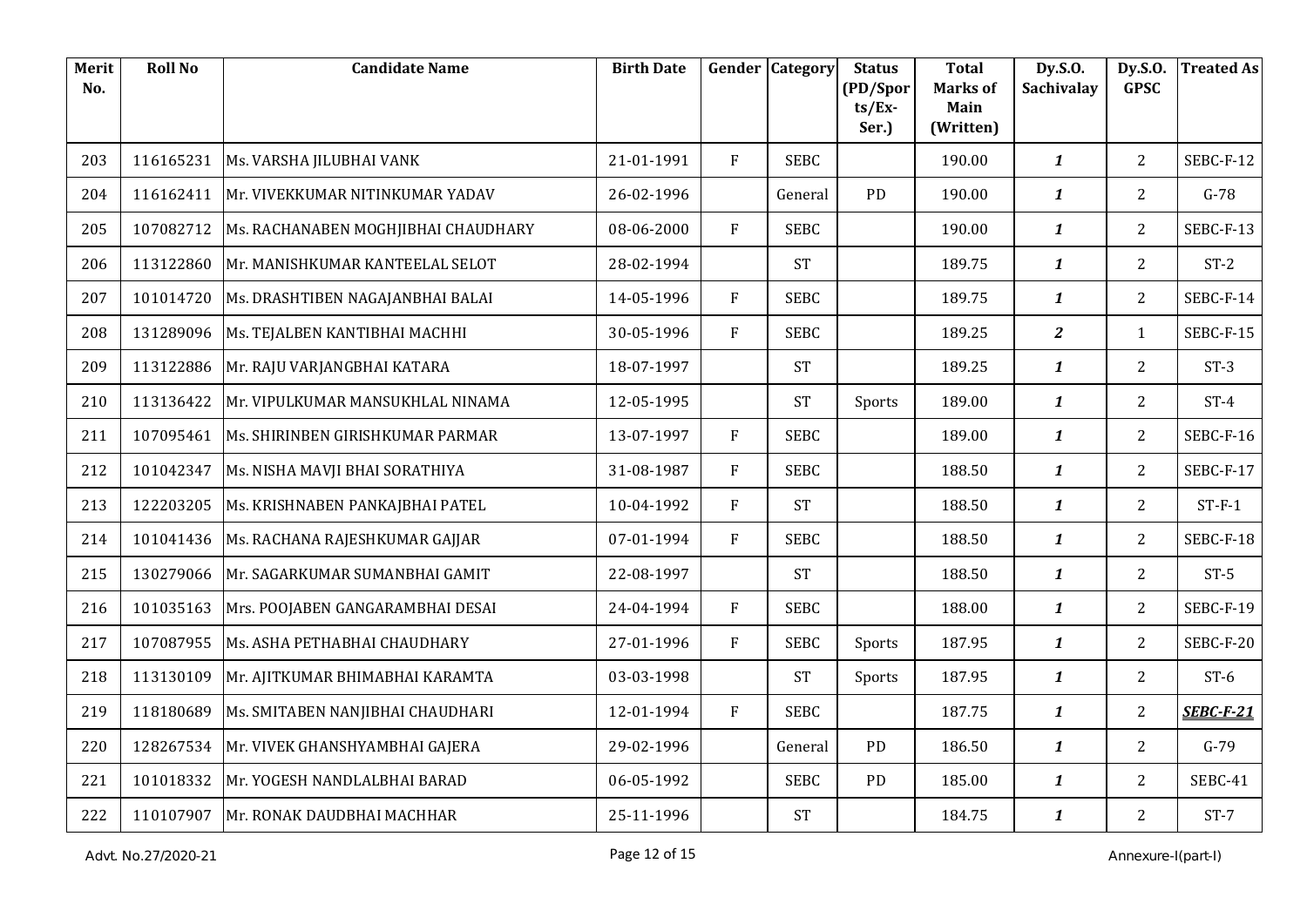| Merit<br>No. | <b>Roll No</b> | <b>Candidate Name</b>                           | <b>Birth Date</b> |   | <b>Gender Category</b> | <b>Status</b><br>(PD/Spor | <b>Total</b><br><b>Marks of</b> | Dy.S.O.<br>Sachivalay | Dy.S.O.<br><b>GPSC</b> | <b>Treated As</b> |
|--------------|----------------|-------------------------------------------------|-------------------|---|------------------------|---------------------------|---------------------------------|-----------------------|------------------------|-------------------|
|              |                |                                                 |                   |   |                        | $ts/Ex$ -<br>Ser.)        | Main<br>(Written)               |                       |                        |                   |
| 223          | 101023165      | Mr. DHAVALKUMAR DAYABHAI GARCHAR                | 14-09-1994        |   | <b>ST</b>              |                           | 184.50                          | $\boldsymbol{1}$      | $\overline{2}$         | $ST-8$            |
|              |                |                                                 |                   |   |                        |                           |                                 |                       |                        |                   |
| 224          | 110111370      | Mr. JIGNESHKUMAR KANUBHAI HATHILA               | 08-03-1994        |   | <b>ST</b>              |                           | 183.75                          | $\boldsymbol{1}$      | $\overline{2}$         | $ST-9$            |
| 225          | 101027731      | Mr. HARDIKKUMAR VASANTLAL CHAUDHARI             | 22-05-1996        |   | <b>ST</b>              |                           | 182.50                          | $\boldsymbol{1}$      | $\overline{2}$         | $ST-10$           |
| 226          | 113130871      | Mr. PRAFULKUMAR VIRJIBHAI PARGI                 | 26-08-1994        |   | <b>ST</b>              |                           | 182.25                          | $\boldsymbol{1}$      | $\overline{2}$         | $ST-11$           |
| 227          | 128252570      | Ms. KHYATIBEN HIMMATSINH VASAVA                 | 25-11-1998        | F | <b>ST</b>              |                           | 182.00                          | $\boldsymbol{1}$      | $\overline{2}$         | $ST-F-2$          |
| 228          | 107086886      | Mr. CHIRAG KIRITKUMAR PARMAR                    | 10-12-1996        |   | SC                     | PD                        | 180.75                          | $\boldsymbol{1}$      | $\overline{2}$         | $SC-6$            |
| 229          | 101029257      | Mr. DHARMESHKUMAR KAMLESHBHAI RATHVA            | 10-02-1997        |   | <b>ST</b>              |                           | 180.00                          | $\boldsymbol{1}$      | 2 <sup>1</sup>         | $ST-12$           |
| 230          | 131289178      | Mr. DHAVALKUMAR DIPAKBHAI TADVI                 | 14-08-1996        |   | <b>ST</b>              |                           | 179.75                          | 1                     | $\overline{2}$         | $ST-13$           |
| 231          | 101014405      | Mr. RAVI VIRABHAI DESAI                         | 04-07-1996        |   | <b>ST</b>              |                           | 179.50                          | $\boldsymbol{1}$      | $\overline{2}$         | $ST-14$           |
| 232          | 112120834      | Mr. HITESH THAKARSHIBHAI GHODASARA              | 19-02-1991        |   | EWS                    | PD/Sports                 | 179.29                          | $\mathbf{1}$          | $\overline{2}$         | <b>EWS-17</b>     |
| 233          | 122201665      | Ms. BHUMIKA DINESHBHAI PATEL                    | 10-10-1994        | F | <b>ST</b>              |                           | 179.00                          | $\boldsymbol{1}$      | $\overline{2}$         | $ST-F-3$          |
| 234          | 128265479      | Mr. MEHULKUMAR JITESHBHAI PATEL                 | 06-12-1994        |   | <b>ST</b>              |                           | 179.00                          | $\mathbf{1}$          | $\overline{2}$         | $ST-15$           |
| 235          | 110116069      | Mr. NILESHKUMAR BALSINGBHAI BHURIYA             | 18-02-1995        |   | <b>ST</b>              |                           | 179.00                          | $\boldsymbol{1}$      | $\overline{2}$         | $ST-16$           |
| 236          | 101006382      | Dr. KINJAL PARVATSINH BHAMAT                    | 20-12-1994        | F | <b>ST</b>              |                           | 178.50                          | $\boldsymbol{1}$      | $\overline{2}$         | $ST-F-4$          |
| 237          | 132302139      | Mr. KRUNALKUMAR SURESHBHAI PATEL                | 03-04-1998        |   | <b>ST</b>              |                           | 178.50                          | $\mathbf{1}$          | $\overline{2}$         | $ST-17$           |
| 238          | 132303011      | Dr. MALVIKA ISHWARBHAI PATEL                    | 03-10-1994        | F | <b>ST</b>              |                           | 178.25                          | $\boldsymbol{1}$      | $\overline{2}$         | $ST-F-5$          |
| 239          | 128252372      | Mr. NARENDRAKUMAR GAUTAMBHAI PATEL              | 09-07-1992        |   | <b>ST</b>              |                           | 177.50                          | $\overline{2}$        | $\mathbf{1}$           | $ST-18$           |
| 240          | 127241704      | Mr. SURAJKUMAR HIRABHAI KHARADI                 | 07-08-1997        |   | <b>ST</b>              |                           | 177.50                          | $\mathbf{1}$          | $\overline{2}$         | ST-19             |
| 241          | 101002979      | Mr. JAYESHKUMAR DALJIBHAI BODAR                 | 07-05-1991        |   | <b>ST</b>              |                           | 177.25                          | $\mathbf{1}$          | $\overline{2}$         | $ST-20$           |
| 242          |                | 101016799 Mr. PRASHANTKUMAR GORDHANBHAI PARIMAL | 18-03-1984        |   | SC                     | PD                        | 177.00                          | $\boldsymbol{1}$      | $\overline{2}$         | $SC-7$            |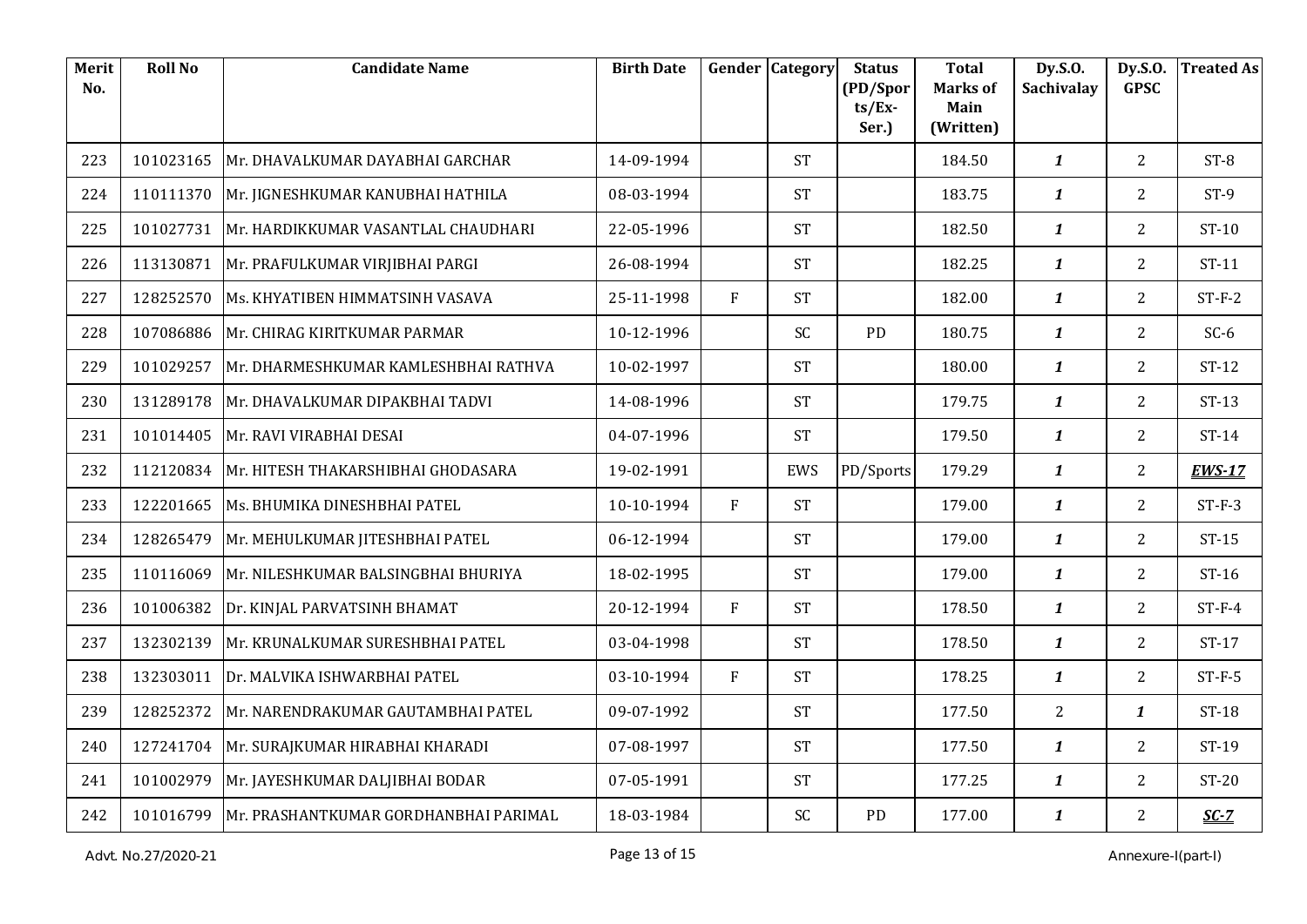| Merit<br>No. | <b>Roll No</b> | <b>Candidate Name</b>                  | <b>Birth Date</b> |   | <b>Gender Category</b> | <b>Status</b><br>(PD/Spor | <b>Total</b><br><b>Marks of</b> | Dy.S.O.<br><b>Sachivalay</b> | Dy.S.O.<br><b>GPSC</b> | <b>Treated As</b> |
|--------------|----------------|----------------------------------------|-------------------|---|------------------------|---------------------------|---------------------------------|------------------------------|------------------------|-------------------|
|              |                |                                        |                   |   |                        | $ts/Ex$ -<br>Ser.)        | Main<br>(Written)               |                              |                        |                   |
| 243          | 131291391      | Mr. JAYDIP DINESHBHAI TADVI            | 11-07-1996        |   | <b>ST</b>              |                           | 176.50                          | $\boldsymbol{1}$             | $\overline{2}$         | $ST-21$           |
| 244          | 115148516      | Mr. PRAFULKUMAR ARJANBHAI RATHOD       | 19-11-1984        |   | <b>SEBC</b>            | Ex-Ser.                   | 175.25                          | $\boldsymbol{1}$             | $\overline{2}$         | SEBC-42           |
| 245          | 101018829      | Mr. KARTIK RAMESHBHAI PATOLIYA         | 30-04-1990        |   | General                | PD                        | 175.00                          | $\mathbf{1}$                 | $\overline{2}$         | $G-80$            |
| 246          | 101014322      | Dr. KAMAL DHIRUBHAI PATEL              | 28-08-1994        |   | <b>ST</b>              |                           | 174.25                          | $\mathbf{1}$                 | $\overline{2}$         | $ST-22$           |
| 247          | 113138979      | Ms. JANVI ASHOKBHAI BALAT              | 25-08-1996        | F | <b>ST</b>              |                           | 174.25                          | $\mathbf{1}$                 | $\overline{2}$         | $ST-F-6$          |
| 248          | 101026417      | Mr. DHAVAL VINODBHAI KOTWAL            | 05-09-1995        |   | <b>ST</b>              |                           | 173.25                          | $\mathbf{1}$                 | $\overline{2}$         | $ST-23$           |
| 249          | 119192098      | Mr. TEJASKUMAR PARVATBHAI RANA         | 12-02-1996        |   | <b>ST</b>              |                           | 173.00                          | $\boldsymbol{1}$             | $2^{\circ}$            | $ST-24$           |
| 250          | 113139168      | Mr. MEHULKUMAR GULABBHAI CHAUHAN       | 01-06-1997        |   | <b>ST</b>              |                           | 173.00                          | $\boldsymbol{1}$             | $\overline{2}$         | $ST-25$           |
| 251          | 131287513      | Mr. JAYESH BUDDHISAGAR VASAVA          | 05-01-1992        |   | <b>ST</b>              |                           | 172.75                          | $\mathbf{1}$                 | $\overline{2}$         | $ST-26$           |
| 252          | 110108396      | Ms. PUSHPABEN KALSINH AD               | 10-04-1992        | F | <b>ST</b>              |                           | 172.75                          | $\boldsymbol{1}$             | $2^{\circ}$            | $ST-F-7$          |
| 253          | 101018192      | Ms. KAJALBEN BAKULBHAI ASARI           | 04-11-1993        | F | <b>ST</b>              |                           | 172.75                          | $\mathbf{1}$                 | $\overline{2}$         | $ST-F-8$          |
| 254          | 131292887      | Ms. PURNIMABEN NARSINGBHAI GANASVA     | 16-05-1994        | F | <b>ST</b>              |                           | 172.00                          | $\mathbf{1}$                 | $\overline{2}$         | $ST-F-9$          |
| 255          | 130282810      | Ms. MITALBEN ASHITBHAI CHAUDHARI       | 10-01-1993        | F | <b>ST</b>              |                           | 171.00                          | $\boldsymbol{1}$             | $\overline{2}$         | $ST-F-10$         |
| 256          | 110109626      | Mr. PRATIKKUMAR DILIPBHAI PANDA        | 04-01-1994        |   | <b>ST</b>              |                           | 170.75                          | $\mathbf{1}$                 | $\overline{2}$         | $ST-27$           |
| 257          | 131295976      | Mr. VIKASKUMAR LAXMANBHAI VASAVA       | 20-07-1994        |   | <b>ST</b>              |                           | 170.75                          | $\mathbf{1}$                 | $\overline{2}$         | $ST-28$           |
| 258          | 109104405      | Mr. DHAVALKUMAR ARVINDBHAI RATHWA      | 13-09-1994        |   | <b>ST</b>              |                           | 170.75                          | $\boldsymbol{1}$             | $2^{\circ}$            | $ST-29$           |
| 259          | 105063884      | Dr. MANALIKUMARI ANILBHAI CHAUDHARI    | 29-07-1987        | F | <b>ST</b>              |                           | 170.50                          | $\mathbf{1}$                 | $2^{\circ}$            | $ST-F-11$         |
| 260          | 131295078      | Ms. VARSHA SARDARBHAI TAVIYAD          | 04-12-1986        | F | <b>ST</b>              |                           | 169.25                          | $\mathbf{1}$                 | $\overline{2}$         | $ST-F-12$         |
| 261          | 132299422      | Ms. NIKITA VINODBHAI PATEL             | 23-08-1994        | F | <b>ST</b>              |                           | 168.50                          | $\boldsymbol{1}$             | $2^{\circ}$            | $ST-F-13$         |
| 262          |                | 104055552 Ms. HETALBEN ANILBHAI PANDOR | 28-03-1999        | F | <b>ST</b>              |                           | 167.25                          | $\boldsymbol{1}$             | $\overline{2}$         | $ST-F-14$         |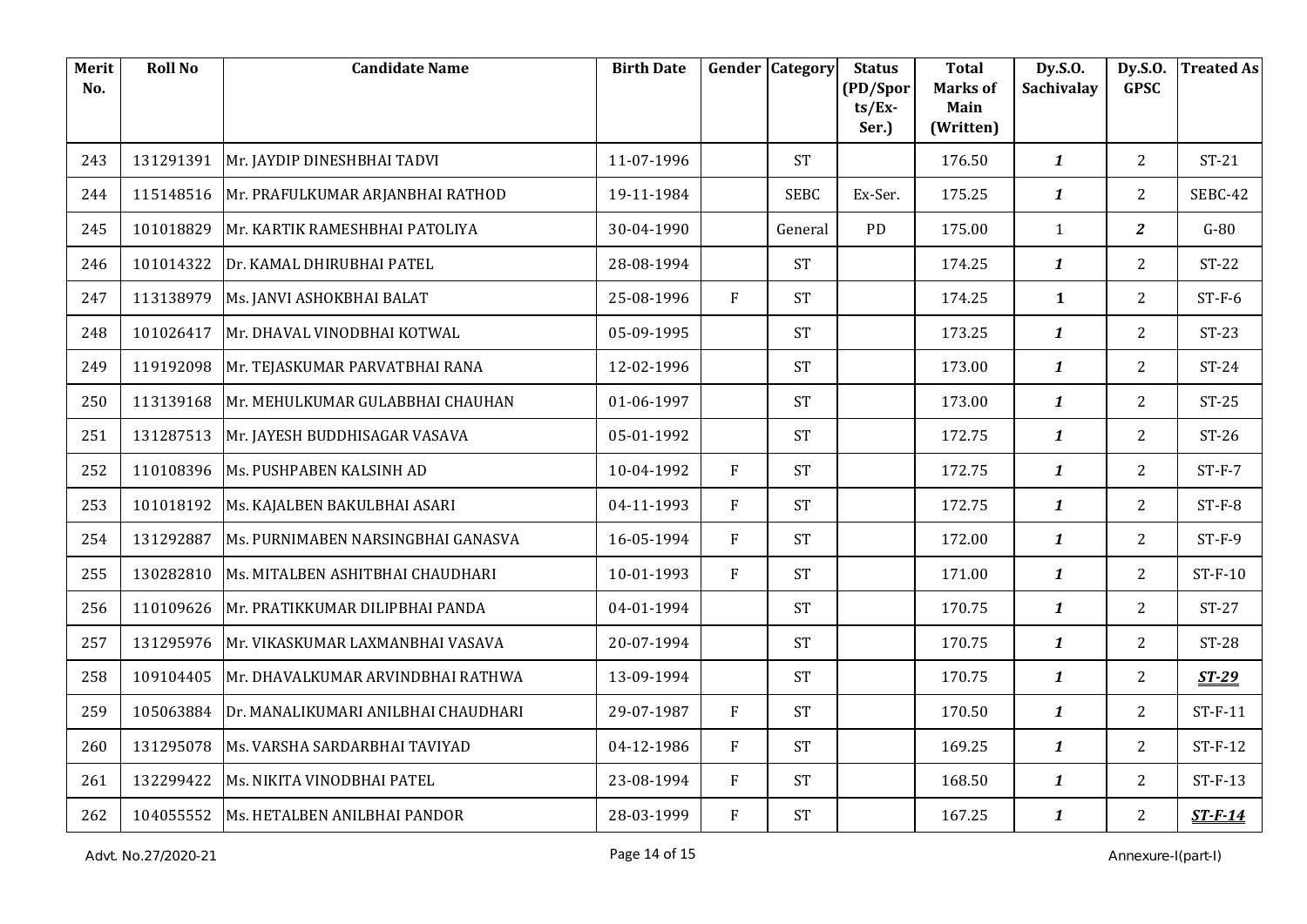| Merit<br>No. | <b>Roll No</b> | <b>Candidate Name</b>                         | <b>Birth Date</b> | <b>Gender Category</b> | <b>Status</b><br>(PD/Spor<br>$ts/Ex$ -<br>Ser.) | Total<br><b>Marks of</b><br>Main<br>(Written) | Dy.S.0.<br>Sachivalay | <b>GPSC</b> | Dy.S.O. $ Treated As $ |
|--------------|----------------|-----------------------------------------------|-------------------|------------------------|-------------------------------------------------|-----------------------------------------------|-----------------------|-------------|------------------------|
| 263          |                | 101026285   Mr. NAGARBHAI MADHABHAI VANIA     | 10-07-1983        | SEBC                   | Ex-Ser.                                         | 166.75                                        |                       |             | <b>SEBC-43</b>         |
| 264          |                | 126236985    Mr. KESARSINH SHAMJIBHAI CHAUHAN | 11-06-1981        | General                | Ex-Ser.                                         | 159.75                                        |                       |             | $G - 81$               |

Place : Gandhinagar

Date : 18-01-2022 Joint Secretary Gujarat Public Service Commission **(Lalit Suthar)**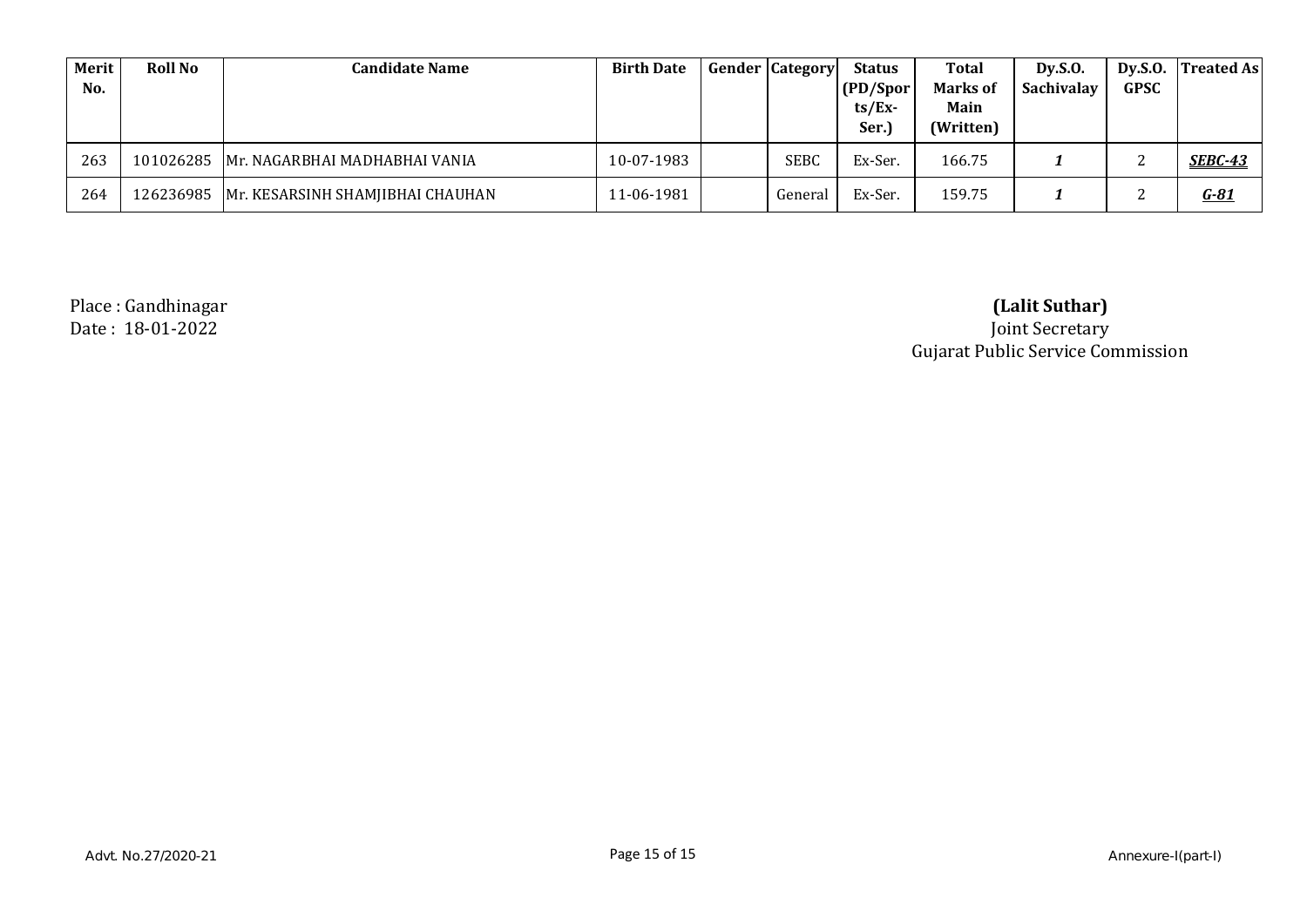## **Annexure-I (Part-II) Notification No. APE-27/2020-21-Main-CNF**

### **Name of Post: Deputy Section Officer (Sachivalay) and Deputy Section Officer (G.P.S.C.) , Class-III, Advt. No. 27/2020-21**

| Sr.            | <b>PTRollNo</b> | <b>Candidate Name</b>                 | <b>Birth Date</b> |              | <b>Gender Category</b> | <b>Status</b>      | <b>Total</b>                      |
|----------------|-----------------|---------------------------------------|-------------------|--------------|------------------------|--------------------|-----------------------------------|
| No.            |                 |                                       |                   |              |                        | (PD/Spo<br>rts/Ex- | Marks of<br><b>Main (Written)</b> |
| $\mathbf{1}$   | 101000383       | Mr. MRUGAV HIMMATKUMAR PARMAR         | 19-03-2000        |              | SC                     |                    | 172.75                            |
| 2              | 101000402       | Mr. RONAK DEVSHIBHAI DESAI            | 27-03-1997        |              | <b>SEBC</b>            |                    | 182.25                            |
| 3              | 101000407       | Mr. SHUBHAM MAHADEVBHAI HERMA         | 07-02-1997        |              | <b>SEBC</b>            |                    | 182.00                            |
| 4              | 101000465       | Mr. SAJANKUMAR JITENDRABHAI ZALARIYA  | 30-05-1997        |              | EWS                    |                    | 171.00                            |
| 5              | 101000549       | Mr. KULDIPSINH JILUBHA KOTILA         | 27-11-1996        |              | SEBC                   |                    | 174.50                            |
| 6              | 101000564       | Mr. RUTURAJ MANOJBHAI PAVRA           | 01-08-1998        |              | <b>SEBC</b>            |                    | 174.75                            |
| $\overline{7}$ | 101000619       | Ms. KINJAL VINODBHAI PATANI           | 26-12-1996        | F            | SEBC                   |                    | 172.00                            |
| 8              | 101000677       | Mr. BHAVESHKUMAR SHIVSHANKAR JOSHI    | 14-07-1992        |              | General                |                    | 156.00                            |
| 9              | 101000692       | Ms. PRITIBEN GOKULBHAI PATIL          | 01-07-1997        | F            | General                |                    | 194.75                            |
| 10             | 101000712       | Mr. PRIYANK JAYSUKHBHAI PATEL         | 28-10-1997        |              | EWS                    |                    | 149.75                            |
| 11             | 101000764       | Mr. KETANKUMAR TRIBHUVANBHAI PATEL    | 11-09-1993        |              | EWS                    |                    | 189.50                            |
| 12             | 101000806       | Mr. YOGESHKUMAR SOHANBHAI GEHLOT      | 01-06-1999        |              | SEBC                   |                    | 149.50                            |
| 13             | 101000847       | Mr. MANHARBHAI GOVINDBHAI RABA        | 05-04-1993        |              | SEBC                   |                    | 181.00                            |
| 14             | 101000878       | Mr. MAULIKKUMAR KANTIBHAI PATEL       | 12-11-1998        |              | General                |                    | 157.00                            |
| 15             | 101000952       | Mr. KRUNAL HARSHADKUMAR SOLANKI       | 11-01-1998        |              | SC                     |                    | 176.00                            |
| 16             | 101000992       | Mr. KARANSINH MAHIPATSINH MAHIDA      | 07-03-1998        |              | EWS                    |                    | 160.50                            |
| 17             | 101001012       | Mr. GAUTAM BHARATBHAI SORATHIYA       | 17-12-1996        |              | EWS                    |                    | 157.25                            |
| 18             | 101001091       | Mr. VISHALDEVSINH SUKHDEVSINH VAGHELA | 08-08-1990        |              | EWS                    |                    | 193.25                            |
| 19             | 101001134       | Mr. DHRUVKUMAR BABULAL ASODIYA        | 23-12-1995        |              | SC                     |                    | 193.25                            |
| 20             | 101001202       | Mr. SAURIN CHANDRAKANTBHAI PATEL      | 29-11-1995        |              | General                |                    | 189.00                            |
| 21             | 101001265       | Mr. DENISH GIRISHKUMAR KANTESARIYA    | 30-04-1993        |              | EWS                    |                    | 194.75                            |
| 22             | 101001267       | Mr. JAIKISHAN MANOHAR PILLAI          | 09-09-1992        |              | EWS                    |                    | 185.75                            |
| 23             | 101001304       | Mr. MITUL BHARATBHAI JODHANI          | 27-08-1995        |              | <b>EWS</b>             |                    | 159.25                            |
| 24             | 101001312       | Mr. KRUNAL HARINDRA PURANI            | 26-03-1996        |              | EWS                    |                    | 160.25                            |
| 25             | 101001336       | Mr. ANKIT RAMESHBHAI PATEL            | 21-01-1994        |              | EWS                    |                    | 164.50                            |
| 26             | 101001456       | Mr. VIJAYKUMAR HARIBHAI MADAT         | 31-08-1996        |              | EWS                    |                    | 187.50                            |
| 27             | 101001536       | Ms. ADITIBA KIRANSINH ZALA            | 10-07-1996        | F            | EWS                    |                    | 149.00                            |
| 28             | 101001591       | Mr. ANISHAHEMAD MAKBOOLAHEMAD SINDHI  | 01-01-1992        |              | SEBC                   |                    | 188.50                            |
| 29             | 101001608       | Mr. CHINTAN SAVJIBHAI KAILA           | 29-01-1993        |              | EWS                    |                    | 160.75                            |
| 30             | 101001657       | Ms. ISHA SANJAYBHAI CHHANIYARA        | 22-08-1999        | F            | <b>SEBC</b>            |                    | 171.75                            |
| 31             | 101001729       | Ms. PAYAL VINUBHAI DHORAIIYA          | 10-06-1998        | $\mathbf{F}$ | EWS                    |                    | 190.75                            |
| 32             | 101001756       | Mr. MEET NARENDRABHAI PATEL           | 09-04-1998        |              | EWS                    |                    | 182.75                            |
| 33             | 101001830       | Mr. VIPULKUMAR BALDEVBHAI PRAJAPATI   | 31-12-1992        |              | SEBC                   |                    | 188.00                            |
| 34             | 101001845       | Mr. HAKAMSINH HATHUBHA JADEJA         | 05-12-1993        |              | EWS                    |                    | 190.25                            |
| 35             | 101001947       | Mr. PRATIKKUMAR RAMESHBHAI PATEL      | 10-12-1991        |              | EWS                    |                    | 177.25                            |
| 36             | 101002051       | Ms. HIRAL RAMESHBHAI VEKARIYA         | 10-09-1996        | $\,$ F       | EWS                    |                    | 141.00                            |
| 37             | 101002058       | Mr. MOHD FAIZKHAN MAINUDDIN KHAN      | 28-08-1987        |              | General                |                    | 199.00                            |
| 38             | 101002071       | Mr. JAY BANKIMCHANDRA JANI            | 10-11-1994        |              | General                |                    | 192.50                            |
| 39             | 101002145       | Mr. PRANAV MAHENDRA KUMAR PARMAR      | 20-11-1995        |              | SEBC                   |                    | 177.00                            |
| 40             | 101002307       | Mr. MIRAJSINH GHANSHYAMSINH GOHIL     | 05-05-1998        |              | SEBC                   |                    | 168.00                            |
| 41             | 101002309       | Mr. MEHUL CHANDRAKANTBHAI RAJPAL      | 20-11-1989        |              | SC                     |                    | 161.25                            |
| 42             | 101002329       | Mr. MEETKUMAR GOVINDBHAI PATEL        | 11-09-1996        |              | EWS                    |                    | 159.25                            |
| 43             | 101002386       | Mr. SANDIPKUMAR PRAKASHBHAI PRAJAPATI | 16-09-1997        |              | SEBC                   |                    | 191.75                            |
| 44             | 101002394       | Mr. CHIRAGKUMAR KESHUBHAI MAKVANA     | 29-12-1995        |              | SEBC                   |                    | 178.75                            |
| 45             | 101002699       | Ms. HETA MAHENDRABHAI BHATT           | 19-04-1994        | $\mathbf{F}$ | General                |                    | 196.25                            |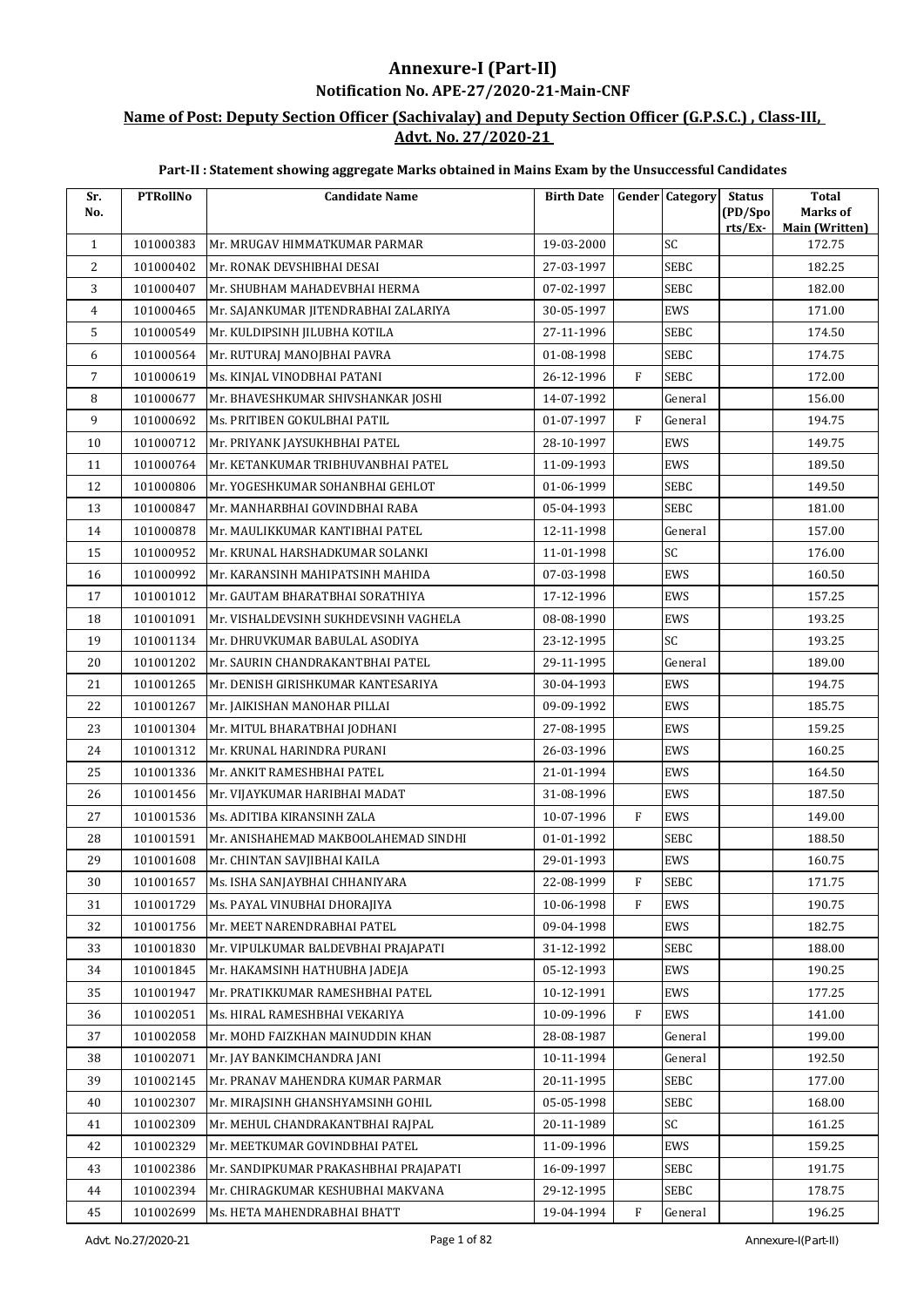| Part-II : Statement showing aggregate Marks obtained in Mains Exam by the Unsuccessful Candidates |  |
|---------------------------------------------------------------------------------------------------|--|
|---------------------------------------------------------------------------------------------------|--|

| Sr.<br>No. | <b>PTRollNo</b> | <b>Candidate Name</b>                | <b>Birth Date</b> |                | <b>Gender Category</b> | <b>Status</b><br>(PD/Spo | <b>Total</b><br>Marks of |
|------------|-----------------|--------------------------------------|-------------------|----------------|------------------------|--------------------------|--------------------------|
|            |                 |                                      |                   |                |                        | rts/Ex-                  | <b>Main (Written)</b>    |
| 46         | 101002708       | Mr. SURAJ JITENDRABHAI PARMAR        | 27-05-1997        |                | SC                     |                          | 188.50                   |
| 47         | 101002716       | Mrs. FALGUNI BHADRESHKUMAR SHAH      | 01-12-1989        | F              | General                |                          | 174.50                   |
| 48         | 101002735       | Mr. ROHITKUMAR DHARANATBHAI KARANGIA | 14-02-1996        |                | SEBC                   |                          | 190.75                   |
| 49         | 101002795       | Mr. BHARGAV RAMESHCHANDRA PARMAR     | 25-03-1994        |                | SC                     |                          | 151.75                   |
| 50         | 101003008       | Dr. SHWETA BALRAJ SOLANKI            | 12-03-1984        | F              | SC                     |                          | 189.75                   |
| 51         | 101003180       | Mr. HIMANSHU BABUBHAI SOLANKI        | 24-08-1995        |                | SC                     |                          | 158.50                   |
| 52         | 101003240       | Mr. BHAVESHKUMAR MAHESHBHAI PARMAR   | 13-03-1996        |                | SC                     |                          | 191.25                   |
| 53         | 101003280       | Mr. UDIT JAYANTIBHAI PATEL           | 26-10-1991        |                | EWS                    |                          | 192.25                   |
| 54         | 101003399       | Ms. AYESHA NASIRKHAN PATHAN          | 25-01-1996        | F              | General                |                          | 127.25                   |
| 55         | 101003448       | Ms. HEENA DIKPALSINH SINHA           | 26-02-1991        | $\overline{F}$ | SC                     |                          | 147.00                   |
| 56         | 101003509       | Mr. MAHESH BHAI BHAVAN BHAI BAMBA    | 01-06-1995        |                | <b>SEBC</b>            |                          | 192.25                   |
| 57         | 101003609       | Mr. BHAVIK PASHABHAI PATEL           | 24-12-1992        |                | General                |                          | 146.50                   |
| 58         | 101003630       | Mr. HARDIK GOVINDBHAI RABADIA        | 06-05-1995        |                | <b>EWS</b>             |                          | 178.25                   |
| 59         | 101003697       | Mr. NARESHKUMAR KANUBHAI CHAUHAN     | 05-11-1994        |                | SC                     |                          | 194.50                   |
| 60         | 101003701       | Mr. MITUL MAGANLAL PATEL             | 25-06-1993        |                | General                |                          | 190.00                   |
| 61         | 101003788       | Mr. YASH BHARATBHAI PATEL            | 07-07-1998        |                | General                |                          | 168.50                   |
| 62         | 101003801       | Mr. DIVYESH MAHESHBHAI PATEL         | 15-08-1995        |                | EWS                    |                          | 185.75                   |
| 63         | 101003840       | Mr. MAYURDHWAJSINH PRAVINSINH GOHIL  | 01-01-1996        |                | <b>SEBC</b>            |                          | 150.00                   |
| 64         | 101003905       | Mr. JIGAR VISHNUBHAI PATEL           | 17-01-1996        |                | EWS                    |                          | 194.00                   |
| 65         | 101004017       | Mr. MEGHRAJSINH HARDEVSINH PARMAR    | 14-09-1998        |                | <b>EWS</b>             |                          | 192.75                   |
| 66         | 101004070       | Mrs. KRUSHITA DISHANK SHAH           | 10-03-1987        | F              | General                |                          | 187.50                   |
| 67         | 101004116       | Mr. ISHAN BIPINCHANDRA SHAH          | 08-09-1990        |                | SC                     |                          | 172.00                   |
| 68         | 101004217       | Mr. DHAIRYA PINAKIN DESAI            | 20-03-1990        |                | General                |                          | 197.75                   |
| 69         | 101004218       | Ms. SEJAL DEVANANDBHAI KARMUR        | 11-08-1997        | $\mathbf{F}$   | <b>SEBC</b>            |                          | 148.50                   |
| 70         | 101004234       | Mr. DHARMENDRASINH RANJITSINH ZALA   | 10-01-1994        |                | EWS                    |                          | 165.00                   |
| 71         | 101004235       | Mr. AMIT MANSUKHLAL MAKWANA          | 05-12-1995        |                | SC                     |                          | 170.00                   |
| 72         | 101004279       | Mr. RAJPALSINH NARANBHAI NAKUM       | 14-10-1996        |                | <b>SEBC</b>            |                          | 157.50                   |
| 73         | 101004339       | Mr. KEVAL ASHOKKUMAR SHAH            | 02-02-1996        |                | General                |                          | 196.50                   |
| 74         | 101004434       | Mr. PRATAPBHAI KARSHANBHAI DHOLERIYA | 25-03-1997        |                | <b>SEBC</b>            |                          | 134.00                   |
| 75         | 101004495       | Mr. VIKAS BHARATBHAI MAKWANA         | 06-11-1998        |                | $\mathsf{SC}$          |                          | 174.50                   |
| 76         | 101004574       | Mr. UMANG MUKESHBHAI PATEL           | 25-12-1993        |                | General                |                          | 192.25                   |
| 77         | 101004641       | Mr. NEHALKUMAR KANJIBHAI RABARI      | 08-11-1990        |                | <b>SEBC</b>            |                          | 177.75                   |
| 78         | 101004673       | Ms. HARSHA GOVINDBHAI MAKWANA        | 15-03-1998        | F              | SC                     |                          | 170.00                   |
| 79         | 101004689       | Mr. AVINASH KAMLESHBHAI DHENGAR      | 09-06-1997        |                | <b>SEBC</b>            |                          | 179.00                   |
| 80         | 101004798       | Mr. YASHKUMAR GOVINDBHAI PATEL       | 28-07-1996        |                | EWS                    |                          | 173.00                   |
| 81         | 101004979       | Mr. KARAN NAVNEETBHAI JOSHI          | 18-11-1997        |                | EWS                    |                          | 190.25                   |
| 82         | 101005030       | Mr. SHUBHAM SINGH RAMUSINGH RATHOUR  | 10-03-1996        |                | EWS                    |                          | 194.50                   |
| 83         | 101005129       | Mr. AJAYKUMAR MANUBHAI RATHOD        | 30-06-1991        |                | SC                     |                          | 194.50                   |
| 84         | 101005143       | Mr. RAKESH PRAVINBHAI SOLANKI        | 10-05-1990        |                | SC                     |                          | 191.50                   |
| 85         | 101005217       | Ms. HEENA RAMESHBHAI BHATIYA         | 27-07-1995        | ${\rm F}$      | SC                     |                          | 189.50                   |
| 86         | 101005259       | Mr. RAVI GANGARAM BHAI DESAI         | 12-10-1999        |                | <b>SEBC</b>            |                          | 180.00                   |
| 87         | 101005270       | Mr. VIJAYRAJSINH GHELUBHA GOHIL      | 28-04-1998        |                | EWS                    |                          | 195.00                   |
| 88         | 101005329       | Mr. KISHANKUMAR VASUDEVBHAI RATHOD   | 27-09-1996        |                | <b>SEBC</b>            |                          | 176.75                   |
| 89         | 101005342       | Mr. VAIBHAVKUMAR GIRISHKUMAR BHOJAK  | 10-11-1995        |                | <b>SEBC</b>            |                          | 184.75                   |
| 90         | 101005354       | Mr. ASHISH DILIPBHAI SARKHELIYA      | 12-06-1996        |                | EWS                    |                          | 173.25                   |
| 91         | 101005424       | Ms. POOJA ISHWARBHAI VASOYA          | 01-07-1998        | F              | General                |                          | 163.50                   |
| 92         | 101005436       | Mr. PRAGNESHSINH DILAVARSINH VAGHELA | 03-04-1996        |                | EWS                    |                          | 187.50                   |
| 93         | 101005471       | Mr. KASHYAPKUMAR RAMESHBHAI PATEL    | 28-03-1996        |                | General                |                          | 190.25                   |
| 94         | 101005526       | Ms. VAIBHAVI MUKESHKUMAR MODI        | 21-09-1997        | ${\rm F}$      | SEBC                   |                          | 174.50                   |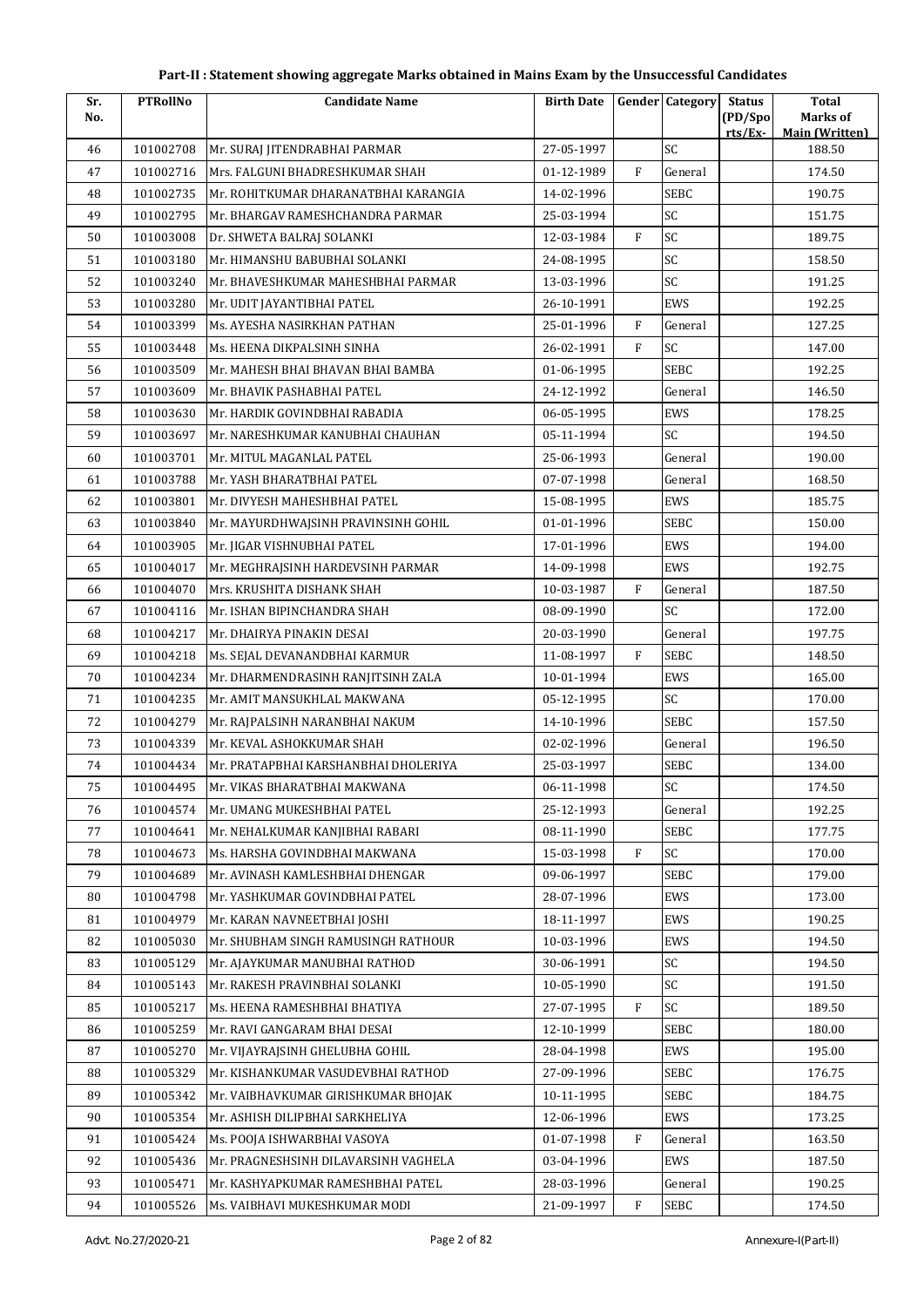| Sr. | <b>PTRollNo</b> | <b>Candidate Name</b>                        | <b>Birth Date</b> |              | <b>Gender</b> Category | <b>Status</b> | <b>Total</b>                    |
|-----|-----------------|----------------------------------------------|-------------------|--------------|------------------------|---------------|---------------------------------|
| No. |                 |                                              |                   |              |                        | (PD/Spo       | Marks of                        |
| 95  | 101005549       | Mrs. SUNITA SAVJIBHAI CHAUHAN                | 17-02-1988        | $\mathbf F$  | General                | rts/Ex-       | <b>Main (Written)</b><br>147.75 |
| 96  | 101005651       | Mr. HARKISHAN BABUBHAI VAGHELA               | 08-06-1997        |              | <b>SEBC</b>            |               | 163.25                          |
| 97  | 101005654       | Mr. KAMALKUMAR RAMESHBHAI PATEL              | 22-12-1991        |              | General                |               | 166.50                          |
| 98  | 101005710       | Mr. RAHULBHAI JALABHAI BOLIYA                | 03-01-1998        |              | <b>SEBC</b>            |               | 136.75                          |
| 99  | 101005772       | Ms. BHOOMIKA RAJESHBHAI BHAKHARIYA           | 17-11-1993        | F            | SC                     |               | 149.50                          |
| 100 | 101005786       | Mr. HIRENKUMAR MAHESHBHAI VAGHELA            | 08-01-1996        |              | <b>SEBC</b>            |               | 193.00                          |
| 101 | 101005888       | Mr. DHAVAL SHAILESHBHAI PATEL                | 24-10-1990        |              | EWS                    |               | 185.50                          |
| 102 | 101005985       | Mr. VISHWADEEPSINH PRADIPSINH ZALA           | 28-04-1998        |              | General                |               | 199.25                          |
| 103 | 101005991       | Mr. JIGAR MAHESHKUMAR PATEL                  | 18-11-1993        |              | SC                     |               | 182.00                          |
| 104 | 101006024       | Mr. GAUTAM BIJALBHAI AHIR                    | 21-12-1993        |              | <b>SEBC</b>            |               | 131.25                          |
| 105 | 101006037       | Mr. JENISKUMAR BHARATBHAI JASOLIYA           | 07-03-1997        |              | EWS                    |               | 183.50                          |
| 106 | 101006047       | Ms. PREKSHA RAMESHBHAI SAVALIYA              | 08-08-1997        | $\mathbf{F}$ | EWS                    |               | 190.75                          |
| 107 | 101006154       | Mr. HARDIKKUMAR MAHESHBHAI PATEL             | 13-02-1995        |              | EWS                    |               | 131.50                          |
| 108 | 101006163       | Mr. CHIRAG VINITRAY PARMAR                   | 31-01-1990        |              | SC                     |               | 161.75                          |
| 109 | 101006218       | Ms. PAYAL HARESHBHAI ASODARIYA               | 01-01-1997        | $\mathbf{F}$ | EWS                    |               | 161.75                          |
| 110 | 101006252       | Mr. MAULIK NITINBHAI PARMAR                  | 01-06-1998        |              | SC                     |               | 190.00                          |
| 111 | 101006406       | Mr. VIRBHADRASINH BHARATSINH PARMAR          | 09-06-1994        |              | General                |               | 159.25                          |
| 112 | 101006492       | Mr. JIGAR NARANBHAI DESAI                    | 31-01-1995        |              | <b>SEBC</b>            |               | 140.75                          |
| 113 | 101006506       | Mr. SUDHIR DHARMESHBHAI DESAI                | 10-08-1999        |              | <b>SEBC</b>            |               | 154.25                          |
| 114 | 101006536       | Ms. NIGAR YAKUBBHAI CHHUVARA                 | 28-01-1992        | $\mathbf F$  | <b>SEBC</b>            |               | 158.50                          |
| 115 | 101006538       | Mr. RAGHUVIRSINH HITESHBHAI CHAVADA          | 23-12-1997        |              | SEBC                   |               | 170.50                          |
| 116 | 101006659       | Mr. VISVARAJSINH BALVANTSINH VAGHELA         | 08-05-1997        |              | <b>EWS</b>             |               | 186.00                          |
| 117 | 101006725       | Mr. MITESHKUMAR JAGDISHBHAI SHRIMALI         | 15-12-1995        |              | SC                     |               | 178.25                          |
| 118 | 101006746       | Mr. SHAHID AYUB MALEK                        | 19-09-1997        |              | General                |               | 163.75                          |
| 119 | 101006774       | Mr. DARSHIT ASHOKBHAI VYAS                   | 23-04-1998        |              | EWS                    |               | 155.50                          |
| 120 | 101006893       | Mr. DHARMIKBHAI DALABHAI DESAI               | 08-07-1998        |              | <b>SEBC</b>            |               | 167.25                          |
| 121 | 101006895       | Mr. KAMALESHKUMAR TALABHAI SUTHAR            | 01-06-1993        |              | <b>SEBC</b>            |               | 169.25                          |
| 122 | 101006953       | Ms. JIGISHA ISHWARBHAI VASAVA                | 24-05-1978        | F            | <b>ST</b>              |               | 132.75                          |
| 123 | 101006978       | Mr. NAKUL RAJENDRAKUMAR MEHTA                | 26-05-1991        |              | General                |               | 182.00                          |
| 124 | 101007013       | Ms. DARSHNA HIRALAL PRAJAPATI                | 05-10-1998        | F            | <b>SEBC</b>            |               | 177.00                          |
| 125 | 101007033       | Ms. RIKITABEN HASMUKHBHAI PATEL              | 28-09-1995        | F            | General                |               | 177.00                          |
| 126 | 101007267       | Mr. ANANDKUMAR AMRUTLAL PARMAR               | 23-09-1994        |              | SC                     |               | 155.75                          |
| 127 | 101007370       | Mr. RAVI AMARNATH PAL                        | 25-08-1990        |              | <b>SEBC</b>            |               | 142.25                          |
| 128 | 101007487       | Mr. MOHANBHAI VIKRAMBHAI RABARI              | 11-02-1993        |              | <b>SEBC</b>            |               | 185.25                          |
| 129 | 101007518       | Ms. ROSHANI MUKESHBHAI LEUVA                 | 11-11-1996        | $\mathbf{F}$ | SC                     |               | 187.00                          |
| 130 | 101007586       | Dr. MAYUR KISHORBHAI BADRESHIYA              | 06-06-1995        |              | EWS                    |               | 173.25                          |
| 131 | 101007631       | Mr. DARSHIT GEMAJIBHAI JIVANI                | 04-08-1996        |              | EWS                    |               | 185.00                          |
| 132 | 101007668       | Mr. SHAILENDRA SINGH HARIKESHRI SINGH RAIPUT | 28-01-1991        |              | General                |               | 139.25                          |
| 133 | 101007775       | Ms. BHARGAVI PRAKASHBHAI PANCHAL             | 22-10-1993        | F            | <b>SEBC</b>            |               | 170.25                          |
| 134 | 101008035       | Ms. SWEETY ASHOKBHAI PATEL                   | 16-05-1998        | F            | General                |               | 164.75                          |
| 135 | 101008087       | Mr. RAJ PURUSHOTTAMBHAI SURAJKAR             | 08-12-1993        |              | SC                     |               | 165.50                          |
| 136 | 101008200       | Mr. DURGESH SUDHAKARBHAI SHASTRI             | 07-09-1990        |              | EWS                    |               | 177.75                          |
| 137 | 101008208       | Mr. VIJAYKUMAR VIRAMBHAI AHIR                | 23-02-1991        |              | <b>SEBC</b>            |               | 188.00                          |
| 138 | 101008226       | Mr. VISHAL JASAMATBHAI GAJERA                | 25-01-1997        |              | EWS                    |               | 123.50                          |
| 139 | 101008440       | Ms. JINALBEN VIKRAMSINH SAGAR                | 05-11-1998        | F            | <b>SEBC</b>            |               | 146.00                          |
| 140 | 101008584       | Mr. HARIVADAN SURESHBHAI NARIYANI            | 05-09-1997        |              | EWS                    |               | 179.50                          |
| 141 | 101008598       | Ms. VARSHABEN RAMESHBHAI SUMERA              | 11-04-1997        | $\mathbf{F}$ | SC                     |               | 162.75                          |
| 142 | 101008638       | Mr. DIGVIJAY PARAKRAMSINH GOHIL              | 10-03-1997        |              | EWS                    |               | 177.00                          |
| 143 | 101009021       | Mr. ANKIT MERUBHA VAGHELA                    | 29-04-1995        |              | EWS                    |               | 187.50                          |
|     |                 |                                              |                   |              |                        |               |                                 |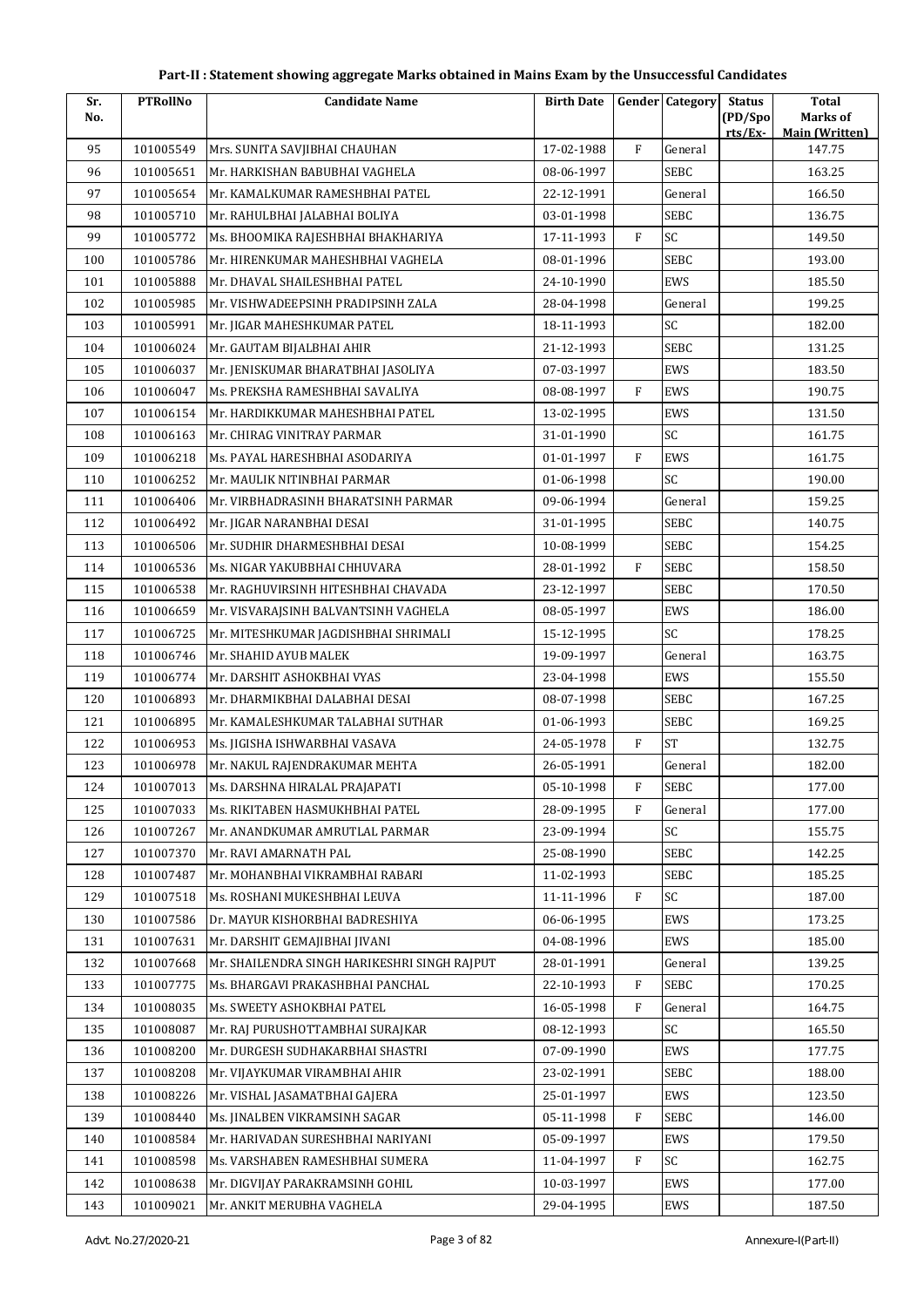| Sr.<br>No. | <b>PTRollNo</b> | <b>Candidate Name</b>                    | <b>Birth Date</b> |              | <b>Gender Category</b> | <b>Status</b><br>(PD/Spo | <b>Total</b><br>Marks of |
|------------|-----------------|------------------------------------------|-------------------|--------------|------------------------|--------------------------|--------------------------|
|            |                 |                                          |                   |              |                        | rts/Ex                   | <b>Main (Written)</b>    |
| 144        | 101009028       | Mr. NIRAVKUMAR SURESHBHAI SANCHANIYA     | 30-12-1994        |              | <b>SEBC</b>            |                          | 181.75                   |
| 145        | 101009175       | Ms. SHRADDHABEN BALDEVBHAI DESAI         | 01-08-1998        | F            | <b>SEBC</b>            |                          | 138.50                   |
| 146        | 101009183       | Mr. AKSHAYKUMAR VADILAL PATEL            | 18-06-1999        |              | EWS                    |                          | 165.50                   |
| 147        | 101009213       | Ms. RESHMA DEVCHANDBHAI BHADANI          | 11-11-1996        | $\mathbf{F}$ | General                |                          | 176.75                   |
| 148        | 101009219       | Mr. ROHITKUMAR BHIKHALAL PATEL           | 06-01-1994        |              | EWS                    |                          | 166.25                   |
| 149        | 101009366       | Ms. HUSHNAARA MOHAMMED ALAUDDIN MANSURI  | 21-08-1998        | $\mathbf F$  | General                |                          | 123.75                   |
| 150        | 101009400       | Mr. MILANKUMAR MAHESHBHAI GHEVARIYA      | 02-04-1996        |              | EWS                    |                          | 187.50                   |
| 151        | 101009486       | Ms. URVASHIBA VIKRAMSINH CHUDASAMA       | 21-04-1996        | $\mathbf{F}$ | General                |                          | 163.25                   |
| 152        | 101009518       | Mr. CHINTANKUMAR MAHENDRABHAI VAGHAMSHI  | 22-12-1993        |              | <b>SEBC</b>            |                          | 190.75                   |
| 153        | 101009683       | Mr. JATIN BHARATBHAI PATEL               | 31-03-1995        |              | General                |                          | 179.25                   |
| 154        | 101009768       | Ms. HAFSA ABDUL RAZZAK AMRAVATIWALA      | 19-05-1994        | $\mathbf{F}$ | General                |                          | 155.75                   |
| 155        | 101009875       | Mr. RAHUL RAMBHAI JOGRANA                | 28-08-1994        |              | <b>SEBC</b>            |                          | 189.00                   |
| 156        | 101009880       | Mr. ASHISH HIMMATBHAI PANSHERIYA         | 21-01-1997        |              | EWS                    |                          | 171.25                   |
| 157        | 101009890       | Mr. RUPESHBHAI ROHIT BHAI PARMAR         | 03-07-1998        |              | SC                     |                          | 169.00                   |
| 158        | 101009893       | Mr. SUNILKUMAR DAHYABHAI PARMAR          | 10-09-1993        |              | SC                     |                          | 168.25                   |
| 159        | 101009940       | Mr. DHAVAL KUMAR MAHENDRABHAI RANA       | 29-06-1997        |              | SC                     |                          | 189.00                   |
| 160        | 101010039       | Mr. SHYAM BHARATKUMAR DOSHI              | 05-12-1989        |              | General                |                          | 187.00                   |
| 161        | 101010058       | Mr. NILESHKUMAR DILIPBHAI INGRODIYA      | 23-07-1995        |              | EWS                    |                          | 196.75                   |
| 162        | 101010120       | Ms. JAIMINIBEN SURESHBHAI PATEL          | 12-08-1992        | F            | EWS                    |                          | 162.25                   |
| 163        | 101010457       | Mrs. VIRALKUNWAR PRADHYUMANSINH SONAGARA | 04-03-1998        | $\mathbf{F}$ | EWS                    |                          | 164.50                   |
| 164        | 101010466       | Mr. MANOJ KALUBHAI BARAD                 | 01-06-1992        |              | <b>SEBC</b>            |                          | 169.75                   |
| 165        | 101010496       | Mr. VIJAYKUMAR KANTILAL POKAR            | 08-06-1994        |              | EWS                    |                          | 188.50                   |
| 166        | 101010617       | Mr. KULDEEP JAGDISHBHAI PRAJAPATI        | 17-09-1995        |              | <b>SEBC</b>            |                          | 145.75                   |
| 167        | 101010679       | Mr. PRAKASHKUMAR MULJIBHAI PARMAR        | 20-10-1987        |              | SC                     |                          | 176.75                   |
| 168        | 101010683       | Mr. UTSAV NARESHKUMAR MAKWANA            | 18-04-1991        |              | SC                     |                          | 176.00                   |
| 169        | 101010721       | Mr. ASHISH KHODABHAI RABARI              | 25-12-1999        |              | <b>SEBC</b>            |                          | 160.75                   |
| 170        | 101010800       | Mr. GOKULGIRI SURESHGIRI GOSAI           | 07-11-1989        |              | <b>SEBC</b>            |                          | 178.75                   |
| 171        | 101010838       | Mrs. VAISHALIBEN JAGDISHBHAI PATEL       | 04-05-1992        | F            | General                |                          | 185.50                   |
| 172        | 101010946       | Dr. NIRALI PRAVINBHAI BHANDERI           | 02-10-1992        | ${\bf F}$    | EWS                    |                          | 176.50                   |
| 173        | 101011014       | Mr. AJAYKUMAR VIRSINGBHAI BELDAR         | 05-11-1994        |              | <b>SEBC</b>            |                          | 171.25                   |
| 174        | 101011060       | Mr. MAHESH GORDHANBHAI MANIYA            | 24-01-1993        |              | EWS                    |                          | 183.75                   |
| 175        | 101011071       | Mr. VIRAJDEV JUVANSANG NAKUM             | 09-05-1997        |              | <b>SEBC</b>            |                          | 170.75                   |
| 176        | 101011077       | Mr. MRUNAL ATULKUMAR PATEL               | 18-02-1992        |              | General                |                          | 147.50                   |
| 177        | 101011140       | Ms. SHRADDHA GIRISHKUMAR JAIN            | 10-10-1992        | F            | SC                     |                          | 190.25                   |
| 178        | 101011154       | Dr. KHUSHBU INDRAVADAN PATEL             | 05-08-1990        | F            | General                |                          | 191.50                   |
| 179        | 101011165       | Mr. SANDIPSINH PRADIPSINH ZALA           | 18-08-1996        |              | EWS                    |                          | 194.75                   |
| 180        | 101011193       | Mr. ANKIT SHAILESHBHAI VAGHELA           | 05-04-1992        |              | SEBC                   |                          | 163.75                   |
| 181        | 101011238       | Mr. PRATIKKUMAR MOHANBHAI PATEL          | 10-09-1991        |              | <b>ST</b>              |                          | 153.75                   |
| 182        | 101011258       | Mr. DIVYANT JAYANTIBHAI GAJIPARA         | 01-12-1997        |              | EWS                    |                          | 186.00                   |
| 183        | 101011455       | Ms. DEVANGI NARESHBHAI PATEL             | 11-08-1998        | $\rm F$      | EWS                    |                          | 162.50                   |
| 184        | 101011500       | Mr. HARDIKKUMAR CHANRAKANTBHAI PATEL     | 29-07-1995        |              | SC                     |                          | 125.75                   |
| 185        | 101011507       | Mr. SANDIP KAMLESHBHAI JATAV             | 24-06-1998        |              | General                |                          | 154.50                   |
| 186        | 101011605       | Mrs. VAISHALI SHAKRAJI GAMETI            | 05-02-1993        | $\rm F$      | <b>ST</b>              |                          | 147.75                   |
| 187        | 101011803       | Mr. PANKAJKUMAR KANUBHAI PATEL           | 04-11-1991        |              | EWS                    |                          | 187.00                   |
| 188        | 101011819       | Ms. KRISHNA MALDEBHAI MAGARA             | 09-08-1996        | ${\rm F}$    | SC                     |                          | 176.00                   |
| 189        | 101011826       | Mr. YASH VINAYKUMAR BHAVSAR              | 07-08-1992        |              | EWS                    |                          | 172.00                   |
| 190        | 101011846       | Mr. NIRAV ASHOKBHAI MEHTA                | 15-06-1990        |              | EWS                    |                          | 161.25                   |
| 191        | 101011861       | Ms. VAISHALIBEN GHANSHYAMBHAI PATEL      | 10-11-1995        | F            | EWS                    |                          | 160.75                   |
| 192        | 101011862       | Mr. SHASHANK RAJESHKUMAR DUBEY           | 07-03-1994        |              | EWS                    |                          | 176.75                   |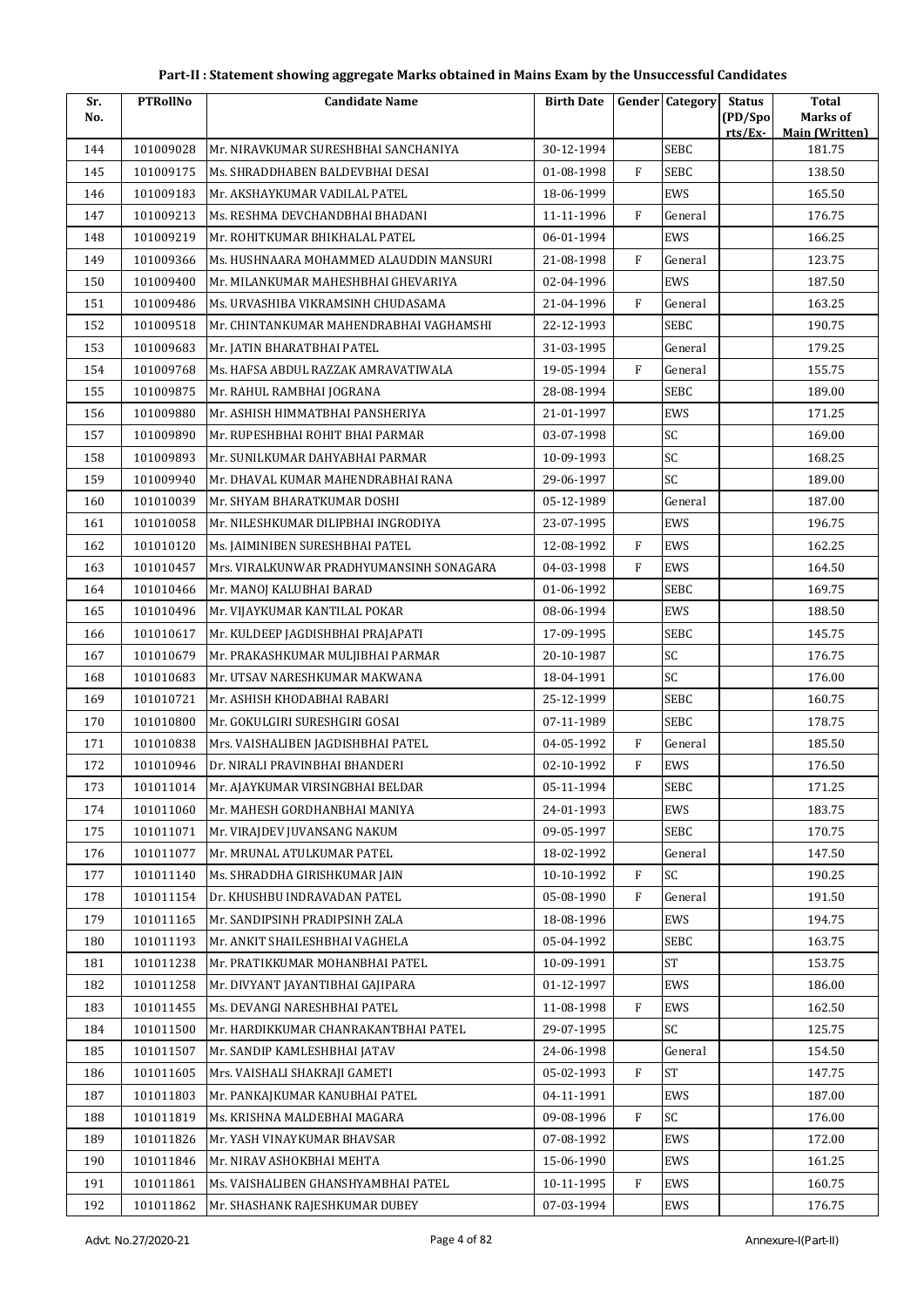| Sr. | <b>PTRollNo</b> | <b>Candidate Name</b>                 | <b>Birth Date</b> |              | <b>Gender Category</b> | <b>Status</b> | <b>Total</b>                    |
|-----|-----------------|---------------------------------------|-------------------|--------------|------------------------|---------------|---------------------------------|
| No. |                 |                                       |                   |              |                        | (PD/Spo       | Marks of                        |
| 193 | 101011900       | Mr. BHADRESHKUMAR DHANJIBHAI JAJADIYA | 15-06-1995        |              | EWS                    | rts/Ex        | <b>Main (Written)</b><br>155.75 |
| 194 | 101011924       | Mr. SUNILKUMAR DINESHBHAI PATEL       | 03-11-1995        |              | EWS                    |               | 165.50                          |
| 195 | 101011946       | Mr. AJAYSINH BHUPATSINH ZALA          | 06-05-1995        |              | EWS                    |               | 157.25                          |
| 196 | 101011959       | Mr. AMITKUMAR MUKESHKUMAR DORIYA      | 23-02-1996        |              | SC                     |               | 172.50                          |
| 197 | 101012061       | Mr. SANDIP LAVJIBHAI PARMAR           | 18-11-1996        |              | SC                     |               | 182.75                          |
| 198 | 101012128       | Mr. HITESHKUMAR DALSUKHBHAI PARMAR    | 28-10-1994        |              | <b>SEBC</b>            |               | 175.00                          |
| 199 | 101012145       | Mr. BHAGIRATHSINH BALDEVSINH ZALA     | 06-08-1998        |              | EWS                    |               | 128.75                          |
| 200 | 101012177       | Mr. BHAVINKUMAR RATIBHAI RADADIA      | 15-01-1991        |              | General                |               | 183.00                          |
| 201 | 101012346       | Mr. YUVRAJSINH RANJITSINH CHAVADA     | 02-05-1999        |              | General                |               | 110.25                          |
| 202 | 101012350       | Mr. DIPAK KANUBHAI MAKWANA            | 18-08-1995        |              | SC                     |               | 147.50                          |
| 203 | 101012368       | Mr. CHETANKUMAR GOVINDBHAI PARMAR     | 07-06-1996        |              | SC                     |               | 160.75                          |
| 204 | 101012449       | Mr. JAYDIP RAMESHBHAI BHALALA         | 19-11-1993        |              | EWS                    |               | 166.50                          |
| 205 | 101012535       | Mr. KULDIPKUMAR KAMLESHBHAI PATEL     | 01-06-1996        |              | General                |               | 196.75                          |
| 206 | 101012565       | Mr. PRAVINKUMAR RAMBHAI NADODA        | 20-12-1989        |              | <b>SEBC</b>            |               | 159.25                          |
| 207 | 101012582       | Mr. HARDKUMAR RASHMINKUMAR THAKER     | 17-02-1992        |              | EWS                    |               | 186.75                          |
| 208 | 101012635       | Mr. BHARATKUMAR HAMIRBHAI SINDHAL     | 01-06-1995        |              | <b>SEBC</b>            |               | 167.50                          |
| 209 | 101012655       | Mr. VINAY KETANBHAI TRIVEDI           | 29-11-1993        |              | General                |               | 181.00                          |
| 210 | 101012699       | Mr. HARISINGH GOVINDSINGH RAJPUT      | 16-11-1992        |              | EWS                    |               | 174.00                          |
| 211 | 101012804       | Mr. KATHAN JAGDISHKUMAR GOR           | 06-02-1998        |              | EWS                    |               | 186.25                          |
| 212 | 101013005       | Ms. DAKSHABEN DHIRUBHAI VAGHELA       | 12-11-1997        | F            | SC                     |               | 150.75                          |
| 213 | 101013033       | Mr. ROHIT BABULAL MODI                | 09-10-1991        |              | General                |               | 184.00                          |
| 214 | 101013143       | Mr. PARTH RAMESHBHAI DESAI            | 22-07-1996        |              | <b>SEBC</b>            |               | 163.75                          |
| 215 | 101013161       | Ms. RUPANGI SANJAYKUMAR SONI          | 06-01-1994        | F            | General                |               | 182.00                          |
| 216 | 101013242       | Ms. SHEETAL BAHECHARBHAI PATEL        | 07-04-1994        | $\mathbf{F}$ | <b>SEBC</b>            |               | 159.75                          |
| 217 | 101013330       | Ms. FALGUNIBAHEN PRAVINBHAI CHAUHAN   | 11-01-1994        | F            | SC                     |               | 141.75                          |
| 218 | 101013377       | Mr. AJAYKUMAR DINESHBHAI PATEL        | 17-01-1997        |              | General                |               | 116.50                          |
| 219 | 101013427       | Mr. SANDIP VALJIBHAI KOTDIYA          | 02-05-1997        |              | EWS                    |               | 194.25                          |
| 220 | 101013428       | Mr. PARTHKUMAR DEVJIBHAI BHIMANI      | 05-01-1997        |              | EWS                    |               | 194.50                          |
| 221 | 101013558       | Mr. KAILASH DHANSUKHBHAI JUNGI        | 01-06-1995        |              | <b>SEBC</b>            |               | 185.00                          |
| 222 | 101013579       | Mr. HARSHAD RAJUBHAI KALAL            | 06-04-1998        |              | SEBC                   |               | 142.50                          |
| 223 | 101013587       | Mr. HITESH GANESHBHAI DESAI           | 08-05-1990        |              | SEBC                   |               | 155.50                          |
| 224 | 101013643       | Mr. KETANKUMAR BHARATBHAI PATEL       | 07-05-1993        |              | General                |               | 116.50                          |
| 225 | 101013686       | Ms. MANSIBEN BHARATBHAI PATEL         | 23-03-1997        | F            | EWS                    |               | 185.25                          |
| 226 | 101013705       | Mr. HITESHKUMAR DINESHBHAI SOLANKI    | 21-01-1992        |              | SC                     |               | 179.25                          |
| 227 | 101013885       | Mr. JIGNESHBHAI PARSOTAMBHAI VARMORA  | 06-02-1997        |              | EWS                    |               | 180.00                          |
| 228 | 101013897       | Mr. YASH MAHESHBHAI VYAS              | 06-08-1995        |              | General                |               | 184.25                          |
| 229 | 101013912       | Mr. HARDIKKUMAR RAMANIKBHAI PATEL     | 24-08-1995        |              | EWS                    |               | 159.00                          |
| 230 | 101014131       | Mr. POONAMKUMAR ASHWINBHAI PATEL      | 20-08-1993        |              | General                |               | 195.50                          |
| 231 | 101014202       | Mr. BHARATSINH DIPSANGBHAI PARMAR     | 27-01-1998        |              | General                |               | 157.00                          |
| 232 | 101014281       | Mr. VIKRAM INDRAVADAN SOLANKI         | 29-01-1996        |              | SC                     |               | 136.75                          |
| 233 | 101014286       | Mr. ANKITKUMAR JASUBHAI PARMAR        | 23-02-1996        |              | SC                     |               | 123.75                          |
| 234 | 101014293       | Mr. KUMARPARTH NARENDRABHAI PARMAR    | 22-02-1994        |              | SC                     |               | 138.25                          |
| 235 | 101014297       | Ms. SHIVANI DILIPKUMAR DARJI          | 09-11-1997        | F            | <b>SEBC</b>            |               | 168.00                          |
| 236 | 101014441       | Mr. DHIREN RAMESHBHAI VAGHELA         | 13-11-1988        |              | SC                     |               | 186.50                          |
| 237 | 101014487       | Mr. KEYURKUMAR MAHENDRABHAI THAKKAR   | 14-04-1997        |              | EWS                    |               | 186.75                          |
| 238 | 101014547       | Mr. DHAIRYA NARESHKUMAR PARMAR        | 24-06-1994        |              | SC                     |               | 178.25                          |
| 239 | 101014574       | Mr. HARDIKKUMAR PIYUSHBHAI SOLANKI    | 14-01-1998        |              | SC                     |               | 155.00                          |
| 240 | 101014588       | Mr. BHARGAVKUMAR RAMESHBHAI PATEL     | 08-07-1998        |              | EWS                    |               | 181.25                          |
| 241 | 101014592       | Mr. KUNAL SHYAMSUNDER AGRAWAL         | 12-03-1995        |              | General                |               | 166.50                          |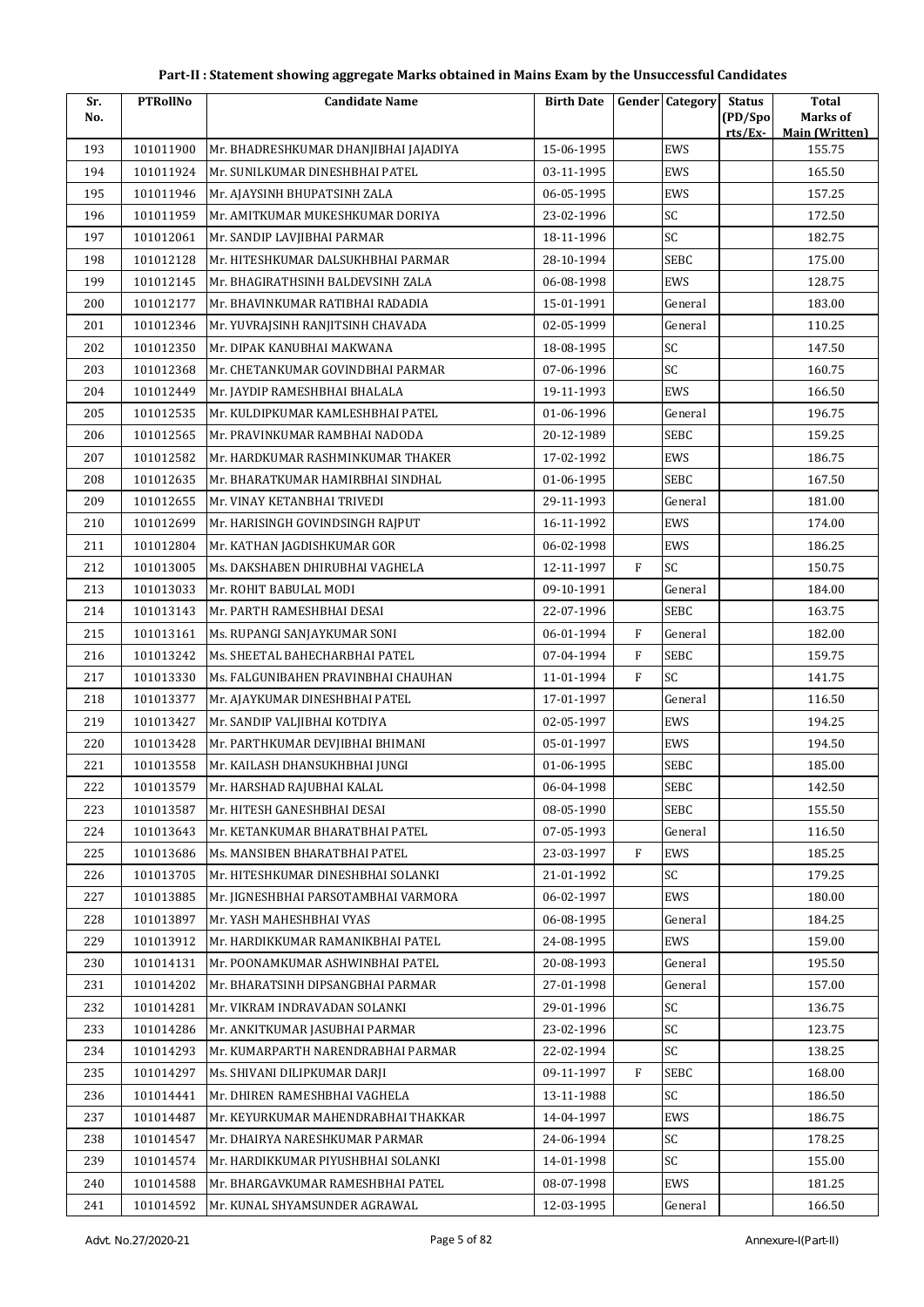| Sr. | <b>PTRollNo</b> | <b>Candidate Name</b>                 | <b>Birth Date</b> |              | <b>Gender</b> Category | <b>Status</b>      | <b>Total</b>                      |
|-----|-----------------|---------------------------------------|-------------------|--------------|------------------------|--------------------|-----------------------------------|
| No. |                 |                                       |                   |              |                        | (PD/Spo<br>rts/Ex- | Marks of<br><b>Main (Written)</b> |
| 242 | 101014593       | Mr. SAMARTH KAUSHIKBHAI SHAH          | 27-08-1996        |              | General                |                    | 170.50                            |
| 243 | 101014610       | Mr. JIGNESHKUMAR KANTILAL CHAUDHARI   | 29-06-1989        |              | <b>SEBC</b>            |                    | 174.00                            |
| 244 | 101014619       | Mr. DHRUVIN PRAFULBHAI TIMBADIYA      | 23-08-1999        |              | EWS                    |                    | 173.00                            |
| 245 | 101014623       | Mr. KARANKUMAR SANJAYKUMAR VAGHELA    | 06-11-1998        |              | SC                     |                    | 164.50                            |
| 246 | 101014799       | Mr. JIGAR GANDABHAI RABARI            | 23-01-1993        |              | SEBC                   |                    | 163.00                            |
| 247 | 101014872       | Mr. VIKRAMSINH JAVANSINH SOLANKI      | 07-08-1988        |              | SEBC                   |                    | 173.75                            |
| 248 | 101014874       | Ms. NILAMBEN KHEMCHANDBHAI RATHOD     | 23-09-1994        | $\mathbf{F}$ | SC                     |                    | 185.75                            |
| 249 | 101014904       | Mr. AJAYKUMAR BHUPATBHAI MAHERA       | 13-10-1994        |              | <b>SEBC</b>            |                    | 174.50                            |
| 250 | 101014916       | Mr. JAYDEEP RAJESHKUMAR THAKKAR       | 02-11-1992        |              | EWS                    |                    | 175.75                            |
| 251 | 101014996       | Mr. HIMANSHU VISHVANATH SHARMA        | 16-05-1996        |              | EWS                    |                    | 174.75                            |
| 252 | 101015013       | Mr. MANIT RAJENDRAKUMAR MODI          | 07-03-1993        |              | <b>SEBC</b>            |                    | 159.25                            |
| 253 | 101015025       | Mr. RAMJI RAVJIBHAI DHOLAKIYA         | 12-04-1998        |              | EWS                    |                    | 188.00                            |
| 254 | 101015028       | Mr. SHAKTIKUMAR SURESHBHAI PATEL      | 28-03-1995        |              | EWS                    |                    | 192.25                            |
| 255 | 101015226       | Mr. LAKSHANKKUMAR VINODBHAI LIMBANI   | 28-01-1996        |              | General                |                    | 165.00                            |
| 256 | 101015259       | Mr. TEJASKUMAR JAGDISHBHAI PATEL      | 12-01-1999        |              | EWS                    |                    | 158.75                            |
| 257 | 101015385       | Dr. HASANJAHANGIR GULAMDASTGIR SHAIKH | 06-09-1990        |              | EWS                    |                    | 168.50                            |
| 258 | 101015404       | Mr. KETAN VINODBHAI VARU              | 14-06-1998        |              | <b>SEBC</b>            |                    | 167.00                            |
| 259 | 101015442       | Mr. VISHAL VIJAYKUMAR SHAH            | 28-01-1993        |              | EWS                    |                    | 191.25                            |
| 260 | 101015478       | Ms. AESHA NILESHKUMAR CHAUHAN         | 10-07-1996        | $\mathbf{F}$ | General                |                    | 182.50                            |
| 261 | 101015513       | Mr. NIRAV RASIKBHAI PATEL             | 26-04-1997        |              | General                |                    | 186.75                            |
| 262 | 101015518       | Mr. JAYDIP BABUBHAI AHIR              | 10-08-1995        |              | SEBC                   |                    | 166.50                            |
| 263 | 101015553       | Ms. SARAYU KIRTIKUMAR JOSHI           | 30-01-1998        | F            | General                | PD                 | 167.50                            |
| 264 | 101015758       | Mr. JAYDEEP NILESHBHAI SOLANKI        | 08-03-1994        |              | <b>SEBC</b>            |                    | 156.50                            |
| 265 | 101015820       | Mr. VISHAL LAXMANBHAI DESAI           | 30-04-1994        |              | SEBC                   |                    | 160.75                            |
| 266 | 101015887       | Mr. PARTHSINH HALUBHA VAGHELA         | 18-06-1994        |              | General                |                    | 154.50                            |
| 267 | 101016041       | Mr. NILDIP MANSUKHLAL HARIPARA        | 15-07-1997        |              | General                |                    | 181.50                            |
| 268 | 101016058       | Ms. POOJABEN NAVINCHANDRA ZALA        | 02-03-2000        | F            | General                |                    | 156.75                            |
| 269 | 101016094       | Mr. SUMIT AJAMALBHAI DESAI            | 24-11-2000        |              | SEBC                   |                    | 151.25                            |
| 270 | 101016169       | Mr. RAHULKUMAR SAMATBHAI SOLANKI      | 04-08-1992        |              | SC                     |                    | 170.75                            |
| 271 | 101016180       | Mr. BINAL SURESHBHAI PATEL            | 22-12-1996        |              | EWS                    |                    | 150.25                            |
| 272 | 101016210       | Mr. VEDANT SHAILESHBHAI GADHAVI       | 07-03-1995        |              | General                |                    | 174.00                            |
| 273 | 101016371       | Mr. KEVIN MAGANLAL SENJALIYA          | 13-08-1995        |              | EWS                    |                    | 175.50                            |
| 274 | 101016403       | Mr. NISHANT GIRDHARBHAI BHALARA       | 12-08-1997        |              | EWS                    |                    | 173.75                            |
| 275 | 101016463       | Mr. BHUMIKKUMAR ATULBHAI VAGHASIYA    | 03-06-1996        |              | EWS                    |                    | 164.25                            |
| 276 | 101016490       | Mr. ASHISHKUMAR SHIVUBHAI PARMAR      | 05-06-1994        |              | SEBC                   |                    | 160.25                            |
| 277 | 101016504       | Mr. VISHALKUMAR RAJESHBHAI PATEL      | 03-08-1994        |              | EWS                    |                    | 164.75                            |
| 278 | 101016530       | Mr. MAUNIK BHARATBHAI LASHKRI         | 04-03-1996        |              | <b>SEBC</b>            |                    | 176.75                            |
| 279 | 101016533       | Mr. PRATIKKUMAR VINODKUMAR PARMAR     | 11-07-1997        |              | SC                     |                    | 169.25                            |
| 280 | 101016556       | Mr. BRIJESH MAHENDRABHAI BHATI        | 01-08-1996        |              | General                |                    | 172.50                            |
| 281 | 101016561       | Mr. MAYANK BHURABHAI DESAI            | 09-09-1998        |              | SEBC                   |                    | 191.75                            |
| 282 | 101016688       | Mr. RUCHITKUMAR RAMESHBHAI DADHANIA   | 13-10-1996        |              | EWS                    |                    | 182.00                            |
| 283 | 101016706       | Mr. TEJPALSINH NAVALSINH MIROLIYA     | 02-07-1998        |              | EWS                    |                    | 163.25                            |
| 284 | 101016707       | Mr. JAYESH MANUBHAI VAGHELA           | 04-07-1996        |              | SC                     |                    | 179.25                            |
| 285 | 101016719       | Mr. RANJIT VARJANGBHAI BHARWAD        | 20-02-1995        |              | <b>SEBC</b>            |                    | 186.25                            |
| 286 | 101016721       | Mr. PRATIKKUMAR SURESHBHAI RATHOD     | 22-10-1995        |              | <b>SEBC</b>            |                    | 162.00                            |
| 287 | 101016729       | Mr. JAY BHARATBHAI PATEL              | 28-10-1998        |              | EWS                    |                    | 191.50                            |
| 288 | 101016864       | Mr. RAJESHBHAI DEVSHIBHAI VALA        | 20-06-1997        |              | SEBC                   |                    | 132.00                            |
| 289 | 101016908       | Mr. KARANBHAI VASRAMBHAI ARVADIYA     | 10-07-1994        |              | General                |                    | 176.25                            |
| 290 | 101016911       | Ms. KRUPA RAMJIBHAI BORISA            | 19-12-1994        | F            | SC                     |                    | 176.75                            |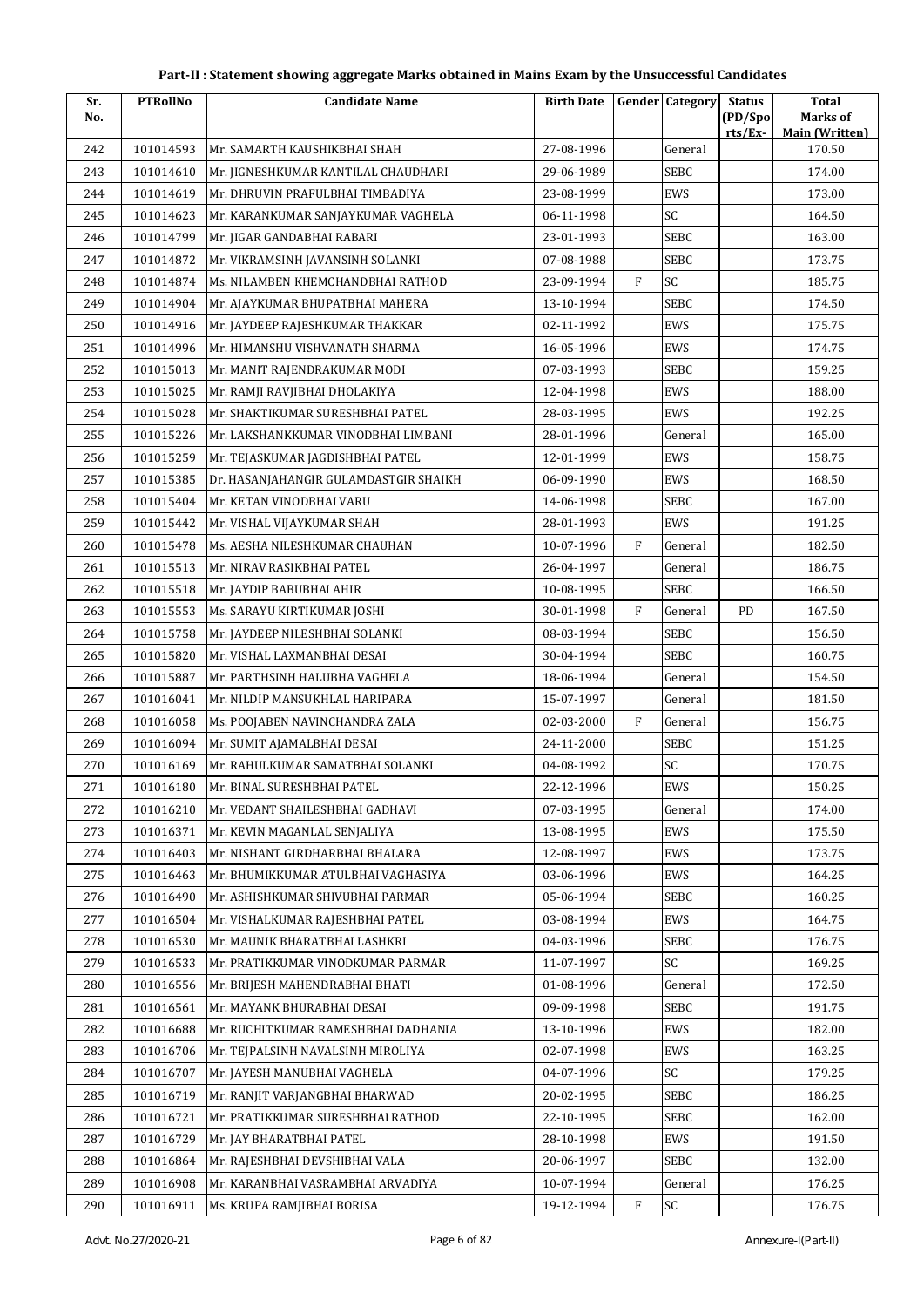| Sr. | <b>PTRollNo</b> | <b>Candidate Name</b>                  | <b>Birth Date</b> |              | <b>Gender Category</b> | <b>Status</b>      | <b>Total</b>                      |
|-----|-----------------|----------------------------------------|-------------------|--------------|------------------------|--------------------|-----------------------------------|
| No. |                 |                                        |                   |              |                        | (PD/Spo<br>rts/Ex- | Marks of<br><b>Main (Written)</b> |
| 291 | 101016941       | Mr. PARTH DINESHBHAI PATEL             | 28-12-1999        |              | General                |                    | 114.50                            |
| 292 | 101016976       | Mr. VISHNUKUMAR BABUBHAI DESAI         | 05-07-1996        |              | <b>SEBC</b>            |                    | 183.75                            |
| 293 | 101017011       | Mr. RAVINDRAKUMAR BABUBHAI PARMAR      | 29-07-1982        |              | SC                     |                    | 168.75                            |
| 294 | 101017049       | Ms. JAYMEENABEN BHARATKUMAR PATEL      | 26-03-1995        | $\mathbf{F}$ | General                |                    | 154.25                            |
| 295 | 101017050       | Mr. DARSHAN JITENDRABHAI PANDYA        | 04-08-1996        |              | General                |                    | 141.25                            |
| 296 | 101017340       | Mr. JIGAR VISHNUBHAI DESAI             | 15-01-1996        |              | SEBC                   |                    | 151.75                            |
| 297 | 101017378       | Mr. DHRUV PRADIPBHAI ZANKAT            | 05-12-1995        |              | <b>SEBC</b>            |                    | 150.25                            |
| 298 | 101017397       | Ms. BELABEN ASHVINBHAI SOLANKI         | 23-08-1992        | $\mathbf{F}$ | SC                     |                    | 150.00                            |
| 299 | 101017411       | Mr. BHAUMIK BHIKHABHAI PATEL           | 11-10-1994        |              | EWS                    |                    | 184.75                            |
| 300 | 101017413       | Mr. UMANG VIJAYKUMAR JOSHI             | 21-04-1995        |              | General                | PD                 | 150.75                            |
| 301 | 101017455       | Mr. ASHISH PRAVINBHAI MAKWANA          | 06-08-1996        |              | SC                     |                    | 171.25                            |
| 302 | 101017489       | Mr. SUBHASH RAMSHIBHAI SOLANKI         | 15-08-1997        |              | <b>SEBC</b>            |                    | 179.25                            |
| 303 | 101017493       | Mr. RAMIZ SABIRBHAI BUKHARI            | 31-10-1990        |              | General                |                    | 156.75                            |
| 304 | 101017539       | Mr. PIYUSHKUMAR GAMBHUBHAI PRAJAPATI   | 24-07-1993        |              | <b>SEBC</b>            |                    | 181.00                            |
| 305 | 101017571       | Mr. MOHMMADFARHAN IDRISHBHAI MANSURI   | 13-08-1994        |              | <b>SEBC</b>            |                    | 136.50                            |
| 306 | 101017582       | Mr. ANKIT SURESHBHAI RAJVANSHI         | 09-04-1997        |              | SC                     |                    | 152.25                            |
| 307 | 101017756       | Mr. RAJDEEPSINH MAHIPATSINH GOHEL      | 16-06-1997        |              | SEBC                   |                    | 171.25                            |
| 308 | 101017776       | Ms. MAMTA KHATRI                       | 20-12-1997        | $\mathbf{F}$ | EWS                    |                    | 153.25                            |
| 309 | 101017811       | Mr. HARSHALKUMAR PRAFULKUMAR PANKHANIA | 08-11-1990        |              | <b>SEBC</b>            |                    | 171.50                            |
| 310 | 101017862       | Mr. SUNILKUMAR VISHNUBHAI PATEL        | 09-10-1993        |              | EWS                    |                    | 170.50                            |
| 311 | 101017879       | Mr. MAYANK RAMESHBHAI MANE             | 04-03-1996        |              | General                |                    | 133.50                            |
| 312 | 101017945       | Mr. AJAYRAJ JAYDIPSINH BHATI           | 28-11-1993        |              | General                |                    | 197.00                            |
| 313 | 101017948       | Ms. DHRUTIBEN NARENDRABHAI PITHADIYA   | 09-06-1990        | F            | SEBC                   |                    | 174.50                            |
| 314 | 101017994       | Mr. ALPESHKUMAR SHANKARJI KACHCHHAVA   | 14-05-1998        |              | <b>SEBC</b>            |                    | 131.50                            |
| 315 | 101018118       | Ms. TANVI SHARADKANT PATHAK            | 10-08-1997        | F            | General                |                    | 180.75                            |
| 316 | 101018163       | Mr. KARAN KAMLESHBHAI PATEL            | 22-05-1996        |              | General                |                    | 178.75                            |
| 317 | 101018284       | Mr. RAVIKUMAR DHIRAJLAL PATEL          | 03-02-1994        |              | EWS                    |                    | 181.75                            |
| 318 | 101018291       | Mr. BHAVESH RAMESHKUMAR PARMAR         | 14-10-1994        |              | General                |                    | 144.75                            |
| 319 | 101018301       | Ms. HETAL MANHARBHAI CHAUHAN           | 28-07-1995        | $\, {\rm F}$ | General                |                    | 188.75                            |
| 320 | 101018304       | Ms. MAULIKA DINESHBHAI PATEL           | 17-04-1997        | F            | EWS                    |                    | 182.25                            |
| 321 | 101018312       | Mr. KIRANBHAI CHHAGANBHAI KATARIYA     | 10-12-1995        |              | SC                     |                    | 145.50                            |
| 322 | 101018404       | Mr. HARDIK RAJENDRAKUMAR JANI          | 16-09-1990        |              | General                |                    | 183.75                            |
| 323 | 101018419       | Mr. DHAVAL BHANUBHAI CHHODVADIYA       | 01-12-1996        |              | EWS                    |                    | 177.25                            |
| 324 | 101018528       | Mr. MITESH JAYANTIBHAI MALAVIYA        | 21-12-1994        |              | EWS                    |                    | 180.00                            |
| 325 | 101018597       | Mr. MOHMMADJUNED JILANIMIYA QURESHI    | 28-07-1995        |              | General                |                    | 172.75                            |
| 326 | 101018610       | Mr. BHAVESH BIPINBHAI VANIYA           | 10-01-1994        |              | SC                     |                    | 149.50                            |
| 327 | 101018624       | Mr. SHAKTISINH MAHIPATSINH JADEJA      | 28-02-1992        |              | EWS                    |                    | 189.75                            |
| 328 | 101018659       | Ms. TINKALBEN ASHOKBHAI PATEL          | 22-07-1995        | $\rm F$      | EWS                    |                    | 190.50                            |
| 329 | 101018752       | Mr. PRINCE KIRIT BHAI KASUNDRA         | 19-04-1997        |              | EWS                    |                    | 182.50                            |
| 330 | 101018800       | Mr. JAYKUMAR BHARATBHAI PARMAR         | 24-08-1999        |              | SEBC                   |                    | 183.75                            |
| 331 | 101018831       | Mr. VANDAN NARENDRABHAI PATEL          | 20-01-1997        |              | EWS                    |                    | 174.75                            |
| 332 | 101018932       | Mr. SAGAR KESHUBHAI BHANDERI           | 24-05-1992        |              | EWS                    |                    | 186.00                            |
| 333 | 101018974       | Mr. PARTH ANILKUMAR CHAUDHARY          | 02-05-1996        |              | SC                     |                    | 186.50                            |
| 334 | 101019006       | Mr. KUMARPALSINH RAGHUVIRSINH ZALA     | 27-05-1998        |              | EWS                    |                    | 173.00                            |
| 335 | 101019010       | Ms. SHREYABEN BHIKHABHAI PATEL         | 18-10-1998        | F            | General                |                    | 155.25                            |
| 336 | 101019054       | Mr. VISHAL SURESHBHAI PATEL            | 28-09-1991        |              | EWS                    |                    | 185.00                            |
| 337 | 101019096       | Mr. GOPAL BHARATBHAI KOTHARI           | 25-08-1998        |              | EWS                    |                    | 186.00                            |
| 338 | 101019140       | Ms. ANKITA NATUBHAI JADAV              | 06-08-1996        | F            | <b>SEBC</b>            |                    | 154.00                            |
| 339 | 101019153       | Mr. AKSHAY GHEMARBHAI DESAI            | 27-01-1996        |              | SEBC                   |                    | 134.00                            |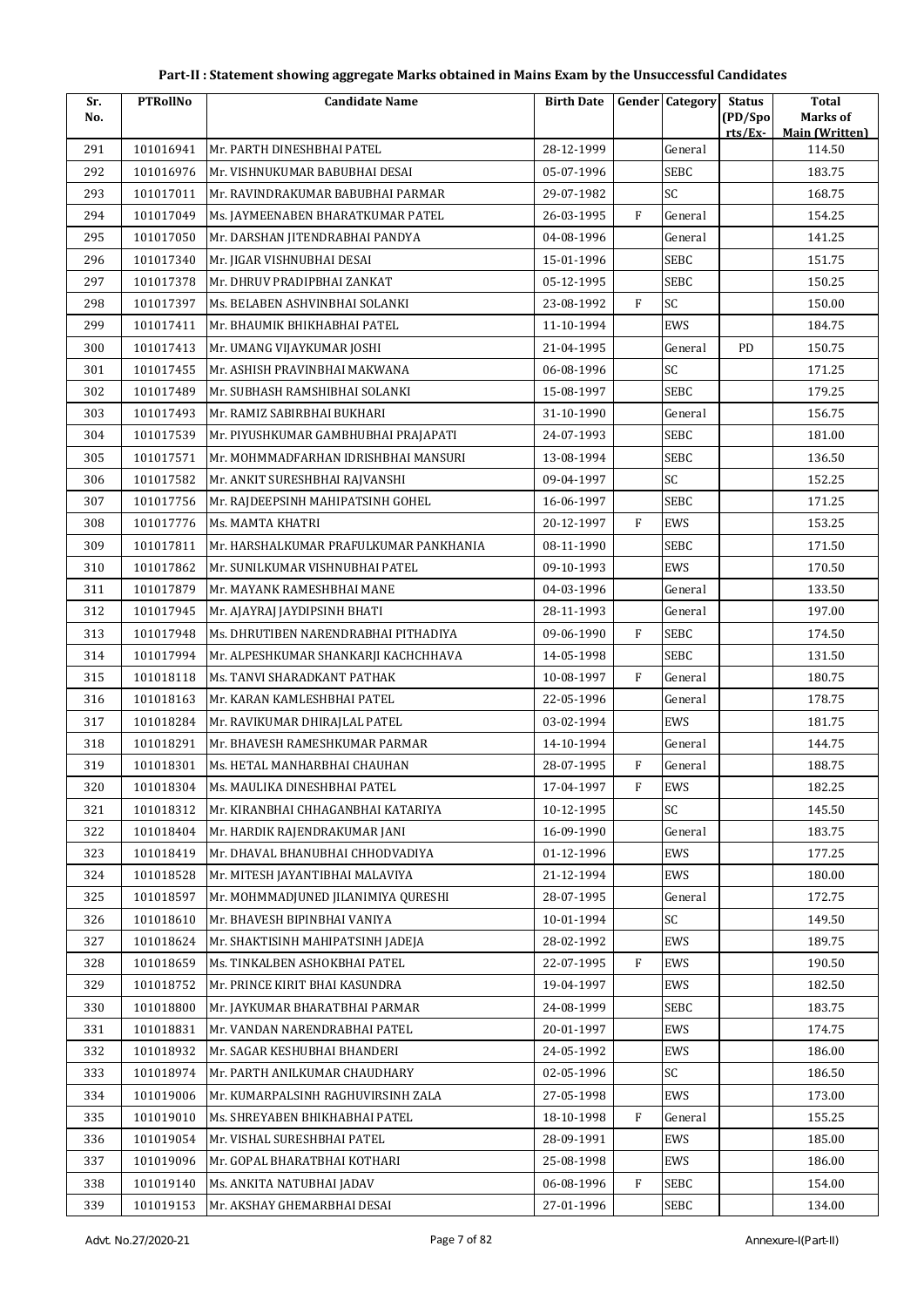| Sr. | <b>PTRollNo</b> | <b>Candidate Name</b>                   | <b>Birth Date</b> |                | <b>Gender Category</b> | <b>Status</b> | <b>Total</b>                    |
|-----|-----------------|-----------------------------------------|-------------------|----------------|------------------------|---------------|---------------------------------|
| No. |                 |                                         |                   |                |                        | (PD/Spo       | Marks of                        |
| 340 | 101019233       | Ms. SHEETALBEN KANTIBHAI PARMAR         | 21-03-1993        | F              | SEBC                   | rts/Ex        | <b>Main (Written)</b><br>185.00 |
| 341 | 101019244       | Mr. JAHIDBHAI ASMALBHAI METAR           | 04-07-1987        |                | <b>SEBC</b>            |               | 168.00                          |
| 342 | 101019354       | Ms. YUKTA VIJAYSINH VAGHELA             | 14-10-1999        | F              | General                |               | 177.00                          |
| 343 | 101019390       | Mrs. RIYA VARISAHEMAD TIRMIZI           | 27-08-1993        | F              | EWS                    |               | 149.25                          |
| 344 | 101019394       | Ms. AVANI RAMANIKBHAI PATEL             | 14-07-1993        | F              | EWS                    |               | 169.75                          |
| 345 | 101019419       | Mrs. TRUPTIBEN BHARATSINH RATHOD        | 16-09-1988        | F              | General                |               | 161.75                          |
| 346 | 101019509       | Mr. DHAVALKUMAR MANSUKHLAL SAVALIYA     | 16-08-1990        |                | General                |               | 175.75                          |
| 347 | 101019511       | Mr. DARSHANKUMAR MUKESHBHAI CHAUHAN     | 20-11-1996        |                | <b>SEBC</b>            |               | 150.00                          |
| 348 | 101019513       | Ms. KUNDANBEN BHARATSINH PARMAR         | 14-05-1997        | F              | <b>SEBC</b>            |               | 165.75                          |
| 349 | 101019532       | Mr. ABHISHEK ASHOKKUMAR SAMETRIYA       | 19-01-1991        |                | SC                     |               | 183.25                          |
| 350 | 101019534       | Mr. HARDIK ASHOKKUMAR PANCHAL           | 19-06-1996        |                | SEBC                   |               | 159.50                          |
| 351 | 101019606       | Mr. MEHULBHAI GOVINDBHAI CHIHALA        | 25-11-1989        |                | <b>SEBC</b>            |               | 164.00                          |
| 352 | 101019783       | Mr. HARSHKUMAR KAUSHIKKUMAR PATEL       | 01-02-1999        |                | EWS                    |               | 120.75                          |
| 353 | 101019790       | Mr. ANKIT VINUBHAI MANIYA               | 19-10-1994        |                | EWS                    |               | 183.00                          |
| 354 | 101019803       | Mr. NIKUNJKUMAR JIVANLAL RAJ            | 20-12-1987        |                | SC                     |               | 179.50                          |
| 355 | 101019814       | Ms. MITAL DADUBHAI MAADAM               | 03-06-1998        | F              | <b>SEBC</b>            |               | 149.75                          |
| 356 | 101019840       | Ms. KAJUBEN VALJIBHAI SORATHIYA         | 02-01-1993        | F              | General                |               | 174.75                          |
| 357 | 101019862       | Mr. KARAN VIKRAMBHAI RATHOD             | 07-10-1997        |                | <b>SEBC</b>            |               | 135.75                          |
| 358 | 101019976       | Mr. DHYEY AJAYKUMAR SHUKLA              | 10-01-1994        |                | General                |               | 170.00                          |
| 359 | 101019992       | Mr. VISHVARAJSINH PRATAPSINH VAGHELA    | 30-05-1995        |                | EWS                    |               | 155.00                          |
| 360 | 101020035       | Mr. YASHKUMAR VIMESHBHAI AACHARYA       | 17-08-1998        |                | EWS                    |               | 101.50                          |
| 361 | 101020135       | Ms. PRIYANKA BABULAL ACHARYA            | 13-06-1989        | $\overline{F}$ | SC                     |               | 148.50                          |
| 362 | 101020313       | Mr. RAVIBHAI BHARATBHAI DESAI           | 10-05-1998        |                | <b>SEBC</b>            |               | 123.00                          |
| 363 | 101020318       | Mr. MIHIRBHAI RAJENDRABHAI PATEL        | 23-05-1999        |                | SEBC                   |               | 165.75                          |
| 364 | 101020320       | Ms. SHWETA DASHARATHBHAI RAVAT          | 05-08-1990        | F              | SC                     |               | 156.75                          |
| 365 | 101020390       | Mr. SANJAYKUMAR NATUBHAI PARMAR         | 11-01-1991        |                | <b>SEBC</b>            |               | 140.25                          |
| 366 | 101020415       | Mr. PARTH CHAMAN BHAI MORI              | 30-11-1994        |                | <b>SEBC</b>            | PD            | 172.50                          |
| 367 | 101020445       | Mrs. KAVITA BHISHMKUMAR VADHEL          | 04-06-1992        | F              | SC                     |               | 157.25                          |
| 368 | 101020457       | Ms. VAISHAKHI NARESHBHAI SADHU          | 26-02-1996        | F              | SC                     |               | 155.75                          |
| 369 | 101020474       | Mr. DILIPKUMAR VALLABHBHAI VALIYA       | 01-06-1995        |                | SEBC                   |               | 144.00                          |
| 370 | 101020486       | Mr. DHAVAL KUMAR RAMAN BHAI PATEL       | 14-07-1992        |                | EWS                    |               | 170.50                          |
| 371 | 101020502       | Mr. SUMIT RAVINDRAKUMAR SHARMA          | 03-04-1996        |                | General                |               | 126.75                          |
| 372 | 101020570       | Mr. MOHAMMED BILAL AKHTER HUSAIN SHAIKH | 17-05-1994        |                | EWS                    |               | 188.00                          |
| 373 | 101020633       | Ms. BHOOMIKA BHARATBHAI RAVAL           | 25-07-1980        | F              | EWS                    |               | 162.25                          |
| 374 | 101020677       | Mr. VISHALKUMAR RAJESHBHAI MANAVALA     | 25-03-1997        |                | <b>SEBC</b>            |               | 165.75                          |
| 375 | 101020698       | Mr. PREMABHAI SEDHABHAI DESAI           | 01-06-1993        |                | <b>SEBC</b>            |               | 163.50                          |
| 376 | 101020711       | Mr. CHIRAGKUMAR JUMESHBHAI DAMOR        | 05-12-1996        |                | <b>ST</b>              |               | 157.00                          |
| 377 | 101020728       | Mr. KUNAL DILIPKUMAR WADHWANI           | 17-08-1992        |                | EWS                    |               | 170.00                          |
| 378 | 101020742       | Mr. URVISHKUMAR BHAGVANBHAI BHUVA       | 11-04-1997        |                | General                |               | 157.75                          |
| 379 | 101020744       | Mr. SANDIPKUMAR MANSUKHBHAI DAMOR       | 20-01-1991        |                | ${\rm ST}$             |               | 139.75                          |
| 380 | 101020795       | Ms. ASHABEN MOHANBHAI CHAUDHARI         | 15-06-1990        | F              | <b>SEBC</b>            |               | 132.75                          |
| 381 | 101020963       | Mr. NIHALKUMAR TRIBHOVANBHAI CHAVADA    | 06-07-1998        |                | SC                     |               | 153.00                          |
| 382 | 101021033       | Mr. SAHIL DINESHBHAI SHELADIYA          | 20-09-1995        |                | EWS                    |               | 149.50                          |
| 383 | 101021110       | Mr. UMESHKUMAR BHARATBHAI PATEL         | 29-04-1998        |                | EWS                    |               | 165.25                          |
| 384 | 101021276       | Mr. DIVYANG AMRUTBHAI DESAI             | 26-04-1995        |                | <b>SEBC</b>            |               | 156.25                          |
| 385 | 101021283       | Ms. DIVYA KIRANBHAI SAVAI               | 18-12-1996        | F              | General                |               | 152.50                          |
| 386 | 101021338       | Mrs. PINALBEN JESINGBHAI CHAVDA         | 01-06-1994        | F              | <b>SEBC</b>            |               | 173.50                          |
| 387 | 101021341       | Mr. VIRENDRADAN BHARATDAN GADHAVI       | 19-03-1994        |                | <b>SEBC</b>            |               | 177.75                          |
| 388 | 101021373       | Mr. DEVENDRASINH ASHVINSINH RATHOD      | 19-10-1994        |                | EWS                    |               | 161.00                          |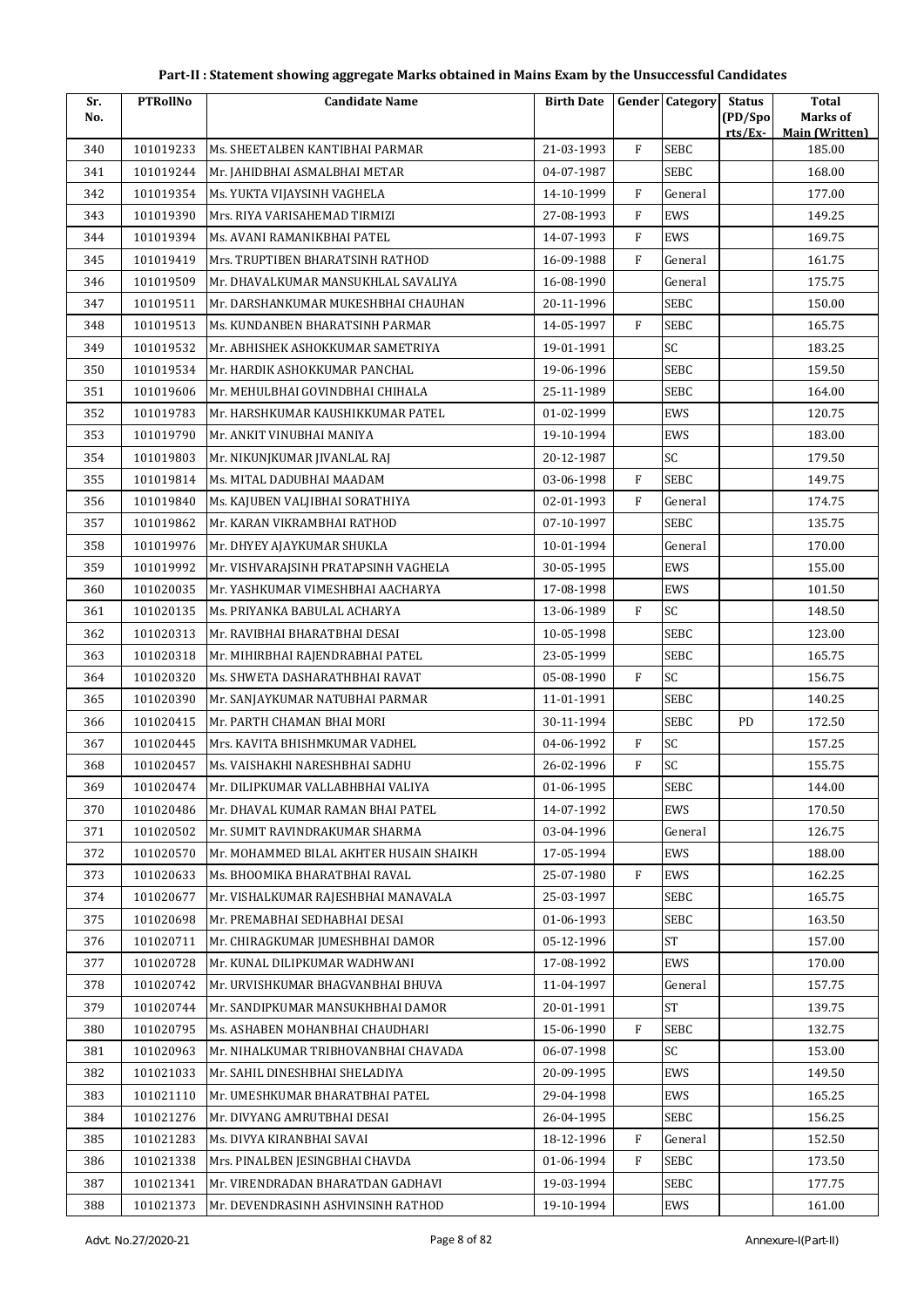| Part-II : Statement showing aggregate Marks obtained in Mains Exam by the Unsuccessful Candidates |  |
|---------------------------------------------------------------------------------------------------|--|
|---------------------------------------------------------------------------------------------------|--|

| Sr. | <b>PTRollNo</b> | <b>Candidate Name</b>                | <b>Birth Date</b> |              | <b>Gender</b> Category | <b>Status</b>      | <b>Total</b>                      |
|-----|-----------------|--------------------------------------|-------------------|--------------|------------------------|--------------------|-----------------------------------|
| No. |                 |                                      |                   |              |                        | (PD/Spo<br>rts/Ex- | Marks of<br><b>Main (Written)</b> |
| 389 | 101021454       | Mr. YOGESH VIJAYKUMAR RAJPUT         | 17-10-1996        |              | General                |                    | 155.25                            |
| 390 | 101021459       | Mr. GAURANG KANUJI THAKOR            | 19-08-1997        |              | <b>SEBC</b>            |                    | 178.00                            |
| 391 | 101021496       | Mr. NIMESH HIMMATBHAI KATHROTIYA     | 21-10-1990        |              | EWS                    |                    | 193.25                            |
| 392 | 101021531       | Ms. NIRZARI KIRTIBHAI PATEL          | 18-10-1993        | $\mathbf{F}$ | EWS                    |                    | 176.00                            |
| 393 | 101021537       | Mr. MEHULDAN RAMESHDAN GADHVI        | 09-06-1983        |              | SEBC                   |                    | 183.50                            |
| 394 | 101021601       | Mr. KARANKUMAR RATILAL PATEL         | 20-08-1996        |              | <b>EWS</b>             |                    | 152.00                            |
| 395 | 101021615       | Mr. ASHISH MUKESHBHAI KANPARIYA      | 16-06-1996        |              | EWS                    |                    | 175.50                            |
| 396 | 101021646       | Mr. JAVIN HAMIRBHAI CHOCHA           | 08-03-1994        |              | SEBC                   |                    | 147.50                            |
| 397 | 101021753       | Mr. PRATIK BHUPENDRABHAI VALAND      | 09-06-1992        |              | <b>SEBC</b>            |                    | 181.50                            |
| 398 | 101021787       | Mr. PRASHANT AMRUTLAL DESAI          | 28-07-1998        |              | SEBC                   |                    | 162.25                            |
| 399 | 101021811       | Ms. REENA BHAVESH BHAI JOSHI         | 28-08-1979        | $\mathbf{F}$ | EWS                    |                    | 140.25                            |
| 400 | 101021821       | Mr. HARSH MANOJKUMAR PATEL           | 15-07-1999        |              | <b>EWS</b>             |                    | 178.00                            |
| 401 | 101021827       | Mr. ANIRUDDHSINH RAJENDRASINH RATHOD | 15-09-1992        |              | EWS                    |                    | 153.75                            |
| 402 | 101021839       | Ms. DARSHANA DINESHKUMAR CHAUHAN     | 06-07-1996        | $\mathbf F$  | SC                     |                    | 157.50                            |
| 403 | 101021913       | Ms. MAYURI PRAKASHBHAI MOON          | 24-08-1987        | $\mathbf F$  | SC                     |                    | 145.50                            |
| 404 | 101022022       | Ms. PAYALBEN MANSUKHLAL THAKKAR      | 21-03-1999        | $\mathbf{F}$ | General                |                    | 163.25                            |
| 405 | 101022032       | Mr. ASIFBHAI AKUBBHAI MANSURI        | 17-04-1994        |              | <b>SEBC</b>            |                    | 167.75                            |
| 406 | 101022041       | Mr. HARSHKUMAR PRITESHKUMAR PATEL    | 30-11-1997        |              | General                |                    | 162.25                            |
| 407 | 101022094       | Mr. APURVA PARESHKUMAR UPADHYAY      | 23-06-1995        |              | General                |                    | 159.25                            |
| 408 | 101022304       | Mr. ROHIT JAYANTILAL VAGHELA         | 04-04-1988        |              | SC                     |                    | 143.00                            |
| 409 | 101022317       | Ms. JIGNASA KISHORBHAI VORA          | 01-01-1998        | $\mathbf{F}$ | EWS                    |                    | 186.50                            |
| 410 | 101022408       | Mr. NILAY HARISHKUMAR MEHTA          | 22-10-1990        |              | General                |                    | 180.50                            |
| 411 | 101022462       | Mr. AJAY BALVANTSINH CHAUHAN         | 29-07-1994        |              | EWS                    |                    | 183.25                            |
| 412 | 101022470       | Mrs. JALPABEN KISHORSINH GADHAVI     | 09-05-1985        | $\mathbf{F}$ | SEBC                   |                    | 148.75                            |
| 413 | 101022509       | Mr. LAGHDHIR RAYMAL DAYANI           | 19-07-1994        |              | <b>SEBC</b>            |                    | 161.00                            |
| 414 | 101022619       | Mrs. AMITA JAYDEVKUMAR PATEL         | 18-11-1991        | $\mathbf{F}$ | General                |                    | 177.75                            |
| 415 | 101022693       | Mr. HARSHAL CHHAGANBHAI BHASOTIYA    | 13-10-1990        |              | <b>SEBC</b>            |                    | 187.50                            |
| 416 | 101022760       | Mr. DIPESH DEVENDRABHAI KARLI        | 27-08-1993        |              | SEBC                   |                    | 150.25                            |
| 417 | 101022946       | Mr. BHAVESHKUMAR TRIBHOVANDAS RATHOD | 06-09-1992        |              | SC                     |                    | 151.50                            |
| 418 | 101022960       | Ms. AYUSHI NARESHKUMAR MEHTA         | 04-12-1995        | $\mathbf F$  | EWS                    |                    | 188.25                            |
| 419 | 101022980       | Mr. AMIT SHRICHANDBHAI BACHANI       | 23-04-1984        |              | EWS                    |                    | 169.00                            |
| 420 | 101022990       | Mr. BHUMIK KISHORBHAI DIWAN          | 02-07-1996        |              | SC                     |                    | 174.25                            |
| 421 | 101022993       | Mr. DEVANG SANTOSH PAL               | 19-10-1997        |              | SEBC                   |                    | 147.75                            |
| 422 | 101023011       | Mr. SANDIPKUMAR RAMANBHAI PATEL      | 05-07-1996        |              | SC                     |                    | 161.00                            |
| 423 | 101023040       | Mr. SACHIN ASHOKBHAI CHUNARA         | 10-12-1996        |              | SEBC                   |                    | 147.50                            |
| 424 | 101023164       | Mr. PIYUSH LALJIBHAI SAYANJA         | 07-04-1993        |              | EWS                    |                    | 195.50                            |
| 425 | 101023185       | Ms. HETALBEN PRAVINSINH PADHIYAR     | 27-06-1993        | $\mathbf{F}$ | SEBC                   |                    | 165.25                            |
| 426 | 101023197       | Mr. ANIL BIPINBHAI VAGHELA           | 29-01-1993        |              | SC                     |                    | 196.50                            |
| 427 | 101023312       | Mr. JIGAR NAGINBHAI PATEL            | 23-07-1994        |              | EWS                    |                    | 145.25                            |
| 428 | 101023324       | Ms. PAYAL SHAMLABHAI BUZZAD          | 25-08-1995        | F            | General                |                    | 140.50                            |
| 429 | 101023366       | Mrs. ISMITA PARTHKUMAR BRAHMBHATT    | 07-07-1991        | F            | General                |                    | 130.50                            |
| 430 | 101023412       | Mr. HEPINKUMAR ASHVINBHAI VARASANI   | 25-08-1998        |              | EWS                    |                    | 176.75                            |
| 431 | 101023418       | Mr. KIRTI KISHORBHAI ITALIYA         | 03-03-1993        |              | EWS                    |                    | 162.00                            |
| 432 | 101023426       | Mr. JIGNESHKUMAR KRISHNAGOPAL KALIYA | 14-04-1993        |              | General                |                    | 149.00                            |
| 433 | 101023447       | Mrs. DARSHANABEN RAMESHBHAI PATEL    | 22-03-1985        | $\rm F$      | General                |                    | 171.25                            |
| 434 | 101023465       | Mr. AKASHKUMAR PARESHKUMAR JOSHI     | 09-04-1997        |              | General                |                    | 166.75                            |
| 435 | 101023493       | Mr. HARSHAD VINUBHAI SUHAGIYA        | 15-11-1995        |              | EWS                    |                    | 176.75                            |
| 436 | 101023520       | Mr. SATYDEEP JAYNTIBHAI MAKAWANA     | 29-04-1992        |              | SEBC                   |                    | 170.25                            |
| 437 | 101023584       | Mr. VIRAT VINUBHAI ANJANA            | 09-02-1995        |              | SEBC                   |                    | 162.75                            |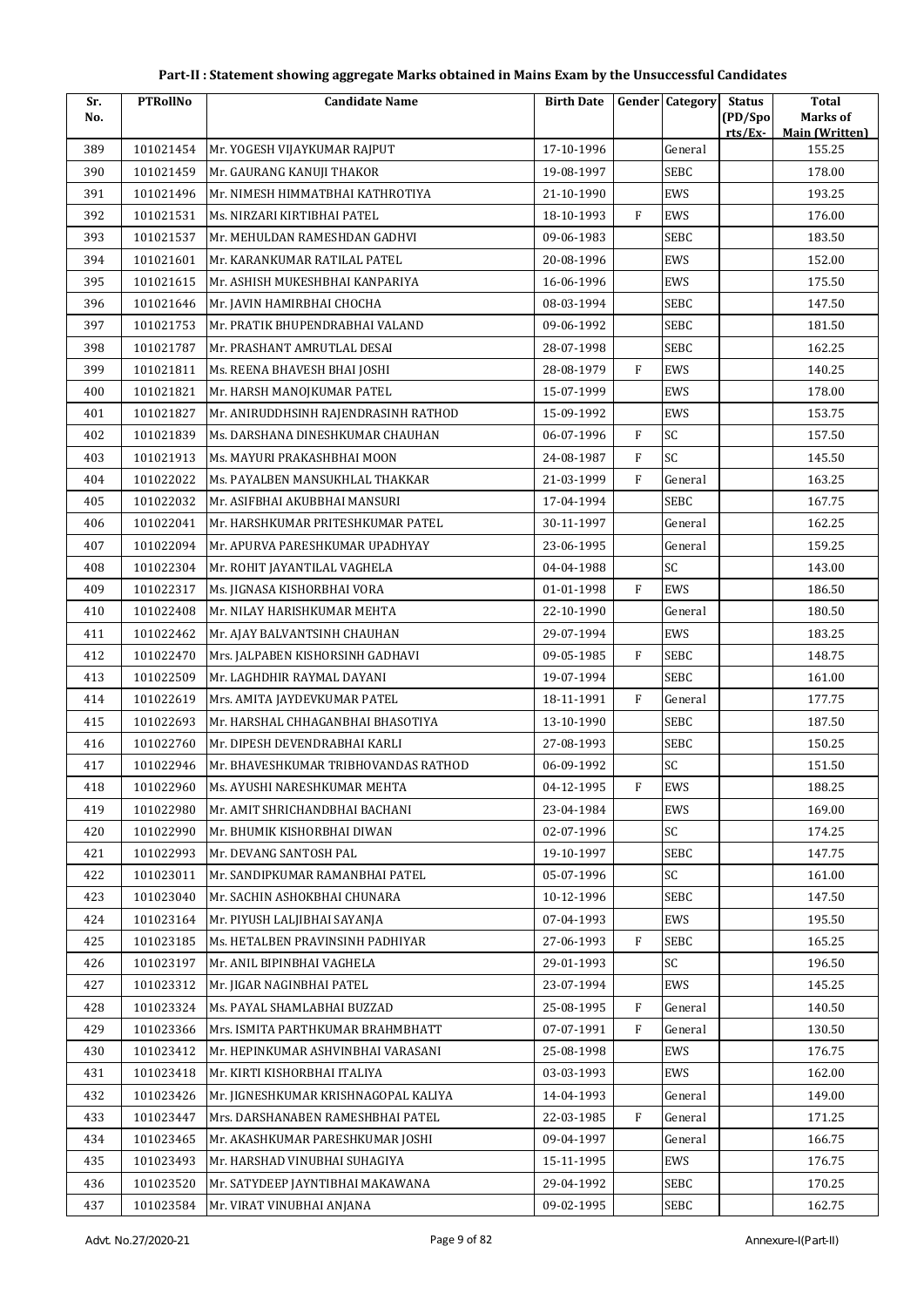| Sr. | <b>PTRollNo</b> | <b>Candidate Name</b>                  | <b>Birth Date</b> |              | <b>Gender Category</b> | <b>Status</b>     | <b>Total</b>                      |
|-----|-----------------|----------------------------------------|-------------------|--------------|------------------------|-------------------|-----------------------------------|
| No. |                 |                                        |                   |              |                        | (PD/Spo<br>rts/Ex | Marks of<br><b>Main (Written)</b> |
| 438 | 101023687       | Mr. AMIT RAMANLAL PARIKH               | 10-01-1995        |              | SC                     |                   | 169.25                            |
| 439 | 101023708       | Mr. DINESH DEVRAJBHAI KARAMATA         | 29-03-1998        |              | <b>ST</b>              |                   | 129.50                            |
| 440 | 101023763       | Ms. ANITA KANJIBHAI DESAI              | 17-11-1997        | $\mathbf{F}$ | SEBC                   |                   | 183.25                            |
| 441 | 101023767       | Mr. KULDIPKUMAR CHANDULAL KOTHIYA      | 09-07-1994        |              | EWS                    |                   | 164.75                            |
| 442 | 101023811       | Mr. JATINKUMAR RAMESHBHAI RATHOD       | 05-03-1997        |              | <b>ST</b>              |                   | 156.25                            |
| 443 | 101023912       | Mr. MEHUL SURESHBHAI AJAGYA            | 20-12-1997        |              | <b>SEBC</b>            |                   | 138.75                            |
| 444 | 101024138       | Mr. SHELENDRA KAMALSINGH CHAUHAN       | 05-07-1995        |              | General                |                   | 149.75                            |
| 445 | 101024148       | Ms. AMISHA CHIMANBHAI MULANI           | 15-01-1999        | F            | <b>EWS</b>             |                   | 150.50                            |
| 446 | 101024294       | Mr. PRITESHBHAI JAYANTIBHAI DABHI      | 09-02-1996        |              | SEBC                   |                   | 185.25                            |
| 447 | 101024300       | Mr. DHAVALKUMAR DALSUKHBHAI SUTARIYA   | 11-09-1997        |              | EWS                    |                   | 171.00                            |
| 448 | 101024375       | Mr. AJAY NAVINBHAI PARMAR              | 09-10-1995        |              | SC                     |                   | 137.00                            |
| 449 | 101024412       | Mr. JAYDEEP NALINBHAI MEHTA            | 23-10-1993        |              | EWS                    |                   | 151.25                            |
| 450 | 101024438       | Mr. PUNIT RAVJIBHAI PANARA             | 15-12-1995        |              | EWS                    |                   | 185.75                            |
| 451 | 101024469       | Mr. NIRAV KESHUBHAI GAREJA             | 11-02-1992        |              | SEBC                   |                   | 162.75                            |
| 452 | 101024524       | Mr. SANJAYKUMAR VINODBHAI PRAJAPATI    | 07-04-1994        |              | <b>SEBC</b>            |                   | 149.25                            |
| 453 | 101024549       | Mr. ANIL BABUBHAI CHAUHAN              | 22-08-1989        |              | SC                     |                   | 149.00                            |
| 454 | 101024552       | Mr. KISHAN KANUBHAI PARMAR             | 04-08-1994        |              | SC                     |                   | 166.00                            |
| 455 | 101024819       | Mr. VIJAY HIRALAL PRAJAPATI            | 01-07-1997        |              | <b>SEBC</b>            |                   | 151.25                            |
| 456 | 101024837       | Mr. VISHAL SATISHKUMAR BAROT           | 31-05-1986        |              | <b>SEBC</b>            |                   | 161.25                            |
| 457 | 101024851       | Mr. JAYPALSINH NITUBHA PARMAR          | 20-11-1993        |              | EWS                    |                   | 182.50                            |
| 458 | 101024883       | Mr. KISHAN BABULAL PATEL               | 09-11-1998        |              | EWS                    |                   | 171.50                            |
| 459 | 101024975       | Mr. NILESH CHANDULAL CHOTALIYA         | 17-06-1994        |              | <b>SEBC</b>            |                   | 168.50                            |
| 460 | 101025093       | Mr. NAGJIBHAI ISHWARBHAI RABARI        | 24-02-1996        |              | SEBC                   |                   | 161.75                            |
| 461 | 101025182       | Ms. KRUSHALI BHUPATBHAI GOYANI         | 12-10-1998        | F            | EWS                    |                   | 190.25                            |
| 462 | 101025238       | Mr. VIKASKUMAR SHANTILAL PARMAR        | 01-10-1997        |              | <b>ST</b>              |                   | 141.25                            |
| 463 | 101025305       | Ms. MANISHA JAYANTIBHAI PATEL          | 19-08-1993        | $\mathbf{F}$ | General                |                   | 160.25                            |
| 464 | 101025380       | Mr. CHIRAG GANPATBHAI PARMAR           | 15-08-1995        |              | SC                     |                   | 188.00                            |
| 465 | 101025408       | Mr. RACHIT RAJESHBHAI PANCHAL          | 28-05-1999        |              | <b>SEBC</b>            |                   | 146.00                            |
| 466 | 101025426       | Mr. AKSHAYKUMAR BUDDHAGIRI GOSWAMI     | 10-01-1995        |              | SEBC                   |                   | 170.50                            |
| 467 | 101025431       | Ms. JYOTIKA AMRUTLAL FALDU             | 07-07-1993        | F            | General                |                   | 180.75                            |
| 468 | 101025648       | Ms. NEHAL BABUBHAI PATEL               | 08-07-1987        | F            | General                |                   | 166.25                            |
| 469 | 101025675       | Mrs. KAJAL PARAS THAKKAR               | 07-09-1991        | F            | General                |                   | 175.00                            |
| 470 | 101025686       | Mr. DIXITKUMAR VASANTBHAI PATEL        | 14-11-1991        |              | EWS                    |                   | 174.75                            |
| 471 | 101025690       | Mr. HARDIK YOGESHKUMAR DHOLAKIYA       | 07-12-1998        |              | SEBC                   |                   | 187.00                            |
| 472 | 101025768       | Mr. RAHULKUMAR DINESHBHAI PARMAR       | 25-07-1996        |              | SC                     |                   | 132.00                            |
| 473 | 101026008       | Mr. MRUNAL RAKESHBHAI SONI             | 27-08-1995        |              | General                |                   | 179.75                            |
| 474 | 101026036       | Mr. GOKUL VIHABHAI DESAI               | 29-10-1986        |              | <b>SEBC</b>            |                   | 188.50                            |
| 475 | 101026076       | Ms. NAJAMA SULEMANBHAI MOMIN           | 29-12-1991        | $\mathbf{F}$ | EWS                    |                   | 176.50                            |
| 476 | 101026097       | Ms. NIDHI JAYMESHKUMAR KANSARA         | 04-05-1999        | F            | General                |                   | 159.50                            |
| 477 | 101026103       | Ms. NIDHI JITENDRABHAI SUREJA          | 01-01-1992        | F            | EWS                    |                   | 185.50                            |
| 478 | 101026136       | Mr. MUKESH NARESHBHAI VAGHELA          | 15-11-1987        |              | SC                     |                   | 157.50                            |
| 479 | 101026143       | Mr. MITESH BALDEVBHAI DESAI            | 15-03-1995        |              | <b>SEBC</b>            |                   | 169.00                            |
| 480 | 101026247       | Mr. MAULIKKUMAR VIJAYBHAI DHAMELIYA    | 22-06-1996        |              | EWS                    |                   | 164.50                            |
| 481 | 101026310       | Mr. GAURAV BHARATSINH DODIYA           | 30-07-1995        |              | <b>SEBC</b>            | PD                | 158.25                            |
| 482 | 101026411       | Mr. JAIMIN BHARATKUMAR GURJAR          | 24-11-1998        |              | SEBC                   |                   | 172.25                            |
| 483 | 101026427       | Ms. POOJA SANTOSH PAL                  | 01-08-1993        | F            | <b>SEBC</b>            |                   | 177.00                            |
| 484 | 101026436       | Ms. MADHVI MAGANBHAI BUHA              | 15-06-1994        | F            | General                |                   | 178.75                            |
| 485 | 101026483       | Mr. BHUPENDRAKUMAR NAGINCHANDRA VALAND | 01-07-1988        |              | SEBC                   |                   | 150.25                            |
| 486 | 101026530       | Mr. PRAGNESHKUMAR DINESHBHAI SOLANKI   | 08-11-1996        |              | SC                     |                   | 145.25                            |
|     |                 |                                        |                   |              |                        |                   |                                   |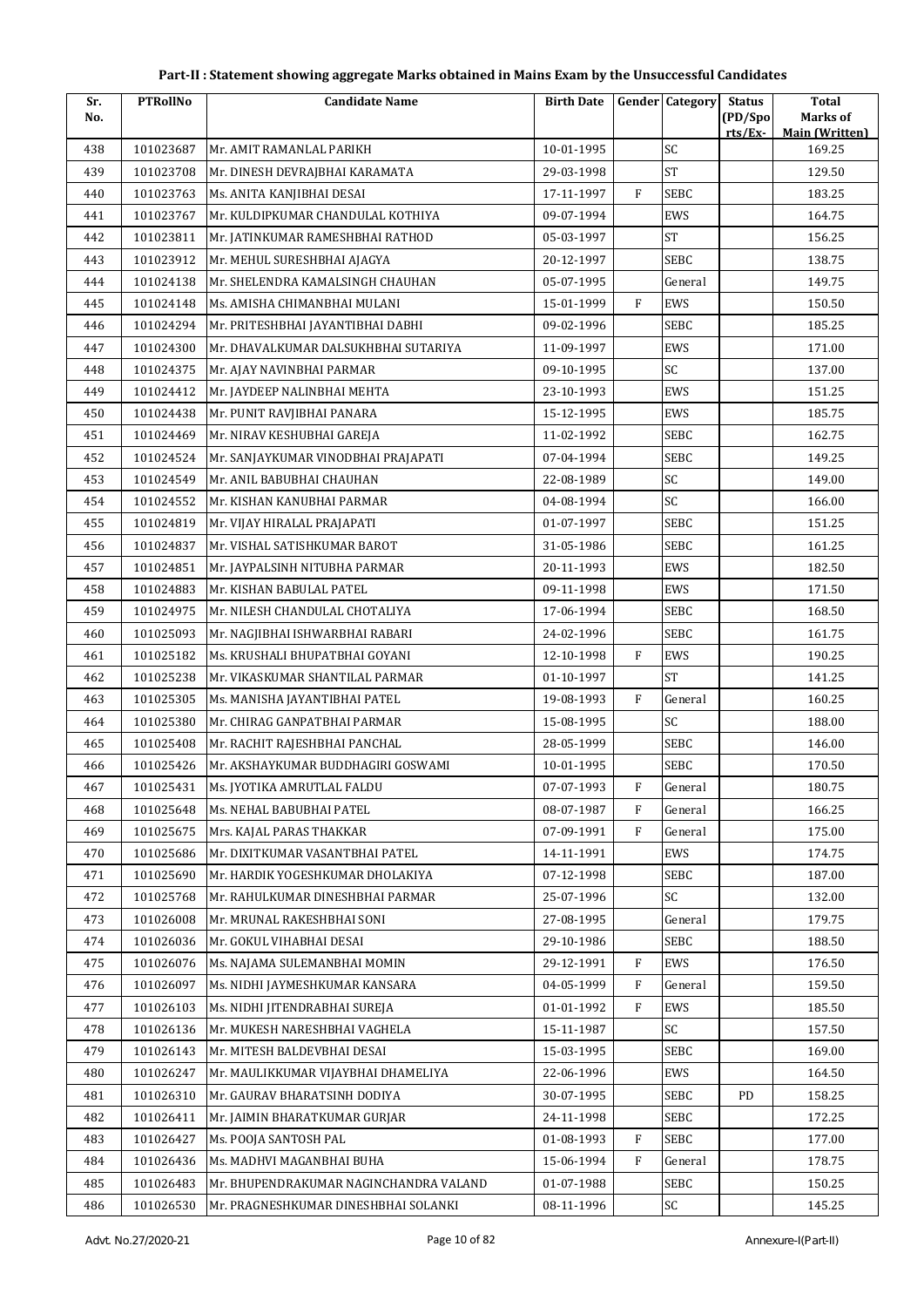| Sr. | <b>PTRollNo</b> | <b>Candidate Name</b>                  | <b>Birth Date</b> |              | <b>Gender</b> Category | <b>Status</b>      | <b>Total</b>                      |
|-----|-----------------|----------------------------------------|-------------------|--------------|------------------------|--------------------|-----------------------------------|
| No. |                 |                                        |                   |              |                        | (PD/Spo<br>rts/Ex- | Marks of<br><b>Main (Written)</b> |
| 487 | 101026550       | Mr. RAVI SANATKUMAR PATEL              | 10-03-1996        |              | EWS                    |                    | 148.50                            |
| 488 | 101026570       | Mr. GOPALBHAI JESANGBHAI THAKOR        | 26-11-1991        |              | <b>SEBC</b>            |                    | 165.50                            |
| 489 | 101026649       | Mr. JAYKUMAR NAROTTAMBHAI RATHOD       | 13-11-1991        |              | SC                     |                    | 138.75                            |
| 490 | 101026666       | Mr. KULDEEPSINH BHAVSINH CHAVDA        | 06-08-1991        |              | <b>SEBC</b>            |                    | 177.25                            |
| 491 | 101026676       | Mr. PRATIKSINGH RAKESHSINGH RATHORE    | 25-08-1991        |              | General                |                    | 174.75                            |
| 492 | 101026818       | Dr. MITAL JAYANTIBHAI HIRPARA          | 05-07-1994        | F            | EWS                    |                    | 189.50                            |
| 493 | 101026838       | Mr. JAYDEEP NATAVARLAL VAIDH           | 17-11-1996        |              | <b>SEBC</b>            |                    | 170.75                            |
| 494 | 101026895       | Mr. BHAVIKKUMAR KANTILAL PARMAR        | 09-02-1983        |              | SC                     |                    | 170.00                            |
| 495 | 101026897       | Mr. BRIJESHKUMAR KAPADIYA              | 19-04-1999        |              | EWS                    |                    | 184.00                            |
| 496 | 101026918       | Ms. TRUPTI CHATURBHAI KAILA            | 26-06-1996        | $\mathbf{F}$ | EWS                    |                    | 189.50                            |
| 497 | 101026936       | Ms. PRIYANKABEN GOVINDBHAI RATHOD      | 21-11-1992        | F            | General                |                    | 130.25                            |
| 498 | 101026989       | Mr. ASHISH DAMJIBHAI PANSHERIYA        | 14-09-1995        |              | General                |                    | 195.25                            |
| 499 | 101027010       | Mr. KULDIP SHANKARDAN GADHAVI          | 28-05-1997        |              | <b>SEBC</b>            |                    | 146.00                            |
| 500 | 101027041       | Ms. BRINDABEN ASHOKBHAI KACHROLA       | 11-07-1997        | F            | General                |                    | 156.00                            |
| 501 | 101027146       | Mr. NIRAJ BHASKAR PATHAK               | 14-04-1990        |              | General                |                    | 189.75                            |
| 502 | 101027152       | Ms. HELEY VISHNUBHAI DESAI             | 03-05-1998        | $\mathbf{F}$ | <b>SEBC</b>            |                    | 153.50                            |
| 503 | 101027343       | Mr. DVIJENDRAKUMAR GIRDHARLAL PATEL    | 27-05-1992        |              | General                |                    | 162.00                            |
| 504 | 101027415       | Mr. JIGNESHBHAI CHHGANBHAI ZINZALA     | 30-09-1993        |              | <b>SEBC</b>            |                    | 162.00                            |
| 505 | 101027428       | Mr. VIJAYRAJSINH AJITSINH ZALA         | 01-10-1996        |              | EWS                    |                    | 172.00                            |
| 506 | 101027433       | Mr. HIMANSHU NARENDRABHAI JOSHI        | 22-12-1994        |              | EWS                    |                    | 167.00                            |
| 507 | 101027526       | Ms. DIPAL HARISHBHAI PARMAR            | 21-10-1991        | $\rm F$      | SC                     |                    | 188.00                            |
| 508 | 101027607       | Mr. DIPESHKUMAR KHEMCHANDBHAI PARMAR   | 17-05-1993        |              | SC                     |                    | 183.50                            |
| 509 | 101027637       | Mr. AJAYKUMAR SHAILESHBHAI PATEL       | 06-05-1997        |              | EWS                    |                    | 152.50                            |
| 510 | 101027723       | Mr. KAMLESHKUMAR GANESHBHAI SINDHAV    | 25-10-1994        |              | <b>SEBC</b>            |                    | 182.50                            |
| 511 | 101027749       | Mr. RAJAN KIRANKUMAR NAYAK             | 13-10-1996        |              | <b>SEBC</b>            |                    | 159.50                            |
| 512 | 101027776       | Mr. PUNMABHAI DAHYABHAI SOLANKI        | 01-06-1997        |              | <b>SEBC</b>            |                    | 138.50                            |
| 513 | 101027797       | Mr. PIYUSHKUMAR YOGESHKUMAR SOLANKI    | 09-07-1989        |              | SC                     |                    | 161.50                            |
| 514 | 101027822       | Mr. SAVEZHUSAIN IMTIYAZHUSAIN SHAIKH   | 08-12-1995        |              | General                |                    | 161.25                            |
| 515 | 101027928       | Ms. POOJA JAGADISH BHAI GHEVARIYA      | 17-03-1987        | $\rm F$      | General                |                    | 162.75                            |
| 516 | 101027943       | Mr. MITESH REVABHAI DESAI              | 25-04-1999        |              | <b>SEBC</b>            |                    | 128.50                            |
| 517 | 101027996       | Mr. RAJ GATORBHAI MAKWANA              | 06-09-1997        |              | General                |                    | 134.75                            |
| 518 | 101028113       | Mr. CHIRAGKUMAR SHAMAJIBHAI GADHIYA    | 22-12-1992        |              | EWS                    |                    | 173.75                            |
| 519 | 101028128       | Mr. HARSHIT RAJESHKUMAR PATDIYA        | 15-07-1994        |              | <b>SEBC</b>            |                    | 164.00                            |
| 520 | 101028190       | Mr. ANIRUDDHSINH AJITSINH CHAUHAN      | 31-10-1993        |              | <b>SEBC</b>            |                    | 151.25                            |
| 521 | 101028212       | Mr. AKSHAYKUMAR KARSANBHAI MAGARA      | 01-05-1993        |              | SC                     |                    | 196.50                            |
| 522 | 101028320       | Mr. AADEY NIRAV SHAH                   | 26-08-1994        |              | EWS                    |                    | 192.25                            |
| 523 | 101028511       | Mr. DARSHAK MUKESHBHAI PADALIYA        | 22-01-1999        |              | EWS                    |                    | 178.00                            |
| 524 | 101028554       | Mr. RUTUL VISHNUBHAI PRAJAPATI         | 17-07-1994        |              | <b>SEBC</b>            |                    | 154.25                            |
| 525 | 101028599       | Mr. AMITKUMAR DHIRAJBHAI MAKWANA       | 15-07-1994        |              | SC                     |                    | 189.75                            |
| 526 | 101028675       | Mr. PRATIKKUMAR PARSHOTAMBHAI MEMAGARA | 27-11-1994        |              | EWS                    |                    | 127.25                            |
| 527 | 101028714       | Mr. PIYUSH DANABHAI VAGHELA            | 01-07-1998        |              | SC                     |                    | 146.00                            |
| 528 | 101028746       | Mr. VIPUL DIPAK VEER                   | 25-08-1997        |              | EWS                    |                    | 178.75                            |
| 529 | 101028804       | Mr. RAHULKUMAR MOJUBHAI GADHAVI        | 03-04-1996        |              | <b>SEBC</b>            |                    | 181.25                            |
| 530 | 101028880       | Mr. KIRTIKUMAR SAVJIBHAI SUTARIYA      | 24-11-1991        |              | General                |                    | 166.25                            |
| 531 | 101028898       | Ms. SHAILEE HARISHCHANDRA JANI         | 15-02-1983        | F            | General                |                    | 156.00                            |
| 532 | 101028907       | Mr. DIGANTKUMAR SHAMALBHAI AMIN        | 17-09-1997        |              | SC                     |                    | 187.75                            |
| 533 | 101028972       | Mr. NIKUNJ RAMESHBHAI PATEL            | 25-08-1993        |              | EWS                    |                    | 161.50                            |
| 534 | 101029045       | Mr. NAVINKUMAR RAMESHLAL PATANI        | 17-11-1990        |              | <b>SEBC</b>            |                    | 149.25                            |
| 535 | 101029131       | Mr. NARENDRA DEVIDAN GADHVI            | 31-05-1988        |              | <b>SEBC</b>            |                    | 186.25                            |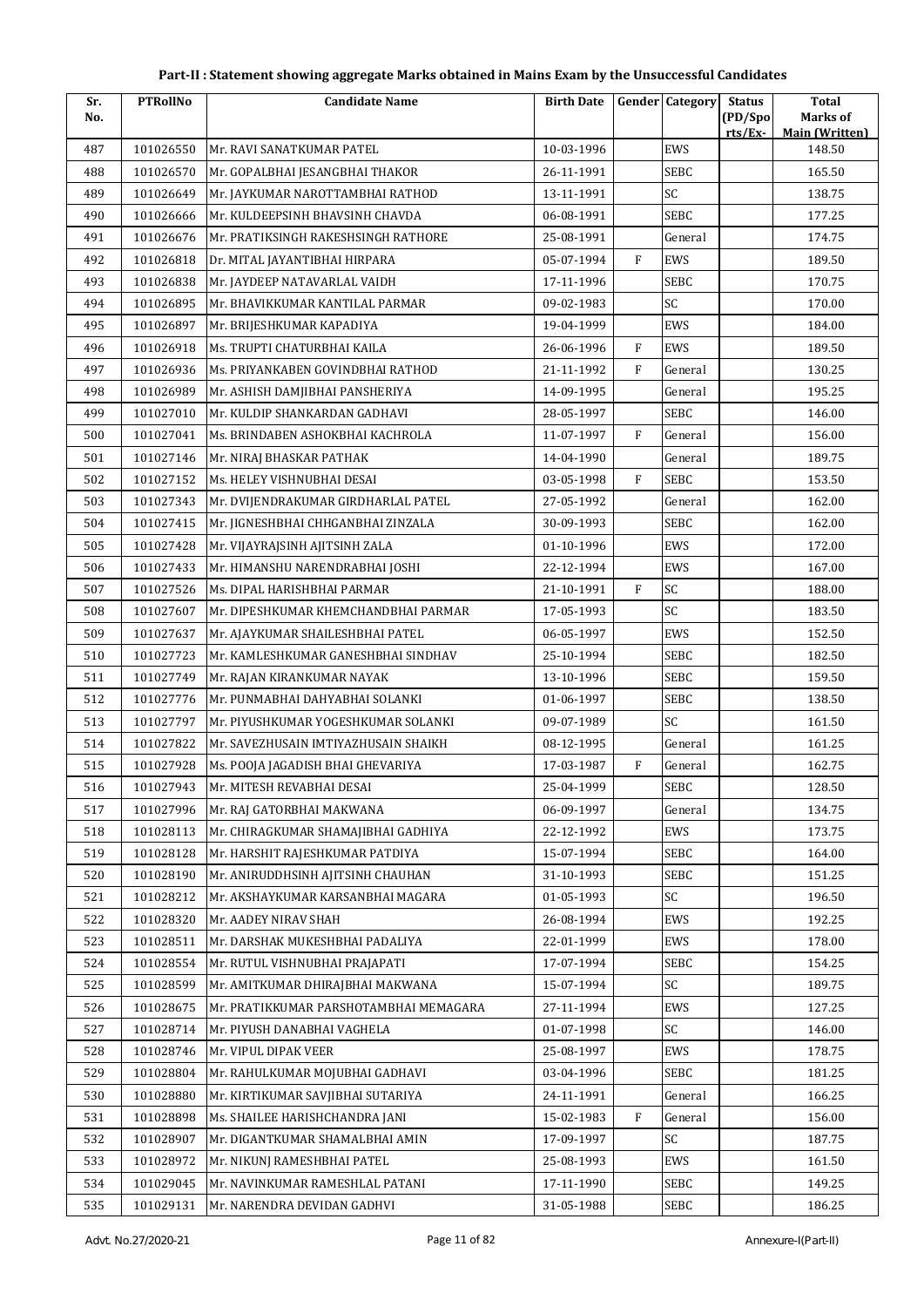| Sr. | <b>PTRollNo</b> | <b>Candidate Name</b>                | <b>Birth Date</b> |              | <b>Gender</b> Category | <b>Status</b>      | <b>Total</b>                      |
|-----|-----------------|--------------------------------------|-------------------|--------------|------------------------|--------------------|-----------------------------------|
| No. |                 |                                      |                   |              |                        | (PD/Spo<br>rts/Ex- | Marks of<br><b>Main (Written)</b> |
| 536 | 101029142       | Mr. PARTH MAHENDRAKUMAR PATEL        | 21-08-1993        |              | General                |                    | 189.25                            |
| 537 | 101029151       | Ms. JAYABEN LALJIBHAI CHAUDHARY      | 20-10-1996        | $\mathbf{F}$ | <b>SEBC</b>            |                    | 164.75                            |
| 538 | 101029222       | Mr. SAURABH DHANJIBHAI SADARIYA      | 28-08-1996        |              | EWS                    |                    | 184.00                            |
| 539 | 101029292       | Mr. KRUNALKUMAR MANSUKHLAL MAKWANA   | 24-11-1991        |              | SC                     |                    | 149.50                            |
| 540 | 101029321       | Mr. UJAS KAUSHIKBHAI ZAVERI          | 03-08-1999        |              | SC                     |                    | 178.00                            |
| 541 | 101029426       | Mr. NIKUL HALUBHAI DESAI             | 10-07-1997        |              | <b>SEBC</b>            |                    | 181.25                            |
| 542 | 101029445       | Mr. DHARMESH GOVINDBHAI BHARWAD      | 06-08-1998        |              | <b>SEBC</b>            |                    | 157.25                            |
| 543 | 101029735       | Mr. PRATIK JAWAHARBHAI SUKHANANDI    | 11-11-1994        |              | <b>SEBC</b>            |                    | 181.25                            |
| 544 | 101029745       | Ms. ZARNA DAHYABHAI PARMAR           | 13-09-1992        | $\mathbf{F}$ | SC                     |                    | 178.50                            |
| 545 | 101029830       | Mr. YOGESH TULSIBHAI KESUR           | 24-03-1992        |              | <b>SEBC</b>            |                    | 158.25                            |
| 546 | 101029880       | Mr. HITESHKUMAR DHUDABHAI CHAUDHARY  | 15-07-1994        |              | SEBC                   |                    | 187.75                            |
| 547 | 101029953       | Mr. MANISHKUMAR NAGINBHAI PATNI      | 21-03-1997        |              | <b>SEBC</b>            |                    | 161.75                            |
| 548 | 101029971       | Mr. DHRUVRAJSINH GOVINDSINH CHAUHAN  | 17-07-1997        |              | <b>SEBC</b>            |                    | 159.00                            |
| 549 | 101030019       | Mr. NIKHILKUMAR KANUBHAI PATEL       | 01-06-1996        |              | EWS                    |                    | 172.50                            |
| 550 | 101030086       | Ms. ALPA MAHESHBHAI PARMAR           | 29-06-1997        | $\mathbf{F}$ | SC                     |                    | 183.25                            |
| 551 | 101030113       | Mr. DEVJIBHAI GOVABHAI CHAUDHARI     | 30-03-1987        |              | <b>SEBC</b>            |                    | 153.25                            |
| 552 | 101030136       | Ms. VIPULABEN BHIMABHAI CHAUHAN      | 11-03-1991        | F            | <b>SEBC</b>            |                    | 151.00                            |
| 553 | 101030141       | Mr. VIVEKKUMAR RAJUBHAI DESAI        | 23-08-1992        |              | <b>SEBC</b>            |                    | 164.50                            |
| 554 | 101030187       | Mr. HARSH POONAMCHAND PATEL          | 10-04-1995        |              | SC                     |                    | 154.25                            |
| 555 | 101030196       | Mr. KARTIK MANSUKHBHAI RAMANI        | 22-11-1991        |              | General                |                    | 166.50                            |
| 556 | 101030225       | Ms. KINJAL NARROTTAMBHAI PARMAR      | 19-06-1985        | $\mathbf{F}$ | SC                     |                    | 159.00                            |
| 557 | 101030235       | Mrs. KOMALBEN KALPESHKUMAR PATEL     | 02-11-1990        | $\mathbf F$  | General                |                    | 155.25                            |
| 558 | 101030255       | Mr. HARDIK VASANTBHAI PANSURIYA      | 03-01-1991        |              | General                |                    | 165.00                            |
| 559 | 101030304       | Mr. VIMAL KALUBHAI BHARWAD           | 26-12-1990        |              | <b>SEBC</b>            |                    | 166.25                            |
| 560 | 101030366       | Mr. KAMLESH BALUBHAI JALONDHARA      | 01-06-1995        |              | SEBC                   |                    | 144.00                            |
| 561 | 101030407       | Mr. PARAM MARMAGNA PANDYA            | 07-03-1996        |              | General                |                    | 164.75                            |
| 562 | 101030411       | Mr. JAY RAMCHAND MEGHANI             | 28-09-1992        |              | General                |                    | 194.00                            |
| 563 | 101030433       | Mr. AJAYSINH RANJITSINH PADHERIYA    | 17-11-1994        |              | SEBC                   |                    | 150.00                            |
| 564 | 101030443       | Mr. VIRENDRAKUMAR GOVINDBHAI SINDHAV | 26-06-1984        |              | SEBC                   |                    | 160.50                            |
| 565 | 101030507       | Mr. BRIJESH SURESHBHAI PATEL         | 04-05-1992        |              | EWS                    |                    | 185.75                            |
| 566 | 101030521       | Mrs. HIRAL ARUNKUMAR MODI            | 24-03-1994        | F            | SEBC                   |                    | 181.75                            |
| 567 | 101030657       | Mr. MANISHKUMAR ISHWARBHAI CHAUHAN   | 14-03-1994        |              | SC                     |                    | 158.00                            |
| 568 | 101030664       | Mr. KULDIPSINH BALBHADRASINH RANA    | 03-11-1985        |              | EWS                    |                    | 149.25                            |
| 569 | 101030708       | Mr. DEEPAK SENDHAJI THAKOR           | 26-09-1996        |              | SEBC                   |                    | 185.75                            |
| 570 | 101030787       | Mr. MITULKUMAR CHAMANBHAI PATEL      | 06-08-1997        |              | EWS                    |                    | 182.50                            |
| 571 | 101030905       | Mr. NITINKUMAR MUKESHBHAI PATEL      | 24-11-1995        |              | EWS                    |                    | 172.50                            |
| 572 | 101030935       | Ms. KAVISHA PRAGNESHBHAI MALAVIYA    | 13-07-1999        | F            | EWS                    |                    | 184.75                            |
| 573 | 101030942       | Mr. ANKIT BINDAPRASAD YADAV          | 14-03-1997        |              | General                |                    | 180.75                            |
| 574 | 101031077       | Ms. RUTUBA INDRASINH RAOL            | 18-02-1998        | F            | EWS                    |                    | 172.50                            |
| 575 | 101031356       | Mr. ASHVIN ARJANBHAI BAMBHAVA        | 15-01-1997        |              | SEBC                   |                    | 147.75                            |
| 576 | 101031375       | Mr. SURJITSINH ABHAYSINH CHAVDA      | 30-11-1992        |              | EWS                    |                    | 151.25                            |
| 577 | 101031417       | Mr. ATULBHAI RAMESHBHAI RABARI       | 03-03-1998        |              | <b>SEBC</b>            |                    | 182.25                            |
| 578 | 101031433       | Mr. JIGAR ISHWARBHAI RABARI          | 06-09-1995        |              | SEBC                   |                    | 170.75                            |
| 579 | 101031453       | Mr. RONAKKUMAR BHARATBHAI PATEL      | 08-07-1995        |              | EWS                    |                    | 183.50                            |
| 580 | 101031472       | Mr. BHAVIKKUMAR JITENDRABHAI PATEL   | 18-07-1997        |              | EWS                    |                    | 178.50                            |
| 581 | 101031484       | Ms. REKHABEN CHEHARBHAI RABARI       | 28-08-1991        | $\mathbf{F}$ | <b>SEBC</b>            |                    | 159.75                            |
| 582 | 101031555       | Mr. BHAVESH JESHINGBAHI GOHEL        | 28-07-1988        |              | SC                     |                    | 141.50                            |
| 583 | 101031578       | Mr. DARSHANKUMAR UMESHBHAI SAVANI    | 27-06-1997        |              | EWS                    |                    | 150.75                            |
| 584 | 101031664       | Mr. PRAKASHBHAI BALADEVBHAI KAVAR    | 28-02-1994        |              | EWS                    |                    | 164.75                            |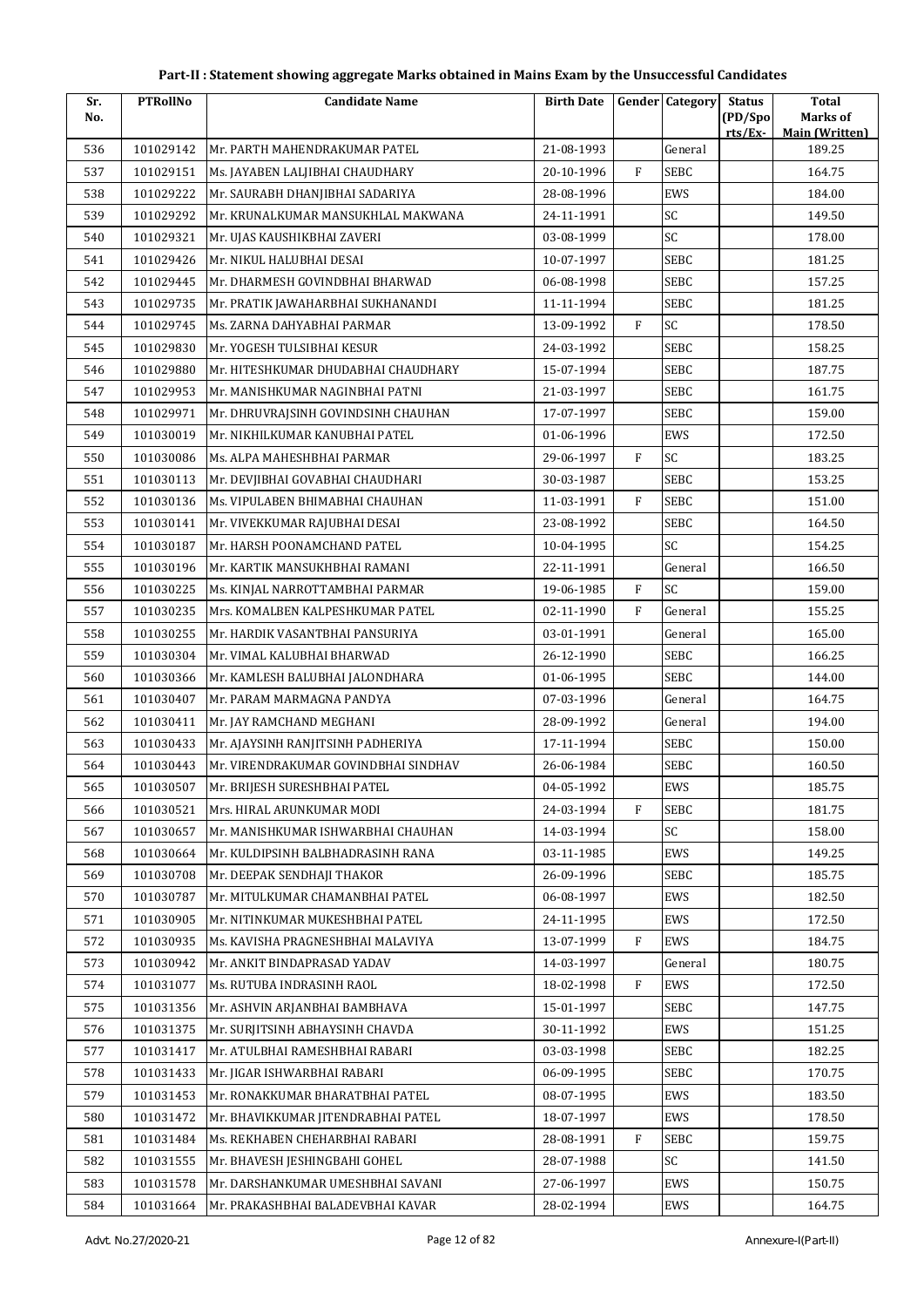| Sr. | <b>PTRollNo</b> | <b>Candidate Name</b>                 | <b>Birth Date</b> |              | <b>Gender Category</b> | <b>Status</b>      | <b>Total</b>                      |
|-----|-----------------|---------------------------------------|-------------------|--------------|------------------------|--------------------|-----------------------------------|
| No. |                 |                                       |                   |              |                        | (PD/Spo<br>rts/Ex- | Marks of<br><b>Main (Written)</b> |
| 585 | 101031769       | Mr. DHANRAJ DIPAKKUMAR DARJI          | 11-10-1994        |              | General                | Sports             | 180.60                            |
| 586 | 101031808       | Mr. PARTH SATISHKUMAR PARMAR          | 17-08-1996        |              | SC                     |                    | 173.00                            |
| 587 | 101031828       | Mr. HARDIK DHARMENDRASINH KUMPAVAT    | 15-04-1997        |              | EWS                    |                    | 187.75                            |
| 588 | 101031835       | Mr. VISHALKUMAR MAHASHANKARBHAI JANI  | 23-11-1999        |              | EWS                    |                    | 171.75                            |
| 589 | 101031872       | Mr. RAJDIPSINH AGARSANG CHAVADA       | 26-11-1991        |              | SEBC                   |                    | 117.25                            |
| 590 | 101031886       | Mr. AZAD JAYANTIBHAI PATANI           | 05-11-1995        |              | <b>SEBC</b>            |                    | 147.50                            |
| 591 | 101031891       | Mrs. DHWANI KESHAVDAN CHARAN          | 16-11-1985        | F            | SEBC                   |                    | 177.50                            |
| 592 | 101031912       | Mr. VIJAY SINGH PRAHLAD SINGH RAJPUT  | 03-09-1988        |              | EWS                    |                    | 153.00                            |
| 593 | 101031991       | Mr. MUKESH SURESHBHAI GOHIL           | 16-05-1997        |              | SC                     |                    | 198.00                            |
| 594 | 101032038       | Mr. JAYRAJ SHAMALBHAI AMIN            | 01-06-1996        |              | SC                     |                    | 154.25                            |
| 595 | 101032044       | Ms. CHANDANIBEN JIVANBHAI JADAV       | 23-11-1993        | $\mathbf{F}$ | SC                     |                    | 170.50                            |
| 596 | 101032109       | Mr. RAVIRAJSINH HEMANTSINH JADEJA     | 10-05-1998        |              | EWS                    |                    | 195.50                            |
| 597 | 101032306       | Mr. MEHUL BHARATBHAI PANCHAL          | 22-08-1998        |              | <b>SEBC</b>            |                    | 158.00                            |
| 598 | 101032310       | Mr. CHANDRAKANT YASHVANTBHAI MAHALE   | 17-05-1993        |              | <b>ST</b>              |                    | 166.75                            |
| 599 | 101032311       | Mr. MAHARSHIRAJ HARSHADSINH CHUDASAMA | 14-05-1997        |              | General                |                    | 161.00                            |
| 600 | 101032321       | Mr. YASH VIKRAMBHAI PATEL             | 21-11-1998        |              | EWS                    |                    | 169.25                            |
| 601 | 101032369       | Mr. HARDIK DILIPKUMAR CHAUHAN         | 17-01-1995        |              | SC                     |                    | 146.50                            |
| 602 | 101032404       | Ms. SWETABEN VINODRAI MEHTA           | 24-12-1979        | $\mathbf{F}$ | EWS                    |                    | 167.50                            |
| 603 | 101032442       | Mr. ANKITKUMAR AMRUTBHAI BHUNATAR     | 07-09-1993        |              | SC                     |                    | 161.75                            |
| 604 | 101032479       | Mr. KARAN GABHUBHAI DESAI             | 02-01-1999        |              | <b>SEBC</b>            |                    | 160.25                            |
| 605 | 101032490       | Mr. MAYURKUMAR BHIKHABHAI GOHIL       | 25-06-1993        |              | SC                     |                    | 183.25                            |
| 606 | 101032498       | Ms. NUTAN HARISHBHAI GAMETI           | 01-12-1994        | $\rm F$      | <b>ST</b>              |                    | 161.75                            |
| 607 | 101032503       | Mr. ARASHAD ALTAFBHAI MINAPARA        | 13-09-1997        |              | SEBC                   |                    | 181.75                            |
| 608 | 101032631       | Mr. JAYESHKUMAR NATHABHAI SOLANKI     | 31-08-1995        |              | <b>SEBC</b>            |                    | 180.25                            |
| 609 | 101032760       | Ms. KIRMI NALINKANT PARMAR            | 13-07-1999        | $\mathbf{F}$ | SC                     |                    | 123.50                            |
| 610 | 101032843       | Ms. VIRAL UMAKANT JOSHI               | 01-07-1989        | $\mathbf{F}$ | General                |                    | 168.75                            |
| 611 | 101032846       | Mr. MOSAQLAIN SIPTEHASAN NAQVI        | 05-05-1996        |              | EWS                    | <b>PD</b>          | 126.00                            |
| 612 | 101032853       | Mr. NARENDRASINH KHUMANSINH MANDORA   | 08-06-1990        |              | <b>SEBC</b>            |                    | 154.00                            |
| 613 | 101032989       | Mr. NANDAN RATILAL MENDAPARA          | 29-11-1997        |              | EWS                    |                    | 187.25                            |
| 614 | 101033047       | Mr. RAVISHANKAR BHARATBHAI PANDEY     | 17-04-1994        |              | General                | PD                 | 138.50                            |
| 615 | 101033053       | Mr. DARSHIL SHAILESHKUMAR ZALA        | 31-07-1991        |              | General                |                    | 124.75                            |
| 616 | 101033064       | Mr. BHAUTIK KANAIYABHAI ZALAVADIYA    | 22-06-1997        |              | EWS                    |                    | 152.50                            |
| 617 | 101033256       | Ms. DIMPAL MANUBHAI SOLANKI           | 14-08-1996        | F            | SC                     |                    | 157.75                            |
| 618 | 101033269       | Mr. AKSHAYKUMAR LEKHARAJ MAHESHWARY   | 18-04-1996        |              | EWS                    |                    | 163.00                            |
| 619 | 101033289       | Mr. GOVIND BHUPATBHAI SISARA          | 08-05-1996        |              | SEBC                   |                    | 157.00                            |
| 620 | 101033349       | Mr. BIJENDRASINH UPENDRASINH RAOL     | 12-07-1995        |              | General                |                    | 147.00                            |
| 621 | 101033350       | Mr. ANAND JITENDRABHAI KANSAGRA       | 27-10-1996        |              | EWS                    |                    | 177.75                            |
| 622 | 101033352       | Mr. SAURABH MUKESHBHAI PATNI          | 07-07-1999        |              | <b>SEBC</b>            |                    | 146.00                            |
| 623 | 101033362       | Mr. HARSHIL VIJAYBHAI UPADHYAY        | 17-12-1997        |              | EWS                    |                    | 120.50                            |
| 624 | 101033456       | Mr. CHIRAGKUMAR HIRABHAI DESAI        | 17-10-1995        |              | SEBC                   |                    | 188.75                            |
| 625 | 101033460       | Mr. NAEEMUDDIN GULAMDASTAGIR MOMIN    | 11-01-1997        |              | <b>SEBC</b>            |                    | 167.75                            |
| 626 | 101033467       | Mr. MIT DINESHBHAI PATEL              | 15-08-1996        |              | EWS                    |                    | 196.00                            |
| 627 | 101033487       | Mr. KARTIK PRAHLADBHAI PATEL          | 23-08-1995        |              | General                |                    | 163.75                            |
| 628 | 101033510       | Mr. KRUNAL SURESHBHAI VADGAMA         | 24-01-1986        |              | General                |                    | 175.50                            |
| 629 | 101033582       | Ms. KIRANKUMARI NARANBHAI SOLANKI     | 20-12-1994        | F            | <b>SEBC</b>            |                    | 164.25                            |
| 630 | 101033620       | Ms. SUVASBEN MANUBHAI CHAUDHARY       | 30-10-1998        | F            | <b>SEBC</b>            |                    | 156.75                            |
| 631 | 101033721       | Ms. RACHANABEN PRAFULBHAI PATEL       | 08-06-1998        | F            | EWS                    |                    | 167.00                            |
| 632 | 101033781       | Mr. MAULIKKUMAR ARVINDBHAI JOSHI      | 19-10-1987        |              | EWS                    |                    | 177.25                            |
| 633 | 101033786       | Mr. YOGESH PREMJIBHAI BHANUSHALI      | 15-08-1994        |              | EWS                    |                    | 175.00                            |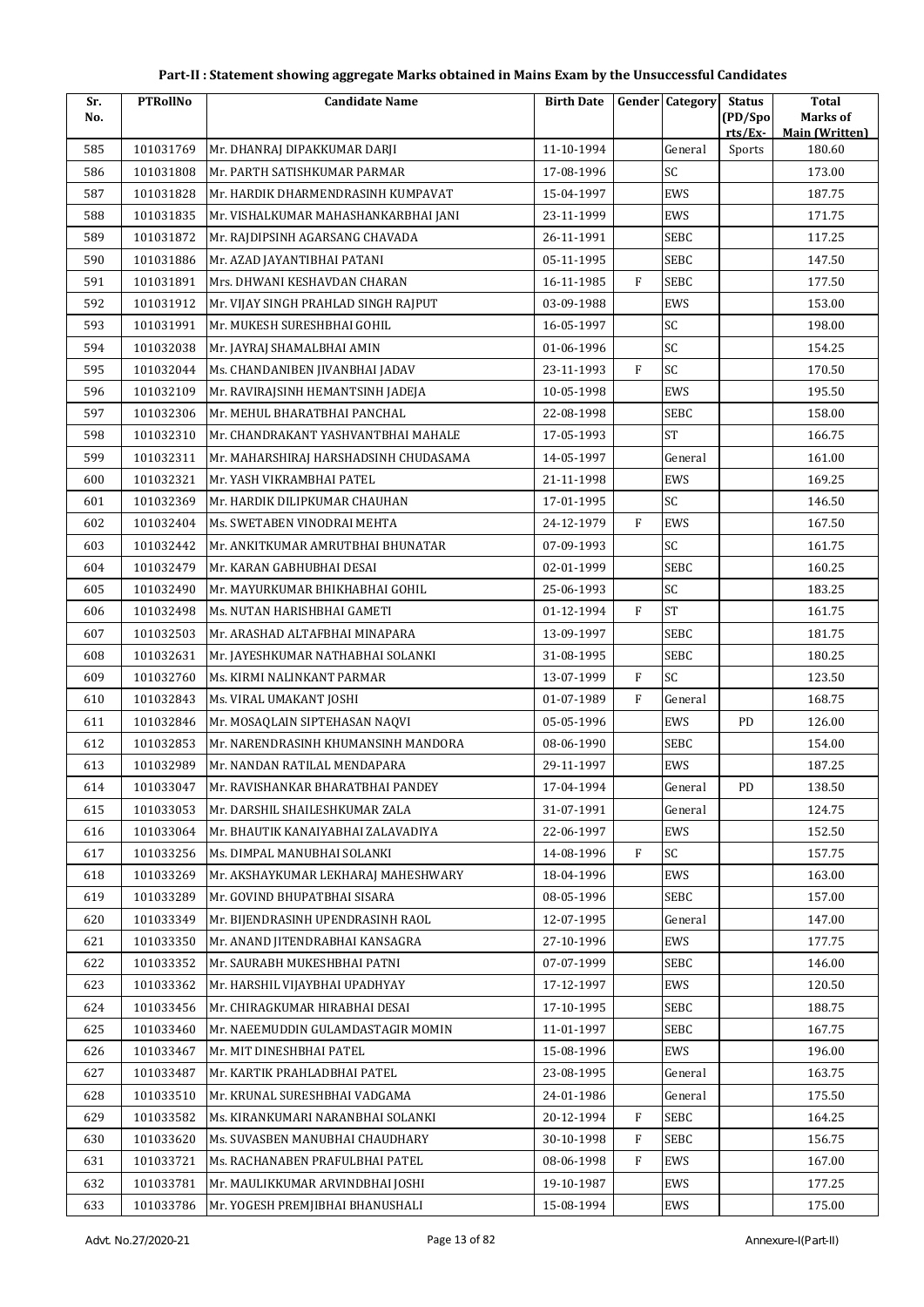| Sr. | <b>PTRollNo</b> | <b>Candidate Name</b>                      | <b>Birth Date</b> |              | <b>Gender Category</b> | <b>Status</b>     | Total                             |
|-----|-----------------|--------------------------------------------|-------------------|--------------|------------------------|-------------------|-----------------------------------|
| No. |                 |                                            |                   |              |                        | (PD/Spo<br>rts/Ex | Marks of<br><b>Main (Written)</b> |
| 634 | 101033803       | Mr. ABHIJIT BALVANTBHAI DABHI              | 14-11-1997        |              | <b>SEBC</b>            |                   | 187.75                            |
| 635 | 101033804       | Mr. VAKARHUSAIN ESTIYAK AHMED ANSARI       | 07-10-1991        |              | EWS                    |                   | 165.25                            |
| 636 | 101033827       | Mr. ARPAN NITINKUMAR PATEL                 | 17-11-1994        |              | EWS                    |                   | 162.50                            |
| 637 | 101033891       | Ms. KIRAN NARENDRABHAI PATEL               | 28-12-1993        | $\mathbf{F}$ | General                |                   | 169.00                            |
| 638 | 101033985       | Mr. BHAVIN KISHORBHAI BHOJANI              | 21-03-1998        |              | EWS                    |                   | 161.50                            |
| 639 | 101033995       | Mr. ADITYA RAKESHKUMAR PANDYA              | 25-10-1999        |              | EWS                    |                   | 165.50                            |
| 640 | 101033998       | Mr. BHARATKUMAR RAMBHAI VALA               | 01-06-1991        |              | <b>SEBC</b>            |                   | 183.50                            |
| 641 | 101034017       | Ms. KAJAL VITTHALBHAI PATANI               | 05-04-1995        | $\mathbf{F}$ | <b>SEBC</b>            |                   | 161.75                            |
| 642 | 101034019       | Mr. JASHPALSINH CHHATRAPALSINH ZALA        | 31-05-1994        |              | EWS                    |                   | 159.75                            |
| 643 | 101034048       | Mr. PRADIPKUMAR MULJIBHAI PRAJAPATI        | 13-03-1990        |              | <b>SEBC</b>            |                   | 169.25                            |
| 644 | 101034158       | Ms. SHEETAL CHANDUBHAI SOLANKI             | 05-09-1996        | $\mathbf{F}$ | SC                     |                   | 187.50                            |
| 645 | 101034162       | Mr. KALPESHCHANDRA JAGJIVANBHAI SADHU      | 16-10-1984        |              | SC                     |                   | 178.75                            |
| 646 | 101034359       | Mr. RAHUL SHAMALBHAI DESAI                 | 14-12-1998        |              | <b>SEBC</b>            |                   | 151.50                            |
| 647 | 101034403       | Dr. NIKITABEN TAKHATSINH CHAUHAN           | 02-06-1994        | F            | EWS                    |                   | 188.75                            |
| 648 | 101034425       | Mrs. SALEHABANU AAMIRKHAN PATHAN           | 25-11-1990        | F            | EWS                    |                   | 175.75                            |
| 649 | 101034434       | Ms. KARNIKA LALITKUMAR TRIPATHEE           | 05-11-1993        | F            | General                |                   | 167.00                            |
| 650 | 101034466       | Mr. RANVIRSINH DASHRATHSINH DARBAR         | 15-07-1997        |              | EWS                    |                   | 176.00                            |
| 651 | 101034506       | Ms. SHRADDHABEN HASMUKHBHAI DOMADIYA       | 25-12-1995        | F            | EWS                    |                   | 182.00                            |
| 652 | 101034514       | Mr. ANAYKUMAR RAMANBHAI PATEL              | 19-12-1988        |              | EWS                    |                   | 173.75                            |
| 653 | 101034520       | Mr. AASHITKUMAR RAMANLAL PATEL             | 20-06-1995        |              | General                |                   | 177.00                            |
| 654 | 101034529       | Mr. ABHISHEK BHAGAVANBHAI VADADORIYA       | 26-02-1993        |              | EWS                    |                   | 171.25                            |
| 655 | 101034613       | Mr. MAHAMMADHASIMKHAN MAHAMMADFARUK PATHAN | 28-07-1994        |              | General                |                   | 155.25                            |
| 656 | 101034614       | Mr. NILESHKUMAR MANILAL PATEL              | 23-11-1992        |              | EWS                    |                   | 159.75                            |
| 657 | 101034674       | Mr. MAHESHKUMAR GHANASHYAMBHAI GAJERA      | 06-06-1995        |              | EWS                    |                   | 167.00                            |
| 658 | 101034748       | Mr. DARSHANKUMAR VINODBHAI PANCHAL         | 08-05-1994        |              | <b>SEBC</b>            |                   | 183.75                            |
| 659 | 101034807       | Mr. SHAHBAZHUSAIN ARIFHUSAIN SHAIKH        | 28-05-1994        |              | EWS                    |                   | 151.50                            |
| 660 | 101034810       | Mr. SAGAR BHARATBHAI PATEL                 | 29-04-1992        |              | General                |                   | 177.25                            |
| 661 | 101034811       | Mr. RONAK ANILKUMAR UMATH                  | 27-07-1993        |              | <b>ST</b>              |                   | 94.25                             |
| 662 | 101034852       | Mr. AJAYGIRI ASHVINGIRI GOSWAMI            | 24-01-1991        |              | <b>SEBC</b>            |                   | 183.75                            |
| 663 | 101034914       | Mr. HARSHKUMAR SHANTILAL KALARIYA          | 30-06-1995        |              | EWS                    |                   | 196.50                            |
| 664 | 101034953       | Mr. HARDIK DHIRUBHAI BHADANI               | 27-10-1994        |              | EWS                    |                   | 194.25                            |
| 665 | 101034959       | Mr. KARANKUMAR GORDHANBHAI JAGANI          | 21-12-1994        |              | EWS                    |                   | 168.00                            |
| 666 | 101035006       | Mr. NITEN BHAILALBHAI PATEL                | 22-01-1990        |              | SC                     |                   | 173.25                            |
| 667 | 101035216       | Mr. NILESHSINH RANJITSINH RAJPUT           | 16-04-1998        |              | General                |                   | 165.00                            |
| 668 | 101035219       | Mr. DEVABHAI KHENGARBHAI BHARWAD           | 09-10-1991        |              | SEBC                   |                   | 178.75                            |
| 669 | 101035333       | Ms. ZANKHANABA VIKRAMSINH ZALA             | 01-01-1998        | F            | General                |                   | 174.75                            |
| 670 | 101035390       | Mr. RAVINDRAKUMAR MAHENDRAKUMAR PATEL      | 17-10-1993        |              | EWS                    |                   | 171.00                            |
| 671 | 101035548       | Mr. RAJPALSINH MAHIPALSINH RAMLAVAT        | 01-09-2000        |              | EWS                    |                   | 127.25                            |
| 672 | 101035569       | Mr. PRASHANT GOVINDBHAI PATOLIYA           | 27-09-1992        |              | EWS                    |                   | 184.50                            |
| 673 | 101035580       | Mr. AMITKUMAR DALSUKHBHAI GARDHARIYA       | 18-06-1996        |              | EWS                    |                   | 140.00                            |
| 674 | 101035606       | Mr. DHRUVKUMAR DEEPAK SOLANKI              | 09-08-1992        |              | SC                     | Sports            | 191.10                            |
| 675 | 101035638       | Mr. JAGDISHBHAI BECHARBHAI KHAMBHALIYA     | 06-12-1999        |              | <b>SEBC</b>            |                   | 183.25                            |
| 676 | 101035663       | Mr. SACHIN RAMABHAI MANAT                  | 29-09-1993        |              | ${\rm ST}$             |                   | 151.75                            |
| 677 | 101035715       | Mr. ANKIT SATISHKUMAR RATHOD               | 15-08-1998        |              | SC                     |                   | 164.00                            |
| 678 | 101035723       | Mr. NAIMISH CHANDRAKANT KANSAGARA          | 27-12-1997        |              | General                |                   | 176.75                            |
| 679 | 101035766       | Mr. PRAFULL KUMAR DASHRATH BHAI PRAJAPATI  | 28-10-1997        |              | <b>SEBC</b>            |                   | 167.75                            |
| 680 | 101035787       | Mr. TEJAS BATUKBHAI PARMAR                 | 10-09-1994        |              | <b>SEBC</b>            |                   | 181.50                            |
| 681 | 101035793       | Mr. PARTH DEVANSHKUMAR PATEL               | 25-06-1996        |              | General                |                   | 175.50                            |
| 682 | 101035881       | Mr. ANAND SUKHDEVBHAI DODIYA               | 21-10-1994        |              | <b>SEBC</b>            |                   | 191.50                            |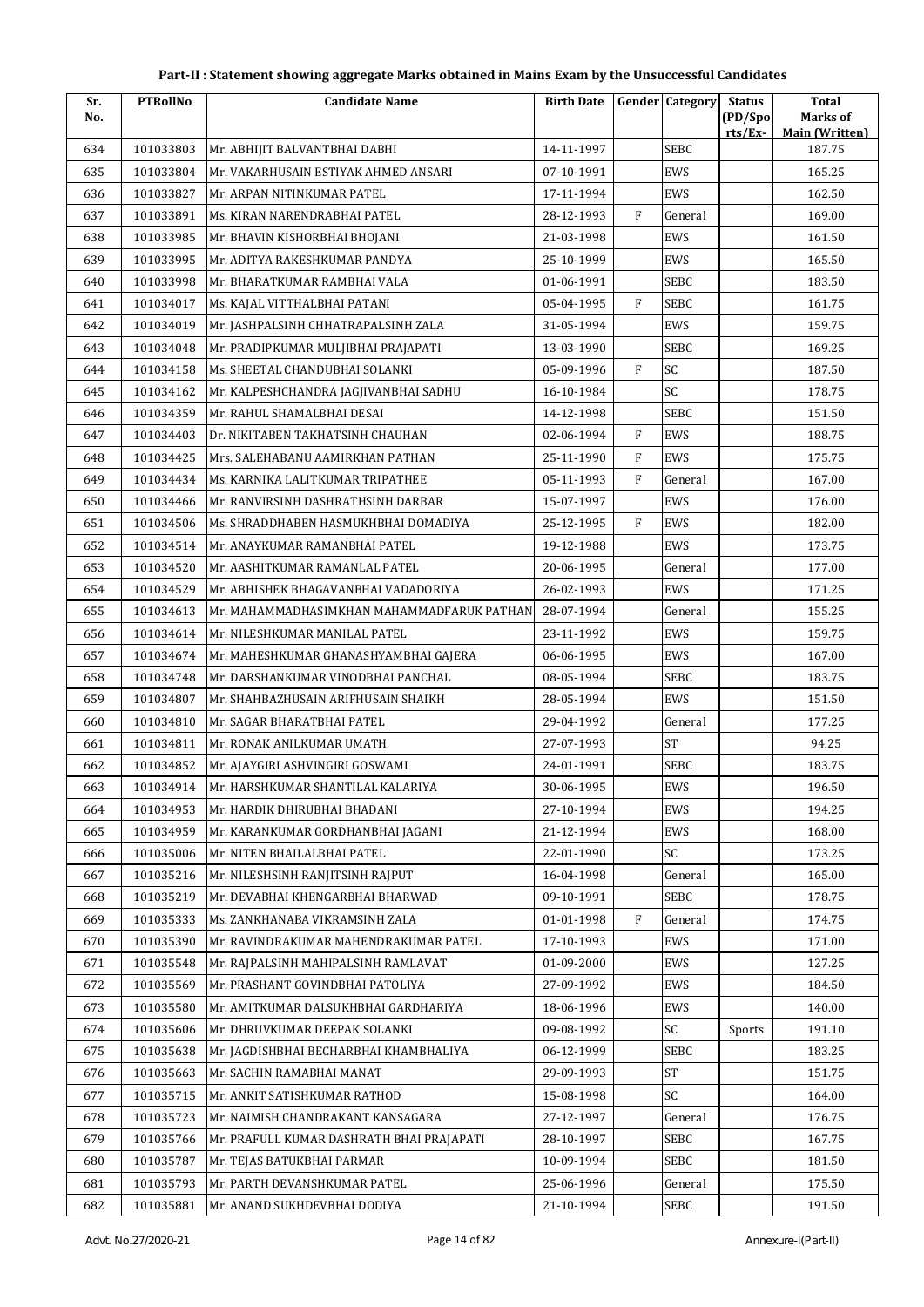| Part-II : Statement showing aggregate Marks obtained in Mains Exam by the Unsuccessful Candidates |  |  |
|---------------------------------------------------------------------------------------------------|--|--|
|---------------------------------------------------------------------------------------------------|--|--|

| Sr. | <b>PTRollNo</b> | <b>Candidate Name</b>                   | <b>Birth Date</b> |              | <b>Gender</b> Category | <b>Status</b>      | <b>Total</b>                      |
|-----|-----------------|-----------------------------------------|-------------------|--------------|------------------------|--------------------|-----------------------------------|
| No. |                 |                                         |                   |              |                        | (PD/Spo<br>rts/Ex- | Marks of<br><b>Main (Written)</b> |
| 683 | 101035890       | Ms. SHRADDHABEN ATULKUMAR PATEL         | 10-06-1998        | $\rm F$      | EWS                    |                    | 152.75                            |
| 684 | 101035961       | Ms. DIVYABEN BHARATSINH VAGHELA         | 19-12-1995        | $\mathbf{F}$ | EWS                    |                    | 170.25                            |
| 685 | 101035981       | Ms. DHARMISHTHA VASHARAMBHAI DABHI      | 02-02-2000        | $\mathbf{F}$ | <b>SEBC</b>            |                    | 144.50                            |
| 686 | 101036009       | Mr. KETAN BABUBHAI PRAJAPATI            | 07-06-1997        |              | General                |                    | 151.00                            |
| 687 | 101036049       | Mr. NIRAV KISHORBHAI PATANI             | 27-08-1998        |              | SEBC                   | PD                 | 146.25                            |
| 688 | 101036055       | Mr. HIRENKUMAR JERAMBHAI KOLADIYA       | 15-06-1994        |              | <b>EWS</b>             |                    | 178.75                            |
| 689 | 101036086       | Dr. HIREN ISHWERBHAI ROY                | 15-09-1990        |              | SC                     |                    | 177.00                            |
| 690 | 101036163       | Mr. PURVESHKUMAR DILIPKUMAR MEWADA      | 22-01-1994        |              | SEBC                   |                    | 178.50                            |
| 691 | 101036179       | Ms. ROOCHITABEN VALJIBHAI PANSURIYA     | 26-03-1989        | $\mathbf{F}$ | <b>EWS</b>             |                    | 181.50                            |
| 692 | 101036265       | Mr. PALAKBHAI DALPATBHAI GOHEL          | 15-08-1991        |              | SEBC                   |                    | 178.75                            |
| 693 | 101036286       | Mr. KETAN MAGANBHAI PARIKH              | 28-03-1996        |              | SC                     |                    | 187.25                            |
| 694 | 101036295       | Ms. SHWETA KANUBHAI DODIYA              | 09-10-1995        | $\rm F$      | SC                     |                    | 174.50                            |
| 695 | 101036323       | Mr. BHAVESH KUMAR KIRTIKUMAR BHAKHARIYA | 19-07-1997        |              | SC                     |                    | 157.75                            |
| 696 | 101036328       | Mr. MUKESHBHAI HALAJI MAHARAJ           | 23-08-1995        |              | EWS                    |                    | 181.25                            |
| 697 | 101036339       | Ms. NISHA BHARATKUMAR MAKWANA           | 22-08-1996        | $\mathbf{F}$ | <b>SEBC</b>            |                    | 168.75                            |
| 698 | 101036462       | Mr. DHARMARAJSINH UDESANGBHAI SISODIYA  | 21-01-1993        |              | EWS                    |                    | 176.75                            |
| 699 | 101036496       | Mr. JAYDIPSINH VIKRAMSINH ZALA          | 17-10-1994        |              | <b>EWS</b>             |                    | 132.50                            |
| 700 | 101036597       | Mr. KANJI JAYRAMBHAI DESAI              | 14-10-1992        |              | SEBC                   |                    | 164.50                            |
| 701 | 101036864       | Mr. RAVIRAJSINH PRADIPSINH BHATI        | 04-11-1994        |              | EWS                    |                    | 184.50                            |
| 702 | 101036982       | Mr. PARTH JITENDRABHAI PARMAR           | 01-08-1997        |              | SEBC                   |                    | 131.75                            |
| 703 | 101037060       | Mr. YASHKUMAR BABUBHAI RABARI           | 16-08-1998        |              | SEBC                   |                    | 172.75                            |
| 704 | 101037068       | Mr. DASHRATHBHAI KEHARABHAI PUROHIT     | 01-06-1996        |              | EWS                    |                    | 163.50                            |
| 705 | 101037130       | Mr. JAYDEEP GHANSHYAM BHAI THUMMAR      | 16-12-1993        |              | <b>EWS</b>             |                    | 151.50                            |
| 706 | 101037140       | Ms. MAHESHVARI KRISHNAKANT VADODARIYA   | 05-06-1997        | $\mathbf{F}$ | <b>SEBC</b>            |                    | 140.00                            |
| 707 | 101037146       | Mr. JANAKKUMAR LALITBHAI DETROJA        | 28-01-1998        |              | SEBC                   |                    | 153.75                            |
| 708 | 101037174       | Mr. PARTHGIRI PRAVINGIRI GOSWAMI        | 18-08-1996        |              | SEBC                   |                    | 183.25                            |
| 709 | 101037184       | Mr. MAYURKUMAR ARVINDBHAI PATEL         | 01-01-1997        |              | General                |                    | 183.75                            |
| 710 | 101037264       | Mr. CHIRAGBHAI RAMESHBHAI DESAI         | 06-07-1999        |              | SEBC                   |                    | 150.75                            |
| 711 | 101037309       | Mr. MAYANK PRAFULBHAI JAGANI            | 19-09-1998        |              | EWS                    |                    | 165.75                            |
| 712 | 101037353       | Mr. JAYSHIL VIKRAMBHAI PATEL            | 25-05-1989        |              | General                |                    | 163.25                            |
| 713 | 101037457       | Mr. HITESHBHAI DHUDABHAI RABARI         | 16-10-1996        |              | SEBC                   |                    | 163.50                            |
| 714 | 101037472       | Mr. DARSHANKUMAR MAHESHBHAI PATEL       | 10-06-1996        |              | General                |                    | 180.50                            |
| 715 | 101037479       | Ms. NISHABEN VANRAJSINH RANA            | 22-08-1996        | $\mathbf{F}$ | EWS                    |                    | 174.25                            |
| 716 | 101037494       | Mr. KRUSHIDH DILSUKHBHAI MANGROLIYA     | 04-01-1996        |              | EWS                    |                    | 181.75                            |
| 717 | 101037552       | Mr. JITENDRAKUMAR KANTILAL DERIYA       | 17-08-1993        |              | EWS                    |                    | 178.25                            |
| 718 | 101037621       | Ms. ANIALI TRILOKBHAI MAKWANA           | 08-08-1998        | F            | SC                     |                    | 176.75                            |
| 719 | 101037641       | Mr. JAYDEEPKUMAR DILIPBHAI CHAUDHARI    | 12-10-1997        |              | <b>ST</b>              |                    | 161.25                            |
| 720 | 101037648       | Mr. DUSHYANTKUMAR TRIBHOVANBHAI PARMAR  | 24-05-1995        |              | SC                     |                    | 165.50                            |
| 721 | 101037655       | Mr. DHARMARAJ DEVISINH JADEJA           | 24-08-1996        |              | EWS                    |                    | 180.00                            |
| 722 | 101037788       | Ms. ISHITABEN DIPAKKUMAR TRIPATHI       | 20-10-1994        | $\rm F$      | General                |                    | 178.50                            |
| 723 | 101037790       | Mr. FAISAL SABIRBHAI KACHARAJIWALA      | 11-05-1989        |              | General                |                    | 172.25                            |
| 724 | 101037856       | Ms. MITALI PRATAPBHAI VALA              | 23-12-1994        | F            | SEBC                   |                    | 162.25                            |
| 725 | 101037931       | Mr. CHINMAY PASHABHAI PRIYADARSHI       | 21-11-1996        |              | SC                     |                    | 148.75                            |
| 726 | 101037958       | Mr. PRIYANK DINESHKUMAR ANAND           | 24-08-1990        |              | SC                     |                    | 161.75                            |
| 727 | 101037979       | Mr. BHAVESHBHAI AMRUTBHAI PUROHIT       | 25-02-1997        |              | EWS                    |                    | 150.75                            |
| 728 | 101037986       | Mr. BHAVESH MANUBHAI VALA               | 27-02-1996        |              | SEBC                   |                    | 151.25                            |
| 729 | 101038014       | Mr. VIJAYKUMAR KARAMSHIBHAI DESAI       | 04-07-1994        |              | SEBC                   |                    | 144.25                            |
| 730 | 101038016       | Mr. JAVED YUNUSBHAI GHOGHARI            | 01-11-1991        |              | SEBC                   |                    | 115.75                            |
| 731 | 101038134       | Mr. BHAVESHKUMAR KARSHANBHAI SHIROYA    | 28-04-1992        |              | General                |                    | 153.00                            |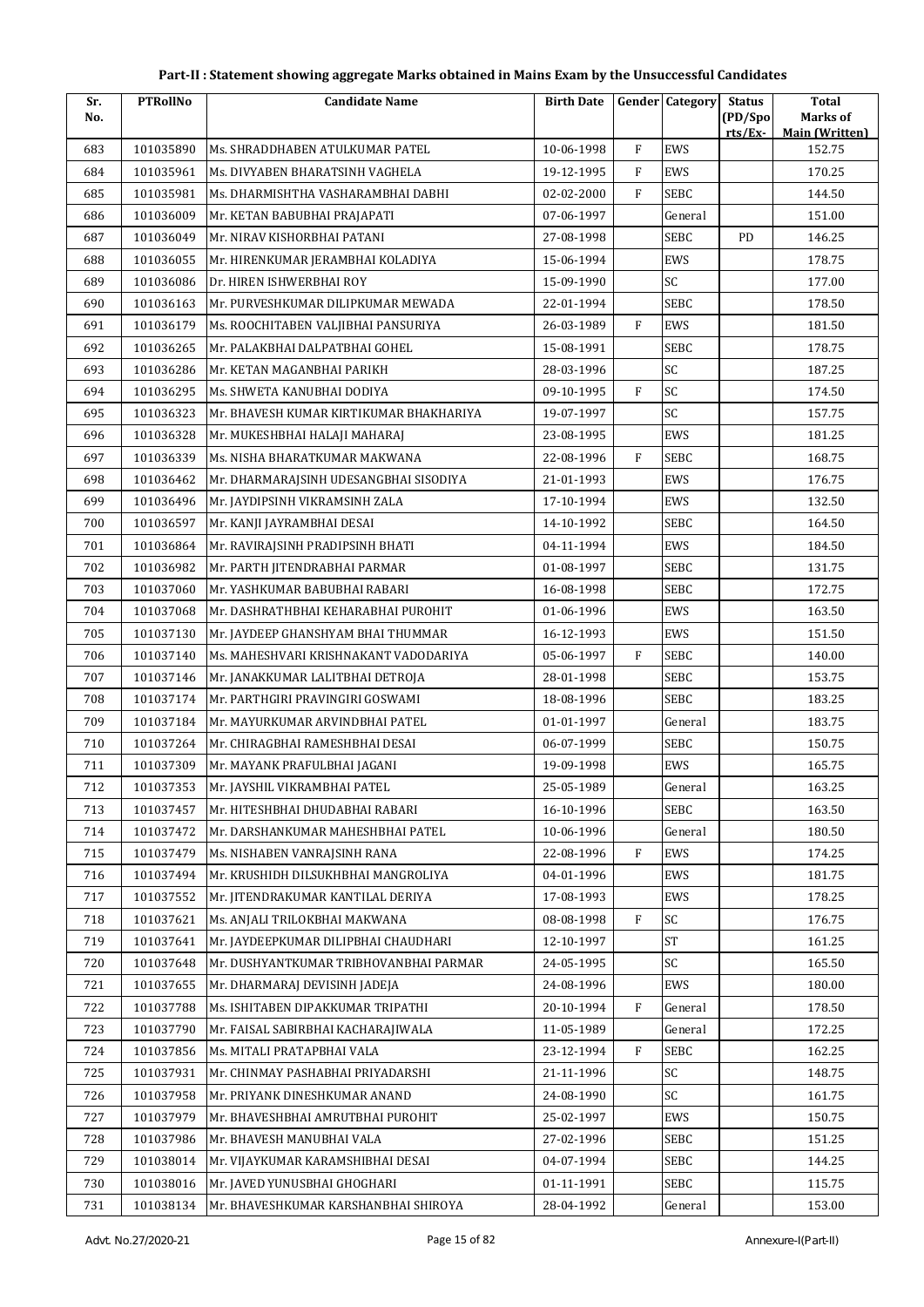| Sr. | <b>PTRollNo</b> | <b>Candidate Name</b>               | <b>Birth Date</b> |              | <b>Gender</b> Category | <b>Status</b> | <b>Total</b>                    |
|-----|-----------------|-------------------------------------|-------------------|--------------|------------------------|---------------|---------------------------------|
| No. |                 |                                     |                   |              |                        | (PD/Spo       | Marks of                        |
| 732 | 101038308       | Mr. MITUL BABUBHAI DOBARIYA         | 09-07-1997        |              | EWS                    | rts/Ex        | <b>Main (Written)</b><br>163.50 |
| 733 | 101038378       | Mr. JAY DIPAKBHAI TRIVEDI           | 19-12-1996        |              | General                |               | 171.25                          |
| 734 | 101038406       | Dr. SEEMA GOVINDBHAI BARIYA         | 10-12-1994        | F            | SEBC                   |               | 149.00                          |
| 735 | 101038429       | Ms. JAGRUTIBEN BHUPATBHAI BHATT     | 18-07-1995        | $\mathbf{F}$ | EWS                    |               | 188.75                          |
| 736 | 101038491       | Mr. AMIRAJBHAI DINESHBHAI JYANI     | 24-08-1994        |              | EWS                    |               | 192.25                          |
| 737 | 101038599       | Ms. ARZOOBEN RAMJIBHAI DESAI        | 30-01-1993        | F            | <b>SEBC</b>            |               | 151.75                          |
| 738 | 101038620       | Ms. VAGISHA VINODKUMAR RATHOD       | 05-11-1990        | $\mathbf{F}$ | SC                     |               | 163.50                          |
| 739 | 101038630       | Mr. VINEET KALKA VERMA              | 19-07-1991        |              | General                |               | 170.50                          |
| 740 | 101038638       | Mr. MEHULKUMAR GANESHBHAI VEGDA     | 10-06-1989        |              | SC                     |               | 171.00                          |
| 741 | 101038710       | Mr. KISHAN JAYENDRABHAI GAJJAR      | 26-07-1995        |              | <b>SEBC</b>            |               | 181.25                          |
| 742 | 101038751       | Mr. MANISHKUMAR BHIKHALAL PATEL     | 07-10-1988        |              | EWS                    |               | 168.50                          |
| 743 | 101038839       | Mr. ANIKET DILIPBHAI PATEL          | 27-07-1997        |              | General                |               | 162.50                          |
| 744 | 101038847       | Mr. CHINTAN HASMUKHKUMAR MODI       | 09-12-1997        |              | General                |               | 154.00                          |
| 745 | 101039048       | Ms. JINAL VINODBHAI SOLANKI         | 25-05-2000        | F            | SC                     |               | 170.50                          |
| 746 | 101039052       | Mrs. BHARGAVI DHARMESHBHAI ZANZMERA | 06-09-1992        | $\mathbf F$  | <b>SEBC</b>            |               | 166.00                          |
| 747 | 101039226       | Ms. KINJALBEN BIPINKUMAR PATEL      | 21-09-1992        | $\mathbf{F}$ | General                |               | 172.75                          |
| 748 | 101039271       | Mr. KRUSHN DHARMENDRABHAI VAISHNAV  | 25-03-1999        |              | General                |               | 161.75                          |
| 749 | 101039281       | Mr. PRAVINKUMAR BALDEVBHAI SONAGRA  | 13-07-1997        |              | <b>SEBC</b>            |               | 179.75                          |
| 750 | 101039327       | Ms. SWATI KRUNAL GADHIYA            | 04-08-1993        | F            | EWS                    |               | 168.50                          |
| 751 | 101039338       | Mr. YUVRAJSINH PRAVINSINH VAGHELA   | 19-02-1990        |              | EWS                    |               | 159.50                          |
| 752 | 101039435       | Mr. PRAKASH CHIMANBHAI VAGHORA      | 06-07-1995        |              | SC                     |               | 150.00                          |
| 753 | 101039450       | Mr. RONAK DALABHAI SOLANKI          | 08-12-1996        |              | SC                     |               | 151.25                          |
| 754 | 101039460       | Mr. NITISHKUMAR OMPRAKASHSINH PATEL | 30-12-1992        |              | General                |               | 178.00                          |
| 755 | 101039470       | Mr. HIREN RASIKBHAI PATEL           | 24-08-1995        |              | EWS                    |               | 157.50                          |
| 756 | 101039517       | Mr. NIKUNJ DASHRATHBHAI PAREKH      | 08-12-1988        |              | <b>SEBC</b>            |               | 175.00                          |
| 757 | 101039554       | Mr. NEELKUMAR GAJENDRABHAI PATEL    | 29-06-1996        |              | EWS                    |               | 161.50                          |
| 758 | 101039563       | Mr. HIMANSHU INDRAVADAN MODI        | 17-01-1995        |              | <b>SEBC</b>            |               | 176.75                          |
| 759 | 101039566       | Mr. AFTAB MAKSUDBHAI MEMON          | 16-02-1994        |              | General                |               | 183.75                          |
| 760 | 101039607       | Mr. ASIF YASINBHAI VISALPURWALA     | 25-03-1998        |              | EWS                    |               | 130.25                          |
| 761 | 101039635       | Mr. AKASH JESANGBHAI PATEL          | 21-06-1995        |              | General                |               | 179.75                          |
| 762 | 101039686       | Mr. RAHULKUMAR PUNAMBHAI SOLANKI    | 25-08-1990        |              | SC                     |               | 165.00                          |
| 763 | 101039793       | Mr. CHIRAG ANILKUMAR RATHOD         | 06-07-1996        |              | <b>SEBC</b>            |               | 183.00                          |
| 764 | 101039830       | Mr. HARDIPSINH JAYANTILAL MANAT     | 02-08-1997        |              | $\mbox{ST}$            |               | 151.75                          |
| 765 | 101039931       | Mr. VIKESH SHANKARBHAI DABHI        | 11-08-1996        |              | ST                     |               | 168.75                          |
| 766 | 101039958       | Mr. AMAN HARGOVANBHAI DESAI         | 05-08-1996        |              | General                |               | 92.25                           |
| 767 | 101039959       | Mrs. MONIKA RAVI SHANKAR SHARMA     | 03-03-1992        | $\mathbf{F}$ | EWS                    |               | 172.00                          |
| 768 | 101040154       | Mr. RAHUL SARTANBHAI MAVI           | 18-06-1995        |              | ${\rm ST}$             |               | 159.00                          |
| 769 | 101040176       | Mr. ANKITKUMAR SURESHBHAI PATEL     | 08-03-1992        |              | EWS                    |               | 181.00                          |
| 770 | 101040206       | Mr. KISHAN MAVJIBHAI FULTARIYA      | 22-07-1998        |              | EWS                    |               | 140.00                          |
| 771 | 101040282       | Mr. DHRUVARAJSINH VANARAJSINH ZALA  | 15-06-1992        |              | EWS                    |               | 176.00                          |
| 772 | 101040292       | Ms. MANALI RAJESHKUMAR RADADIYA     | 19-12-1997        | F            | EWS                    |               | 184.25                          |
| 773 | 101040305       | Mr. PRAGNESHBHAI KANJIBHAI CHAUHAN  | 18-08-1996        |              | <b>SEBC</b>            |               | 171.75                          |
| 774 | 101040352       | Mr. NIKUNJKUMAR FUSABHAI PARMAR     | 01-06-1988        |              | SC                     |               | 154.75                          |
| 775 | 101040433       | Ms. DARSHITA RAMESHCHANDRA PARMAR   | 29-01-1993        | F            | SC                     |               | 190.50                          |
| 776 | 101040500       | Mr. VIVEKKUMAR NARESHBHAI SADHU     | 09-10-1998        |              | SC                     | Sports        | 153.56                          |
| 777 | 101040566       | Mr. MAHIPATKUMAR DHIRUBHAI DHAKHDA  | 16-02-1995        |              | SEBC                   |               | 155.50                          |
| 778 | 101040663       | Mr. ALPESHKUMAR CHATURBHAI PARMAR   | 03-09-1985        |              | SC                     |               | 168.00                          |
| 779 | 101040700       | Mr. BHAVIN KANAIYALAL SOLANKI       | 20-01-1996        |              | SC                     |               | 152.50                          |
| 780 | 101040741       | Mr. JIGARKUMAR JAYESHBHAI TRIVEDI   | 24-06-1995        |              | EWS                    |               | 161.00                          |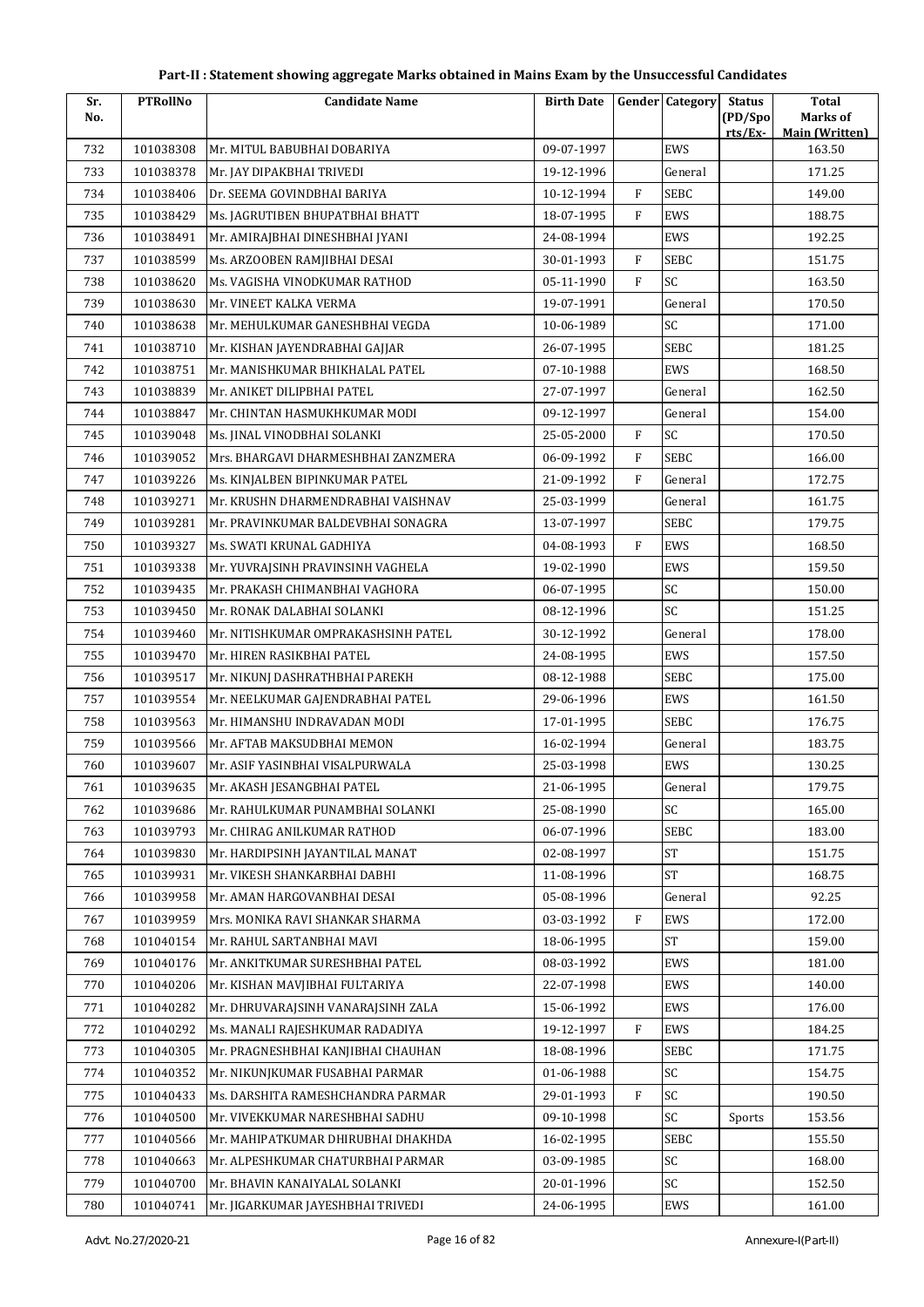| Sr. | <b>PTRollNo</b> | <b>Candidate Name</b>                  | <b>Birth Date</b> |           | Gender Category | <b>Status</b> | <b>Total</b>                    |
|-----|-----------------|----------------------------------------|-------------------|-----------|-----------------|---------------|---------------------------------|
| No. |                 |                                        |                   |           |                 | (PD/Spo       | <b>Marks of</b>                 |
| 781 | 101040835       | Mrs. RASHMIBEN DINESHBHAI PATEL        | 27-08-1998        | F         | EWS             | rts/Ex        | <b>Main (Written)</b><br>144.25 |
| 782 | 101040966       | Mr. APURVKUMAR PANKAJBHAI SHRIMALI     | 22-11-1999        |           | General         |               | 136.25                          |
| 783 | 101040974       | Mr. PARIMAL MOHANBHAI CHAVDA           | 18-11-1988        |           | SC              |               | 185.50                          |
| 784 | 101040976       | Mr. SANNYKUMAR JAGDISHBHAI KUNDALIYA   | 31-01-1998        |           | EWS             | Sports        | 190.31                          |
| 785 | 101040999       | Ms. BHUMIKABA MAHIPATSINH JADEJA       | 11-12-1996        | F         | General         |               | 168.75                          |
| 786 | 101041003       | Ms. JALPABEN ASHOKBHAI PANDYA          | 12-08-1992        | F         | EWS             |               | 137.75                          |
| 787 | 101041141       | Mr. JATIN KARSHANBHAI KATHIRIYA        | 29-07-1988        |           | EWS             |               | 185.25                          |
| 788 | 101041336       | Mr. PRADIPKUMAR RAMANBHAI RATHOD       | 08-08-1997        |           | SC              |               | 170.75                          |
| 789 | 101041519       | Mr. SURPALSINH PRAVINSINH GOHIL        | 01-12-1987        |           | General         |               | 188.25                          |
| 790 | 101041555       | Mrs. PRAGNABEN CHANDULAL BALSARA       | 01-08-1984        | $\rm F$   | SEBC            |               | 176.00                          |
| 791 | 101041606       | Mr. AMIT AJAMALBHAI DESAI              | 20-09-1996        |           | <b>SEBC</b>     |               | 168.75                          |
| 792 | 101041662       | Mr. SANDIPKUMAR GHANSHYAMBHAI MALASANA | 05-04-1997        |           | EWS             |               | 194.00                          |
| 793 | 101041684       | Mr. AMITKUMAR FULABHAI PAGI            | 23-12-1993        |           | <b>SEBC</b>     |               | 142.75                          |
| 794 | 101041710       | Mr. JAYKUMAR RAMESHBHAI PATEL          | 30-06-1995        |           | <b>SEBC</b>     |               | 164.75                          |
| 795 | 101041722       | Mr. CHANDRESH HARSUKHLAL TOPIYA        | 18-07-1995        |           | EWS             |               | 185.00                          |
| 796 | 101041998       | Mr. KARTIKKUMAR RANCHHODBHAI SHRIMALI  | 26-03-1988        |           | SC              |               | 159.75                          |
| 797 | 101042067       | Mr. DHAVAL JYOTINKUMAR JANI            | 30-05-1991        |           | General         |               | 152.25                          |
| 798 | 101042088       | Mr. VAIBHAV DAYALJIBHAI LO             | 15-05-1998        |           | EWS             |               | 175.25                          |
| 799 | 101042091       | Ms. KINJALBEN NATAVAR SINH CHAUHAN     | 09-06-1998        | F         | <b>SEBC</b>     |               | 173.25                          |
| 800 | 101042193       | Mr. KISHANBHAI HIRABHAI PRAJAPATI      | 11-06-1997        |           | SEBC            |               | 185.75                          |
| 801 | 101042266       | Mr. JAYKUMAR BHANUPRASAD JANI          | 17-06-1995        |           | EWS             |               | 139.50                          |
| 802 | 101042294       | Mr. RAVI MULJIBHAI RATHOD              | 24-07-1996        |           | <b>SEBC</b>     |               | 118.50                          |
| 803 | 101042324       | Mr. MIHIRKUMAR RAJANIKANT THAKKAR      | 07-02-1993        |           | EWS             |               | 158.00                          |
| 804 | 101042395       | Mr. HARIKRUSHNA VIKRAMBHAI BAROT       | 27-02-1991        |           | General         |               | 176.25                          |
| 805 | 101042411       | Mr. KARANSINH CHETANSINH GOHIL         | 18-06-1998        |           | <b>SEBC</b>     |               | 146.25                          |
| 806 | 101042491       | Ms. RUSHITA GHANSHYAMBHAI RADADIYA     | 22-08-1997        | F         | EWS             |               | 176.25                          |
| 807 | 101042537       | Mr. RAJENDRA LALJIBHAI RATHOD          | 15-07-1997        |           | SC              |               | 177.75                          |
| 808 | 101042586       | Ms. URVASHIBEN ARJUNSINH SOLANKI       | 02-09-1996        | F         | General         |               | 158.25                          |
| 809 | 101042626       | Mr. MAYUR AMBALAL SOLANKI              | 19-01-1995        |           | SC              |               | 155.25                          |
| 810 | 101042808       | Mrs. URVASHIBEN ANKITBHAI PATIL        | 02-04-1987        | F         | General         |               | 166.00                          |
| 811 | 101042845       | Mr. DEEPKUMAR SHAILESHBHAI PATEL       | 10-02-1997        |           | General         |               | 188.50                          |
| 812 | 101042860       | Ms. RACHANABEN KISHORBHAI PATWARI      | 24-12-1997        | F         | SC              | PD            | 139.50                          |
| 813 | 101042928       | Mrs. HEENABEN ASVINKUMAR RAVAL         | 01-06-1990        | F         | General         |               | 159.25                          |
| 814 | 101042934       | Mr. SHALIN VINODBHAI RAJPAL            | 17-12-1996        |           | SC              |               | 180.50                          |
| 815 | 101042946       | Mr. NIRAV MANOJBHAI PATEL              | 07-10-1994        |           | General         |               | 188.00                          |
| 816 | 101042977       | Mr. KIRITKUMAR VITTHALBHAI PARMAR      | 24-10-1986        |           | SC              | PD            | 174.25                          |
| 817 | 101042980       | Ms. URMI BANKIMCHANDRA BAROT           | 12-05-1994        | F         | General         |               | 158.00                          |
| 818 | 101043064       | Ms. KAJAL JAGDISHBHAI PATEL            | 03-04-1998        | ${\rm F}$ | EWS             |               | 145.00                          |
| 819 | 101043079       | Mr. ALPESHBHAI VASHARAMBHAI CHAUHAN    | 27-01-1996        |           | SEBC            |               | 161.25                          |
| 820 | 101043123       | Mr. SANDIPBHAI AMBARAMBHAI VIRJA       | 31-01-1998        |           | EWS             |               | 174.25                          |
| 821 | 101043131       | Mr. DHAVALBHAI RAJUBHAI PATEL          | 17-12-1990        |           | EWS             |               | 185.25                          |
| 822 | 101043149       | Mr. DHARMESHKUMAR SHIVABHAI DOD        | 05-06-1995        |           | SEBC            |               | 166.25                          |
| 823 | 101043162       | Mr. ANIRUDDH BALVANTSINH SOLANKI       | 14-03-1995        |           | EWS             |               | 170.50                          |
| 824 | 101043212       | Mr. GAURAVKUMAR KISHANBHAI VITHODIYA   | 26-02-1990        |           | SC              |               | 136.25                          |
| 825 | 101043216       | Ms. ANITA VALJIBHAI PARMAR             | 15-05-1988        | F         | SC              |               | 153.75                          |
| 826 | 101043341       | Ms. ASHABEN HARGOVANBHAI DESAI         | 10-05-1997        | $\rm F$   | <b>SEBC</b>     |               | 127.50                          |
| 827 | 101043390       | Ms. MEGHABEN RAMESHBHAI RATHVA         | 13-12-1995        | ${\rm F}$ | <b>ST</b>       |               | 150.00                          |
| 828 | 101043396       | Mr. KAMALKUMAR MAHESHKUMAR VYAS        | 27-04-1993        |           | EWS             |               | 178.75                          |
| 829 | 102043463       | Mr. MEHUL KIRITBHAI PARMAR             | 31-12-1996        |           | <b>SEBC</b>     |               | 174.00                          |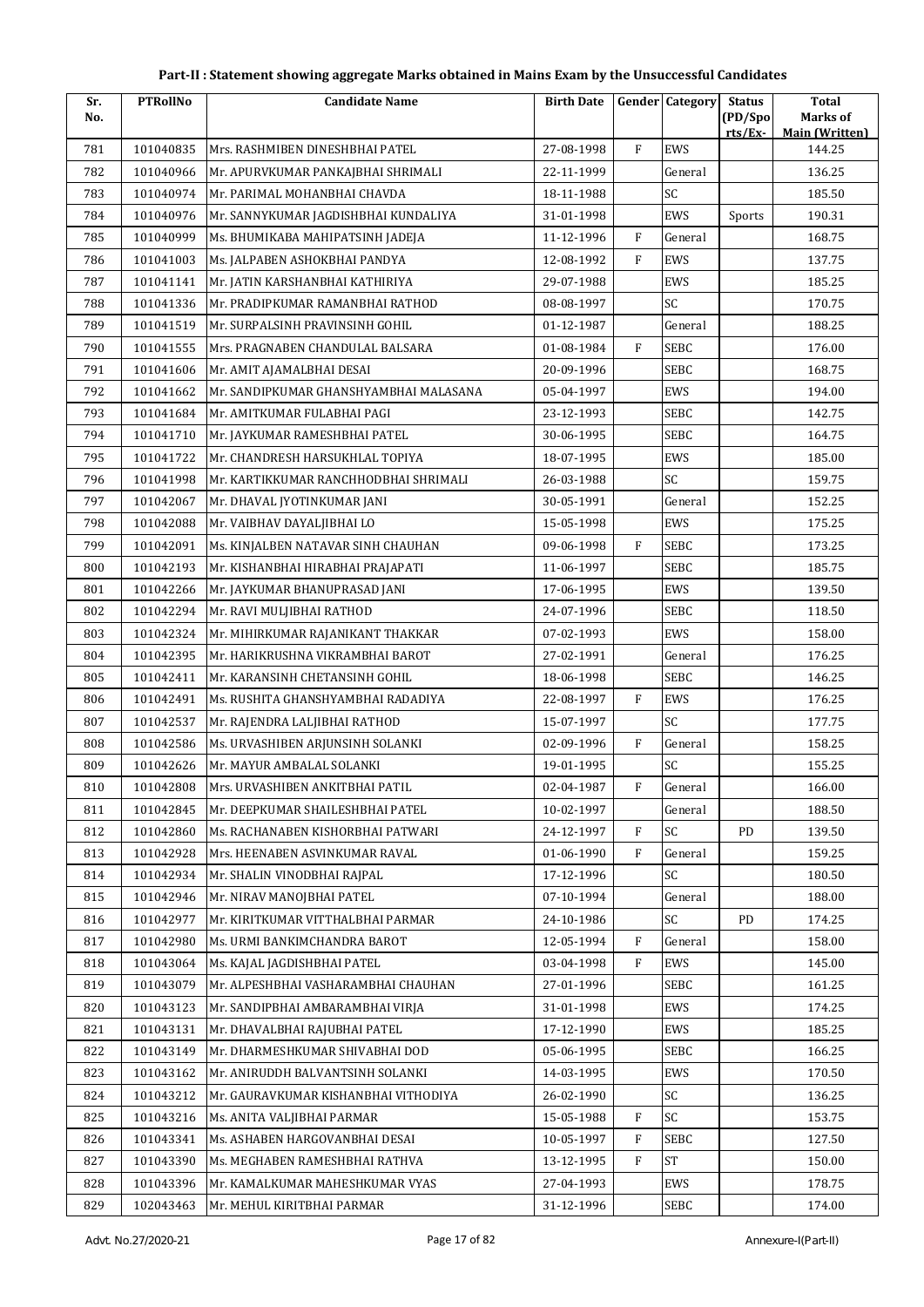| Sr. | <b>PTRollNo</b> | Candidate Name                       | <b>Birth Date</b> |              | <b>Gender Category</b> | <b>Status</b> | <b>Total</b>                    |
|-----|-----------------|--------------------------------------|-------------------|--------------|------------------------|---------------|---------------------------------|
| No. |                 |                                      |                   |              |                        | (PD/Spo       | <b>Marks of</b>                 |
| 830 | 102043466       | Mr. VANRAJBHAI ALINGBHAI KAMLIYA     | 08-06-1990        |              | <b>SEBC</b>            | rts/Ex-       | <b>Main (Written)</b><br>189.00 |
| 831 | 102043559       | Mr. DHANSUKHBHAI THAKARSHIBHAI VYAS  | 07-05-1985        |              | <b>SEBC</b>            |               | 123.50                          |
| 832 | 102043748       | Mr. BHAVESHKUMAR NAGJIBHAI SARIKHADA | 01-06-1996        |              | SC                     |               | 185.50                          |
| 833 | 102043760       | Ms. KARISHMA RAHIMBHAI SHEKH         | 11-08-1993        | $\mathbf{F}$ | General                |               | 175.00                          |
| 834 | 102043767       | Ms. KRISHNABEN DHANJIBHAI CHAVDA     | 30-06-1994        | $\mathbf{F}$ | General                |               | 152.25                          |
| 835 | 102043791       | Mr. GHANSHAMBHAI DEVSHIBHAI PARMAR   | 01-06-1995        |              | <b>SEBC</b>            |               | 155.50                          |
| 836 | 102043808       | Ms. SIDDHIBEN SANJAYBHAI JOSHI       | 10-07-1998        | $\rm F$      | EWS                    |               | 187.00                          |
| 837 | 102043838       | Mr. PARTH NARENDRAKUMAR UPADHYAY     | 30-11-1991        |              | General                |               | 194.75                          |
| 838 | 102043842       | Mr. RONAKKUMAR PRAKASHBHAI GAJERA    | 25-07-1996        |              | General                | Sports        | 186.64                          |
| 839 | 102043993       | Mr. SAGAR DHIRAJLAL JOTANGIYA        | 06-10-1995        |              | <b>SEBC</b>            |               | 165.75                          |
| 840 | 102044069       | Mr. VIPUL KARASHANBHAI KHASIYA       | 30-07-1991        |              | SC                     |               | 160.00                          |
| 841 | 102044145       | Mr. HARESH BHIKHABHAI SANIYA         | 25-06-2000        |              | <b>SEBC</b>            |               | 163.00                          |
| 842 | 102044172       | Mr. MAHESHKUMAR PREMAJIBHAI BHADARKA | 12-03-1994        |              | SC                     |               | 185.50                          |
| 843 | 102044173       | Mr. MAULIK NARESHBHAI MANGROLIYA     | 07-01-1999        |              | EWS                    |               | 150.00                          |
| 844 | 102044402       | Mr. PARAS BALVANTRAI MAJETHIYA       | 18-12-1992        |              | <b>SEBC</b>            |               | 147.75                          |
| 845 | 102044428       | Mr. RAJNIKKUMAR ARVINDBHAI MULANI    | 27-05-1994        |              | EWS                    |               | 169.50                          |
| 846 | 102044440       | Mr. SANNIKUMAR HASMUKHBHAI MOVALIYA  | 22-07-1997        |              | EWS                    |               | 185.50                          |
| 847 | 102044523       | Mr. MAULIKKUMAR KANAIYALAL PANDYA    | 26-11-1994        |              | EWS                    |               | 172.50                          |
| 848 | 102044538       | Ms. SNEHABEN JAGUBHAI VALA           | 01-01-1998        | $\mathbf{F}$ | <b>SEBC</b>            |               | 153.25                          |
| 849 | 102044558       | Mr. HARSHKUMAR VIMALBHAI DEVANI      | 27-11-1999        |              | General                |               | 189.00                          |
| 850 | 102044643       | Mr. KEVAL VITHTHALBHAI KHUNT         | 08-12-1998        |              | EWS                    |               | 184.50                          |
| 851 | 102044831       | Mr. JAY JITENDRABHAI OZA             | 26-08-1998        |              | EWS                    |               | 152.00                          |
| 852 | 102044839       | Mr. BHAVESH GULABBHAI SOJITRA        | 20-12-1998        |              | EWS                    |               | 161.50                          |
| 853 | 102044847       | Mr. ANILKUMAR MANUBHAI VALA          | 12-05-1995        |              | <b>SEBC</b>            |               | 186.50                          |
| 854 | 102045184       | Ms. JINAL KISHORBHAI VAGHASIYA       | 03-09-1998        | $\mathbf{F}$ | EWS                    |               | 149.75                          |
| 855 | 102045202       | Mr. VISHAL BHARATBHAI KHIMSURIYA     | 15-07-1993        |              | SC                     |               | 114.75                          |
| 856 | 102045261       | Mr. HIRENKUMAR BHARATBHAI KALAVADIYA | 17-07-1996        |              | SEBC                   |               | 159.75                          |
| 857 | 102045287       | Mr. JAYDEEP DHIRUBHAI GONDALIYA      | 18-02-1996        |              | EWS                    |               | 171.00                          |
| 858 | 102045304       | Mr. JAGDISHBHAI PARBATBHAI KHANESHA  | 04-11-1992        |              | EWS                    |               | 144.25                          |
| 859 | 102045593       | Mr. PARTHKUMAR NATVARLAL BORISAGAR   | 13-05-1996        |              | SEBC                   |               | 173.00                          |
| 860 | 102045626       | Mr. BHUPAT BHIKHABHAI BALDANIYA      | 10-01-1982        |              | <b>SEBC</b>            | PD            | 120.25                          |
| 861 | 102045653       | Mr. DARSHAN GOPALBHAI SANGANI        | 17-10-1994        |              | EWS                    |               | 181.00                          |
| 862 | 102045757       | Dr. RAJAN NATHALAL SOLANKI           | 27-09-1995        |              | SC                     |               | 167.00                          |
| 863 | 102045792       | Mr. JAYRAJ VIRJIBHAI DAFDA           | 29-11-1992        |              | SC                     |               | 141.00                          |
| 864 | 102045845       | Dr. VIVEK KANTIBHAI SURANI           | 01-06-1996        |              | EWS                    |               | 189.00                          |
| 865 | 102045859       | Mr. RAMESH MANUBHAI HADIYA           | 08-05-1994        |              | SEBC                   |               | 177.50                          |
| 866 | 102045894       | Mr. AJAY HASMUKHBHAI VASAVADA        | 18-12-1998        |              | SEBC                   |               | 173.50                          |
| 867 | 102045901       | Mr. RAHUL SHARDULBHAI DER            | 10-08-1994        |              | <b>SEBC</b>            |               | 180.50                          |
| 868 | 102045914       | Mr. NIHAR SURESHBHAI VAGHASIYA       | 15-11-1994        |              | General                |               | 195.00                          |
| 869 | 102045994       | Mr. JIGNESH KARSHANBHAI GURJARIYA    | 26-12-1992        |              | <b>SEBC</b>            |               | 115.25                          |
| 870 | 102046117       | Mr. NILKANTH VINUBHAI KAKDIYA        | 25-01-1996        |              | EWS                    |               | 175.25                          |
| 871 | 102046174       | Ms. MAHESHVARI VALKUBHAI LUNSAR      | 21-06-2000        | F            | <b>SEBC</b>            |               | 159.75                          |
| 872 | 102046273       | Mr. HEPILKUMAR BHIMAJIBHAI THUMMAR   | 11-08-1999        |              | EWS                    |               | 180.00                          |
| 873 | 102046329       | Ms. HIRAL DIPAKBHAI CHAVDA           | 03-11-1996        | F            | <b>SEBC</b>            |               | 151.75                          |
| 874 | 102046419       | Mr. BIJALBHAI PUNABHAI VAGH          | 01-07-1992        |              | <b>SEBC</b>            |               | 182.50                          |
| 875 | 102046491       | Mr. YATINKUMAR SANETHIYA             | 25-01-1998        |              | EWS                    |               | 156.50                          |
| 876 | 102046514       | Mr. VIPULBHAI MATHURBHAI MAKWANA     | 12-08-1992        |              | SEBC                   |               | 153.25                          |
| 877 | 102046617       | Mr. JITESH YASHVANTRAV DHONE         | 28-03-1991        |              | General                |               | 161.25                          |
| 878 | 102046716       | Mr. SURESH SHAMJIBHAI BARAIYA        | 31-01-1998        |              | SC                     |               | 153.00                          |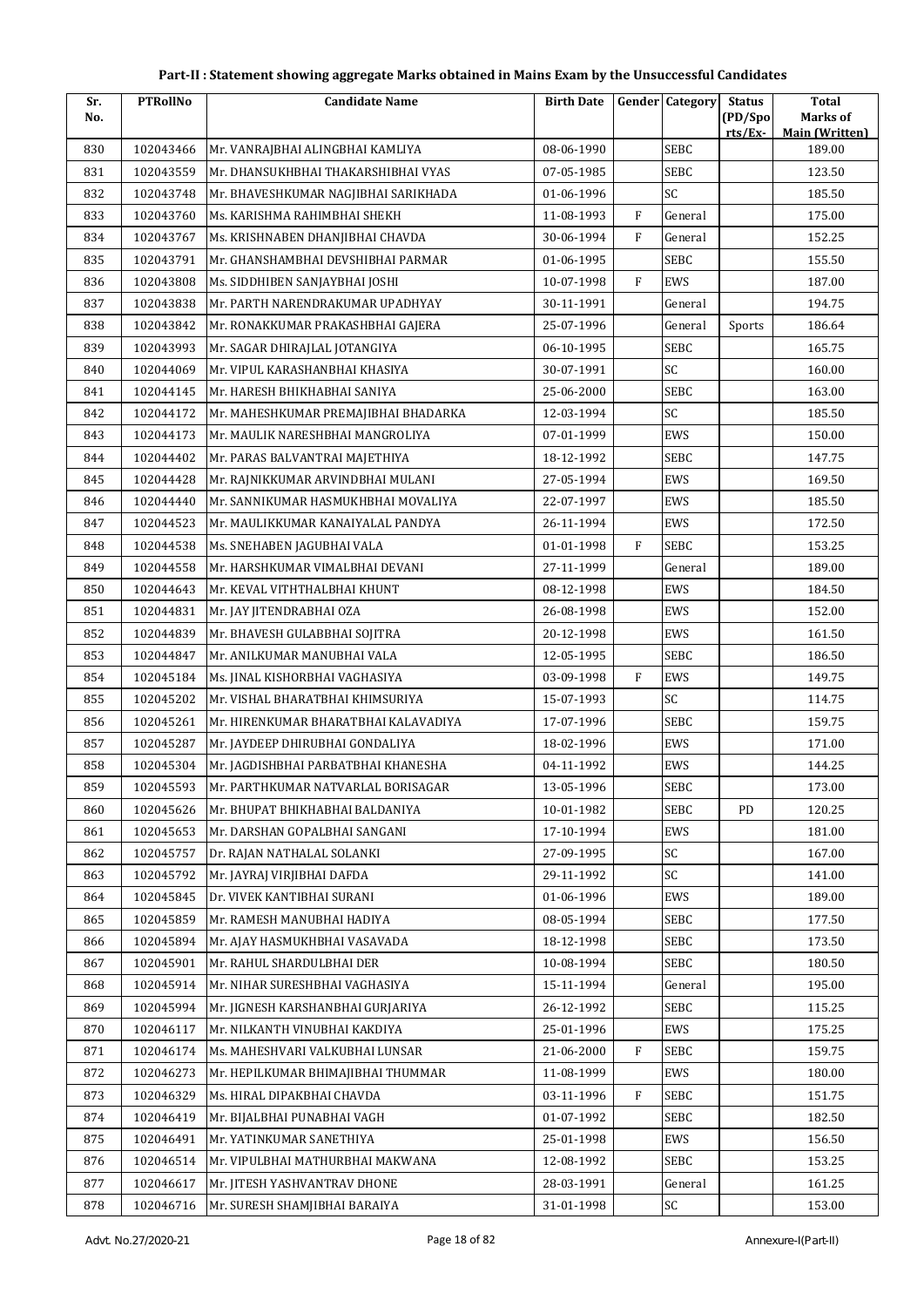| Sr. | <b>PTRollNo</b> | <b>Candidate Name</b>              | <b>Birth Date</b> |              | <b>Gender Category</b> | <b>Status</b> | <b>Total</b>                    |
|-----|-----------------|------------------------------------|-------------------|--------------|------------------------|---------------|---------------------------------|
| No. |                 |                                    |                   |              |                        | (PD/Spo       | Marks of                        |
| 879 | 102046818       | Mr. RAJDEEPBHAI JETUBHAI KHUMAN    | 03-04-1996        |              | <b>SEBC</b>            | rts/Ex        | <b>Main (Written)</b><br>163.25 |
| 880 | 102046826       | Mr. MONILKUMAR BAHADURBHAI KANALA  | 30-07-2000        |              | <b>SEBC</b>            |               | 173.75                          |
| 881 | 102046860       | Mr. MAYUR MANOJBHAI RATHOD         | 10-08-1998        |              | SC                     |               | 191.50                          |
| 882 | 102046964       | Mr. PARTH MANOJBHAI DEVMURARI      | 18-08-1996        |              | <b>SEBC</b>            |               | 184.00                          |
| 883 | 102047111       | Mr. CHINTAN NANJIBHAI SOLANKI      | 15-10-1997        |              | General                |               | 172.75                          |
| 884 | 102047114       | Mr. YASH KAMLESHBHAI CHAUHAN       | 07-04-1996        |              | SEBC                   |               | 107.75                          |
| 885 | 102047230       | Mr. SAGARKUMAR OGHADBHAI KALSARIYA | 10-05-1999        |              | SEBC                   |               | 184.00                          |
| 886 | 102047260       | Ms. PAULOMI BABUBHAI DABASARA      | 25-04-1991        | F            | <b>SEBC</b>            |               | 158.50                          |
| 887 | 102047295       | Mr. VISHALKUMAR RAYDHANBHAI DANGAR | 05-08-1994        |              | SEBC                   |               | 190.75                          |
| 888 | 102047461       | Ms. CHETNABAHEN DHIRUBHAI AJODIYA  | 07-07-1993        | $\mathbf{F}$ | <b>SEBC</b>            |               | 145.50                          |
| 889 | 102047587       | Mr. INAYAT ABDULBHAI GOGADA        | 04-07-2000        |              | SEBC                   |               | 149.50                          |
| 890 | 102047605       | Mr. HARDIKBHAI VINUBHAI DAFDA      | 31-08-1997        |              | SC                     |               | 153.00                          |
| 891 | 102047747       | Mrs. SATRUPA JAYSUKHBHAI SAVAJ     | 13-10-1994        | $\mathbf{F}$ | EWS                    |               | 147.50                          |
| 892 | 102047856       | Mr. PUJAN JAYANTIBHAI KACHHADIYA   | 23-12-1997        |              | EWS                    |               | 171.25                          |
| 893 | 102047904       | Mr. RAVIRAJBHAI JORUBHAI DHANKHADA | 31-08-1993        |              | SEBC                   |               | 153.75                          |
| 894 | 102047922       | Mr. NIRAV OZA                      | 30-01-2000        |              | EWS                    |               | 168.75                          |
| 895 | 102047963       | Ms. NILAMBEN RANJITBHAI KOTILA     | 26-02-2000        | F            | <b>SEBC</b>            |               | 157.75                          |
| 896 | 102048087       | Mr. VIHAL GOVINDBHAI GAMARA        | 01-02-1993        |              | SEBC                   |               | 140.50                          |
| 897 | 103048223       | Mr. SAHILHUSEN HAFISMIYAN MALEK    | 02-12-1997        |              | EWS                    |               | 141.00                          |
| 898 | 103048281       | Mr. AKIBKHAN MUNAVARKHAN PATHAN    | 01-06-1996        |              | General                |               | 143.25                          |
| 899 | 103048400       | Mr. RAJVIRSINH UMEDSINH BARAIYA    | 23-06-1996        |              | <b>SEBC</b>            |               | 182.50                          |
| 900 | 103048410       | Mr. KAMLESHKUMAR NILESHBHAI ROHIT  | 18-08-1998        |              | SC                     | PD            | 172.25                          |
| 901 | 103048566       | Ms. PRIYALBEN VASANTBHAI PATEL     | 01-06-1994        | $\mathbf F$  | EWS                    |               | 154.25                          |
| 902 | 103048682       | Ms. DARSHNABEN RAMESHBHAI RAVAL    | 25-12-1990        | F            | SEBC                   |               | 184.00                          |
| 903 | 103048689       | Ms. DIVYABEN RAMJIBHAI CHAUDHARY   | 15-02-1994        | F            | General                |               | 193.00                          |
| 904 | 103048702       | Mr. PIYUSHKUMAR SURESHBHAI PARMAR  | 22-01-1995        |              | <b>SEBC</b>            |               | 173.25                          |
| 905 | 103049086       | Ms. POOJA VINODKUMAR JESWANI       | 27-01-1987        | F            | General                |               | 193.25                          |
| 906 | 103049168       | Ms. UNNATIBEN BHARATBHAI JOSHI     | 24-03-1996        | F            | EWS                    |               | 173.50                          |
| 907 | 103049345       | Mr. MAYURKUMAR SURESHBHAI AHUJA    | 13-09-1989        |              | EWS                    |               | 192.50                          |
| 908 | 103049395       | Mr. HARDIK KANTIBHAI JANI          | 26-11-1991        |              | EWS                    |               | 170.00                          |
| 909 | 103049449       | Mr. HITESHKUMAR PARSOTTAM SOLANKI  | 09-08-1991        |              | SC                     |               | 187.25                          |
| 910 | 103049721       | Mr. UMESHKUMAR HASMUKHBHAI SHARMA  | 04-07-1986        |              | <b>SEBC</b>            |               | 179.50                          |
| 911 | 103049778       | Mr. RUXANG NALINBHAI TRIVEDI       | 03-10-1997        |              | EWS                    |               | 172.50                          |
| 912 | 103049965       | Mr. PRAVINKUMAR SHANTILAL TALPADA  | 18-08-1996        |              | SEBC                   |               | 186.50                          |
| 913 | 103050161       | Mr. RAJENDRABHAI KANUBHAI PARMAR   | 03-05-1996        |              | <b>SC</b>              |               | 142.00                          |
| 914 | 103050194       | Dr. HIMABEN UNNATSINH MAHIDA       | 09-02-1998        | F            | General                |               | 192.50                          |
| 915 | 103050274       | Mr. GAURANGBHAI DAHYABHAI VAGHELA  | 18-09-1994        |              | SC                     |               | 166.50                          |
| 916 | 103050282       | Mr. MAULESHKUMAR MAHESHBHAI PATEL  | 03-07-1994        |              | EWS                    |               | 139.00                          |
| 917 | 103050393       | Mr. KRUNALSINH DEVENDRASINH RAOLJI | 21-12-1991        |              | General                |               | 156.25                          |
| 918 | 103050597       | Mr. KULDIPSINH SUKHDEVSINH RAOL    | 16-01-1995        |              | EWS                    |               | 143.75                          |
| 919 | 103050643       | Mr. DHAVALKUMAR NATUBHAI PARMAR    | 24-06-1994        |              | SC                     |               | 192.50                          |
| 920 | 103050687       | Mrs. PRIYANKABEN TEJUBHAI PARMAR   | 05-10-1994        | F            | General                |               | 149.00                          |
| 921 | 103050737       | Mr. JAYESHKUMAR PUJALAL BAMANIA    | 30-03-1993        |              | SC                     |               | 185.50                          |
| 922 | 103050740       | Mr. JIGNESHKUMAR RAMBHAI BHARVAD   | 16-11-1996        |              | <b>SEBC</b>            |               | 142.25                          |
| 923 | 103050852       | Mr. NILESHKUMAR RAVJIBHAI PADHIYAR | 09-09-1997        |              | General                |               | 172.50                          |
| 924 | 103051343       | Mr. MANISHKUMAR DINESHBHAI THAKKAR | 06-07-1989        |              | General                |               | 192.75                          |
| 925 | 103051362       | Ms. PARUL HIMMATSINH PARMAR        | 18-07-1987        | F            | General                |               | 149.50                          |
| 926 | 103051607       | Dr. SAMEEP ANILKUMAR GADHAVI       | 06-01-1995        |              | General                |               | 185.25                          |
| 927 | 103051669       | Ms. KINJAL BALVANTBHAI MATURKAR    | 03-10-1996        | F            | $\operatorname{ST}$    |               | 160.00                          |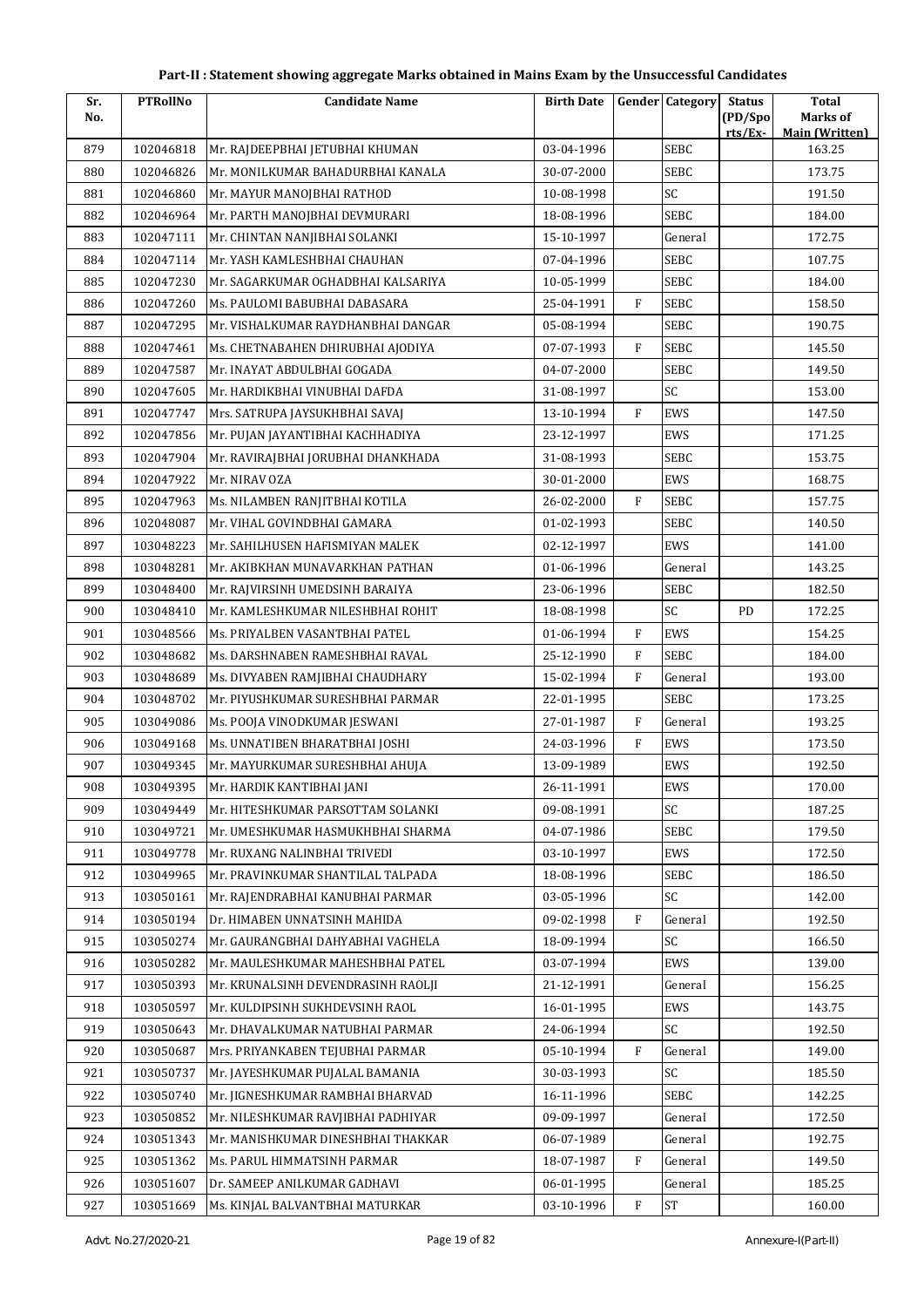| Sr. | <b>PTRollNo</b> | <b>Candidate Name</b>                    | <b>Birth Date</b> |              | <b>Gender Category</b> | <b>Status</b> | <b>Total</b>                    |
|-----|-----------------|------------------------------------------|-------------------|--------------|------------------------|---------------|---------------------------------|
| No. |                 |                                          |                   |              |                        | (PD/Spo       | Marks of                        |
| 928 | 103051734       | Mr. AJAYKUMAR AMARSINH PARMAR            | 22-05-1996        |              | General                | rts/Ex-       | <b>Main (Written)</b><br>170.00 |
| 929 | 103051782       | Mr. SAVANKUMAR MINESHBHAI PATEL          | 24-05-1997        |              | General                |               | 159.25                          |
| 930 | 103051816       | Mr. MEHULKUMAR RAMJIBHAI PRAJAPATI       | 16-12-1992        |              | SEBC                   |               | 177.75                          |
| 931 | 103052093       | Mr. PRATIKKUMAR NAGINBHAI PRAJAPATI      | 09-12-1993        |              | <b>SEBC</b>            |               | 176.50                          |
| 932 | 103052142       | Mr. SURAJKUMAR ASHOKKUMAR BAROT          | 17-11-1993        |              | General                |               | 175.00                          |
| 933 | 103052200       | Mr. HITESHKUMAR PURSHOTTAMBHAI PATEL     | 04-12-1993        |              | EWS                    |               | 161.00                          |
| 934 | 103052216       | Mr. CHIRAGKUMAR AJITSINH RAJ             | 31-03-1995        |              | EWS                    |               | 187.25                          |
| 935 | 103052455       | Mr. KRUPESH ASHOKBHAI PATEL              | 30-06-1992        |              | General                |               | 184.00                          |
| 936 | 103052602       | Mr. HARSHILKUMAR SUBHASHBHAI PATEL       | 10-07-1994        |              | General                |               | 149.50                          |
| 937 | 103052781       | Mr. HEMENDRASINH KARANSINH ZALA          | 22-03-1994        |              | General                |               | 168.00                          |
| 938 | 103052900       | Mr. JAYKUMAR HASMUKHBHAI CHRISTIAN       | 14-07-1996        |              | <b>SEBC</b>            |               | 147.00                          |
| 939 | 103053201       | Mr. MAHESH LALJIBHAI PARMAR              | 27-05-1996        |              | SC                     |               | 148.75                          |
| 940 | 104053552       | Mr. RAVINDRASINH JASVANTSINH MAKWANA     | 22-05-1997        |              | <b>SEBC</b>            |               | 159.75                          |
| 941 | 104053581       | Mr. IAIKIL NARESHBHAI SHAH               | 25-09-1993        |              | General                |               | 159.75                          |
| 942 | 104053763       | Mr. VISHALKUMAR MANHARBHAI PATEL         | 02-08-1996        |              | EWS                    |               | 168.25                          |
| 943 | 104053776       | Mr. MAYANK RASIKBHAI PATEL               | 22-04-1994        |              | EWS                    |               | 161.25                          |
| 944 | 104053799       | Mr. KULDEEP SURESHBHAI BRAHMBHATT        | 21-08-1995        |              | <b>SEBC</b>            |               | 130.75                          |
| 945 | 104053855       | Mr. CHIRAGKUMAR DINESHBHAI PATEL         | 24-01-1992        |              | EWS                    |               | 174.50                          |
| 946 | 104054096       | Ms. HIRAL ROHITBHAI PUROHIT              | 15-11-1992        | $\mathbf{F}$ | General                |               | 181.75                          |
| 947 | 104054165       | Mr. MANANKUMAR RAJESHBHAI UPADHYAY       | 28-09-1989        |              | General                |               | 168.25                          |
| 948 | 104054416       | Mr. HIT BIPINKUMAR SHAH                  | 24-05-1996        |              | EWS                    |               | 144.50                          |
| 949 | 104054454       | Mr. MONTU DINESHBHAI PATEL               | 14-06-1994        |              | EWS                    |               | 157.00                          |
| 950 | 104054469       | Ms. EVANGELINA BIPINCHANDRA DABHI        | 22-06-1987        | $\mathbf{F}$ | <b>ST</b>              |               | 157.25                          |
| 951 | 104054542       | Mr. SATISHKUMAR RAMANLAL MODHPATEL       | 21-05-1995        |              | <b>SEBC</b>            |               | 158.50                          |
| 952 | 104054978       | Mr. DHARMENDRAKUMAR PUNAMCHAND PRAJAPATI | 01-06-1992        |              | <b>SEBC</b>            |               | 177.50                          |
| 953 | 104055095       | Ms. VRUSHALI ARVINDBHAI CHAUDHARY        | 01-08-1994        | F            | <b>SEBC</b>            |               | 164.75                          |
| 954 | 104055375       | Mr. BHAVESH DAHYALAL DHARVA              | 16-10-1999        |              | SC                     |               | 137.25                          |
| 955 | 104055500       | Mr. HARSHIL SANJAYKUMAR JOSHI            | 06-05-1995        |              | General                |               | 181.00                          |
| 956 | 104055746       | Mr. SACHINKUMAR ANILBHAI PATEL           | 24-06-1989        |              | <b>SEBC</b>            |               | 132.25                          |
| 957 | 104055783       | Ms. KHUSHBU HASMUKHLAL CHAUDHARI         | 28-01-1987        | $\mathbf{F}$ | <b>SEBC</b>            |               | 153.00                          |
| 958 | 104055822       | Mr. KRUNALKUMAR KANTIBHAI PRAJAPATI      | 18-10-1992        |              | <b>SEBC</b>            |               | 188.00                          |
| 959 | 104056060       | Mr. BHAVIKKUMAR RAJESHBHAI PATEL         | 12-09-1997        |              | EWS                    |               | 152.75                          |
| 960 | 104056061       | Mr. ISHAN VASANTBHAI PATEL               | 29-04-1986        |              | SEBC                   |               | 180.25                          |
| 961 | 104056068       | Ms. HIRALBEN MAHENDRASINH RATHOD         | 16-03-2000        | F            | General                |               | 173.25                          |
| 962 | 104056092       | Ms. DRASHTIBEN ASHOKBHAI NINAMA          | 10-03-1997        | F            | <b>ST</b>              |               | 137.50                          |
| 963 | 104056236       | Mr. MONANKKUMAR RAJESHBHAI UPADHYAY      | 12-07-1994        |              | General                |               | 157.75                          |
| 964 | 104056397       | Ms. AMIBAHEN JAGADISHBHAI PATEL          | 27-08-1994        | $\mathbf{F}$ | EWS                    |               | 162.00                          |
| 965 | 104056474       | Mr. YAGNIKKUMAR KESHABHAI PATEL          | 14-08-1994        |              | EWS                    |               | 172.75                          |
| 966 | 104056478       | Mr. FALGUN ARVIND BHAI CHAUDHARY         | 24-12-1992        |              | SEBC                   |               | 151.00                          |
| 967 | 104056966       | Ms. NIDHIBAHEN KANUBHAI PATEL            | 22-08-1996        | F            | General                |               | 170.75                          |
| 968 | 104057030       | Mr. RONAK MANOJKUMAR PATEL               | 10-12-1993        |              | <b>SEBC</b>            |               | 177.25                          |
| 969 | 104057305       | Dr. INDRARAJSINH MAHENDRASINH CHAUHAN    | 21-07-1989        |              | EWS                    |               | 183.50                          |
| 970 | 104057377       | Mr. JIGNESHKUMAR KAMLESHBHAI DAMOR       | 25-12-1992        |              | <b>ST</b>              |               | 157.25                          |
| 971 | 104057546       | Mr. JANAKKUMAR BHANUPRASAD CHAUDHARI     | 22-04-1995        |              | SEBC                   |               | 180.50                          |
| 972 | 104057678       | Mr. JAYESHKUMAR VIRAMBHAI RABARI         | 01-04-1993        |              | <b>SEBC</b>            |               | 134.50                          |
| 973 | 104057740       | Mr. ASHVINKUMAR JAYANTIBHAI VANKAR       | 13-03-1997        |              | SC                     |               | 167.50                          |
| 974 | 104057767       | Mr. SANKETKUMAR ARVINDBHAI BAROT         | 06-11-1994        |              | SEBC                   |               | 125.50                          |
| 975 | 104057816       | Mr. BHAGIRATH PRABHUBHAI BHAGORA         | 09-01-1997        |              | <b>ST</b>              |               | 158.50                          |
| 976 | 104057839       | Mr. JIGARKUMAR KALPESHBHAI PATEL         | 20-07-1994        |              | EWS                    |               | 165.25                          |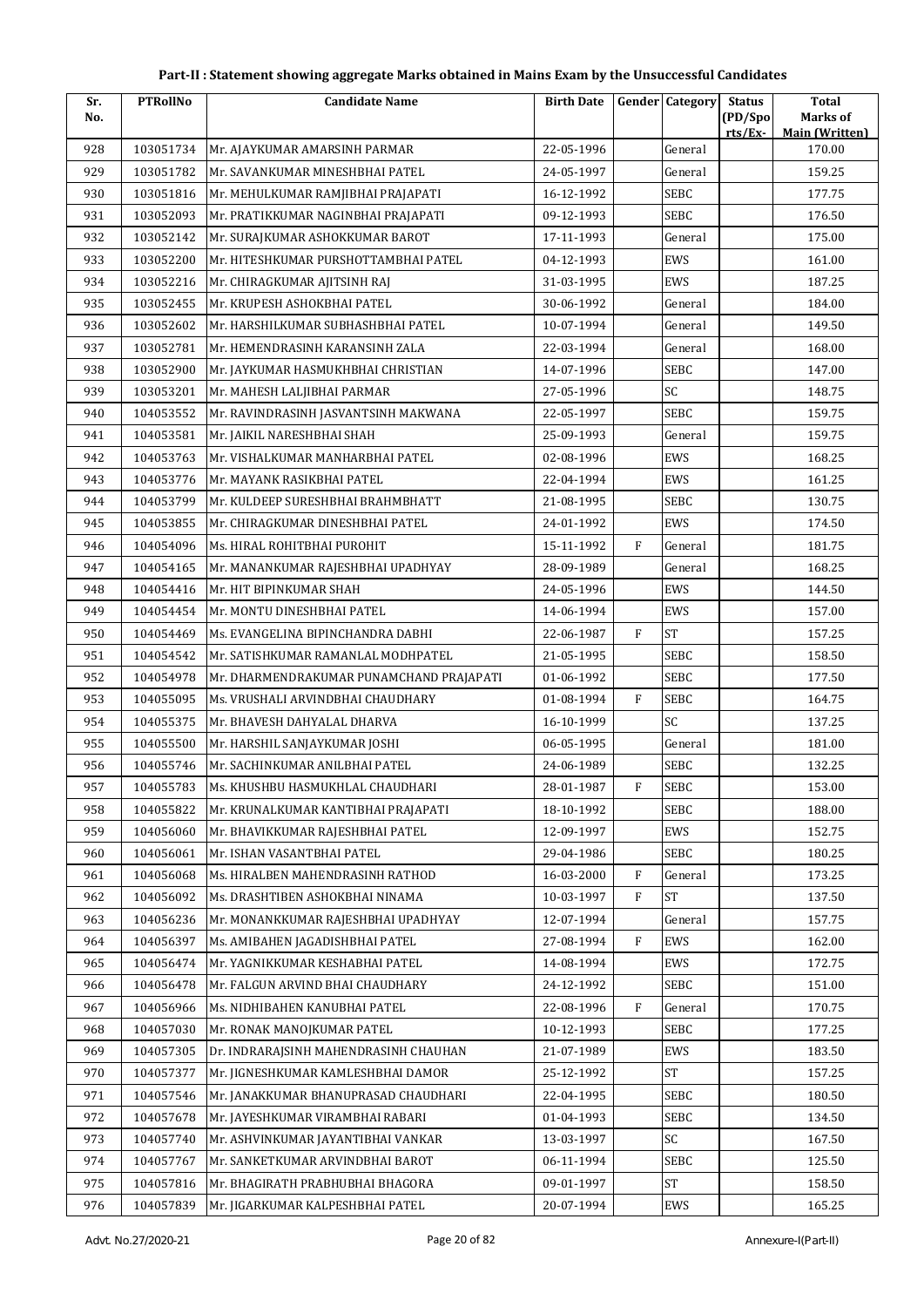| Part-II : Statement showing aggregate Marks obtained in Mains Exam by the Unsuccessful Candidates |  |
|---------------------------------------------------------------------------------------------------|--|
|---------------------------------------------------------------------------------------------------|--|

| Sr.  | <b>PTRollNo</b> | <b>Candidate Name</b>                  | <b>Birth Date</b> |              | <b>Gender</b> Category | <b>Status</b><br>(PD/Spo) | Total<br>Marks of     |
|------|-----------------|----------------------------------------|-------------------|--------------|------------------------|---------------------------|-----------------------|
| No.  |                 |                                        |                   |              |                        | rts/Ex-                   | <b>Main (Written)</b> |
| 977  | 104057866       | Mr. NIKUNJKUMAR AMRUTBHAI PARMAR       | 25-07-1995        |              | SC                     |                           | 136.50                |
| 978  | 104058057       | Mr. RUGVED PRAVINKUMAR PATEL           | 31-01-1997        |              | <b>SEBC</b>            |                           | 155.25                |
| 979  | 104058079       | Mr. UTPALKUMAR PRAKASHBHAI PATEL       | 15-02-1997        |              | General                |                           | 132.50                |
| 980  | 104058113       | Mr. MAULIK RASIKBHAI PATEL             | 22-04-1994        |              | EWS                    |                           | 179.25                |
| 981  | 104058268       | Mr. HIRENKUMAR KANTIBHAI LEUVA         | 12-09-1993        |              | SC                     |                           | 170.75                |
| 982  | 104058344       | Ms. JINALBEN KIRITBHAI PATEL           | 12-12-1999        | $\mathbf{F}$ | <b>SEBC</b>            |                           | 164.50                |
| 983  | 104058508       | Mr. KANDARPKUMAR DINESHBHAI PATEL      | 16-10-1995        |              | SC                     |                           | 185.00                |
| 984  | 104058623       | Ms. SUREKHA ALKHABHAI DAMOR            | 31-05-1994        | $\mathbf{F}$ | <b>ST</b>              |                           | 84.25                 |
| 985  | 104058863       | Mr. AMITKUMAR RASIKBHAI PATEL          | 03-11-1990        |              | <b>EWS</b>             |                           | 171.50                |
| 986  | 104059318       | Mr. HARSHKUMAR BHARATBHAI CHAUDHARY    | 30-04-1993        |              | SEBC                   |                           | 150.75                |
| 987  | 104059690       | Mr. RAKESHBHAI BABUBHAI RATHOD         | 01-06-1997        |              | <b>SEBC</b>            |                           | 171.00                |
| 988  | 104059779       | Mr. YASH BHARATKUMAR UMARANIYA         | 26-10-1995        |              | SEBC                   |                           | 189.75                |
| 989  | 104059963       | Mr. SANDIPKUMAR LAXMANBHAI BHARWAD     | 25-07-1994        |              | <b>SEBC</b>            |                           | 180.00                |
| 990  | 104060210       | Mr. DHAVALKUMAR JAYANTILAL PATEL       | 13-04-1993        |              | SEBC                   |                           | 181.75                |
| 991  | 104060341       | Ms. PARULBEN SURESHKUMAR ASARI         | 29-04-1991        | $\mathbf{F}$ | <b>ST</b>              |                           | 140.50                |
| 992  | 104060353       | Mr. SAHIL MITESHKUMAR PATEL            | 15-03-1999        |              | <b>SEBC</b>            |                           | 148.25                |
| 993  | 104060577       | Mr. GURUDATTSINH GUNVANTSINH CHAMPAVAT | 07-06-1996        |              | General                |                           | 155.50                |
| 994  | 104060604       | Mr. BHAVINKUMAR CHANDRAKANT PATEL      | 06-08-1992        |              | EWS                    |                           | 169.00                |
| 995  | 104060624       | Mr. RUCHITKUMAR SURESHBHAI PATEL       | 14-10-1996        |              | EWS                    |                           | 187.50                |
| 996  | 104060723       | Mr. UMESHKUMAR KANTILAL BHAGORA        | 23-02-1994        |              | <b>ST</b>              |                           | 159.00                |
| 997  | 104060830       | Ms. JIGISHABEN KIRTIBHAI PATEL         | 10-07-1997        | F            | EWS                    |                           | 186.00                |
| 998  | 105060967       | Mr. JIGNESH HARIBHAI JAMBU             | 23-07-1994        |              | SC                     |                           | 181.00                |
| 999  | 105061114       | Ms. NAMRATABA CHHOTUBHA GOHIL          | 15-02-1993        | $\rm F$      | <b>EWS</b>             |                           | 156.75                |
| 1000 | 105061498       | Ms. VAISHALIBEN SHANKARBHAI VASAVA     | 11-12-1989        | $\mathbf{F}$ | <b>ST</b>              |                           | 149.25                |
| 1001 | 105061734       | Mr. DIKPALSINH PRATAPSINH RAJ          | 07-01-1995        |              | General                |                           | 183.75                |
| 1002 | 105061794       | Mr. SHAKTISINH RAJENDRASINH SINDHA     | 12-10-1997        |              | General                |                           | 197.00                |
| 1003 | 105061973       | Ms. RIMPALBEN UMESHBHAI DARJI          | 28-09-1992        | $\mathbf{F}$ | SEBC                   |                           | 168.50                |
| 1004 | 105062078       | Ms. RADHIKABEN ARVINDBHAI PRAJAPATI    | 17-09-1996        | $\mathbf F$  | SEBC                   |                           | 138.00                |
| 1005 | 105062281       | Mr. DHAVALKUMAR BHARATBHAI PARMAR      | 23-12-1995        |              | SC                     |                           | 152.75                |
| 1006 | 105062481       | Ms. SHILPABEN VIKRAMSINH KOTHIYA       | 14-11-1991        | F            | General                |                           | 184.25                |
| 1007 | 105062575       | Ms. KAJAL PRAKASHBHAI PATEL            | 06-09-1996        | F            | SEBC                   |                           | 172.00                |
| 1008 | 105062611       | Mr. RAGHUVIRSINH VIIAYSINH VAGHELA     | 02-03-1994        |              | General                |                           | 160.25                |
| 1009 | 105062708       | Mr. CHETANKUMAR ISHWARBHAI MAKWANA     | 09-11-1981        |              | SC                     |                           | 154.75                |
| 1010 | 105062767       | Ms. PRIYABEN SHASHIKANTBHAI VASAVA     | 29-08-1995        | $\rm F$      | <b>ST</b>              |                           | 158.75                |
| 1011 | 105062806       | Mr. ANKITKUMAR RAMESHBHAI RANA         | 21-05-1993        |              | General                |                           | 191.00                |
| 1012 | 105063088       | Mr. PRIYESH DEVDATKUMAR MEHTA          | 03-05-1993        |              | EWS                    |                           | 178.25                |
| 1013 | 105063117       | Mr. JATINKUMAR RAMJIBHAI VASAVA        | 23-08-1991        |              | <b>ST</b>              |                           | 145.75                |
| 1014 | 105063352       | Mr. AMIRAJ GABHARUBHAI DANGAR          | 24-05-1998        |              | General                |                           | 155.50                |
| 1015 | 105063406       | Ms. UNNATI LALITCHANDRA CHAUHAN        | 20-11-1994        | $\mathbf{F}$ | SC                     |                           | 187.50                |
| 1016 | 105063508       | Mr. DEEPKUMAR RAKESHKUMAR PATEL        | 19-03-1999        |              | EWS                    |                           | 163.50                |
| 1017 | 105063722       | Mr. JIGNESH JAYANTIBHAI PARMAR         | 16-03-1996        |              | SC                     |                           | 171.75                |
| 1018 | 105063756       | Mr. TIRTH PARESHKUMAR PATEL            | 17-02-1998        |              | EWS                    |                           | 171.00                |
| 1019 | 105063896       | Ms. NAYNABEN MEGHARAJBHAI CHAUDHARY    | 28-12-1998        | $\mathbf{F}$ | <b>SEBC</b>            |                           | 138.75                |
| 1020 | 105064038       | Mr. RUSHITKUMAR ARVINDBHAI SUTTARIYA   | 18-01-1997        |              | SC                     |                           | 149.50                |
| 1021 | 105064161       | Mrs. CHARMI HARESHBHAI PATEL           | 24-07-1997        | F            | EWS                    |                           | 165.00                |
| 1022 | 105064258       | Ms. POOJA VIJAYKUMAR SOLANKI           | 18-08-1996        | $\mathbf{F}$ | SC                     |                           | 169.00                |
| 1023 | 105064462       | Mrs. BHOOMIBAHEN RAMSHANKAR SEVAK      | 26-11-1984        | F            | General                |                           | 172.25                |
| 1024 | 105064593       | Mr. PARESHKUMAR TUKARAMBHAI PATEL      | 17-09-1993        |              | General                |                           | 174.00                |
| 1025 | 105064681       | Mr. SURAJ JAYSINH PARMAR               | 31-01-1995        |              | SC                     |                           | 125.50                |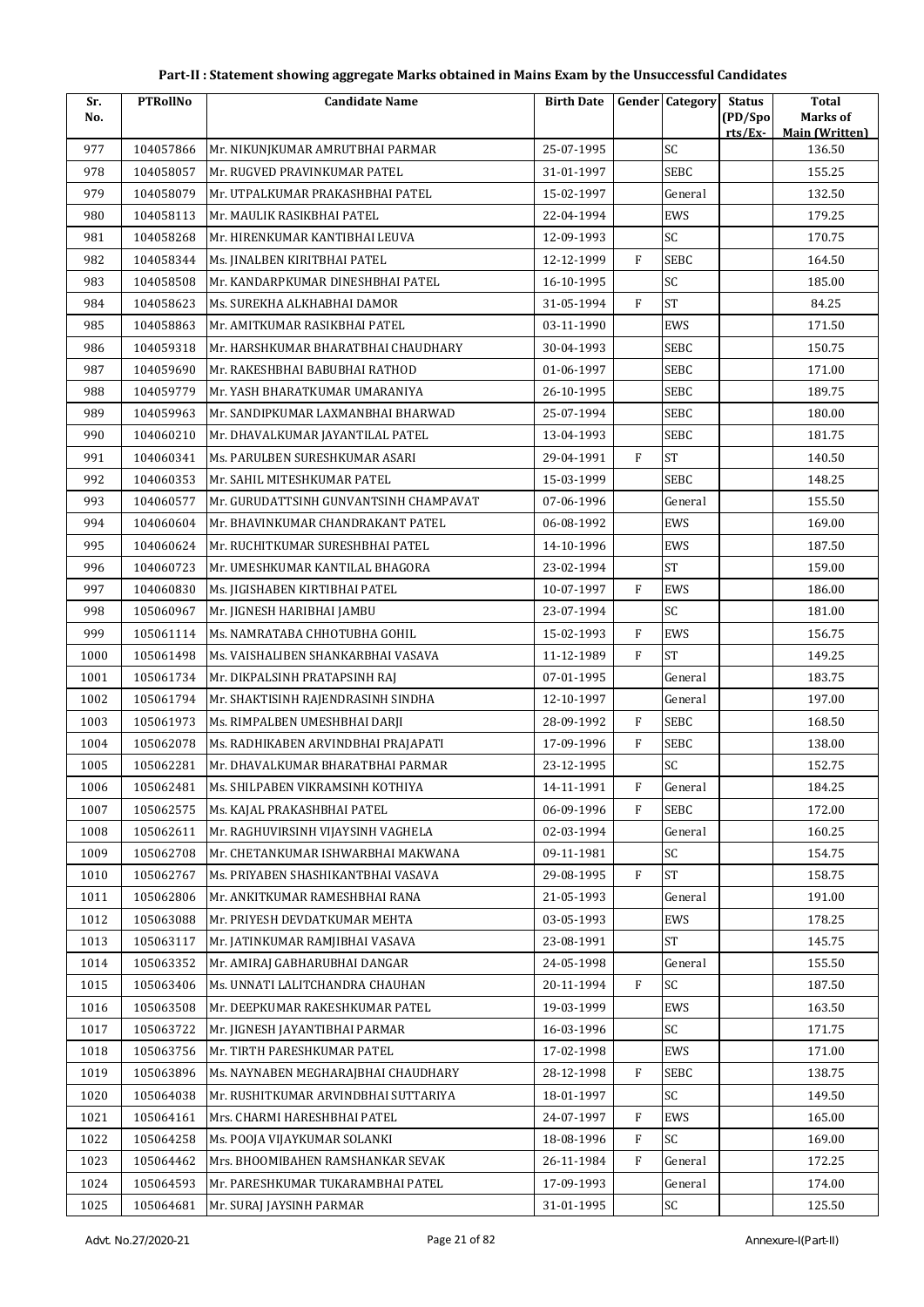| Sr.  | <b>PTRollNo</b> | <b>Candidate Name</b>                 | <b>Birth Date</b> |              | <b>Gender Category</b> | <b>Status</b>      | <b>Total</b>               |
|------|-----------------|---------------------------------------|-------------------|--------------|------------------------|--------------------|----------------------------|
| No.  |                 |                                       |                   |              |                        | (PD/Spo<br>rts/Ex- | Marks of<br>Main (Written) |
| 1026 | 105064802       | Ms. VAIBHAVI JAYESHBHAI GADHVI        | 26-11-1996        | $\mathbf{F}$ | <b>SEBC</b>            |                    | 127.50                     |
| 1027 | 105064945       | Mr. PRAKASHBHAI MAHESHBHAI PATEL      | 29-06-1990        |              | <b>SEBC</b>            |                    | 172.25                     |
| 1028 | 105065034       | Mr. DEVENDRASINH CHANDRASINH CHAUHAN  | 15-07-1990        |              | General                |                    | 149.00                     |
| 1029 | 106065247       | Mr. YASHRAJSINH GHANSHYAMSINH GOHIL   | 29-12-1994        |              | EWS                    |                    | 194.25                     |
| 1030 | 106065253       | Mr. MILANKUMAR ANANTRAY PANDYA        | 18-06-1996        |              | General                |                    | 160.25                     |
| 1031 | 106065276       | Mr. RAVIKUMAR HARIBHAI PARMAR         | 14-05-1994        |              | SEBC                   |                    | 182.50                     |
| 1032 | 106065294       | Mr. YAGNIK RAMJIBHAI PARMAR           | 25-05-1994        |              | <b>SEBC</b>            |                    | 173.75                     |
| 1033 | 106065359       | Ms. BHAVIKABA SAHDEVSINH SARVAIYA     | 08-08-1997        | $\mathbf{F}$ | General                |                    | 136.50                     |
| 1034 | 106065361       | Mrs. SAVITRIBEN PRAVINBHAI GOHIL      | 02-06-1992        | F            | SEBC                   |                    | 136.00                     |
| 1035 | 106065370       | Mr. MEHULBHAI BHARATBHAI DIHORA       | 17-04-1999        |              | <b>SEBC</b>            |                    | 175.00                     |
| 1036 | 106065415       | Mr. CHIRAG RAMESHBHAI JAMBUCHA        | 29-01-1996        |              | SEBC                   |                    | 156.75                     |
| 1037 | 106065431       | Mr. KRIPALSINH KIRITSINH ZALA         | 18-01-1992        |              | General                |                    | 163.25                     |
| 1038 | 106065451       | Mr. KIRPALSINH KARANSINH JADEJA       | 23-08-2000        |              | EWS                    |                    | 170.25                     |
| 1039 | 106065606       | Mr. BHAVESHBHAI BHARATBHAI BARAIYA    | 13-07-1995        |              | SEBC                   |                    | 168.75                     |
| 1040 | 106065695       | Mr. RAJUBHAI GAMBHIRBHAI CHAVDA       | 15-06-1995        |              | EWS                    |                    | 174.25                     |
| 1041 | 106065748       | Mr. CHIRAG MULJIBHAI VAGHANI          | 31-08-1996        |              | <b>EWS</b>             |                    | 184.00                     |
| 1042 | 106065919       | Mr. KEVANSH KURJIBHAI GOPANI          | 18-02-1997        |              | EWS                    |                    | 175.75                     |
| 1043 | 106065959       | Mr. GAURAVKUMAR NATVARSINH SOLANKI    | 26-12-1995        |              | General                |                    | 182.75                     |
| 1044 | 106066011       | Mr. RAVIRAJSINH HARPALSINH GOHIL      | 06-06-1998        |              | EWS                    |                    | 164.25                     |
| 1045 | 106066020       | Ms. SADHANABEN DHIRUBHAI VAGHASIYA    | 23-04-1991        | F            | EWS                    |                    | 167.50                     |
| 1046 | 106066216       | Mr. VAIBHAVKUMAR BHAGIRATHKUMAR BHATT | 14-03-1997        |              | <b>EWS</b>             |                    | 158.25                     |
| 1047 | 106066437       | Mr. JAYRAJSINH RAJENDRASINH JADEJA    | 27-05-1997        |              | EWS                    |                    | 197.00                     |
| 1048 | 106066471       | Mr. VISHAL BHUPATBHAI RATHOD          | 16-06-1998        |              | SEBC                   |                    | 183.25                     |
| 1049 | 106066638       | Mr. BALDEV CHAKURBHAI BALDANIYA       | 15-11-1997        |              | SEBC                   |                    | 179.25                     |
| 1050 | 106066645       | Mr. JAYDIPSINH DIGVIJAYSINH GOHIL     | 17-01-1999        |              | EWS                    |                    | 172.50                     |
| 1051 | 106066736       | Mr. YUVRAJSINH MAHAVIRSINH GOHIL      | 10-12-1996        |              | EWS                    |                    | 194.50                     |
| 1052 | 106066743       | Mr. SURYADIPSINH MAHESHSINH GOHIL     | 16-07-1995        |              | EWS                    |                    | 185.00                     |
| 1053 | 106066819       | Mr. KARMAVIRSINH PRATAPSINH JADEJA    | 07-06-1997        |              | General                |                    | 186.75                     |
| 1054 | 106066836       | Mr. KASHYAPKUMAR NARASHIBHAI DAVE     | 01-06-1995        |              | EWS                    |                    | 192.50                     |
| 1055 | 106066854       | Mr. HARSH KALPESHKUMAR YADAV          | 14-01-1998        |              | SEBC                   |                    | 192.00                     |
| 1056 | 106066862       | Mr. SAGAR RAJESHBHAI PATEL            | 16-08-1992        |              | EWS                    |                    | 161.00                     |
| 1057 | 106066925       | Mrs. RAJSHRIBA BRIJRAJSINH GOHIL      | 11-02-1996        | $\rm F$      | General                |                    | 180.00                     |
| 1058 | 106066927       | Mr. MEHULKUMAR JASVANTRAY DAVE        | 14-02-1987        |              | General                |                    | 129.75                     |
| 1059 | 106066980       | Mr. BRIJESH RAJESHBHAI JOSHI          | 23-04-1993        |              | EWS                    |                    | 126.50                     |
| 1060 | 106067222       | Ms. ARTI KALUBHAI GHOGHARI            | 01-03-1994        | $\rm F$      | SEBC                   |                    | 159.25                     |
| 1061 | 106067245       | Mr. MILAN PRAFULBHAI GOHEL            | 08-08-1994        |              | SEBC                   |                    | 156.75                     |
| 1062 | 106067343       | Mr. BHAVESHBHAI KABABHAI GAMARA       | 26-11-1992        |              | SEBC                   |                    | 164.25                     |
| 1063 | 106067460       | Ms. DIMPAL CHANDUBHAI SUMRA           | 31-07-2000        | $\mathbf{F}$ | SC                     |                    | 157.00                     |
| 1064 | 106067475       | Mr. MAYURDHVAJSINH UTTAMSINH JADEJA   | 05-12-1996        |              | EWS                    |                    | 144.50                     |
| 1065 | 106067639       | Mr. JAIVINKUMAR MAHENDRABHAI GHELANI  | 27-07-1991        |              | General                |                    | 177.75                     |
| 1066 | 106067841       | Mr. AKSHAYRAJ AJITSINH PARMAR         | 22-06-1995        |              | EWS                    |                    | 177.25                     |
| 1067 | 106067947       | Mr. BHAVESHBHAI DAYALBHAI CHAUHAN     | 01-02-1989        |              | SEBC                   |                    | 142.50                     |
| 1068 | 106068097       | Mr. BHAVESH ANANDBHAI JETANI          | 29-04-1994        |              | EWS                    |                    | 175.75                     |
| 1069 | 106068466       | Mr. AJAYBHAI RAGHUBHAI PADHARIYA      | 30-03-1997        |              | SEBC                   |                    | 173.50                     |
| 1070 | 106068495       | Mr. DHAVALSINH DEVASANGBHAI MORI      | 05-09-1995        |              | SEBC                   |                    | 183.75                     |
| 1071 | 106068509       | Mr. CHIRAG DHIRAJLAL SOLANKI          | 01-12-1995        |              | SEBC                   |                    | 159.75                     |
| 1072 | 106068680       | Mr. KULDIPSINH RAYSINHBHAI CHAUHAN    | 08-11-1986        |              | SEBC                   |                    | 190.25                     |
| 1073 | 106068816       | Mr. SAGAR LAKHAMAN BHAI JETHAVA       | 01-06-1994        |              | SEBC                   |                    | 168.50                     |
| 1074 | 106068857       | Mr. BRIJRAJSINH JITENDRASINH RANA     | 08-08-1996        |              | EWS                    |                    | 179.75                     |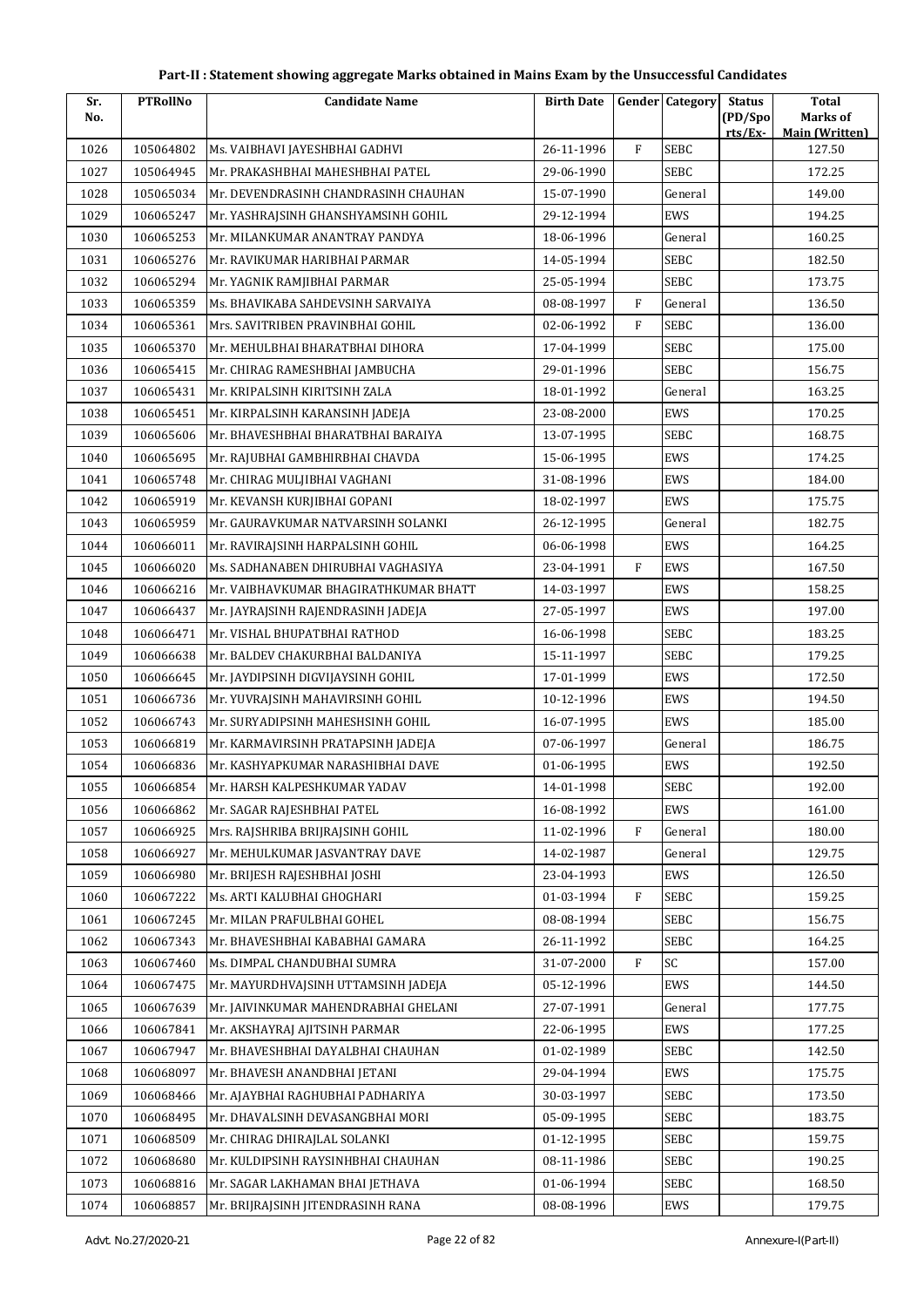| Sr.  | <b>PTRollNo</b> | <b>Candidate Name</b>                 | <b>Birth Date</b> |              | <b>Gender Category</b> | <b>Status</b> | <b>Total</b>                    |
|------|-----------------|---------------------------------------|-------------------|--------------|------------------------|---------------|---------------------------------|
| No.  |                 |                                       |                   |              |                        | (PD/Spo       | Marks of                        |
| 1075 | 106068921       | Mr. HARSHRAJSINH JAYVANTSINH GOHIL    | 19-08-1998        |              | EWS                    | rts/Ex        | <b>Main (Written)</b><br>114.75 |
| 1076 | 106068960       | Mr. RAVIRAJSINH GHANSHYAMBHAI GOHIL   | 07-06-1998        |              | <b>SEBC</b>            |               | 141.75                          |
| 1077 | 106068976       | Mr. DIPAK DINESHBHAI KAMLIYA          | 05-05-1997        |              | <b>SEBC</b>            |               | 133.00                          |
| 1078 | 106069078       | Mr. ASHISH SHIVABHAI YADAV            | 02-10-1995        |              | <b>SEBC</b>            |               | 173.50                          |
| 1079 | 106069115       | Mr. GHANSHYAMBHAI DHIRUBHAI LATHIYA   | 18-10-1992        |              | EWS                    |               | 185.00                          |
| 1080 | 106069153       | Mr. YASHPALSINH SHIVRAJSINH CHUDASAMA | 01-10-1997        |              | EWS                    |               | 184.25                          |
| 1081 | 106069155       | Mr. NILESH UNNADBHAI MOBH             | 29-04-1995        |              | <b>SEBC</b>            |               | 183.25                          |
| 1082 | 106069197       | Mr. DIPAK HIRABHAI KHIMSURIYA         | 27-08-1991        |              | SC                     |               | 175.25                          |
| 1083 | 106069237       | Mr. BANSI KAUSHIKBHAI RAVAL           | 24-05-1990        |              | General                |               | 176.25                          |
| 1084 | 106069303       | Mr. KARANSINH DILIPSINH RATHAVI       | 19-04-1999        |              | General                |               | 170.50                          |
| 1085 | 106069354       | Mr. TARUNKUMAR PRADIPKUMAR CHHATBAR   | 07-11-1995        |              | EWS                    |               | 171.75                          |
| 1086 | 106069409       | Mr. BHAVIKKUMAR NATUBHAI JANI         | 05-07-1996        |              | EWS                    |               | 169.00                          |
| 1087 | 106069459       | Mr. DIGVIJAYSINH SAHADEVSINH GOHIL    | 31-05-1993        |              | EWS                    |               | 181.00                          |
| 1088 | 106069466       | Mr. KAUSHIKKUMAR PARABATBHAI BHIMANI  | 04-08-1994        |              | EWS                    |               | 186.25                          |
| 1089 | 106069540       | Mr. ANKITKUMAR BHARATBHAI KOSHIYA     | 29-06-1994        |              | EWS                    |               | 174.75                          |
| 1090 | 106069602       | Mr. DHARMESHKUMAR KANJIBHAI SARVAIYA  | 25-08-1996        |              | <b>SEBC</b>            |               | 185.50                          |
| 1091 | 106069666       | Mr. SIDDHARAJBHAI ANAKBHAI KAMALIYA   | 01-05-1992        |              | <b>SEBC</b>            |               | 175.75                          |
| 1092 | 106069690       | Ms. BHAVNA MAVJIBHAI LAKUM            | 09-01-1994        | $\mathbf{F}$ | SC                     |               | 139.25                          |
| 1093 | 106069750       | Mr. DARSHANSINH SAHADEVBHAI UMAT      | 30-12-1995        |              | <b>SEBC</b>            |               | 173.25                          |
| 1094 | 106069797       | Mr. MAHESHBHAI CHAUTHABHAI JAMBUCHA   | 12-05-1994        |              | <b>SEBC</b>            |               | 145.75                          |
| 1095 | 106069878       | Mr. KRIPALSINH SHAILENDRASINH GOHIL   | 08-10-1993        |              | EWS                    |               | 169.00                          |
| 1096 | 106070027       | Mr. KAPILKUMAR BHARATKUMAR TRIVEDI    | 07-07-1994        |              | General                |               | 176.00                          |
| 1097 | 106070129       | Ms. NILAM DHIRUBHAI KANDOLIYA         | 02-05-1993        | F            | <b>SEBC</b>            |               | 149.50                          |
| 1098 | 106070335       | Mr. DARPITBHAI SHAILESHBHAI PATEL     | 28-10-1993        |              | EWS                    |               | 186.50                          |
| 1099 | 106070397       | Mr. HASMUKH GOVINDBHAI SHIYAL         | 30-06-1994        |              | <b>SEBC</b>            |               | 151.75                          |
| 1100 | 106070403       | Ms. JANVI RAMESHBHAI SONANI           | 07-07-1998        | F            | EWS                    |               | 146.25                          |
| 1101 | 106070449       | Mr. JAYSUKHBHAI DULABHAI HADIYA       | 23-11-1993        |              | <b>SEBC</b>            |               | 182.50                          |
| 1102 | 106070490       | Ms. SEEMABEN KARANSINH MOREE          | 13-08-1998        | F            | <b>SEBC</b>            |               | 161.50                          |
| 1103 | 106070530       | Mr. ASHOK SHILABHAI NAKUM             | 07-10-1994        |              | <b>SEBC</b>            |               | 140.00                          |
| 1104 | 106070617       | Ms. KAJALBEN CHOTHABHAI GHOGHARI      | 11-08-1998        | F            | SEBC                   |               | 161.75                          |
| 1105 | 106070646       | Mr. AMIT TULSHIBHAI MAKWANA           | 03-03-1998        |              | <b>SEBC</b>            |               | 176.75                          |
| 1106 | 106070794       | Ms. MANSI MUKESHBHAI YADAV            | 09-12-1998        | F            | <b>SEBC</b>            |               | 149.75                          |
| 1107 | 106070911       | Mr. MAYURBHAI LAXMANBHAI PARMAR       | 01-01-1997        |              | <b>SEBC</b>            |               | 159.25                          |
| 1108 | 106071063       | Mr. MAYURKUMAR ASHOKBHAI SARVAIYA     | 21-04-1994        |              | <b>SEBC</b>            |               | 159.00                          |
| 1109 | 106071097       | Mr. HARDIKKUMAR LALLUBHAI BARAIYA     | 20-11-1997        |              | EWS                    |               | 144.00                          |
| 1110 | 106071098       | Ms. BHAVIKA ASHOKBHAI MAKWANA         | 18-10-1996        | F            | <b>SEBC</b>            |               | 182.00                          |
| 1111 | 106071145       | Mr. JAYDIP MATHURBHAI RAKHOLIYA       | 21-04-1998        |              | EWS                    |               | 159.25                          |
| 1112 | 106071349       | Mr. SURPAL UDESHANGBHAI RATHOD        | 19-05-1996        |              | <b>SEBC</b>            |               | 169.50                          |
| 1113 | 106071412       | Mr. KEYURKUMAR NARESHKUMAR UPADHYAY   | 08-06-1997        |              | EWS                    |               | 185.00                          |
| 1114 | 106071474       | Mr. DHARMDIPSINH KHODUBHA RANA        | 29-11-1995        |              | General                |               | 158.75                          |
| 1115 | 106071550       | Ms. KRUPABEN GORDHANBHAI TEJANI       | 23-05-1995        | F            | EWS                    |               | 171.75                          |
| 1116 | 106071560       | Mr. KRUNAL DHARMENDRAKUMAR BHATT      | 15-05-1994        |              | EWS                    |               | 183.75                          |
| 1117 | 106071689       | Ms. NITURAJBA RATANSINH CHAUHAN       | 17-05-1992        | F            | EWS                    |               | 163.50                          |
| 1118 | 106071806       | Mr. BHARATSINH VANARAJSINH PARMAR     | 30-06-1999        |              | <b>SEBC</b>            |               | 148.75                          |
| 1119 | 106071832       | Mr. BALDEEP DHIRUBHAI DANGAR          | 23-12-1993        |              | <b>SEBC</b>            |               | 147.50                          |
| 1120 | 106071964       | Ms. JYOTI SHAMBHUBHAI KEVADIYA        | 17-08-1997        | F            | EWS                    |               | 167.25                          |
| 1121 | 106071988       | Mr. VISHWADEEPSINH YASHPALSINH RANA   | 04-09-1996        |              | General                |               | 186.75                          |
| 1122 | 106072302       | Mr. BHARGAVKUMAR YOGESHBHAI PANDYA    | 20-04-1995        |              | EWS                    |               | 170.75                          |
| 1123 | 106072471       | Mr. DILIPKUMAR JAMUNAPRASAD PRAJAPATI | 05-09-1996        |              | General                | Sports        | 183.23                          |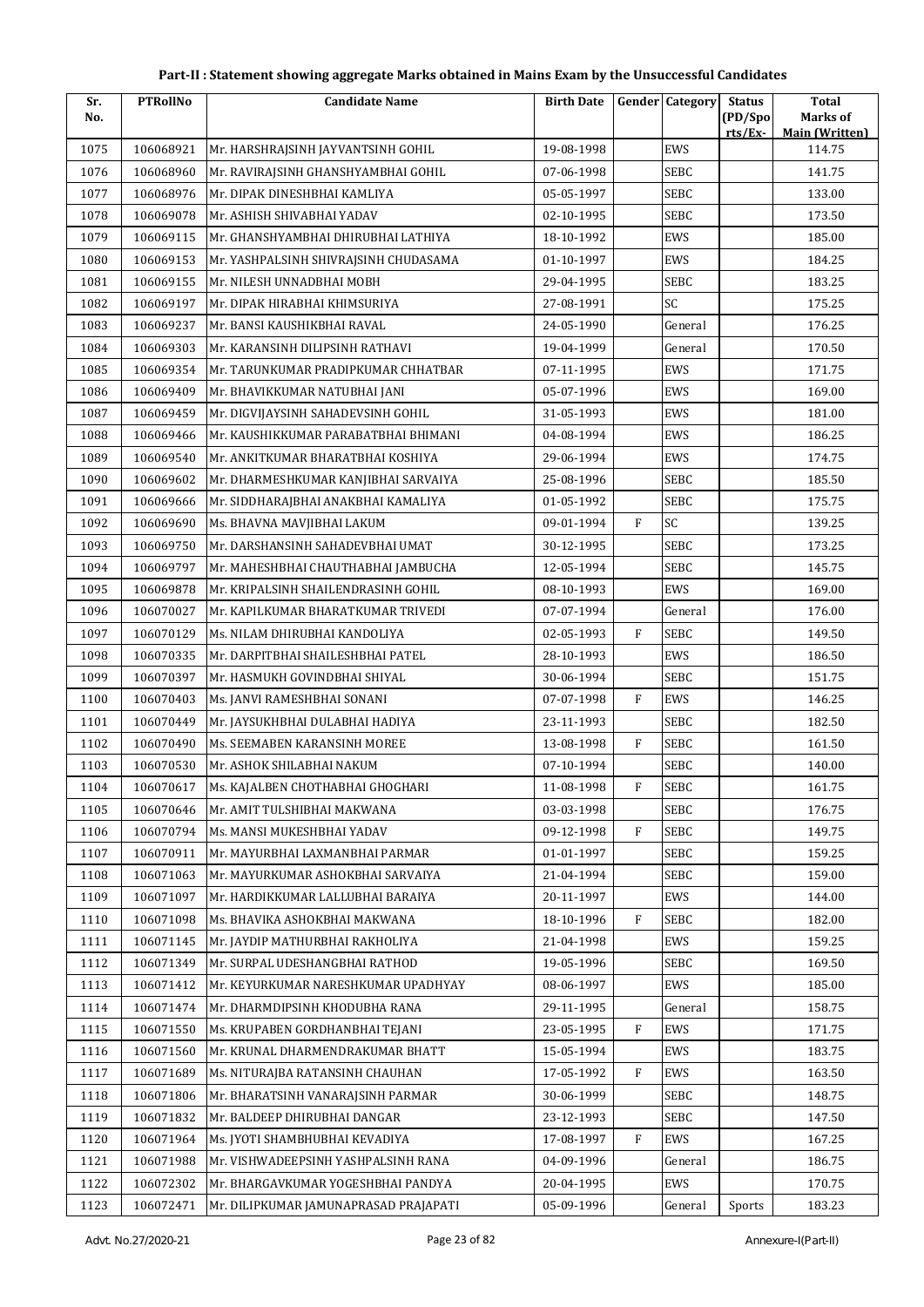| Part-II : Statement showing aggregate Marks obtained in Mains Exam by the Unsuccessful Candidates |  |
|---------------------------------------------------------------------------------------------------|--|
|---------------------------------------------------------------------------------------------------|--|

| Sr.  | <b>PTRollNo</b> | <b>Candidate Name</b>                     | <b>Birth Date</b> |         | <b>Gender Category</b> | <b>Status</b><br>(PD/Spo) | Total<br>Marks of     |
|------|-----------------|-------------------------------------------|-------------------|---------|------------------------|---------------------------|-----------------------|
| No.  |                 |                                           |                   |         |                        | rts/Ex-                   | <b>Main (Written)</b> |
| 1124 | 106072562       | Mr. SHAKTISINH LAGDHIRSINH VAGHELA        | 01-06-1994        |         | General                |                           | 161.50                |
| 1125 | 106072715       | Mr. KAUSHIKKUMAR RANACHHODBHAI JANI       | 02-02-1996        |         | EWS                    |                           | 173.50                |
| 1126 | 106072745       | Mr. PARESHBHAI VASHRAMBHAI DANGAR         | 26-08-1996        |         | SEBC                   |                           | 179.25                |
| 1127 | 106072959       | Mr. VISHAL PREMJIBHAI DABHI               | 30-12-1993        |         | <b>SEBC</b>            |                           | 167.50                |
| 1128 | 106072997       | Ms. TEJAS JAYANTIBHAI LAKHANI             | 05-05-1995        | F       | General                |                           | 155.50                |
| 1129 | 106073072       | Mr. AVNISH HARESHBHAI VASALIYA            | 23-02-1996        |         | EWS                    |                           | 170.75                |
| 1130 | 106073174       | Mr. JAYESH LALJIBHAI PANOT                | 22-10-1996        |         | General                |                           | 59.75                 |
| 1131 | 106073288       | Mr. SHIVAM SHAILESHBHAI PATEL             | 12-08-1995        |         | EWS                    |                           | 191.25                |
| 1132 | 106073330       | Mr. JAIMISHKUMAR MUKESHBHAI SAVANI        | 29-04-1997        |         | EWS                    |                           | 194.50                |
| 1133 | 106073426       | Mr. MEHUL KUMAR RAMESHBHAI BARAIYA        | 01-06-1996        |         | EWS                    |                           | 187.25                |
| 1134 | 106073448       | Mr. VIKRAM BHUPATBHAI BHUVA               | 22-04-1996        |         | <b>SEBC</b>            | Sports                    | 174.83                |
| 1135 | 106073491       | Mr. SHAKTISINH SUKHDEVSINH GOHIL          | 28-08-1999        |         | EWS                    |                           | 181.50                |
| 1136 | 106073500       | Ms. HIRAL BANESHANGBHAI SOLANKI           | 02-03-1996        | F       | <b>SEBC</b>            |                           | 175.25                |
| 1137 | 106073530       | Mr. KALPESHKUMAR BHIKHABHAI JANI          | 20-11-1997        |         | EWS                    |                           | 147.50                |
| 1138 | 106073548       | Mr. BHAGIRATHBHAI KALUBHAI CHAVDA         | 17-01-1999        |         | <b>SEBC</b>            |                           | 151.75                |
| 1139 | 106073559       | Mr. VISHALKUMAR SOMABHAI MITHAPARA        | 15-11-1997        |         | <b>SEBC</b>            |                           | 176.00                |
| 1140 | 106073593       | Mr. JAINAM MAHESHBHAI HEMANI              | 29-07-1996        |         | EWS                    |                           | 174.50                |
| 1141 | 106073596       | Mr. VIKRANT MAHENDRABHAI MAKWANA          | 01-02-1993        |         | SC                     |                           | 176.50                |
| 1142 | 106073674       | Mr. NIZAMASHRAF MOHMADSALIMBHAI UMRANI    | 27-05-1999        |         | General                |                           | 177.75                |
| 1143 | 106073724       | Mr. SHAKTIRAJSINH KISHORSINH GOHIL        | 20-02-1996        |         | EWS                    |                           | 174.25                |
| 1144 | 106073823       | Mr. SATISHKUMAR MADHABHAI AJARA           | 30-05-1995        |         | <b>SEBC</b>            |                           | 182.50                |
| 1145 | 106073864       | Mr. PARTHRAJSINH RAGHUVIRSINH CHUDASAMA   | 01-10-1997        |         | EWS                    |                           | 186.50                |
| 1146 | 106073920       | Mr. JAYDIPKUMAR LAVJIBHAI DHANDHALYA      | 01-05-1997        |         | EWS                    |                           | 138.25                |
| 1147 | 106074018       | Mr. DARSHANKUMAR HIMMATBHAI DHAMELIYA     | 30-03-1995        |         | EWS                    |                           | 158.00                |
| 1148 | 106074135       | Mr. ANIRUDHDHSINH LAXMANBHAI GOHIL        | 03-09-1996        |         | <b>SEBC</b>            |                           | 188.75                |
| 1149 | 106074192       | Mr. JIGNESHBHAI ABHABHAI ZINZALA          | 13-11-1994        |         | <b>SEBC</b>            |                           | 152.25                |
| 1150 | 106074223       | Mr. PRANAVKUMAR SANJAYBHAI MAKWANA        | 22-12-1997        |         | <b>SEBC</b>            |                           | 172.50                |
| 1151 | 106074276       | Mr. RAVIRAJSINH PRAVINSINH PARMAR         | 17-07-1997        |         | <b>SEBC</b>            |                           | 150.25                |
| 1152 | 106074291       | Mr. YOGIRAJ GEMALBHAI BHANDARI            | 01-06-1995        |         | <b>SEBC</b>            |                           | 145.00                |
| 1153 | 106074293       | Mr. YASHPALSINH DIPSHANGBHAI PARMAR       | 14-01-1999        |         | SEBC                   |                           | 163.25                |
| 1154 | 106074311       | Ms. VANDNABEN PARSHOTAMBHAI JOSHI         | 25-08-1995        | F       | EWS                    |                           | 172.50                |
| 1155 | 106074335       | Mr. DHAIRYA MANISHBHAI VAISHNAV           | 31-03-1997        |         | General                |                           | 169.75                |
| 1156 | 106074405       | Mr. BHAVESHBHAI NATHABHAI MIYANI          | 12-06-1989        |         | EWS                    |                           | 168.50                |
| 1157 | 106074499       | Mr. KRISHNADEVSINH MAHENDRASINH CHUDASAMA | 14-12-1997        |         | General                |                           | 146.00                |
| 1158 | 106074533       | Ms. JALPABEN BANESHANGBHAI DODIYA         | 04-08-1997        | F       | <b>SEBC</b>            |                           | 184.25                |
| 1159 | 106074561       | Mr. PARESH BHARATBHAI RATHOD              | 15-08-1999        |         | <b>SEBC</b>            |                           | 184.75                |
| 1160 | 106074615       | Mr. RAM MANSURBHAI VAVADIYA               | 17-07-1995        |         | <b>SEBC</b>            |                           | 117.50                |
| 1161 | 106074651       | Ms. SEFALI BALAVANTBHAI KAJAVADARA        | 19-08-1997        | F       | EWS                    |                           | 171.50                |
| 1162 | 106074686       | Mr. DEVANG GHANSHYAMBHAI VYAS             | 22-06-1996        |         | EWS                    |                           | 172.00                |
| 1163 | 106074770       | Mr. NIKULBHAI BHAVSHANGBHAI MORI          | 01-06-1994        |         | SEBC                   |                           | 138.25                |
| 1164 | 106075023       | Mr. BHAVIK PRAVINBHAI ITALIYA             | 26-08-1996        |         | EWS                    |                           | 152.00                |
| 1165 | 106075151       | Ms. HASTI TUSHARBHAI JOSHI                | 29-08-1997        | $\rm F$ | EWS                    |                           | 166.25                |
| 1166 | 106075179       | Mr. BHADRASINH DIPSHANGBHAI MORI          | 07-03-1992        |         | <b>SEBC</b>            |                           | 96.50                 |
| 1167 | 106075183       | Mr. MAHENDRABHAI AGARSANGBHAI PARMAR      | 22-05-1997        |         | <b>SEBC</b>            |                           | 180.75                |
| 1168 | 106075324       | Mr. VISHAL RAMESHBHAI PARMAR              | 01-08-1993        |         | SEBC                   |                           | 177.75                |
| 1169 | 106075333       | Mr. CHINTAN TRIKAMBHAI JANI               | 03-08-1999        |         | General                |                           | 166.25                |
| 1170 | 106075428       | Mr. KISHANKUMAR ASHOKBHAI MER             | 24-05-1995        |         | <b>SEBC</b>            |                           | 130.25                |
| 1171 | 106075439       | Mr. VISHALSINH ARVINDSINH JADEJA          | 25-01-1995        |         | EWS                    |                           | 173.75                |
| 1172 | 106075474       | Mr. VIJAYBHAI JILUBHAI PARMAR             | 29-08-1992        |         | SEBC                   |                           | 181.25                |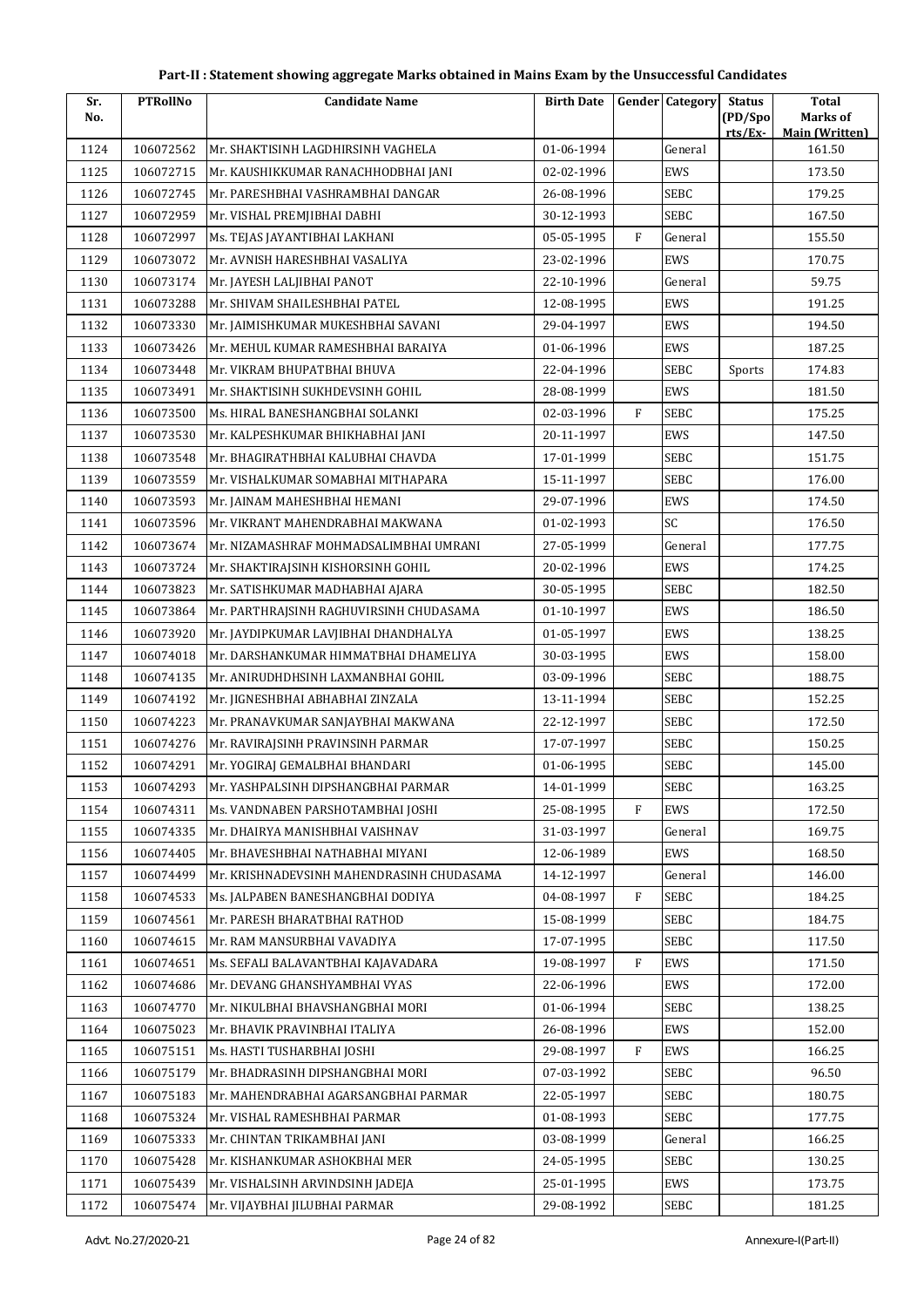| Sr.  | <b>PTRollNo</b> | <b>Candidate Name</b>                 | <b>Birth Date</b> |              | <b>Gender Category</b> | <b>Status</b>      | <b>Total</b>                      |
|------|-----------------|---------------------------------------|-------------------|--------------|------------------------|--------------------|-----------------------------------|
| No.  |                 |                                       |                   |              |                        | (PD/Spo<br>rts/Ex- | Marks of<br><b>Main (Written)</b> |
| 1173 | 106075494       | Mr. DHAVAL ASHOKBHAI KARMATIYA        | 19-11-1997        |              | <b>SEBC</b>            |                    | 113.00                            |
| 1174 | 106075531       | Ms. RUSHIKABEN JAYSUKHBHAI JASANI     | 03-05-1998        | F            | EWS                    |                    | 155.00                            |
| 1175 | 106075537       | Mr. SHAKTISINH NARENDRASINH CHUDASAMA | 17-07-1995        |              | EWS                    |                    | 188.50                            |
| 1176 | 106075552       | Mr. PRANAVRAJSINH PRAKASHSINH RANA    | 15-04-1992        |              | EWS                    |                    | 119.25                            |
| 1177 | 106075610       | Mr. LALJIBHAI RAGHAVBHAI JOLIYA       | 10-02-1996        |              | <b>SEBC</b>            |                    | 156.25                            |
| 1178 | 106075623       | Mr. AKSHAY KANTIBHAI CHAUHAN          | 05-06-1994        |              | <b>SC</b>              |                    | 178.50                            |
| 1179 | 106075655       | Mr. NITINKUMAR KALUBHAI DABHI         | 31-03-1994        |              | <b>SEBC</b>            |                    | 152.25                            |
| 1180 | 106075669       | Mr. SANJAYSINH SURUBHA GOHIL          | 29-04-2000        |              | EWS                    |                    | 166.75                            |
| 1181 | 106075768       | Mr. JAYRAJSINH MAHAVIRSINH VAGHELA    | 13-08-1992        |              | EWS                    |                    | 179.75                            |
| 1182 | 106075788       | Mr. NIRAV BHALCHANDRABHAI TRIVEDI     | 18-01-1993        |              | EWS                    |                    | 181.75                            |
| 1183 | 106075833       | Mr. AKASH UDESHANGBHAI DODIYA         | 20-06-1998        |              | <b>SEBC</b>            |                    | 191.75                            |
| 1184 | 106075836       | Ms. DEVARSHI GAURANGBHAI RAVAL        | 21-11-1996        | $\mathbf{F}$ | EWS                    |                    | 167.25                            |
| 1185 | 106075902       | Mr. DHARMRAJSINH GULABSINH JADEJA     | 17-10-1996        |              | EWS                    |                    | 157.75                            |
| 1186 | 106075903       | Mr. PUSHPRAJ AJITSINH PARMAR          | 01-03-1994        |              | <b>SEBC</b>            |                    | 190.25                            |
| 1187 | 106076044       | Mr. YUVARAJSINH BHARATBHAI CHAUHAN    | 07-07-1999        |              | <b>SEBC</b>            |                    | 162.00                            |
| 1188 | 106076054       | Mr. TRUPEN JIVRAJBHAI KHUNT           | 23-10-1998        |              | EWS                    |                    | 160.00                            |
| 1189 | 106076093       | Mr. ALPESHBHAI RAMESHBHAI VASIYA      | 09-06-1997        |              | <b>SEBC</b>            |                    | 188.50                            |
| 1190 | 106076100       | Mr. KANUBHAI JAGADISHBHAI PATELIYA    | 25-05-1993        |              | <b>SEBC</b>            |                    | 129.25                            |
| 1191 | 106076143       | Mr. RUTURAJSINH NIRMALSINH CHUDASAMA  | 16-06-1995        |              | EWS                    |                    | 176.75                            |
| 1192 | 106076257       | Mr. HARSHKUMAR BHARATKUMAR CHAUHAN    | 11-06-1994        |              | <b>SEBC</b>            |                    | 183.75                            |
| 1193 | 106076293       | Mr. JAYVIR PRATAPSINH CHUDASAMA       | 23-07-1994        |              | <b>SEBC</b>            |                    | 164.50                            |
| 1194 | 106076294       | Mr. ARUNKUMAR AMBALAL DESAI           | 07-10-1990        |              | SC                     |                    | 164.00                            |
| 1195 | 106076369       | Mr. KULDIPSINH NATUBHAI MAKVANA       | 30-12-1996        |              | <b>SEBC</b>            |                    | 151.75                            |
| 1196 | 106076453       | Mr. DIVYARAJSINH RAMDEVSINH SARVAIYA  | 18-03-1999        |              | EWS                    |                    | 173.25                            |
| 1197 | 106076577       | Mr. PRATIKKUMAR ASHOKBHAI BHEDA       | 17-03-1995        |              | <b>SEBC</b>            |                    | 192.00                            |
| 1198 | 106076586       | Mr. RIKINKUMAR LABHUBHAI DHAMELIYA    | 01-06-1996        |              | EWS                    |                    | 146.00                            |
| 1199 | 106076691       | Mr. RAKESHBHAI PRAVINBHAI PANDYA      | 28-06-1995        |              | EWS                    |                    | 197.50                            |
| 1200 | 106076754       | Mr. LALU ASHOKBHAI JADAV              | 03-01-1996        |              | <b>SEBC</b>            |                    | 110.75                            |
| 1201 | 106076829       | Mr. CHINTAN PRADIPKUMAR MOHNANI       | 09-06-1999        |              | General                |                    | 149.00                            |
| 1202 | 106076961       | Mr. RASHMINKUMAR DAYARAMBHAI LADHVA   | 01-05-1996        |              | EWS                    |                    | 197.50                            |
| 1203 | 106076971       | Mr. DASHRATHBHAI VITTHALBHAI BHALIYA  | 09-01-1995        |              | <b>SEBC</b>            |                    | 165.25                            |
| 1204 | 106076994       | Mr. KALUBHAI GOKALBHAI LAMAKA         | 01-06-1999        |              | <b>SEBC</b>            |                    | 142.25                            |
| 1205 | 106077020       | Mr. BHAKTSHARANSINH AJITSINH PARMAR   | 10-11-1995        |              | <b>SEBC</b>            |                    | 135.25                            |
| 1206 | 106077198       | Mr. DIPAK DULABHAI BALADHIYA          | 18-08-1992        |              | <b>SEBC</b>            |                    | 165.25                            |
| 1207 | 106077411       | Mr. JAYDIPKUMAR PRAVINBHAI VAGHELA    | 08-06-1993        |              | <b>SEBC</b>            |                    | 133.00                            |
| 1208 | 106077482       | Mr. MEHUL AMBALAL DESAI               | 27-02-1994        |              | SC                     |                    | 181.50                            |
| 1209 | 106077530       | Mr. KHANJAN BIPEENCHANDRA RATESHVAR   | 24-02-1990        |              | EWS                    |                    | 144.50                            |
| 1210 | 106077584       | Mr. CHINTAN ASHOKBHAI CHAMPANERI      | 22-03-1993        |              | EWS                    |                    | 171.50                            |
| 1211 | 106077596       | Ms. HIRALBEN BECHARBHAI MORI          | 23-07-1995        | F            | SEBC                   |                    | 165.75                            |
| 1212 | 106077613       | Mr. KARTIKKUMAR MUKESHBHAI BARAD      | 16-01-1995        |              | <b>SEBC</b>            |                    | 158.25                            |
| 1213 | 106077642       | Mr. MANOJ DULABHAI CHUDASAMA          | 28-05-1995        |              | <b>SEBC</b>            |                    | 154.75                            |
| 1214 | 106077653       | Mr. NIRAVKUMAR MANSUKHLAL DAVE        | 10-06-1999        |              | EWS                    |                    | 163.00                            |
| 1215 | 106077763       | Ms. USHABA DASHARATHSINH GOHIL        | 17-01-1992        | $\, {\bf F}$ | EWS                    |                    | 144.50                            |
| 1216 | 106077807       | Mr. KARTIKEY SHANKARBHAI VALA         | 17-11-1997        |              | <b>SEBC</b>            |                    | 166.75                            |
| 1217 | 106077842       | Mr. KIRPALSINH MAHOBATSINH SOLANKI    | 22-06-1994        |              | <b>SEBC</b>            |                    | 182.25                            |
| 1218 | 106077855       | Ms. JYOTSNABEN SHAMBHUBHAI DHANDHLYA  | 29-11-1998        | F            | EWS                    |                    | 151.75                            |
| 1219 | 106077892       | Mr. BHUMIT NIKHILKUMAR RAJYAGURU      | 07-09-1992        |              | General                |                    | 170.50                            |
| 1220 | 106077954       | Mr. ANKIT DEVASHIBHAI CHAUHAN         | 12-12-1997        |              | <b>SEBC</b>            |                    | 163.00                            |
| 1221 | 106078016       | Mr. CHETANSINH JORSANGBHAI DODIYA     | 21-01-1992        |              | SEBC                   |                    | 193.00                            |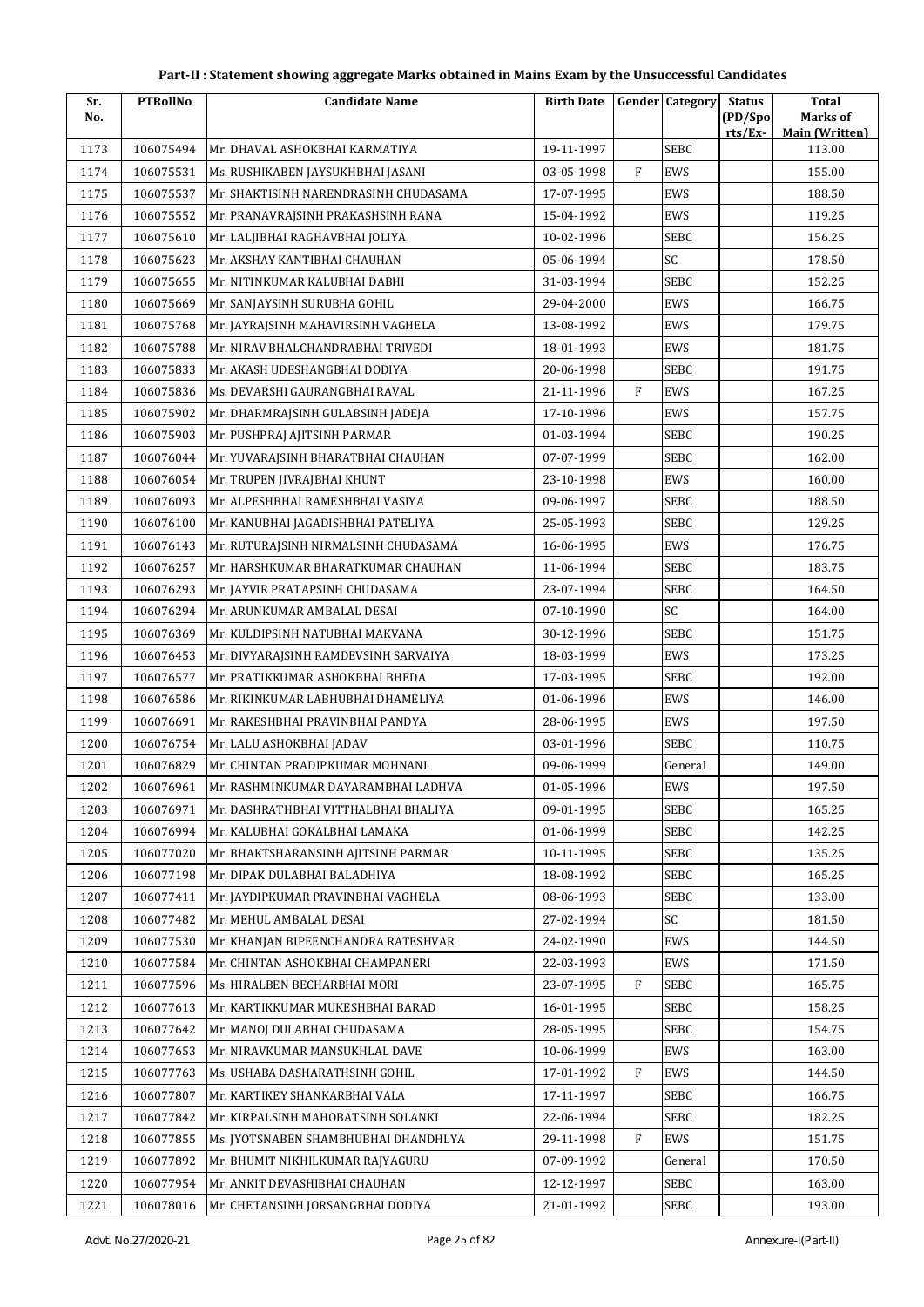| Sr.  | <b>PTRollNo</b> | <b>Candidate Name</b>                 | <b>Birth Date</b> |              | <b>Gender Category</b> | <b>Status</b>      | <b>Total</b>                      |
|------|-----------------|---------------------------------------|-------------------|--------------|------------------------|--------------------|-----------------------------------|
| No.  |                 |                                       |                   |              |                        | (PD/Spo<br>rts/Ex- | Marks of<br><b>Main (Written)</b> |
| 1222 | 106078188       | Mr. BHAVIK MANISHBHAI MAHETA          | 21-08-1996        |              | EWS                    |                    | 181.50                            |
| 1223 | 106078338       | Mr. NIRMAL SURESHBHAI VADHER          | 19-12-1995        |              | <b>SEBC</b>            |                    | 163.50                            |
| 1224 | 106078395       | Mr. BHAVDIPSINH GHANSHYMSINH SARVAIYA | 27-04-1997        |              | EWS                    |                    | 179.00                            |
| 1225 | 106078408       | Ms. KINJAL PARAGBHAI PATEL            | 31-08-1994        | $\mathbf{F}$ | EWS                    |                    | 168.00                            |
| 1226 | 106078436       | Mr. BHAGIRATHSINH DIPSHANGBHAI DABHI  | 22-06-1998        |              | SEBC                   |                    | 112.00                            |
| 1227 | 106078490       | Ms. RINKALBEN RAJUBHAI MAVANI         | 29-11-1992        | F            | General                |                    | 165.00                            |
| 1228 | 106078574       | Mr. SANJAYKUMAR HARJIBHAI PANDYA      | 05-01-1993        |              | EWS                    |                    | 184.50                            |
| 1229 | 106078616       | Mr. VATSALBHAI SUDHIRBHAI DAVE        | 26-06-1995        |              | EWS                    |                    | 162.00                            |
| 1230 | 106078638       | Mr. KEVAL DINESHBHAI TRIVEDI          | 13-04-1997        |              | General                |                    | 140.25                            |
| 1231 | 106078726       | Mr. RAMESHBHAI GOVINDBHAI KALASARIYA  | 16-06-1985        |              | <b>SEBC</b>            |                    | 139.50                            |
| 1232 | 106078953       | Mr. HARSHILBHAI JITUBHAI JASANI       | 22-06-1993        |              | EWS                    |                    | 120.00                            |
| 1233 | 106078958       | Mr. BHAGIRATHSINH MAHIPATSINH JADEJA  | 01-07-1996        |              | EWS                    |                    | 154.00                            |
| 1234 | 106078970       | Mr. VIMAL NANJIBHAI MARU              | 05-10-1993        |              | SC                     |                    | 174.75                            |
| 1235 | 106079049       | Ms. SWATI BHAGIRATHBHAI RATHOD        | 23-02-1993        | $\mathbf{F}$ | SC                     |                    | 167.25                            |
| 1236 | 106079133       | Mr. YOGESHBHAI MAGANBHAI MAKWANA      | 02-05-1999        |              | <b>SEBC</b>            |                    | 142.25                            |
| 1237 | 106079159       | Mr. RANJIT RUDABHAI KALSARIYA         | 03-06-1996        |              | <b>SEBC</b>            |                    | 182.00                            |
| 1238 | 106079167       | Mr. YASHRAJSINH KISHORSINH GOHIL      | 23-04-2000        |              | EWS                    |                    | 161.50                            |
| 1239 | 106079197       | Mr. HARDIPSINH VANARAJSINH PARMAR     | 30-06-1994        |              | <b>SEBC</b>            |                    | 172.00                            |
| 1240 | 106079262       | Mr. MAHENDRASINH LAXMANBHAI GOHIL     | 30-10-1994        |              | <b>SEBC</b>            |                    | 176.75                            |
| 1241 | 106079292       | Mr. PANKAJKUMAR ASHOKBHAI ITALIYA     | 29-05-1996        |              | EWS                    |                    | 175.25                            |
| 1242 | 106079320       | Mr. YASH HITESHBHAI PANDYA            | 04-05-1999        |              | EWS                    |                    | 136.75                            |
| 1243 | 106079352       | Mr. KARTIK PRAVINBHAI PATEL           | 19-03-1986        |              | EWS                    |                    | 178.00                            |
| 1244 | 106079411       | Mr. YASHKUMAR NAROTTAMBHAI BARAIYA    | 25-06-1999        |              | EWS                    |                    | 148.50                            |
| 1245 | 106079460       | Ms. ANERI BHAVESHBHAI VORA            | 08-01-1998        | $\mathbf{F}$ | EWS                    |                    | 180.75                            |
| 1246 | 106079627       | Mr. PUSHPARAJSINH VIKRAMSINH GOHIL    | 22-04-1997        |              | EWS                    |                    | 180.00                            |
| 1247 | 106079646       | Ms. BANSARIBEN ASHOKBHAI CHHATBAR     | 22-06-1998        | $\rm F$      | EWS                    |                    | 152.00                            |
| 1248 | 106079811       | Ms. NIDHIBEN MAGANBHAI RAVIYA         | 23-11-1987        | F            | <b>SEBC</b>            |                    | 186.50                            |
| 1249 | 106079828       | Mr. DHAVALKUMAR BHIMJIBHAI MENDPARA   | 26-07-1999        |              | General                |                    | 166.25                            |
| 1250 | 106080034       | Ms. DHARTIBAHEN POPATBHAI SOLANKI     | 07-06-1993        | $\rm F$      | <b>SEBC</b>            |                    | 164.75                            |
| 1251 | 106080089       | Mr. NIRAVBHAI VELJIBHAI BARAIYA       | 02-06-1996        |              | EWS                    |                    | 176.50                            |
| 1252 | 106080148       | Mr. KARAN NARESHBHAI BHATT            | 08-06-1997        |              | EWS                    |                    | 192.50                            |
| 1253 | 106080287       | Mr. MANISHKUMAR HAMIRBHAI CHAUHAN     | 26-05-1996        |              | SC                     |                    | 174.00                            |
| 1254 | 106080301       | Mr. CHIRAG VINUBHAI RATHOD            | 21-11-1996        |              | EWS                    |                    | 154.50                            |
| 1255 | 106080304       | Mr. SUMIT MANJIBHAI SOLANKI           | 05-04-1997        |              | SC                     |                    | 166.50                            |
| 1256 | 106080306       | Mr. ASHISH PRAVINCHANDRA SOLANKI      | 13-03-1986        |              | SC                     |                    | 163.75                            |
| 1257 | 106080344       | Ms. UMADEVI RATANSINH CHAUHAN         | 24-10-1994        | F            | EWS                    |                    | 175.00                            |
| 1258 | 106080430       | Mr. AADIL RAJAKBHAI GUNDIGARA         | 28-06-1996        |              | <b>SEBC</b>            |                    | 167.00                            |
| 1259 | 106080435       | Mr. PARESHBHAI VITHTHALBHAI MAKWANA   | 01-08-1988        |              | SEBC                   |                    | 132.25                            |
| 1260 | 106080509       | Mr. NIKUNJ KANAIYALAL RATHOD          | 14-08-1997        |              | SC                     |                    | 175.75                            |
| 1261 | 106080591       | Mr. UPENDRASINH CHANDUBHA GOHIL       | 12-06-1996        |              | EWS                    |                    | 167.50                            |
| 1262 | 106080614       | Mr. RAJDIPSINH MAYURSINH GOHIL        | 30-08-1998        |              | EWS                    |                    | 152.75                            |
| 1263 | 106080801       | Mr. BHARAT BHUPATBHAI PARMAR          | 14-07-1993        |              | SEBC                   |                    | 154.25                            |
| 1264 | 107081116       | Mr. ASHOKBHAI HIRAJI RABARI           | 01-06-1991        |              | <b>SEBC</b>            |                    | 156.75                            |
| 1265 | 107081162       | Mr. RAMESHBHAI RAJURAM SADHU          | 01-06-1991        |              | <b>SEBC</b>            |                    | 149.00                            |
| 1266 | 107081469       | Mr. BIPINKUMAR HIRABHAI CHAUDHARI     | 17-02-1997        |              | <b>SEBC</b>            |                    | 175.50                            |
| 1267 | 107081486       | Ms. KOMALBEN KISHORSINH SOLANKI       | 05-10-1996        | ${\rm F}$    | <b>SEBC</b>            |                    | 175.50                            |
| 1268 | 107081773       | Mr. MAHENDRAKUMAR GANESHBHAI PANCHAL  | 01-01-1991        |              | SEBC                   |                    | 131.25                            |
| 1269 | 107081961       | Mr. GANPATBHAI VIRASANGBHAI CHAUDHARY | 23-06-1997        |              | <b>SEBC</b>            |                    | 145.25                            |
| 1270 | 107081976       | Mr. JIGARBHAI NAGAJIBHAI CHAVADA      | 15-11-1998        |              | SEBC                   |                    | 177.50                            |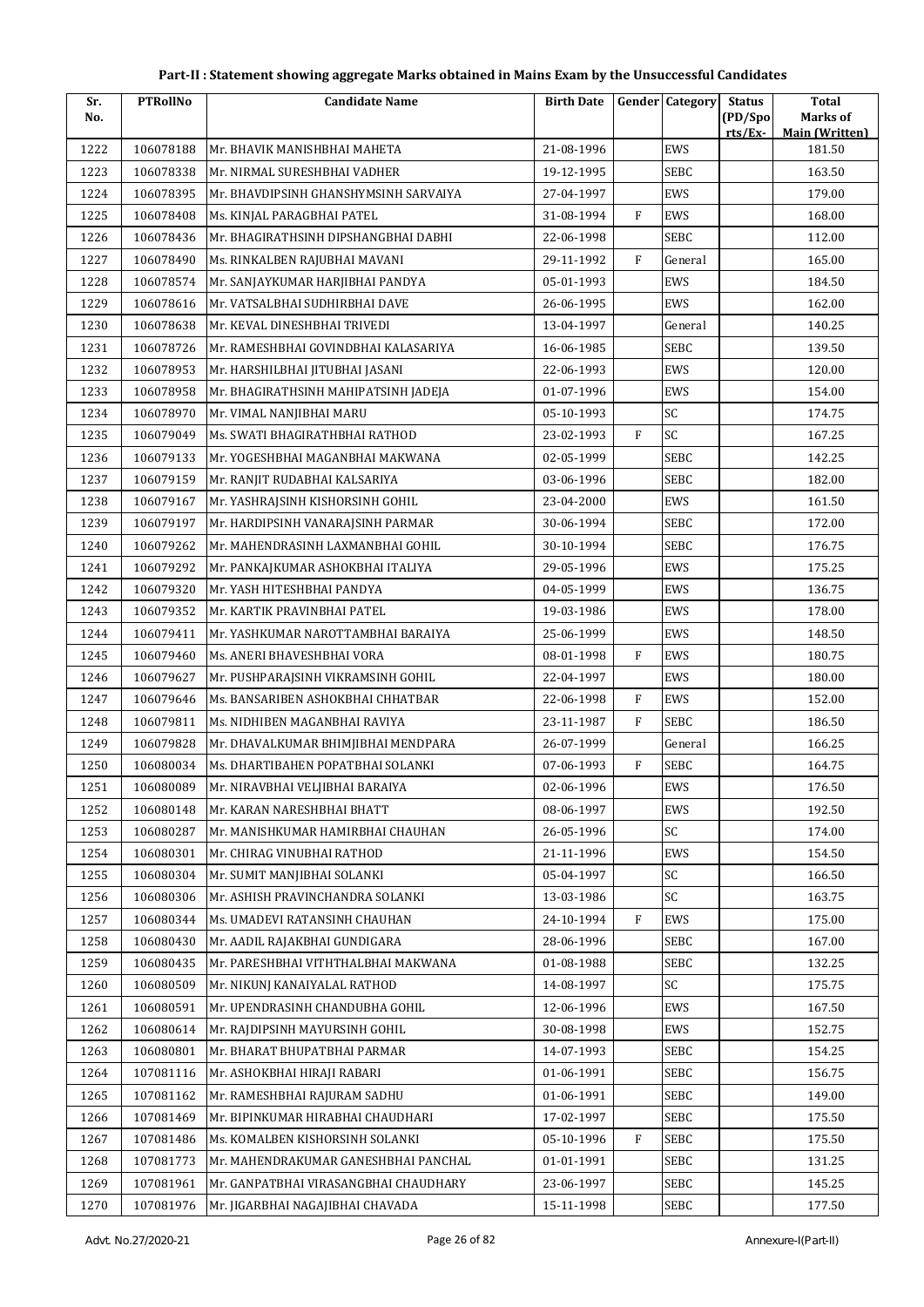| Sr.  | <b>PTRollNo</b> | <b>Candidate Name</b>                | <b>Birth Date</b> |              | <b>Gender Category</b> | <b>Status</b> | <b>Total</b>                    |
|------|-----------------|--------------------------------------|-------------------|--------------|------------------------|---------------|---------------------------------|
| No.  |                 |                                      |                   |              |                        | (PD/Spo       | Marks of                        |
| 1271 | 107082048       | Mr. SANDIPKUMAR HARESHBHAI JOSHI     | 09-08-1995        |              | EWS                    | rts/Ex-       | <b>Main (Written)</b><br>173.00 |
| 1272 | 107082274       | Mr. MILANKUMAR DINESHBHAI JOSHI      | 20-06-1993        |              | General                |               | 184.25                          |
| 1273 | 107082431       | Mr. ASHVARAJSINH SAMARSINH BARAD     | 17-08-1995        |              | EWS                    |               | 194.25                          |
| 1274 | 107082523       | Mr. NIRAVKUMAR KODARBHAI PRAJAPATI   | 05-01-1992        |              | General                |               | 152.25                          |
| 1275 | 107082571       | Mr. HARSHIL BALKRISHNA JANI          | 09-10-1985        |              | EWS                    |               | 145.75                          |
| 1276 | 107082583       | Mr. NIKULBHAI PRAKASHBHAI MESARA     | 17-01-1996        |              | EWS                    |               | 173.00                          |
| 1277 | 107082610       | Mr. ASHISHKUMAR JAYANTILAL PRAJAPATI | 19-05-1995        |              | SEBC                   |               | 154.75                          |
| 1278 | 107082662       | Ms. ASHABEN HIRALAL PATEL            | 21-02-1991        | $\mathbf{F}$ | EWS                    |               | 157.75                          |
| 1279 | 107082709       | Mr. MAVJIBHAI HARCHANDBHAI CHAUDHARY | 01-06-1998        |              | SEBC                   |               | 128.25                          |
| 1280 | 107082838       | Mr. RAMESHBHAI AMBABHAI CHAUDHARI    | 01-06-1998        |              | SEBC                   | <b>PD</b>     | 155.25                          |
| 1281 | 107082864       | Mr. SURESHBHAI LADHABHAI CHAUDHARY   | 01-06-1997        |              | SEBC                   |               | 176.00                          |
| 1282 | 107082964       | Mr. BALDEVBHAI AMBARAMBHAI DAVE      | 01-06-1998        |              | EWS                    |               | 172.25                          |
| 1283 | 107082969       | Mr. VIPULKUMAR VANABHAI RAJPUT       | 01-06-1999        |              | SEBC                   |               | 186.75                          |
| 1284 | 107082985       | Dr. BHAVANABEN HIRJIBHAI CHAUDHARY   | 23-12-1995        | F            | SEBC                   |               | 170.75                          |
| 1285 | 107083156       | Mr. VIKRAMBHAI BHUKHANBHAI CHAUDHARY | 01-06-1999        |              | SEBC                   |               | 162.00                          |
| 1286 | 107083220       | Mr. JAYDEVBHAI VASANAJI PITHANI      | 05-06-1998        |              | EWS                    | PD            | 123.50                          |
| 1287 | 107083250       | Mr. SHIVABHAI PUNMAJI SUTHAR         | 01-06-1992        |              | SEBC                   |               | 168.00                          |
| 1288 | 107083288       | Mr. SANDIPBHAI PRATAPKUMAR THAKKAR   | 23-05-1996        |              | EWS                    |               | 173.50                          |
| 1289 | 107083330       | Mr. HAJABHAI TRIKMABHAI PRAJAPATI    | 02-08-1997        |              | General                | PD            | 169.50                          |
| 1290 | 107083476       | Mr. MEHULKUMAR AMRATBHAI JOSHI       | 01-06-1997        |              | EWS                    |               | 176.25                          |
| 1291 | 107083501       | Ms. ARCHANABEN MOGHJIBHAI CHAUDHARY  | 06-05-1996        | $\rm F$      | <b>SEBC</b>            |               | 184.00                          |
| 1292 | 107083528       | Mr. DIXIT PRAVINBHAI DARJI           | 12-11-1997        |              | SEBC                   |               | 161.50                          |
| 1293 | 107083582       | Mr. VIJAYKUMAR BHUDARBHAI CHAUDHARY  | 06-09-1996        |              | SEBC                   |               | 183.50                          |
| 1294 | 107083611       | Mr. NILESHKUMAR KESHARBHAI CHAUDHARY | 14-06-1997        |              | <b>SEBC</b>            |               | 158.75                          |
| 1295 | 107083641       | Mr. PRITESHKUMAR RAMESHBHAI PADHIYAR | 25-05-1999        |              | SEBC                   |               | 193.75                          |
| 1296 | 107083936       | Mr. RANJITKUMAR MULABHAI RANA        | 13-07-1997        |              | SC                     |               | 167.75                          |
| 1297 | 107084445       | Mr. MUKESHBHAI KARSHANBHAI MOR       | 26-07-1995        |              | SEBC                   |               | 188.00                          |
| 1298 | 107084452       | Mr. MAHESHKUMAR KANTILAL SANKHALA    | 01-10-1994        |              | SEBC                   |               | 172.75                          |
| 1299 | 107084492       | Mr. KALPESHKUMAR POPATJI SOLANKI     | 23-04-1990        |              | SEBC                   |               | 166.00                          |
| 1300 | 107084791       | Mr. BHARATKUMAR KAJABHAI CHAUDHARY   | 01-05-1995        |              | SEBC                   |               | 171.75                          |
| 1301 | 107084807       | Mr. VAIBHAVKUMAR RAMJIBHAI CHAUDHARY | 28-06-1999        |              | SEBC                   |               | 156.75                          |
| 1302 | 107084989       | Mr. VIJESH GOKULBHAI RABARI          | 28-02-1998        |              | <b>SEBC</b>            |               | 185.25                          |
| 1303 | 107084997       | Ms. MITALBEN VIRJIBHAI CHAUDHARY     | 03-06-1998        | F            | SEBC                   |               | 166.50                          |
| 1304 | 107085014       | Mr. LALABHAI BHIKHABHAI CHAUDHARI    | 01-06-1996        |              | SEBC                   |               | 174.75                          |
| 1305 | 107085244       | Mr. JAGDISHKUMAR MAHADEVBHAI JOSHI   | 11-01-1999        |              | EWS                    |               | 180.75                          |
| 1306 | 107085291       | Mr. RAJESHKUMAR DINESHBHAI SOLANKI   | 27-03-1999        |              | SEBC                   |               | 175.75                          |
| 1307 | 107085322       | Mr. JAYDEEPDAN AJITDAN GADHAVI       | 21-04-1998        |              | SEBC                   |               | 171.25                          |
| 1308 | 107085426       | Mr. DARSHAKGIRI JAGDISHGIRI GOSAI    | 12-11-1997        |              | SEBC                   |               | 174.25                          |
| 1309 | 107085486       | Mr. HASANALI JAKIRHUSAIN MUSABJI     | 26-01-1996        |              | EWS                    |               | 151.25                          |
| 1310 | 107085755       | Mr. SAGARKUMAR HIRENBHAI SATHAVARA   | 14-06-1996        |              | SEBC                   |               | 174.75                          |
| 1311 | 107085878       | Mr. JAGATSINH SUJAJI RAJPUT          | 25-07-1996        |              | SEBC                   |               | 160.50                          |
| 1312 | 107085956       | Mr. ISHWARBHAI GAMNABHAI CHAUDHARY   | 01-05-1994        |              | SEBC                   |               | 137.00                          |
| 1313 | 107085977       | Mr. ALKESHKUMAR KESHAVDAS SONI       | 21-06-1995        |              | General                |               | 177.75                          |
| 1314 | 107086218       | Mr. ASHVINKUMAR NATVARLAL RAVAL      | 22-06-1987        |              | EWS                    |               | 157.25                          |
| 1315 | 107086253       | Mr. RAMESHKUMAR CHATRAJI CHAUDHARY   | 26-03-1997        |              | SEBC                   |               | 134.00                          |
| 1316 | 107086275       | Mr. SAGAR KANTILAL LIMBACHIYA        | 16-07-1995        |              | SEBC                   |               | 184.50                          |
| 1317 | 107086403       | Mr. NIKULKUMAR PETHABHAI BUKELIYA    | 02-06-1995        |              | SC                     |               | 133.75                          |
| 1318 | 107086430       | Mr. SHRAVANBHAI RAMSIBHAI JOSHI      | 14-10-1994        |              | EWS                    |               | 149.75                          |
| 1319 | 107086634       | Mr. OM UNNATKUMAR SHAH               | 20-04-1999        |              | EWS                    |               | 197.50                          |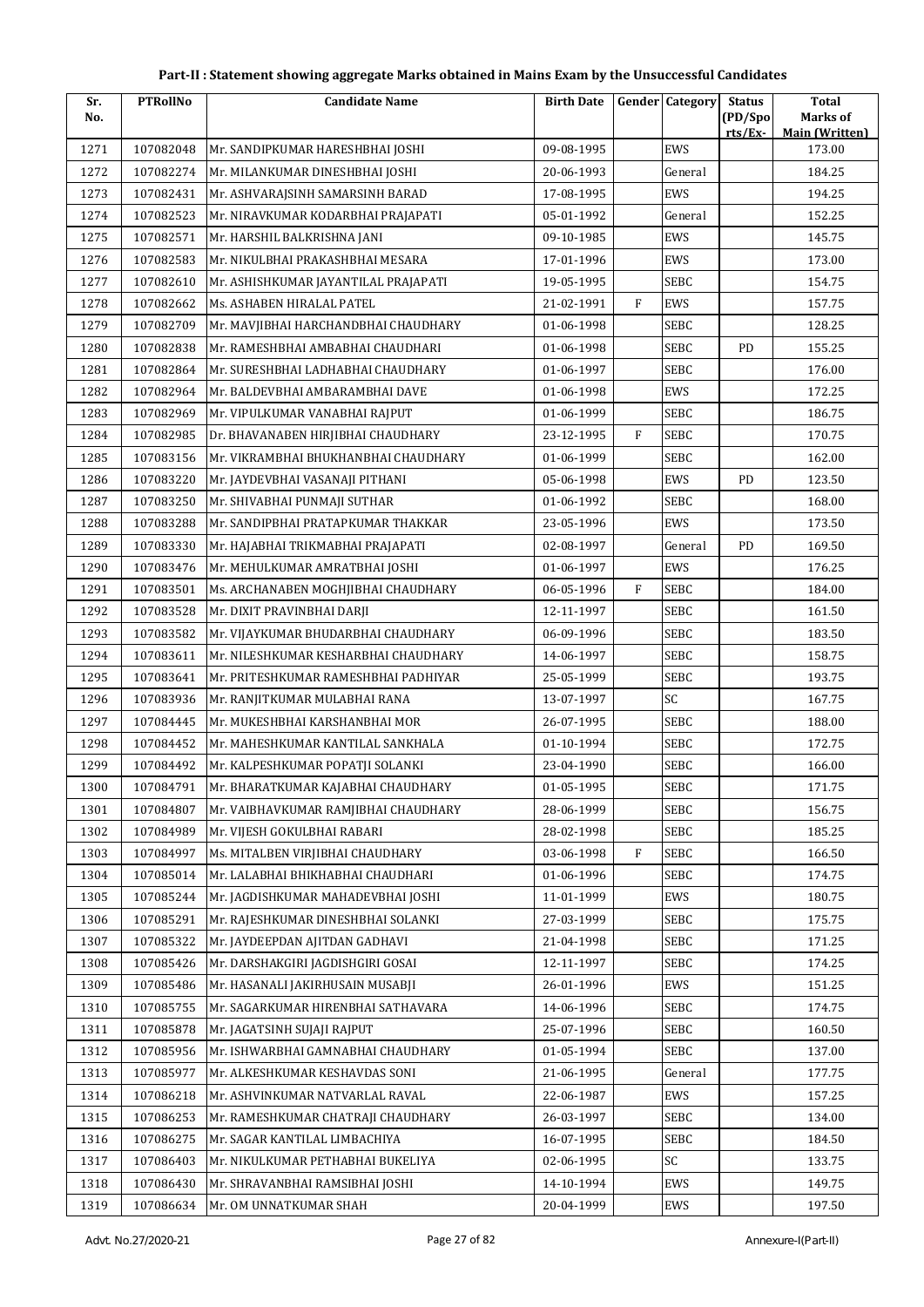| Sr.  | <b>PTRollNo</b> | <b>Candidate Name</b>                  | <b>Birth Date</b> |              | <b>Gender Category</b> | <b>Status</b>      | <b>Total</b>                      |
|------|-----------------|----------------------------------------|-------------------|--------------|------------------------|--------------------|-----------------------------------|
| No.  |                 |                                        |                   |              |                        | (PD/Spo<br>rts/Ex- | Marks of<br><b>Main (Written)</b> |
| 1320 | 107086651       | Mr. RAHUL PREMJIBHAI BHATI             | 31-08-1995        |              | <b>SEBC</b>            |                    | 170.50                            |
| 1321 | 107086693       | Mr. BHUPENDRAKUMAR VITTHALBHAI PARMAR  | 22-08-1996        |              | SC                     |                    | 133.50                            |
| 1322 | 107086704       | Ms. SRISHTI SURAJKUMAR PATEL           | 16-03-1997        | $\mathbf{F}$ | General                |                    | 170.75                            |
| 1323 | 107086705       | Mr. MUKESHDAN LAXMIDAN GADHAVI         | 17-06-1998        |              | <b>SEBC</b>            |                    | 177.50                            |
| 1324 | 107086734       | Mr. BHARATSINH MANAJI PADHIYAR         | 03-04-1996        |              | SEBC                   |                    | 184.50                            |
| 1325 | 107086864       | Mr. BIMALKUMAR BABULAL DARJI           | 11-07-1996        |              | SEBC                   |                    | 97.25                             |
| 1326 | 107086899       | Ms. RAMABEN BABULAL TRIVEDI            | 01-06-1998        | $\mathbf{F}$ | EWS                    |                    | 171.75                            |
| 1327 | 107086980       | Mr. BHARATBHAI PREMABHAI CHAUDHARY     | 12-02-1997        |              | <b>SEBC</b>            |                    | 152.25                            |
| 1328 | 107087075       | Mr. VASANTBHAI JAYANTIBHAI PARMAR      | 01-06-1992        |              | SC                     |                    | 175.75                            |
| 1329 | 107087238       | Mr. HARESHBHAI KHEMABHAI SUTHAR        | 10-05-1998        |              | <b>SEBC</b>            |                    | 151.75                            |
| 1330 | 107087279       | Mr. BHOORABHAI GENABHAI SAMBAD         | 01-07-1998        |              | <b>SEBC</b>            |                    | 130.25                            |
| 1331 | 107087330       | Mr. ASHOKKUMAR GHEMARBHAI CHAUDHARI    | 31-07-1994        |              | SEBC                   |                    | 186.25                            |
| 1332 | 107087361       | Mr. BALVANTBHAI BABUBHAI JADAV         | 04-03-1994        |              | SC                     |                    | 163.50                            |
| 1333 | 107087443       | Mr. ZULFIKARALI ABDULKHALIK HINGORJA   | 23-07-1999        |              | <b>SEBC</b>            |                    | 148.50                            |
| 1334 | 107087508       | Mr. ANIRUDDH RASIKLAL BASVECHA         | 03-12-1995        |              | SC                     |                    | 163.50                            |
| 1335 | 107087522       | Mr. HITESHKUMAR CHENABHAI MEWADA       | 21-02-1997        |              | <b>SEBC</b>            |                    | 193.75                            |
| 1336 | 107087764       | Mr. HARSH NATWARLAL PATEL              | 14-12-1997        |              | EWS                    |                    | 196.00                            |
| 1337 | 107087999       | Mr. DARSHAKKUMAR ABHERAJBHAI CHAUDHARY | 25-07-1997        |              | <b>SEBC</b>            |                    | 169.50                            |
| 1338 | 107088013       | Mr. NIKULKUMAR JAYANTILAL PRAJAPATI    | 24-11-1995        |              | <b>SEBC</b>            |                    | 192.75                            |
| 1339 | 107088277       | Mr. KEVALBHAI HARACHANDABHAI RABARI    | 05-02-1997        |              | <b>SEBC</b>            |                    | 160.00                            |
| 1340 | 107088430       | Ms. BHAGYLAXMIBA CHETANSINH RANA       | 18-10-1996        | $\mathbf F$  | SEBC                   |                    | 163.75                            |
| 1341 | 107088466       | Mr. SANJAYKUMAR LALJIBHAI CHAUDHARI    | 02-07-1990        |              | <b>SEBC</b>            |                    | 127.25                            |
| 1342 | 107088678       | Mr. RAVIKUMAR BALDEVBHAI DESAI         | 11-02-1996        |              | <b>SEBC</b>            |                    | 169.25                            |
| 1343 | 107088950       | Mr. GAJABHAI PARAKHAJI CHAUDHARY       | 21-08-1998        |              | <b>SEBC</b>            |                    | 140.25                            |
| 1344 | 107088952       | Mr. PANKAJKUMAR MANUBHAI THAKOR        | 22-10-1995        |              | <b>SEBC</b>            |                    | 166.00                            |
| 1345 | 107089158       | Mr. RAVJIBHAI KARMSIBHAI CHAUDHARI     | 01-04-1992        |              | <b>SEBC</b>            |                    | 158.00                            |
| 1346 | 107089215       | Mr. KARANKUMAR MOHANBHAI PRAJAPATI     | 21-08-1995        |              | <b>SEBC</b>            |                    | 141.50                            |
| 1347 | 107089682       | Ms. CHHAYABEN RAJENDRAKUMAR PADHIYAR   | 01-07-1997        | F            | <b>SEBC</b>            |                    | 187.25                            |
| 1348 | 107089912       | Ms. KIRANBEN MOHANJI RANA              | 11-07-1995        | ${\rm F}$    | <b>SEBC</b>            |                    | 171.50                            |
| 1349 | 107090133       | Mr. JITUDAN MAHADAN CHARAN             | 02-04-1991        |              | <b>SEBC</b>            |                    | 155.00                            |
| 1350 | 107090146       | Mr. MAHENDRAKUMAR BHIKHABHAI CHAUDHARI | 20-07-1990        |              | <b>SEBC</b>            |                    | 142.50                            |
| 1351 | 107090151       | Mr. DHAVAL DILIPKUMAR GUPTA            | 20-04-1995        |              | General                |                    | 189.50                            |
| 1352 | 107090369       | Mr. KIRANBHAI NAGJIBHAI PAUHALA        | 01-05-1995        |              | <b>SEBC</b>            |                    | 165.25                            |
| 1353 | 107090412       | Mr. MAHIPALSINH HAMIRSINH VAGHELA      | 01-06-1996        |              | EWS                    |                    | 170.25                            |
| 1354 | 107090498       | Mr. NARANABHAI VAGHABHAI CHAUDHARY     | 07-06-1998        |              | SEBC                   |                    | 160.00                            |
| 1355 | 107090653       | Ms. VARSHABAHEN PARTHIBHAI CHAUDHARY   | 22-04-1996        | F            | <b>SEBC</b>            |                    | 148.00                            |
| 1356 | 107090742       | Mr. MAHMADUVESH HABIBKHAN GHASURA      | 02-11-1992        |              | <b>SEBC</b>            |                    | 168.25                            |
| 1357 | 107090850       | Ms. RAMILABEN AVACHALBHAI ATOS         | 14-01-1996        | ${\rm F}$    | <b>SEBC</b>            |                    | 147.25                            |
| 1358 | 107091023       | Mr. MOTINDRA SURESHKUMAR KHATRI        | 14-06-1998        |              | EWS                    |                    | 186.50                            |
| 1359 | 107091029       | Mr. DHAVALKUMAR DINESHBHAI PATEL       | 18-05-1995        |              | EWS                    |                    | 154.00                            |
| 1360 | 107091046       | Ms. JASHODABEN AMBABHAI CHAUDHARI      | 01-06-1997        | F            | <b>SEBC</b>            |                    | 148.50                            |
| 1361 | 107091229       | Mr. JIGARKUMAR RAJESHKUMAR RAVAL       | 24-07-1994        |              | EWS                    |                    | 166.25                            |
| 1362 | 107091280       | Mr. PRADIPKUMAR BHAGVANJI PUROHIT      | 24-09-1990        |              | EWS                    |                    | 128.50                            |
| 1363 | 107091322       | Mr. AJITSINH LAXMANSINH CHAVDA         | 21-08-1992        |              | General                |                    | 170.00                            |
| 1364 | 107091419       | Mr. YASH SHAILESHKUMAR RAJGOR          | 27-01-1995        |              | EWS                    |                    | 156.75                            |
| 1365 | 107091436       | Mr. RAMESHSINH SANKARBHAI SOLANKI      | 01-06-1983        |              | <b>SEBC</b>            |                    | 162.75                            |
| 1366 | 107091449       | Mr. PRAKASHJI CHANDANJI THAKOR         | 10-04-1998        |              | SEBC                   |                    | 117.25                            |
| 1367 | 107091725       | Mr. JIGNESHKUMAR SHAILESHKUMAR VYAS    | 29-05-1994        |              | EWS                    |                    | 186.75                            |
| 1368 | 107091786       | Ms. ALKABEN PRAVINBHAI CHAUDHARY       | 29-04-1998        | F            | SEBC                   |                    | 173.00                            |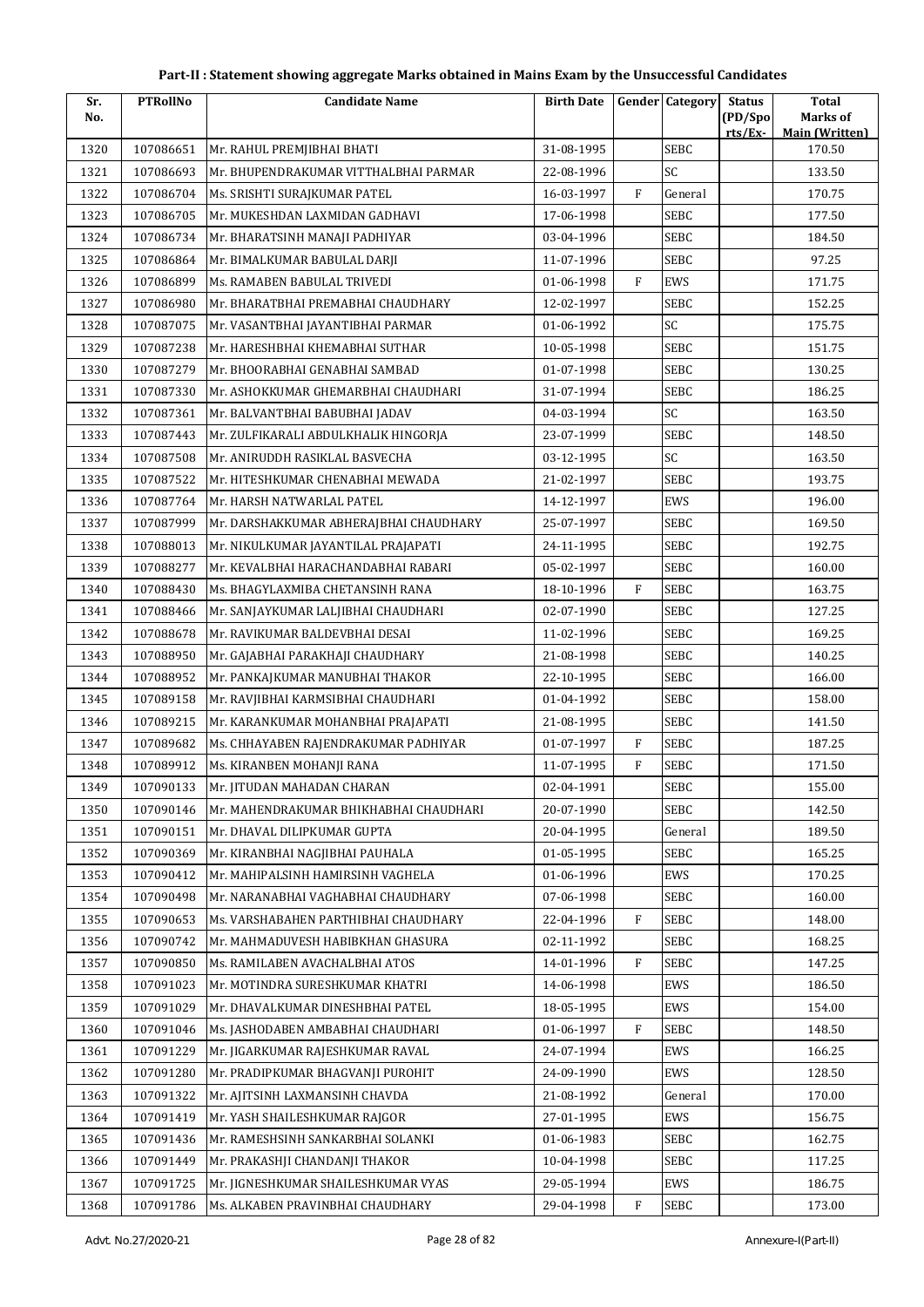| Sr.  | <b>PTRollNo</b> | <b>Candidate Name</b>                  | <b>Birth Date</b> |              | <b>Gender Category</b> | <b>Status</b>      | <b>Total</b>                      |
|------|-----------------|----------------------------------------|-------------------|--------------|------------------------|--------------------|-----------------------------------|
| No.  |                 |                                        |                   |              |                        | (PD/Spo<br>rts/Ex- | Marks of<br><b>Main (Written)</b> |
| 1369 | 107091912       | Mr. JIGNESHKUMAR SHIVABHAI PATEL       | 08-08-1996        |              | <b>SEBC</b>            |                    | 170.50                            |
| 1370 | 107091974       | Mr. ASHISHKUMAR BHAGWANBHAI BHUTKA     | 18-10-1997        |              | EWS                    |                    | 173.75                            |
| 1371 | 107092059       | Mr. DIVYESHKUMAR SURESHBHAI PATEL      | 15-05-1995        |              | EWS                    |                    | 151.75                            |
| 1372 | 107092205       | Mr. DINESHBHAI KARAMSHIBHAI CHAUDHARY  | 20-06-2000        |              | <b>SEBC</b>            |                    | 122.75                            |
| 1373 | 107092322       | Mr. ALPESHKUMAR ISHWARBHAI RABARI      | 14-11-1999        |              | SEBC                   |                    | 178.00                            |
| 1374 | 107092347       | Mr. DIPAKKUMAR RATILAL CHAUDHARI       | 14-07-1990        |              | <b>SEBC</b>            |                    | 168.50                            |
| 1375 | 107092397       | Mr. RAJNISHBHAI DEVJIBHAI CHAUDHARI    | 23-08-1993        |              | <b>SEBC</b>            |                    | 184.25                            |
| 1376 | 107092401       | Ms. URMILABEN JAGMALBHAI CHAUDHARY     | 01-06-1999        | $\mathbf{F}$ | SEBC                   |                    | 174.25                            |
| 1377 | 107092457       | Ms. DIPEEKABEN KANJIBHAI CHAUDHARY     | 14-04-1996        | F            | <b>SEBC</b>            |                    | 170.50                            |
| 1378 | 107092480       | Ms. HONEYBEN BIPINKUMAR SAYTA          | 31-07-1992        | $\mathbf{F}$ | EWS                    |                    | 153.00                            |
| 1379 | 107092550       | Mr. PIYUSHKUMAR VASARAMBHAI JOSHI      | 15-11-1998        |              | EWS                    |                    | 153.25                            |
| 1380 | 107092567       | Mr. PRANAVKUMAR RASIKLAL BASVECHA      | 17-04-1992        |              | SC                     |                    | 142.50                            |
| 1381 | 107092594       | Ms. BHAVANABEN GULABCHANDRA TRIVEDI    | 21-06-1994        | $\mathbf{F}$ | EWS                    |                    | 148.00                            |
| 1382 | 107092630       | Mr. PRATIKKUMAR SUDHIRBHAI CHAUHAN     | 18-03-1995        |              | SC                     |                    | 183.00                            |
| 1383 | 107092637       | Mr. DINESHKUMAR VENAJI CHAUDHARY       | 01-06-1994        |              | <b>SEBC</b>            |                    | 158.75                            |
| 1384 | 107092657       | Ms. MAYA NARASANGBHAI CHAUDHARY        | 20-07-1997        | $\rm F$      | <b>SEBC</b>            |                    | 172.00                            |
| 1385 | 107092838       | Mr. MITKUMAR SHAILESHBHAI PATEL        | 25-05-1996        |              | General                |                    | 175.50                            |
| 1386 | 107093043       | Mr. PRAKASHBHAI ISHWARBHAI CHAUDHARI   | 28-10-1992        |              | <b>SEBC</b>            |                    | 132.50                            |
| 1387 | 107093089       | Mr. PARTHKUMAR BIPINBHAI CHAUHAN       | 29-05-1998        |              | <b>SEBC</b>            |                    | 140.50                            |
| 1388 | 107093120       | Mr. PRAKASHBHAI VASHRAMBHAI CHAUDHARY  | 01-06-1996        |              | SEBC                   |                    | 156.25                            |
| 1389 | 107093225       | Mr. VIMALKUMAR KANUBHAI BAROT          | 10-11-1990        |              | SEBC                   |                    | 178.00                            |
| 1390 | 107093309       | Mr. CHETANKUMAR JAYANTIBHAI PRAJAPATI  | 20-08-1997        |              | <b>SEBC</b>            |                    | 126.75                            |
| 1391 | 107093356       | Mr. NARENDRASINH RUPSINH BODANA        | 11-05-1996        |              | <b>SEBC</b>            |                    | 176.75                            |
| 1392 | 107093502       | Mr. VIJAYKUMAR REVABHAI LUNPURA        | 10-02-1995        |              | SC                     |                    | 167.00                            |
| 1393 | 107093632       | Mr. NIRAV MAHENDRABHAI SUKHADIYA       | 15-10-1996        |              | General                |                    | 186.50                            |
| 1394 | 107093751       | Mr. RAHULKUMAR CHANDULAL DESAI         | 26-11-1995        |              | SEBC                   |                    | 166.75                            |
| 1395 | 107093992       | Mr. SURESHKUMAR SOMAJI KACHCHHAVA      | 12-06-1994        |              | General                |                    | 153.25                            |
| 1396 | 107094010       | Mr. KAMLESHKUMAR FALJIBHAI CHAUDHARY   | 20-09-1992        |              | SEBC                   |                    | 157.25                            |
| 1397 | 107094032       | Mr. DINESHBHAI THANNABHAI CHAUHAN      | 01-06-2000        |              | SC                     |                    | 129.00                            |
| 1398 | 107094041       | Mr. NIKUNJ HARGOVINDBHAI PRAJAPATI     | 24-01-1998        |              | <b>SEBC</b>            |                    | 136.75                            |
| 1399 | 107094049       | Mr. ATULKUMAR NARANBHAI BAROT          | 08-10-1998        |              | <b>SEBC</b>            |                    | 136.00                            |
| 1400 | 107094246       | Mr. DHAVALKUMAR INDAJI SANKHALA        | 30-08-1990        |              | SEBC                   |                    | 147.75                            |
| 1401 | 107094345       | Mr. PRADIPSINH MAFAJI RAJPUT           | 01-08-1995        |              | <b>SEBC</b>            |                    | 169.50                            |
| 1402 | 107094351       | Mr. HITESHBHAI GANESHBHAI CHAUDHARI    | 13-04-1997        |              | <b>SEBC</b>            |                    | 130.75                            |
| 1403 | 107094367       | Mr. ASHOKKUMAR DANAJI MALI             | 25-11-1998        |              | SEBC                   |                    | 117.50                            |
| 1404 | 107094452       | Mr. HARDIKKUMAR MUKESHBHAI PATEL       | 28-07-1995        |              | SEBC                   |                    | 165.00                            |
| 1405 | 107094619       | Mr. BHARAT HIRABHAI SUTHAR             | 16-01-1997        |              | <b>SEBC</b>            |                    | 139.00                            |
| 1406 | 107094690       | Mr. MUKESHKUMAR KANTILAL VADNAGARA     | 28-10-1995        |              | SC                     |                    | 128.25                            |
| 1407 | 107094936       | Mr. ISHVARBHAI KHEMABHAI MALI          | 09-01-1989        |              | SEBC                   |                    | 146.25                            |
| 1408 | 107095049       | Mr. BHARATKUMAR PREMJIBHAI CHAUDHARI   | 01-06-1996        |              | SEBC                   |                    | 179.00                            |
| 1409 | 107095062       | Mr. AKSHAYKUMAR SUBHASHCHANDRA TRIVEDI | 01-06-1996        |              | EWS                    |                    | 154.50                            |
| 1410 | 107095258       | Mr. BHARATBHAI KARSHANBHAI VAGHELA     | 09-08-1992        |              | SEBC                   |                    | 173.75                            |
| 1411 | 107095269       | Mr. DIP RAMDASBHAI RATHOD              | 13-05-1996        |              | <b>SC</b>              |                    | 176.00                            |
| 1412 | 107095409       | Mr. SURESHJI HAMIRJI THAKOR            | 01-06-1993        |              | SEBC                   |                    | 145.00                            |
| 1413 | 107095567       | Ms. VANDANABEN KISHORBHAI KHATRI       | 23-12-1996        | F            | General                |                    | 178.50                            |
| 1414 | 107095586       | Mr. DAHYABHAI MODABHAI DIGHARI         | 01-06-1996        |              | EWS                    |                    | 189.00                            |
| 1415 | 107096026       | Mr. SACHINKUMAR DILIPBHAI JOSHI        | 06-08-1993        |              | EWS                    |                    | 165.00                            |
| 1416 | 107096043       | Mr. APURVKUMAR DASHRATHBHAI RAVAL      | 01-07-1994        |              | General                |                    | 171.50                            |
| 1417 | 107096062       | Mr. BRIJESHKUMAR BABULAL PRAJAPATI     | 03-01-1996        |              | <b>SEBC</b>            |                    | 188.25                            |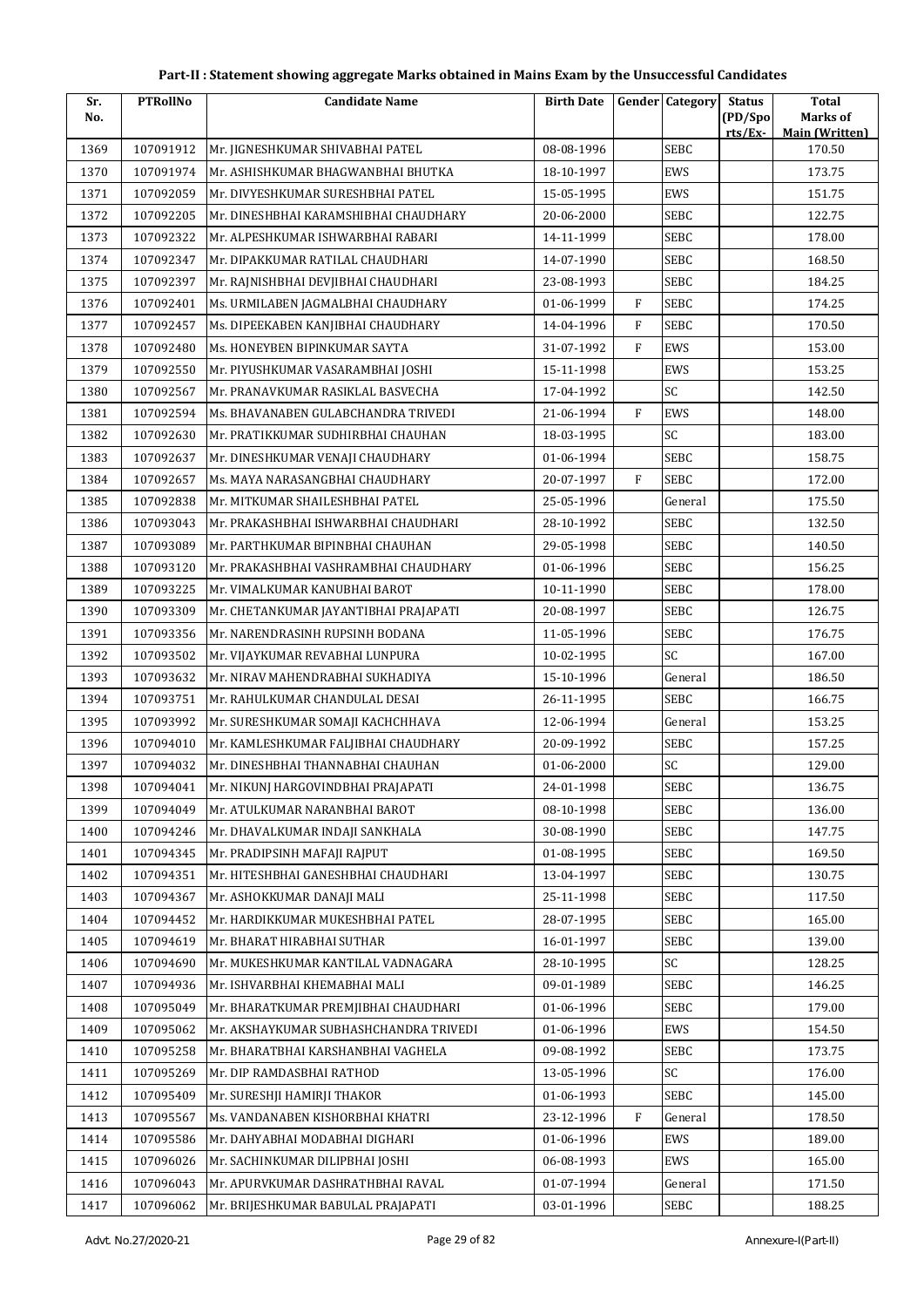| Sr.  | <b>PTRollNo</b> | <b>Candidate Name</b>                   | <b>Birth Date</b> |              | <b>Gender Category</b> | <b>Status</b> | <b>Total</b>                    |
|------|-----------------|-----------------------------------------|-------------------|--------------|------------------------|---------------|---------------------------------|
| No.  |                 |                                         |                   |              |                        | (PD/Spo       | Marks of                        |
| 1418 | 107096339       | Mrs. SONALBEN BABUBHAI PAVARA           | 01-10-1995        | $\mathbf{F}$ | <b>SEBC</b>            | rts/Ex        | <b>Main (Written)</b><br>109.25 |
| 1419 | 107096343       | Mr. ARVINDBHAI VAKTAJI TANK             | 19-11-1994        |              | <b>SEBC</b>            |               | 184.25                          |
| 1420 | 107096458       | Mr. VIRABHAI MAFABHAI JOSHI             | 01-06-1992        |              | EWS                    |               | 164.75                          |
| 1421 | 107096614       | Mr. SHANKARBHAI NARSINHBHAI BHUTADIYA   | 23-02-1996        |              | <b>SEBC</b>            |               | 172.75                          |
| 1422 | 107096680       | Mr. HASAMUKHBHAI NARASANGBHAI CHAUDHARY | 19-11-1995        |              | SEBC                   |               | 165.00                          |
| 1423 | 107096862       | Mr. DILIPSINH AAMBAJI RAJPUT            | 10-06-1997        |              | SEBC                   | Sports        | 158.81                          |
| 1424 | 107096998       | Mr. KARSANBHAI PANABHAI PADHAR          | 01-06-1988        |              | SEBC                   |               | 159.25                          |
| 1425 | 107097030       | Mrs. BHARATIBEN MANGALJI THAKOR         | 01-06-1988        | F            | <b>SEBC</b>            |               | 153.50                          |
| 1426 | 107097070       | Mr. MAHENDRASINH RATUJI BODANA          | 30-07-1999        |              | SEBC                   |               | 173.25                          |
| 1427 | 107097078       | Mr. SACHINKUMAR BHIKHABHAI PRAJAPATI    | 06-12-1997        |              | <b>SEBC</b>            |               | 178.00                          |
| 1428 | 107097080       | Mr. MANISHKUMAR GANPATLAL SONI          | 09-05-1996        |              | EWS                    |               | 153.00                          |
| 1429 | 107097094       | Ms. PAYALBEN VAGHJIBHAI KUNIYA          | 01-06-2000        | $\mathbf{F}$ | <b>SEBC</b>            |               | 136.25                          |
| 1430 | 107097182       | Ms. PURIBEN CHUNAJI THAKOR              | 13-06-1994        | $\mathbf{F}$ | SEBC                   |               | 147.50                          |
| 1431 | 107097261       | Mr. SANJAYKUMAR SUKHDEVBHAI PADHIYAR    | 27-08-1999        |              | <b>SEBC</b>            |               | 148.50                          |
| 1432 | 107097729       | Mr. NARENDRAKUMAR REVABHAI PRAJAPATI    | 18-06-1997        |              | <b>SEBC</b>            |               | 170.00                          |
| 1433 | 107097809       | Mr. MADEVABHAI ACHALABHAI PATEL         | 27-06-1988        |              | SEBC                   |               | 160.25                          |
| 1434 | 107098140       | Mr. RAMESHBHAI JORAJI KARMATA           | 02-02-1999        |              | <b>SEBC</b>            |               | 132.00                          |
| 1435 | 107098165       | Mr. VIJAYKUMAR PRAVINBHAI CHAUHAN       | 20-06-1991        |              | SC                     |               | 130.25                          |
| 1436 | 107098246       | Mr. PRAFULLCHANDRA KALYANBHAI SHRIMALI  | 11-08-1994        |              | SC                     |               | 174.25                          |
| 1437 | 107098386       | Mr. NIKUNJ SURESHBHAI PATEL             | 03-03-1994        |              | EWS                    |               | 129.00                          |
| 1438 | 107098549       | Ms. ARTIBEN KALUBHAI SOLANKI            | 15-07-1991        | $\mathbf{F}$ | <b>ST</b>              |               | 141.25                          |
| 1439 | 107098554       | Mrs. VARSHABEN KHEMABHAI CHAUDHARY      | 06-02-1994        | F            | <b>SEBC</b>            |               | 152.25                          |
| 1440 | 107098570       | Mr. DASHARATHBHAI PRAHLADBHAI CHAUDHARY | 01-06-1993        |              | <b>SEBC</b>            |               | 150.00                          |
| 1441 | 107098627       | Mr. NIKESHKUMAR HARGOVANBHAI PRAJAPATI  | 15-07-1989        |              | SEBC                   |               | 156.75                          |
| 1442 | 107098834       | Ms. AMITABEN VINODBHAI CHAUDHARY        | 18-06-1998        | $\mathbf{F}$ | SEBC                   |               | 148.00                          |
| 1443 | 107098945       | Ms. MITTALBEN AMRUTLAL DERIYA           | 01-06-1995        | F            | EWS                    |               | 105.75                          |
| 1444 | 107099117       | Mr. MUKESHBHAI ISHWARBHAI KHATANA       | 12-02-1998        |              | SEBC                   | PD            | 133.75                          |
| 1445 | 107099161       | Mr. RAHULKUMAR SHANKARBHAI CHHATRALIYA  | 12-08-1999        |              | <b>SC</b>              |               | 172.25                          |
| 1446 | 107099191       | Mr. RAJESHKUMAR BABULAL JOSHI           | 25-01-1999        |              | EWS                    |               | 165.75                          |
| 1447 | 107099273       | Mr. SURESHBHAI GANESHBHAI CHAUDHARY     | 01-08-1997        |              | SEBC                   |               | 157.25                          |
| 1448 | 107099319       | Mr. DASHARATHBHAI KEVALJI SUTHAR        | 01-06-2000        |              | <b>SEBC</b>            |               | 165.50                          |
| 1449 | 107099421       | Mr. SHAILESHKUMAR KUVARSHIBHAI DESAI    | 05-07-2000        |              | <b>SEBC</b>            |               | 146.25                          |
| 1450 | 107099422       | Mr. PIYUSHKUMAR MADANLAL MAHESHWARI     | 17-03-1997        |              | EWS                    |               | 186.25                          |
| 1451 | 107099447       | Mr. RUSHIRAJ VISHWDEEP SHARMA           | 22-12-1995        |              | SC                     |               | 173.50                          |
| 1452 | 107099546       | Mr. CHETANKUMAR VAGHAJI PARMAR          | 18-01-1994        |              | <b>SEBC</b>            |               | 152.75                          |
| 1453 | 107099721       | Mr. JIGARBHAI RAMESHBHAI KANTHERA       | 17-06-1993        |              | EWS                    |               | 180.75                          |
| 1454 | 107099807       | Ms. REKHABAHEN SARDARBHAI PATEL         | 09-03-1993        | $\mathbf{F}$ | <b>SEBC</b>            |               | 127.75                          |
| 1455 | 107099809       | Mr. AKASH HARSHADBHAI PATEL             | 15-07-1993        |              | EWS                    |               | 163.00                          |
| 1456 | 107099896       | Mr. VISHAL DHIRUBHAI MODI               | 25-07-1992        |              | <b>SEBC</b>            |               | 175.00                          |
| 1457 | 107099962       | Ms. RINKUBEN DANAJI GELOT               | 21-11-1996        | F            | <b>SEBC</b>            |               | 149.75                          |
| 1458 | 107099977       | Mr. NARESHKUMAR DALSHABHAI JOSHI        | 28-06-1996        |              | EWS                    |               | 134.75                          |
| 1459 | 107100007       | Mr. CHIRAGKUMAR BABULAL OZA             | 20-03-1996        |              | EWS                    |               | 188.50                          |
| 1460 | 107100055       | Mr. JAGATSINH NAVAJI RANA               | 10-04-1991        |              | SEBC                   |               | 131.75                          |
| 1461 | 107100143       | Mr. UMESHKUMAR DEVRAJBHAI CHAUDHARY     | 09-04-1996        |              | <b>SEBC</b>            | PD            | 155.50                          |
| 1462 | 107100427       | Mr. KARANKUMAR CHETANKUMAR OZA          | 20-01-1997        |              | General                |               | 195.00                          |
| 1463 | 107100479       | Mr. JAYDIPSINH DHENGAJI RAJPUT          | 14-05-1997        |              | <b>SEBC</b>            |               | 167.75                          |
| 1464 | 107100545       | Mr. SACHINKUMAR JESANGHBHAI CHAUDHARI   | 01-06-1997        |              | <b>SEBC</b>            |               | 183.25                          |
| 1465 | 107100671       | Mr. AKSHAYKUMAR VITTHALBHAI PRAJAPATI   | 01-05-1999        |              | SEBC                   |               | 172.75                          |
| 1466 | 107100704       | Mr. KIRANKUMAR SHAMALBHAI PRAJAPATI     | 07-07-1994        |              | SEBC                   |               | 133.75                          |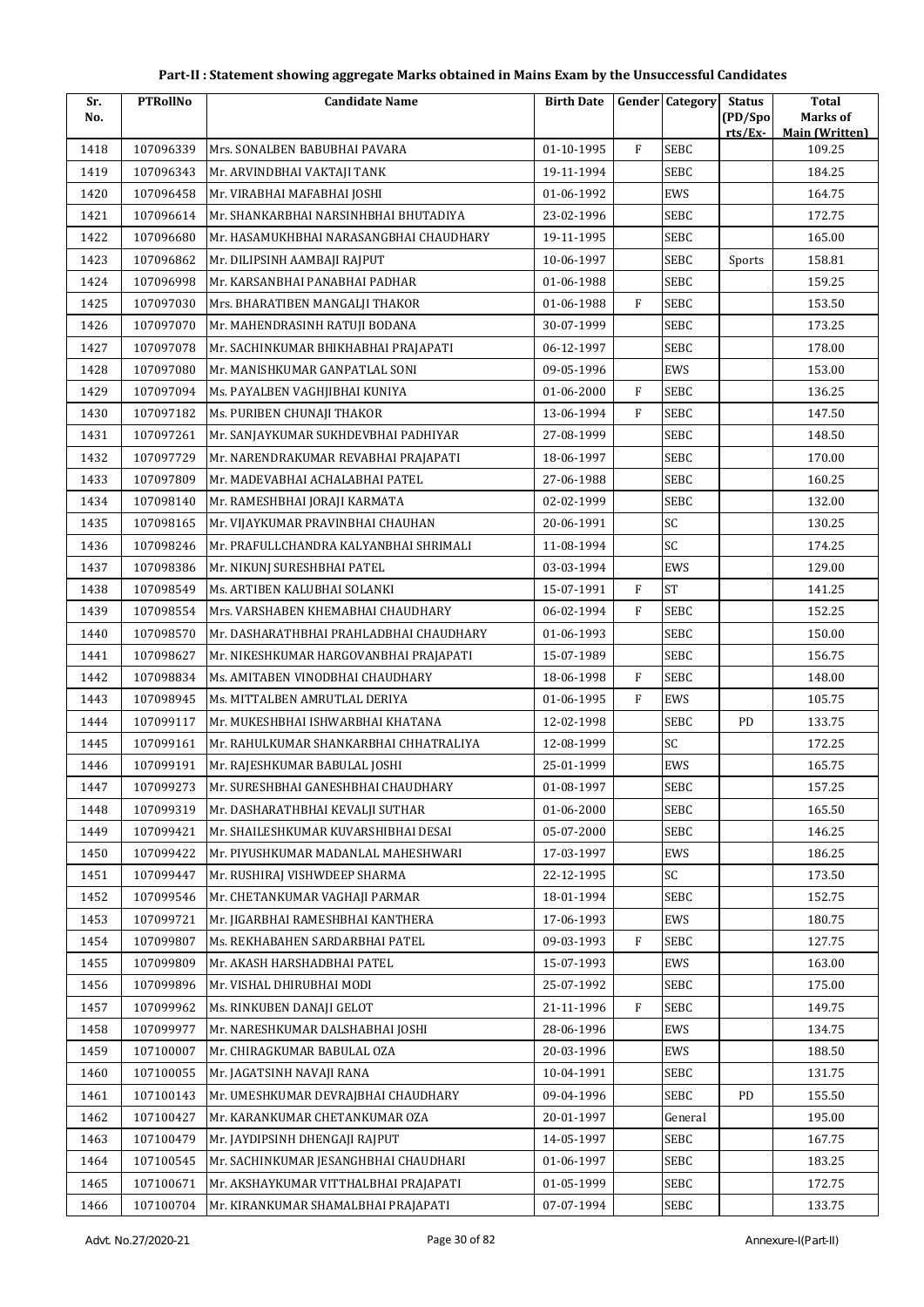| Part-II : Statement showing aggregate Marks obtained in Mains Exam by the Unsuccessful Candidates |  |
|---------------------------------------------------------------------------------------------------|--|
|---------------------------------------------------------------------------------------------------|--|

| Sr.  | <b>PTRollNo</b> | <b>Candidate Name</b>                    | <b>Birth Date</b> |              | <b>Gender Category</b> | <b>Status</b>      | <b>Total</b>                      |
|------|-----------------|------------------------------------------|-------------------|--------------|------------------------|--------------------|-----------------------------------|
| No.  |                 |                                          |                   |              |                        | (PD/Spo<br>rts/Ex- | Marks of<br><b>Main (Written)</b> |
| 1467 | 108100878       | Mr. KRUSHNADEVSINH RAMDEVSINH SARVAIYA   | 02-07-1993        |              | EWS                    |                    | 176.50                            |
| 1468 | 108101023       | Mr. LALJIBHAI OGHADBHAI GOHIL            | 01-06-1997        |              | <b>SEBC</b>            |                    | 122.00                            |
| 1469 | 108101032       | Mr. VIPULBHAI RAGHABHAI MAKAVANA         | 15-07-1990        |              | SC                     |                    | 188.25                            |
| 1470 | 108101086       | Mr. VISHAL VINODBHAI KOGATIYA            | 14-04-1999        |              | <b>SEBC</b>            |                    | 142.00                            |
| 1471 | 108101119       | Mr. UDAY JAHABHAI DAV                    | 24-12-1996        |              | SEBC                   |                    | 182.25                            |
| 1472 | 108101257       | Ms. MEENABA KARANSINH DODIYA             | 01-06-1989        | $\mathbf{F}$ | <b>SEBC</b>            | PD                 | 165.50                            |
| 1473 | 108101305       | Mr. YUVRAJSINH PRABHATSINH MORI          | 18-10-1995        |              | <b>SEBC</b>            |                    | 148.50                            |
| 1474 | 108101407       | Mr. MEHULBHAI PRATAPBHAI RATHOD          | 19-07-1997        |              | SEBC                   |                    | 164.75                            |
| 1475 | 108101684       | Mr. PRASHANTKUMAR GHANSHYAMBHAI PIPAVAT  | 28-11-1994        |              | SEBC                   |                    | 154.00                            |
| 1476 | 108101690       | Mr. SANJAYKUMAR MATHURBHAI JAMOD         | 27-12-1995        |              | SEBC                   |                    | 156.25                            |
| 1477 | 108101701       | Mr. BHAVESHKUMAR KARSHANBHAI SARVAIYA    | 13-01-1993        |              | SEBC                   | PD                 | 163.00                            |
| 1478 | 108101760       | Mr. DILIPSINH JORSHANGBHAI PARMAR        | 01-07-1993        |              | <b>SEBC</b>            |                    | 142.50                            |
| 1479 | 108101781       | Ms. GOPI PRAVINSIH VALA                  | 07-03-1996        | $\mathbf{F}$ | <b>SEBC</b>            |                    | 143.00                            |
| 1480 | 108101966       | Mr. PANKAJ NAGARBHAI GORADA              | 01-06-2000        |              | <b>SEBC</b>            |                    | 170.50                            |
| 1481 | 108102043       | Mr. CHAITANYAKUMAR ASHWINKUMAR JETHVA    | 02-07-1994        |              | <b>SEBC</b>            |                    | 173.50                            |
| 1482 | 108102153       | Mr. RAVIRAJSINH BHARATSINH HIRMA         | 07-06-1992        |              | SEBC                   |                    | 159.75                            |
| 1483 | 108102232       | Mr. BHARGAVKUMAR RAJESHBHAI PATEL        | 26-05-1994        |              | <b>EWS</b>             |                    | 94.75                             |
| 1484 | 108102311       | Mr. HARDEEPSINH JAGDISHBHAI SOLANKI      | 01-08-1996        |              | SEBC                   |                    | 180.00                            |
| 1485 | 108102331       | Mr. ASHWINBHAI RASIKBHAI GABU            | 20-06-1996        |              | SEBC                   |                    | 121.75                            |
| 1486 | 108102392       | Mr. VINUBHAI HANABHAI GAMI               | 05-05-1998        |              | SEBC                   |                    | 149.00                            |
| 1487 | 108102436       | Mr. NAZIRSHA NIZAMUDDINBHAI KURESHI      | 04-02-1989        |              | <b>SEBC</b>            |                    | 136.50                            |
| 1488 | 108102476       | Mr. ROHITKUMAR VINODRAY GHUNTLA          | 09-02-1992        |              | General                |                    | 115.75                            |
| 1489 | 108102507       | Mr. BHAGATSINH ALUSANGBHAI BARAD         | 29-09-1998        |              | <b>SEBC</b>            |                    | 149.00                            |
| 1490 | 108102579       | Ms. VANDANABEN ANILBHAI SOMANI           | 01-07-1995        | $\mathbf{F}$ | EWS                    |                    | 179.25                            |
| 1491 | 108102622       | Mr. MAHAVIRSINH BHARATSINH JADAV         | 22-05-1999        |              | SEBC                   |                    | 176.75                            |
| 1492 | 108102645       | Mr. MUKESHBHAI MANHARBHAI FATEPARA       | 24-06-1996        |              | <b>EWS</b>             |                    | 197.25                            |
| 1493 | 108102657       | Mr. JAYPALBHAI JITENDRABHAI KHACHAR      | 30-03-1997        |              | SEBC                   |                    | 177.50                            |
| 1494 | 108102702       | Mr. GAURAV MANSUKHBHAI JOGANI            | 12-01-1997        |              | <b>EWS</b>             |                    | 138.00                            |
| 1495 | 108102741       | Mr. NILESHBHAI UKESHBHAI PUNJANI         | 21-07-1989        |              | EWS                    |                    | 179.50                            |
| 1496 | 108102959       | Mr. INDRAJEETSINH HITENDRASINH BHADALIYA | 08-01-1998        |              | <b>SEBC</b>            |                    | 143.25                            |
| 1497 | 108103098       | Mr. KARAMSHIBHAI ARJANBHAI BHARADIYA     | 18-08-1990        |              | SEBC                   |                    | 165.25                            |
| 1498 | 108103125       | Mr. YASH MANOJBHAI MAKWANA               | 05-04-1999        |              | SEBC                   |                    | 192.50                            |
| 1499 | 108103159       | Mr. VIPULKUMAR NAGAJIBHAI CHAUHAN        | 18-04-1991        |              | SEBC                   |                    | 126.25                            |
| 1500 | 108103200       | Ms. BHARGAVEEBA RAJENDRASINH MORI        | 08-09-2000        | F            | SEBC                   |                    | 141.50                            |
| 1501 | 108103207       | Ms. MANSI KIRITBHAI PANDIT               | 22-06-1995        | $\mathbf{F}$ | General                |                    | 161.00                            |
| 1502 | 108103208       | Mr. CHETAN GHANSHYAMBHAI PARMAR          | 24-02-1993        |              | SEBC                   |                    | 152.75                            |
| 1503 | 108103422       | Mr. CHETAN LABHUBHAI ZINZUVADIYA         | 17-05-1993        |              | SEBC                   |                    | 166.00                            |
| 1504 | 108103440       | Mr. SANJAYBHAI VALJIBHAI JAMOD           | 19-10-2000        |              | SEBC                   |                    | 168.75                            |
| 1505 | 108103468       | Mr. DEVENDRASINH BHARATSINH PARMAR       | 22-12-1993        |              | SEBC                   |                    | 133.25                            |
| 1506 | 108103594       | Mr. YOGESH DAYARAMBHAI RANGHEDIYA        | 29-08-1998        |              | SEBC                   |                    | 159.75                            |
| 1507 | 108103722       | Mr. KAUSHIKBHAI DAMJIBHAI DUNGRALIYA     | 05-01-1998        |              | SEBC                   | PD                 | 130.75                            |
| 1508 | 108103854       | Mr. NIRMALSINH BHARATBHAI TUVAR          | 21-03-1995        |              | SEBC                   |                    | 165.50                            |
| 1509 | 108103873       | Mr. MAYUR RAMESHBHAI CHAVDA              | 05-05-1998        |              | SEBC                   |                    | 143.00                            |
| 1510 | 108103886       | Mr. YUVRAJSINH LALUBHA MORI              | 28-03-1997        |              | SEBC                   |                    | 146.25                            |
| 1511 | 108104102       | Mr. MAHAVIR MAHOBATSINH PARMAR           | 01-06-1992        |              | SEBC                   |                    | 149.25                            |
| 1512 | 108104111       | Mr. DEVENDRASINH MAHENDRASINH GOHIL      | 17-04-1996        |              | EWS                    |                    | 116.25                            |
| 1513 | 109104380       | Mr. AKASHBHAI VITTHALBHAI RATHVA         | 17-07-1998        |              | <b>ST</b>              |                    | 165.50                            |
| 1514 | 109104827       | Mr. JAYDEEPKUMAR PUNAMBHAI PARMAR        | 01-05-1995        |              | SC                     |                    | 170.00                            |
| 1515 | 109105577       | Mr. GAURAVKUMAR VIKRAMBHAI RATHVA        | 07-06-1996        |              | General                |                    | 173.75                            |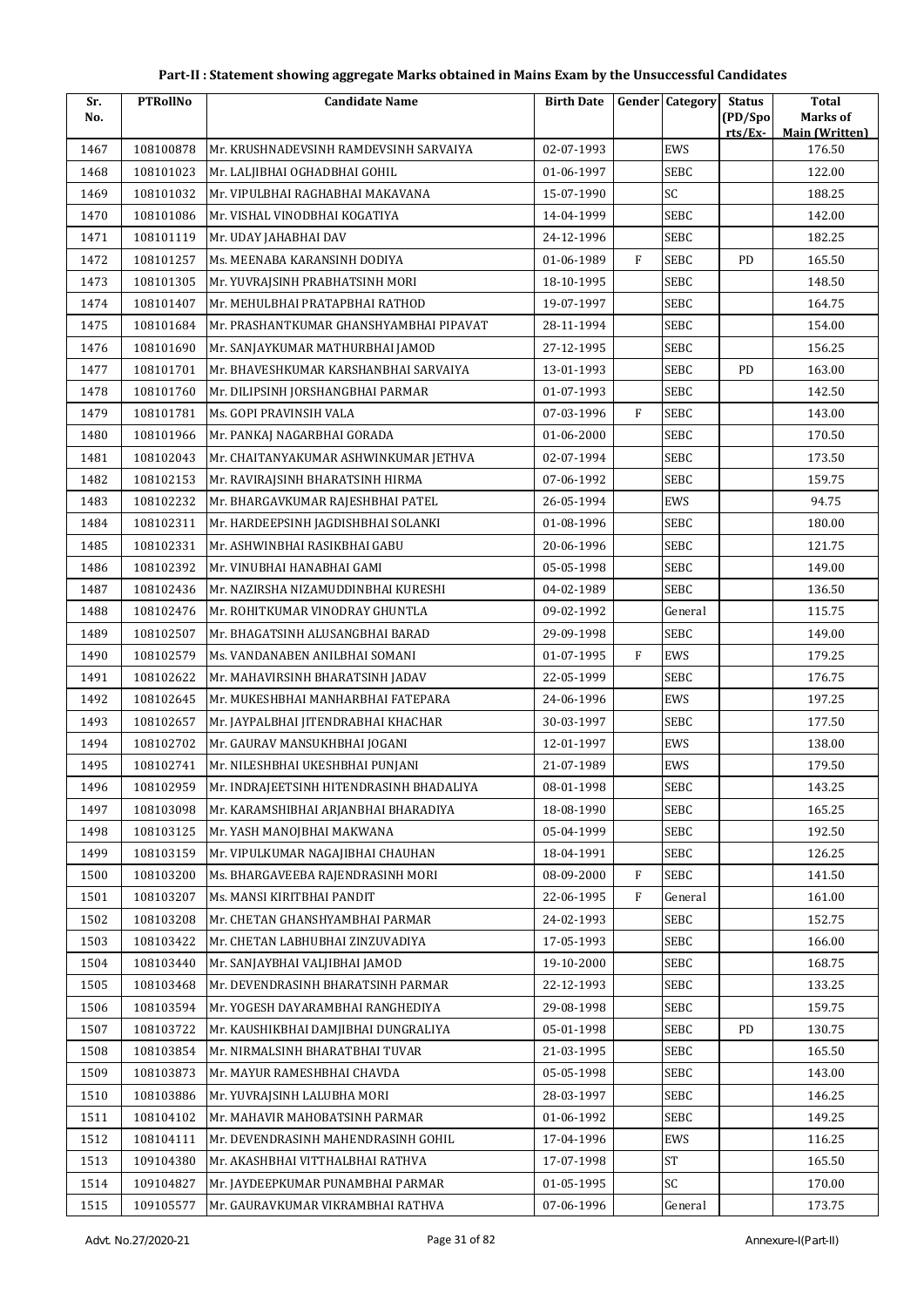| Sr.  | <b>PTRollNo</b> | <b>Candidate Name</b>                 | <b>Birth Date</b> |              | <b>Gender Category</b> | <b>Status</b> | <b>Total</b>                    |
|------|-----------------|---------------------------------------|-------------------|--------------|------------------------|---------------|---------------------------------|
| No.  |                 |                                       |                   |              |                        | (PD/Spo       | Marks of                        |
| 1516 | 109106112       | Mr. HITENDRAKUMAR CHAMPAKSINH RATHWA  | 16-09-1990        |              | <b>ST</b>              | rts/Ex-       | <b>Main (Written)</b><br>155.50 |
| 1517 | 109106363       | Mr. CHANDRASINH CHETANBHAI RATHVA     | 01-07-1991        |              | <b>ST</b>              |               | 109.75                          |
| 1518 | 109106555       | Mr. NIRMALBHAI FATESINGBHAI RATHVA    | 24-12-1995        |              | $\operatorname{ST}$    |               | 142.75                          |
| 1519 | 109106652       | Mr. RAHULKUMAR GORDHANBHAI RATHWA     | 13-03-1997        |              | <b>ST</b>              |               | 156.75                          |
| 1520 | 109106676       | Ms. BHAVIKABEN DALSINGBHAI RATHWA     | 09-01-1997        | $\mathbf{F}$ | <b>ST</b>              |               | 133.00                          |
| 1521 | 109106884       | Mr. AJITKUMAR DITUBHAI RATHAVA        | 29-01-1995        |              | <b>ST</b>              |               | 146.00                          |
| 1522 | 109107019       | Mr. ROHITKUMAR MOTESINGBHAI RATHWA    | 22-09-1994        |              | <b>ST</b>              |               | 121.00                          |
| 1523 | 109107612       | Mr. GHANSHYAMBHAI BHIMSINGBHAI RATHVA | 02-08-1994        |              | <b>ST</b>              |               | 114.75                          |
| 1524 | 110107737       | Mr. ASHWINKUMAR GALSINGBHAI VALVAI    | 03-07-1993        |              | <b>ST</b>              |               | 161.50                          |
| 1525 | 110107845       | Mr. RAVIRAJSINH PRATAPSINH SOLANKI    | 20-03-1995        |              | <b>SEBC</b>            |               | 169.50                          |
| 1526 | 110108009       | Mr. IMRAN ILIYASMIYA SHAIKH           | 26-09-1994        |              | General                |               | 139.75                          |
| 1527 | 110108184       | Mr. BIPINKUMAR SUKLABHAI PARGI        | 06-06-1993        |              | <b>ST</b>              |               | 150.50                          |
| 1528 | 110108426       | Mr. LALKRUSHNA LUNABHAI SOLANKI       | 10-02-1992        |              | <b>SEBC</b>            |               | 179.00                          |
| 1529 | 110108441       | Mr. KALRAVBHAI DINESHKUMAR LABANA     | 30-04-1998        |              | <b>SEBC</b>            |               | 172.50                          |
| 1530 | 110108480       | Mrs. NAYANABEN RAMANBHAI DAMOR        | 15-07-1990        | $\mathbf{F}$ | <b>ST</b>              |               | 156.25                          |
| 1531 | 110108897       | Mr. JAGDISHKUMAR NARSINGBHAI PATEL    | 07-11-1997        |              | SEBC                   |               | 131.25                          |
| 1532 | 110109684       | Mr. SIDDHRAJSINH BHIKHUSINH RATHOD    | 16-09-1991        |              | <b>SEBC</b>            |               | 169.75                          |
| 1533 | 110109862       | Mr. HARSHVARDHAN VIJAYKUMAR SHAH      | 30-08-1997        |              | <b>SEBC</b>            |               | 156.25                          |
| 1534 | 110110159       | Mr. MAHESHCHANDRA NARVARSINH RAJPUT   | 22-04-1991        |              | General                |               | 167.25                          |
| 1535 | 110110170       | Mr. MAHENDRAKUMAR RAMESHCHANDRA BARIA | 05-12-1994        |              | <b>ST</b>              |               | 145.75                          |
| 1536 | 110110244       | Mr. RONAKKUMAR DIPSINH PARMAR         | 02-01-2000        |              | <b>ST</b>              |               | 131.50                          |
| 1537 | 110110325       | Mr. PRAGNESHKUMAR MANHARBHAI BARIYA   | 14-06-1996        |              | <b>ST</b>              |               | 160.25                          |
| 1538 | 110110369       | Mr. MEET RAJENDRAKUMAR PRAJAPATI      | 27-09-1989        |              | <b>SEBC</b>            |               | 154.50                          |
| 1539 | 110110821       | Mr. LAXMANSINH LALSINGHBHAI VADAKIYA  | 02-09-1996        |              | <b>ST</b>              |               | 138.75                          |
| 1540 | 110110836       | Mr. BRIJESHKUMAR KANUBHAI SANGADA     | 15-06-1996        |              | $\operatorname{ST}$    |               | 149.25                          |
| 1541 | 110110881       | Mr. VINODKUMAR LALABHAI KATARA        | 03-02-1984        |              | <b>ST</b>              |               | 129.75                          |
| 1542 | 110111161       | Mr. SANDEEPKUMAR RAVINDRABHAI PALAS   | 16-07-1992        |              | <b>ST</b>              |               | 166.00                          |
| 1543 | 110111715       | Mrs. ARTI KAMLESHKUMAR BHABHOR        | 03-02-1990        | F            | <b>ST</b>              |               | 166.25                          |
| 1544 | 110111849       | Mr. HITESHKUMAR BHARATSINH BAMANYA    | 21-07-1992        |              | <b>ST</b>              |               | 139.00                          |
| 1545 | 110111961       | Mr. NIRAV BHIMJIBHAI GARASIYA         | 29-06-1995        |              | <b>ST</b>              |               | 167.00                          |
| 1546 | 110112439       | Ms. NIRALEEBEN GAVJIBHAI DAMOR        | 11-04-1996        | F            | <b>ST</b>              |               | 164.25                          |
| 1547 | 110112640       | Mr. VAIBHAVKUMAR NARVATSINH PARMAR    | 04-08-1996        |              | <b>SEBC</b>            |               | 139.75                          |
| 1548 | 110112646       | Ms. DARSHNABEN PARSINGBHAI SANGADA    | 15-08-1995        | F            | <b>ST</b>              |               | 147.50                          |
| 1549 | 110112904       | Mr. KRUNALKUMAR MANSUKHBHAI PATEL     | 20-05-1996        |              | $\operatorname{ST}$    |               | 158.50                          |
| 1550 | 110113026       | Mr. AKSHAYKUMAR SANDIPBHAI BHABHOR    | 24-06-1995        |              | <b>ST</b>              |               | 162.75                          |
| 1551 | 110113152       | Mr. RAHULBHAI RAMESHBHAI SANGADA      | 25-01-1996        |              | ST                     |               | 138.75                          |
| 1552 | 110113362       | Mr. ARJUNSINH JAWANSINH ROHIT         | 05-06-1996        |              | SC                     |               | 172.50                          |
| 1553 | 110113999       | Ms. SAVITABEN RUPABHAI PARGI          | 05-05-1996        | F            | <b>ST</b>              |               | 134.00                          |
| 1554 | 110114248       | Mr. SUNILBHAI NARESHBHAI TADVI        | 15-03-1995        |              | ST                     |               | 133.75                          |
| 1555 | 110114290       | Mr. CHIRAG NARANBHAI JADAV            | 10-11-1997        |              | <b>SEBC</b>            |               | 104.75                          |
| 1556 | 110114813       | Mr. NARESHBHAI MANUBHAI KAMALIYA      | 25-07-1996        |              | <b>SEBC</b>            |               | 139.50                          |
| 1557 | 110114856       | Mr. AJAYKUMAR BABUBHAI PRAJAPATI      | 22-12-1993        |              | <b>SEBC</b>            |               | 174.75                          |
| 1558 | 110114983       | Dr. PRAGNAKUMARI SAMJIBHAI DAMOR      | 21-05-1995        | $\rm F$      | <b>ST</b>              |               | 160.50                          |
| 1559 | 110115301       | Ms. KINJALBEN MATHURBHAI RATHOD       | 07-08-1998        | F            | <b>ST</b>              |               | 160.50                          |
| 1560 | 110115376       | Mr. RONAK KIRIT KUMAR PUVAR           | 27-09-1995        |              | SC                     |               | 175.75                          |
| 1561 | 110115652       | Mr. MEHULKUMAR VIRSINGBHAI DAMOR      | 25-12-1995        |              | <b>ST</b>              |               | 156.00                          |
| 1562 | 110115858       | Mr. AMITBHAI DHANABHAI NINAMA         | 15-05-1997        |              | ST                     |               | 158.75                          |
| 1563 | 110116476       | Mr. PRITESHKUMAR RASIKBHAI BARIA      | 14-08-1991        |              | <b>ST</b>              |               | 132.00                          |
| 1564 | 111116881       | Mr. KIRANKUMAR ASHOKBHAI BAGUL        | 04-03-1995        |              | $\operatorname{ST}$    |               | 153.75                          |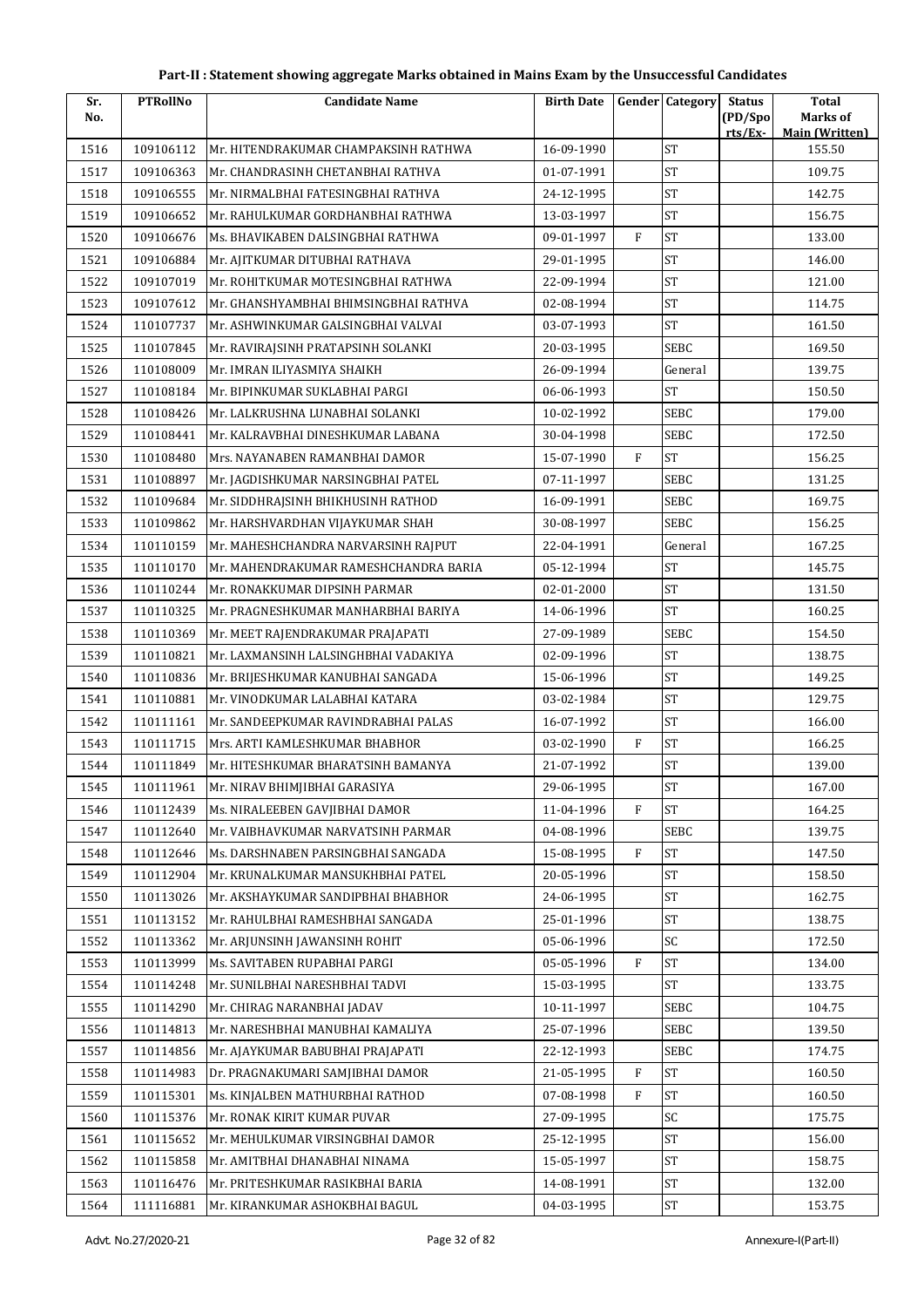| No.<br>rts/Ex-<br><b>Main (Written)</b><br>1565<br>111116949<br>12-06-1991<br>General<br>181.00<br>Mr. VIPUL JIVRAJBHAI KIYADA<br><b>ST</b><br>163.25<br>111117325<br>Mr. SURAJBHAI BHARATBHAI BHOYE<br>10-02-1995<br>1566<br><b>ST</b><br>1567<br>111117958<br>Mr. YOGESHKUMAR SHANKARBHAI MAHLA<br>05-11-1997<br>118.50<br><b>ST</b><br>1568<br>111118677<br>08-01-1998<br>140.75<br>Mr. ANKIT SITARAM BHAI DESHMUKH<br><b>SEBC</b><br>1569<br>112119035<br>16-04-1995<br>PD<br>125.75<br>Mr. RAMBHAI BHAYABHAI KARMUR<br>1570<br>112119089<br>12-09-1998<br><b>SEBC</b><br>169.00<br>Mr. VIJAYBHAI MALDEBHAI KARMUR<br>112119199<br>Mr. RAJESH MALDE CHAVDA<br>01-06-1993<br><b>SEBC</b><br>185.25<br>1571<br>SEBC<br>1572<br>112119363<br>05-07-1991<br>154.75<br>Mr. CHETANKUMAR RAMJIBHAI RATHOD<br>112119366<br>Mr. ROHIT ARVINDBHAI KARATHIYA<br>24-09-1998<br>SEBC<br>183.25<br>1573<br>21-07-1995<br>SEBC<br>179.50<br>1574<br>112119519<br>Mr. MAHESHKUMAR SAJANBHAI SUVA<br>1575<br>01-06-1993<br><b>SEBC</b><br>157.00<br>112119608<br>Mr. MANSUKH JESABHAI NANGESH<br>SEBC<br>1576<br>112119725<br>Mr. ALPESH MARKHIBHAI CHAVDA<br>07-01-1995<br>162.00<br><b>SEBC</b><br>1577<br>112119877<br>17-05-1996<br>176.50<br>Mr. VISHAL DEVRAJBHAI GADHAVI<br>F<br>1578<br>112119909<br>Ms. CHANDANIBEN KISHORBHAI BALOCHIYA<br>27-07-1994<br>172.25<br>General<br>1579<br>112120075<br>28-03-1992<br><b>SEBC</b><br>152.00<br>Mr. JAYESH BHIMABHAI KANARA<br><b>SEBC</b><br>1580<br>112120145<br>Mr. MAYUR ARASHIBHAI KANARA<br>17-10-1998<br>161.00<br>1581<br>112120344<br>30-05-1997<br>EWS<br>150.75<br>Mr. CHIRAGKUMAR RASIKLAL DAVDA<br>161.25<br>1582<br>112120380<br>Mr. SAGAR DAVABHAI MOVAR<br>15-10-1994<br><b>SEBC</b><br>09-04-1994<br>SEBC<br>1583<br>112120567<br>Mr. GOVIND MALDE AMBALIYA<br>127.50<br>112120585<br>03-05-1996<br><b>SEBC</b><br>139.65<br>1584<br>Mr. RAVI MANSUKHBHAI NAKUM<br>Sports<br>13-07-1993<br>SEBC<br>170.25<br>1585<br>112120627<br>Mr. BHARAT VIRAM JAM<br>112120709<br>25-12-1994<br><b>SEBC</b><br>112.25<br>1586<br>Mr. DHARAMSHI JAGABHA MANEK<br>1587<br>112120770<br>Mr. MAYANK JAGDISHBHAI GOJIYA<br>24-05-1996<br><b>SEBC</b><br>159.00<br>174.25<br>1588<br>112120914<br>Mr. AJAYSINH MAHENDRASINH JADEJA<br>11-06-1999<br>EWS<br>1589<br>112121126<br>03-11-1995<br><b>SEBC</b><br>175.75<br>Mr. DESHURBHAI SAJABHAI GADHAVI<br>SEBC<br>1590<br>112121137<br>Mr. RAHULKUMAR KHIMABHAI KARMUR<br>22-12-1995<br>176.00<br>$\mathbf{F}$<br>1591<br>113121184<br>Ms. VIHARI KAMLESHKUMAR SHAH<br>08-09-1993<br>General<br>165.50<br>$\mathbf{F}$<br>1592<br>113121234<br>Ms. BHAVYANIBA RAMDEVSINH SARVAIYA<br>23-02-1998<br>EWS<br>178.75<br>1593<br>113121358<br>28-11-1993<br><b>SEBC</b><br>159.25<br>Mr. ARVEEN CHHAGANBHAI PARMAR<br><b>SEBC</b><br>1594<br>113121435<br>Mr. SAHDEVBHAI SAMRATHDAN GADHAVI<br>31-10-1998<br>154.00<br>197.00<br>1595<br>113121448<br>Ms. HIRAL RAJESHKUMAR PANDYA<br>30-05-1998<br>F<br>General<br>1596<br>113121479<br>Mr. ABHEYJITSINH BHUPATSINH CHAVDA<br>24-05-1998<br>EWS<br>155.50<br>1597<br>08-01-1997<br>EWS<br>113121491<br>Mr. BHAVINKUMAR KAMLESHBHAI TRIVEDI<br>183.25<br>1598<br>113121540<br>22-03-1996<br>SEBC<br>190.00<br>Mr. ANANDKUMAR SHANKARBHAI CHAUDHARI<br>09-08-1992<br>EWS<br>1599<br>113121549<br>197.50<br>Mr. DHAVALKUMAR ARVINDBHAI PATEL<br>113121573<br>06-05-2000<br>SEBC<br>121.75<br>1600<br>Mr. VISHAL SHIVABHAI CHAUDHARY<br>1601<br>113121579<br>Ms. SHITALBEN BHARATBHAI PANCHAL<br>06-06-1990<br>F<br><b>SEBC</b><br>174.25<br>113121589<br>Mr. CHIRAG DILIPKUMAR TRIVEDI<br>21-07-1992<br>EWS<br>194.25<br>1602<br>1603<br>113121601<br>29-09-1995<br>SEBC<br>124.50<br>Mr. BHARGAV JAGMALBHAI CHAVDA<br>113121607<br>Ms. YAGNA PURSHOTTAMBHAI LIMBANI<br>31-05-1999<br>F<br>EWS<br>185.50<br>1604<br><b>ST</b><br>1605<br>113121621<br>11-03-1993<br>162.50<br>Mr. RAHULKUMAR GOVINDBHAI PASAYA<br>113121663<br>29-03-1998<br>SEBC<br>167.50<br>1606<br>Mr. CHIRAG KARSHANBHAI CHAVDA<br>1607<br>113121677<br>14-11-1995<br>F<br><b>SEBC</b><br>187.25<br>Ms. KRUPA VISHNUBHAI PRAJAPATI<br>1608<br>113121724<br>01-06-1996<br><b>SEBC</b><br>Mr. MAHESHKUMAR NANJIBHAI CHAUDHARY<br>161.50<br>1609<br>113121735<br>Ms. KOMAL RAJNIKANT RAVAL<br>04-07-1997<br>F<br>166.43<br>General<br>Sports<br>SEBC<br>113121764<br>Mr. SURESHKUMAR DHANABHAI CHAUDHARY<br>07-06-2000<br>138.00<br>1610<br>SC<br>31-01-1992<br>166.75<br>1611<br>113121765<br>Mr. DHRUVANG RAMANLAL BANKER<br>1612<br>113121933<br>18-08-1993<br><b>SEBC</b><br>185.00<br>Mr. BHARATKUMAR KARNABHAI BHAMMAR | Sr.  | <b>PTRollNo</b> | <b>Candidate Name</b>           | <b>Birth Date</b> | Gender Category | <b>Status</b> | <b>Total</b> |
|--------------------------------------------------------------------------------------------------------------------------------------------------------------------------------------------------------------------------------------------------------------------------------------------------------------------------------------------------------------------------------------------------------------------------------------------------------------------------------------------------------------------------------------------------------------------------------------------------------------------------------------------------------------------------------------------------------------------------------------------------------------------------------------------------------------------------------------------------------------------------------------------------------------------------------------------------------------------------------------------------------------------------------------------------------------------------------------------------------------------------------------------------------------------------------------------------------------------------------------------------------------------------------------------------------------------------------------------------------------------------------------------------------------------------------------------------------------------------------------------------------------------------------------------------------------------------------------------------------------------------------------------------------------------------------------------------------------------------------------------------------------------------------------------------------------------------------------------------------------------------------------------------------------------------------------------------------------------------------------------------------------------------------------------------------------------------------------------------------------------------------------------------------------------------------------------------------------------------------------------------------------------------------------------------------------------------------------------------------------------------------------------------------------------------------------------------------------------------------------------------------------------------------------------------------------------------------------------------------------------------------------------------------------------------------------------------------------------------------------------------------------------------------------------------------------------------------------------------------------------------------------------------------------------------------------------------------------------------------------------------------------------------------------------------------------------------------------------------------------------------------------------------------------------------------------------------------------------------------------------------------------------------------------------------------------------------------------------------------------------------------------------------------------------------------------------------------------------------------------------------------------------------------------------------------------------------------------------------------------------------------------------------------------------------------------------------------------------------------------------------------------------------------------------------------------------------------------------------------------------------------------------------------------------------------------------------------------------------------------------------------------------------------------------------------------------------------------------------------------------------------------------------------------------------------------------------------------------------------------------------------------------------------------------------------------------------------------------------------------------------------------------------------------------------------------------------------------------------------------------------------------------------------------------------------------------------------------------------------------------------------|------|-----------------|---------------------------------|-------------------|-----------------|---------------|--------------|
|                                                                                                                                                                                                                                                                                                                                                                                                                                                                                                                                                                                                                                                                                                                                                                                                                                                                                                                                                                                                                                                                                                                                                                                                                                                                                                                                                                                                                                                                                                                                                                                                                                                                                                                                                                                                                                                                                                                                                                                                                                                                                                                                                                                                                                                                                                                                                                                                                                                                                                                                                                                                                                                                                                                                                                                                                                                                                                                                                                                                                                                                                                                                                                                                                                                                                                                                                                                                                                                                                                                                                                                                                                                                                                                                                                                                                                                                                                                                                                                                                                                                                                                                                                                                                                                                                                                                                                                                                                                                                                                                                                                                                                |      |                 |                                 |                   |                 | (PD/Spo       | Marks of     |
|                                                                                                                                                                                                                                                                                                                                                                                                                                                                                                                                                                                                                                                                                                                                                                                                                                                                                                                                                                                                                                                                                                                                                                                                                                                                                                                                                                                                                                                                                                                                                                                                                                                                                                                                                                                                                                                                                                                                                                                                                                                                                                                                                                                                                                                                                                                                                                                                                                                                                                                                                                                                                                                                                                                                                                                                                                                                                                                                                                                                                                                                                                                                                                                                                                                                                                                                                                                                                                                                                                                                                                                                                                                                                                                                                                                                                                                                                                                                                                                                                                                                                                                                                                                                                                                                                                                                                                                                                                                                                                                                                                                                                                |      |                 |                                 |                   |                 |               |              |
|                                                                                                                                                                                                                                                                                                                                                                                                                                                                                                                                                                                                                                                                                                                                                                                                                                                                                                                                                                                                                                                                                                                                                                                                                                                                                                                                                                                                                                                                                                                                                                                                                                                                                                                                                                                                                                                                                                                                                                                                                                                                                                                                                                                                                                                                                                                                                                                                                                                                                                                                                                                                                                                                                                                                                                                                                                                                                                                                                                                                                                                                                                                                                                                                                                                                                                                                                                                                                                                                                                                                                                                                                                                                                                                                                                                                                                                                                                                                                                                                                                                                                                                                                                                                                                                                                                                                                                                                                                                                                                                                                                                                                                |      |                 |                                 |                   |                 |               |              |
|                                                                                                                                                                                                                                                                                                                                                                                                                                                                                                                                                                                                                                                                                                                                                                                                                                                                                                                                                                                                                                                                                                                                                                                                                                                                                                                                                                                                                                                                                                                                                                                                                                                                                                                                                                                                                                                                                                                                                                                                                                                                                                                                                                                                                                                                                                                                                                                                                                                                                                                                                                                                                                                                                                                                                                                                                                                                                                                                                                                                                                                                                                                                                                                                                                                                                                                                                                                                                                                                                                                                                                                                                                                                                                                                                                                                                                                                                                                                                                                                                                                                                                                                                                                                                                                                                                                                                                                                                                                                                                                                                                                                                                |      |                 |                                 |                   |                 |               |              |
|                                                                                                                                                                                                                                                                                                                                                                                                                                                                                                                                                                                                                                                                                                                                                                                                                                                                                                                                                                                                                                                                                                                                                                                                                                                                                                                                                                                                                                                                                                                                                                                                                                                                                                                                                                                                                                                                                                                                                                                                                                                                                                                                                                                                                                                                                                                                                                                                                                                                                                                                                                                                                                                                                                                                                                                                                                                                                                                                                                                                                                                                                                                                                                                                                                                                                                                                                                                                                                                                                                                                                                                                                                                                                                                                                                                                                                                                                                                                                                                                                                                                                                                                                                                                                                                                                                                                                                                                                                                                                                                                                                                                                                |      |                 |                                 |                   |                 |               |              |
|                                                                                                                                                                                                                                                                                                                                                                                                                                                                                                                                                                                                                                                                                                                                                                                                                                                                                                                                                                                                                                                                                                                                                                                                                                                                                                                                                                                                                                                                                                                                                                                                                                                                                                                                                                                                                                                                                                                                                                                                                                                                                                                                                                                                                                                                                                                                                                                                                                                                                                                                                                                                                                                                                                                                                                                                                                                                                                                                                                                                                                                                                                                                                                                                                                                                                                                                                                                                                                                                                                                                                                                                                                                                                                                                                                                                                                                                                                                                                                                                                                                                                                                                                                                                                                                                                                                                                                                                                                                                                                                                                                                                                                |      |                 |                                 |                   |                 |               |              |
|                                                                                                                                                                                                                                                                                                                                                                                                                                                                                                                                                                                                                                                                                                                                                                                                                                                                                                                                                                                                                                                                                                                                                                                                                                                                                                                                                                                                                                                                                                                                                                                                                                                                                                                                                                                                                                                                                                                                                                                                                                                                                                                                                                                                                                                                                                                                                                                                                                                                                                                                                                                                                                                                                                                                                                                                                                                                                                                                                                                                                                                                                                                                                                                                                                                                                                                                                                                                                                                                                                                                                                                                                                                                                                                                                                                                                                                                                                                                                                                                                                                                                                                                                                                                                                                                                                                                                                                                                                                                                                                                                                                                                                |      |                 |                                 |                   |                 |               |              |
|                                                                                                                                                                                                                                                                                                                                                                                                                                                                                                                                                                                                                                                                                                                                                                                                                                                                                                                                                                                                                                                                                                                                                                                                                                                                                                                                                                                                                                                                                                                                                                                                                                                                                                                                                                                                                                                                                                                                                                                                                                                                                                                                                                                                                                                                                                                                                                                                                                                                                                                                                                                                                                                                                                                                                                                                                                                                                                                                                                                                                                                                                                                                                                                                                                                                                                                                                                                                                                                                                                                                                                                                                                                                                                                                                                                                                                                                                                                                                                                                                                                                                                                                                                                                                                                                                                                                                                                                                                                                                                                                                                                                                                |      |                 |                                 |                   |                 |               |              |
|                                                                                                                                                                                                                                                                                                                                                                                                                                                                                                                                                                                                                                                                                                                                                                                                                                                                                                                                                                                                                                                                                                                                                                                                                                                                                                                                                                                                                                                                                                                                                                                                                                                                                                                                                                                                                                                                                                                                                                                                                                                                                                                                                                                                                                                                                                                                                                                                                                                                                                                                                                                                                                                                                                                                                                                                                                                                                                                                                                                                                                                                                                                                                                                                                                                                                                                                                                                                                                                                                                                                                                                                                                                                                                                                                                                                                                                                                                                                                                                                                                                                                                                                                                                                                                                                                                                                                                                                                                                                                                                                                                                                                                |      |                 |                                 |                   |                 |               |              |
|                                                                                                                                                                                                                                                                                                                                                                                                                                                                                                                                                                                                                                                                                                                                                                                                                                                                                                                                                                                                                                                                                                                                                                                                                                                                                                                                                                                                                                                                                                                                                                                                                                                                                                                                                                                                                                                                                                                                                                                                                                                                                                                                                                                                                                                                                                                                                                                                                                                                                                                                                                                                                                                                                                                                                                                                                                                                                                                                                                                                                                                                                                                                                                                                                                                                                                                                                                                                                                                                                                                                                                                                                                                                                                                                                                                                                                                                                                                                                                                                                                                                                                                                                                                                                                                                                                                                                                                                                                                                                                                                                                                                                                |      |                 |                                 |                   |                 |               |              |
|                                                                                                                                                                                                                                                                                                                                                                                                                                                                                                                                                                                                                                                                                                                                                                                                                                                                                                                                                                                                                                                                                                                                                                                                                                                                                                                                                                                                                                                                                                                                                                                                                                                                                                                                                                                                                                                                                                                                                                                                                                                                                                                                                                                                                                                                                                                                                                                                                                                                                                                                                                                                                                                                                                                                                                                                                                                                                                                                                                                                                                                                                                                                                                                                                                                                                                                                                                                                                                                                                                                                                                                                                                                                                                                                                                                                                                                                                                                                                                                                                                                                                                                                                                                                                                                                                                                                                                                                                                                                                                                                                                                                                                |      |                 |                                 |                   |                 |               |              |
|                                                                                                                                                                                                                                                                                                                                                                                                                                                                                                                                                                                                                                                                                                                                                                                                                                                                                                                                                                                                                                                                                                                                                                                                                                                                                                                                                                                                                                                                                                                                                                                                                                                                                                                                                                                                                                                                                                                                                                                                                                                                                                                                                                                                                                                                                                                                                                                                                                                                                                                                                                                                                                                                                                                                                                                                                                                                                                                                                                                                                                                                                                                                                                                                                                                                                                                                                                                                                                                                                                                                                                                                                                                                                                                                                                                                                                                                                                                                                                                                                                                                                                                                                                                                                                                                                                                                                                                                                                                                                                                                                                                                                                |      |                 |                                 |                   |                 |               |              |
|                                                                                                                                                                                                                                                                                                                                                                                                                                                                                                                                                                                                                                                                                                                                                                                                                                                                                                                                                                                                                                                                                                                                                                                                                                                                                                                                                                                                                                                                                                                                                                                                                                                                                                                                                                                                                                                                                                                                                                                                                                                                                                                                                                                                                                                                                                                                                                                                                                                                                                                                                                                                                                                                                                                                                                                                                                                                                                                                                                                                                                                                                                                                                                                                                                                                                                                                                                                                                                                                                                                                                                                                                                                                                                                                                                                                                                                                                                                                                                                                                                                                                                                                                                                                                                                                                                                                                                                                                                                                                                                                                                                                                                |      |                 |                                 |                   |                 |               |              |
|                                                                                                                                                                                                                                                                                                                                                                                                                                                                                                                                                                                                                                                                                                                                                                                                                                                                                                                                                                                                                                                                                                                                                                                                                                                                                                                                                                                                                                                                                                                                                                                                                                                                                                                                                                                                                                                                                                                                                                                                                                                                                                                                                                                                                                                                                                                                                                                                                                                                                                                                                                                                                                                                                                                                                                                                                                                                                                                                                                                                                                                                                                                                                                                                                                                                                                                                                                                                                                                                                                                                                                                                                                                                                                                                                                                                                                                                                                                                                                                                                                                                                                                                                                                                                                                                                                                                                                                                                                                                                                                                                                                                                                |      |                 |                                 |                   |                 |               |              |
|                                                                                                                                                                                                                                                                                                                                                                                                                                                                                                                                                                                                                                                                                                                                                                                                                                                                                                                                                                                                                                                                                                                                                                                                                                                                                                                                                                                                                                                                                                                                                                                                                                                                                                                                                                                                                                                                                                                                                                                                                                                                                                                                                                                                                                                                                                                                                                                                                                                                                                                                                                                                                                                                                                                                                                                                                                                                                                                                                                                                                                                                                                                                                                                                                                                                                                                                                                                                                                                                                                                                                                                                                                                                                                                                                                                                                                                                                                                                                                                                                                                                                                                                                                                                                                                                                                                                                                                                                                                                                                                                                                                                                                |      |                 |                                 |                   |                 |               |              |
|                                                                                                                                                                                                                                                                                                                                                                                                                                                                                                                                                                                                                                                                                                                                                                                                                                                                                                                                                                                                                                                                                                                                                                                                                                                                                                                                                                                                                                                                                                                                                                                                                                                                                                                                                                                                                                                                                                                                                                                                                                                                                                                                                                                                                                                                                                                                                                                                                                                                                                                                                                                                                                                                                                                                                                                                                                                                                                                                                                                                                                                                                                                                                                                                                                                                                                                                                                                                                                                                                                                                                                                                                                                                                                                                                                                                                                                                                                                                                                                                                                                                                                                                                                                                                                                                                                                                                                                                                                                                                                                                                                                                                                |      |                 |                                 |                   |                 |               |              |
|                                                                                                                                                                                                                                                                                                                                                                                                                                                                                                                                                                                                                                                                                                                                                                                                                                                                                                                                                                                                                                                                                                                                                                                                                                                                                                                                                                                                                                                                                                                                                                                                                                                                                                                                                                                                                                                                                                                                                                                                                                                                                                                                                                                                                                                                                                                                                                                                                                                                                                                                                                                                                                                                                                                                                                                                                                                                                                                                                                                                                                                                                                                                                                                                                                                                                                                                                                                                                                                                                                                                                                                                                                                                                                                                                                                                                                                                                                                                                                                                                                                                                                                                                                                                                                                                                                                                                                                                                                                                                                                                                                                                                                |      |                 |                                 |                   |                 |               |              |
|                                                                                                                                                                                                                                                                                                                                                                                                                                                                                                                                                                                                                                                                                                                                                                                                                                                                                                                                                                                                                                                                                                                                                                                                                                                                                                                                                                                                                                                                                                                                                                                                                                                                                                                                                                                                                                                                                                                                                                                                                                                                                                                                                                                                                                                                                                                                                                                                                                                                                                                                                                                                                                                                                                                                                                                                                                                                                                                                                                                                                                                                                                                                                                                                                                                                                                                                                                                                                                                                                                                                                                                                                                                                                                                                                                                                                                                                                                                                                                                                                                                                                                                                                                                                                                                                                                                                                                                                                                                                                                                                                                                                                                |      |                 |                                 |                   |                 |               |              |
|                                                                                                                                                                                                                                                                                                                                                                                                                                                                                                                                                                                                                                                                                                                                                                                                                                                                                                                                                                                                                                                                                                                                                                                                                                                                                                                                                                                                                                                                                                                                                                                                                                                                                                                                                                                                                                                                                                                                                                                                                                                                                                                                                                                                                                                                                                                                                                                                                                                                                                                                                                                                                                                                                                                                                                                                                                                                                                                                                                                                                                                                                                                                                                                                                                                                                                                                                                                                                                                                                                                                                                                                                                                                                                                                                                                                                                                                                                                                                                                                                                                                                                                                                                                                                                                                                                                                                                                                                                                                                                                                                                                                                                |      |                 |                                 |                   |                 |               |              |
|                                                                                                                                                                                                                                                                                                                                                                                                                                                                                                                                                                                                                                                                                                                                                                                                                                                                                                                                                                                                                                                                                                                                                                                                                                                                                                                                                                                                                                                                                                                                                                                                                                                                                                                                                                                                                                                                                                                                                                                                                                                                                                                                                                                                                                                                                                                                                                                                                                                                                                                                                                                                                                                                                                                                                                                                                                                                                                                                                                                                                                                                                                                                                                                                                                                                                                                                                                                                                                                                                                                                                                                                                                                                                                                                                                                                                                                                                                                                                                                                                                                                                                                                                                                                                                                                                                                                                                                                                                                                                                                                                                                                                                |      |                 |                                 |                   |                 |               |              |
|                                                                                                                                                                                                                                                                                                                                                                                                                                                                                                                                                                                                                                                                                                                                                                                                                                                                                                                                                                                                                                                                                                                                                                                                                                                                                                                                                                                                                                                                                                                                                                                                                                                                                                                                                                                                                                                                                                                                                                                                                                                                                                                                                                                                                                                                                                                                                                                                                                                                                                                                                                                                                                                                                                                                                                                                                                                                                                                                                                                                                                                                                                                                                                                                                                                                                                                                                                                                                                                                                                                                                                                                                                                                                                                                                                                                                                                                                                                                                                                                                                                                                                                                                                                                                                                                                                                                                                                                                                                                                                                                                                                                                                |      |                 |                                 |                   |                 |               |              |
|                                                                                                                                                                                                                                                                                                                                                                                                                                                                                                                                                                                                                                                                                                                                                                                                                                                                                                                                                                                                                                                                                                                                                                                                                                                                                                                                                                                                                                                                                                                                                                                                                                                                                                                                                                                                                                                                                                                                                                                                                                                                                                                                                                                                                                                                                                                                                                                                                                                                                                                                                                                                                                                                                                                                                                                                                                                                                                                                                                                                                                                                                                                                                                                                                                                                                                                                                                                                                                                                                                                                                                                                                                                                                                                                                                                                                                                                                                                                                                                                                                                                                                                                                                                                                                                                                                                                                                                                                                                                                                                                                                                                                                |      |                 |                                 |                   |                 |               |              |
|                                                                                                                                                                                                                                                                                                                                                                                                                                                                                                                                                                                                                                                                                                                                                                                                                                                                                                                                                                                                                                                                                                                                                                                                                                                                                                                                                                                                                                                                                                                                                                                                                                                                                                                                                                                                                                                                                                                                                                                                                                                                                                                                                                                                                                                                                                                                                                                                                                                                                                                                                                                                                                                                                                                                                                                                                                                                                                                                                                                                                                                                                                                                                                                                                                                                                                                                                                                                                                                                                                                                                                                                                                                                                                                                                                                                                                                                                                                                                                                                                                                                                                                                                                                                                                                                                                                                                                                                                                                                                                                                                                                                                                |      |                 |                                 |                   |                 |               |              |
|                                                                                                                                                                                                                                                                                                                                                                                                                                                                                                                                                                                                                                                                                                                                                                                                                                                                                                                                                                                                                                                                                                                                                                                                                                                                                                                                                                                                                                                                                                                                                                                                                                                                                                                                                                                                                                                                                                                                                                                                                                                                                                                                                                                                                                                                                                                                                                                                                                                                                                                                                                                                                                                                                                                                                                                                                                                                                                                                                                                                                                                                                                                                                                                                                                                                                                                                                                                                                                                                                                                                                                                                                                                                                                                                                                                                                                                                                                                                                                                                                                                                                                                                                                                                                                                                                                                                                                                                                                                                                                                                                                                                                                |      |                 |                                 |                   |                 |               |              |
|                                                                                                                                                                                                                                                                                                                                                                                                                                                                                                                                                                                                                                                                                                                                                                                                                                                                                                                                                                                                                                                                                                                                                                                                                                                                                                                                                                                                                                                                                                                                                                                                                                                                                                                                                                                                                                                                                                                                                                                                                                                                                                                                                                                                                                                                                                                                                                                                                                                                                                                                                                                                                                                                                                                                                                                                                                                                                                                                                                                                                                                                                                                                                                                                                                                                                                                                                                                                                                                                                                                                                                                                                                                                                                                                                                                                                                                                                                                                                                                                                                                                                                                                                                                                                                                                                                                                                                                                                                                                                                                                                                                                                                |      |                 |                                 |                   |                 |               |              |
|                                                                                                                                                                                                                                                                                                                                                                                                                                                                                                                                                                                                                                                                                                                                                                                                                                                                                                                                                                                                                                                                                                                                                                                                                                                                                                                                                                                                                                                                                                                                                                                                                                                                                                                                                                                                                                                                                                                                                                                                                                                                                                                                                                                                                                                                                                                                                                                                                                                                                                                                                                                                                                                                                                                                                                                                                                                                                                                                                                                                                                                                                                                                                                                                                                                                                                                                                                                                                                                                                                                                                                                                                                                                                                                                                                                                                                                                                                                                                                                                                                                                                                                                                                                                                                                                                                                                                                                                                                                                                                                                                                                                                                |      |                 |                                 |                   |                 |               |              |
|                                                                                                                                                                                                                                                                                                                                                                                                                                                                                                                                                                                                                                                                                                                                                                                                                                                                                                                                                                                                                                                                                                                                                                                                                                                                                                                                                                                                                                                                                                                                                                                                                                                                                                                                                                                                                                                                                                                                                                                                                                                                                                                                                                                                                                                                                                                                                                                                                                                                                                                                                                                                                                                                                                                                                                                                                                                                                                                                                                                                                                                                                                                                                                                                                                                                                                                                                                                                                                                                                                                                                                                                                                                                                                                                                                                                                                                                                                                                                                                                                                                                                                                                                                                                                                                                                                                                                                                                                                                                                                                                                                                                                                |      |                 |                                 |                   |                 |               |              |
|                                                                                                                                                                                                                                                                                                                                                                                                                                                                                                                                                                                                                                                                                                                                                                                                                                                                                                                                                                                                                                                                                                                                                                                                                                                                                                                                                                                                                                                                                                                                                                                                                                                                                                                                                                                                                                                                                                                                                                                                                                                                                                                                                                                                                                                                                                                                                                                                                                                                                                                                                                                                                                                                                                                                                                                                                                                                                                                                                                                                                                                                                                                                                                                                                                                                                                                                                                                                                                                                                                                                                                                                                                                                                                                                                                                                                                                                                                                                                                                                                                                                                                                                                                                                                                                                                                                                                                                                                                                                                                                                                                                                                                |      |                 |                                 |                   |                 |               |              |
|                                                                                                                                                                                                                                                                                                                                                                                                                                                                                                                                                                                                                                                                                                                                                                                                                                                                                                                                                                                                                                                                                                                                                                                                                                                                                                                                                                                                                                                                                                                                                                                                                                                                                                                                                                                                                                                                                                                                                                                                                                                                                                                                                                                                                                                                                                                                                                                                                                                                                                                                                                                                                                                                                                                                                                                                                                                                                                                                                                                                                                                                                                                                                                                                                                                                                                                                                                                                                                                                                                                                                                                                                                                                                                                                                                                                                                                                                                                                                                                                                                                                                                                                                                                                                                                                                                                                                                                                                                                                                                                                                                                                                                |      |                 |                                 |                   |                 |               |              |
|                                                                                                                                                                                                                                                                                                                                                                                                                                                                                                                                                                                                                                                                                                                                                                                                                                                                                                                                                                                                                                                                                                                                                                                                                                                                                                                                                                                                                                                                                                                                                                                                                                                                                                                                                                                                                                                                                                                                                                                                                                                                                                                                                                                                                                                                                                                                                                                                                                                                                                                                                                                                                                                                                                                                                                                                                                                                                                                                                                                                                                                                                                                                                                                                                                                                                                                                                                                                                                                                                                                                                                                                                                                                                                                                                                                                                                                                                                                                                                                                                                                                                                                                                                                                                                                                                                                                                                                                                                                                                                                                                                                                                                |      |                 |                                 |                   |                 |               |              |
|                                                                                                                                                                                                                                                                                                                                                                                                                                                                                                                                                                                                                                                                                                                                                                                                                                                                                                                                                                                                                                                                                                                                                                                                                                                                                                                                                                                                                                                                                                                                                                                                                                                                                                                                                                                                                                                                                                                                                                                                                                                                                                                                                                                                                                                                                                                                                                                                                                                                                                                                                                                                                                                                                                                                                                                                                                                                                                                                                                                                                                                                                                                                                                                                                                                                                                                                                                                                                                                                                                                                                                                                                                                                                                                                                                                                                                                                                                                                                                                                                                                                                                                                                                                                                                                                                                                                                                                                                                                                                                                                                                                                                                |      |                 |                                 |                   |                 |               |              |
|                                                                                                                                                                                                                                                                                                                                                                                                                                                                                                                                                                                                                                                                                                                                                                                                                                                                                                                                                                                                                                                                                                                                                                                                                                                                                                                                                                                                                                                                                                                                                                                                                                                                                                                                                                                                                                                                                                                                                                                                                                                                                                                                                                                                                                                                                                                                                                                                                                                                                                                                                                                                                                                                                                                                                                                                                                                                                                                                                                                                                                                                                                                                                                                                                                                                                                                                                                                                                                                                                                                                                                                                                                                                                                                                                                                                                                                                                                                                                                                                                                                                                                                                                                                                                                                                                                                                                                                                                                                                                                                                                                                                                                |      |                 |                                 |                   |                 |               |              |
|                                                                                                                                                                                                                                                                                                                                                                                                                                                                                                                                                                                                                                                                                                                                                                                                                                                                                                                                                                                                                                                                                                                                                                                                                                                                                                                                                                                                                                                                                                                                                                                                                                                                                                                                                                                                                                                                                                                                                                                                                                                                                                                                                                                                                                                                                                                                                                                                                                                                                                                                                                                                                                                                                                                                                                                                                                                                                                                                                                                                                                                                                                                                                                                                                                                                                                                                                                                                                                                                                                                                                                                                                                                                                                                                                                                                                                                                                                                                                                                                                                                                                                                                                                                                                                                                                                                                                                                                                                                                                                                                                                                                                                |      |                 |                                 |                   |                 |               |              |
|                                                                                                                                                                                                                                                                                                                                                                                                                                                                                                                                                                                                                                                                                                                                                                                                                                                                                                                                                                                                                                                                                                                                                                                                                                                                                                                                                                                                                                                                                                                                                                                                                                                                                                                                                                                                                                                                                                                                                                                                                                                                                                                                                                                                                                                                                                                                                                                                                                                                                                                                                                                                                                                                                                                                                                                                                                                                                                                                                                                                                                                                                                                                                                                                                                                                                                                                                                                                                                                                                                                                                                                                                                                                                                                                                                                                                                                                                                                                                                                                                                                                                                                                                                                                                                                                                                                                                                                                                                                                                                                                                                                                                                |      |                 |                                 |                   |                 |               |              |
|                                                                                                                                                                                                                                                                                                                                                                                                                                                                                                                                                                                                                                                                                                                                                                                                                                                                                                                                                                                                                                                                                                                                                                                                                                                                                                                                                                                                                                                                                                                                                                                                                                                                                                                                                                                                                                                                                                                                                                                                                                                                                                                                                                                                                                                                                                                                                                                                                                                                                                                                                                                                                                                                                                                                                                                                                                                                                                                                                                                                                                                                                                                                                                                                                                                                                                                                                                                                                                                                                                                                                                                                                                                                                                                                                                                                                                                                                                                                                                                                                                                                                                                                                                                                                                                                                                                                                                                                                                                                                                                                                                                                                                |      |                 |                                 |                   |                 |               |              |
|                                                                                                                                                                                                                                                                                                                                                                                                                                                                                                                                                                                                                                                                                                                                                                                                                                                                                                                                                                                                                                                                                                                                                                                                                                                                                                                                                                                                                                                                                                                                                                                                                                                                                                                                                                                                                                                                                                                                                                                                                                                                                                                                                                                                                                                                                                                                                                                                                                                                                                                                                                                                                                                                                                                                                                                                                                                                                                                                                                                                                                                                                                                                                                                                                                                                                                                                                                                                                                                                                                                                                                                                                                                                                                                                                                                                                                                                                                                                                                                                                                                                                                                                                                                                                                                                                                                                                                                                                                                                                                                                                                                                                                |      |                 |                                 |                   |                 |               |              |
|                                                                                                                                                                                                                                                                                                                                                                                                                                                                                                                                                                                                                                                                                                                                                                                                                                                                                                                                                                                                                                                                                                                                                                                                                                                                                                                                                                                                                                                                                                                                                                                                                                                                                                                                                                                                                                                                                                                                                                                                                                                                                                                                                                                                                                                                                                                                                                                                                                                                                                                                                                                                                                                                                                                                                                                                                                                                                                                                                                                                                                                                                                                                                                                                                                                                                                                                                                                                                                                                                                                                                                                                                                                                                                                                                                                                                                                                                                                                                                                                                                                                                                                                                                                                                                                                                                                                                                                                                                                                                                                                                                                                                                |      |                 |                                 |                   |                 |               |              |
|                                                                                                                                                                                                                                                                                                                                                                                                                                                                                                                                                                                                                                                                                                                                                                                                                                                                                                                                                                                                                                                                                                                                                                                                                                                                                                                                                                                                                                                                                                                                                                                                                                                                                                                                                                                                                                                                                                                                                                                                                                                                                                                                                                                                                                                                                                                                                                                                                                                                                                                                                                                                                                                                                                                                                                                                                                                                                                                                                                                                                                                                                                                                                                                                                                                                                                                                                                                                                                                                                                                                                                                                                                                                                                                                                                                                                                                                                                                                                                                                                                                                                                                                                                                                                                                                                                                                                                                                                                                                                                                                                                                                                                |      |                 |                                 |                   |                 |               |              |
|                                                                                                                                                                                                                                                                                                                                                                                                                                                                                                                                                                                                                                                                                                                                                                                                                                                                                                                                                                                                                                                                                                                                                                                                                                                                                                                                                                                                                                                                                                                                                                                                                                                                                                                                                                                                                                                                                                                                                                                                                                                                                                                                                                                                                                                                                                                                                                                                                                                                                                                                                                                                                                                                                                                                                                                                                                                                                                                                                                                                                                                                                                                                                                                                                                                                                                                                                                                                                                                                                                                                                                                                                                                                                                                                                                                                                                                                                                                                                                                                                                                                                                                                                                                                                                                                                                                                                                                                                                                                                                                                                                                                                                |      |                 |                                 |                   |                 |               |              |
|                                                                                                                                                                                                                                                                                                                                                                                                                                                                                                                                                                                                                                                                                                                                                                                                                                                                                                                                                                                                                                                                                                                                                                                                                                                                                                                                                                                                                                                                                                                                                                                                                                                                                                                                                                                                                                                                                                                                                                                                                                                                                                                                                                                                                                                                                                                                                                                                                                                                                                                                                                                                                                                                                                                                                                                                                                                                                                                                                                                                                                                                                                                                                                                                                                                                                                                                                                                                                                                                                                                                                                                                                                                                                                                                                                                                                                                                                                                                                                                                                                                                                                                                                                                                                                                                                                                                                                                                                                                                                                                                                                                                                                |      |                 |                                 |                   |                 |               |              |
|                                                                                                                                                                                                                                                                                                                                                                                                                                                                                                                                                                                                                                                                                                                                                                                                                                                                                                                                                                                                                                                                                                                                                                                                                                                                                                                                                                                                                                                                                                                                                                                                                                                                                                                                                                                                                                                                                                                                                                                                                                                                                                                                                                                                                                                                                                                                                                                                                                                                                                                                                                                                                                                                                                                                                                                                                                                                                                                                                                                                                                                                                                                                                                                                                                                                                                                                                                                                                                                                                                                                                                                                                                                                                                                                                                                                                                                                                                                                                                                                                                                                                                                                                                                                                                                                                                                                                                                                                                                                                                                                                                                                                                |      |                 |                                 |                   |                 |               |              |
|                                                                                                                                                                                                                                                                                                                                                                                                                                                                                                                                                                                                                                                                                                                                                                                                                                                                                                                                                                                                                                                                                                                                                                                                                                                                                                                                                                                                                                                                                                                                                                                                                                                                                                                                                                                                                                                                                                                                                                                                                                                                                                                                                                                                                                                                                                                                                                                                                                                                                                                                                                                                                                                                                                                                                                                                                                                                                                                                                                                                                                                                                                                                                                                                                                                                                                                                                                                                                                                                                                                                                                                                                                                                                                                                                                                                                                                                                                                                                                                                                                                                                                                                                                                                                                                                                                                                                                                                                                                                                                                                                                                                                                |      |                 |                                 |                   |                 |               |              |
|                                                                                                                                                                                                                                                                                                                                                                                                                                                                                                                                                                                                                                                                                                                                                                                                                                                                                                                                                                                                                                                                                                                                                                                                                                                                                                                                                                                                                                                                                                                                                                                                                                                                                                                                                                                                                                                                                                                                                                                                                                                                                                                                                                                                                                                                                                                                                                                                                                                                                                                                                                                                                                                                                                                                                                                                                                                                                                                                                                                                                                                                                                                                                                                                                                                                                                                                                                                                                                                                                                                                                                                                                                                                                                                                                                                                                                                                                                                                                                                                                                                                                                                                                                                                                                                                                                                                                                                                                                                                                                                                                                                                                                |      |                 |                                 |                   |                 |               |              |
|                                                                                                                                                                                                                                                                                                                                                                                                                                                                                                                                                                                                                                                                                                                                                                                                                                                                                                                                                                                                                                                                                                                                                                                                                                                                                                                                                                                                                                                                                                                                                                                                                                                                                                                                                                                                                                                                                                                                                                                                                                                                                                                                                                                                                                                                                                                                                                                                                                                                                                                                                                                                                                                                                                                                                                                                                                                                                                                                                                                                                                                                                                                                                                                                                                                                                                                                                                                                                                                                                                                                                                                                                                                                                                                                                                                                                                                                                                                                                                                                                                                                                                                                                                                                                                                                                                                                                                                                                                                                                                                                                                                                                                |      |                 |                                 |                   |                 |               |              |
|                                                                                                                                                                                                                                                                                                                                                                                                                                                                                                                                                                                                                                                                                                                                                                                                                                                                                                                                                                                                                                                                                                                                                                                                                                                                                                                                                                                                                                                                                                                                                                                                                                                                                                                                                                                                                                                                                                                                                                                                                                                                                                                                                                                                                                                                                                                                                                                                                                                                                                                                                                                                                                                                                                                                                                                                                                                                                                                                                                                                                                                                                                                                                                                                                                                                                                                                                                                                                                                                                                                                                                                                                                                                                                                                                                                                                                                                                                                                                                                                                                                                                                                                                                                                                                                                                                                                                                                                                                                                                                                                                                                                                                |      |                 |                                 |                   |                 |               |              |
|                                                                                                                                                                                                                                                                                                                                                                                                                                                                                                                                                                                                                                                                                                                                                                                                                                                                                                                                                                                                                                                                                                                                                                                                                                                                                                                                                                                                                                                                                                                                                                                                                                                                                                                                                                                                                                                                                                                                                                                                                                                                                                                                                                                                                                                                                                                                                                                                                                                                                                                                                                                                                                                                                                                                                                                                                                                                                                                                                                                                                                                                                                                                                                                                                                                                                                                                                                                                                                                                                                                                                                                                                                                                                                                                                                                                                                                                                                                                                                                                                                                                                                                                                                                                                                                                                                                                                                                                                                                                                                                                                                                                                                |      |                 |                                 |                   |                 |               |              |
|                                                                                                                                                                                                                                                                                                                                                                                                                                                                                                                                                                                                                                                                                                                                                                                                                                                                                                                                                                                                                                                                                                                                                                                                                                                                                                                                                                                                                                                                                                                                                                                                                                                                                                                                                                                                                                                                                                                                                                                                                                                                                                                                                                                                                                                                                                                                                                                                                                                                                                                                                                                                                                                                                                                                                                                                                                                                                                                                                                                                                                                                                                                                                                                                                                                                                                                                                                                                                                                                                                                                                                                                                                                                                                                                                                                                                                                                                                                                                                                                                                                                                                                                                                                                                                                                                                                                                                                                                                                                                                                                                                                                                                |      |                 |                                 |                   |                 |               |              |
|                                                                                                                                                                                                                                                                                                                                                                                                                                                                                                                                                                                                                                                                                                                                                                                                                                                                                                                                                                                                                                                                                                                                                                                                                                                                                                                                                                                                                                                                                                                                                                                                                                                                                                                                                                                                                                                                                                                                                                                                                                                                                                                                                                                                                                                                                                                                                                                                                                                                                                                                                                                                                                                                                                                                                                                                                                                                                                                                                                                                                                                                                                                                                                                                                                                                                                                                                                                                                                                                                                                                                                                                                                                                                                                                                                                                                                                                                                                                                                                                                                                                                                                                                                                                                                                                                                                                                                                                                                                                                                                                                                                                                                |      |                 |                                 |                   |                 |               |              |
|                                                                                                                                                                                                                                                                                                                                                                                                                                                                                                                                                                                                                                                                                                                                                                                                                                                                                                                                                                                                                                                                                                                                                                                                                                                                                                                                                                                                                                                                                                                                                                                                                                                                                                                                                                                                                                                                                                                                                                                                                                                                                                                                                                                                                                                                                                                                                                                                                                                                                                                                                                                                                                                                                                                                                                                                                                                                                                                                                                                                                                                                                                                                                                                                                                                                                                                                                                                                                                                                                                                                                                                                                                                                                                                                                                                                                                                                                                                                                                                                                                                                                                                                                                                                                                                                                                                                                                                                                                                                                                                                                                                                                                |      |                 |                                 |                   |                 |               |              |
|                                                                                                                                                                                                                                                                                                                                                                                                                                                                                                                                                                                                                                                                                                                                                                                                                                                                                                                                                                                                                                                                                                                                                                                                                                                                                                                                                                                                                                                                                                                                                                                                                                                                                                                                                                                                                                                                                                                                                                                                                                                                                                                                                                                                                                                                                                                                                                                                                                                                                                                                                                                                                                                                                                                                                                                                                                                                                                                                                                                                                                                                                                                                                                                                                                                                                                                                                                                                                                                                                                                                                                                                                                                                                                                                                                                                                                                                                                                                                                                                                                                                                                                                                                                                                                                                                                                                                                                                                                                                                                                                                                                                                                | 1613 | 113121934       | Mr. DHRUVKUMAR ASHVINBHAI PATEL | 23-05-1989        | General         |               | 155.00       |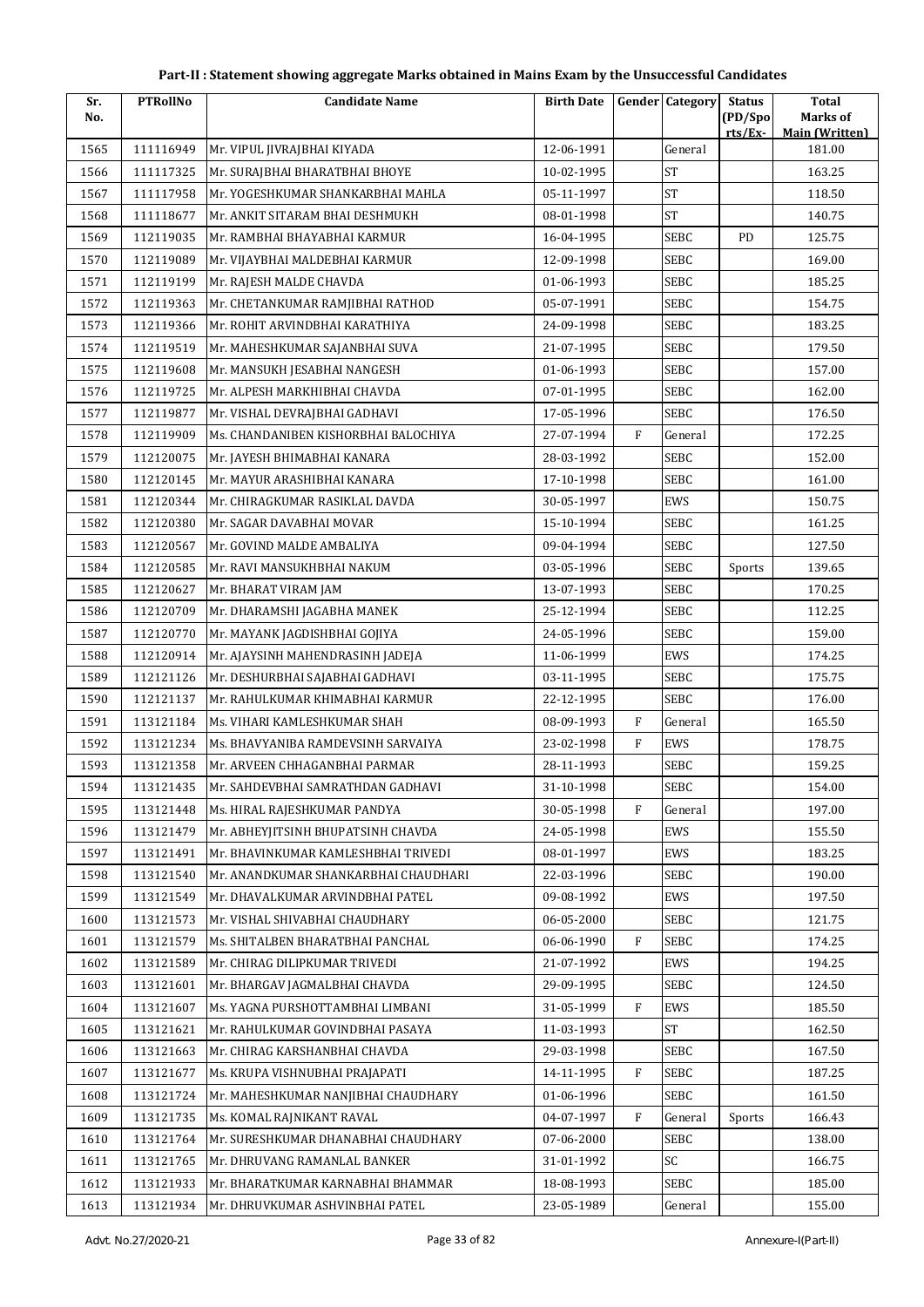| Sr.  | <b>PTRollNo</b> | <b>Candidate Name</b>                    | <b>Birth Date</b> |              | <b>Gender Category</b> | <b>Status</b>      | <b>Total</b>                      |
|------|-----------------|------------------------------------------|-------------------|--------------|------------------------|--------------------|-----------------------------------|
| No.  |                 |                                          |                   |              |                        | (PD/Spo<br>rts/Ex- | Marks of<br><b>Main (Written)</b> |
| 1614 | 113121935       | Mr. JIGAR JAGDISHBHAI DARJI              | 08-06-1993        |              | <b>SEBC</b>            |                    | 171.25                            |
| 1615 | 113122011       | Mr. LAGDHIRSINH BHAGAVATSINH VAGHELA     | 07-07-1991        |              | General                |                    | 173.50                            |
| 1616 | 113122066       | Mr. AMRATBHAI HAJABHAI CHAUDHARY         | 19-07-1995        |              | <b>SEBC</b>            |                    | 190.00                            |
| 1617 | 113122089       | Mr. MILAN ASHOKBHAI DODIYA               | 30-03-1996        |              | <b>SEBC</b>            |                    | 180.25                            |
| 1618 | 113122098       | Mr. MAHENDRABHAI KANTIBHAI RAVAL         | 01-06-1995        |              | <b>SEBC</b>            |                    | 182.00                            |
| 1619 | 113122141       | Mr. SUNNY SURESHBHAI DODIYA              | 04-10-1995        |              | SEBC                   |                    | 183.00                            |
| 1620 | 113122214       | Mr. OMDEVSINH VIKRAMSINH JADEJA          | 17-08-1995        |              | EWS                    | Sports             | 181.13                            |
| 1621 | 113122257       | Mr. NARESH VASHRAMBHAI GADHVI            | 18-04-1995        |              | <b>SEBC</b>            |                    | 173.25                            |
| 1622 | 113122539       | Mr. KAMLESH LAKHAMANBHAI DHOKDIYA        | 02-04-1998        |              | <b>SEBC</b>            | PD                 | 130.00                            |
| 1623 | 113122561       | Mr. MAHESHBHAI SAVABHAI GOYAL            | 09-06-1995        |              | <b>SEBC</b>            |                    | 177.75                            |
| 1624 | 113122587       | Mr. HITESHKUMAR MEGHABHAI CHAUDHARY      | 01-06-1994        |              | <b>SEBC</b>            |                    | 182.00                            |
| 1625 | 113122601       | Ms. NEETA BABUBHAI DESAI                 | 29-09-1992        | $\mathbf{F}$ | <b>SEBC</b>            |                    | 186.00                            |
| 1626 | 113122610       | Mrs. BHAUTIKABAHEN RAMESHBHAI BAPODARIYA | 10-03-1991        | F            | EWS                    |                    | 165.00                            |
| 1627 | 113122614       | Ms. SONALBEN KAJIBHAI CHAUHAN            | 15-02-1996        | $\mathbf{F}$ | SC                     |                    | 170.50                            |
| 1628 | 113122653       | Mr. HEMANG PANKAJKUMAR PRAJAPATI         | 26-03-1996        |              | <b>SEBC</b>            |                    | 181.00                            |
| 1629 | 113122688       | Ms. PRAGNABEN ANUBHAI MAYANI             | 14-12-1996        | $\mathbf{F}$ | General                |                    | 161.50                            |
| 1630 | 113122727       | Mr. ASHWIN KESHBHAI KATARIYA             | 21-10-1994        |              | <b>SEBC</b>            |                    | 160.00                            |
| 1631 | 113122767       | Ms. DARSHANABEN JAGDISHCHANDRA TRIVEDI   | 03-06-1984        | $\, {\bf F}$ | EWS                    |                    | 171.75                            |
| 1632 | 113122778       | Ms. ANJALI JAYENDRASINH GOL              | 28-08-1999        | $\mathbf{F}$ | EWS                    |                    | 171.75                            |
| 1633 | 113122918       | Mr. UMANGBHAI DINESHBHAI PRAJAPATI       | 17-03-1997        |              | <b>SEBC</b>            |                    | 193.75                            |
| 1634 | 113122944       | Mr. DHAVALKUMAR SHIVABHAI CHAUDHARI      | 01-06-1996        |              | SEBC                   |                    | 148.75                            |
| 1635 | 113122978       | Ms. JAYSHREEBEN VINOD KUMAR ANAND        | 21-10-1985        | $\mathbf{F}$ | SC                     |                    | 167.50                            |
| 1636 | 113122990       | Mr. ROHITKUMAR VECHATBHAI VADERA         | 28-06-1997        |              | <b>ST</b>              |                    | 141.00                            |
| 1637 | 113123017       | Mr. BHAUMIKKUMAR SHAILESHBHAI PATEL      | 03-10-1992        |              | General                |                    | 180.00                            |
| 1638 | 113123037       | Mr. DUSHYANTSINH VANRAJSINH GOHIL        | 10-11-1989        |              | General                |                    | 187.25                            |
| 1639 | 113123056       | Mr. JAY BABUBHAI BHUSARA                 | 03-04-1997        |              | <b>ST</b>              |                    | 167.75                            |
| 1640 | 113123066       | Mr. DIXIT BACHUBHAI BHABHOR              | 16-04-1996        |              | <b>ST</b>              |                    | 161.25                            |
| 1641 | 113123069       | Mr. TUSHARKUMAR VISHNUKUMAR PATEL        | 29-09-1993        |              | EWS                    |                    | 197.25                            |
| 1642 | 113123097       | Ms. HETAL VASHARAMBHAI SETA              | 12-08-1996        | $\, {\rm F}$ | <b>SEBC</b>            |                    | 187.75                            |
| 1643 | 113123132       | Mr. AJAYKUMAR RAMABHAI CHAUHAN           | 29-09-1993        |              | <b>SEBC</b>            |                    | 183.25                            |
| 1644 | 113123136       | Mr. CHIRAGKUMAR DHARMABHAI GELOT         | 28-10-1993        |              | <b>SEBC</b>            |                    | 169.50                            |
| 1645 | 113123157       | Mr. KULDEEPSINH KANAKSINH DARBAR         | 21-02-1994        |              | General                |                    | 189.50                            |
| 1646 | 113123161       | Mr. BHAVIN RANCHHODBHAI PATEL            | 07-11-1994        |              | General                |                    | 187.25                            |
| 1647 | 113123199       | Ms. TRISHLA NARESHKUMAR SHAH             | 24-08-1996        | F            | General                |                    | 156.00                            |
| 1648 | 113123202       | Mr. BHAVIKBHAI BABABHAI PATEL            | 09-06-1990        |              | SEBC                   |                    | 163.75                            |
| 1649 | 113123217       | Mr. MAULESH RAHULBHAI CHHATRAPATI        | 13-04-1992        |              | General                |                    | 162.00                            |
| 1650 | 113123237       | Ms. DIVYABEN HARIBHAI DODIA              | 13-08-1992        | F            | <b>SEBC</b>            |                    | 181.25                            |
| 1651 | 113123245       | Mr. MAHENDRAKUMAR SHAMLAJI PADHIYAR      | 08-07-1997        |              | <b>SEBC</b>            |                    | 153.75                            |
| 1652 | 113123270       | Ms. KINJALBAHEN BABUBHAI DAMOR           | 07-05-1992        | F            | <b>ST</b>              |                    | 161.50                            |
| 1653 | 113123281       | Ms. BANSI ISHWARBHAI VIDJA               | 09-10-1998        | F            | EWS                    |                    | 154.50                            |
| 1654 | 113123293       | Mr. VIPULKUMAR AKHERAJBHAI CHAUDHARY     | 29-05-1995        |              | <b>SEBC</b>            |                    | 184.75                            |
| 1655 | 113123311       | Mr. YOGESHKUMAR ARVINDBHAI CHAUDHARI     | 24-02-1996        |              | ST                     |                    | 169.50                            |
| 1656 | 113123398       | Mr. MANISHKUMAR SATISHBHAI JADAV         | 07-01-1999        |              | SC                     |                    | 170.00                            |
| 1657 | 113123409       | Ms. MITALBEN MANUBHAI CHAUDHARY          | 08-06-2000        | ${\rm F}$    | <b>SEBC</b>            |                    | 163.00                            |
| 1658 | 113123427       | Mr. ALTAFHUSEN ABDULGANI MANSURI         | 01-03-1993        |              | <b>SEBC</b>            |                    | 143.75                            |
| 1659 | 113123451       | Ms. GEETABEN SAJANBHAI BOKHARIYA         | 03-07-1997        | ${\rm F}$    | <b>SEBC</b>            | Sports             | 186.64                            |
| 1660 | 113123509       | Mr. SAGAR MAHENDRAKUMAR ASODIYA          | 22-10-1996        |              | SC                     |                    | 165.00                            |
| 1661 | 113123589       | Mr. DIVYARAJSINH MAHAVIRSINH JADEJA      | 27-09-1996        |              | EWS                    |                    | 194.00                            |
| 1662 | 113123600       | Mr. KANDARPKUMAR ASHOKKUMAR CHAUDHARY    | 11-06-1994        |              | <b>SEBC</b>            | Sports             | 189.79                            |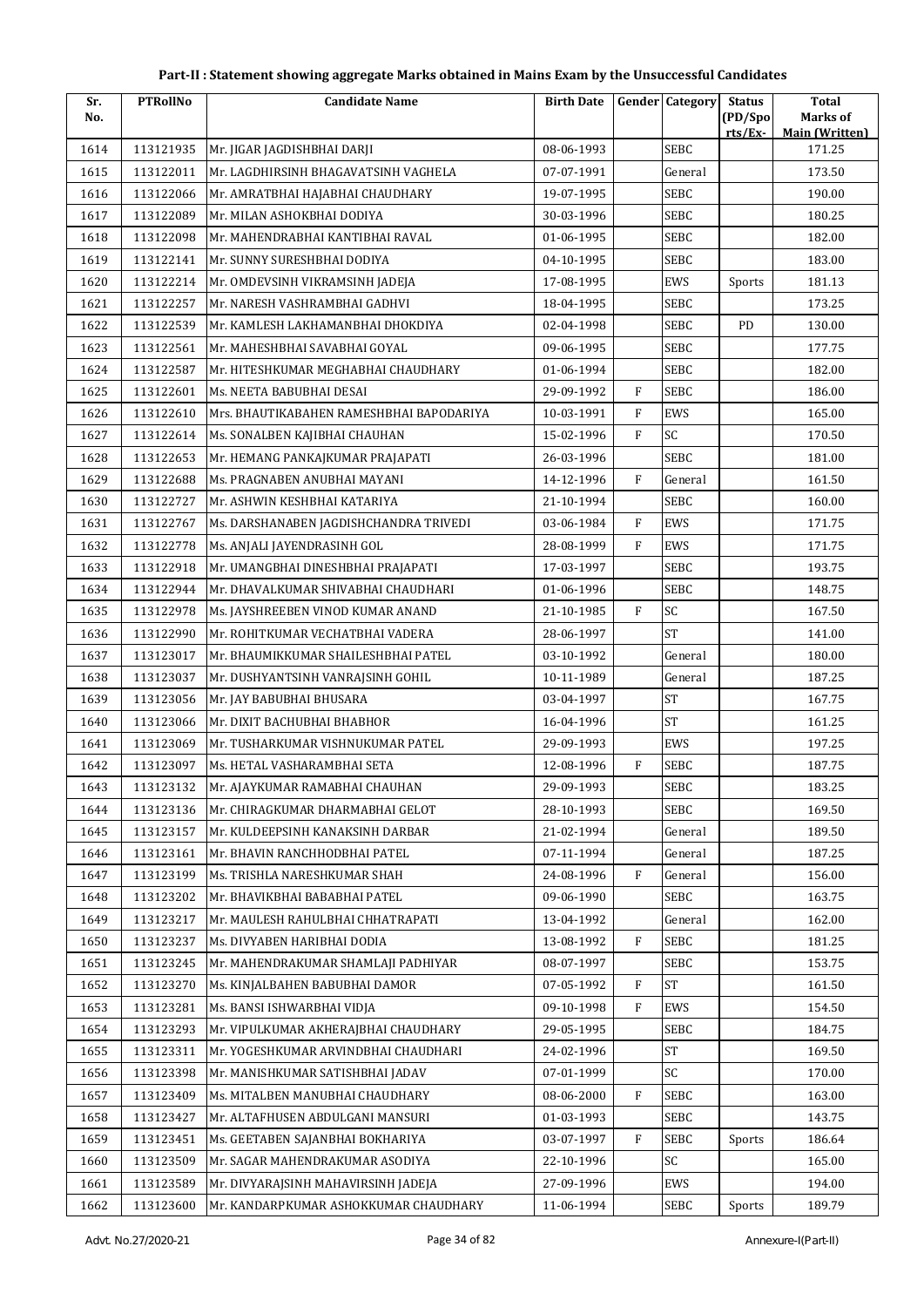| Sr.  | <b>PTRollNo</b> | <b>Candidate Name</b>                    | <b>Birth Date</b> |              | <b>Gender Category</b> | <b>Status</b>      | <b>Total</b>                      |
|------|-----------------|------------------------------------------|-------------------|--------------|------------------------|--------------------|-----------------------------------|
| No.  |                 |                                          |                   |              |                        | (PD/Spo<br>rts/Ex- | Marks of<br><b>Main (Written)</b> |
| 1663 | 113123671       | Ms. FALGUNIBEN JAGADISHBHAI PATEL        | 27-04-1997        | ${\rm F}$    | General                |                    | 162.75                            |
| 1664 | 113123719       | Ms. RADHIKABA PRATAPSINH GOHIL           | 02-04-1991        | $\mathbf{F}$ | EWS                    |                    | 168.00                            |
| 1665 | 113123730       | Mr. SANIKUMAR ISHWARBHAI PRAJAPATI       | 11-08-1994        |              | <b>SEBC</b>            |                    | 174.00                            |
| 1666 | 113123731       | Mr. JAYESHBHAI KESHRABHAI CHAUDHARY      | 01-09-1996        |              | <b>SEBC</b>            |                    | 187.25                            |
| 1667 | 113123772       | Mr. NIMESHPURI NARENDRAPURI GOSWAMI      | 05-07-1990        |              | <b>SEBC</b>            |                    | 186.25                            |
| 1668 | 113123790       | Mr. KARSANBHAI GANESHAJI CHAUDHARY       | 01-06-1997        |              | <b>SEBC</b>            |                    | 141.50                            |
| 1669 | 113123802       | Mr. KAMALDIP KUMAR RANCHHODBHAI RATHOD   | 18-07-1991        |              | SC                     |                    | 169.50                            |
| 1670 | 113123897       | Mr. PARTH PABABHAI JADAV                 | 16-09-1985        |              | <b>SEBC</b>            |                    | 171.50                            |
| 1671 | 113123939       | Mr. PIYUSHKUMAR JASHUBHAI CHAUDHARI      | 18-07-1993        |              | $\operatorname{ST}$    |                    | 157.75                            |
| 1672 | 113123942       | Mr. KIRANKUMAR BHAGABHAI CHAUDHARI       | 03-03-1997        |              | <b>SEBC</b>            |                    | 181.50                            |
| 1673 | 113123987       | Mr. BHAVESHKUMAR DHANJIBHAI TARAL        | 20-10-1991        |              | <b>ST</b>              |                    | 154.75                            |
| 1674 | 113123995       | Mr. MAHAVIRSINH MUKESHSINH VIHOL         | 13-02-1998        |              | EWS                    |                    | 165.75                            |
| 1675 | 113124086       | Mr. HARSH DASHRATHSINH JADEJA            | 19-07-1993        |              | EWS                    |                    | 186.50                            |
| 1676 | 113124141       | Mr. AHMAD ASHRAFBHAI RAJPURA             | 04-06-1996        |              | EWS                    |                    | 191.00                            |
| 1677 | 113124179       | Mr. SAURABHKUMAR BHAVSINHBHAI BAMANYA    | 10-06-1996        |              | <b>ST</b>              |                    | 150.75                            |
| 1678 | 113124199       | Mr. TAKHATSINH BANESINH CHUDASAMA        | 19-12-1994        |              | <b>SEBC</b>            |                    | 180.50                            |
| 1679 | 113124211       | Mr. JAIMINKUMAR KESHAVDAN CHARAN         | 23-04-1995        |              | <b>SEBC</b>            |                    | 168.00                            |
| 1680 | 113124233       | Mr. DHAVALKUMAR BHIKHABHAI GOHIL         | 10-10-1986        |              | <b>SEBC</b>            |                    | 170.50                            |
| 1681 | 113124246       | Mr. DHRUV SHAILESHBHAI BHATT             | 05-01-1992        |              | EWS                    |                    | 169.50                            |
| 1682 | 113124261       | Mr. RAGHAVENDRASINH ANIRUDHDHSINH JADEJA | 26-07-1993        |              | EWS                    |                    | 185.25                            |
| 1683 | 113124277       | Mr. HARSH PRAVINCHANDRA ROY              | 18-12-1997        |              | SC                     |                    | 184.75                            |
| 1684 | 113124291       | Mr. ANIL PRAVINBHAI KANZARIYA            | 17-07-1998        |              | <b>SEBC</b>            |                    | 186.25                            |
| 1685 | 113124337       | Mr. JAYDEEP RAMABHAI VANOL               | 29-04-1997        |              | <b>SEBC</b>            |                    | 190.00                            |
| 1686 | 113124437       | Ms. MITALBEN JAGADISHBHAI PRAJAPATI      | 19-04-1997        | F            | <b>SEBC</b>            |                    | 158.25                            |
| 1687 | 113124448       | Mr. RAJUBHAI MAVAJIBHAI SEDANI           | 12-03-1988        |              | <b>SEBC</b>            |                    | 149.50                            |
| 1688 | 113124522       | Mr. MANOJKUMAR SAIJIBHAI DESAI           | 11-12-1985        |              | <b>SEBC</b>            |                    | 186.25                            |
| 1689 | 113124566       | Mr. DHRUV BHARATBHAI PATEL               | 28-05-1994        |              | General                |                    | 190.00                            |
| 1690 | 113124569       | Mr. VISHALKUMAR HIMATLAL PARMAR          | 20-10-1997        |              | <b>SEBC</b>            |                    | 163.50                            |
| 1691 | 113124589       | Mr. JAYKUMAR ANILBHAI DAMOR              | 30-11-1992        |              | $\operatorname{ST}$    |                    | 162.50                            |
| 1692 | 113124622       | Mr. NIRMIT DILIPBHAI MER                 | 08-01-1994        |              | <b>SEBC</b>            |                    | 173.50                            |
| 1693 | 113124628       | Mr. PRAGNESHKUMAR BHARATBHAI PATEL       | 10-05-1991        |              | EWS                    |                    | 197.25                            |
| 1694 | 113124647       | Mr. ARVINDKUMAR HAKMAJI CHAUDHARY        | 03-06-1996        |              | SEBC                   |                    | 163.00                            |
| 1695 | 113124701       | Mr. RAJENDRASINH DIPSINH GOHIL           | 26-04-1995        |              | <b>SEBC</b>            | Sports             | 174.04                            |
| 1696 | 113124784       | Ms. KASHMIRABEN HIMMATBHAI NALIYADRA     | 08-08-1987        | F            | EWS                    |                    | 162.25                            |
| 1697 | 113124804       | Mr. GYANESHKUMAR SURESHBHAI PARMAR       | 22-02-1993        |              | ST                     |                    | 163.75                            |
| 1698 | 113124833       | Mr. HARSHAL RAJABHAI GARCHAR             | 13-08-1996        |              | General                |                    | 180.50                            |
| 1699 | 113124883       | Mr. DIVYESHKUMAR SURESHBHAI PATEL        | 25-08-1996        |              | <b>ST</b>              |                    | 142.50                            |
| 1700 | 113124904       | Mr. RAVIRAJSINH VANRAJSINH SARVAIYA      | 22-11-1997        |              | EWS                    |                    | 193.00                            |
| 1701 | 113124980       | Ms. RIPALBEN PRAHLADBHAI PRAJAPATI       | 19-03-1991        | F            | <b>SEBC</b>            |                    | 172.75                            |
| 1702 | 113125011       | Mr. PRATAPBHAI SANKARBHAI RAJPUT         | 01-06-1997        |              | <b>SEBC</b>            |                    | 157.75                            |
| 1703 | 113125076       | Ms. EKTA VINODKUMAR ANAND                | 28-03-1990        | F            | SC                     |                    | 172.50                            |
| 1704 | 113125092       | Mr. NILESH HARASUKHBHAI DANGAR           | 25-08-1993        |              | SEBC                   |                    | 182.25                            |
| 1705 | 113125099       | Mr. PRANAV RAMESHBHAI VAGHELA            | 15-06-1996        |              | SC                     |                    | 160.50                            |
| 1706 | 113125114       | Mr. SAHIL MANUBHAI PRAJAPATI             | 25-09-1996        |              | <b>SEBC</b>            |                    | 156.75                            |
| 1707 | 113125150       | Mr. INDRAJITSINH NARENDRASINH CHUDASAMA  | 26-08-1994        |              | General                |                    | 193.25                            |
| 1708 | 113125159       | Mr. SACHIN RAMJIBHAI JOSHI               | 08-02-1997        |              | EWS                    |                    | 162.00                            |
| 1709 | 113125175       | Mr. HARSH DWARAKADAS PATEL               | 07-12-1996        |              | EWS                    |                    | 162.25                            |
| 1710 | 113125189       | Mr. AKSHAY NARSHIBHAI HADIYA             | 25-02-1998        |              | <b>SEBC</b>            |                    | 154.00                            |
| 1711 | 113125251       | Mr. PINTUBHAI MANUBHAI CHAUHAN           | 24-06-1998        |              | <b>SEBC</b>            |                    | 135.00                            |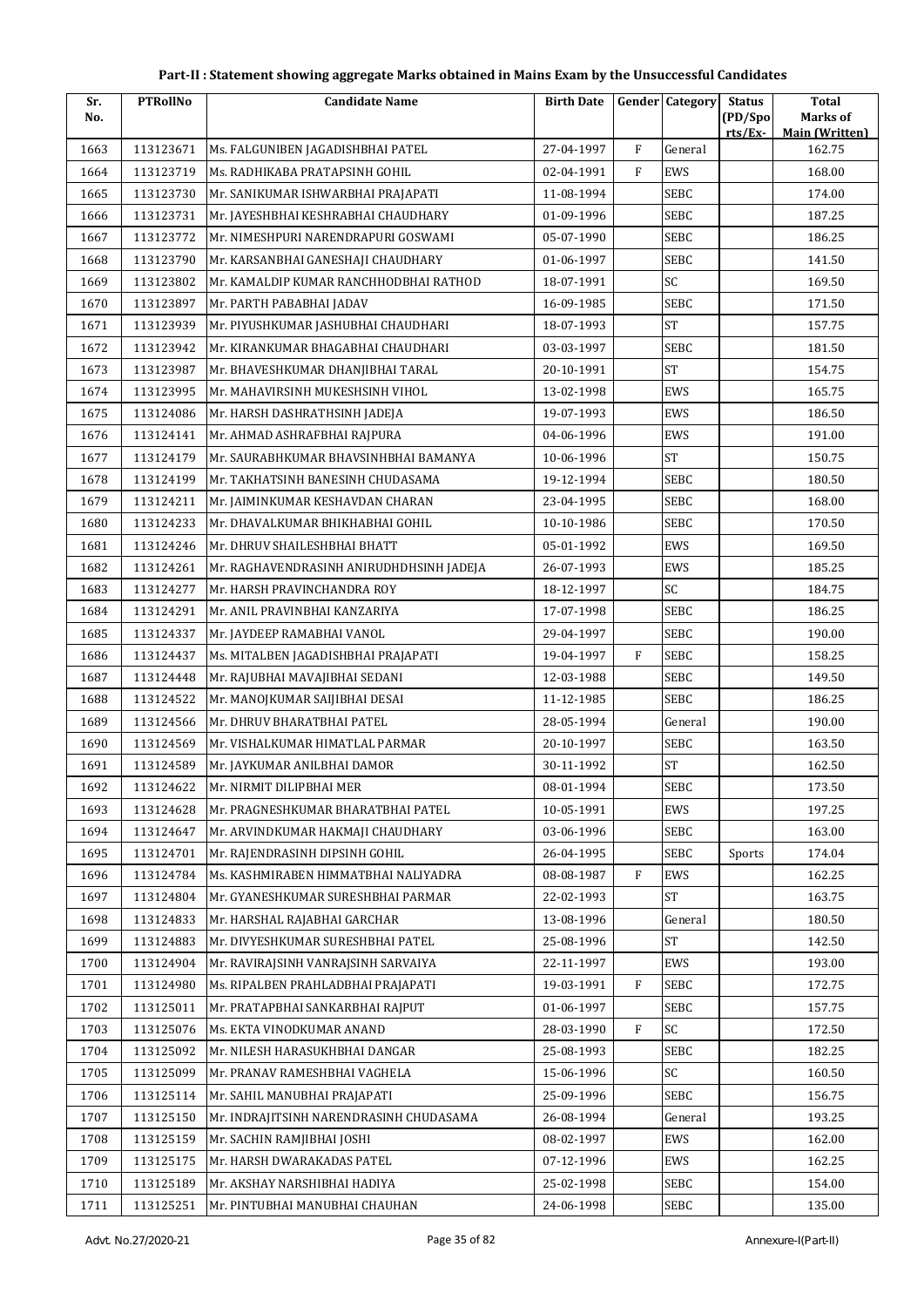| Sr.  | <b>PTRollNo</b> | <b>Candidate Name</b>                   | <b>Birth Date</b> |              | <b>Gender</b> Category | <b>Status</b>     | <b>Total</b>                      |
|------|-----------------|-----------------------------------------|-------------------|--------------|------------------------|-------------------|-----------------------------------|
| No.  |                 |                                         |                   |              |                        | (PD/Spo<br>rts/Ex | Marks of<br><b>Main (Written)</b> |
| 1712 | 113125268       | Mr. SHAILESH KESHUBHAI OLAKIYA          | 06-10-1995        |              | <b>SEBC</b>            |                   | 187.00                            |
| 1713 | 113125295       | Mr. RAVIRAJSINH GHANSHYAMSINH CHUDASAMA | 10-12-1995        |              | EWS                    |                   | 191.75                            |
| 1714 | 113125346       | Ms. DIGNA RAYSINHBHAI DAHIMA            | 29-03-1993        | F            | SEBC                   |                   | 164.00                            |
| 1715 | 113125369       | Mr. BHAVESH ARVINDKUMAR PATEL           | 07-04-1992        |              | SEBC                   |                   | 174.75                            |
| 1716 | 113125443       | Mr. DIVYARAJSINH SAHDEVSINH VAGHELA     | 27-09-1996        |              | <b>EWS</b>             |                   | 193.50                            |
| 1717 | 113125445       | Ms. SHIVANI PARAG DAVE                  | 01-02-1995        | $\mathbf{F}$ | General                |                   | 153.25                            |
| 1718 | 113125485       | Mr. KULDIPSINH GHANSHYAMSINH VAGHELA    | 10-08-1996        |              | EWS                    |                   | 165.75                            |
| 1719 | 113125486       | Ms. JAHNAVIBEN SOMABHAI KATARA          | 29-07-1996        | $\mathbf{F}$ | <b>ST</b>              |                   | 166.00                            |
| 1720 | 113125497       | Mr. VAIBHAVKUMAR PRABHUBHAI PATEL       | 07-12-1995        |              | <b>SEBC</b>            |                   | 157.25                            |
| 1721 | 113125542       | Mr. MIHIRKUMAR JITENDRABHAI PATEL       | 29-05-1993        |              | <b>EWS</b>             |                   | 192.00                            |
| 1722 | 113125627       | Mr. RANJIT DINUBHAI VANK                | 09-02-1991        |              | SEBC                   |                   | 174.50                            |
| 1723 | 113125712       | Ms. AVANIBEN KIRITBHAI PATEL            | 29-04-1995        | F            | General                |                   | 170.50                            |
| 1724 | 113125746       | Mr. BRIJESH ASHOKBHAI JAMALIYA          | 22-12-1996        |              | SC                     |                   | 176.50                            |
| 1725 | 113125822       | Mr. JAIMINKUMAR GHANSHYAMBHAI PATEL     | 16-09-1994        |              | General                |                   | 148.25                            |
| 1726 | 113125839       | Mr. SAHDEV DIPSHANGBHAI PARMAR          | 22-07-1997        |              | SEBC                   |                   | 187.75                            |
| 1727 | 113125893       | Mr. HITUDAN UMEDDAN KALET               | 01-06-1995        |              | <b>SEBC</b>            |                   | 149.00                            |
| 1728 | 113125912       | Mr. RUCHINKUMAR DEVENDRABHAI PATEL      | 01-11-1997        |              | General                |                   | 150.00                            |
| 1729 | 113125917       | Mr. BHAUTIKKUMAR GIRISHBHAI CHAUDHARY   | 28-10-1995        |              | <b>SEBC</b>            |                   | 169.50                            |
| 1730 | 113125930       | Mr. ATULKUMAR NATVARLAL SHARMA          | 25-05-1987        |              | SEBC                   |                   | 144.50                            |
| 1731 | 113125943       | Ms. DISHABEN DALABHAI CHAUDHARI         | 21-01-1997        | $\mathbf{F}$ | SEBC                   |                   | 182.75                            |
| 1732 | 113125967       | Mr. PRATIKKUMAR JAGDISHBHAI PATEL       | 05-10-1994        |              | EWS                    |                   | 174.75                            |
| 1733 | 113126006       | Mr. NARAN MADEVA BARADIYA               | 10-06-1993        |              | SEBC                   |                   | 169.00                            |
| 1734 | 113126039       | Mr. RAVIBHAI KARSANBHAI VALA            | 17-08-1990        |              | SEBC                   |                   | 186.50                            |
| 1735 | 113126044       | Mr. MILANKUMAR GANESHBHAI CHAUDHARY     | 30-12-1996        |              | SEBC                   |                   | 158.25                            |
| 1736 | 113126046       | Mr. AJAYRAJSINH MANGALSINH JHALA        | 12-09-1995        |              | EWS                    |                   | 170.75                            |
| 1737 | 113126109       | Ms. JANKI ARVINDBHAI PITRODA            | 06-09-1995        | $\rm F$      | SEBC                   |                   | 147.75                            |
| 1738 | 113126139       | Dr. JUVANSINH JASHUBHA JADEJA           | 24-02-1990        |              | EWS                    |                   | 173.25                            |
| 1739 | 113126169       | Mr. MIHIR PANKAJGIRI GOSWAMI            | 24-11-1986        |              | SEBC                   |                   | 169.25                            |
| 1740 | 113126174       | Ms. DIVYABEN MAHENDRAKUMAR CHAUDHARY    | 15-04-1997        | $\rm F$      | SEBC                   |                   | 152.75                            |
| 1741 | 113126226       | Mr. DIVYESHKUMAR POPATBHAI PATEL        | 28-12-1995        |              | EWS                    |                   | 184.00                            |
| 1742 | 113126275       | Mr. DASHRATHBHAI KALABHAI RATHOD        | 22-09-1995        |              | SEBC                   |                   | 139.25                            |
| 1743 | 113126420       | Mr. ASHISHBHAI DHIRUBHAI KUVADIYA       | 21-07-1995        |              | SEBC                   |                   | 160.75                            |
| 1744 | 113126490       | Mr. GANESHBHAI BHANABHAI CHAUDHARY      | 18-02-1994        |              | SEBC                   |                   | 158.00                            |
| 1745 | 113126638       | Mr. JITENDRA CHENAJI PADHIYAR           | 18-05-1998        |              | SEBC                   |                   | 150.75                            |
| 1746 | 113126655       | Mr. BHARGAV SANJAYKUMAR GAJERA          | 27-03-2000        |              | EWS                    |                   | 157.00                            |
| 1747 | 113126713       | Mr. KIRANKUMAR MAHADEVBHAI BHARVAD      | 24-02-1996        |              | SEBC                   |                   | 174.00                            |
| 1748 | 113126729       | Mr. KULDIPSINH MADHAVSINH PARMAR        | 05-07-1997        |              | EWS                    |                   | 189.25                            |
| 1749 | 113126748       | Mr. PRIYANK ISHWARLAL PATEL             | 20-08-1992        |              | General                |                   | 165.75                            |
| 1750 | 113126749       | Ms. REEMA CHIMANLAL VAGHASIYA           | 17-06-1997        | F            | EWS                    |                   | 188.50                            |
| 1751 | 113126760       | Mr. PRADIPBHAI KALABHAI PARMAR          | 20-06-1999        |              | SEBC                   |                   | 194.00                            |
| 1752 | 113126804       | Mr. BRIJRAJSINH VAJENDRASINH SARVAIYA   | 26-05-1998        |              | EWS                    |                   | 186.50                            |
| 1753 | 113126844       | Mr. JAYMIN ARVINDBHAI SACHANIYA         | 07-09-1995        |              | SEBC                   |                   | 156.00                            |
| 1754 | 113126854       | Mr. DASHRATH RANCHHODBHAI DABHI         | 16-08-1992        |              | SEBC                   |                   | 193.25                            |
| 1755 | 113126938       | Mr. PRAKASH PUSHKARBHAI BRAHMAN         | 08-03-1996        |              | General                |                   | 171.75                            |
| 1756 | 113126992       | Mrs. VRUTABEN VITTHALBHAI DOMADIYA      | 01-01-1999        | F            | EWS                    |                   | 173.25                            |
| 1757 | 113127025       | Mr. JIGNESHKUMAR PRABHUBHAI HINGLADIYA  | 19-08-1994        |              | EWS                    |                   | 146.00                            |
| 1758 | 113127051       | Mr. RANKET GHANSHYAMBHAI SHELADIYA      | 01-01-2000        |              | General                |                   | 179.00                            |
| 1759 | 113127122       | Mr. RATNADEEPSINH VIJAYSINH CHUDASAMA   | 04-01-1997        |              | General                |                   | 182.00                            |
| 1760 | 113127345       | Mr. BHAUTIKKUMAR BABUBHAI BHALIYA       | 12-07-1995        |              | SEBC                   |                   | 181.00                            |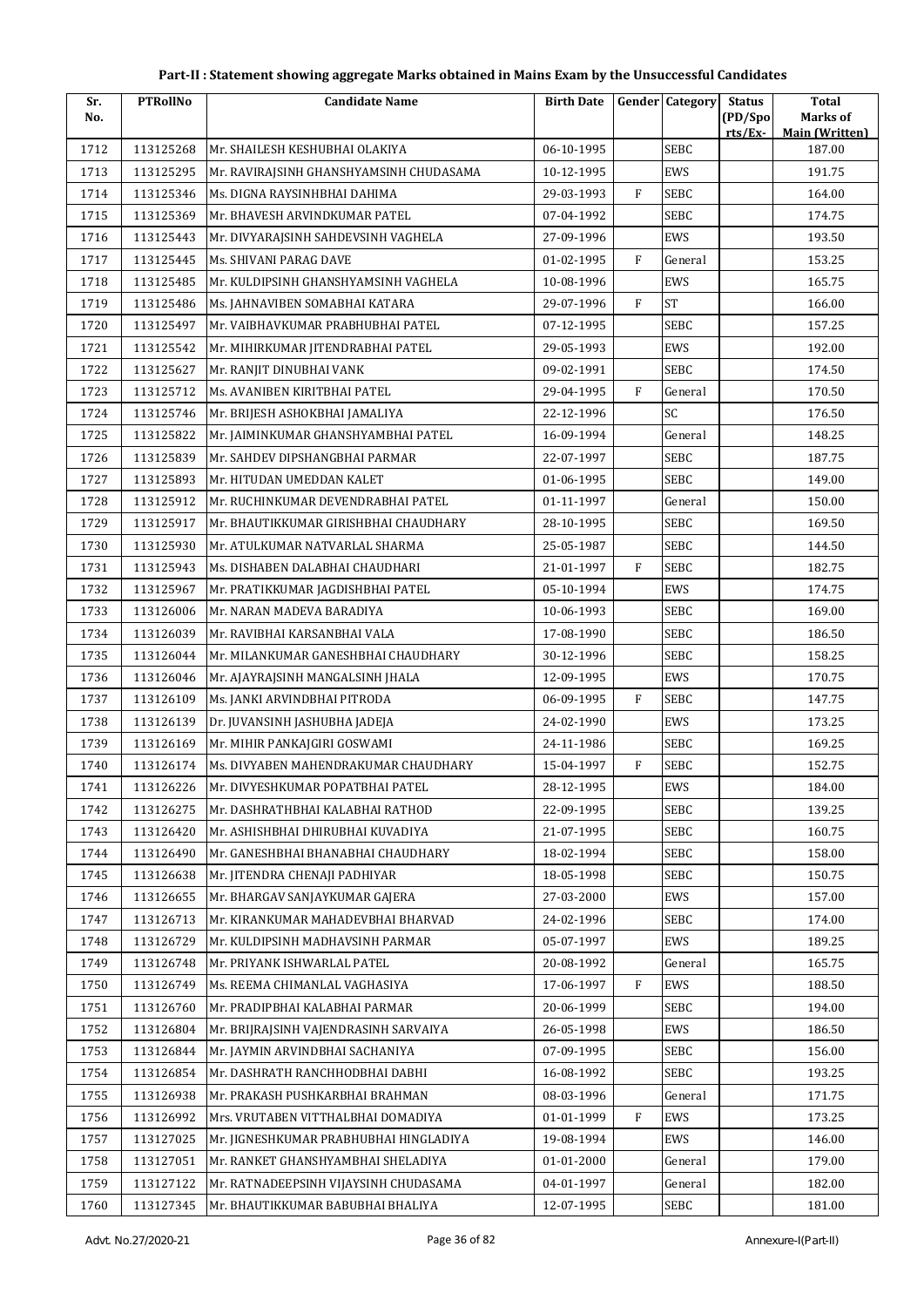| Part-II : Statement showing aggregate Marks obtained in Mains Exam by the Unsuccessful Candidates |  |
|---------------------------------------------------------------------------------------------------|--|
|---------------------------------------------------------------------------------------------------|--|

| Sr.<br>No. | <b>PTRollNo</b> | <b>Candidate Name</b>                   | <b>Birth Date</b> |              | <b>Gender</b> Category | <b>Status</b><br>(PD/Spo) | <b>Total</b><br>Marks of |
|------------|-----------------|-----------------------------------------|-------------------|--------------|------------------------|---------------------------|--------------------------|
|            |                 |                                         |                   |              |                        | rts/Ex-                   | <b>Main (Written)</b>    |
| 1761       | 113127372       | Ms. ANKITA RASHIKBHAI PRAJAPATI         | 20-05-1993        | $\rm F$      | <b>SEBC</b>            |                           | 173.75                   |
| 1762       | 113127407       | Mr. JIGNESHBHAI KAMALSINH BERAVAT       | 17-06-1995        |              | <b>SEBC</b>            |                           | 143.00                   |
| 1763       | 113127432       | Ms. MUGAL ARJANBHAI GADHVI              | 22-06-1998        | $\mathbf{F}$ | SEBC                   |                           | 159.50                   |
| 1764       | 113127487       | Mr. HITESH DALSINGBHAI CHAUDHARI        | 03-12-1988        |              | <b>SEBC</b>            |                           | 162.00                   |
| 1765       | 113127537       | Mr. YOGESH PALJIBHAI PATEL              | 30-04-1983        |              | SC                     |                           | 154.00                   |
| 1766       | 113127544       | Mr. RAJ GOVINDBHAI LADANI               | 03-10-1999        |              | <b>EWS</b>             |                           | 164.75                   |
| 1767       | 113127742       | Mr. PRAKASHJI JEVTAJI VAGHELA           | 01-06-1999        |              | <b>SEBC</b>            |                           | 169.00                   |
| 1768       | 113127743       | Mr. RAHUL VIJAYSINH VAGHELA             | 04-08-1996        |              | EWS                    | Sports                    | 141.49                   |
| 1769       | 113127748       | Mrs. AMISHABEN PRAGNESHKUMAR PATEL      | 18-09-1988        | $\mathbf{F}$ | EWS                    |                           | 189.75                   |
| 1770       | 113127803       | Mr. NIRAJGIRI MUKESHGIRI GAUSWAMI       | 13-04-1990        |              | SEBC                   |                           | 163.25                   |
| 1771       | 113127901       | Mr. RITESH LALCHAND BAMANIA             | 19-12-1993        |              | ${\rm ST}$             |                           | 152.00                   |
| 1772       | 113127938       | Mr. ANILKUMAR MAHADEVBHAI CHAUDHARI     | 05-06-1994        |              | <b>SEBC</b>            |                           | 176.75                   |
| 1773       | 113127952       | Mr. AJAYSINH GHANSHYAMSINH JADEJA       | 28-08-1994        |              | EWS                    |                           | 170.75                   |
| 1774       | 113127967       | Mr. SHAILESH NARSHIBHAI KAVAD           | 14-02-1998        |              | SEBC                   |                           | 162.75                   |
| 1775       | 113128013       | Ms. VAIBHAVEE JASHUBHAI CHAUDHARY       | 12-06-1999        | $\mathbf{F}$ | SEBC                   |                           | 166.50                   |
| 1776       | 113128028       | Mr. MAHAVIRSINH MANSINH GOHIL           | 25-05-1996        |              | SEBC                   |                           | 169.25                   |
| 1777       | 113128033       | Ms. MAULIKA RAMESHCHANDRA PANDYA        | 02-10-1992        | $\mathbf{F}$ | General                |                           | 170.50                   |
| 1778       | 113128063       | Mr. JAGDISH RUDABHAI BALDANIA           | 05-10-1987        |              | SEBC                   |                           | 151.00                   |
| 1779       | 113128071       | Mr. AGRABHAI AMBABHAI CHAUDHARI         | 03-03-1993        |              | SEBC                   |                           | 176.50                   |
| 1780       | 113128089       | Mr. SURESHBHAI HARAJIBHAI GABU          | 09-10-1992        |              | SEBC                   |                           | 186.75                   |
| 1781       | 113128198       | Mr. RITESHKUMAR NAVINCHANDRA TRIVEDI    | 21-11-1995        |              | EWS                    |                           | 133.25                   |
| 1782       | 113128284       | Mr. VIPULKUMAR POPATBHAI PATEL          | 05-01-1994        |              | EWS                    |                           | 150.50                   |
| 1783       | 113128385       | Mr. DHAVALKUMAR GOVINDBHAI PARMAR       | 18-07-1996        |              | SC                     |                           | 189.25                   |
| 1784       | 113128398       | Mr. SHARAD NAVINCHANDRA PATEL           | 17-08-1989        |              | EWS                    |                           | 179.00                   |
| 1785       | 113128405       | Mr. KAVANKUMAR YOGESHCHANDRA PANDYA     | 06-11-1990        |              | EWS                    |                           | 182.00                   |
| 1786       | 113128452       | Ms. SANGEETABEN VIPULBHAI JADAV         | 20-02-1995        | $\mathbf{F}$ | SEBC                   |                           | 146.50                   |
| 1787       | 113128493       | Mr. DHVANIL HARESHBHAI BAROT            | 15-11-1996        |              | <b>SEBC</b>            |                           | 191.00                   |
| 1788       | 113128512       | Mr. ANAND PRAVINBHAI VYAS               | 16-02-1994        |              | General                |                           | 184.00                   |
| 1789       | 113128532       | Mr. MAULIK VASARAMBHAI CHAUDHARY        | 08-10-1996        |              | SEBC                   |                           | 168.00                   |
| 1790       | 113128533       | Mr. KETANKUMAR SHANKARBHAI CHAUDHARI    | 10-07-1993        |              | <b>SEBC</b>            |                           | 140.50                   |
| 1791       | 113128658       | Mr. MAYURDHVAJSINH ARVINDSINH JADEJA    | 28-09-1997        |              | General                |                           | 180.00                   |
| 1792       | 113128700       | Mr. ARJUN VIRENDRAKUMAR MODI            | 15-09-1992        |              | SEBC                   |                           | 147.25                   |
| 1793       | 113128721       | Mr. KRUNAL SHIVABHAI ZALA               | 27-08-1997        |              | SC                     |                           | 165.25                   |
| 1794       | 113128761       | Mr. PARTHRAJSINH SAHDEVSINH JADEJA      | 19-02-1995        |              | General                |                           | 152.00                   |
| 1795       | 113128798       | Mr. BHAVESH VIRJIBHAI JARU              | 05-10-1992        |              | SEBC                   |                           | 159.50                   |
| 1796       | 113128860       | Mr. DIKSHANT RAJNIKANT PATEL            | 17-04-1996        |              | ST                     |                           | 137.50                   |
| 1797       | 113128872       | Mr. PRAVINKUMAR LAKHAMANBHAI VADHEL     | 28-11-1994        |              | SC                     |                           | 156.25                   |
| 1798       | 113128883       | Mr. BHAVINKUMAR JAYANTILAL CHAUDHARI    | 10-10-1994        |              | <b>ST</b>              |                           | 168.50                   |
| 1799       | 113128906       | Mr. SHAILESHKUMAR HARSANGBHAI CHAUDHARY | 06-01-1998        |              | SEBC                   |                           | 136.25                   |
| 1800       | 113128907       | Ms. SONALBEN MANASUKHBHAI VALA          | 23-04-1992        | F            | SC                     |                           | 132.50                   |
| 1801       | 113129002       | Mr. HARESHDAN ASHOKDAN TAPARIYA         | 13-08-1998        |              | SEBC                   |                           | 185.50                   |
| 1802       | 113129047       | Mr. VIKRAM PREMJI SHAMALIYA             | 27-12-1993        |              | SC                     |                           | 163.25                   |
| 1803       | 113129050       | Mr. BHARAT RATILAL VAGHAMSHI            | 13-03-1996        |              | <b>SEBC</b>            |                           | 159.50                   |
| 1804       | 113129066       | Mr. NIRAV ASHOKKUMAR AGRAVAT            | 02-05-1991        |              | SEBC                   |                           | 173.50                   |
| 1805       | 113129097       | Ms. MEERABA INDRAJEETSINH JADEJA        | 08-04-1998        | $\rm F$      | EWS                    |                           | 171.00                   |
| 1806       | 113129120       | Mr. HIMALAY DIPAKBHAI KHANAPARA         | 12-08-1996        |              | EWS                    |                           | 170.25                   |
| 1807       | 113129155       | Ms. HETAL VINODBHAI MAKWANA             | 09-04-1995        | F            | SC                     |                           | 178.50                   |
| 1808       | 113129175       | Ms. POOJA SANJAYKUMAR JOSHI             | 10-11-1993        | $\rm F$      | EWS                    |                           | 150.25                   |
| 1809       | 113129199       | Mr. NIKUNJ RAMABHAI BANDHIYA            | 26-01-1995        |              | SEBC                   |                           | 163.50                   |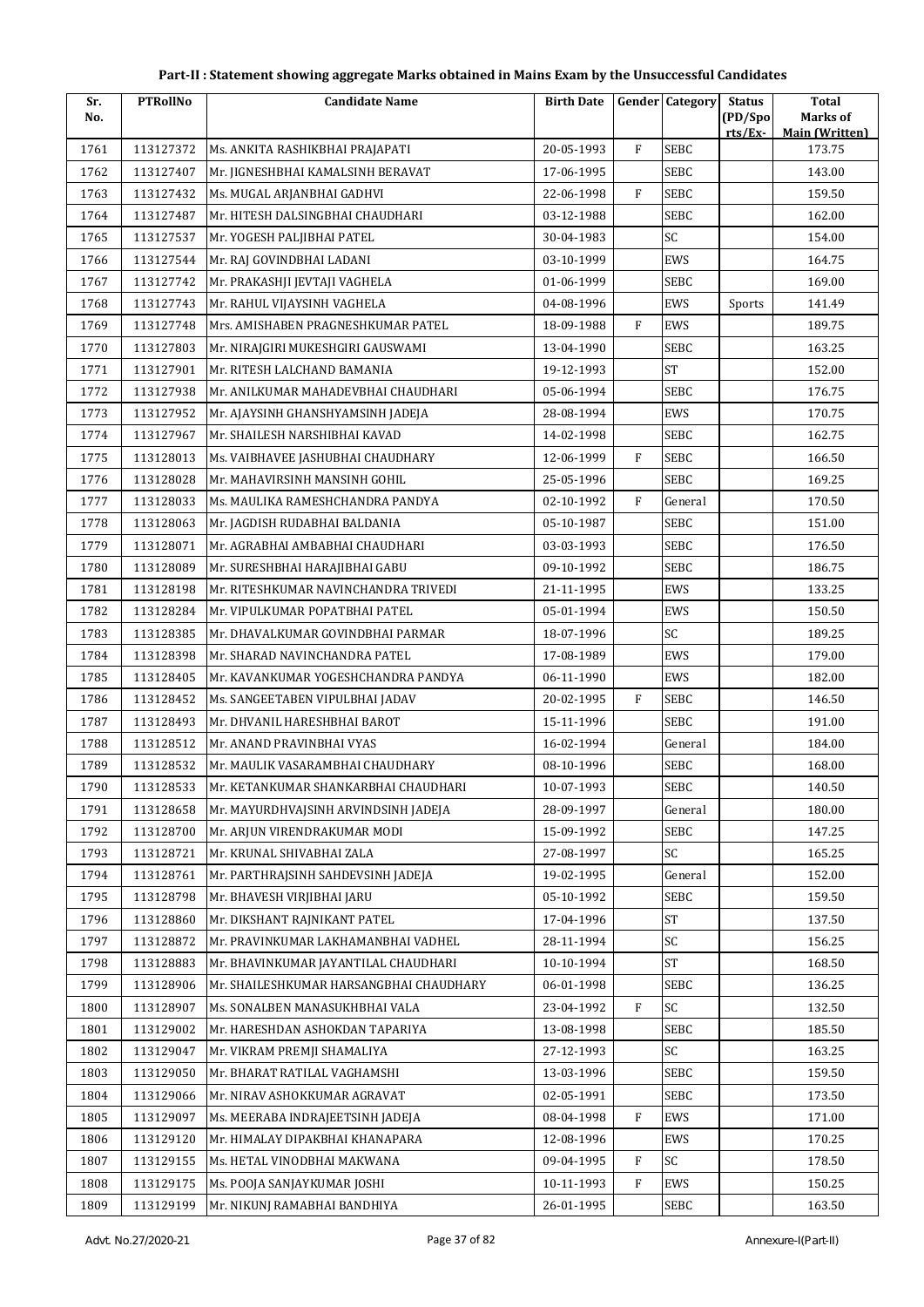| Sr.  | <b>PTRollNo</b> | <b>Candidate Name</b>                    | <b>Birth Date</b> |              | <b>Gender Category</b> | <b>Status</b>      | <b>Total</b>                      |
|------|-----------------|------------------------------------------|-------------------|--------------|------------------------|--------------------|-----------------------------------|
| No.  |                 |                                          |                   |              |                        | (PD/Spo<br>rts/Ex- | Marks of<br><b>Main (Written)</b> |
| 1810 | 113129233       | Mr. RANJITSINH BHIBHAJI SODHA            | 30-05-1996        |              | EWS                    |                    | 160.25                            |
| 1811 | 113129280       | Mr. VIJAYKUMAR BABUBHAI PRAJAPATI        | 02-02-1993        |              | <b>SEBC</b>            |                    | 161.50                            |
| 1812 | 113129296       | Mr. JAGATKUMAR MAVJIBHAI AHIR            | 30-05-1994        |              | <b>SEBC</b>            |                    | 181.00                            |
| 1813 | 113129356       | Mr. GALAVKUMAR JAYANTILAL RATHOD         | 07-10-1992        |              | <b>SEBC</b>            |                    | 155.75                            |
| 1814 | 113129418       | Dr. MANSI HARESHBHAI HIRPARA             | 21-01-1995        | F            | EWS                    |                    | 178.00                            |
| 1815 | 113129516       | Mr. BHAVESH ALABHAI DETHARIYA            | 09-05-1995        |              | SEBC                   |                    | 186.25                            |
| 1816 | 113129544       | Mr. ADIL MASTANBHAI SANWAT               | 28-09-1992        |              | <b>SEBC</b>            |                    | 185.25                            |
| 1817 | 113129548       | Mr. PRATIKKUMAR CHELABHAI CHAUDHARY      | 30-08-1995        |              | <b>SEBC</b>            |                    | 190.00                            |
| 1818 | 113129549       | Mr. ASHISHKUMAR RAVJIBHAI GAMETI         | 19-05-1996        |              | <b>ST</b>              |                    | 144.50                            |
| 1819 | 113129615       | Mr. MAULIKKUMAR JAGADISHBHAI PRIYADARSHI | 22-05-1999        |              | SC                     |                    | 176.00                            |
| 1820 | 113129652       | Mr. VIPULKUMAR SATISHBHAI CHAUDHARI      | 17-04-1991        |              | <b>SEBC</b>            |                    | 173.75                            |
| 1821 | 113129737       | Mr. HARSHKUMAR VINODBHAI MAJITHIA        | 08-09-1996        |              | <b>SEBC</b>            |                    | 166.75                            |
| 1822 | 113129742       | Ms. JAHANVI KIRITKUMAR SHAH              | 16-11-1996        | $\mathbf{F}$ | General                |                    | 186.75                            |
| 1823 | 113129777       | Mr. KAMAL GHANSHYAMBHAI ASWANI           | 26-10-1994        |              | General                |                    | 169.25                            |
| 1824 | 113129780       | Mr. RONAK MAHENDRABHAI DUBARIYA          | 11-08-1997        |              | EWS                    |                    | 177.25                            |
| 1825 | 113129800       | Ms. JAGRUTI DASHARATHBHAI PATEL          | 31-07-1996        | F            | General                |                    | 181.00                            |
| 1826 | 113129808       | Mr. ASHWINBHAI HARJIBHAI CHAUDHARY       | 30-07-1994        |              | <b>SEBC</b>            |                    | 138.25                            |
| 1827 | 113129865       | Mr. DHARMENDRASINH RAMSINH BARAD         | 07-06-1994        |              | <b>SEBC</b>            |                    | 164.75                            |
| 1828 | 113129867       | Mr. JAYDIPSINH JAMABHAI RAJPUT           | 01-06-1995        |              | <b>SEBC</b>            |                    | 182.50                            |
| 1829 | 113129919       | Mr. MILANKUMAR NARENDRABHAI ANAND        | 22-11-1997        |              | SC                     |                    | 162.00                            |
| 1830 | 113129940       | Mr. ASHVIN JADAVBHAI ZAPDIYA             | 01-07-1993        |              | SEBC                   |                    | 137.75                            |
| 1831 | 113129965       | Mr. KIRTIKUMAR JAYANTILAL BHAGORA        | 04-02-1993        |              | <b>ST</b>              |                    | 155.50                            |
| 1832 | 113130004       | Mr. JAYDEEP BHAGVANBHAI TANK             | 29-01-1998        |              | <b>SEBC</b>            |                    | 148.50                            |
| 1833 | 113130017       | Mr. RANUBHAI DADUBHAI DHAKHADA           | 20-08-1987        |              | <b>SEBC</b>            |                    | 143.25                            |
| 1834 | 113130053       | Mr. MUBARAKBHAI PIRABHAI MANASIYA        | 24-06-1994        |              | EWS                    |                    | 164.25                            |
| 1835 | 113130091       | Mr. DEEP MUKESHBHAI MAHETA               | 21-08-1997        |              | General                |                    | 175.50                            |
| 1836 | 113130104       | Mr. RUSHIRAJ BHAGVATDAN GADHAVI          | 10-08-1997        |              | <b>SEBC</b>            |                    | 175.00                            |
| 1837 | 113130170       | Mr. NARESHKUMAR BALUBHAI CHAUHAN         | 01-06-1997        |              | SEBC                   |                    | 179.25                            |
| 1838 | 113130322       | Mr. VISHVASKUMAR DAYARAMBHAI JOSHI       | 03-09-1999        |              | EWS                    |                    | 171.00                            |
| 1839 | 113130351       | Mr. RAJKUMAR RAMESHBHAI CHAUDHARY        | 23-03-1997        |              | SEBC                   |                    | 138.00                            |
| 1840 | 113130355       | Mr. NILDIP BHUPATBHAI HUMBAL             | 31-03-1994        |              | <b>SEBC</b>            |                    | 137.75                            |
| 1841 | 113130358       | Mr. KARANKUMAR DILIPKUMAR BRAHMBHATT     | 13-11-1992        |              | SEBC                   |                    | 151.75                            |
| 1842 | 113130388       | Mr. AKASHKUMAR BHARATBHAI PATEL          | 01-06-1996        |              | EWS                    |                    | 193.75                            |
| 1843 | 113130392       | Mr. JAYDIPSINH SUKHDEVSINH ZALA          | 15-03-1996        |              | EWS                    |                    | 179.50                            |
| 1844 | 113130408       | Mr. JIGNESHKUMAR BIPINCHANDRA DIXIT      | 05-06-1996        |              | EWS                    |                    | 147.50                            |
| 1845 | 113130437       | Mr. RAJENDRAKUMAR NAROTTAMBHAI PANDYA    | 30-07-1990        |              | SC                     |                    | 158.50                            |
| 1846 | 113130451       | Mr. NITIN BACHUBHAI GOGRA                | 28-12-1994        |              | <b>SEBC</b>            |                    | 169.75                            |
| 1847 | 113130454       | Mr. MANHARKUMAR DANABHAI PARMAR          | 01-06-1998        |              | SC                     |                    | 161.00                            |
| 1848 | 113130463       | Mr. DHRUV JAYANTIBHAI BARANDA            | 04-01-1995        |              | <b>ST</b>              |                    | 167.25                            |
| 1849 | 113130545       | Mr. MOHIRDAN PARBATDAN MHEDU             | 20-06-1995        |              | <b>SEBC</b>            |                    | 179.50                            |
| 1850 | 113130583       | Mr. SANJAY SOMABHAI BAVALIYA             | 28-02-1994        |              | <b>SEBC</b>            |                    | 174.50                            |
| 1851 | 113130647       | Mr. BHUMIK MANSUKHLAL TALAVIYA           | 29-07-1996        |              | EWS                    |                    | 190.00                            |
| 1852 | 113130775       | Mr. HARDIKKUMAR DHIRUBHAI POKAL          | 03-06-1990        |              | EWS                    |                    | 140.25                            |
| 1853 | 113130811       | Mr. PARASHAR VITTHALBHAI SAVALIYA        | 10-08-1991        |              | General                |                    | 193.00                            |
| 1854 | 113130923       | Mr. RANJEETSINH DOLUBHA VADHER           | 24-01-1995        |              | EWS                    |                    | 171.00                            |
| 1855 | 113130941       | Mr. SHREYAS ARVINDKUMAR GOHIL            | 26-01-1993        |              | SC                     | Sports             | 167.48                            |
| 1856 | 113130990       | Ms. MINAXI PARBATBHAI DODIYA             | 19-08-1993        | F            | <b>SEBC</b>            |                    | 186.00                            |
| 1857 | 113130998       | Mr. ALPESHKUMAR JADAVLAL SAPARA          | 03-08-1992        |              | <b>SEBC</b>            |                    | 140.50                            |
| 1858 | 113131139       | Mr. NILESHKUMAR HASAMUKHBHAI PATEL       | 21-09-1993        |              | EWS                    |                    | 155.25                            |
|      |                 |                                          |                   |              |                        |                    |                                   |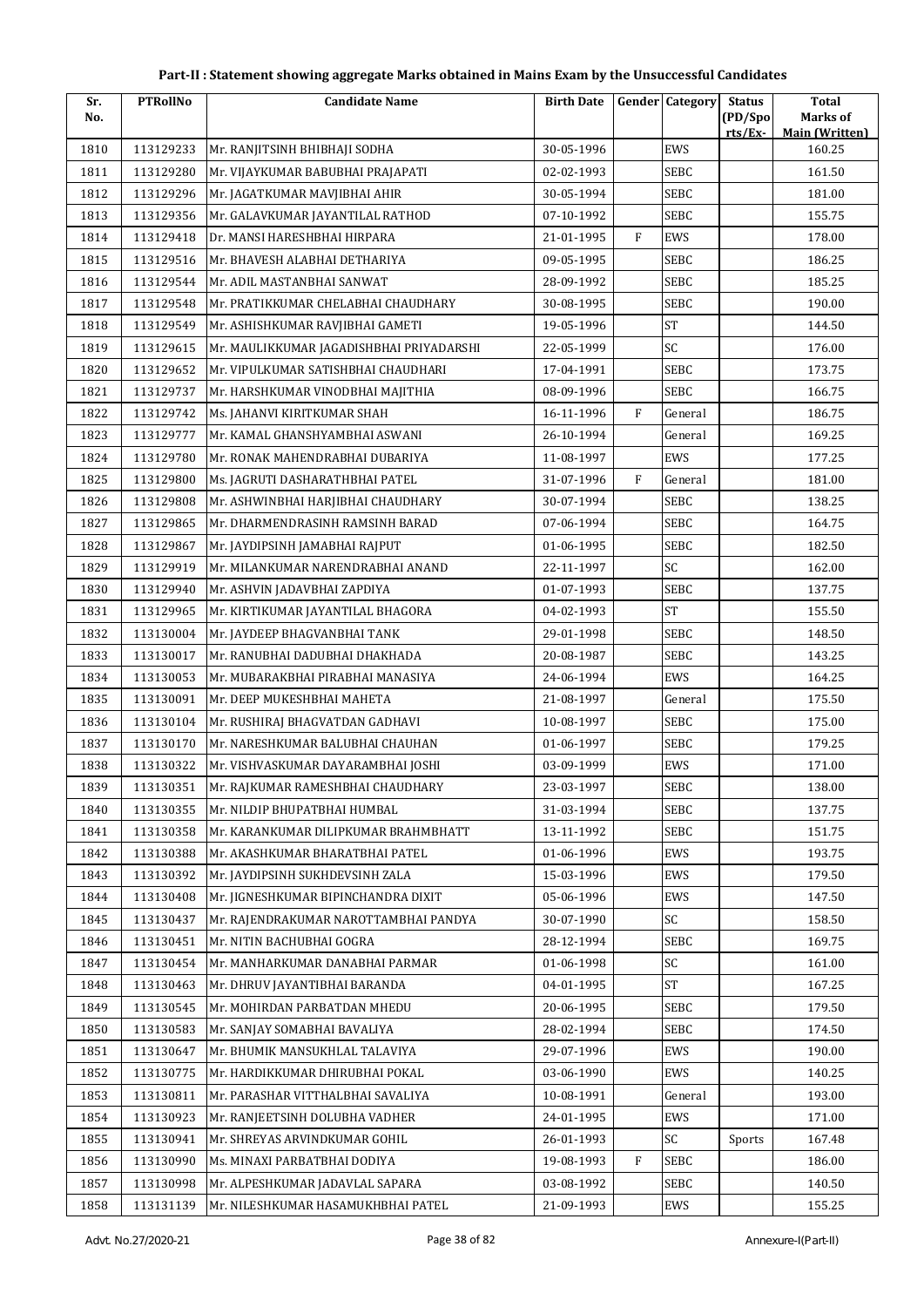| Sr.  | <b>PTRollNo</b> | <b>Candidate Name</b>                     | <b>Birth Date</b> |              | <b>Gender Category</b> | <b>Status</b>      | <b>Total</b>                      |
|------|-----------------|-------------------------------------------|-------------------|--------------|------------------------|--------------------|-----------------------------------|
| No.  |                 |                                           |                   |              |                        | (PD/Spo<br>rts/Ex- | Marks of<br><b>Main (Written)</b> |
| 1859 | 113131208       | Mr. PREYAS MADHUKANT HIDAD                | 06-07-1995        |              | General                |                    | 191.25                            |
| 1860 | 113131224       | Mr. RAJENDRAKUMAR RAMESHBHAI PATEL        | 21-10-1995        |              | EWS                    |                    | 194.00                            |
| 1861 | 113131407       | Mr. DIGNESHBHAI BECHARBHAI CHAUDHARI      | 03-12-1992        |              | <b>SEBC</b>            |                    | 167.50                            |
| 1862 | 113131408       | Mr. DIVYRAJSINH BHARATSINH ZALA           | 20-12-1996        |              | EWS                    | Sports             | 193.73                            |
| 1863 | 113131430       | Mr. NIKULKUMAR JAGMALBHAI CHAUDHARY       | 01-06-1998        |              | <b>SEBC</b>            |                    | 138.00                            |
| 1864 | 113131437       | Mr. CHIRAGKUMAR RAMABHAI CHAUDHARI        | 21-07-1996        |              | General                |                    | 190.25                            |
| 1865 | 113131446       | Ms. SONALBEN GIRISHKUMAR SONI             | 19-10-1991        | $\mathbf{F}$ | General                |                    | 179.25                            |
| 1866 | 113131455       | Ms. MAYABEN PRAVINBHAI RADADIYA           | 09-06-1993        | F            | EWS                    |                    | 188.00                            |
| 1867 | 113131457       | Mr. SANJAYKUMAR SHANTILAL SOLANKI         | 22-08-1998        |              | SEBC                   |                    | 146.75                            |
| 1868 | 113131493       | Mr. SHAKTISINH KIRITSINH CHAVDA           | 05-11-1993        |              | EWS                    |                    | 148.50                            |
| 1869 | 113131500       | Mr. SHAKTISINH BHIKHUSINH VAGHELA         | 15-05-1993        |              | EWS                    |                    | 182.75                            |
| 1870 | 113131510       | Mr. SAHIL KALPESHKUMAR PATEL              | 03-07-1999        |              | EWS                    |                    | 172.25                            |
| 1871 | 113131563       | Mr. MAYANK NARBHERAMBHAI CHHATROLA        | 09-12-1998        |              | EWS                    |                    | 189.50                            |
| 1872 | 113131580       | Mr. SHAKTIRAJSINH HARENDRASINH ZALA       | 06-10-1995        |              | EWS                    |                    | 185.75                            |
| 1873 | 113131591       | Mr. SUNIL SRAVANBHAI HALVADIYA            | 12-08-1996        |              | <b>SEBC</b>            |                    | 177.25                            |
| 1874 | 113131598       | Mr. VIPULGIRI PRAHLADGIRI GOSWAMI         | 16-08-1991        |              | SEBC                   |                    | 169.75                            |
| 1875 | 113131603       | Ms. KRUPALI SAVAJIBHAI RATHOD             | 24-11-1991        | F            | <b>SC</b>              |                    | 152.75                            |
| 1876 | 113131640       | Mr. NITINKUMAR JAGUBHAI CHAUDHARI         | 16-08-1994        |              | <b>SEBC</b>            |                    | 167.50                            |
| 1877 | 113131672       | Mr. KADAVA RAMESHBHAI DODIYA              | 17-09-1994        |              | General                | Sports             | 184.54                            |
| 1878 | 113131676       | Mr. DHAVALKUMAR LALJIBHAI ZEZARIYA        | 15-10-1991        |              | <b>SEBC</b>            |                    | 174.75                            |
| 1879 | 113131702       | Mr. SANJAYKUMAR CHHANABHAI JALANDHARA     | 25-06-1997        |              | <b>SEBC</b>            |                    | 190.25                            |
| 1880 | 113131804       | Mr. DHARMESHKUMAR MOHANBHAI BHALALA       | 28-05-1994        |              | <b>SEBC</b>            |                    | 156.00                            |
| 1881 | 113131806       | Mr. RITESH BHARATBHAI SATHAVARA           | 04-04-1996        |              | <b>SEBC</b>            |                    | 145.75                            |
| 1882 | 113131872       | Ms. HONEY HITENDRABHAI PATEL              | 25-01-1997        | $\mathbf{F}$ | General                |                    | 180.75                            |
| 1883 | 113131882       | Mr. PRAKASHBHAI MOHANBHAI DODIYA          | 18-05-1997        |              | <b>SEBC</b>            |                    | 161.00                            |
| 1884 | 113131951       | Mr. NARENDRASINH PARSINGBHAI DAMOR        | 03-12-1993        |              | <b>ST</b>              |                    | 162.00                            |
| 1885 | 113131985       | Mr. DHRUPAD HARESHKUMAR PATEL             | 31-07-1993        |              | General                |                    | 155.00                            |
| 1886 | 113131989       | Mr. HARISHBHAI VESHTABHAI CHAUDHARI       | 01-06-1990        |              | <b>ST</b>              |                    | 147.25                            |
| 1887 | 113132155       | Ms. ANERI BHARATKUMAR PATEL               | 31-12-1995        | $\rm F$      | EWS                    |                    | 183.75                            |
| 1888 | 113132176       | Mr. JAYDEEPBHAI CHANDRASINHBHAI CHAUDHARY | 05-09-1995        |              | $\mbox{ST}$            |                    | 133.25                            |
| 1889 | 113132188       | Mr. SHAILESHBHAI MANSUKHBHAI GOHIL        | 13-08-1995        |              | <b>SEBC</b>            |                    | 139.75                            |
| 1890 | 113132190       | Mr. SHILKUMAR DIPESHBHAI PATEL            | 17-03-1996        |              | EWS                    |                    | 191.50                            |
| 1891 | 113132220       | Ms. HIMANI SHIVABHAI CHAUDHARY            | 14-05-1996        | F            | <b>SEBC</b>            |                    | 181.50                            |
| 1892 | 113132250       | Mr. HARDIK BABUBHAI PATEL                 | 05-02-1996        |              | <b>SEBC</b>            |                    | 161.75                            |
| 1893 | 113132271       | Mr. NIKHIL RAMESHBHAI DOBARIYA            | 09-03-1999        |              | EWS                    |                    | 149.75                            |
| 1894 | 113132325       | Mr. RAVINDRASINH INDRASINH JADEJA         | 21-07-1999        |              | General                |                    | 174.75                            |
| 1895 | 113132394       | Mr. MEHULKUMAR LAKHAMANBHAI KANZARIYA     | 30-12-1997        |              | SEBC                   |                    | 181.00                            |
| 1896 | 113132404       | Mr. PRATUSHKUMAR SHANTILAL NINAMA         | 08-09-1994        |              | <b>ST</b>              |                    | 136.00                            |
| 1897 | 113132423       | Ms. ARPITA BIPINCHANDRA PARMAR            | 21-12-1996        | F            | SC                     |                    | 185.25                            |
| 1898 | 113132452       | Mr. SMITKUMAR RAMESHBHAI CHAUDHARI        | 01-12-1992        |              | ST                     |                    | 157.50                            |
| 1899 | 113132457       | Mr. SIDDHARTH ASHOKBHAI BHIMANI           | 11-06-1992        |              | General                |                    | 195.25                            |
| 1900 | 113132460       | Mr. SIDDHRAJSINH BHUPENDRASINH VAGHELA    | 17-03-1999        |              | EWS                    |                    | 164.00                            |
| 1901 | 113132497       | Mr. PRATIK SURESHCHANDRA SHARMA           | 20-04-1997        |              | General                |                    | 175.75                            |
| 1902 | 113132520       | Mr. GAJENDRASINH UMESHVARRAY RAJPUT       | 01-09-1986        |              | General                |                    | 152.50                            |
| 1903 | 113132526       | Mr. BHAVYA RAKESHKUMAR JOSHI              | 13-09-1994        |              | EWS                    |                    | 161.75                            |
| 1904 | 113132539       | Mr. MITUL RANJIT MANDAL                   | 20-10-1995        |              | General                |                    | 157.25                            |
| 1905 | 113132661       | Mr. MAYUR HARIPRASAD SHARMA               | 01-01-1994        |              | <b>SEBC</b>            |                    | 188.25                            |
| 1906 | 113132723       | Mr. RAHULKUMAR BABUBHAI CHAUDHARY         | 07-04-1993        |              | <b>SEBC</b>            | Sports             | 176.14                            |
| 1907 | 113132749       | Mr. SAMRUDDHBHAI VISHNUBHAI DESAI         | 19-08-1995        |              | SEBC                   |                    | 184.00                            |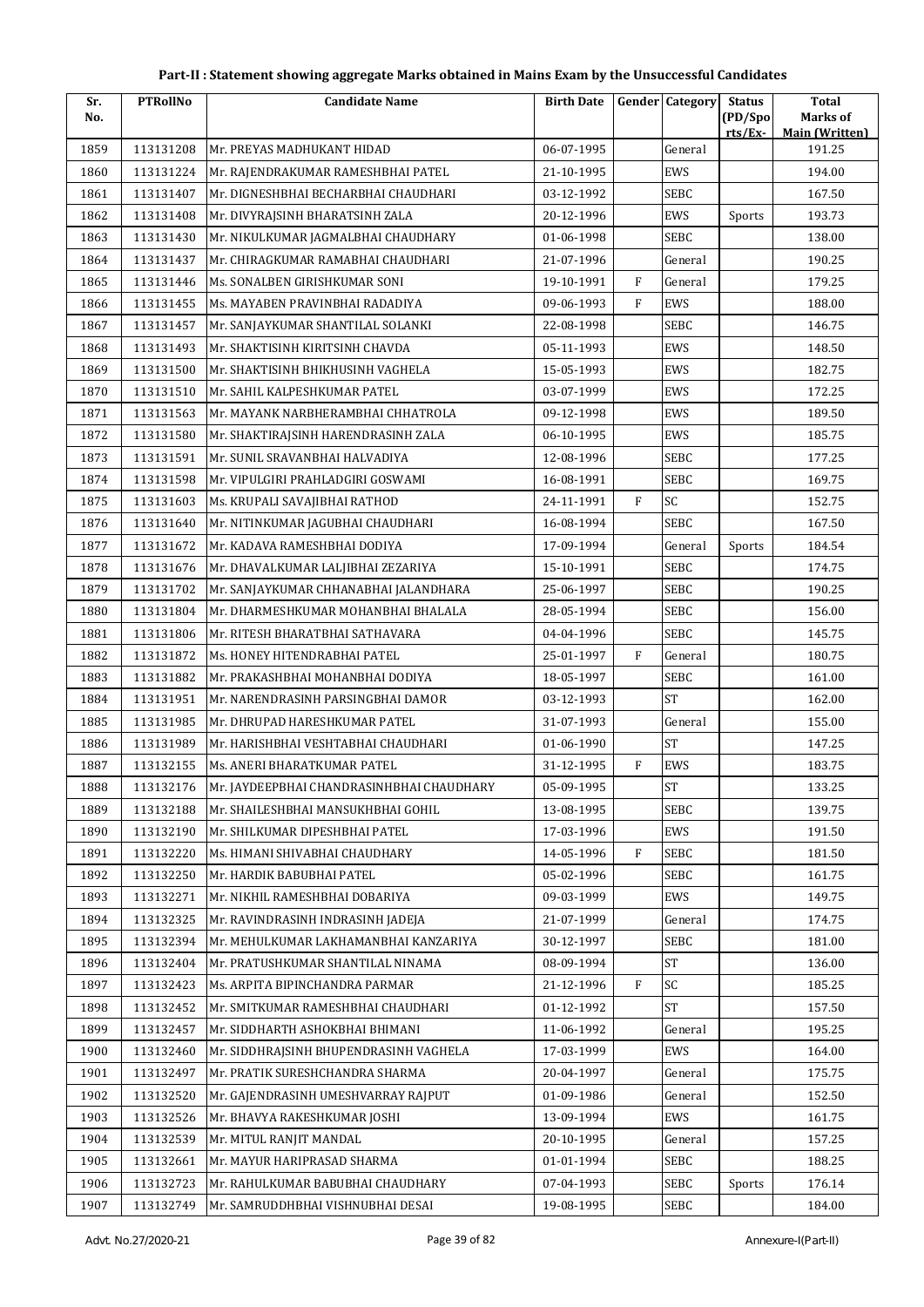| Part-II : Statement showing aggregate Marks obtained in Mains Exam by the Unsuccessful Candidates |  |  |
|---------------------------------------------------------------------------------------------------|--|--|
|---------------------------------------------------------------------------------------------------|--|--|

| Sr.<br>No. | <b>PTRollNo</b> | <b>Candidate Name</b>                  | <b>Birth Date</b> |              | <b>Gender Category</b> | <b>Status</b><br>(PD/Spo | <b>Total</b><br>Marks of |
|------------|-----------------|----------------------------------------|-------------------|--------------|------------------------|--------------------------|--------------------------|
|            |                 |                                        |                   |              |                        | rts/Ex                   | <b>Main (Written)</b>    |
| 1908       | 113132797       | Mr. SURYAVANSHI KANTILAL KOTADIYA      | 04-03-1993        |              | SC                     |                          | 173.00                   |
| 1909       | 113132929       | Ms. REEMABEN RAJESHBHAI PATEL          | 22-01-1998        | F            | <b>SEBC</b>            |                          | 178.75                   |
| 1910       | 113132943       | Mr. YUVRAJSINH HAMIRSINH SISODIYA      | 03-02-1998        |              | <b>SEBC</b>            | Sports                   | 168.26                   |
| 1911       | 113132951       | Mr. BHARATKUMAR ARAJANBHAI CHAUDHARY   | 11-06-1992        |              | SEBC                   |                          | 159.25                   |
| 1912       | 113132961       | Ms. NEHA KISHOR KALE                   | 04-07-1994        | $\mathbf{F}$ | General                |                          | 164.00                   |
| 1913       | 113133007       | Mr. HARESHKUMAR SHRIRAMBHAI RAWAL      | 04-08-1997        |              | EWS                    |                          | 82.00                    |
| 1914       | 113133076       | Mr. GUMANSINH BHUPENDRASINH VAGHELA    | 17-11-1995        |              | EWS                    |                          | 152.25                   |
| 1915       | 113133132       | Mr. KIRTIKUMAR AMRUTBHAI DESAI         | 06-12-1997        |              | <b>SEBC</b>            |                          | 181.50                   |
| 1916       | 113133139       | Mr. SACHINKUMAR KARAMSHIBHAI DESAI     | 14-05-1993        |              | <b>SEBC</b>            |                          | 155.50                   |
| 1917       | 113133160       | Mr. ASHOKBHAI GANESHAJI CHAUDHARY      | 20-08-1999        |              | <b>SEBC</b>            |                          | 157.00                   |
| 1918       | 113133178       | Ms. BHOOMI NITINKUMAR THAKKAR          | 05-03-1997        | $\mathbf{F}$ | General                |                          | 162.00                   |
| 1919       | 113133210       | Mr. AJAYKUMAR BHAVANJI THAKOR          | 20-01-1995        |              | <b>SEBC</b>            |                          | 147.25                   |
| 1920       | 113133225       | Mr. NILESH PARBATBHAI DODIA            | 15-09-1991        |              | <b>SEBC</b>            |                          | 193.00                   |
| 1921       | 113133333       | Mr. NEERAVKUMAR VASANTKUMAR PATEL      | 30-12-1994        |              | General                |                          | 191.50                   |
| 1922       | 113133392       | Mr. HARSH RAMESHBHAI THAKOR            | 20-10-1992        |              | SEBC                   |                          | 150.00                   |
| 1923       | 113133403       | Mr. VIJAYSINH GABHARUBHA JADEJA        | 03-01-1996        |              | EWS                    |                          | 193.50                   |
| 1924       | 113133417       | Mr. UMANG SHIVABHAI CHAUDHARY          | 10-11-1995        |              | <b>SEBC</b>            |                          | 150.50                   |
| 1925       | 113133421       | Mr. ROHITSINH RUPSINH PARMAR           | 17-05-2000        |              | <b>SEBC</b>            |                          | 169.50                   |
| 1926       | 113133478       | Mr. MAHESHBHAI JEMALBHAI CHAUDHARY     | 29-04-1998        |              | <b>SEBC</b>            |                          | 165.50                   |
| 1927       | 113133494       | Mr. VISHAL SHAILESHBHAI JOSHI          | 13-10-1995        |              | EWS                    |                          | 160.75                   |
| 1928       | 113133563       | Mr. PRIYANSH GANESHBHAI CHAUDHARY      | 01-06-1996        |              | <b>SEBC</b>            |                          | 181.50                   |
| 1929       | 113133592       | Mr. NILESH JAYRAMBHAI KHIMSURIYA       | 12-08-1997        |              | SC                     |                          | 161.75                   |
| 1930       | 113133611       | Mr. ASHOKKUMAR SAVAJIBHAI CHAUDHARY    | 01-06-1989        |              | <b>SEBC</b>            |                          | 190.00                   |
| 1931       | 113133639       | Mr. ANANDKUMAR GIRISHBHAI PATEL        | 08-05-1995        |              | EWS                    |                          | 191.00                   |
| 1932       | 113133680       | Mr. MAULIKKUMAR MANOJBHAI PATEL        | 28-02-1994        |              | General                |                          | 178.50                   |
| 1933       | 113133697       | Mr. RAJENDRAKUMAR BHURSINGBHAI MALIVAD | 20-04-1995        |              | <b>ST</b>              |                          | 126.50                   |
| 1934       | 113133777       | Mr. AKASH SHASHIKANTBHAI JOSHI         | 13-08-1998        |              | EWS                    |                          | 186.75                   |
| 1935       | 113133782       | Ms. HELIBAHEN KANAIYALAL PATEL         | 29-01-1994        | F            | EWS                    |                          | 159.25                   |
| 1936       | 113133846       | Ms. HITESHWARIBA PARBATSINH CHAVDA     | 25-01-1997        | ${\bf F}$    | General                |                          | 161.75                   |
| 1937       | 113133880       | Mr. BHASKAR SUNILKUMAR GAUTAM          | 08-10-1997        |              | General                |                          | 151.00                   |
| 1938       | 113133885       | Mr. PRATAP JIVABHAI PARMAR             | 18-08-1996        |              | <b>SEBC</b>            |                          | 163.25                   |
| 1939       | 113133915       | Mr. NAGJIBHAI AMRUTBHAI RABARI         | 16-06-1997        |              | <b>SEBC</b>            |                          | 176.25                   |
| 1940       | 113133936       | Mr. DINESHKUMAR RAMSIBHAI VAJA         | 29-12-1993        |              | SEBC                   |                          | 139.25                   |
| 1941       | 113133948       | Mr. SAMEERKUMAR MOHANBHAI MAHYAVANSHEE | 29-01-1990        |              | SC                     |                          | 152.00                   |
| 1942       | 113133991       | Mr. SACHINJI BHIKHAJI THAKOR           | 01-09-1998        |              | SEBC                   |                          | 122.50                   |
| 1943       | 113134026       | Mr. BHAVESHBHAI KHODABHAI KATARIYA     | 31-12-1994        |              | SEBC                   |                          | 177.25                   |
| 1944       | 113134066       | Ms. RANJANBEN MULAJIBHAI VAZA          | 28-12-1994        | F            | SC                     |                          | 127.50                   |
| 1945       | 113134082       | Mr. NAGBHAI JASUBHAI VALA              | 28-05-1991        |              | <b>SEBC</b>            |                          | 188.50                   |
| 1946       | 113134087       | Mr. PANKAJ VIRABHAI DODIYA             | 01-01-1997        |              | SEBC                   |                          | 120.75                   |
| 1947       | 113134091       | Mr. JAYDIP ASHOKBHAI DESAI             | 10-01-1997        |              | SEBC                   |                          | 188.50                   |
| 1948       | 113134100       | Mr. ABHISHEK JYOTINDRAKUMAR GADHAVI    | 24-09-1981        |              | SEBC                   |                          | 157.25                   |
| 1949       | 113134101       | Ms. MILANBEN RAYSINH BHAI GOHIL        | 14-02-1996        | F            | SEBC                   |                          | 158.50                   |
| 1950       | 113134135       | Mrs. RIPALBEN DEVANG PATEL             | 04-02-1991        | F            | General                |                          | 172.50                   |
| 1951       | 113134154       | Mr. TEJAS MANILAL GURJAR               | 04-08-1995        |              | SC                     |                          | 134.50                   |
| 1952       | 113134289       | Mrs. NILAMBA PRADIPSINH VADHER         | 08-12-1988        | F            | General                |                          | 176.75                   |
| 1953       | 113134305       | Mr. ASHISH HARGOVANBHAI DESAI          | 09-05-1994        |              | SEBC                   |                          | 179.50                   |
| 1954       | 113134320       | Mr. DASHARATHBHAI SENDHABHAI CHAUDHARY | 22-04-1998        |              | SEBC                   |                          | 160.00                   |
| 1955       | 113134327       | Mr. NARSENGJI RANAJI GOHIL             | 17-08-1995        |              | SEBC                   |                          | 173.50                   |
| 1956       | 113134415       | Ms. MADHAVIBA DASHARATHASINH JADEJA    | 06-06-1992        | ${\rm F}$    | General                |                          | 161.75                   |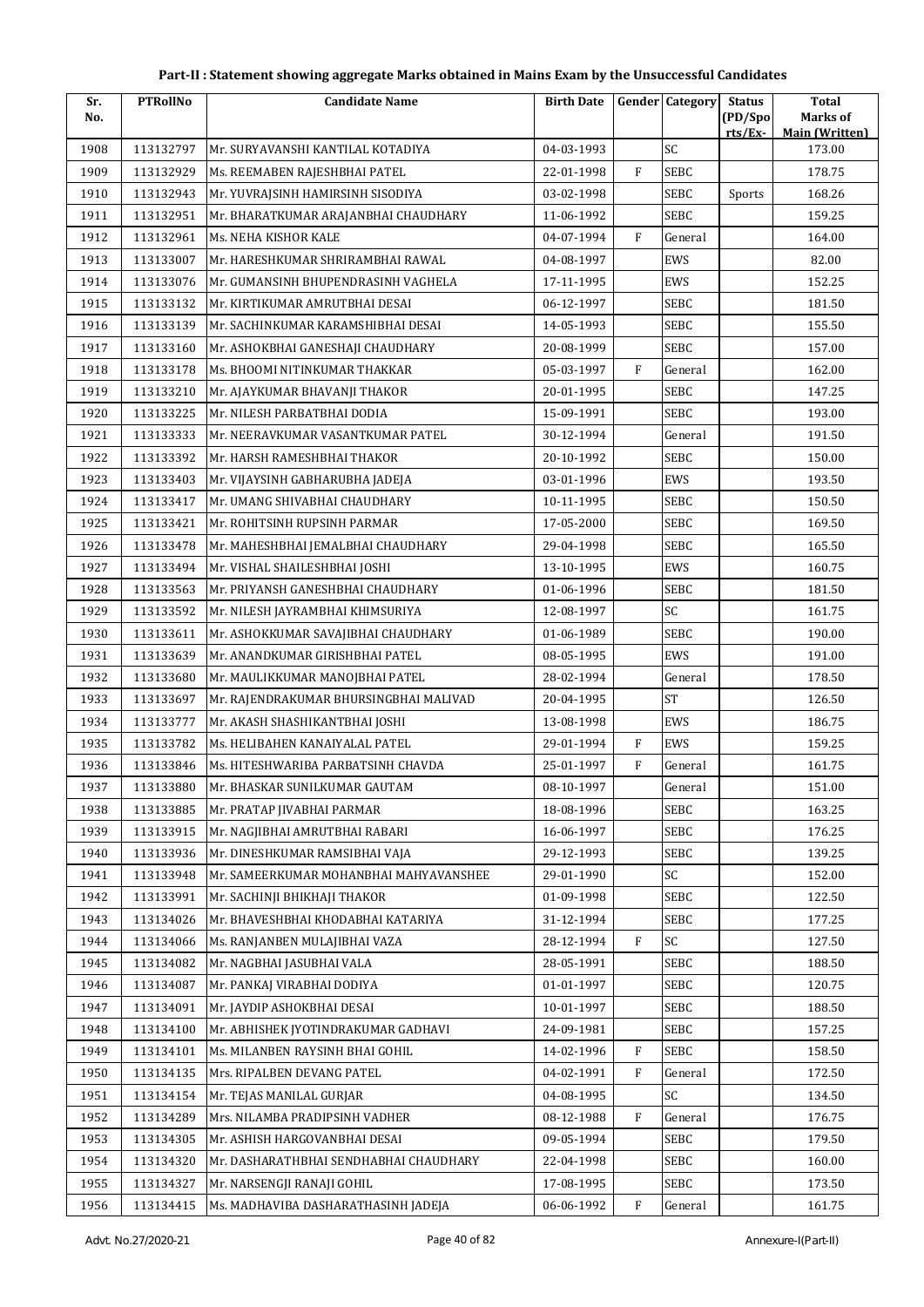| Sr.  | <b>PTRollNo</b> | <b>Candidate Name</b>                  | <b>Birth Date</b> |              | <b>Gender Category</b> | <b>Status</b> | <b>Total</b>                    |
|------|-----------------|----------------------------------------|-------------------|--------------|------------------------|---------------|---------------------------------|
| No.  |                 |                                        |                   |              |                        | (PD/Spo       | Marks of                        |
| 1957 | 113134434       | Mr. RONAK VASUDEV DAVE                 | 20-09-1993        |              | SC                     | rts/Ex-       | <b>Main (Written)</b><br>166.50 |
| 1958 | 113134438       | Mr. SHIVAM CHIMANLAL SADADIYA          | 30-10-1996        |              | <b>SEBC</b>            |               | 193.75                          |
| 1959 | 113134449       | Mr. NISARG GUNAVANTBHAI SOLANKI        | 14-02-1993        |              | SC                     |               | 161.25                          |
| 1960 | 113134454       | Mr. PRAGNESH SHIVABHAI KHUNT           | 16-12-1995        |              | General                |               | 178.00                          |
| 1961 | 113134490       | Mr. PRAKASH REVABHAI PARMAR            | 03-06-1998        |              | SC                     |               | 138.50                          |
| 1962 | 113134536       | Mrs. ROHINI VIRJIBHAI NINAMA           | 25-05-1991        | $\mathbf{F}$ | <b>ST</b>              |               | 158.75                          |
| 1963 | 113134569       | Mr. VAIBHAVKUMAR RANMALBHAI MARU       | 30-10-1996        |              | <b>SEBC</b>            |               | 181.50                          |
| 1964 | 113134571       | Mr. NIKHILKUMAR AMRUTLAL PATEL         | 18-08-1991        |              | EWS                    |               | 156.75                          |
| 1965 | 113134624       | Ms. TARJANIBAHEN SUBHASHBHAI TABIYAR   | 08-07-1995        | F            | <b>ST</b>              |               | 94.00                           |
| 1966 | 113134687       | Ms. VAISHALI GAGAJIBHAI VARIYA         | 25-07-1993        | $\mathbf{F}$ | SEBC                   |               | 185.00                          |
| 1967 | 113134718       | Mr. NIRAVBHAI ASHOKBHAI CHAUDHARI      | 07-08-1992        |              | SEBC                   |               | 167.75                          |
| 1968 | 113134736       | Mrs. SONALI JAYESH MAHEDU              | 13-07-1998        | $\mathbf{F}$ | SEBC                   |               | 167.50                          |
| 1969 | 113134762       | Mr. MAHESH KAMSHIBHAI DESAI            | 23-12-1994        |              | SEBC                   |               | 186.00                          |
| 1970 | 113134838       | Mr. VIVEK BHAGVANJIBHAI MORSANIYA      | 15-08-1997        |              | <b>EWS</b>             |               | 197.50                          |
| 1971 | 113134863       | Mr. AJITSINH ABHESANGBHAI PARMAR       | 18-01-1996        |              | <b>SEBC</b>            |               | 170.00                          |
| 1972 | 113134904       | Ms. ARATI PRAVINDAN SHAMAL             | 25-08-1994        | $\mathbf{F}$ | SEBC                   |               | 148.50                          |
| 1973 | 113134919       | Mr. BHAVIKKUMAR RAJENDRAKUMAR PATEL    | 05-01-1992        |              | EWS                    |               | 177.50                          |
| 1974 | 113134930       | Mr. AASIM TANVEER VOHRA                | 07-09-1990        |              | EWS                    |               | 166.50                          |
| 1975 | 113134931       | Mr. BHAVNISH DIPAKBHAI TRIVEDI         | 10-05-1993        |              | EWS                    |               | 178.50                          |
| 1976 | 113134935       | Mr. KANJIBHAI HAJABHAI AHIR            | 01-06-1996        |              | SEBC                   |               | 161.00                          |
| 1977 | 113135010       | Mr. SAGAR DEVSIBHAI VANIYA             | 15-03-1995        |              | SC                     |               | 171.25                          |
| 1978 | 113135027       | Mr. VIJAYKUMAR DINESHBHAI RATHOD       | 05-11-1995        |              | <b>ST</b>              |               | 156.00                          |
| 1979 | 113135059       | Ms. POOJA KARSHANBHAI KARANGIYA        | 10-10-1996        | $\mathbf{F}$ | SEBC                   |               | 125.75                          |
| 1980 | 113135146       | Mr. DHRUVKUMAR RAMANBHAI PATEL         | 09-12-1999        |              | SEBC                   |               | 167.75                          |
| 1981 | 113135160       | Ms. POOJABA ARVINDBHAI VALA            | 01-05-1996        | $\mathbf{F}$ | SEBC                   |               | 154.25                          |
| 1982 | 113135169       | Mr. GHANSHYAM GOVINDBHAI BHARVAD       | 25-01-1994        |              | SEBC                   |               | 164.00                          |
| 1983 | 113135179       | Mr. CHANDRAJITBHAI JASAKUBHAI VICHHIYA | 28-08-1994        |              | SEBC                   |               | 189.25                          |
| 1984 | 113135185       | Mr. NIKUL BHAMARSINH VAGHELA           | 16-05-1990        |              | EWS                    |               | 170.00                          |
| 1985 | 113135189       | Mr. SENDHABHAI KANJIBHAI DESAI         | 25-06-1998        |              | SEBC                   |               | 168.25                          |
| 1986 | 113135216       | Mr. ASHVIN BHAYA CHHETARIYA            | 11-08-1999        |              | SEBC                   |               | 185.50                          |
| 1987 | 113135224       | Mr. MEHULKUMAR BHAGVANBHAI PANCHAL     | 11-03-1993        |              | SEBC                   |               | 180.75                          |
| 1988 | 113135225       | Ms. TINKAL RAJENDRAKUMAR PRAJAPATI     | 26-03-1998        | $\rm F$      | SEBC                   |               | 160.00                          |
| 1989 | 113135238       | Mr. VIPULKUMAR BABUBHAI CHAUDHARI      | 02-06-1996        |              | SEBC                   |               | 173.25                          |
| 1990 | 113135244       | Mr. RAMESHBHAI NAGJIBHAI RABARI        | 07-06-1991        |              | SEBC                   |               | 174.25                          |
| 1991 | 113135253       | Mr. RISHI RAJEN VYAS                   | 23-01-1987        |              | EWS                    |               | 183.00                          |
| 1992 | 113135303       | Mr. YUVRAJSINH KESHUBHA KACHCHHAVA     | 03-11-1997        |              | EWS                    |               | 166.00                          |
| 1993 | 113135392       | Mr. KARTIKKUMAR NANDLALBHAI RAVIYA     | 07-05-1992        |              | SEBC                   |               | 150.00                          |
| 1994 | 113135433       | Mr. PARTH RAJENDRAKUMAR PANDYA         | 25-12-1994        |              | General                |               | 194.25                          |
| 1995 | 113135434       | Mr. UMANG NARESHBABU JAYSWAL           | 13-11-1989        |              | SEBC                   |               | 105.75                          |
| 1996 | 113135462       | Mr. HARDIKKUMAR CHELABHAI CHAUDHARY    | 09-11-1998        |              | SEBC                   |               | 163.25                          |
| 1997 | 113135492       | Mr. HARJIVANBHAI VAJUBHAI MATHOLIYA    | 21-11-1997        |              | EWS                    |               | 168.50                          |
| 1998 | 113135518       | Mr. VIKASKUMAR HASMUKHBHAI PATEL       | 06-07-1994        |              | EWS                    | PD            | 162.50                          |
| 1999 | 113135541       | Mr. ASHARIYA VALA SHAKHRA              | 25-12-1993        |              | SEBC                   |               | 175.75                          |
| 2000 | 113135585       | Ms. PRIYA RANSINGBHAI CHAUDHRI         | 02-09-1996        | F            | <b>ST</b>              |               | 154.25                          |
| 2001 | 113135586       | Mr. JERAMBHAI ISHVARBHAI RABARI        | 01-07-1990        |              | SEBC                   |               | 162.50                          |
| 2002 | 113135595       | Mr. RAHULKUMAR DHIRUBHAI PARMAR        | 27-03-1990        |              | SEBC                   |               | 163.00                          |
| 2003 | 113135617       | Mr. MILAN DILIPBHAI BORSANIYA          | 11-12-1998        |              | EWS                    |               | 178.75                          |
| 2004 | 113135639       | Ms. KARISHMABEN RAMESHBHAI PATEL       | 20-05-1996        | F            | EWS                    |               | 184.50                          |
| 2005 | 113135669       | Mr. HEMANT GANPATLAL PARMAR            | 04-12-1993        |              | SC                     |               | 183.75                          |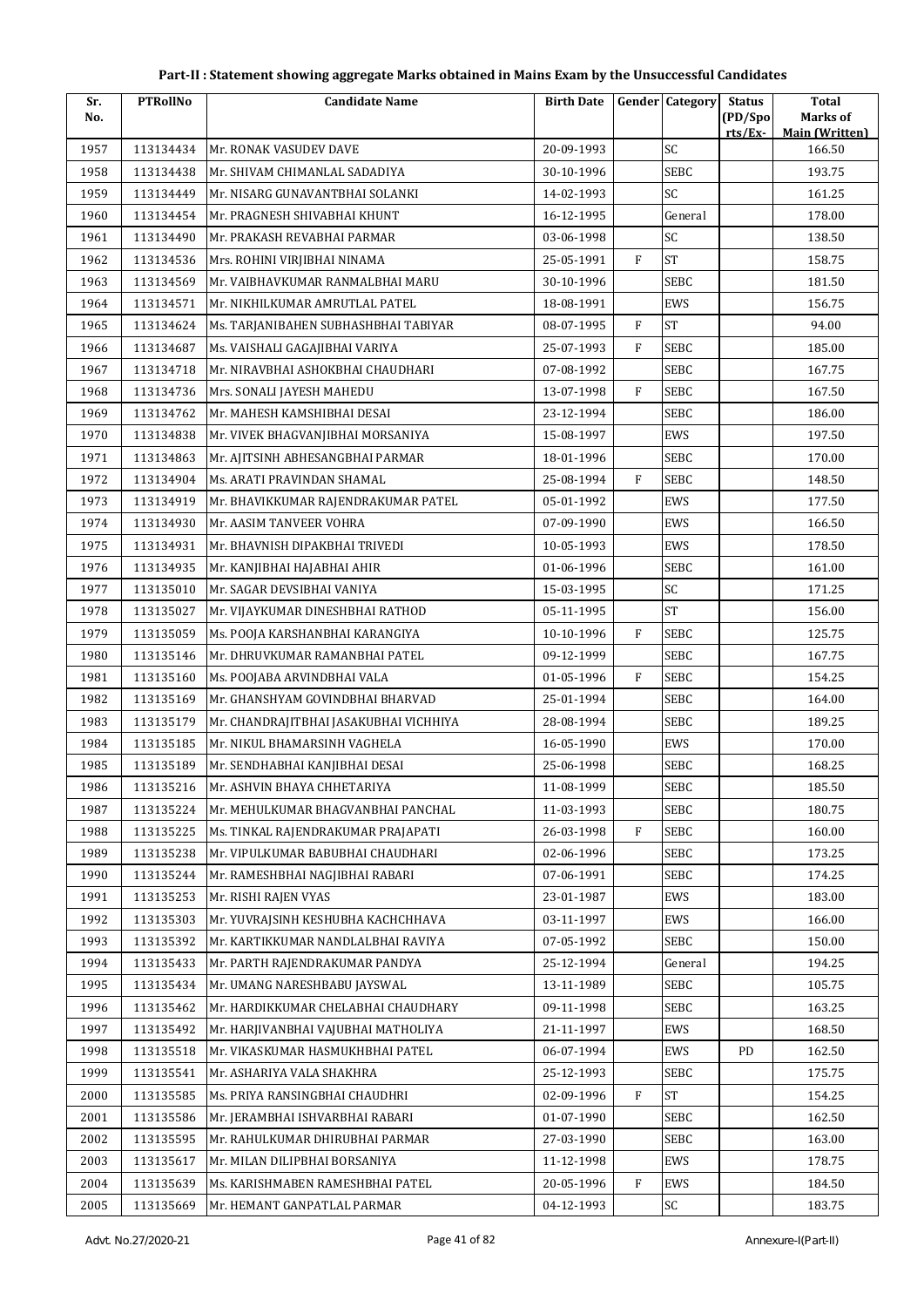| Sr.  | <b>PTRollNo</b> | <b>Candidate Name</b>                    | <b>Birth Date</b> |           | <b>Gender Category</b> | <b>Status</b>      | <b>Total</b>                      |
|------|-----------------|------------------------------------------|-------------------|-----------|------------------------|--------------------|-----------------------------------|
| No.  |                 |                                          |                   |           |                        | (PD/Spo<br>rts/Ex- | Marks of<br><b>Main (Written)</b> |
| 2006 | 113135700       | Mr. CHIRAGKUMAR RATANLAL TELI            | 26-06-1991        |           | General                |                    | 183.75                            |
| 2007 | 113135907       | Mr. PRABHUBHAI GAGADASBHAI CHAUDHARI     | 06-01-1996        |           | <b>SEBC</b>            |                    | 165.25                            |
| 2008 | 113135926       | Ms. ARJU VISHALBHAI PATEL                | 30-06-1994        | F         | General                |                    | 180.00                            |
| 2009 | 113135938       | Mr. RAJVIRSINH YASHVANTSINH CHAUHAN      | 04-10-1997        |           | General                |                    | 188.00                            |
| 2010 | 113135940       | Mr. HITESH FALJIBHAI CHAUDHARY           | 28-12-1993        |           | SEBC                   |                    | 172.50                            |
| 2011 | 113135969       | Ms. RINKALBEN GANESHBHAI CHOPADA         | 17-04-1992        | F         | General                |                    | 169.50                            |
| 2012 | 113135987       | Mr. DARSHANKUMAR GIRISHBHAI VALAND       | 02-04-1991        |           | <b>SEBC</b>            |                    | 158.00                            |
| 2013 | 113136084       | Ms. DIPIKABEN TERSINGBHAI PARGI          | 30-05-1996        | F         | <b>ST</b>              |                    | 146.50                            |
| 2014 | 113136119       | Mr. DIGVIJAYSINH SAHDEVSINH GOHIL        | 22-11-1995        |           | EWS                    |                    | 180.00                            |
| 2015 | 113136159       | Mr. CHAITANYA ARUNBHAI TRIVEDI           | 08-08-1995        |           | General                |                    | 192.00                            |
| 2016 | 113136167       | Mr. KISHOR D MARU                        | 03-01-1991        |           | SC                     |                    | 155.25                            |
| 2017 | 113136220       | Mr. SUBHASHKUMAR DANABHAI CHAUDHARY      | 01-06-1994        |           | <b>SEBC</b>            |                    | 186.50                            |
| 2018 | 113136235       | Mr. RAJENDRA JOITARAMBHAI PATEL          | 01-09-1990        |           | General                |                    | 195.00                            |
| 2019 | 113136288       | Ms. JIGISHABAHEN LALJIBHAI PATEL         | 09-07-1991        | F         | <b>SEBC</b>            |                    | 174.25                            |
| 2020 | 113136290       | Mr. NIRANJANKUMAR GANGARAMBHAI CHAUDHARY | 02-07-1993        |           | <b>SEBC</b>            |                    | 174.75                            |
| 2021 | 113136349       | Mr. DIVYARAJSINH NITENDRASINH JADEJA     | 11-02-1997        |           | EWS                    |                    | 174.75                            |
| 2022 | 113136388       | Mrs. KUNJALBEN LAVJIRAM DAVE             | 21-06-1994        | F         | EWS                    |                    | 174.25                            |
| 2023 | 113136517       | Mr. CHAHATKUMAR KAMLESHBHAI CHAUDHARY    | 07-01-1995        |           | <b>SEBC</b>            |                    | 174.00                            |
| 2024 | 113136533       | Mr. NILKANTH DIPAKBHAI MODI              | 30-04-1997        |           | <b>SEBC</b>            |                    | 152.00                            |
| 2025 | 113136536       | Mr. DHAVAL GIRISHBHAI BHARAD             | 21-07-1995        |           | <b>SEBC</b>            |                    | 172.50                            |
| 2026 | 113136559       | Mr. HARSH JASVANTRAY GOPIYANI            | 21-09-1995        |           | EWS                    |                    | 165.75                            |
| 2027 | 113136567       | Mr. HIRENDRASINH DASHRATHSINH JHALA      | 18-12-1997        |           | EWS                    |                    | 175.00                            |
| 2028 | 113136577       | Mr. MIHIRKUMAR BHUPENDRABHAI JOSHI       | 07-02-1996        |           | EWS                    |                    | 168.25                            |
| 2029 | 113136611       | Dr. PARTHKUMAR BHASKARBHAI KALARIYA      | 08-03-1996        |           | EWS                    |                    | 162.75                            |
| 2030 | 113136639       | Mr. ABHIJITKUMAR DINESHKUMAR PARMAR      | 27-01-1996        |           | SC                     |                    | 172.50                            |
| 2031 | 113136687       | Mr. RAMESHBHAI AMBABHAI PATEL            | 01-06-1994        |           | <b>SEBC</b>            |                    | 174.75                            |
| 2032 | 113136690       | Mr. RAXIT BHARATBHAI KUMBHANI            | 10-05-1998        |           | General                |                    | 132.50                            |
| 2033 | 113136693       | Mr. CHINTAN JITENDRAKUMAR VYAS           | 05-02-1989        |           | EWS                    |                    | 186.75                            |
| 2034 | 113136716       | Mr. PRAHLADSINH RAJENDRASINH GOHIL       | 31-12-1996        |           | EWS                    |                    | 193.25                            |
| 2035 | 113136752       | Mr. TARANG ASHWINBHAI ACHARYA            | 06-11-1991        |           | EWS                    |                    | 150.75                            |
| 2036 | 113136843       | Mrs. TRUPTIBEN SURENDRAKUMAR PATEL       | 16-03-1990        | F         | EWS                    |                    | 182.75                            |
| 2037 | 113136905       | Mr. SHAHBAAZ MAHAMMADARIF KHOKHAR        | 17-07-1994        |           | General                |                    | 178.25                            |
| 2038 | 113136926       | Mr. AJAYKUMAR DHANABHAI SOLANKI          | 20-05-1997        |           | <b>SEBC</b>            |                    | 190.75                            |
| 2039 | 113136947       | Mr. PARTHIKKUMAR JASAVANTBHAI CHAUDHARY  | 22-08-1993        |           | <b>SEBC</b>            |                    | 165.00                            |
| 2040 | 113137053       | Ms. KRISHNA JAGDISHBHAI SHAH             | 03-04-1998        | F         | SC                     |                    | 183.25                            |
| 2041 | 113137057       | Mr. JAYDEEP PATHUJI GADHAVI              | 15-02-1993        |           | <b>SEBC</b>            |                    | 185.25                            |
| 2042 | 113137085       | Ms. JASHIBEN JADAVBHAI METALIYA          | 12-09-1995        | F         | <b>SEBC</b>            |                    | 173.00                            |
| 2043 | 113137154       | Ms. KRISHNA DAKUBHAI DHORAJIYA           | 03-09-1991        | F         | EWS                    |                    | 176.00                            |
| 2044 | 113137158       | Mr. VIRPALSINH GAMBHIRSINH GOHIL         | 25-06-1995        |           | EWS                    |                    | 154.25                            |
| 2045 | 113137208       | Mr. MEETKUMAR PRASHANTBHAI DAVE          | 18-05-1996        |           | EWS                    |                    | 166.00                            |
| 2046 | 113137232       | Mr. MAHESHKUMAR DILIPKUMAR DAVE          | 12-05-1992        |           | General                |                    | 181.50                            |
| 2047 | 113137235       | Mr. SHRIKANT LAKHMANBHAI MAKWANA         | 14-12-1996        |           | SC                     |                    | 149.25                            |
| 2048 | 113137240       | Mr. ASHISHKUMAR MANSUKHBHAI VASOYA       | 28-09-1990        |           | General                |                    | 179.25                            |
| 2049 | 113137247       | Ms. RADHIKABA PRADYUMANSINH GOHIL        | 30-08-1998        | F         | EWS                    |                    | 175.00                            |
| 2050 | 113137261       | Mr. SHAILESH TALASHIBHAI GHORI           | 28-08-1992        |           | EWS                    |                    | 149.75                            |
| 2051 | 113137292       | Ms. DEVAL SHAMARABHAI KARIYA             | 19-06-1994        | ${\rm F}$ | <b>SEBC</b>            |                    | 180.50                            |
| 2052 | 113137313       | Mr. BHAUTIK PANKAJKUMAR MEWADA           | 19-01-1993        |           | <b>SEBC</b>            |                    | 167.75                            |
| 2053 | 113137355       | Mr. CHIRAGKUMAR ASHOKBHAI CHODAVADIYA    | 02-03-1992        |           | EWS                    |                    | 187.00                            |
| 2054 | 113137376       | Mr. HIRENKUMAR SURESHBHAI PANCHAL        | 31-10-1991        |           | SEBC                   |                    | 171.00                            |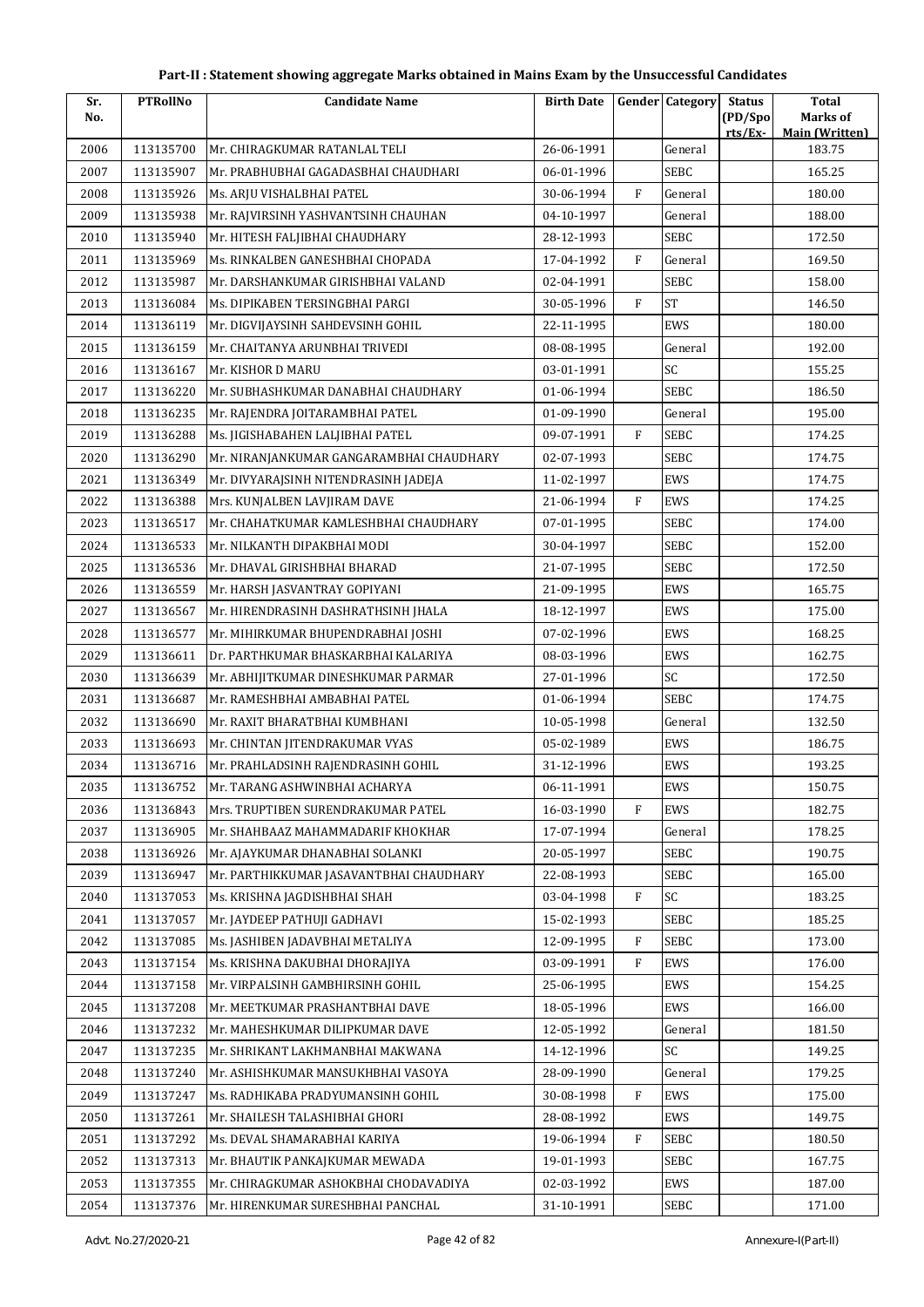| Sr.  | <b>PTRollNo</b> | <b>Candidate Name</b>                 | <b>Birth Date</b> |              | <b>Gender Category</b> | <b>Status</b>      | <b>Total</b>                      |
|------|-----------------|---------------------------------------|-------------------|--------------|------------------------|--------------------|-----------------------------------|
| No.  |                 |                                       |                   |              |                        | (PD/Spo<br>rts/Ex- | Marks of<br><b>Main (Written)</b> |
| 2055 | 113137401       | Mr. VIKAS ISHVARBHAI PATEL            | 07-08-1988        |              | General                |                    | 163.75                            |
| 2056 | 113137431       | Ms. ANKITA NAGJIBHAI AHIR             | 15-02-1996        | $\mathbf{F}$ | <b>SEBC</b>            |                    | 154.00                            |
| 2057 | 113137479       | Mr. BHARATKUMAR LALJIBHAI CHAUDHARY   | 04-06-1995        |              | <b>SEBC</b>            |                    | 153.25                            |
| 2058 | 113137616       | Mr. KETAN RAMBHAI PAMPANIYA           | 14-12-1989        |              | <b>SEBC</b>            |                    | 158.50                            |
| 2059 | 113137629       | Ms. DAYANA ASHOKBHAI PARIKH           | 04-02-1996        | F            | SC                     |                    | 178.25                            |
| 2060 | 113137698       | Mr. VIPULKUMAR AMBALAL CHAUDHARI      | 20-04-1988        |              | SEBC                   |                    | 161.00                            |
| 2061 | 113137737       | Mr. RAJNISH VIRBHANBHAI CHAUDHARY     | 06-12-1996        |              | <b>SEBC</b>            |                    | 182.00                            |
| 2062 | 113137745       | Mr. DEVANG VASANTBHAI PATEL           | 13-06-1993        |              | General                |                    | 180.00                            |
| 2063 | 113137772       | Mr. MAHIPAL VARJANG CHAUHAN           | 26-05-1996        |              | <b>SEBC</b>            |                    | 162.25                            |
| 2064 | 113137842       | Mr. SACHINKUMAR JAYANTIBHAI PATEL     | 26-07-1994        |              | EWS                    |                    | 169.00                            |
| 2065 | 113137935       | Mr. VIRAL NILESHBHAI KATHROTIYA       | 25-11-1996        |              | EWS                    |                    | 177.75                            |
| 2066 | 113138083       | Mr. BHAVIKKUMAR RAMESHKUMAR DADHANIYA | 17-05-1995        |              | EWS                    |                    | 182.00                            |
| 2067 | 113138094       | Ms. NILAMBEN BHARATBHAI GOHIL         | 10-06-1988        | $\mathbf{F}$ | SC                     |                    | 172.00                            |
| 2068 | 113138096       | Mr. DARSHAN PANKAJKUMAR TRIVEDI       | 01-12-1995        |              | EWS                    |                    | 170.25                            |
| 2069 | 113138236       | Mr. PARTH KAMLESH BHAI PATEL          | 25-06-1996        |              | EWS                    |                    | 184.00                            |
| 2070 | 113138245       | Mr. DINESHBHAI BHURABHAI CHAUDHARY    | 01-03-1992        |              | <b>SEBC</b>            |                    | 182.75                            |
| 2071 | 113138250       | Mr. MAYURKUMAR RATANABHAI KISHORI     | 16-02-1997        |              | <b>ST</b>              |                    | 143.00                            |
| 2072 | 113138293       | Mr. DEWRSHI DASHRATHBHAI PATEL        | 21-11-1996        |              | General                |                    | 151.00                            |
| 2073 | 113138298       | Mr. AKSHAY KUMAR KARSHANBHAI BARAD    | 08-07-1995        |              | <b>SEBC</b>            |                    | 168.75                            |
| 2074 | 113138379       | Mr. SANDIP VASHARAMBHAI GADHAVI       | 09-11-1997        |              | SEBC                   |                    | 136.25                            |
| 2075 | 113138396       | Mr. NARANBHAI RAMABHAI DESAI          | 01-06-1992        |              | SEBC                   |                    | 138.75                            |
| 2076 | 113138404       | Mr. PRITESHKUMAR ARVINDBHAI PATEL     | 05-05-1993        |              | General                |                    | 146.25                            |
| 2077 | 113138413       | Mr. ASHVINKUMAR KALYANBHAI SUTHAR     | 07-03-1995        |              | <b>SEBC</b>            |                    | 183.00                            |
| 2078 | 113138432       | Mr. VISHALBHAI RAMANBHAI PARGI        | 23-08-1995        |              | <b>ST</b>              |                    | 112.50                            |
| 2079 | 113138497       | Mr. SURVIRSINH JUVANSINH CHAVDA       | 16-03-1999        |              | <b>SEBC</b>            |                    | 185.75                            |
| 2080 | 113138512       | Mr. YUVRAJSINH NIRUBHA GOHIL          | 21-11-1998        |              | EWS                    |                    | 173.00                            |
| 2081 | 113138596       | Mr. CHIRAGKUMAR CHELABHAI CHAUDHARY   | 17-08-1994        |              | <b>SEBC</b>            |                    | 144.75                            |
| 2082 | 113138629       | Mr. ANKURKUMAR SADTHABHAI KALSARIYA   | 26-09-1991        |              | <b>SEBC</b>            |                    | 166.25                            |
| 2083 | 113138651       | Mr. DHARAM RAMESHBHAI KAVAIYA         | 21-06-1997        |              | <b>SEBC</b>            |                    | 194.25                            |
| 2084 | 113138759       | Ms. JINAL VINUBHAI KEVADIYA           | 01-03-1990        | $\rm F$      | EWS                    |                    | 185.75                            |
| 2085 | 113138760       | Mr. HITESHKUMAR VITHTHALBHAI SOLANKI  | 25-01-1992        |              | SC                     |                    | 150.75                            |
| 2086 | 113138782       | Mr. PRATIPALSINH VIKRAMSINH ZALA      | 17-05-1994        |              | EWS                    |                    | 173.25                            |
| 2087 | 113138786       | Mr. CHETANKUMAR VIRCHANDBHAI THAKOR   | 07-04-1997        |              | <b>SEBC</b>            |                    | 167.00                            |
| 2088 | 113138791       | Mr. VISHNUBHAI AMRUTBHAI RABARI       | 01-06-1993        |              | <b>SEBC</b>            | Sports             | 185.85                            |
| 2089 | 113138816       | Mr. PURVANG ASHOKBHAI JAMALIYA        | 22-09-1998        |              | SC                     |                    | 153.00                            |
| 2090 | 113138833       | Mr. TANMAYSINH PRAVINSINH VIHOL       | 10-09-1994        |              | EWS                    |                    | 138.00                            |
| 2091 | 113138839       | Mr. PRADHUMANSINH ARVINDSINH JADEJA   | 31-05-1993        |              | EWS                    |                    | 176.25                            |
| 2092 | 113138841       | Ms. RIDHDHIBA BHAGIRATHSINH GOHIL     | 19-02-1998        | $\rm F$      | EWS                    |                    | 167.50                            |
| 2093 | 113138865       | Mr. HARSHKUMAR VISHNUPRASAD DARJI     | 02-04-1993        |              | <b>SEBC</b>            |                    | 191.75                            |
| 2094 | 113138873       | Mr. JANAK BAGHABHAI NAGOTHA           | 14-07-1995        |              | <b>SEBC</b>            |                    | 176.75                            |
| 2095 | 113138925       | Mr. SAMRAT RAJENDRABHAI VALVAI        | 17-01-1995        |              | $\operatorname{ST}$    |                    | 167.50                            |
| 2096 | 113138953       | Mr. AJAYSINH GANPATSINH BARAD         | 16-05-1996        |              | General                |                    | 164.75                            |
| 2097 | 113139029       | Mr. RITESHKUMAR MANSANGBHAI CHAUDHARY | 10-04-1993        |              | SEBC                   |                    | 131.50                            |
| 2098 | 113139062       | Mr. NARENDRAKUMAR DHANJIBHAI VAGHELA  | 24-03-1992        |              | SC                     |                    | 110.00                            |
| 2099 | 113139063       | Mr. MEHULBHAI KANJIBHAI RATHAVI       | 14-12-1995        |              | <b>SEBC</b>            | Sports             | 192.15                            |
| 2100 | 113139145       | Mr. AJAYKUMAR GOVINDBHAI OAD          | 18-03-1993        |              | <b>SEBC</b>            |                    | 178.00                            |
| 2101 | 113139180       | Ms. ASHABAHEN ISHWARBHAI PRAJAPATI    | 15-03-1994        | F            | <b>SEBC</b>            |                    | 146.00                            |
| 2102 | 113139188       | Mr. ANKIT MAHENDRASINH VAGHELA        | 15-10-1989        |              | General                |                    | 172.75                            |
| 2103 | 113139245       | Ms. ZANKAR KALPESHBHAI SHAH           | 04-12-1992        | ${\rm F}$    | SC                     |                    | 176.00                            |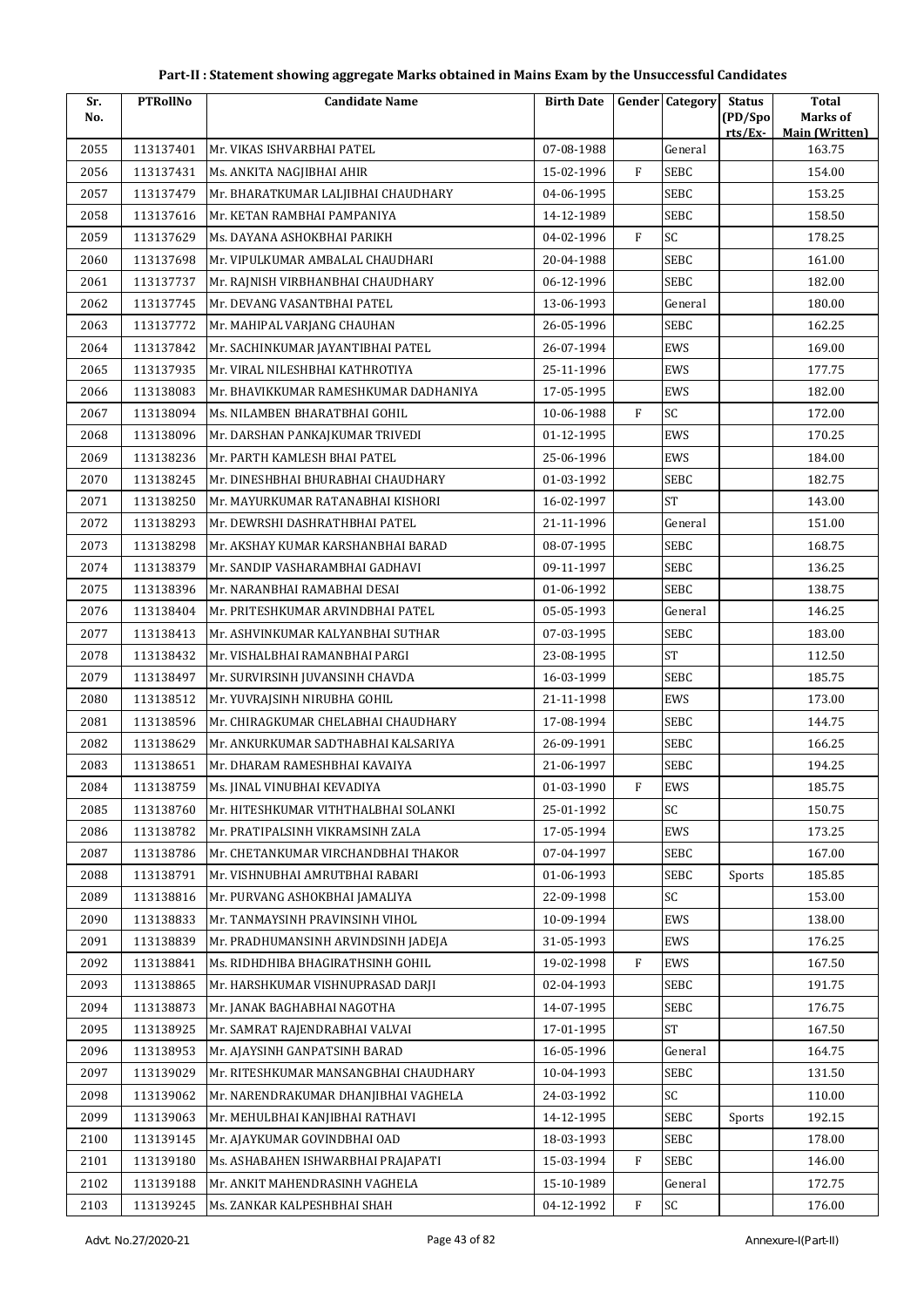| Sr.  | <b>PTRollNo</b> | <b>Candidate Name</b>                  | <b>Birth Date</b> |                | <b>Gender Category</b> | <b>Status</b> | <b>Total</b>                    |
|------|-----------------|----------------------------------------|-------------------|----------------|------------------------|---------------|---------------------------------|
| No.  |                 |                                        |                   |                |                        | (PD/Spo       | Marks of                        |
| 2104 | 113139275       | Mr. DHAVALKUMAR MAGANBHAI PATEL        | 02-06-1996        |                | SEBC                   | rts/Ex        | <b>Main (Written)</b><br>155.00 |
| 2105 | 113139284       | Ms. KOMAL KHETASHI GADHAVI             | 30-09-1991        | $\mathbf{F}$   | <b>SEBC</b>            |               | 136.00                          |
| 2106 | 113139333       | Mrs. NISHA DASHARATHBHAI PATEL         | 08-07-1992        | F              | General                |               | 191.50                          |
| 2107 | 113139391       | Mr. NARPATBHAI JETHABHAI SOLANKI       | 25-02-1992        |                | SEBC                   |               | 173.75                          |
| 2108 | 113139424       | Mr. PUSHPRAJSINH ANIRUDHSINH VALA      | 10-04-1998        |                | EWS                    |               | 162.00                          |
| 2109 | 113139446       | Mr. ANILKUMAR BHIMABHAI PRAJAPATI      | 07-07-1989        |                | General                |               | 195.75                          |
| 2110 | 113139481       | Mr. MAHIPATSINH GANPATSINH CHAUHAN     | 01-06-1995        |                | EWS                    |               | 175.50                          |
| 2111 | 113139489       | Mr. HARSHDEEPSINH JITENDRASINH JHALA   | 30-08-1997        |                | EWS                    |               | 181.00                          |
| 2112 | 113139493       | Mr. GIRDHARIBHAI RAMJIBHAI PATEL       | 18-07-1993        |                | EWS                    |               | 166.25                          |
| 2113 | 113139506       | Mr. NARESHKUMAR HARIBHAI CHAUDHARY     | 01-06-1991        |                | SEBC                   |               | 155.50                          |
| 2114 | 113139539       | Mr. BHAVIK RAMJIBHAI PARMAR            | 06-01-1996        |                | SC                     |               | 149.50                          |
| 2115 | 113139562       | Mr. YASHPAL SAVDASBHAI GOHIL           | 04-03-1997        |                | <b>SEBC</b>            |               | 193.75                          |
| 2116 | 113139565       | Mr. JAGDISHKUMAR CHELABHAI CHAUDHARI   | 09-11-1996        |                | <b>SEBC</b>            |               | 152.25                          |
| 2117 | 113139597       | Mrs. DIXITABEN MUKUNDBHAI PATEL        | 16-12-1991        | F              | EWS                    |               | 156.75                          |
| 2118 | 113139605       | Mr. PRAVINBHAI RAMABHAI CHAUDHARY      | 21-01-1995        |                | SEBC                   |               | 181.50                          |
| 2119 | 113139612       | Ms. PARASBA KISHORSINH RANA            | 18-05-1993        | F              | EWS                    |               | 162.75                          |
| 2120 | 113139621       | Mr. BHAVESHKUMAR NATWARLAL SOMESHWARA  | 11-10-1994        |                | SC                     |               | 160.50                          |
| 2121 | 113139686       | Mr. AKSHAY MAHENDRAKUMAR PATEL         | 20-08-1992        |                | <b>SEBC</b>            |               | 174.25                          |
| 2122 | 113139749       | Mr. NIRMAL LALITKUMAR PARMAR           | 02-10-1992        |                | SC                     |               | 167.50                          |
| 2123 | 113139765       | Ms. NAMRATA MAHESHKUMAR RAVAL          | 04-05-1996        | F              | General                |               | 195.00                          |
| 2124 | 113139775       | Mr. NIKUNJ ARAVINDBHAI ASODARIYA       | 20-06-1997        |                | EWS                    |               | 164.75                          |
| 2125 | 113139797       | Mrs. ANJALIBEN PARTHKUMAR RAYCHANDANI  | 21-10-1994        | $\overline{F}$ | EWS                    |               | 169.25                          |
| 2126 | 113139806       | Mr. NIKUNJ ISHVARBHAI SHAH             | 26-10-1995        |                | SC                     |               | 147.25                          |
| 2127 | 113139965       | Mr. SHUBHAM PUNJABHAI PARMAR           | 18-03-1996        |                | <b>SEBC</b>            |               | 183.00                          |
| 2128 | 113139982       | Mr. VELABHAI HIRABHAI GAMARA           | 01-06-1991        |                | <b>SEBC</b>            |               | 175.50                          |
| 2129 | 113139985       | Mr. BHARATKUMAR KUBERBHAI CHAUDHARI    | 09-12-1995        |                | SEBC                   |               | 175.00                          |
| 2130 | 114140045       | Mr. KAPIL RAMESH PARMAR                | 12-11-1995        |                | <b>SEBC</b>            |               | 154.00                          |
| 2131 | 114140103       | Mr. VAIBHAVKUMAR BHARATBHAI DAVE       | 01-02-2000        |                | <b>SEBC</b>            |               | 187.75                          |
| 2132 | 114140141       | Mr. PARTH AMRUTLAL KANANI              | 02-10-1997        |                | EWS                    |               | 180.75                          |
| 2133 | 114140173       | Mr. HARDIKKUMAR KANTILAL BHENSDADIA    | 25-08-1991        |                | EWS                    |               | 170.25                          |
| 2134 | 114140179       | Mr. GOVIND VIKAMSHI CHAVDA             | 07-05-1987        |                | SEBC                   |               | 155.50                          |
| 2135 | 114140474       | Mrs. RIDDHI SAGARKUMAR VAISHNAV        | 20-08-1996        | F              | General                |               | 151.25                          |
| 2136 | 114140681       | Mr. RAMBHAI PARABATBHAI SOCHA          | 15-10-1996        |                | SEBC                   |               | 123.50                          |
| 2137 | 114140752       | Mr. RAVIKUMAR DAYALJIBHAI TANK         | 21-10-1998        |                | <b>SEBC</b>            |               | 161.75                          |
| 2138 | 114140886       | Mr. DEEP RAMESHCHANDRA HALPARA         | 24-04-1998        |                | General                |               | 156.75                          |
| 2139 | 114140935       | Mr. DIVYARAJSINH ANIRUDHDHASINH JADEJA | 23-10-1999        |                | EWS                    |               | 172.00                          |
| 2140 | 114140947       | Mr. RAMDEVSINH VANRAJSINH PARMAR       | 11-04-1992        |                | EWS                    |               | 161.25                          |
| 2141 | 114141085       | Mr. SUKHDEVSINH RAYABJI JADEJA         | 23-02-1983        |                | EWS                    |               | 149.50                          |
| 2142 | 114141125       | Ms. PAYAL JITESHBHAI MATIYA            | 05-06-1999        | F              | <b>SEBC</b>            |               | 157.25                          |
| 2143 | 114141126       | Ms. MAYURI PRAVINBHAI CHAVDA           | 25-05-1996        | F              | SC                     |               | 160.50                          |
| 2144 | 114141140       | Mr. VISHAL LAKHAMANBHAI KHAMAL         | 22-12-1996        |                | <b>SEBC</b>            |               | 179.00                          |
| 2145 | 114141164       | Ms. MEENABEN VEJANANDBHAI GOJIYA       | 29-01-1994        | F              | <b>SEBC</b>            |               | 151.00                          |
| 2146 | 114141247       | Mr. VIVEK JAGDISHBHAI BHENSDADIA       | 26-11-1996        |                | General                |               | 168.50                          |
| 2147 | 114141260       | Mr. ANANDKUMAR BHOVANBHAI PARMAR       | 03-02-1997        |                | SEBC                   |               | 193.50                          |
| 2148 | 114141303       | Ms. NAMRATABA VIJAYSINH JADEJA         | 12-06-1995        | F              | General                |               | 166.75                          |
| 2149 | 114141358       | Ms. DEVALBEN BHORABHAI GADHAVI         | 13-06-1996        | ${\rm F}$      | <b>SEBC</b>            |               | 180.25                          |
| 2150 | 114141360       | Mr. HARSHRAJSINH KRUSNSINH JADEJA      | 26-09-1997        |                | EWS                    |               | 171.00                          |
| 2151 | 114141523       | Mr. CHETAN HEMATBHAI JATIYA            | 11-05-1994        |                | <b>SEBC</b>            |               | 168.25                          |
| 2152 | 114141533       | Mr. HARDIKSINH PRAVINSINH JADEJA       | 31-01-1998        |                | General                |               | 159.50                          |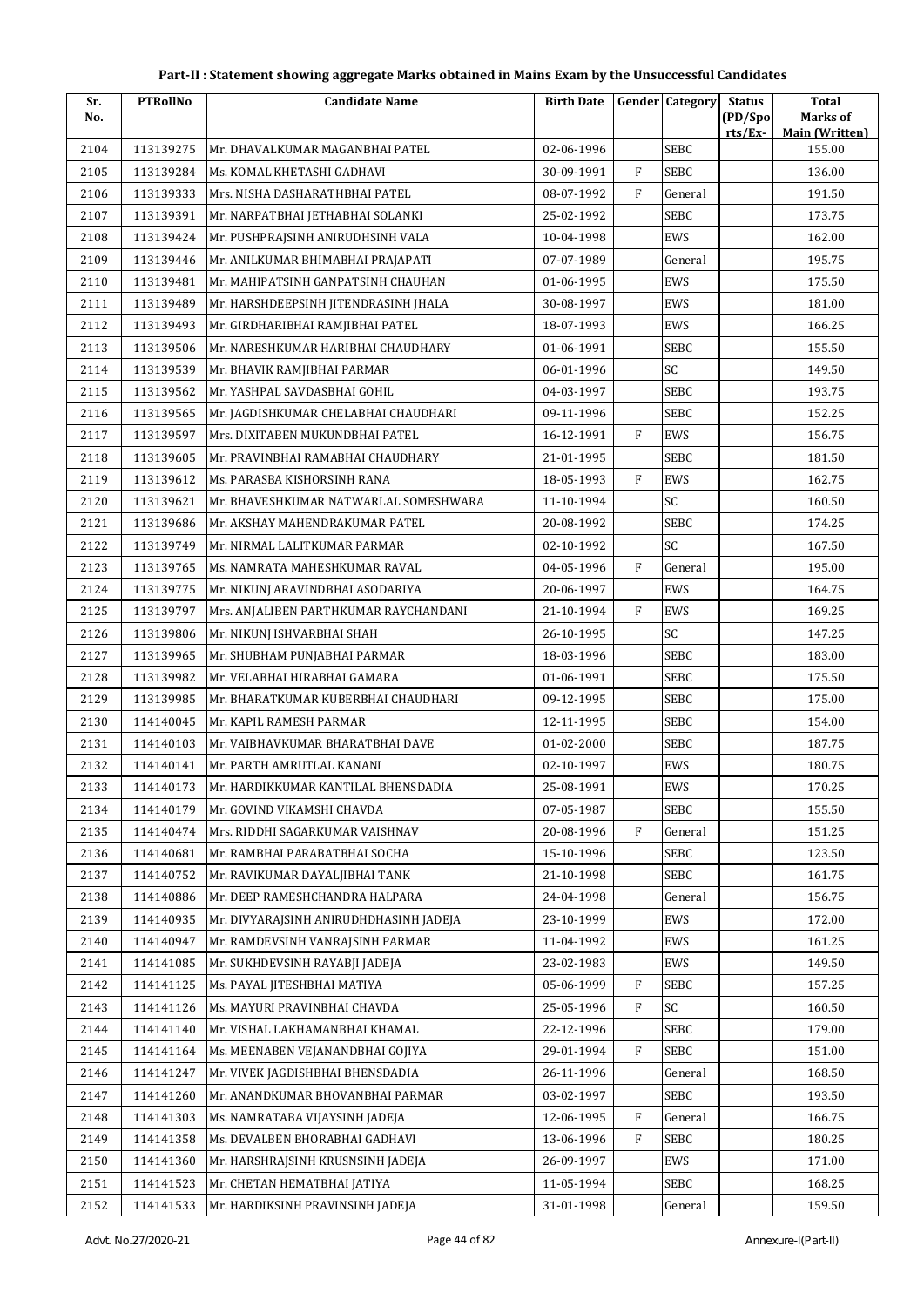| Sr.  | <b>PTRollNo</b> | <b>Candidate Name</b>                    | <b>Birth Date</b> |              | <b>Gender</b> Category | <b>Status</b> | Total                           |
|------|-----------------|------------------------------------------|-------------------|--------------|------------------------|---------------|---------------------------------|
| No.  |                 |                                          |                   |              |                        | (PD/Spo       | Marks of                        |
| 2153 | 114141603       | Mr. AKSHAY KANAYALAL MULCHANDANI         | 06-09-1995        |              | General                | rts/Ex        | <b>Main (Written)</b><br>188.50 |
| 2154 | 114141705       | Mr. HARDIKSINH JAYVANTSINH JADEJA        | 15-07-1996        |              | EWS                    |               | 190.50                          |
| 2155 | 114141769       | Mr. AASHISH MANDABHAI MATEEYA            | 13-12-1995        |              | <b>SEBC</b>            |               | 112.00                          |
| 2156 | 114141867       | Mr. YOGIRAJSINH KISHORSINH JADEJA        | 20-02-1998        |              | EWS                    |               | 163.50                          |
| 2157 | 114141892       | Mr. RUTVIK VINODRAY KANZARIYA            | 03-09-2000        |              | <b>SEBC</b>            |               | 171.75                          |
| 2158 | 114141942       | Mrs. SEJALBA JAGDEVSINH ZALA             | 17-04-1985        | F            | EWS                    |               | 142.75                          |
| 2159 | 114141951       | Mr. SIDHDHARAJSINH KISHORSINH SOLANKI    | 21-11-1993        |              | General                |               | 160.00                          |
| 2160 | 114142079       | Mr. DEVENDRASINH BHAGIRATHSINH JADEJA    | 16-09-2000        |              | EWS                    |               | 169.75                          |
| 2161 | 114142086       | Mr. DHRUVDIPSINH PRADYUMANSINH CHUDASAMA | 28-08-1996        |              | EWS                    |               | 178.00                          |
| 2162 | 114142235       | Mr. PRANAY HARKISHANBHAI PATHAK          | 08-05-1998        |              | General                |               | 143.50                          |
| 2163 | 114142306       | Mr. ROHITSINH ASHVINSINH JADEJA          | 02-05-1994        |              | EWS                    |               | 135.00                          |
| 2164 | 114142378       | Ms. BHAGYASHREEBA VASUDEVSINH CHUDASAMA  | 24-03-1995        | F            | General                |               | 147.50                          |
| 2165 | 114142397       | Mr. HARSH JETHABHAI AGHERA               | 04-01-1999        |              | EWS                    | Sports        | 177.45                          |
| 2166 | 114142416       | Ms. SONAL KHIMABHAI NAIYA                | 20-02-1996        | F            | $\operatorname{ST}$    |               | 159.50                          |
| 2167 | 114142564       | Ms. PRIYANKA MANSUKHBHAI SANGHANI        | 27-03-1994        | F            | EWS                    |               | 176.50                          |
| 2168 | 114142830       | Mr. YASHPALSINH BAHADURSINH JADEJA       | 16-10-1996        |              | EWS                    |               | 168.00                          |
| 2169 | 114142919       | Mr. PARIKSHITSINH PRAVINSINH JADEJA      | 08-05-1992        |              | EWS                    |               | 142.75                          |
| 2170 | 114143015       | Ms. MITAL KESHURBHAI KANDORIYA           | 16-06-1996        | $\mathbf{F}$ | SEBC                   |               | 160.50                          |
| 2171 | 114143236       | Mr. MANOJBHAI PRATAPBHAI MORI            | 18-08-1990        |              | <b>SEBC</b>            |               | 135.00                          |
| 2172 | 114143285       | Mr. JAGDISH SAVJIBHAI JADAV              | 26-08-1996        |              | SEBC                   |               | 184.00                          |
| 2173 | 114143351       | Mr. DASHRATH ARJANBHAI CHAVDA            | 20-04-1993        |              | <b>SEBC</b>            |               | 183.75                          |
| 2174 | 114143444       | Mr. PRAKASH PANKAJBHAI PARMAR            | 06-06-1987        |              | SC                     |               | 169.25                          |
| 2175 | 114143451       | Mr. NARESHKUMAR MEGHJEEBHAI MAKVANA      | 20-02-1990        |              | SC                     |               | 142.50                          |
| 2176 | 114143466       | Ms. GAYTRIBA SHIVRAJSINH JADEJA          | 27-12-1995        | F            | General                |               | 168.00                          |
| 2177 | 114143479       | Mr. DAYALJI HARILAL CHAUHAN              | 03-09-1999        |              | <b>SEBC</b>            |               | 150.25                          |
| 2178 | 114143504       | Mr. VASHRAM AAMBABHAI BAMBHAVA           | 09-01-1996        |              | <b>SEBC</b>            |               | 152.75                          |
| 2179 | 114143693       | Mr. VIJAY KANJIBHAI KATESHIYA            | 11-01-1995        |              | SEBC                   |               | 186.25                          |
| 2180 | 114143826       | Ms. POORVISHA MANSHUKHLAL MAKAWANA       | 27-12-1991        | F            | <b>SEBC</b>            |               | 174.50                          |
| 2181 | 114143919       | Mr. RUSHI MAGANLAL VAISHNAV              | 30-07-1998        |              | EWS                    |               | 172.00                          |
| 2182 | 114144041       | Mr. RUTURAJSINH BHIMSINH JADEJA          | 03-01-1997        |              | EWS                    |               | 172.50                          |
| 2183 | 114144192       | Mr. KAPIL NAGABHAI GAGIYA                | 12-10-1998        |              | <b>SEBC</b>            |               | 172.50                          |
| 2184 | 114144206       | Mr. NEMISH KARSHANBHAI NANDANIYA         | 09-06-1997        |              | <b>SEBC</b>            |               | 150.25                          |
| 2185 | 114144270       | Mr. AJAYGIRI NAVINGIRI GOSWAMI           | 13-09-1995        |              | <b>SEBC</b>            |               | 175.75                          |
| 2186 | 114144332       | Mr. RAJU PRAFULBHAI MANGE                | 05-11-1991        |              | EWS                    |               | 165.50                          |
| 2187 | 114144362       | Ms. RADHIKA PRAVINBHAI BHESDADIYA        | 09-09-1990        | F            | General                |               | 185.50                          |
| 2188 | 114144560       | Ms. RADHIKA KHIMABHAI KARANGIYA          | 13-10-1996        | F            | <b>SEBC</b>            |               | 146.50                          |
| 2189 | 114144603       | Mr. BHAVESH ARVINDBHAI BARAD             | 17-12-1982        |              | <b>SEBC</b>            |               | 158.75                          |
| 2190 | 114144640       | Mr. MILAN ISHWARLAL KUBAVAT              | 24-10-1989        |              | SEBC                   |               | 85.50                           |
| 2191 | 114144795       | Mr. RAVIRAJSINH VIKRAMSINH GOHIL         | 30-05-1996        |              | EWS                    |               | 148.25                          |
| 2192 | 114144836       | Ms. HIRAL PARBATBHAI ODEDARA             | 14-01-1998        | F            | <b>SEBC</b>            |               | 182.00                          |
| 2193 | 114144891       | Mr. VISHAL KISHORBHAI KHANT              | 14-12-1994        |              | EWS                    |               | 124.00                          |
| 2194 | 114144929       | Ms. ROSHANI TULSIBHAI BHANDERI           | 01-02-1994        | F            | EWS                    |               | 177.50                          |
| 2195 | 114144935       | Mr. PRANAVRAJ AJITSINH JADEJA            | 26-02-1997        |              | EWS                    |               | 153.00                          |
| 2196 | 114144942       | Mr. MUKESHKUMAR NATHUBHAI CHETARIYA      | 19-04-1997        |              | <b>SEBC</b>            |               | 167.50                          |
| 2197 | 114145110       | Mr. YASH KIRITBHAI SAVJANI               | 16-07-1997        |              | EWS                    |               | 156.25                          |
| 2198 | 114145387       | Ms. JYOTI ARAJANBHAI KARANGIYA           | 26-07-1991        | F            | <b>SEBC</b>            |               | 164.00                          |
| 2199 | 114145590       | Mr. KISHAN RAMESHBHAI GADHVI             | 03-07-1992        |              | <b>SEBC</b>            |               | 149.00                          |
| 2200 | 114145669       | Mr. DIVYARAJSINH VANRAJSINH JADEJA       | 21-06-1995        |              | EWS                    |               | 123.00                          |
| 2201 | 114145855       | Mr. YAGNADEEPSINH PRAVINSINH ZALA        | 24-08-1989        |              | EWS                    |               | 168.00                          |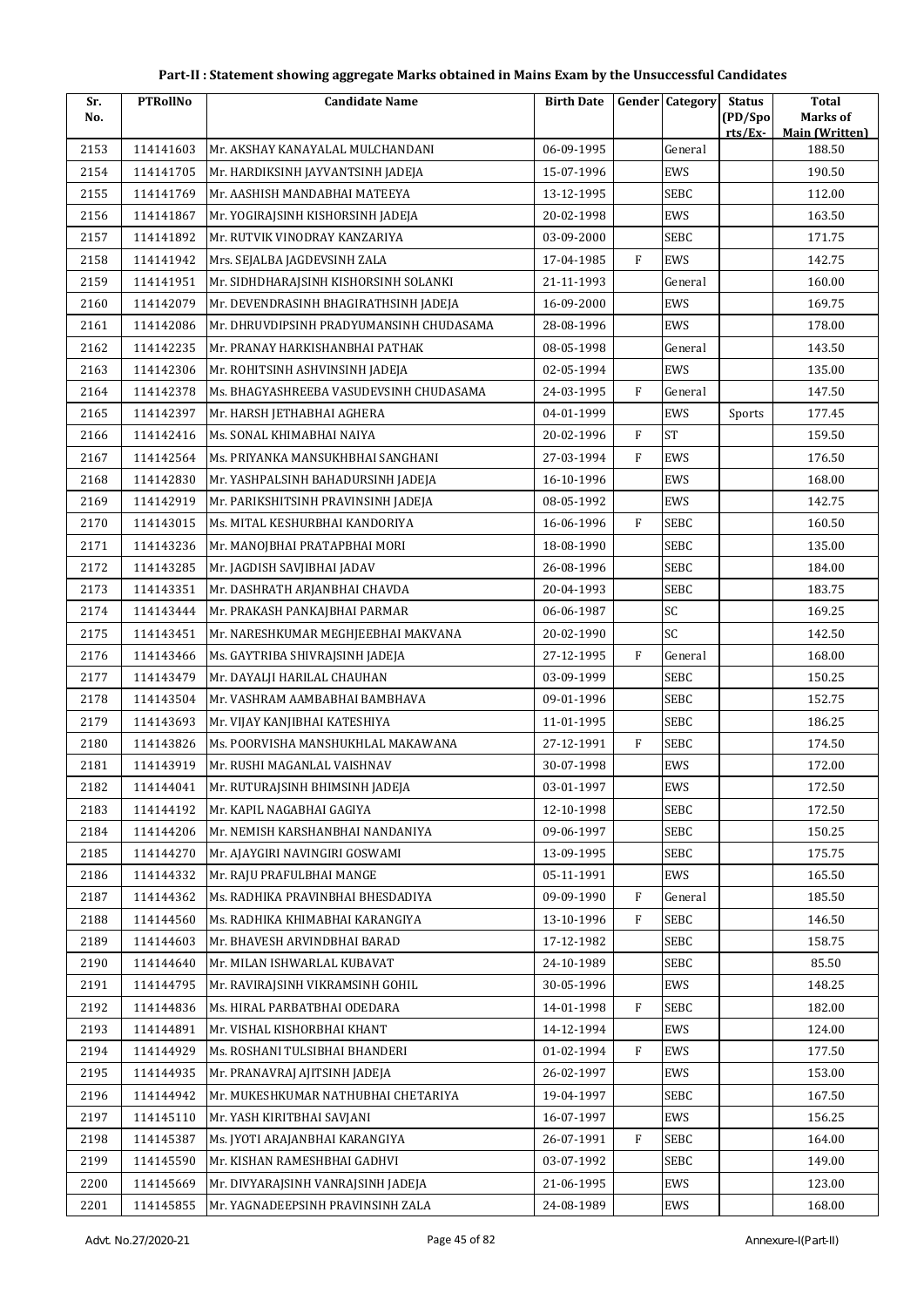| Part-II : Statement showing aggregate Marks obtained in Mains Exam by the Unsuccessful Candidates |  |
|---------------------------------------------------------------------------------------------------|--|
|---------------------------------------------------------------------------------------------------|--|

| Sr.<br>No. | <b>PTRollNo</b> | <b>Candidate Name</b>                   | <b>Birth Date</b> |              | <b>Gender Category</b> | <b>Status</b><br>(PD/Spo) | Total<br>Marks of     |
|------------|-----------------|-----------------------------------------|-------------------|--------------|------------------------|---------------------------|-----------------------|
|            |                 |                                         |                   |              |                        | rts/Ex-                   | <b>Main (Written)</b> |
| 2202       | 114145862       | Mr. HARESHKUMAR GHANSHYAMBHAI KALSARIYA | 24-12-1991        |              | <b>SEBC</b>            |                           | 177.25                |
| 2203       | 114145898       | Ms. MANALI BHIKHABHAI BOPALIYA          | 01-03-1997        | $\mathbf{F}$ | General                |                           | 147.50                |
| 2204       | 114145949       | Ms. POOJA MULJIBHAI BHARADAVA           | 19-02-1995        | F            | SEBC                   |                           | 151.25                |
| 2205       | 115146288       | Mr. PRAVIN GHELABHAI SINDHAL            | 03-09-1994        |              | <b>SEBC</b>            |                           | 181.00                |
| 2206       | 115146465       | Mr. VIPULBHAI PUNJABHAI SOLANKI         | 01-06-1996        |              | SEBC                   |                           | 145.00                |
| 2207       | 115146482       | Mr. CHIRAGKUMAR BHUPENDRABHAI JOSHI     | 23-10-1996        |              | EWS                    |                           | 180.75                |
| 2208       | 115146539       | Mr. HARDEV VRUJLAL MAKADIYA             | 04-08-1992        |              | SC                     |                           | 179.75                |
| 2209       | 115146812       | Ms. BHOOMIKABEN JAGADISHABHAI DANGAR    | 12-05-1998        | $\mathbf{F}$ | <b>SEBC</b>            |                           | 153.25                |
| 2210       | 115146835       | Mrs. SHANTIBEN GOPALBHAI RATHOD         | 27-04-1992        | $\mathbf{F}$ | SEBC                   |                           | 170.25                |
| 2211       | 115146857       | Mr. KISHAN VINODRAY PANDYA              | 06-06-1997        |              | EWS                    |                           | 174.25                |
| 2212       | 115146955       | Mr. RAHUL HARILAL RATHOD                | 19-10-1995        |              | SC                     |                           | 183.50                |
| 2213       | 115146982       | Mr. AMIT NATHABHAI PARMAR               | 16-07-1997        |              | <b>SEBC</b>            |                           | 174.00                |
| 2214       | 115147054       | Mr. ASHISHKUMAR HARDASBHAI ZALA         | 24-05-2000        |              | SEBC                   |                           | 163.75                |
| 2215       | 115147114       | Mr. GOVIND BALUBHAI SINDHAL             | 21-01-1999        |              | General                |                           | 137.50                |
| 2216       | 115147124       | Mr. DIGVIJAYSINH ARJANBHAI CHAUHAN      | 25-01-1996        |              | <b>SEBC</b>            |                           | 170.25                |
| 2217       | 115147152       | Mr. RONAK MANSUKHBHAI VANPARIYA         | 18-03-1998        |              | General                |                           | 187.50                |
| 2218       | 115147177       | Mr. ANAND RAJENDRAKUMAR THAKAR          | 26-11-1993        |              | EWS                    |                           | 174.50                |
| 2219       | 115147329       | Ms. BHAGAVATI BEN KALABHAI KHER         | 10-08-1993        | $\mathbf{F}$ | <b>SEBC</b>            |                           | 155.25                |
| 2220       | 115147362       | Ms. FALGUNI RAMNIKBHAI PAIDA            | 08-07-1998        | F            | General                |                           | 181.00                |
| 2221       | 115147411       | Ms. MITAL BEN ASHVIN BHAI BARAD         | 16-05-1997        | F            | SEBC                   |                           | 169.00                |
| 2222       | 115147521       | Mr. DIGVIJAYSINH RAGHUVIRSINH CHUDASAMA | 19-08-2000        |              | EWS                    |                           | 144.50                |
| 2223       | 115147523       | Mr. KAPILKUMAR HIMMATLAL MAHETA         | 18-07-1994        |              | SEBC                   |                           | 112.00                |
| 2224       | 115147586       | Mr. VIMALKUMAR BATUKBHAI SANGANI        | 19-02-1994        |              | SEBC                   |                           | 154.50                |
| 2225       | 115147751       | Mr. KISHAN BHAI BHIKHA BHAI PARMAR      | 18-10-1992        |              | SC                     |                           | 159.50                |
| 2226       | 115147766       | Mr. VISHVJIT KALUSINH BARAD             | 13-06-1999        |              | <b>SEBC</b>            |                           | 171.00                |
| 2227       | 115147843       | Mr. SAGAR DILIPBHAI CHHUGANI            | 16-10-1994        |              | General                |                           | 185.75                |
| 2228       | 115147987       | Ms. USHABEN VIRABHAI VANZA              | 20-04-1996        | F            | SC                     |                           | 151.25                |
| 2229       | 115148094       | Mr. JITENDRAKUMAR SAMATBHAI GOHIL       | 04-08-1995        |              | SEBC                   |                           | 188.75                |
| 2230       | 115148363       | Mr. RAHUL DHARNANTBHAI KHODBHAYA        | 08-11-1996        |              | SEBC                   |                           | 140.50                |
| 2231       | 115148376       | Ms. ASMITA DEVASIBHAI GOHEL             | 15-01-1999        | F            | SC                     |                           | 175.75                |
| 2232       | 115148482       | Mr. HARDIK VRUJLAL PARMAR               | 06-05-1995        |              | <b>SEBC</b>            |                           | 193.50                |
| 2233       | 115148547       | Ms. JAYNA DHIRAJLAL SORATHIYA           | 24-04-1992        | $\mathbf{F}$ | General                |                           | 192.00                |
| 2234       | 115148611       | Mr. PARESHKUMAR GOPALBHAI KUTANA        | 06-04-1993        |              | SEBC                   |                           | 142.25                |
| 2235       | 115148625       | Ms. ALPA HARJIVAN CHAUHAN               | 06-12-1992        | $\rm F$      | SEBC                   |                           | 140.25                |
| 2236       | 115148653       | Mr. HITESH MENANDBHAI DANGAR            | 15-04-1997        |              | SEBC                   |                           | 143.25                |
| 2237       | 115148709       | Mr. HAMIR BHANBHAI VALA                 | 29-05-1990        |              | SEBC                   |                           | 172.50                |
| 2238       | 115148714       | Ms. PRITIBEN SURSINH MORI               | 12-07-1997        | $\rm F$      | <b>SEBC</b>            |                           | 145.75                |
| 2239       | 115148735       | Mr. HIRENBHAI DANSINGBHAI MORI          | 13-10-1998        |              | SEBC                   |                           | 170.00                |
| 2240       | 115148749       | Mr. DARSHANKUMAR ARJANBHAI DHOLA        | 21-08-1997        |              | SEBC                   |                           | 139.25                |
| 2241       | 115148892       | Ms. MANISHA ARJANBHAI BORKHATARIYA      | 28-06-1998        | F            | SEBC                   |                           | 131.00                |
| 2242       | 115149067       | Mr. YOGESH RAMESHBHAI LADAVA            | 15-01-1999        |              | SEBC                   |                           | 161.25                |
| 2243       | 115149101       | Mr. RAMESHKUMAR DHIRUBHAI VADHEL        | 14-01-1993        |              | SC                     |                           | 187.75                |
| 2244       | 115149139       | Mr. ABHIGNA KALUSINH JADAV              | 23-08-1997        |              | SEBC                   |                           | 145.75                |
| 2245       | 115149216       | Mr. LALABHAI NONGHANBHAI RATHOD         | 04-07-1995        |              | SEBC                   |                           | 184.50                |
| 2246       | 115149257       | Mr. NISARG NAGABHAI RAVALIYA            | 29-03-1997        |              | SEBC                   |                           | 183.00                |
| 2247       | 115149336       | Ms. JIGNYABEN VAJUBHAI GOHIL            | 31-08-1995        | F            | SEBC                   |                           | 113.75                |
| 2248       | 115149481       | Mr. TUSHANG JAYANTILAL VYAS             | 13-10-1988        |              | SEBC                   |                           | 173.75                |
| 2249       | 115149656       | Mr. HARSHAD RAJSIBHAI ZALA              | 26-08-2000        |              | SEBC                   |                           | 151.00                |
| 2250       | 115149674       | Mr. JEEL JAYANTIBHAI ANKOLA             | 28-03-1999        |              | EWS                    |                           | 173.25                |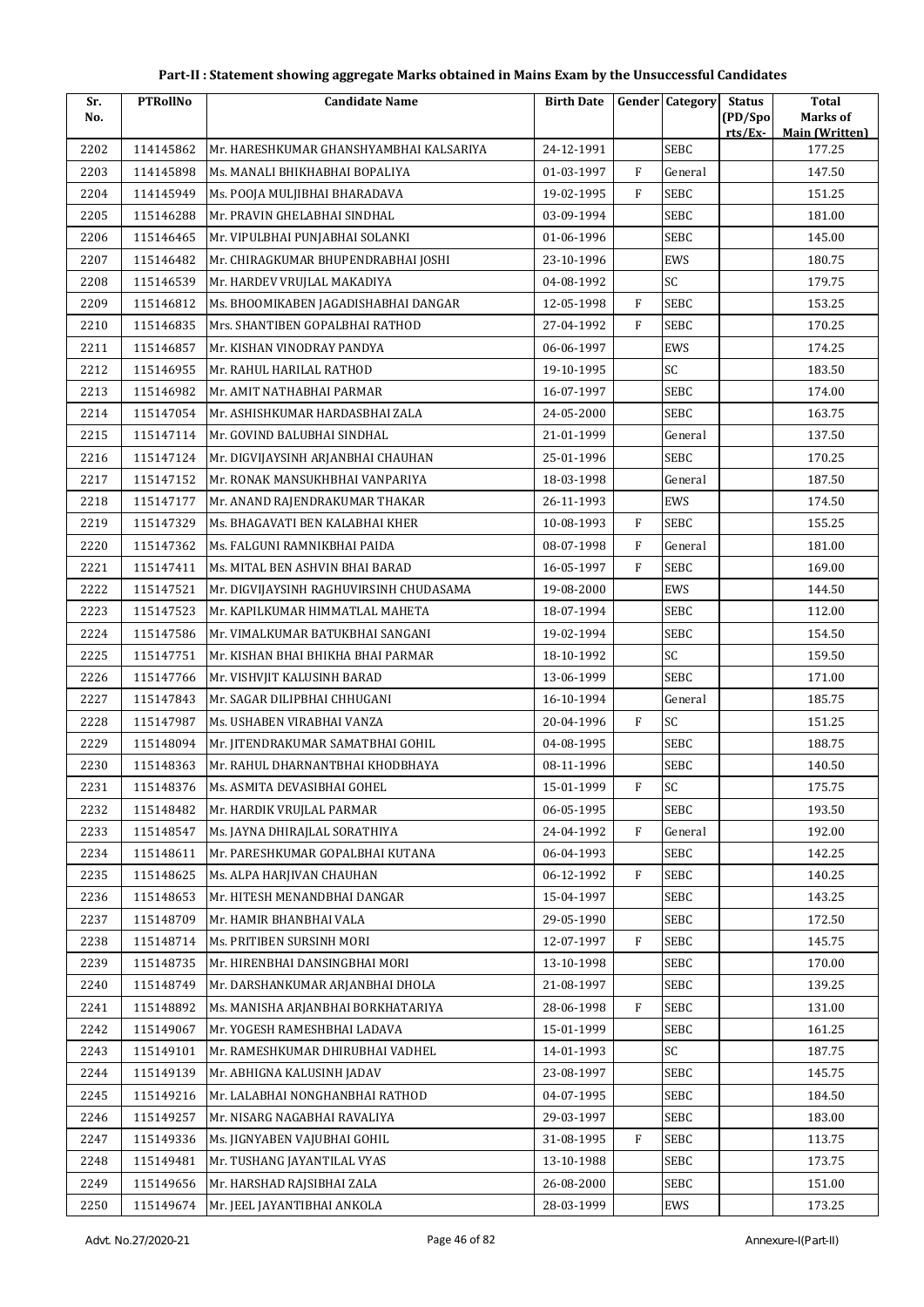| Sr.  | <b>PTRollNo</b> | <b>Candidate Name</b>                 | <b>Birth Date</b> |                | <b>Gender Category</b> | <b>Status</b> | <b>Total</b>                    |
|------|-----------------|---------------------------------------|-------------------|----------------|------------------------|---------------|---------------------------------|
| No.  |                 |                                       |                   |                |                        | (PD/Spo       | Marks of                        |
| 2251 | 115149792       | Mr. MAYURKUMAR MANUBHAI VAJA          | 25-07-1998        |                | SEBC                   | rts/Ex        | <b>Main (Written)</b><br>155.25 |
| 2252 | 115149888       | Ms. ANKITA DEVASIBHAI GOHEL           | 27-10-1996        | $\mathbf{F}$   | SC                     |               | 157.00                          |
| 2253 | 115150036       | Ms. BHOOMIBEN MALDEBHAI KARAVADARA    | 20-06-1999        | F              | <b>SEBC</b>            |               | 168.50                          |
| 2254 | 115150122       | Mr. MAYURSINH MANUBHAI VALA           | 21-06-1996        |                | SEBC                   |               | 159.25                          |
| 2255 | 115150227       | Mr. AKSHAYKUMAR BHARATBHAI BARAD      | 01-06-1994        |                | SEBC                   |               | 146.00                          |
| 2256 | 115150261       | Mr. KRUNALKUMAR RANJITBHAI BARAD      | 29-09-1994        |                | <b>SEBC</b>            |               | 177.50                          |
| 2257 | 115150403       | Mr. NEELKUMAR NAVINCHANDRA BHATT      | 21-12-1995        |                | EWS                    |               | 150.50                          |
| 2258 | 115150482       | Ms. NALINI ANKITKUMAR TADVI           | 16-05-1992        | $\overline{F}$ | <b>ST</b>              |               | 140.75                          |
| 2259 | 115150588       | Ms. PRIYANKA JAGMALBHAI BORKHATARIYA  | 27-07-1997        | F              | <b>SEBC</b>            |               | 170.50                          |
| 2260 | 115150662       | Mr. DIVYESH MANMOHANBHAI DOMADIYA     | 15-06-1995        |                | General                |               | 160.50                          |
| 2261 | 115150688       | Mrs. BHAVISHA BABUBHAI CHANDEGARA     | 15-03-1992        | F              | SEBC                   |               | 148.25                          |
| 2262 | 115150840       | Mr. MUKESHSINH RAMSINGBHAI PARMAR     | 15-12-1995        |                | SEBC                   |               | 131.75                          |
| 2263 | 115150851       | Mr. BHAVESHKUMAR RANABHAI VALA        | 24-12-1992        |                | <b>SEBC</b>            |               | 155.25                          |
| 2264 | 115150863       | Mr. RAMABHAI KARABHAI KODIYATAR       | 07-10-1997        |                | <b>ST</b>              |               | 145.75                          |
| 2265 | 115150900       | Mr. TARUNKUMAR BHARATBHAI BABARIYA    | 16-03-1998        |                | <b>SEBC</b>            |               | 173.25                          |
| 2266 | 115151011       | Mr. MUKESH GALABHAI GALACHAR          | 21-02-1997        |                | <b>SEBC</b>            |               | 167.00                          |
| 2267 | 115151106       | Mr. JAYDIP RANABHAI CHAVDA            | 10-08-1995        |                | <b>SEBC</b>            |               | 189.75                          |
| 2268 | 115151140       | Mr. ADITYA LAXMIDASBHAI GOSIYA        | 06-02-1997        |                | <b>SEBC</b>            |               | 150.75                          |
| 2269 | 115151210       | Mr. ANIRUDDH MANSUKHLAL GOHIL         | 02-09-1987        |                | SC                     |               | 170.50                          |
| 2270 | 115151250       | Mr. SHAHINKUMAR VIRAMBHAI MARU        | 19-11-1988        |                | SC                     |               | 173.75                          |
| 2271 | 115151288       | Mr. AJAY HAKUBHAI VORA                | 23-02-1995        |                | EWS                    |               | 159.25                          |
| 2272 | 115151418       | Mr. VIVEK JENTIBHAI GHADIYA           | 26-02-1996        |                | EWS                    |               | 172.25                          |
| 2273 | 115151514       | Mr. SIDDHARTH JAYDEVBHAI GORA         | 04-04-1997        |                | <b>SEBC</b>            |               | 142.50                          |
| 2274 | 115151606       | Mr. DIVYESHKUMAR MANSINGBHAI SOLANKI  | 15-10-1997        |                | <b>SEBC</b>            |               | 183.25                          |
| 2275 | 115151614       | Ms. NEHABEN HARIBHAI DODIA            | 13-12-1993        | F              | <b>SEBC</b>            |               | 166.00                          |
| 2276 | 115151645       | Mr. ASHISH GOPALBHAI TILVA            | 20-03-1995        |                | EWS                    |               | 122.75                          |
| 2277 | 115151648       | Mr. NITINKUMAR SURESHBHAI DANGAR      | 30-01-2000        |                | <b>SEBC</b>            |               | 144.00                          |
| 2278 | 115151679       | Mr. NILESHKUMAR MANSUKHBHAI PANSERIYA | 27-01-1984        |                | EWS                    |               | 177.50                          |
| 2279 | 115151747       | Mr. DEEP VITHALBHAI CHOVATIA          | 21-05-1994        |                | General                |               | 180.25                          |
| 2280 | 115151754       | Mr. BHAVESHKUMAR RAMESHBHAI HIRAPARA  | 27-03-1990        |                | General                |               | 152.00                          |
| 2281 | 115151761       | Mr. HIMANSHU MAHESHBHAI SARAIYA       | 04-08-1997        |                | EWS                    |               | 169.00                          |
| 2282 | 115151836       | Mr. KAUSHIKRAI BHUPATBHAI BHATT       | 30-06-1994        |                | EWS                    | Sports        | 167.21                          |
| 2283 | 115151858       | Mr. KEVALKUMAR RAMSINGBHAI VALA       | 10-10-1998        |                | SEBC                   |               | 139.00                          |
| 2284 | 115151882       | Ms. ASMITABEN JAGMALBHAI DODIYA       | 01-06-1995        | F              | <b>SEBC</b>            |               | 185.50                          |
| 2285 | 115151934       | Mr. HIREN KANJIBHAI DAVERA            | 20-11-1997        |                | SC                     |               | 178.50                          |
| 2286 | 115151962       | Mr. VISHALKUMAR RAJESHBHAI MEHTA      | 09-06-1994        |                | EWS                    |               | 159.00                          |
| 2287 | 115152169       | Mr. MAYANKKUMAR ATULKUMAR UNADKAT     | 08-05-1995        |                | EWS                    |               | 118.50                          |
| 2288 | 115152249       | Mr. JAYKUMAR RAJESHBHAI LODHIYA       | 16-01-1991        |                | EWS                    |               | 183.50                          |
| 2289 | 115152261       | Ms. VARSHABEN NARANBHAI PARMAR        | 12-01-1994        | F              | <b>SEBC</b>            |               | 164.50                          |
| 2290 | 115152282       | Ms. SHANTI BHIMABHAI ODEDARA          | 14-11-1993        | F              | SEBC                   |               | 184.25                          |
| 2291 | 115152326       | Mr. BHAVESH SARMANBHAI VADHER         | 14-12-1993        |                | <b>SEBC</b>            |               | 183.00                          |
| 2292 | 115152367       | Ms. RITUBEN NARVANPARI GAUSWAMI       | 01-04-1999        | F              | <b>SEBC</b>            |               | 185.00                          |
| 2293 | 115152429       | Mrs. MITAL DURLABHBHAI MORADIYA       | 02-07-1992        | F              | General                |               | 163.25                          |
| 2294 | 115152536       | Mr. PINAKIN RAMESHCHANDRA BHATT       | 01-01-1997        |                | EWS                    |               | 146.00                          |
| 2295 | 115152569       | Mr. AKSHAYKUMAR GANDABHAI CHAUHAN     | 13-04-1997        |                | <b>SEBC</b>            |               | 148.75                          |
| 2296 | 115152705       | Mr. SHAILESHKUMAR KALABHAI DODIYA     | 26-04-1995        |                | <b>SEBC</b>            |               | 156.50                          |
| 2297 | 115152711       | Mr. KEVAL LAKHANBHAI VADUKAR          | 11-05-1997        |                | <b>SEBC</b>            |               | 191.75                          |
| 2298 | 115152862       | Mr. NARESH SIDIBHAI KHAMBHALA         | 02-03-1997        |                | General                |               | 106.00                          |
| 2299 | 115152974       | Mr. HARDIK GIRDHARBHAI AMIPARA        | 07-07-1997        |                | EWS                    |               | 180.75                          |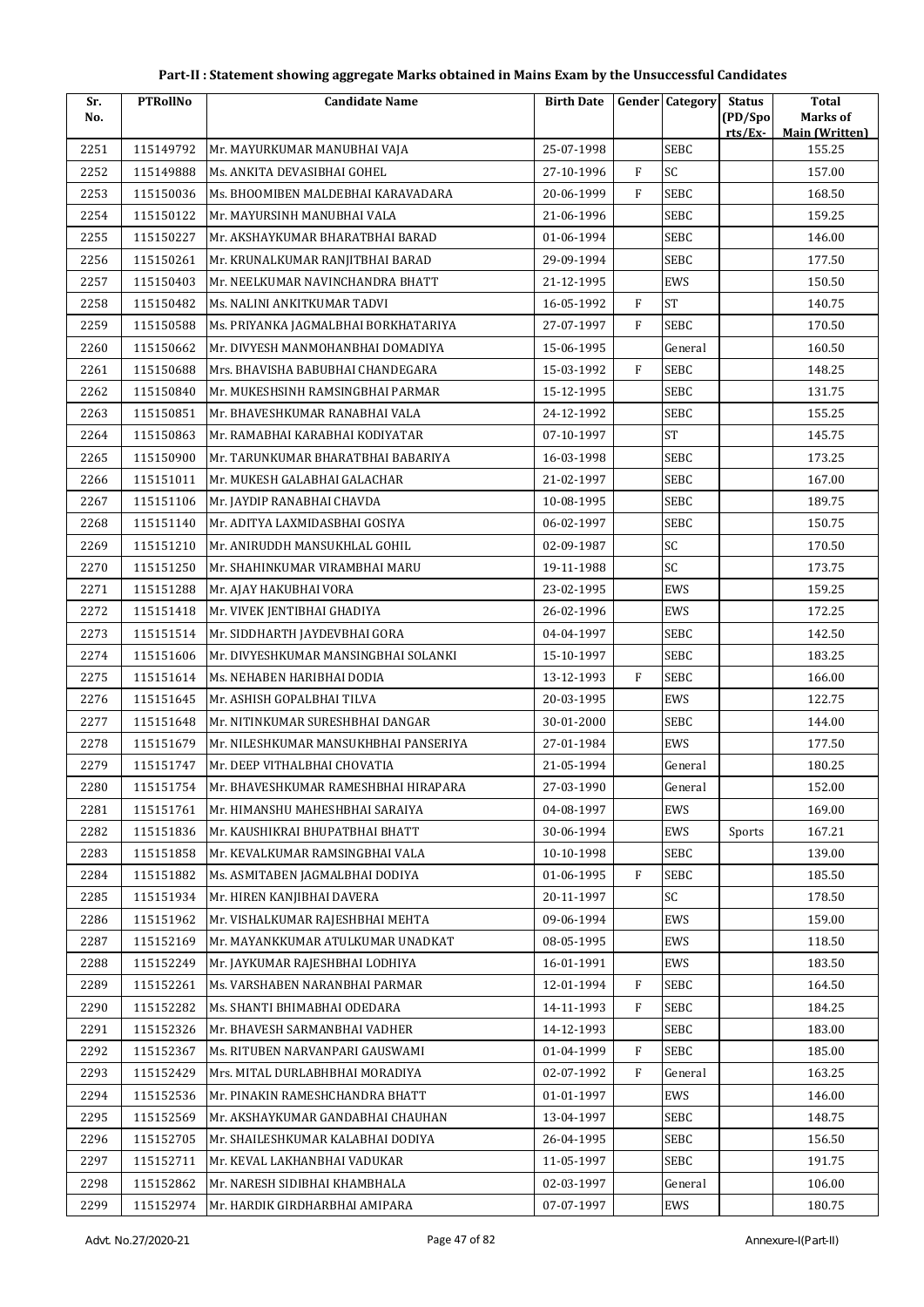| Sr.  | <b>PTRollNo</b> | <b>Candidate Name</b>                | <b>Birth Date</b> |              | <b>Gender Category</b> | <b>Status</b>     | <b>Total</b>                      |
|------|-----------------|--------------------------------------|-------------------|--------------|------------------------|-------------------|-----------------------------------|
| No.  |                 |                                      |                   |              |                        | (PD/Spo<br>rts/Ex | Marks of<br><b>Main (Written)</b> |
| 2300 | 115153010       | Mr. MAHIPATSINH KALUBHAI BARAD       | 15-08-1996        |              | <b>SEBC</b>            |                   | 177.25                            |
| 2301 | 115153022       | Mr. NIKUNJKUMAR PRAKASHBHAI MOVALIYA | 20-07-1995        |              | EWS                    |                   | 172.25                            |
| 2302 | 115153142       | Mr. PARTH PRAVINBHAI VANSJALIYA      | 18-01-1998        |              | EWS                    |                   | 168.75                            |
| 2303 | 115153167       | Ms. NEHALBEN PRAVINBHAI PARMAR       | 20-06-1997        | F            | SEBC                   |                   | 168.50                            |
| 2304 | 115153246       | Mr. KRUNALBHAI SURSINHBHAI MORI      | 14-07-1998        |              | SEBC                   |                   | 150.00                            |
| 2305 | 115153295       | Mr. ANILBHAI GANDABHAI DODIYA        | 26-02-1996        |              | <b>SEBC</b>            |                   | 181.50                            |
| 2306 | 115153330       | Ms. SHRADDHA CHANDUBHAI SAVALIYA     | 16-12-1996        | F            | General                |                   | 191.75                            |
| 2307 | 115153334       | Ms. HIRAL BALUBHAI SINDHAV           | 18-10-1996        | $\mathbf{F}$ | <b>SEBC</b>            |                   | 161.25                            |
| 2308 | 115153558       | Ms. JIGNASA BHARATBHAI BHARTHI       | 16-11-1996        | F            | SEBC                   |                   | 165.25                            |
| 2309 | 115153972       | Mr. HARIDARSHANSINH GIGABHAI ZALA    | 08-01-1996        |              | <b>SEBC</b>            |                   | 150.50                            |
| 2310 | 115154036       | Ms. MUDRIKABEN PRATAPBHAI VALA       | 15-11-1994        | F            | <b>SEBC</b>            |                   | 175.50                            |
| 2311 | 115154044       | Ms. NEHABEN MUKESHBHAI VADHAVANI     | 28-06-1996        | F            | EWS                    |                   | 172.00                            |
| 2312 | 115154369       | Ms. BHARTIBEN RUKHADBHAI SOLANKI     | 27-05-1994        | F            | <b>SEBC</b>            |                   | 139.50                            |
| 2313 | 115154448       | Ms. RASHMITABEN PARBATBHAI GOHIL     | 22-01-1998        | F            | <b>SEBC</b>            |                   | 153.00                            |
| 2314 | 115154594       | Mr. JAY RAJABHAI RAM                 | 02-07-1996        |              | <b>SEBC</b>            |                   | 165.50                            |
| 2315 | 115154604       | Mr. JAYDEV PRAFULCHANDRA BHATT       | 18-11-1993        |              | EWS                    |                   | 188.50                            |
| 2316 | 115154692       | Mr. HITESHKUMAR KANABHAI SOLANKI     | 13-08-1996        |              | SC                     |                   | 180.75                            |
| 2317 | 115154711       | Mr. RAHUL VIRA VAJA                  | 19-06-1995        |              | SC                     |                   | 128.25                            |
| 2318 | 115154987       | Mr. ROHAN JADAVBHAI CHANDERA         | 01-06-1998        |              | <b>SEBC</b>            |                   | 150.75                            |
| 2319 | 115155186       | Mr. HASMUKH JESABHAI JAKHOTRA        | 12-06-1992        |              | <b>SEBC</b>            |                   | 175.50                            |
| 2320 | 115155220       | Mr. RAJESHKUMAR NARANBHAI SOSA       | 15-06-1990        |              | SC                     |                   | 163.00                            |
| 2321 | 115155254       | Mr. AAKASHGIRI RAJESHGIRI APARNATHI  | 02-09-1996        |              | <b>SEBC</b>            |                   | 177.50                            |
| 2322 | 115155467       | Mr. RAHULKUMAR JESHABHAI CHAUHAN     | 27-03-1997        |              | SEBC                   |                   | 189.75                            |
| 2323 | 115155476       | Ms. KRISHNABEN PARBATBHAI PITHEEYA   | 27-05-1999        | F            | <b>SEBC</b>            |                   | 186.25                            |
| 2324 | 115155494       | Ms. SHWETA LALITKUMAR LATHIYA        | 31-10-1998        | F            | General                |                   | 167.25                            |
| 2325 | 115155500       | Mr. VISHVAJIT VINODBHAI YADAV        | 14-08-1997        |              | <b>SEBC</b>            |                   | 139.25                            |
| 2326 | 115155562       | Mr. AVINASH VARJANGBHAI PARMAR       | 31-03-1998        |              | SEBC                   |                   | 154.75                            |
| 2327 | 115155590       | Ms. BANSIBEN RAMNIKLAL KOTHADIYA     | 13-02-1992        | F            | EWS                    |                   | 177.00                            |
| 2328 | 115155680       | Mr. DHAVAL KARASHANBHAI CHAUHAN      | 01-06-1996        |              | <b>SEBC</b>            |                   | 186.75                            |
| 2329 | 115155687       | Mr. SANJAY VARJANGBHAI BORAKHATARIYA | 15-04-1997        |              | <b>SEBC</b>            |                   | 159.00                            |
| 2330 | 115155733       | Mr. JAYNILKUMAR HARISINH BARAD       | 23-06-1997        |              | <b>SEBC</b>            |                   | 107.25                            |
| 2331 | 115155759       | Mrs. JEEGNASHA GOPAL MALAVIYA        | 13-08-1992        | $\rm F$      | General                |                   | 181.75                            |
| 2332 | 115155776       | Mr. KARAN KESHARBHAI DODIYA          | 23-08-1995        |              | <b>SEBC</b>            |                   | 168.50                            |
| 2333 | 115155847       | Mr. GAUTAMBHAI BHARATBHAI JODHANI    | 15-04-2000        |              | EWS                    |                   | 159.50                            |
| 2334 | 115155849       | Mr. MAULIK HAMIRBHAI VAINSH          | 27-08-1995        |              | <b>SEBC</b>            |                   | 175.00                            |
| 2335 | 115155998       | Ms. PAYALBEN MANSUKHBHAI MORVADIYA   | 12-10-1996        | F            | <b>SEBC</b>            |                   | 156.50                            |
| 2336 | 115156048       | Mr. MAYURKUMAR MORI                  | 21-05-1991        |              | <b>SEBC</b>            |                   | 158.25                            |
| 2337 | 115156056       | Mr. PARTHKUMAR RAJESHHAI PARMAR      | 11-04-1998        |              | <b>SEBC</b>            |                   | 166.75                            |
| 2338 | 115156169       | Ms. SONALBEN MARAKHIBHAI SOLANKI     | 13-06-1997        | F            | <b>SEBC</b>            |                   | 176.75                            |
| 2339 | 115156186       | Mr. MOHIT HARGOVINDBHAI MULIYA       | 29-04-1996        |              | <b>SEBC</b>            |                   | 185.00                            |
| 2340 | 115156219       | Mr. MAHESH KARSHAN KAMBARIYA         | 03-07-1995        |              | SEBC                   |                   | 148.00                            |
| 2341 | 115156315       | Ms. PURVI NAGAJAN SOLANKI            | 14-06-1997        | F            | <b>SEBC</b>            |                   | 179.25                            |
| 2342 | 115156446       | Mr. BHARATBHAI KHIMABHAI ZALA        | 24-02-1998        |              | <b>SEBC</b>            | PD                | 111.25                            |
| 2343 | 115156481       | Mr. BHAVIN GOVINDBHAI SUVA           | 22-02-1999        |              | <b>SEBC</b>            |                   | 190.50                            |
| 2344 | 115156662       | Ms. MINALBEN KISHAN BHAI BHAJGOTAR   | 30-05-1996        | F            | SC                     |                   | 128.00                            |
| 2345 | 115156689       | Ms. JANKIBEN AJITBHAI BARAD          | 07-03-1997        | ${\rm F}$    | <b>SEBC</b>            |                   | 177.00                            |
| 2346 | 115156701       | Ms. PRATIXABEN JESINGBHAI CHAUHAN    | 27-07-1995        | F            | <b>SEBC</b>            |                   | 184.75                            |
| 2347 | 115156708       | Mr. MAHIPALSINH JAYANTIBHAI GOHIL    | 26-07-1998        |              | <b>SEBC</b>            |                   | 123.75                            |
| 2348 | 115156725       | Mr. NARAN NATHABHAI KARAMTA          | 08-03-1996        |              | ST                     |                   | 130.25                            |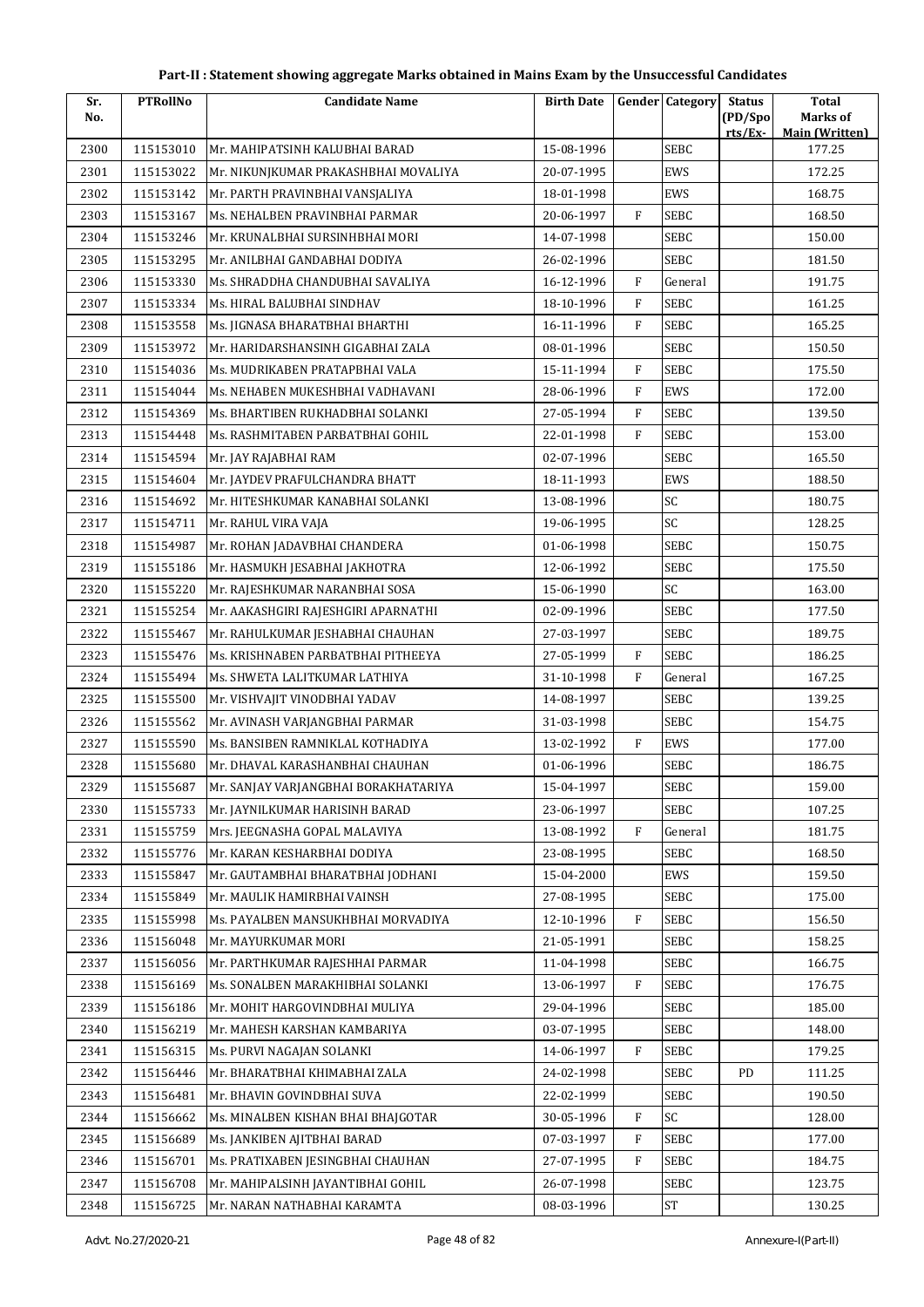| Sr.  | <b>PTRollNo</b> | <b>Candidate Name</b>                    | <b>Birth Date</b> |              | <b>Gender Category</b> | <b>Status</b>      | <b>Total</b>                      |
|------|-----------------|------------------------------------------|-------------------|--------------|------------------------|--------------------|-----------------------------------|
| No.  |                 |                                          |                   |              |                        | (PD/Spo<br>rts/Ex- | Marks of<br><b>Main (Written)</b> |
| 2349 | 115156761       | Mr. BHARATSINH MANSINHBHAI CHAVDA        | 23-04-1995        |              | <b>SEBC</b>            |                    | 181.25                            |
| 2350 | 115156893       | Mr. RAJAN JAMANBHAI KAMANI               | 05-07-1998        |              | EWS                    |                    | 184.75                            |
| 2351 | 115157173       | Dr. VIJAYKUMAR HOLARAM TEKVANI           | 04-10-1985        |              | EWS                    |                    | 175.75                            |
| 2352 | 115157213       | Dr. VIJAYKUMAR DEVSIBHAI CHAVADA         | 24-08-1989        |              | SC                     | PD                 | 123.00                            |
| 2353 | 115157342       | Mr. CHINTAN UMESHBHAI HADIYA             | 07-06-1996        |              | <b>SEBC</b>            |                    | 159.25                            |
| 2354 | 115157361       | Mr. RAVINDRASINH LAXMANBHAI PARMAR       | 01-07-1996        |              | <b>SEBC</b>            |                    | 168.25                            |
| 2355 | 115157471       | Mr. MEHULKUMAR HAMIRBHAI KHANIYA         | 25-03-1992        |              | SC                     |                    | 170.50                            |
| 2356 | 115157505       | Ms. RIDDHISHABEN MANSINHBHAI KHER        | 25-06-1997        | F            | SEBC                   |                    | 165.00                            |
| 2357 | 115157756       | Mr. NIRAV MAHESHKUMAR BARAD              | 03-08-1995        |              | SEBC                   |                    | 171.75                            |
| 2358 | 115157866       | Mr. YAGNIKKUMAR DHARMENDRABHAI PUROHIT   | 19-04-1995        |              | EWS                    |                    | 191.50                            |
| 2359 | 115158089       | Mr. DILIPSINH BHUPATBHAI ZALA            | 17-02-1990        |              | SEBC                   |                    | 160.75                            |
| 2360 | 115158137       | Ms. POOJA GAUTAMGIRI GOSAI               | 01-03-1994        | $\mathbf{F}$ | SEBC                   |                    | 178.75                            |
| 2361 | 115158299       | Ms. SHAHNAZJAHAN KASAMBHAI BASTHIA       | 11-02-1994        | $\mathbf{F}$ | General                |                    | 176.00                            |
| 2362 | 115158312       | Ms. KOMAL PRAFULLBHAI SOMAIYA            | 07-01-1993        | F            | EWS                    |                    | 118.50                            |
| 2363 | 115158332       | Mr. AJAYKUMAR ASANDAS SHIVANI            | 27-05-1993        |              | General                |                    | 151.25                            |
| 2364 | 115158507       | Mr. TUSHARDAN SURESHBHAI GADHAVI         | 04-07-1998        |              | SEBC                   |                    | 172.50                            |
| 2365 | 115158785       | Mr. KARAN VAJSIBHAI KANDORIA             | 10-04-1992        |              | <b>SEBC</b>            |                    | 163.75                            |
| 2366 | 115158817       | Ms. KALPANABEN BIPINBHAI DIXIT           | 27-08-1997        | $\rm F$      | EWS                    |                    | 142.50                            |
| 2367 | 115158885       | Mr. ASHVIN BHOJABHAI SOLANKI             | 09-08-1997        |              | SEBC                   |                    | 148.75                            |
| 2368 | 115159221       | Mr. KISHORBHAI JAGMALBHAI BHEDA          | 10-02-1994        |              | SEBC                   |                    | 174.75                            |
| 2369 | 115159285       | Mr. PRATIPALSINH DHARMENDRASINH SARVAIYA | 01-11-1994        |              | EWS                    |                    | 160.00                            |
| 2370 | 115159433       | Mr. RAVIKUMAR JIVANBHAI RATHOD           | 07-12-1996        |              | SC                     |                    | 165.25                            |
| 2371 | 115159434       | Mr. RAHUL DEVABHAI GADHVI                | 28-03-1997        |              | <b>ST</b>              |                    | 143.50                            |
| 2372 | 115159448       | Ms. PRIYANKA LOMABHAI CHAVADA            | 28-05-1988        | F            | SEBC                   |                    | 162.50                            |
| 2373 | 115159583       | Mr. YASH VIMLESHBHAI DAVE                | 24-08-1993        |              | EWS                    |                    | 168.00                            |
| 2374 | 115159770       | Mr. SANNI RAMBHAI GOHIL                  | 24-01-1996        |              | SEBC                   |                    | 157.75                            |
| 2375 | 115160009       | Mr. DHAVALKUMAR SATISHHBHAI HARIYANI     | 25-01-1997        |              | <b>SEBC</b>            |                    | 140.75                            |
| 2376 | 115160070       | Ms. DHARA LAKHUBHAI SHYARA               | 12-12-1996        | F            | SEBC                   |                    | 97.00                             |
| 2377 | 115160153       | Mr. AKASH ARVINDBHAI CHAVDA              | 18-11-1997        |              | SC                     |                    | 175.75                            |
| 2378 | 115160343       | Mr. SUKHDEV BHAVSINGBHAI BARAD           | 03-03-1996        |              | SEBC                   |                    | 149.75                            |
| 2379 | 115160396       | Mr. PRATIK NANDLALBHAI GAMI              | 01-08-1995        |              | EWS                    |                    | 176.25                            |
| 2380 | 115160439       | Mr. YOGESHBHAI NATHALAL GOHEL            | 24-06-1999        |              | SEBC                   |                    | 156.75                            |
| 2381 | 115160510       | Mr. BHAVESHKUMAR JAGDISHBHAI HAPANI      | 26-07-1994        |              | EWS                    |                    | 174.50                            |
| 2382 | 115160613       | Mr. RAJUBHAI VAJASIBHAI NANDANIYA        | 19-04-1992        |              | SEBC                   |                    | 178.25                            |
| 2383 | 115160677       | Mr. DHARMIKBHAI HARIBHAI DODIYA          | 01-06-1997        |              | SEBC                   |                    | 135.50                            |
| 2384 | 115160722       | Mr. JAYKUMAR NAVSUKHBHAI VARA            | 25-12-1995        |              | SEBC                   |                    | 156.00                            |
| 2385 | 115160749       | Mr. MAYURKUMAR DINESHBHAI DHADUK         | 15-07-1991        |              | EWS                    |                    | 160.75                            |
| 2386 | 115160775       | Ms. SEJALBEN HAJABHAI GOHIL              | 02-01-1996        | $\mathbf{F}$ | SEBC                   |                    | 168.50                            |
| 2387 | 115160824       | Mr. KULDIP DILSUKHBHAI GARDHARIYA        | 12-03-1995        |              | General                |                    | 190.00                            |
| 2388 | 115160844       | Mr. DHAVAL KISHORDAS NAINUJI             | 04-02-1997        |              | SEBC                   |                    | 165.75                            |
| 2389 | 115161058       | Mr. CHETANKUMAR BHAVSINGBHAI SOLANKI     | 01-06-1992        |              | SEBC                   |                    | 121.75                            |
| 2390 | 115161110       | Mr. PRAKASH PARABATBHAI JADEJA           | 21-07-1996        |              | SEBC                   |                    | 145.25                            |
| 2391 | 115161156       | Mr. RAMABHAI KANABHAI GALCHAR            | 28-10-1996        |              | <b>ST</b>              |                    | 150.50                            |
| 2392 | 115161190       | Ms. PARITA ARJANBHAI SOLANKI             | 12-08-1992        | F            | SEBC                   |                    | 175.25                            |
| 2393 | 115161231       | Mr. DIVYESHKUMAR KUMBHABHAI RAM          | 30-08-1998        |              | SEBC                   |                    | 178.25                            |
| 2394 | 115161247       | Mr. HARDIK UDAYSINHBHAI RATHOD           | 06-07-1997        |              | SEBC                   |                    | 146.00                            |
| 2395 | 115161286       | Mr. SURESH RUDABHAI DANGAR               | 12-08-1995        |              | SEBC                   |                    | 164.50                            |
| 2396 | 115161374       | Mr. KANJIBHAI PARASOTAMBHAI BHAKHAR      | 20-06-1999        |              | General                |                    | 141.50                            |
| 2397 | 115161455       | Mr. MALAYKUMAR RAMESHCHANDRA MATHUKIYA   | 04-07-1995        |              | EWS                    |                    | 173.25                            |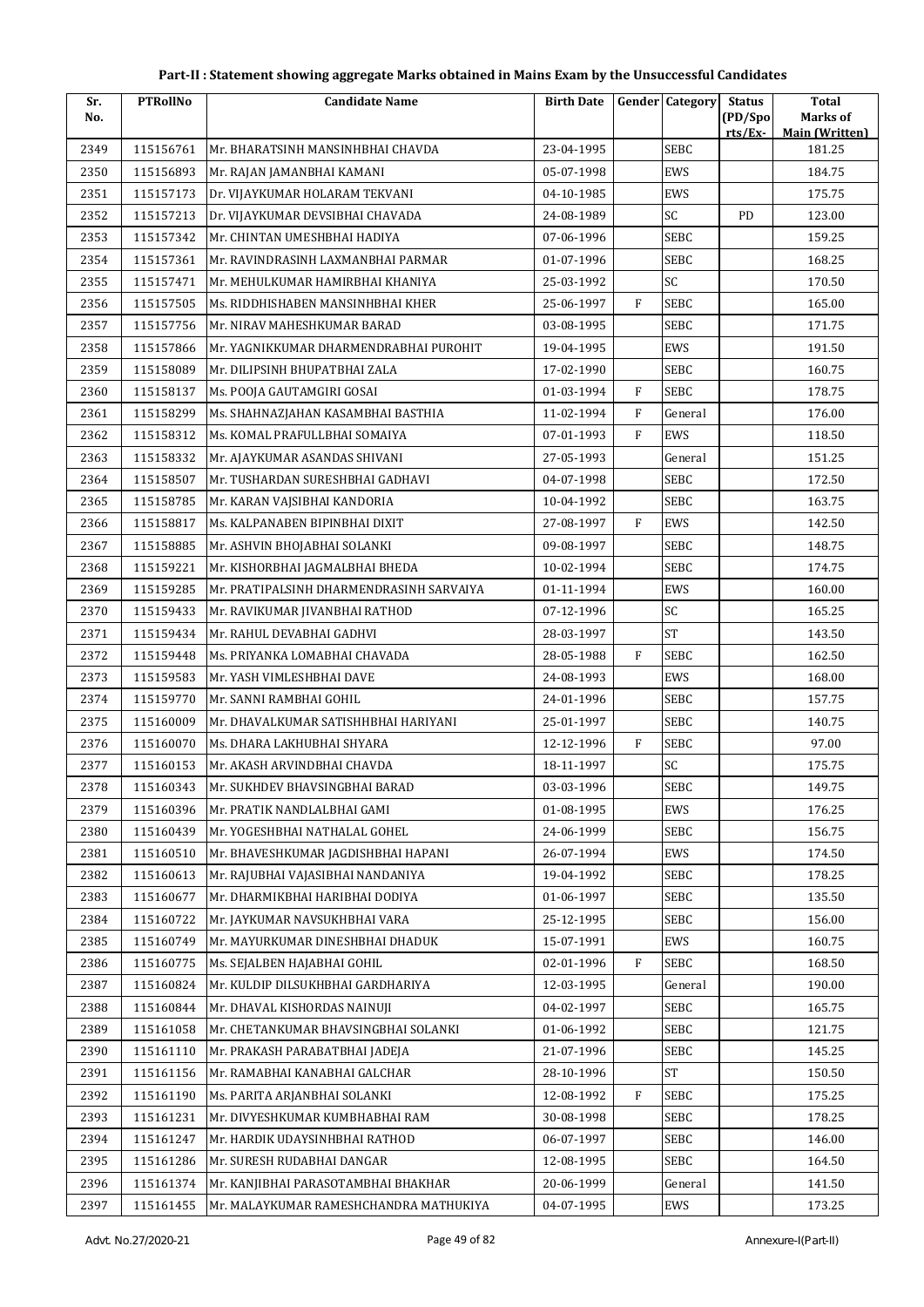| Sr.  | <b>PTRollNo</b> | <b>Candidate Name</b>                   | <b>Birth Date</b> |              | <b>Gender Category</b> | <b>Status</b>      | <b>Total</b>                      |
|------|-----------------|-----------------------------------------|-------------------|--------------|------------------------|--------------------|-----------------------------------|
| No.  |                 |                                         |                   |              |                        | (PD/Spo<br>rts/Ex- | Marks of<br><b>Main (Written)</b> |
| 2398 | 115161479       | Ms. HITARTHI MAHESHBHAI THUMAR          | 09-06-1997        | $\rm F$      | EWS                    |                    | 171.00                            |
| 2399 | 115161837       | Mr. BHARATKUMAR MANSINH BARAD           | 27-05-1994        |              | <b>SEBC</b>            |                    | 137.25                            |
| 2400 | 115161855       | Mr. SHUBHAM DHANSUKHBHAI RAVALIYA       | 05-07-1996        |              | SC                     |                    | 161.25                            |
| 2401 | 115161923       | Mr. HITESH PRATAPBHAI BARAD             | 10-04-1999        |              | SEBC                   |                    | 183.00                            |
| 2402 | 115162000       | Ms. HEMANGINIBEN RAMESHBHAI GOHEL       | 09-09-1993        | F            | SC                     |                    | 178.00                            |
| 2403 | 115162051       | Mr. SANDIP BHARATBHAI DODIYA            | 10-07-1996        |              | <b>SEBC</b>            |                    | 183.00                            |
| 2404 | 115162103       | Mr. GAURANG RAJESHBHAI KACHHADIYA       | 10-08-2000        |              | EWS                    |                    | 141.50                            |
| 2405 | 116162166       | Mr. SHIVJI SHANTILAL ZARU               | 21-09-1997        |              | SEBC                   |                    | 127.75                            |
| 2406 | 116162266       | Ms. SHILPA SHIVJIBHAI BARADIYA          | 29-07-1998        | $\mathbf{F}$ | SEBC                   |                    | 183.50                            |
| 2407 | 116162302       | Ms. VANDANA PRAVINGIRI GOSWAMI          | 04-04-1995        | $\mathbf{F}$ | <b>SEBC</b>            |                    | 181.50                            |
| 2408 | 116162342       | Mr. RAVJI SHAMJI VIRDA                  | 19-02-1995        |              | <b>SEBC</b>            |                    | 158.25                            |
| 2409 | 116162388       | Ms. VAISHALIBEN VELJIBHAI HADIYA        | 26-06-1995        | $\mathbf{F}$ | SEBC                   |                    | 168.50                            |
| 2410 | 116162448       | Mr. BALRAM PUNJA JASANI                 | 22-12-1993        |              | SEBC                   |                    | 181.75                            |
| 2411 | 116162555       | Mr. KISHAN NARANBHAI CHARAN             | 01-06-1996        |              | <b>SEBC</b>            |                    | 166.50                            |
| 2412 | 116162615       | Mr. INAYAT ABDULGAFUR MEMON             | 30-12-1993        |              | General                |                    | 183.50                            |
| 2413 | 116162637       | Ms. DEVYANIBA SUKHADEVSINH CHUDASAMA    | 26-09-1988        | F            | General                |                    | 179.00                            |
| 2414 | 116162641       | Mr. MAYURRAJSINH SUKHADEVSINH JADEJA    | 10-01-1996        |              | EWS                    |                    | 187.50                            |
| 2415 | 116162697       | Mr. DHARMRAJSINH MANHARSINH RANA        | 15-11-1996        |              | EWS                    |                    | 197.75                            |
| 2416 | 116162741       | Mr. KAUSHALKUMAR CHITHARBHAI DHANDHALYA | 01-06-1995        |              | EWS                    |                    | 180.25                            |
| 2417 | 116162768       | Mr. MEHUL KUMAR PARMA BHAI CHAUHAN      | 03-08-1996        |              | SC                     |                    | 185.50                            |
| 2418 | 116162782       | Dr. HARSH PURUSHOTTAMBHAI RAMJIYANI     | 06-07-1997        |              | General                |                    | 171.25                            |
| 2419 | 116162886       | Ms. ANJALI PACHAN BHAI MAHESHWARI       | 15-09-1992        | $\mathbf{F}$ | SC                     |                    | 179.50                            |
| 2420 | 116163112       | Ms. GEETA KANTILAL BALDANIYA            | 01-07-1997        | $\mathbf{F}$ | SEBC                   |                    | 172.25                            |
| 2421 | 116163191       | Mr. KEYUR RAJESHBHAI THAKKAR            | 21-08-1995        |              | General                |                    | 166.25                            |
| 2422 | 116163235       | Mr. YOGESHKUMAR BHAGVANJIBHAI SORTHIA   | 04-06-1992        |              | SEBC                   |                    | 176.75                            |
| 2423 | 116163313       | Mr. RAJAN MANSHUKHDAN GADHAVI           | 22-10-1998        |              | SEBC                   |                    | 177.75                            |
| 2424 | 116163453       | Mr. JETHIDAN LALDAN GADHAVI             | 18-01-1994        |              | SEBC                   | <b>PD</b>          | 137.50                            |
| 2425 | 116163560       | Mr. VALJI NARAN CHARAN                  | 22-06-1998        |              | <b>SEBC</b>            |                    | 178.00                            |
| 2426 | 116163669       | Ms. DHVANI SUNILBHAI SHAH               | 19-06-1990        | $\rm F$      | EWS                    |                    | 179.75                            |
| 2427 | 116163699       | Mr. PARTH PRADIPDAN GADHVI              | $16 - 12 - 1995$  |              | SEBC                   |                    | 167.50                            |
| 2428 | 116163707       | Mr. JAYPALSINH KISHORSINH JADEJA JADEJA | 06-06-1996        |              | General                |                    | 174.00                            |
| 2429 | 116163756       | Mr. PRAHALADSINH BALDEVSINH JADEJA      | 15-08-1988        |              | EWS                    |                    | 136.25                            |
| 2430 | 116163784       | Ms. NIDHIBEN BHUPATBHAI GONDALIA        | 28-05-1991        | F            | General                |                    | 187.00                            |
| 2431 | 116163823       | Mr. SURESHKUMAR DHARAMASHI AHIR         | 16-03-1995        |              | SEBC                   |                    | 160.00                            |
| 2432 | 116163902       | Mr. VIJAYKUMAR LAKHAMSHI KATUVA         | 24-01-1994        |              | SC                     |                    | 153.25                            |
| 2433 | 116163933       | Mr. SURESHKUMAR MANJI GAJARA            | 13-03-1986        |              | General                |                    | 163.25                            |
| 2434 | 116163951       | Mr. DEVENDRASINH RAJUBHA RAJPUT         | 12-11-1997        |              | EWS                    |                    | 165.50                            |
| 2435 | 116164179       | Ms. PRIYANKA MOTILAL PARMAR             | 12-02-1992        | $\mathbf{F}$ | SC                     |                    | 150.50                            |
| 2436 | 116164404       | Mr. SAGAR DILIPBHAI YADAV               | 14-08-1995        |              | SEBC                   |                    | 171.50                            |
| 2437 | 116164415       | Mr. ANIRUDDHSINH SATUBHA JADEJA         | 31-12-1994        |              | EWS                    |                    | 185.00                            |
| 2438 | 116164576       | Ms. DIPALIBEN KANJI BHANUSHALI          | 03-07-1995        | F            | EWS                    |                    | 136.50                            |
| 2439 | 116164653       | Mr. CHETANGAR RATANGAR GUSAI            | 10-06-1999        |              | SEBC                   |                    | 176.75                            |
| 2440 | 116164783       | Mr. YOGESH SHAMRA BHAI GADHVI           | 05-01-1997        |              | SEBC                   |                    | 179.25                            |
| 2441 | 116164996       | Mr. RAHUL NAVINBHAI MAKANI              | 10-11-1996        |              | EWS                    |                    | 166.25                            |
| 2442 | 116165115       | Mr. BHARGAV AMULAKHBHAI MISTRY          | 07-09-1992        |              | SEBC                   |                    | 160.75                            |
| 2443 | 116165194       | Ms. HARSHIDA VACHHIYA MAHESHWARI        | 30-08-1998        | F            | SC                     |                    | 180.75                            |
| 2444 | 116165247       | Ms. TASLIMBANU OSMANGANI SUMRA          | 25-05-1997        | F            | SEBC                   |                    | 184.75                            |
| 2445 | 116165295       | Mr. SAVRAJ HARI GILVA                   | 11-06-1997        |              | SEBC                   |                    | 160.50                            |
| 2446 | 116165302       | Mr. PRASHANT HARESHKUMAR MOTA           | 01-05-1996        |              | EWS                    |                    | 193.25                            |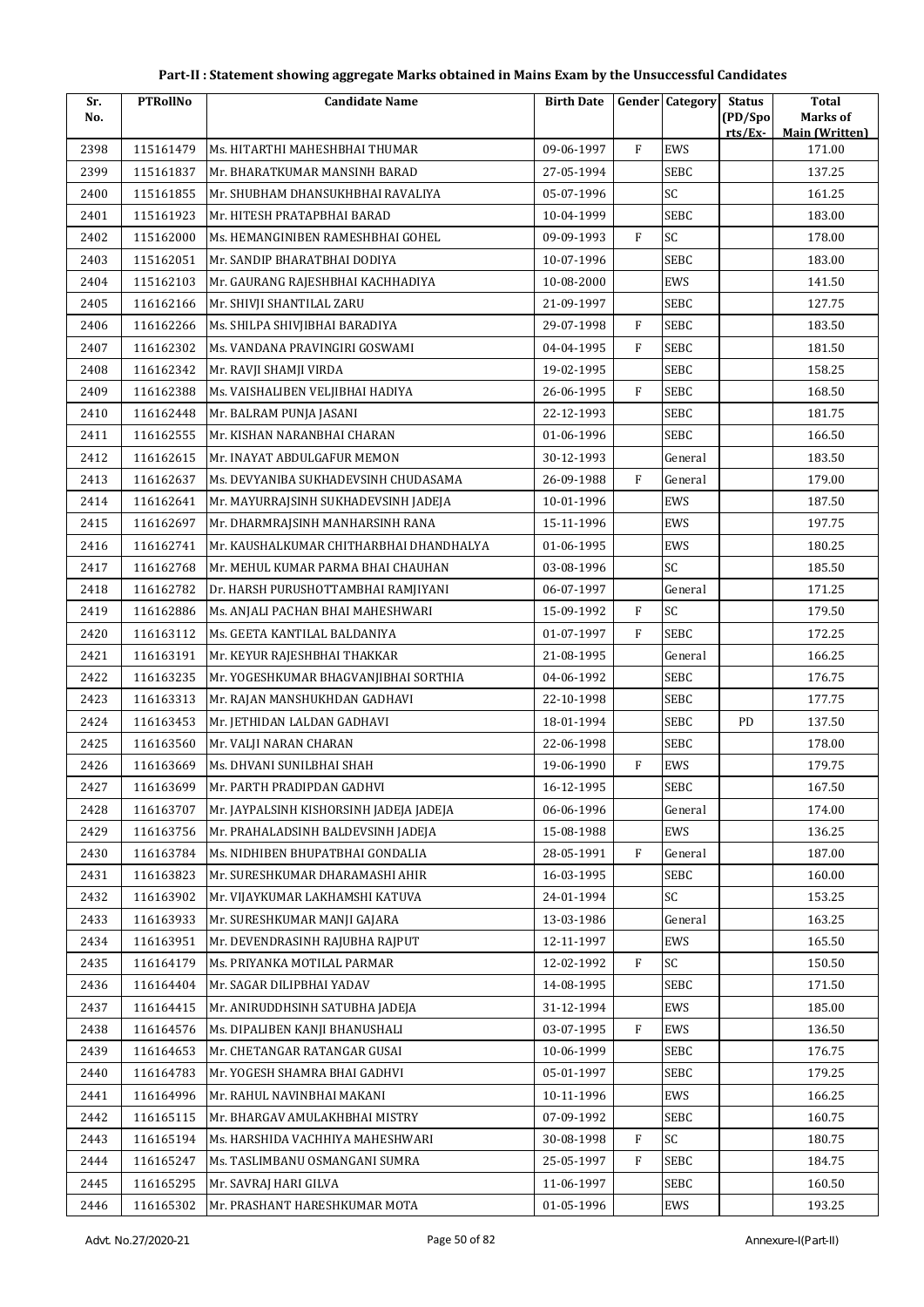| Sr.  | <b>PTRollNo</b> | <b>Candidate Name</b>                 | <b>Birth Date</b> |             | <b>Gender Category</b> | <b>Status</b> | <b>Total</b>                    |
|------|-----------------|---------------------------------------|-------------------|-------------|------------------------|---------------|---------------------------------|
| No.  |                 |                                       |                   |             |                        | (PD/Spo       | Marks of                        |
| 2447 | 116165454       | Mr. JEET PRAFULBHAI MORBIYA           | 27-05-1997        |             | EWS                    | rts/Ex        | <b>Main (Written)</b><br>144.25 |
| 2448 | 116165459       | Mr. HARESH KHETSHI GADHAVI            | 06-07-1997        |             | <b>SEBC</b>            | PD            | 152.00                          |
| 2449 | 116165474       | Mr. HITENDRASINH NARENDRASINH JADEJA  | 26-03-1999        |             | EWS                    |               | 169.25                          |
| 2450 | 116165652       | Mr. VIKRAMBHAI RUPSHIBHAI CHAUDHARI   | 14-03-2000        |             | SEBC                   |               | 160.75                          |
| 2451 | 116165811       | Mr. MAHAVIRSINH CHANDUBHA JADEJA      | 30-01-1995        |             | EWS                    |               | 139.75                          |
| 2452 | 116165840       | Mr. BHARATBHAI AMARABHAI SHAMALIYA    | 17-04-1995        |             | SC                     |               | 156.50                          |
| 2453 | 116165936       | Mr. MAYURDHVAJSINH KIRTISINH JADEJA   | 19-10-1995        |             | General                |               | 138.25                          |
| 2454 | 116166067       | Mr. HARDIK MANSANGBHAI CHAVDA         | 31-08-1996        |             | <b>SEBC</b>            |               | 114.00                          |
| 2455 | 116166124       | Mr. KULDEEP VESHALJI SODHA            | 15-06-1998        |             | EWS                    |               | 144.50                          |
| 2456 | 116166197       | Mr. DHARMENDRASINH NAVUBHA JADEJA     | 15-06-1994        |             | General                |               | 180.75                          |
| 2457 | 116166231       | Mr. KARMDEEPSINH KULDEEPSINH JADEJA   | 04-06-2000        |             | General                |               | 197.25                          |
| 2458 | 116166269       | Mr. PARTH VISHRAM BHAI GADHAVI        | 30-07-1998        |             | General                |               | 168.75                          |
| 2459 | 116166401       | Mr. SHIRISHKUMAR SHANTILAL CHAUDHARI  | 20-05-1988        |             | <b>ST</b>              |               | 156.75                          |
| 2460 | 116166490       | Mr. DEEPAKKUMAR DHANJI MAHESHWARI     | 08-10-1995        |             | SC                     |               | 158.25                          |
| 2461 | 116166560       | Mr. VARUN PRAVINBHAI PATEL            | 05-01-1993        |             | EWS                    |               | 162.50                          |
| 2462 | 116166632       | Mr. HARSHAD MAHENDRABHAI SOLANKI      | 24-07-1998        |             | <b>SEBC</b>            |               | 157.00                          |
| 2463 | 116166696       | Mr. RAMESH BHIMJI DANICHA             | 16-02-1990        |             | SC                     |               | 150.00                          |
| 2464 | 116166727       | Ms. BRINDA LILADHARBHAI THACKER       | 29-11-1993        | $\mathbf F$ | EWS                    |               | 136.50                          |
| 2465 | 116166926       | Mr. SANDIPKUMAR VIKRAMSINH DODIYA     | 26-05-1984        |             | EWS                    |               | 163.75                          |
| 2466 | 116166933       | Mr. RAJUBHAI DALPATBHAI RAVAL         | 16-01-1993        |             | EWS                    |               | 156.25                          |
| 2467 | 116166961       | Mr. KEVALGIRI ZAVERGAR GUNSAI         | 20-03-1994        |             | <b>SEBC</b>            |               | 175.50                          |
| 2468 | 116167031       | Mr. DHANJI TULSI DANGAR               | 07-02-1990        |             | SEBC                   |               | 173.50                          |
| 2469 | 116167053       | Mr. JAMIL UMAR JUNEJA                 | 25-09-1992        |             | EWS                    |               | 167.75                          |
| 2470 | 116167116       | Mr. RAJ NARESHBHAI VYAS               | 02-04-1997        |             | General                | PD            | 141.75                          |
| 2471 | 116167310       | Mrs. ARTI MANMEET JANI                | 19-06-1990        | F           | General                |               | 172.50                          |
| 2472 | 116167358       | Mr. DHARMESH DOSABHAI KARIYA          | 26-09-1993        |             | SEBC                   |               | 172.50                          |
| 2473 | 116167360       | Mrs. BHAVANABEN SHAMBHULAL GANATRA    | 24-12-1987        | ${\rm F}$   | EWS                    |               | 160.50                          |
| 2474 | 116167406       | Mr. PRAKASH KHENGARBHAI GADHVI        | 03-04-1997        |             | <b>SEBC</b>            |               | 139.50                          |
| 2475 | 117167510       | Mr. JAYENDRASINH RATILAL PARMAR       | 16-08-1989        |             | EWS                    |               | 174.00                          |
| 2476 | 117167848       | Ms. KAJALBEN KANTIBHAI SHAH           | 17-02-1997        | F           | SC                     |               | 169.75                          |
| 2477 | 117168129       | Mr. RONAKKUMAR NARENDRABHAI PATEL     | 21-01-1998        |             | EWS                    |               | 171.00                          |
| 2478 | 117168440       | Ms. MANISHABEN JASVANTKUMAR PARMAR    | 04-12-1996        | F           | SC                     |               | 145.25                          |
| 2479 | 117168910       | Mr. CHIRAGBHAI JAGADISHBHAI PANCHAL   | 10-09-1995        |             | <b>SEBC</b>            |               | 163.25                          |
| 2480 | 117168963       | Mr. RUCHIR MUKESHKUMAR RANA           | 14-07-1997        |             | General                |               | 174.25                          |
| 2481 | 117168997       | Mrs. NILAMBAHEN DINESHBHAI PATEL      | 22-08-1988        | F           | General                |               | 159.50                          |
| 2482 | 117169146       | Mr. DAXESHKUMAR NIKULBHAI KAPATEL     | 12-10-1992        |             | General                |               | 176.75                          |
| 2483 | 117169159       | Mr. HITESH BALUBHAI KATARIYA          | 25-08-1994        |             | <b>SEBC</b>            |               | 158.25                          |
| 2484 | 117169183       | Ms. MEETUSINGH JAGDISHKUMAR GADHAVI   | 08-02-1993        | F           | <b>SEBC</b>            |               | 177.00                          |
| 2485 | 117169287       | Mr. CHINTAN JAYANTIBHAI PATEL         | 18-11-1991        |             | EWS                    |               | 162.75                          |
| 2486 | 117169480       | Mr. RISHAVKUMAR RAMESHBHAI PRAJAPATI  | 16-04-1995        |             | <b>SEBC</b>            |               | 134.75                          |
| 2487 | 117169591       | Mr. MAYURKUMAR KIRANBHAI PATEL        | 07-04-1990        |             | EWS                    |               | 172.50                          |
| 2488 | 117169664       | Mr. NIKUNJKUMAR JAYANTILAL PATEL      | 25-08-1990        |             | EWS                    |               | 174.50                          |
| 2489 | 117169688       | Mr. DARSHANKUMAR RAMCHANDRA PRAJAPATI | 16-04-1996        |             | <b>SEBC</b>            |               | 173.25                          |
| 2490 | 117170049       | Mr. RAJESH KUMAR AMRUT BHAI PARMAR    | 02-12-1983        |             | SC                     |               | 126.50                          |
| 2491 | 117170148       | Mrs. ROMA RAMANLAL RAVAL              | 04-04-1988        | F           | General                |               | 172.50                          |
| 2492 | 117170301       | Mr. JAYENDRAKUMAR TAKHATSINH RATHOD   | 02-03-1994        |             | <b>SEBC</b>            |               | 155.00                          |
| 2493 | 117170372       | Mr. HARDIKKUMAR MANGALBHAI PRAJAPATI  | 18-10-1995        |             | <b>SEBC</b>            |               | 191.50                          |
| 2494 | 117170526       | Mr. KAVITKUMAR RAKESHBHAI PATEL       | 01-08-1999        |             | General                | Sports        | 198.98                          |
| 2495 | 117170800       | Mr. SHIVENDRAPALSINH MANIBHAI DABHI   | 29-11-1995        |             | <b>SEBC</b>            |               | 148.00                          |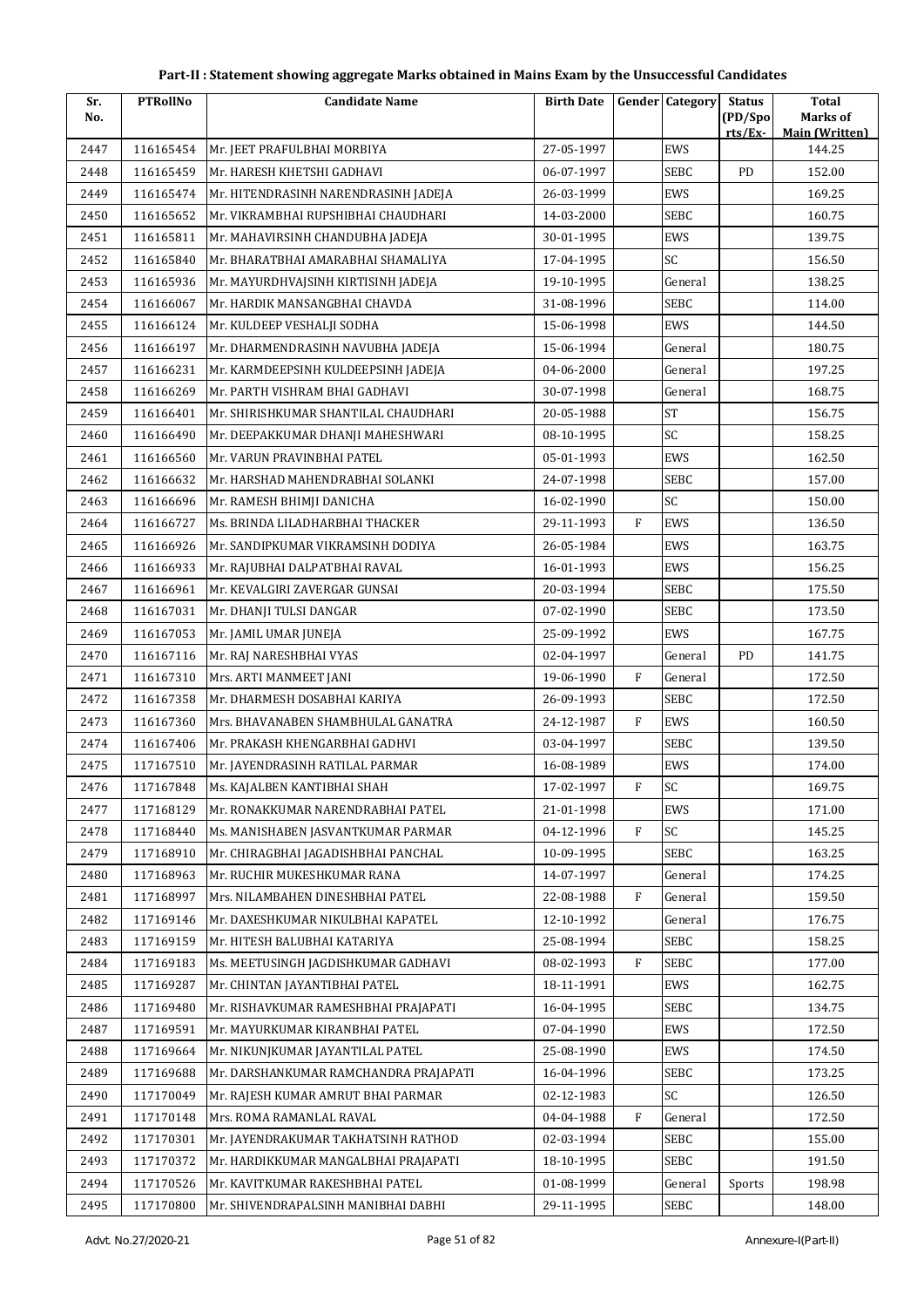| Marks of<br>No.<br>rts/Ex-<br><b>Main (Written)</b><br>$\mathbf{F}$<br><b>SEBC</b><br>2496<br>117170945<br>09-10-1995<br>184.75<br>Ms. ANILABEN BABUBHAI PARMAR<br>117171365<br>Mr. DHARMAVIR MANSINH CHAUHAN<br>22-07-1994<br>SEBC<br>181.00<br>2497<br>2498<br>117171406<br>30-07-1992<br>EWS<br>178.00<br>Mr. KIRANKUMAR RAMABHAI PATEL<br>2499<br>117171489<br>20-11-1993<br>148.00<br>Mr. ATULKUMAR RAMESHBHAI PARMAR<br>General<br>SEBC<br>2500<br>29-11-1995<br>178.00<br>117171538<br>Mr. SUNILKUMAR PRAVINSINH GADHAVI<br>SC<br>117171579<br>07-07-1993<br>159.75<br>2501<br>Mr. TUSHARKUMAR DHANVANTBHAI RATHOD<br>SC<br>2502<br>117171592<br>26-05-1993<br>143.50<br>Mr. HARDIKKUMAR VINODBHAI PARMAR<br>2503<br>117171820<br>30-12-1990<br>General<br>Mr. UFANKHAN BISMILLAKHAN PATHAN<br>134.75<br>2504<br>117171931<br>Mr. HIMANSHU SHYAMDEV YADAV<br>11-12-1995<br>182.75<br>General<br>02-07-1991<br>SEBC<br>2505<br>117171958<br>Mr. BHARAT LAXMANBHAI CHAUDHARY<br>164.50<br>$\mathbf{F}$<br><b>EWS</b><br>02-02-1997<br>189.25<br>2506<br>117172009<br>Ms. MONALI MUKESHBHAI PATEL<br>2507<br>117172040<br>Mr. IMARANHUSEN JAKIRHUSEN SHEKH<br>24-12-1993<br>EWS<br>173.75<br>$\rm F$<br>SC<br>2508<br>117172133<br>Ms. KOMALBEN PURSATTAMBHAI PARMAR<br>23-08-1993<br>175.75<br><b>SEBC</b><br>2509<br>117172212<br>Mr. CHIRAG MUKESHBHAI KAHAR<br>24-07-1995<br>128.63<br>Sports<br><b>SEBC</b><br>2510<br>117172331<br>19-11-1993<br>111.00<br>Mr. JAYDEEPSINH RAJENDRAKUMAR DABHI<br>SC<br>2511<br>117172332<br>Mr. TUSHARKUMAR RAMESHBHAI ROHIT<br>03-01-1989<br>164.25<br>2512<br>01-06-1995<br>SEBC<br>153.00<br>117172371<br>Mr. BALDEV SHIVABHAI SOLANKI<br>117172698<br>155.75<br>2513<br>Mr. DHAVAL VIRAMBHAI BHARVAD<br>14-02-1988<br>SEBC<br>SEBC<br>2514<br>117172802<br>Mr. VIPULKUMAR RAMANBHAI BHOI<br>16-07-1993<br>166.25<br>118173250<br>20-10-1993<br>SEBC<br>177.75<br>2515<br>Mr. BHAVESHBHAI DINESHBHAI CHAUDHARI<br><b>SEBC</b><br>192.25<br>2516<br>118173348<br>Mr. FALGUN KANTILAL CHAUDHARY<br>10-06-1998<br>$\mathbf{F}$<br>2517<br>20-01-1996<br>153.25<br>118173410<br>Ms. KOMALBEN MANSUKHLAL THAKKAR<br>General<br>2518<br>118173452<br>17-02-1994<br>SEBC<br>179.25<br>Mr. ANKURKUMAR BHIKHABHAI NAYI<br><b>SEBC</b><br>2519<br>118173473<br>11-10-1994<br>187.25<br>Mr. DHAVALKUMAR KANUBHAI PRAJAPATI<br>2520<br>118173534<br>F<br>EWS<br>174.50<br>Ms. NILAMBEN PRAVINKUMAR PATEL<br>01-10-1992<br>$\mathbf{F}$<br>2521<br>118173650<br>27-05-1996<br>SEBC<br>167.50<br>Ms. KINJAL DEVGIRI GOSVAMI<br>2522<br>118173684<br>Mr. MITKUMAR HASMUKHBHAI BHANANI<br>04-04-1993<br>EWS<br>189.00<br>SEBC<br>2523<br>118173762<br>Mr. AVAKASHKUMAR GOVINDBHAI CHAUDHARI<br>12-02-1997<br>171.75<br>180.75<br>2524<br>118173791<br>24-08-1995<br>SEBC<br>Mr. KAUSHIKKUMAR MOHANBHAI NADODA<br>SEBC<br>2525<br>Sports<br>118173833<br>Mr. VISHALKUMAR HEMRAJBHAI CHAUDHARI<br>19-09-1992<br>176.14<br>EWS<br>185.85<br>2526<br>118173869<br>Mr. YUVRAJSINH MOBBATSINH VAGHELA<br>03-07-1998<br>Sports<br>2527<br>118173914<br>Mr. JASHVANTSINH KALUJI RATHOD<br>28-01-1987<br>SEBC<br>160.50<br>EWS<br>2528<br>118173930<br>09-01-1992<br>Mr. GIRITRA PRAVINKUMAR PATEL<br>165.50<br>2529<br>118174080<br>10-12-1995<br>147.75<br>Mr. KARAN JAYANTILAL PATEL<br>General<br>SEBC<br>2530<br>118174083<br>Mr. HARDIKKUMAR DINESHBHAI CHAUDHARI<br>12-06-1994<br>178.50<br>SC<br>2531<br>118174096<br>14-05-1987<br>141.75<br>Mr. YOGESH RAJENDRAPRASAD SOLANKI<br>2532<br>118174401<br>Ms. SEJALBEN BABUBHAI PATEL<br>15-06-1994<br>F<br>168.50<br>General<br>2533<br>07-01-1995<br>SEBC<br>146.50<br>118174555<br>Mr. DIXITKUMAR BABUBHAI CHAUDHARY<br>2534<br>118174560<br>30-06-1990<br>SEBC<br>170.75<br>Mr. PRAVINKUMAR DAHYABHAI PRAJAPATI<br>2535<br>118174605<br>Mr. RASIKBHAI HARGOVANBHAI RABARI<br>12-04-1990<br>SEBC<br>160.50<br>2536<br>02-11-1996<br>EWS<br>188.25<br>118174676<br>Mr. JITENDRAKUMAR BHATHUJI RAJPUT<br>2537<br>Mr. AXITKUMAR VASANTBHAI PATEL<br>27-09-1999<br>153.50<br>118174708<br>General<br>2538<br>118174718<br>26-11-1993<br>SEBC<br>168.50<br>Mr. DUSHYANTKUMAR MAHENDRABHAI CHAUDHARY<br>SEBC<br>2539<br>118174809<br>17-08-2000<br>143.00<br>Mr. MANISHKUMAR SURESHBHAI CHAUDHARY<br>118174988<br>05-10-1995<br>SEBC<br>139.50<br>2540<br>Mr. JITENDRAJI LILAJI THAKOR<br>SEBC<br>2541<br>118175025<br>Mr. JAYDIPKUMAR DALABHAI CHAUDHARI<br>20-12-1996<br>183.75<br>SC<br>118175123<br>17-02-1989<br>168.00<br>2542<br>Mr. VIJAYKUMAR DEVCHANDBHAI PARMAR<br>2543<br>118175187<br>07-11-1995<br>EWS<br>180.00<br>Mr. ANKITKUMAR JYANTILAL PATEL | Sr.  | <b>PTRollNo</b> | <b>Candidate Name</b>          | <b>Birth Date</b> | <b>Gender Category</b> | <b>Status</b> | <b>Total</b> |
|------------------------------------------------------------------------------------------------------------------------------------------------------------------------------------------------------------------------------------------------------------------------------------------------------------------------------------------------------------------------------------------------------------------------------------------------------------------------------------------------------------------------------------------------------------------------------------------------------------------------------------------------------------------------------------------------------------------------------------------------------------------------------------------------------------------------------------------------------------------------------------------------------------------------------------------------------------------------------------------------------------------------------------------------------------------------------------------------------------------------------------------------------------------------------------------------------------------------------------------------------------------------------------------------------------------------------------------------------------------------------------------------------------------------------------------------------------------------------------------------------------------------------------------------------------------------------------------------------------------------------------------------------------------------------------------------------------------------------------------------------------------------------------------------------------------------------------------------------------------------------------------------------------------------------------------------------------------------------------------------------------------------------------------------------------------------------------------------------------------------------------------------------------------------------------------------------------------------------------------------------------------------------------------------------------------------------------------------------------------------------------------------------------------------------------------------------------------------------------------------------------------------------------------------------------------------------------------------------------------------------------------------------------------------------------------------------------------------------------------------------------------------------------------------------------------------------------------------------------------------------------------------------------------------------------------------------------------------------------------------------------------------------------------------------------------------------------------------------------------------------------------------------------------------------------------------------------------------------------------------------------------------------------------------------------------------------------------------------------------------------------------------------------------------------------------------------------------------------------------------------------------------------------------------------------------------------------------------------------------------------------------------------------------------------------------------------------------------------------------------------------------------------------------------------------------------------------------------------------------------------------------------------------------------------------------------------------------------------------------------------------------------------------------------------------------------------------------------------------------------------------------------------------------------------------------------------------------------------------------------------------------------------------------------------------------------------------------------------------------------------------------------------------------------------------------------------------------------------------------------------------------------------------------------------------------------------------------------------------------------------------------|------|-----------------|--------------------------------|-------------------|------------------------|---------------|--------------|
|                                                                                                                                                                                                                                                                                                                                                                                                                                                                                                                                                                                                                                                                                                                                                                                                                                                                                                                                                                                                                                                                                                                                                                                                                                                                                                                                                                                                                                                                                                                                                                                                                                                                                                                                                                                                                                                                                                                                                                                                                                                                                                                                                                                                                                                                                                                                                                                                                                                                                                                                                                                                                                                                                                                                                                                                                                                                                                                                                                                                                                                                                                                                                                                                                                                                                                                                                                                                                                                                                                                                                                                                                                                                                                                                                                                                                                                                                                                                                                                                                                                                                                                                                                                                                                                                                                                                                                                                                                                                                                                                                                                                                                          |      |                 |                                |                   |                        | (PD/Spo       |              |
|                                                                                                                                                                                                                                                                                                                                                                                                                                                                                                                                                                                                                                                                                                                                                                                                                                                                                                                                                                                                                                                                                                                                                                                                                                                                                                                                                                                                                                                                                                                                                                                                                                                                                                                                                                                                                                                                                                                                                                                                                                                                                                                                                                                                                                                                                                                                                                                                                                                                                                                                                                                                                                                                                                                                                                                                                                                                                                                                                                                                                                                                                                                                                                                                                                                                                                                                                                                                                                                                                                                                                                                                                                                                                                                                                                                                                                                                                                                                                                                                                                                                                                                                                                                                                                                                                                                                                                                                                                                                                                                                                                                                                                          |      |                 |                                |                   |                        |               |              |
|                                                                                                                                                                                                                                                                                                                                                                                                                                                                                                                                                                                                                                                                                                                                                                                                                                                                                                                                                                                                                                                                                                                                                                                                                                                                                                                                                                                                                                                                                                                                                                                                                                                                                                                                                                                                                                                                                                                                                                                                                                                                                                                                                                                                                                                                                                                                                                                                                                                                                                                                                                                                                                                                                                                                                                                                                                                                                                                                                                                                                                                                                                                                                                                                                                                                                                                                                                                                                                                                                                                                                                                                                                                                                                                                                                                                                                                                                                                                                                                                                                                                                                                                                                                                                                                                                                                                                                                                                                                                                                                                                                                                                                          |      |                 |                                |                   |                        |               |              |
|                                                                                                                                                                                                                                                                                                                                                                                                                                                                                                                                                                                                                                                                                                                                                                                                                                                                                                                                                                                                                                                                                                                                                                                                                                                                                                                                                                                                                                                                                                                                                                                                                                                                                                                                                                                                                                                                                                                                                                                                                                                                                                                                                                                                                                                                                                                                                                                                                                                                                                                                                                                                                                                                                                                                                                                                                                                                                                                                                                                                                                                                                                                                                                                                                                                                                                                                                                                                                                                                                                                                                                                                                                                                                                                                                                                                                                                                                                                                                                                                                                                                                                                                                                                                                                                                                                                                                                                                                                                                                                                                                                                                                                          |      |                 |                                |                   |                        |               |              |
|                                                                                                                                                                                                                                                                                                                                                                                                                                                                                                                                                                                                                                                                                                                                                                                                                                                                                                                                                                                                                                                                                                                                                                                                                                                                                                                                                                                                                                                                                                                                                                                                                                                                                                                                                                                                                                                                                                                                                                                                                                                                                                                                                                                                                                                                                                                                                                                                                                                                                                                                                                                                                                                                                                                                                                                                                                                                                                                                                                                                                                                                                                                                                                                                                                                                                                                                                                                                                                                                                                                                                                                                                                                                                                                                                                                                                                                                                                                                                                                                                                                                                                                                                                                                                                                                                                                                                                                                                                                                                                                                                                                                                                          |      |                 |                                |                   |                        |               |              |
|                                                                                                                                                                                                                                                                                                                                                                                                                                                                                                                                                                                                                                                                                                                                                                                                                                                                                                                                                                                                                                                                                                                                                                                                                                                                                                                                                                                                                                                                                                                                                                                                                                                                                                                                                                                                                                                                                                                                                                                                                                                                                                                                                                                                                                                                                                                                                                                                                                                                                                                                                                                                                                                                                                                                                                                                                                                                                                                                                                                                                                                                                                                                                                                                                                                                                                                                                                                                                                                                                                                                                                                                                                                                                                                                                                                                                                                                                                                                                                                                                                                                                                                                                                                                                                                                                                                                                                                                                                                                                                                                                                                                                                          |      |                 |                                |                   |                        |               |              |
|                                                                                                                                                                                                                                                                                                                                                                                                                                                                                                                                                                                                                                                                                                                                                                                                                                                                                                                                                                                                                                                                                                                                                                                                                                                                                                                                                                                                                                                                                                                                                                                                                                                                                                                                                                                                                                                                                                                                                                                                                                                                                                                                                                                                                                                                                                                                                                                                                                                                                                                                                                                                                                                                                                                                                                                                                                                                                                                                                                                                                                                                                                                                                                                                                                                                                                                                                                                                                                                                                                                                                                                                                                                                                                                                                                                                                                                                                                                                                                                                                                                                                                                                                                                                                                                                                                                                                                                                                                                                                                                                                                                                                                          |      |                 |                                |                   |                        |               |              |
|                                                                                                                                                                                                                                                                                                                                                                                                                                                                                                                                                                                                                                                                                                                                                                                                                                                                                                                                                                                                                                                                                                                                                                                                                                                                                                                                                                                                                                                                                                                                                                                                                                                                                                                                                                                                                                                                                                                                                                                                                                                                                                                                                                                                                                                                                                                                                                                                                                                                                                                                                                                                                                                                                                                                                                                                                                                                                                                                                                                                                                                                                                                                                                                                                                                                                                                                                                                                                                                                                                                                                                                                                                                                                                                                                                                                                                                                                                                                                                                                                                                                                                                                                                                                                                                                                                                                                                                                                                                                                                                                                                                                                                          |      |                 |                                |                   |                        |               |              |
|                                                                                                                                                                                                                                                                                                                                                                                                                                                                                                                                                                                                                                                                                                                                                                                                                                                                                                                                                                                                                                                                                                                                                                                                                                                                                                                                                                                                                                                                                                                                                                                                                                                                                                                                                                                                                                                                                                                                                                                                                                                                                                                                                                                                                                                                                                                                                                                                                                                                                                                                                                                                                                                                                                                                                                                                                                                                                                                                                                                                                                                                                                                                                                                                                                                                                                                                                                                                                                                                                                                                                                                                                                                                                                                                                                                                                                                                                                                                                                                                                                                                                                                                                                                                                                                                                                                                                                                                                                                                                                                                                                                                                                          |      |                 |                                |                   |                        |               |              |
|                                                                                                                                                                                                                                                                                                                                                                                                                                                                                                                                                                                                                                                                                                                                                                                                                                                                                                                                                                                                                                                                                                                                                                                                                                                                                                                                                                                                                                                                                                                                                                                                                                                                                                                                                                                                                                                                                                                                                                                                                                                                                                                                                                                                                                                                                                                                                                                                                                                                                                                                                                                                                                                                                                                                                                                                                                                                                                                                                                                                                                                                                                                                                                                                                                                                                                                                                                                                                                                                                                                                                                                                                                                                                                                                                                                                                                                                                                                                                                                                                                                                                                                                                                                                                                                                                                                                                                                                                                                                                                                                                                                                                                          |      |                 |                                |                   |                        |               |              |
|                                                                                                                                                                                                                                                                                                                                                                                                                                                                                                                                                                                                                                                                                                                                                                                                                                                                                                                                                                                                                                                                                                                                                                                                                                                                                                                                                                                                                                                                                                                                                                                                                                                                                                                                                                                                                                                                                                                                                                                                                                                                                                                                                                                                                                                                                                                                                                                                                                                                                                                                                                                                                                                                                                                                                                                                                                                                                                                                                                                                                                                                                                                                                                                                                                                                                                                                                                                                                                                                                                                                                                                                                                                                                                                                                                                                                                                                                                                                                                                                                                                                                                                                                                                                                                                                                                                                                                                                                                                                                                                                                                                                                                          |      |                 |                                |                   |                        |               |              |
|                                                                                                                                                                                                                                                                                                                                                                                                                                                                                                                                                                                                                                                                                                                                                                                                                                                                                                                                                                                                                                                                                                                                                                                                                                                                                                                                                                                                                                                                                                                                                                                                                                                                                                                                                                                                                                                                                                                                                                                                                                                                                                                                                                                                                                                                                                                                                                                                                                                                                                                                                                                                                                                                                                                                                                                                                                                                                                                                                                                                                                                                                                                                                                                                                                                                                                                                                                                                                                                                                                                                                                                                                                                                                                                                                                                                                                                                                                                                                                                                                                                                                                                                                                                                                                                                                                                                                                                                                                                                                                                                                                                                                                          |      |                 |                                |                   |                        |               |              |
|                                                                                                                                                                                                                                                                                                                                                                                                                                                                                                                                                                                                                                                                                                                                                                                                                                                                                                                                                                                                                                                                                                                                                                                                                                                                                                                                                                                                                                                                                                                                                                                                                                                                                                                                                                                                                                                                                                                                                                                                                                                                                                                                                                                                                                                                                                                                                                                                                                                                                                                                                                                                                                                                                                                                                                                                                                                                                                                                                                                                                                                                                                                                                                                                                                                                                                                                                                                                                                                                                                                                                                                                                                                                                                                                                                                                                                                                                                                                                                                                                                                                                                                                                                                                                                                                                                                                                                                                                                                                                                                                                                                                                                          |      |                 |                                |                   |                        |               |              |
|                                                                                                                                                                                                                                                                                                                                                                                                                                                                                                                                                                                                                                                                                                                                                                                                                                                                                                                                                                                                                                                                                                                                                                                                                                                                                                                                                                                                                                                                                                                                                                                                                                                                                                                                                                                                                                                                                                                                                                                                                                                                                                                                                                                                                                                                                                                                                                                                                                                                                                                                                                                                                                                                                                                                                                                                                                                                                                                                                                                                                                                                                                                                                                                                                                                                                                                                                                                                                                                                                                                                                                                                                                                                                                                                                                                                                                                                                                                                                                                                                                                                                                                                                                                                                                                                                                                                                                                                                                                                                                                                                                                                                                          |      |                 |                                |                   |                        |               |              |
|                                                                                                                                                                                                                                                                                                                                                                                                                                                                                                                                                                                                                                                                                                                                                                                                                                                                                                                                                                                                                                                                                                                                                                                                                                                                                                                                                                                                                                                                                                                                                                                                                                                                                                                                                                                                                                                                                                                                                                                                                                                                                                                                                                                                                                                                                                                                                                                                                                                                                                                                                                                                                                                                                                                                                                                                                                                                                                                                                                                                                                                                                                                                                                                                                                                                                                                                                                                                                                                                                                                                                                                                                                                                                                                                                                                                                                                                                                                                                                                                                                                                                                                                                                                                                                                                                                                                                                                                                                                                                                                                                                                                                                          |      |                 |                                |                   |                        |               |              |
|                                                                                                                                                                                                                                                                                                                                                                                                                                                                                                                                                                                                                                                                                                                                                                                                                                                                                                                                                                                                                                                                                                                                                                                                                                                                                                                                                                                                                                                                                                                                                                                                                                                                                                                                                                                                                                                                                                                                                                                                                                                                                                                                                                                                                                                                                                                                                                                                                                                                                                                                                                                                                                                                                                                                                                                                                                                                                                                                                                                                                                                                                                                                                                                                                                                                                                                                                                                                                                                                                                                                                                                                                                                                                                                                                                                                                                                                                                                                                                                                                                                                                                                                                                                                                                                                                                                                                                                                                                                                                                                                                                                                                                          |      |                 |                                |                   |                        |               |              |
|                                                                                                                                                                                                                                                                                                                                                                                                                                                                                                                                                                                                                                                                                                                                                                                                                                                                                                                                                                                                                                                                                                                                                                                                                                                                                                                                                                                                                                                                                                                                                                                                                                                                                                                                                                                                                                                                                                                                                                                                                                                                                                                                                                                                                                                                                                                                                                                                                                                                                                                                                                                                                                                                                                                                                                                                                                                                                                                                                                                                                                                                                                                                                                                                                                                                                                                                                                                                                                                                                                                                                                                                                                                                                                                                                                                                                                                                                                                                                                                                                                                                                                                                                                                                                                                                                                                                                                                                                                                                                                                                                                                                                                          |      |                 |                                |                   |                        |               |              |
|                                                                                                                                                                                                                                                                                                                                                                                                                                                                                                                                                                                                                                                                                                                                                                                                                                                                                                                                                                                                                                                                                                                                                                                                                                                                                                                                                                                                                                                                                                                                                                                                                                                                                                                                                                                                                                                                                                                                                                                                                                                                                                                                                                                                                                                                                                                                                                                                                                                                                                                                                                                                                                                                                                                                                                                                                                                                                                                                                                                                                                                                                                                                                                                                                                                                                                                                                                                                                                                                                                                                                                                                                                                                                                                                                                                                                                                                                                                                                                                                                                                                                                                                                                                                                                                                                                                                                                                                                                                                                                                                                                                                                                          |      |                 |                                |                   |                        |               |              |
|                                                                                                                                                                                                                                                                                                                                                                                                                                                                                                                                                                                                                                                                                                                                                                                                                                                                                                                                                                                                                                                                                                                                                                                                                                                                                                                                                                                                                                                                                                                                                                                                                                                                                                                                                                                                                                                                                                                                                                                                                                                                                                                                                                                                                                                                                                                                                                                                                                                                                                                                                                                                                                                                                                                                                                                                                                                                                                                                                                                                                                                                                                                                                                                                                                                                                                                                                                                                                                                                                                                                                                                                                                                                                                                                                                                                                                                                                                                                                                                                                                                                                                                                                                                                                                                                                                                                                                                                                                                                                                                                                                                                                                          |      |                 |                                |                   |                        |               |              |
|                                                                                                                                                                                                                                                                                                                                                                                                                                                                                                                                                                                                                                                                                                                                                                                                                                                                                                                                                                                                                                                                                                                                                                                                                                                                                                                                                                                                                                                                                                                                                                                                                                                                                                                                                                                                                                                                                                                                                                                                                                                                                                                                                                                                                                                                                                                                                                                                                                                                                                                                                                                                                                                                                                                                                                                                                                                                                                                                                                                                                                                                                                                                                                                                                                                                                                                                                                                                                                                                                                                                                                                                                                                                                                                                                                                                                                                                                                                                                                                                                                                                                                                                                                                                                                                                                                                                                                                                                                                                                                                                                                                                                                          |      |                 |                                |                   |                        |               |              |
|                                                                                                                                                                                                                                                                                                                                                                                                                                                                                                                                                                                                                                                                                                                                                                                                                                                                                                                                                                                                                                                                                                                                                                                                                                                                                                                                                                                                                                                                                                                                                                                                                                                                                                                                                                                                                                                                                                                                                                                                                                                                                                                                                                                                                                                                                                                                                                                                                                                                                                                                                                                                                                                                                                                                                                                                                                                                                                                                                                                                                                                                                                                                                                                                                                                                                                                                                                                                                                                                                                                                                                                                                                                                                                                                                                                                                                                                                                                                                                                                                                                                                                                                                                                                                                                                                                                                                                                                                                                                                                                                                                                                                                          |      |                 |                                |                   |                        |               |              |
|                                                                                                                                                                                                                                                                                                                                                                                                                                                                                                                                                                                                                                                                                                                                                                                                                                                                                                                                                                                                                                                                                                                                                                                                                                                                                                                                                                                                                                                                                                                                                                                                                                                                                                                                                                                                                                                                                                                                                                                                                                                                                                                                                                                                                                                                                                                                                                                                                                                                                                                                                                                                                                                                                                                                                                                                                                                                                                                                                                                                                                                                                                                                                                                                                                                                                                                                                                                                                                                                                                                                                                                                                                                                                                                                                                                                                                                                                                                                                                                                                                                                                                                                                                                                                                                                                                                                                                                                                                                                                                                                                                                                                                          |      |                 |                                |                   |                        |               |              |
|                                                                                                                                                                                                                                                                                                                                                                                                                                                                                                                                                                                                                                                                                                                                                                                                                                                                                                                                                                                                                                                                                                                                                                                                                                                                                                                                                                                                                                                                                                                                                                                                                                                                                                                                                                                                                                                                                                                                                                                                                                                                                                                                                                                                                                                                                                                                                                                                                                                                                                                                                                                                                                                                                                                                                                                                                                                                                                                                                                                                                                                                                                                                                                                                                                                                                                                                                                                                                                                                                                                                                                                                                                                                                                                                                                                                                                                                                                                                                                                                                                                                                                                                                                                                                                                                                                                                                                                                                                                                                                                                                                                                                                          |      |                 |                                |                   |                        |               |              |
|                                                                                                                                                                                                                                                                                                                                                                                                                                                                                                                                                                                                                                                                                                                                                                                                                                                                                                                                                                                                                                                                                                                                                                                                                                                                                                                                                                                                                                                                                                                                                                                                                                                                                                                                                                                                                                                                                                                                                                                                                                                                                                                                                                                                                                                                                                                                                                                                                                                                                                                                                                                                                                                                                                                                                                                                                                                                                                                                                                                                                                                                                                                                                                                                                                                                                                                                                                                                                                                                                                                                                                                                                                                                                                                                                                                                                                                                                                                                                                                                                                                                                                                                                                                                                                                                                                                                                                                                                                                                                                                                                                                                                                          |      |                 |                                |                   |                        |               |              |
|                                                                                                                                                                                                                                                                                                                                                                                                                                                                                                                                                                                                                                                                                                                                                                                                                                                                                                                                                                                                                                                                                                                                                                                                                                                                                                                                                                                                                                                                                                                                                                                                                                                                                                                                                                                                                                                                                                                                                                                                                                                                                                                                                                                                                                                                                                                                                                                                                                                                                                                                                                                                                                                                                                                                                                                                                                                                                                                                                                                                                                                                                                                                                                                                                                                                                                                                                                                                                                                                                                                                                                                                                                                                                                                                                                                                                                                                                                                                                                                                                                                                                                                                                                                                                                                                                                                                                                                                                                                                                                                                                                                                                                          |      |                 |                                |                   |                        |               |              |
|                                                                                                                                                                                                                                                                                                                                                                                                                                                                                                                                                                                                                                                                                                                                                                                                                                                                                                                                                                                                                                                                                                                                                                                                                                                                                                                                                                                                                                                                                                                                                                                                                                                                                                                                                                                                                                                                                                                                                                                                                                                                                                                                                                                                                                                                                                                                                                                                                                                                                                                                                                                                                                                                                                                                                                                                                                                                                                                                                                                                                                                                                                                                                                                                                                                                                                                                                                                                                                                                                                                                                                                                                                                                                                                                                                                                                                                                                                                                                                                                                                                                                                                                                                                                                                                                                                                                                                                                                                                                                                                                                                                                                                          |      |                 |                                |                   |                        |               |              |
|                                                                                                                                                                                                                                                                                                                                                                                                                                                                                                                                                                                                                                                                                                                                                                                                                                                                                                                                                                                                                                                                                                                                                                                                                                                                                                                                                                                                                                                                                                                                                                                                                                                                                                                                                                                                                                                                                                                                                                                                                                                                                                                                                                                                                                                                                                                                                                                                                                                                                                                                                                                                                                                                                                                                                                                                                                                                                                                                                                                                                                                                                                                                                                                                                                                                                                                                                                                                                                                                                                                                                                                                                                                                                                                                                                                                                                                                                                                                                                                                                                                                                                                                                                                                                                                                                                                                                                                                                                                                                                                                                                                                                                          |      |                 |                                |                   |                        |               |              |
|                                                                                                                                                                                                                                                                                                                                                                                                                                                                                                                                                                                                                                                                                                                                                                                                                                                                                                                                                                                                                                                                                                                                                                                                                                                                                                                                                                                                                                                                                                                                                                                                                                                                                                                                                                                                                                                                                                                                                                                                                                                                                                                                                                                                                                                                                                                                                                                                                                                                                                                                                                                                                                                                                                                                                                                                                                                                                                                                                                                                                                                                                                                                                                                                                                                                                                                                                                                                                                                                                                                                                                                                                                                                                                                                                                                                                                                                                                                                                                                                                                                                                                                                                                                                                                                                                                                                                                                                                                                                                                                                                                                                                                          |      |                 |                                |                   |                        |               |              |
|                                                                                                                                                                                                                                                                                                                                                                                                                                                                                                                                                                                                                                                                                                                                                                                                                                                                                                                                                                                                                                                                                                                                                                                                                                                                                                                                                                                                                                                                                                                                                                                                                                                                                                                                                                                                                                                                                                                                                                                                                                                                                                                                                                                                                                                                                                                                                                                                                                                                                                                                                                                                                                                                                                                                                                                                                                                                                                                                                                                                                                                                                                                                                                                                                                                                                                                                                                                                                                                                                                                                                                                                                                                                                                                                                                                                                                                                                                                                                                                                                                                                                                                                                                                                                                                                                                                                                                                                                                                                                                                                                                                                                                          |      |                 |                                |                   |                        |               |              |
|                                                                                                                                                                                                                                                                                                                                                                                                                                                                                                                                                                                                                                                                                                                                                                                                                                                                                                                                                                                                                                                                                                                                                                                                                                                                                                                                                                                                                                                                                                                                                                                                                                                                                                                                                                                                                                                                                                                                                                                                                                                                                                                                                                                                                                                                                                                                                                                                                                                                                                                                                                                                                                                                                                                                                                                                                                                                                                                                                                                                                                                                                                                                                                                                                                                                                                                                                                                                                                                                                                                                                                                                                                                                                                                                                                                                                                                                                                                                                                                                                                                                                                                                                                                                                                                                                                                                                                                                                                                                                                                                                                                                                                          |      |                 |                                |                   |                        |               |              |
|                                                                                                                                                                                                                                                                                                                                                                                                                                                                                                                                                                                                                                                                                                                                                                                                                                                                                                                                                                                                                                                                                                                                                                                                                                                                                                                                                                                                                                                                                                                                                                                                                                                                                                                                                                                                                                                                                                                                                                                                                                                                                                                                                                                                                                                                                                                                                                                                                                                                                                                                                                                                                                                                                                                                                                                                                                                                                                                                                                                                                                                                                                                                                                                                                                                                                                                                                                                                                                                                                                                                                                                                                                                                                                                                                                                                                                                                                                                                                                                                                                                                                                                                                                                                                                                                                                                                                                                                                                                                                                                                                                                                                                          |      |                 |                                |                   |                        |               |              |
|                                                                                                                                                                                                                                                                                                                                                                                                                                                                                                                                                                                                                                                                                                                                                                                                                                                                                                                                                                                                                                                                                                                                                                                                                                                                                                                                                                                                                                                                                                                                                                                                                                                                                                                                                                                                                                                                                                                                                                                                                                                                                                                                                                                                                                                                                                                                                                                                                                                                                                                                                                                                                                                                                                                                                                                                                                                                                                                                                                                                                                                                                                                                                                                                                                                                                                                                                                                                                                                                                                                                                                                                                                                                                                                                                                                                                                                                                                                                                                                                                                                                                                                                                                                                                                                                                                                                                                                                                                                                                                                                                                                                                                          |      |                 |                                |                   |                        |               |              |
|                                                                                                                                                                                                                                                                                                                                                                                                                                                                                                                                                                                                                                                                                                                                                                                                                                                                                                                                                                                                                                                                                                                                                                                                                                                                                                                                                                                                                                                                                                                                                                                                                                                                                                                                                                                                                                                                                                                                                                                                                                                                                                                                                                                                                                                                                                                                                                                                                                                                                                                                                                                                                                                                                                                                                                                                                                                                                                                                                                                                                                                                                                                                                                                                                                                                                                                                                                                                                                                                                                                                                                                                                                                                                                                                                                                                                                                                                                                                                                                                                                                                                                                                                                                                                                                                                                                                                                                                                                                                                                                                                                                                                                          |      |                 |                                |                   |                        |               |              |
|                                                                                                                                                                                                                                                                                                                                                                                                                                                                                                                                                                                                                                                                                                                                                                                                                                                                                                                                                                                                                                                                                                                                                                                                                                                                                                                                                                                                                                                                                                                                                                                                                                                                                                                                                                                                                                                                                                                                                                                                                                                                                                                                                                                                                                                                                                                                                                                                                                                                                                                                                                                                                                                                                                                                                                                                                                                                                                                                                                                                                                                                                                                                                                                                                                                                                                                                                                                                                                                                                                                                                                                                                                                                                                                                                                                                                                                                                                                                                                                                                                                                                                                                                                                                                                                                                                                                                                                                                                                                                                                                                                                                                                          |      |                 |                                |                   |                        |               |              |
|                                                                                                                                                                                                                                                                                                                                                                                                                                                                                                                                                                                                                                                                                                                                                                                                                                                                                                                                                                                                                                                                                                                                                                                                                                                                                                                                                                                                                                                                                                                                                                                                                                                                                                                                                                                                                                                                                                                                                                                                                                                                                                                                                                                                                                                                                                                                                                                                                                                                                                                                                                                                                                                                                                                                                                                                                                                                                                                                                                                                                                                                                                                                                                                                                                                                                                                                                                                                                                                                                                                                                                                                                                                                                                                                                                                                                                                                                                                                                                                                                                                                                                                                                                                                                                                                                                                                                                                                                                                                                                                                                                                                                                          |      |                 |                                |                   |                        |               |              |
|                                                                                                                                                                                                                                                                                                                                                                                                                                                                                                                                                                                                                                                                                                                                                                                                                                                                                                                                                                                                                                                                                                                                                                                                                                                                                                                                                                                                                                                                                                                                                                                                                                                                                                                                                                                                                                                                                                                                                                                                                                                                                                                                                                                                                                                                                                                                                                                                                                                                                                                                                                                                                                                                                                                                                                                                                                                                                                                                                                                                                                                                                                                                                                                                                                                                                                                                                                                                                                                                                                                                                                                                                                                                                                                                                                                                                                                                                                                                                                                                                                                                                                                                                                                                                                                                                                                                                                                                                                                                                                                                                                                                                                          |      |                 |                                |                   |                        |               |              |
|                                                                                                                                                                                                                                                                                                                                                                                                                                                                                                                                                                                                                                                                                                                                                                                                                                                                                                                                                                                                                                                                                                                                                                                                                                                                                                                                                                                                                                                                                                                                                                                                                                                                                                                                                                                                                                                                                                                                                                                                                                                                                                                                                                                                                                                                                                                                                                                                                                                                                                                                                                                                                                                                                                                                                                                                                                                                                                                                                                                                                                                                                                                                                                                                                                                                                                                                                                                                                                                                                                                                                                                                                                                                                                                                                                                                                                                                                                                                                                                                                                                                                                                                                                                                                                                                                                                                                                                                                                                                                                                                                                                                                                          |      |                 |                                |                   |                        |               |              |
|                                                                                                                                                                                                                                                                                                                                                                                                                                                                                                                                                                                                                                                                                                                                                                                                                                                                                                                                                                                                                                                                                                                                                                                                                                                                                                                                                                                                                                                                                                                                                                                                                                                                                                                                                                                                                                                                                                                                                                                                                                                                                                                                                                                                                                                                                                                                                                                                                                                                                                                                                                                                                                                                                                                                                                                                                                                                                                                                                                                                                                                                                                                                                                                                                                                                                                                                                                                                                                                                                                                                                                                                                                                                                                                                                                                                                                                                                                                                                                                                                                                                                                                                                                                                                                                                                                                                                                                                                                                                                                                                                                                                                                          |      |                 |                                |                   |                        |               |              |
|                                                                                                                                                                                                                                                                                                                                                                                                                                                                                                                                                                                                                                                                                                                                                                                                                                                                                                                                                                                                                                                                                                                                                                                                                                                                                                                                                                                                                                                                                                                                                                                                                                                                                                                                                                                                                                                                                                                                                                                                                                                                                                                                                                                                                                                                                                                                                                                                                                                                                                                                                                                                                                                                                                                                                                                                                                                                                                                                                                                                                                                                                                                                                                                                                                                                                                                                                                                                                                                                                                                                                                                                                                                                                                                                                                                                                                                                                                                                                                                                                                                                                                                                                                                                                                                                                                                                                                                                                                                                                                                                                                                                                                          |      |                 |                                |                   |                        |               |              |
|                                                                                                                                                                                                                                                                                                                                                                                                                                                                                                                                                                                                                                                                                                                                                                                                                                                                                                                                                                                                                                                                                                                                                                                                                                                                                                                                                                                                                                                                                                                                                                                                                                                                                                                                                                                                                                                                                                                                                                                                                                                                                                                                                                                                                                                                                                                                                                                                                                                                                                                                                                                                                                                                                                                                                                                                                                                                                                                                                                                                                                                                                                                                                                                                                                                                                                                                                                                                                                                                                                                                                                                                                                                                                                                                                                                                                                                                                                                                                                                                                                                                                                                                                                                                                                                                                                                                                                                                                                                                                                                                                                                                                                          |      |                 |                                |                   |                        |               |              |
|                                                                                                                                                                                                                                                                                                                                                                                                                                                                                                                                                                                                                                                                                                                                                                                                                                                                                                                                                                                                                                                                                                                                                                                                                                                                                                                                                                                                                                                                                                                                                                                                                                                                                                                                                                                                                                                                                                                                                                                                                                                                                                                                                                                                                                                                                                                                                                                                                                                                                                                                                                                                                                                                                                                                                                                                                                                                                                                                                                                                                                                                                                                                                                                                                                                                                                                                                                                                                                                                                                                                                                                                                                                                                                                                                                                                                                                                                                                                                                                                                                                                                                                                                                                                                                                                                                                                                                                                                                                                                                                                                                                                                                          |      |                 |                                |                   |                        |               |              |
|                                                                                                                                                                                                                                                                                                                                                                                                                                                                                                                                                                                                                                                                                                                                                                                                                                                                                                                                                                                                                                                                                                                                                                                                                                                                                                                                                                                                                                                                                                                                                                                                                                                                                                                                                                                                                                                                                                                                                                                                                                                                                                                                                                                                                                                                                                                                                                                                                                                                                                                                                                                                                                                                                                                                                                                                                                                                                                                                                                                                                                                                                                                                                                                                                                                                                                                                                                                                                                                                                                                                                                                                                                                                                                                                                                                                                                                                                                                                                                                                                                                                                                                                                                                                                                                                                                                                                                                                                                                                                                                                                                                                                                          |      |                 |                                |                   |                        |               |              |
|                                                                                                                                                                                                                                                                                                                                                                                                                                                                                                                                                                                                                                                                                                                                                                                                                                                                                                                                                                                                                                                                                                                                                                                                                                                                                                                                                                                                                                                                                                                                                                                                                                                                                                                                                                                                                                                                                                                                                                                                                                                                                                                                                                                                                                                                                                                                                                                                                                                                                                                                                                                                                                                                                                                                                                                                                                                                                                                                                                                                                                                                                                                                                                                                                                                                                                                                                                                                                                                                                                                                                                                                                                                                                                                                                                                                                                                                                                                                                                                                                                                                                                                                                                                                                                                                                                                                                                                                                                                                                                                                                                                                                                          |      |                 |                                |                   |                        |               |              |
|                                                                                                                                                                                                                                                                                                                                                                                                                                                                                                                                                                                                                                                                                                                                                                                                                                                                                                                                                                                                                                                                                                                                                                                                                                                                                                                                                                                                                                                                                                                                                                                                                                                                                                                                                                                                                                                                                                                                                                                                                                                                                                                                                                                                                                                                                                                                                                                                                                                                                                                                                                                                                                                                                                                                                                                                                                                                                                                                                                                                                                                                                                                                                                                                                                                                                                                                                                                                                                                                                                                                                                                                                                                                                                                                                                                                                                                                                                                                                                                                                                                                                                                                                                                                                                                                                                                                                                                                                                                                                                                                                                                                                                          |      |                 |                                |                   |                        |               |              |
|                                                                                                                                                                                                                                                                                                                                                                                                                                                                                                                                                                                                                                                                                                                                                                                                                                                                                                                                                                                                                                                                                                                                                                                                                                                                                                                                                                                                                                                                                                                                                                                                                                                                                                                                                                                                                                                                                                                                                                                                                                                                                                                                                                                                                                                                                                                                                                                                                                                                                                                                                                                                                                                                                                                                                                                                                                                                                                                                                                                                                                                                                                                                                                                                                                                                                                                                                                                                                                                                                                                                                                                                                                                                                                                                                                                                                                                                                                                                                                                                                                                                                                                                                                                                                                                                                                                                                                                                                                                                                                                                                                                                                                          |      |                 |                                |                   |                        |               |              |
|                                                                                                                                                                                                                                                                                                                                                                                                                                                                                                                                                                                                                                                                                                                                                                                                                                                                                                                                                                                                                                                                                                                                                                                                                                                                                                                                                                                                                                                                                                                                                                                                                                                                                                                                                                                                                                                                                                                                                                                                                                                                                                                                                                                                                                                                                                                                                                                                                                                                                                                                                                                                                                                                                                                                                                                                                                                                                                                                                                                                                                                                                                                                                                                                                                                                                                                                                                                                                                                                                                                                                                                                                                                                                                                                                                                                                                                                                                                                                                                                                                                                                                                                                                                                                                                                                                                                                                                                                                                                                                                                                                                                                                          |      |                 |                                |                   |                        |               |              |
|                                                                                                                                                                                                                                                                                                                                                                                                                                                                                                                                                                                                                                                                                                                                                                                                                                                                                                                                                                                                                                                                                                                                                                                                                                                                                                                                                                                                                                                                                                                                                                                                                                                                                                                                                                                                                                                                                                                                                                                                                                                                                                                                                                                                                                                                                                                                                                                                                                                                                                                                                                                                                                                                                                                                                                                                                                                                                                                                                                                                                                                                                                                                                                                                                                                                                                                                                                                                                                                                                                                                                                                                                                                                                                                                                                                                                                                                                                                                                                                                                                                                                                                                                                                                                                                                                                                                                                                                                                                                                                                                                                                                                                          |      |                 |                                |                   |                        |               |              |
|                                                                                                                                                                                                                                                                                                                                                                                                                                                                                                                                                                                                                                                                                                                                                                                                                                                                                                                                                                                                                                                                                                                                                                                                                                                                                                                                                                                                                                                                                                                                                                                                                                                                                                                                                                                                                                                                                                                                                                                                                                                                                                                                                                                                                                                                                                                                                                                                                                                                                                                                                                                                                                                                                                                                                                                                                                                                                                                                                                                                                                                                                                                                                                                                                                                                                                                                                                                                                                                                                                                                                                                                                                                                                                                                                                                                                                                                                                                                                                                                                                                                                                                                                                                                                                                                                                                                                                                                                                                                                                                                                                                                                                          |      |                 |                                |                   |                        |               |              |
|                                                                                                                                                                                                                                                                                                                                                                                                                                                                                                                                                                                                                                                                                                                                                                                                                                                                                                                                                                                                                                                                                                                                                                                                                                                                                                                                                                                                                                                                                                                                                                                                                                                                                                                                                                                                                                                                                                                                                                                                                                                                                                                                                                                                                                                                                                                                                                                                                                                                                                                                                                                                                                                                                                                                                                                                                                                                                                                                                                                                                                                                                                                                                                                                                                                                                                                                                                                                                                                                                                                                                                                                                                                                                                                                                                                                                                                                                                                                                                                                                                                                                                                                                                                                                                                                                                                                                                                                                                                                                                                                                                                                                                          |      |                 |                                |                   |                        |               |              |
|                                                                                                                                                                                                                                                                                                                                                                                                                                                                                                                                                                                                                                                                                                                                                                                                                                                                                                                                                                                                                                                                                                                                                                                                                                                                                                                                                                                                                                                                                                                                                                                                                                                                                                                                                                                                                                                                                                                                                                                                                                                                                                                                                                                                                                                                                                                                                                                                                                                                                                                                                                                                                                                                                                                                                                                                                                                                                                                                                                                                                                                                                                                                                                                                                                                                                                                                                                                                                                                                                                                                                                                                                                                                                                                                                                                                                                                                                                                                                                                                                                                                                                                                                                                                                                                                                                                                                                                                                                                                                                                                                                                                                                          | 2544 | 118175200       | Mr. BRIJESHKUMAR RATILAL PATEL | 29-03-1996        | EWS                    |               | 105.50       |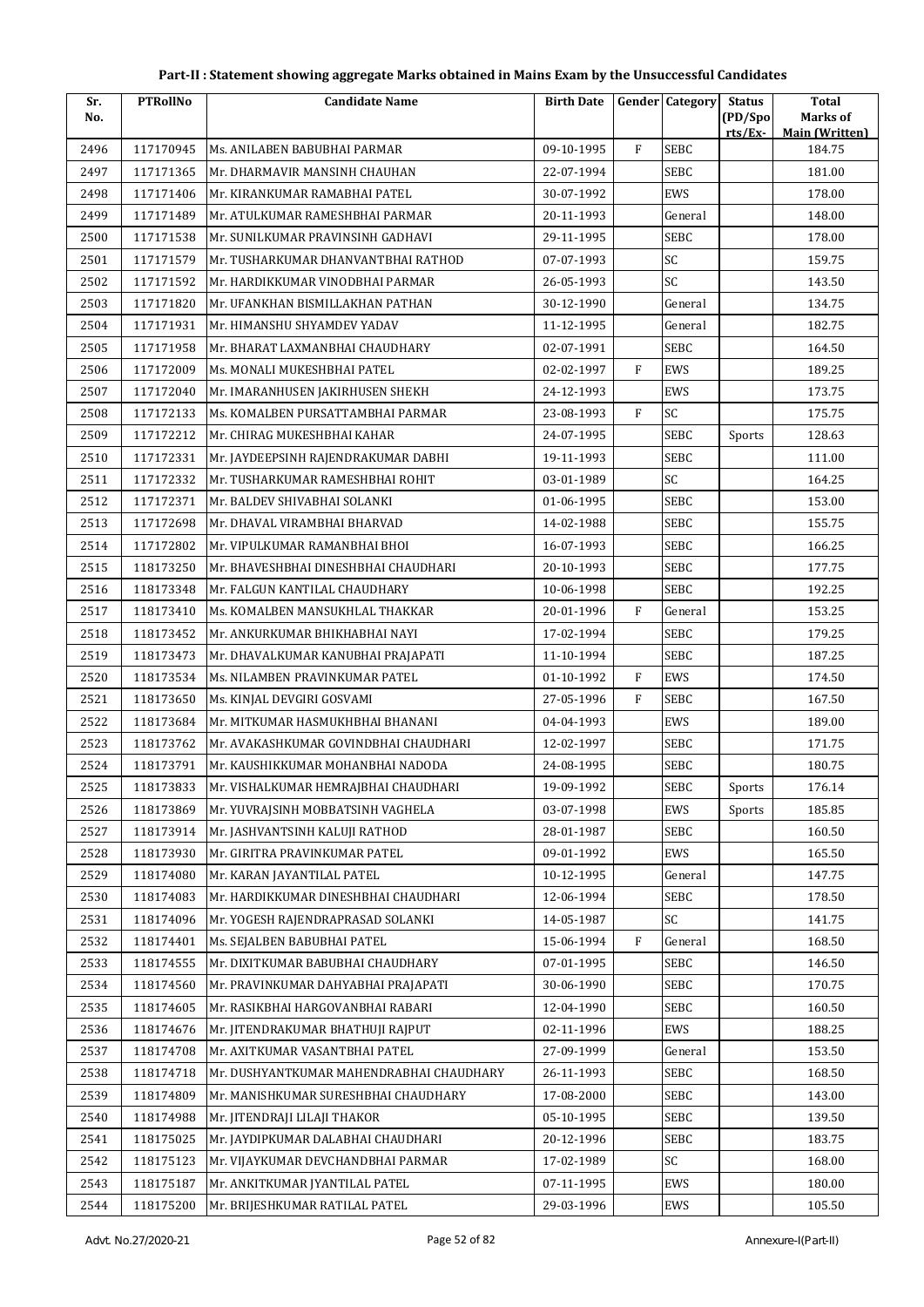| No.<br>rts/Ex<br><b>Main (Written)</b><br>SC<br>F<br>2545<br>118175283<br>08-02-1994<br>160.50<br>Ms. KAJOLBEN MANUBHAI MAKWANA<br>$\mathbf{F}$<br>128.75<br>118175482<br>Ms. SANTOSHBEN HASMUKHLAL PATEL<br>06-04-1989<br>EWS<br>2546<br>F<br>SEBC<br>2547<br>118175629<br>20-07-1991<br>159.50<br>Ms. PAYALBEN CHETANBHAI CHAUDHARY<br>EWS<br>2548<br>118175636<br>25-08-1997<br>162.00<br>Mr. PARTHKUMAR VINODBHAI PATEL<br>F<br>EWS<br>2549<br>Ms. RITUBEN PRAVINBHAI PATEL<br>155.00<br>118175710<br>01-06-1995<br>2550<br>Mr. CHIRAGGIRI JAGDISHGIRI GOSWAMI<br>08-08-1995<br><b>SEBC</b><br>168.75<br>118175789<br>2551<br>118175805<br>Mr. RONAKKUMAR HASMUKHBHAI PATEL<br>25-10-1995<br>EWS<br>189.00<br>SEBC<br>2552<br>118175832<br>09-04-1996<br>157.25<br>Mr. BHAVESH JALUBHAI RABARI<br>2553<br>118176019<br>Mr. JIGNESHKUMAR GANAPATBHAI PATEL<br>21-01-1996<br>EWS<br>172.25<br>26-08-1996<br>SEBC<br>182.00<br>2554<br>118176101<br>Mr. SHUBHAMKUMAR DILIPBHAI SUTHAR<br>F<br>EWS<br>2555<br>118176155<br>18-06-1995<br>150.00<br>Ms. SWEETY ARVINDBHAI PATEL<br>SEBC<br>2556<br>118176387<br>Mr. CHIRAG RAMESHJI THAKOR<br>09-06-1995<br>168.50<br>SC<br>127.75<br>2557<br>118176515<br>Mr. MANOJKUMAR BALDEVBHAI PARMAR<br>11-11-1990<br>2558<br>118176553<br>02-07-1993<br><b>SEBC</b><br>189.00<br>Mr. BHAVIKKUMAR RAMESHBHAI CHAUDHARI<br>F<br>2559<br>118176592<br>20-10-1992<br>General<br>189.75<br>Ms. SONAL RAJPUT<br>F<br>Ms. SHRADDHABEN DASHRATHBHAI CHAUDHARI<br>20-04-1992<br><b>SEBC</b><br>166.75<br>2560<br>118176601<br>10-05-1997<br>154.25<br>2561<br>118176617<br>Mr. RAVIRAJSINH MUKESHKUMAR SOLANKI<br>General<br>118176632<br>08-06-1998<br>EWS<br>2562<br>Mr. ANAND KANTIBHAI PATEL<br>192.75<br>EWS<br>2563<br>118176678<br>Mr. AJAYSINH BABUJI RAJPUT<br>20-06-1995<br>153.25<br>118176709<br>Mr. PRAJJVALKUMAR CHANDRAKANTBHAI PATEL<br>16-01-1998<br>EWS<br>141.25<br>2564<br>183.50<br>2565<br>118176721<br>Mr. GOVINDKUMAR JAYANTILAL PATEL<br>01-03-1991<br>EWS<br><b>SEBC</b><br>118176898<br>15-09-1997<br>144.75<br>2566<br>Mr. SANDIPPURI KAILASHPURI GOSWAMI<br>EWS<br>2567<br>118176914<br>03-07-1992<br>109.25<br>Mr. HITENKUMAR BHARATBHAI PATEL<br>F<br>171.25<br>118176931<br>Ms. PRIYANKABEN RAMESHBHAI CHAUDHARI<br>20-01-1992<br><b>SEBC</b><br>2568<br>SC<br>2569<br>118177019<br>29-09-1993<br>147.50<br>Mr. PIYUSHKUMAR RAMESHBHAI RAVAT<br>2570<br>118177085<br>29-01-1999<br>General<br>105.25<br>Mr. KUSH JASVANTBHAI PATEL<br>2571<br>118177105<br>Mr. RUSHIKESH DINESHBHAI ASOTRA<br>23-06-1993<br>General<br>161.25<br>F<br>SEBC<br>174.75<br>2572<br>118177167<br>Ms. DHARVIBEN JAYANTIBHAI CHAUDHARI<br>26-07-1999<br>2573<br>118177215<br>Mr. PRAVINSINH DHANAJI THAKOR<br>21-04-1998<br><b>SEBC</b><br>122.00<br>2574<br>General<br>118177299<br>Mr. JAYDEVSINH LADJIBHAI ZALA<br>08-07-1995<br>174.50<br><b>SEBC</b><br>2575<br>118177359<br>Mr. JAYDIPSINH PRAVINJI RAJPUT<br>10-10-1997<br>154.75<br>F<br>2576<br>118177422<br>Ms. NAFISHABANU YASINKHAN PATHAN<br>08-06-1991<br>179.00<br>General<br>SEBC<br>2577<br>118177430<br>01-06-1991<br>144.00<br>Mr. SARDARBHAI GODADBHAI CHAUDHARY<br>2578<br>118177584<br>01-03-1993<br><b>SEBC</b><br>104.75<br>Mr. KHETANKUMAR ASHOKKUMAR MODI<br>F<br>158.25<br>2579<br>118177676<br>Ms. HIRAKBEN PRAKASHKUMAR PATEL<br>26-06-1998<br>General<br>F<br>SC<br>118177683<br>Ms. HEENABEN SAVAGANBHAI RATHOD<br>12-03-1994<br>154.25<br>2580<br>118177703<br>2581<br>Mr. SUJANKUMAR KAMLESHBHAI PATEL<br>19-02-1996<br>EWS<br>190.50<br>F<br>2582<br>118177729<br>Mrs. PARUL VISHADKUMAR PATEL<br>10-05-1989<br>173.75<br>General<br>F<br>2583<br>118177776<br>Ms. DHARVI JETHABHAI CHAUDHARI<br>08-08-1995<br><b>SEBC</b><br>159.50<br>2584<br>118177820<br>10-08-1997<br><b>SEBC</b><br>160.75<br>Mr. RAVI DILIPBHAI DESAI<br>SEBC<br>2585<br>118177868<br>30-01-1990<br>131.00<br>Mr. DIPAKKUMAR PRABHUDAS PRAJAPATI<br>2586<br>118177987<br>01-07-2000<br>EWS<br>130.75<br>Mr. RUSHIKESH KAMALESHKUMAR RAVAL<br>2587<br>118178122<br>Mr. ANKITKUMAR DEVJIBHAI CHAUDHARY<br>26-05-1995<br><b>SEBC</b><br>182.75<br>EWS<br>2588<br>118178141<br>Mr. DHRUV HASMUKHBHAI PATEL<br>20-04-1995<br>177.25<br>2589<br>118178198<br>Mr. NILESHKUMAR PRATAPBHAI CHAUDHARI<br>20-01-1993<br><b>SEBC</b><br>154.50<br>SEBC<br>2590<br>118178207<br>Mr. NIRAV GOVINDBHAI CHAUDHARI<br>06-05-2000<br>165.75<br>2591<br>07-07-1990<br><b>SEBC</b><br>152.50<br>118178210<br>Mr. PRIYAJKUMAR ARVINBHAI MODI<br>2592<br>118178419<br>Mr. SACHINKUMAR AMRUTLAL PATEL<br>01-01-1990<br>EWS<br>195.25 | Sr.  | <b>PTRollNo</b> | <b>Candidate Name</b>                  | <b>Birth Date</b> | <b>Gender Category</b> | <b>Status</b> | <b>Total</b> |
|----------------------------------------------------------------------------------------------------------------------------------------------------------------------------------------------------------------------------------------------------------------------------------------------------------------------------------------------------------------------------------------------------------------------------------------------------------------------------------------------------------------------------------------------------------------------------------------------------------------------------------------------------------------------------------------------------------------------------------------------------------------------------------------------------------------------------------------------------------------------------------------------------------------------------------------------------------------------------------------------------------------------------------------------------------------------------------------------------------------------------------------------------------------------------------------------------------------------------------------------------------------------------------------------------------------------------------------------------------------------------------------------------------------------------------------------------------------------------------------------------------------------------------------------------------------------------------------------------------------------------------------------------------------------------------------------------------------------------------------------------------------------------------------------------------------------------------------------------------------------------------------------------------------------------------------------------------------------------------------------------------------------------------------------------------------------------------------------------------------------------------------------------------------------------------------------------------------------------------------------------------------------------------------------------------------------------------------------------------------------------------------------------------------------------------------------------------------------------------------------------------------------------------------------------------------------------------------------------------------------------------------------------------------------------------------------------------------------------------------------------------------------------------------------------------------------------------------------------------------------------------------------------------------------------------------------------------------------------------------------------------------------------------------------------------------------------------------------------------------------------------------------------------------------------------------------------------------------------------------------------------------------------------------------------------------------------------------------------------------------------------------------------------------------------------------------------------------------------------------------------------------------------------------------------------------------------------------------------------------------------------------------------------------------------------------------------------------------------------------------------------------------------------------------------------------------------------------------------------------------------------------------------------------------------------------------------------------------------------------------------------------------------------------------------------------------------------------------------------------------------------------------------------------------------------------------------------------------------------------------------------------------------------------------------------------------------------------------------------------------------------------------------------------------------------------------------------------------------------------------------------------------------------------------------------------------------------------------------------------|------|-----------------|----------------------------------------|-------------------|------------------------|---------------|--------------|
|                                                                                                                                                                                                                                                                                                                                                                                                                                                                                                                                                                                                                                                                                                                                                                                                                                                                                                                                                                                                                                                                                                                                                                                                                                                                                                                                                                                                                                                                                                                                                                                                                                                                                                                                                                                                                                                                                                                                                                                                                                                                                                                                                                                                                                                                                                                                                                                                                                                                                                                                                                                                                                                                                                                                                                                                                                                                                                                                                                                                                                                                                                                                                                                                                                                                                                                                                                                                                                                                                                                                                                                                                                                                                                                                                                                                                                                                                                                                                                                                                                                                                                                                                                                                                                                                                                                                                                                                                                                                                                                                                                                                                |      |                 |                                        |                   |                        | (PD/Spo       | Marks of     |
|                                                                                                                                                                                                                                                                                                                                                                                                                                                                                                                                                                                                                                                                                                                                                                                                                                                                                                                                                                                                                                                                                                                                                                                                                                                                                                                                                                                                                                                                                                                                                                                                                                                                                                                                                                                                                                                                                                                                                                                                                                                                                                                                                                                                                                                                                                                                                                                                                                                                                                                                                                                                                                                                                                                                                                                                                                                                                                                                                                                                                                                                                                                                                                                                                                                                                                                                                                                                                                                                                                                                                                                                                                                                                                                                                                                                                                                                                                                                                                                                                                                                                                                                                                                                                                                                                                                                                                                                                                                                                                                                                                                                                |      |                 |                                        |                   |                        |               |              |
|                                                                                                                                                                                                                                                                                                                                                                                                                                                                                                                                                                                                                                                                                                                                                                                                                                                                                                                                                                                                                                                                                                                                                                                                                                                                                                                                                                                                                                                                                                                                                                                                                                                                                                                                                                                                                                                                                                                                                                                                                                                                                                                                                                                                                                                                                                                                                                                                                                                                                                                                                                                                                                                                                                                                                                                                                                                                                                                                                                                                                                                                                                                                                                                                                                                                                                                                                                                                                                                                                                                                                                                                                                                                                                                                                                                                                                                                                                                                                                                                                                                                                                                                                                                                                                                                                                                                                                                                                                                                                                                                                                                                                |      |                 |                                        |                   |                        |               |              |
|                                                                                                                                                                                                                                                                                                                                                                                                                                                                                                                                                                                                                                                                                                                                                                                                                                                                                                                                                                                                                                                                                                                                                                                                                                                                                                                                                                                                                                                                                                                                                                                                                                                                                                                                                                                                                                                                                                                                                                                                                                                                                                                                                                                                                                                                                                                                                                                                                                                                                                                                                                                                                                                                                                                                                                                                                                                                                                                                                                                                                                                                                                                                                                                                                                                                                                                                                                                                                                                                                                                                                                                                                                                                                                                                                                                                                                                                                                                                                                                                                                                                                                                                                                                                                                                                                                                                                                                                                                                                                                                                                                                                                |      |                 |                                        |                   |                        |               |              |
|                                                                                                                                                                                                                                                                                                                                                                                                                                                                                                                                                                                                                                                                                                                                                                                                                                                                                                                                                                                                                                                                                                                                                                                                                                                                                                                                                                                                                                                                                                                                                                                                                                                                                                                                                                                                                                                                                                                                                                                                                                                                                                                                                                                                                                                                                                                                                                                                                                                                                                                                                                                                                                                                                                                                                                                                                                                                                                                                                                                                                                                                                                                                                                                                                                                                                                                                                                                                                                                                                                                                                                                                                                                                                                                                                                                                                                                                                                                                                                                                                                                                                                                                                                                                                                                                                                                                                                                                                                                                                                                                                                                                                |      |                 |                                        |                   |                        |               |              |
|                                                                                                                                                                                                                                                                                                                                                                                                                                                                                                                                                                                                                                                                                                                                                                                                                                                                                                                                                                                                                                                                                                                                                                                                                                                                                                                                                                                                                                                                                                                                                                                                                                                                                                                                                                                                                                                                                                                                                                                                                                                                                                                                                                                                                                                                                                                                                                                                                                                                                                                                                                                                                                                                                                                                                                                                                                                                                                                                                                                                                                                                                                                                                                                                                                                                                                                                                                                                                                                                                                                                                                                                                                                                                                                                                                                                                                                                                                                                                                                                                                                                                                                                                                                                                                                                                                                                                                                                                                                                                                                                                                                                                |      |                 |                                        |                   |                        |               |              |
|                                                                                                                                                                                                                                                                                                                                                                                                                                                                                                                                                                                                                                                                                                                                                                                                                                                                                                                                                                                                                                                                                                                                                                                                                                                                                                                                                                                                                                                                                                                                                                                                                                                                                                                                                                                                                                                                                                                                                                                                                                                                                                                                                                                                                                                                                                                                                                                                                                                                                                                                                                                                                                                                                                                                                                                                                                                                                                                                                                                                                                                                                                                                                                                                                                                                                                                                                                                                                                                                                                                                                                                                                                                                                                                                                                                                                                                                                                                                                                                                                                                                                                                                                                                                                                                                                                                                                                                                                                                                                                                                                                                                                |      |                 |                                        |                   |                        |               |              |
|                                                                                                                                                                                                                                                                                                                                                                                                                                                                                                                                                                                                                                                                                                                                                                                                                                                                                                                                                                                                                                                                                                                                                                                                                                                                                                                                                                                                                                                                                                                                                                                                                                                                                                                                                                                                                                                                                                                                                                                                                                                                                                                                                                                                                                                                                                                                                                                                                                                                                                                                                                                                                                                                                                                                                                                                                                                                                                                                                                                                                                                                                                                                                                                                                                                                                                                                                                                                                                                                                                                                                                                                                                                                                                                                                                                                                                                                                                                                                                                                                                                                                                                                                                                                                                                                                                                                                                                                                                                                                                                                                                                                                |      |                 |                                        |                   |                        |               |              |
|                                                                                                                                                                                                                                                                                                                                                                                                                                                                                                                                                                                                                                                                                                                                                                                                                                                                                                                                                                                                                                                                                                                                                                                                                                                                                                                                                                                                                                                                                                                                                                                                                                                                                                                                                                                                                                                                                                                                                                                                                                                                                                                                                                                                                                                                                                                                                                                                                                                                                                                                                                                                                                                                                                                                                                                                                                                                                                                                                                                                                                                                                                                                                                                                                                                                                                                                                                                                                                                                                                                                                                                                                                                                                                                                                                                                                                                                                                                                                                                                                                                                                                                                                                                                                                                                                                                                                                                                                                                                                                                                                                                                                |      |                 |                                        |                   |                        |               |              |
|                                                                                                                                                                                                                                                                                                                                                                                                                                                                                                                                                                                                                                                                                                                                                                                                                                                                                                                                                                                                                                                                                                                                                                                                                                                                                                                                                                                                                                                                                                                                                                                                                                                                                                                                                                                                                                                                                                                                                                                                                                                                                                                                                                                                                                                                                                                                                                                                                                                                                                                                                                                                                                                                                                                                                                                                                                                                                                                                                                                                                                                                                                                                                                                                                                                                                                                                                                                                                                                                                                                                                                                                                                                                                                                                                                                                                                                                                                                                                                                                                                                                                                                                                                                                                                                                                                                                                                                                                                                                                                                                                                                                                |      |                 |                                        |                   |                        |               |              |
|                                                                                                                                                                                                                                                                                                                                                                                                                                                                                                                                                                                                                                                                                                                                                                                                                                                                                                                                                                                                                                                                                                                                                                                                                                                                                                                                                                                                                                                                                                                                                                                                                                                                                                                                                                                                                                                                                                                                                                                                                                                                                                                                                                                                                                                                                                                                                                                                                                                                                                                                                                                                                                                                                                                                                                                                                                                                                                                                                                                                                                                                                                                                                                                                                                                                                                                                                                                                                                                                                                                                                                                                                                                                                                                                                                                                                                                                                                                                                                                                                                                                                                                                                                                                                                                                                                                                                                                                                                                                                                                                                                                                                |      |                 |                                        |                   |                        |               |              |
|                                                                                                                                                                                                                                                                                                                                                                                                                                                                                                                                                                                                                                                                                                                                                                                                                                                                                                                                                                                                                                                                                                                                                                                                                                                                                                                                                                                                                                                                                                                                                                                                                                                                                                                                                                                                                                                                                                                                                                                                                                                                                                                                                                                                                                                                                                                                                                                                                                                                                                                                                                                                                                                                                                                                                                                                                                                                                                                                                                                                                                                                                                                                                                                                                                                                                                                                                                                                                                                                                                                                                                                                                                                                                                                                                                                                                                                                                                                                                                                                                                                                                                                                                                                                                                                                                                                                                                                                                                                                                                                                                                                                                |      |                 |                                        |                   |                        |               |              |
|                                                                                                                                                                                                                                                                                                                                                                                                                                                                                                                                                                                                                                                                                                                                                                                                                                                                                                                                                                                                                                                                                                                                                                                                                                                                                                                                                                                                                                                                                                                                                                                                                                                                                                                                                                                                                                                                                                                                                                                                                                                                                                                                                                                                                                                                                                                                                                                                                                                                                                                                                                                                                                                                                                                                                                                                                                                                                                                                                                                                                                                                                                                                                                                                                                                                                                                                                                                                                                                                                                                                                                                                                                                                                                                                                                                                                                                                                                                                                                                                                                                                                                                                                                                                                                                                                                                                                                                                                                                                                                                                                                                                                |      |                 |                                        |                   |                        |               |              |
|                                                                                                                                                                                                                                                                                                                                                                                                                                                                                                                                                                                                                                                                                                                                                                                                                                                                                                                                                                                                                                                                                                                                                                                                                                                                                                                                                                                                                                                                                                                                                                                                                                                                                                                                                                                                                                                                                                                                                                                                                                                                                                                                                                                                                                                                                                                                                                                                                                                                                                                                                                                                                                                                                                                                                                                                                                                                                                                                                                                                                                                                                                                                                                                                                                                                                                                                                                                                                                                                                                                                                                                                                                                                                                                                                                                                                                                                                                                                                                                                                                                                                                                                                                                                                                                                                                                                                                                                                                                                                                                                                                                                                |      |                 |                                        |                   |                        |               |              |
|                                                                                                                                                                                                                                                                                                                                                                                                                                                                                                                                                                                                                                                                                                                                                                                                                                                                                                                                                                                                                                                                                                                                                                                                                                                                                                                                                                                                                                                                                                                                                                                                                                                                                                                                                                                                                                                                                                                                                                                                                                                                                                                                                                                                                                                                                                                                                                                                                                                                                                                                                                                                                                                                                                                                                                                                                                                                                                                                                                                                                                                                                                                                                                                                                                                                                                                                                                                                                                                                                                                                                                                                                                                                                                                                                                                                                                                                                                                                                                                                                                                                                                                                                                                                                                                                                                                                                                                                                                                                                                                                                                                                                |      |                 |                                        |                   |                        |               |              |
|                                                                                                                                                                                                                                                                                                                                                                                                                                                                                                                                                                                                                                                                                                                                                                                                                                                                                                                                                                                                                                                                                                                                                                                                                                                                                                                                                                                                                                                                                                                                                                                                                                                                                                                                                                                                                                                                                                                                                                                                                                                                                                                                                                                                                                                                                                                                                                                                                                                                                                                                                                                                                                                                                                                                                                                                                                                                                                                                                                                                                                                                                                                                                                                                                                                                                                                                                                                                                                                                                                                                                                                                                                                                                                                                                                                                                                                                                                                                                                                                                                                                                                                                                                                                                                                                                                                                                                                                                                                                                                                                                                                                                |      |                 |                                        |                   |                        |               |              |
|                                                                                                                                                                                                                                                                                                                                                                                                                                                                                                                                                                                                                                                                                                                                                                                                                                                                                                                                                                                                                                                                                                                                                                                                                                                                                                                                                                                                                                                                                                                                                                                                                                                                                                                                                                                                                                                                                                                                                                                                                                                                                                                                                                                                                                                                                                                                                                                                                                                                                                                                                                                                                                                                                                                                                                                                                                                                                                                                                                                                                                                                                                                                                                                                                                                                                                                                                                                                                                                                                                                                                                                                                                                                                                                                                                                                                                                                                                                                                                                                                                                                                                                                                                                                                                                                                                                                                                                                                                                                                                                                                                                                                |      |                 |                                        |                   |                        |               |              |
|                                                                                                                                                                                                                                                                                                                                                                                                                                                                                                                                                                                                                                                                                                                                                                                                                                                                                                                                                                                                                                                                                                                                                                                                                                                                                                                                                                                                                                                                                                                                                                                                                                                                                                                                                                                                                                                                                                                                                                                                                                                                                                                                                                                                                                                                                                                                                                                                                                                                                                                                                                                                                                                                                                                                                                                                                                                                                                                                                                                                                                                                                                                                                                                                                                                                                                                                                                                                                                                                                                                                                                                                                                                                                                                                                                                                                                                                                                                                                                                                                                                                                                                                                                                                                                                                                                                                                                                                                                                                                                                                                                                                                |      |                 |                                        |                   |                        |               |              |
|                                                                                                                                                                                                                                                                                                                                                                                                                                                                                                                                                                                                                                                                                                                                                                                                                                                                                                                                                                                                                                                                                                                                                                                                                                                                                                                                                                                                                                                                                                                                                                                                                                                                                                                                                                                                                                                                                                                                                                                                                                                                                                                                                                                                                                                                                                                                                                                                                                                                                                                                                                                                                                                                                                                                                                                                                                                                                                                                                                                                                                                                                                                                                                                                                                                                                                                                                                                                                                                                                                                                                                                                                                                                                                                                                                                                                                                                                                                                                                                                                                                                                                                                                                                                                                                                                                                                                                                                                                                                                                                                                                                                                |      |                 |                                        |                   |                        |               |              |
|                                                                                                                                                                                                                                                                                                                                                                                                                                                                                                                                                                                                                                                                                                                                                                                                                                                                                                                                                                                                                                                                                                                                                                                                                                                                                                                                                                                                                                                                                                                                                                                                                                                                                                                                                                                                                                                                                                                                                                                                                                                                                                                                                                                                                                                                                                                                                                                                                                                                                                                                                                                                                                                                                                                                                                                                                                                                                                                                                                                                                                                                                                                                                                                                                                                                                                                                                                                                                                                                                                                                                                                                                                                                                                                                                                                                                                                                                                                                                                                                                                                                                                                                                                                                                                                                                                                                                                                                                                                                                                                                                                                                                |      |                 |                                        |                   |                        |               |              |
|                                                                                                                                                                                                                                                                                                                                                                                                                                                                                                                                                                                                                                                                                                                                                                                                                                                                                                                                                                                                                                                                                                                                                                                                                                                                                                                                                                                                                                                                                                                                                                                                                                                                                                                                                                                                                                                                                                                                                                                                                                                                                                                                                                                                                                                                                                                                                                                                                                                                                                                                                                                                                                                                                                                                                                                                                                                                                                                                                                                                                                                                                                                                                                                                                                                                                                                                                                                                                                                                                                                                                                                                                                                                                                                                                                                                                                                                                                                                                                                                                                                                                                                                                                                                                                                                                                                                                                                                                                                                                                                                                                                                                |      |                 |                                        |                   |                        |               |              |
|                                                                                                                                                                                                                                                                                                                                                                                                                                                                                                                                                                                                                                                                                                                                                                                                                                                                                                                                                                                                                                                                                                                                                                                                                                                                                                                                                                                                                                                                                                                                                                                                                                                                                                                                                                                                                                                                                                                                                                                                                                                                                                                                                                                                                                                                                                                                                                                                                                                                                                                                                                                                                                                                                                                                                                                                                                                                                                                                                                                                                                                                                                                                                                                                                                                                                                                                                                                                                                                                                                                                                                                                                                                                                                                                                                                                                                                                                                                                                                                                                                                                                                                                                                                                                                                                                                                                                                                                                                                                                                                                                                                                                |      |                 |                                        |                   |                        |               |              |
|                                                                                                                                                                                                                                                                                                                                                                                                                                                                                                                                                                                                                                                                                                                                                                                                                                                                                                                                                                                                                                                                                                                                                                                                                                                                                                                                                                                                                                                                                                                                                                                                                                                                                                                                                                                                                                                                                                                                                                                                                                                                                                                                                                                                                                                                                                                                                                                                                                                                                                                                                                                                                                                                                                                                                                                                                                                                                                                                                                                                                                                                                                                                                                                                                                                                                                                                                                                                                                                                                                                                                                                                                                                                                                                                                                                                                                                                                                                                                                                                                                                                                                                                                                                                                                                                                                                                                                                                                                                                                                                                                                                                                |      |                 |                                        |                   |                        |               |              |
|                                                                                                                                                                                                                                                                                                                                                                                                                                                                                                                                                                                                                                                                                                                                                                                                                                                                                                                                                                                                                                                                                                                                                                                                                                                                                                                                                                                                                                                                                                                                                                                                                                                                                                                                                                                                                                                                                                                                                                                                                                                                                                                                                                                                                                                                                                                                                                                                                                                                                                                                                                                                                                                                                                                                                                                                                                                                                                                                                                                                                                                                                                                                                                                                                                                                                                                                                                                                                                                                                                                                                                                                                                                                                                                                                                                                                                                                                                                                                                                                                                                                                                                                                                                                                                                                                                                                                                                                                                                                                                                                                                                                                |      |                 |                                        |                   |                        |               |              |
|                                                                                                                                                                                                                                                                                                                                                                                                                                                                                                                                                                                                                                                                                                                                                                                                                                                                                                                                                                                                                                                                                                                                                                                                                                                                                                                                                                                                                                                                                                                                                                                                                                                                                                                                                                                                                                                                                                                                                                                                                                                                                                                                                                                                                                                                                                                                                                                                                                                                                                                                                                                                                                                                                                                                                                                                                                                                                                                                                                                                                                                                                                                                                                                                                                                                                                                                                                                                                                                                                                                                                                                                                                                                                                                                                                                                                                                                                                                                                                                                                                                                                                                                                                                                                                                                                                                                                                                                                                                                                                                                                                                                                |      |                 |                                        |                   |                        |               |              |
|                                                                                                                                                                                                                                                                                                                                                                                                                                                                                                                                                                                                                                                                                                                                                                                                                                                                                                                                                                                                                                                                                                                                                                                                                                                                                                                                                                                                                                                                                                                                                                                                                                                                                                                                                                                                                                                                                                                                                                                                                                                                                                                                                                                                                                                                                                                                                                                                                                                                                                                                                                                                                                                                                                                                                                                                                                                                                                                                                                                                                                                                                                                                                                                                                                                                                                                                                                                                                                                                                                                                                                                                                                                                                                                                                                                                                                                                                                                                                                                                                                                                                                                                                                                                                                                                                                                                                                                                                                                                                                                                                                                                                |      |                 |                                        |                   |                        |               |              |
|                                                                                                                                                                                                                                                                                                                                                                                                                                                                                                                                                                                                                                                                                                                                                                                                                                                                                                                                                                                                                                                                                                                                                                                                                                                                                                                                                                                                                                                                                                                                                                                                                                                                                                                                                                                                                                                                                                                                                                                                                                                                                                                                                                                                                                                                                                                                                                                                                                                                                                                                                                                                                                                                                                                                                                                                                                                                                                                                                                                                                                                                                                                                                                                                                                                                                                                                                                                                                                                                                                                                                                                                                                                                                                                                                                                                                                                                                                                                                                                                                                                                                                                                                                                                                                                                                                                                                                                                                                                                                                                                                                                                                |      |                 |                                        |                   |                        |               |              |
|                                                                                                                                                                                                                                                                                                                                                                                                                                                                                                                                                                                                                                                                                                                                                                                                                                                                                                                                                                                                                                                                                                                                                                                                                                                                                                                                                                                                                                                                                                                                                                                                                                                                                                                                                                                                                                                                                                                                                                                                                                                                                                                                                                                                                                                                                                                                                                                                                                                                                                                                                                                                                                                                                                                                                                                                                                                                                                                                                                                                                                                                                                                                                                                                                                                                                                                                                                                                                                                                                                                                                                                                                                                                                                                                                                                                                                                                                                                                                                                                                                                                                                                                                                                                                                                                                                                                                                                                                                                                                                                                                                                                                |      |                 |                                        |                   |                        |               |              |
|                                                                                                                                                                                                                                                                                                                                                                                                                                                                                                                                                                                                                                                                                                                                                                                                                                                                                                                                                                                                                                                                                                                                                                                                                                                                                                                                                                                                                                                                                                                                                                                                                                                                                                                                                                                                                                                                                                                                                                                                                                                                                                                                                                                                                                                                                                                                                                                                                                                                                                                                                                                                                                                                                                                                                                                                                                                                                                                                                                                                                                                                                                                                                                                                                                                                                                                                                                                                                                                                                                                                                                                                                                                                                                                                                                                                                                                                                                                                                                                                                                                                                                                                                                                                                                                                                                                                                                                                                                                                                                                                                                                                                |      |                 |                                        |                   |                        |               |              |
|                                                                                                                                                                                                                                                                                                                                                                                                                                                                                                                                                                                                                                                                                                                                                                                                                                                                                                                                                                                                                                                                                                                                                                                                                                                                                                                                                                                                                                                                                                                                                                                                                                                                                                                                                                                                                                                                                                                                                                                                                                                                                                                                                                                                                                                                                                                                                                                                                                                                                                                                                                                                                                                                                                                                                                                                                                                                                                                                                                                                                                                                                                                                                                                                                                                                                                                                                                                                                                                                                                                                                                                                                                                                                                                                                                                                                                                                                                                                                                                                                                                                                                                                                                                                                                                                                                                                                                                                                                                                                                                                                                                                                |      |                 |                                        |                   |                        |               |              |
|                                                                                                                                                                                                                                                                                                                                                                                                                                                                                                                                                                                                                                                                                                                                                                                                                                                                                                                                                                                                                                                                                                                                                                                                                                                                                                                                                                                                                                                                                                                                                                                                                                                                                                                                                                                                                                                                                                                                                                                                                                                                                                                                                                                                                                                                                                                                                                                                                                                                                                                                                                                                                                                                                                                                                                                                                                                                                                                                                                                                                                                                                                                                                                                                                                                                                                                                                                                                                                                                                                                                                                                                                                                                                                                                                                                                                                                                                                                                                                                                                                                                                                                                                                                                                                                                                                                                                                                                                                                                                                                                                                                                                |      |                 |                                        |                   |                        |               |              |
|                                                                                                                                                                                                                                                                                                                                                                                                                                                                                                                                                                                                                                                                                                                                                                                                                                                                                                                                                                                                                                                                                                                                                                                                                                                                                                                                                                                                                                                                                                                                                                                                                                                                                                                                                                                                                                                                                                                                                                                                                                                                                                                                                                                                                                                                                                                                                                                                                                                                                                                                                                                                                                                                                                                                                                                                                                                                                                                                                                                                                                                                                                                                                                                                                                                                                                                                                                                                                                                                                                                                                                                                                                                                                                                                                                                                                                                                                                                                                                                                                                                                                                                                                                                                                                                                                                                                                                                                                                                                                                                                                                                                                |      |                 |                                        |                   |                        |               |              |
|                                                                                                                                                                                                                                                                                                                                                                                                                                                                                                                                                                                                                                                                                                                                                                                                                                                                                                                                                                                                                                                                                                                                                                                                                                                                                                                                                                                                                                                                                                                                                                                                                                                                                                                                                                                                                                                                                                                                                                                                                                                                                                                                                                                                                                                                                                                                                                                                                                                                                                                                                                                                                                                                                                                                                                                                                                                                                                                                                                                                                                                                                                                                                                                                                                                                                                                                                                                                                                                                                                                                                                                                                                                                                                                                                                                                                                                                                                                                                                                                                                                                                                                                                                                                                                                                                                                                                                                                                                                                                                                                                                                                                |      |                 |                                        |                   |                        |               |              |
|                                                                                                                                                                                                                                                                                                                                                                                                                                                                                                                                                                                                                                                                                                                                                                                                                                                                                                                                                                                                                                                                                                                                                                                                                                                                                                                                                                                                                                                                                                                                                                                                                                                                                                                                                                                                                                                                                                                                                                                                                                                                                                                                                                                                                                                                                                                                                                                                                                                                                                                                                                                                                                                                                                                                                                                                                                                                                                                                                                                                                                                                                                                                                                                                                                                                                                                                                                                                                                                                                                                                                                                                                                                                                                                                                                                                                                                                                                                                                                                                                                                                                                                                                                                                                                                                                                                                                                                                                                                                                                                                                                                                                |      |                 |                                        |                   |                        |               |              |
|                                                                                                                                                                                                                                                                                                                                                                                                                                                                                                                                                                                                                                                                                                                                                                                                                                                                                                                                                                                                                                                                                                                                                                                                                                                                                                                                                                                                                                                                                                                                                                                                                                                                                                                                                                                                                                                                                                                                                                                                                                                                                                                                                                                                                                                                                                                                                                                                                                                                                                                                                                                                                                                                                                                                                                                                                                                                                                                                                                                                                                                                                                                                                                                                                                                                                                                                                                                                                                                                                                                                                                                                                                                                                                                                                                                                                                                                                                                                                                                                                                                                                                                                                                                                                                                                                                                                                                                                                                                                                                                                                                                                                |      |                 |                                        |                   |                        |               |              |
|                                                                                                                                                                                                                                                                                                                                                                                                                                                                                                                                                                                                                                                                                                                                                                                                                                                                                                                                                                                                                                                                                                                                                                                                                                                                                                                                                                                                                                                                                                                                                                                                                                                                                                                                                                                                                                                                                                                                                                                                                                                                                                                                                                                                                                                                                                                                                                                                                                                                                                                                                                                                                                                                                                                                                                                                                                                                                                                                                                                                                                                                                                                                                                                                                                                                                                                                                                                                                                                                                                                                                                                                                                                                                                                                                                                                                                                                                                                                                                                                                                                                                                                                                                                                                                                                                                                                                                                                                                                                                                                                                                                                                |      |                 |                                        |                   |                        |               |              |
|                                                                                                                                                                                                                                                                                                                                                                                                                                                                                                                                                                                                                                                                                                                                                                                                                                                                                                                                                                                                                                                                                                                                                                                                                                                                                                                                                                                                                                                                                                                                                                                                                                                                                                                                                                                                                                                                                                                                                                                                                                                                                                                                                                                                                                                                                                                                                                                                                                                                                                                                                                                                                                                                                                                                                                                                                                                                                                                                                                                                                                                                                                                                                                                                                                                                                                                                                                                                                                                                                                                                                                                                                                                                                                                                                                                                                                                                                                                                                                                                                                                                                                                                                                                                                                                                                                                                                                                                                                                                                                                                                                                                                |      |                 |                                        |                   |                        |               |              |
|                                                                                                                                                                                                                                                                                                                                                                                                                                                                                                                                                                                                                                                                                                                                                                                                                                                                                                                                                                                                                                                                                                                                                                                                                                                                                                                                                                                                                                                                                                                                                                                                                                                                                                                                                                                                                                                                                                                                                                                                                                                                                                                                                                                                                                                                                                                                                                                                                                                                                                                                                                                                                                                                                                                                                                                                                                                                                                                                                                                                                                                                                                                                                                                                                                                                                                                                                                                                                                                                                                                                                                                                                                                                                                                                                                                                                                                                                                                                                                                                                                                                                                                                                                                                                                                                                                                                                                                                                                                                                                                                                                                                                |      |                 |                                        |                   |                        |               |              |
|                                                                                                                                                                                                                                                                                                                                                                                                                                                                                                                                                                                                                                                                                                                                                                                                                                                                                                                                                                                                                                                                                                                                                                                                                                                                                                                                                                                                                                                                                                                                                                                                                                                                                                                                                                                                                                                                                                                                                                                                                                                                                                                                                                                                                                                                                                                                                                                                                                                                                                                                                                                                                                                                                                                                                                                                                                                                                                                                                                                                                                                                                                                                                                                                                                                                                                                                                                                                                                                                                                                                                                                                                                                                                                                                                                                                                                                                                                                                                                                                                                                                                                                                                                                                                                                                                                                                                                                                                                                                                                                                                                                                                |      |                 |                                        |                   |                        |               |              |
|                                                                                                                                                                                                                                                                                                                                                                                                                                                                                                                                                                                                                                                                                                                                                                                                                                                                                                                                                                                                                                                                                                                                                                                                                                                                                                                                                                                                                                                                                                                                                                                                                                                                                                                                                                                                                                                                                                                                                                                                                                                                                                                                                                                                                                                                                                                                                                                                                                                                                                                                                                                                                                                                                                                                                                                                                                                                                                                                                                                                                                                                                                                                                                                                                                                                                                                                                                                                                                                                                                                                                                                                                                                                                                                                                                                                                                                                                                                                                                                                                                                                                                                                                                                                                                                                                                                                                                                                                                                                                                                                                                                                                |      |                 |                                        |                   |                        |               |              |
|                                                                                                                                                                                                                                                                                                                                                                                                                                                                                                                                                                                                                                                                                                                                                                                                                                                                                                                                                                                                                                                                                                                                                                                                                                                                                                                                                                                                                                                                                                                                                                                                                                                                                                                                                                                                                                                                                                                                                                                                                                                                                                                                                                                                                                                                                                                                                                                                                                                                                                                                                                                                                                                                                                                                                                                                                                                                                                                                                                                                                                                                                                                                                                                                                                                                                                                                                                                                                                                                                                                                                                                                                                                                                                                                                                                                                                                                                                                                                                                                                                                                                                                                                                                                                                                                                                                                                                                                                                                                                                                                                                                                                |      |                 |                                        |                   |                        |               |              |
|                                                                                                                                                                                                                                                                                                                                                                                                                                                                                                                                                                                                                                                                                                                                                                                                                                                                                                                                                                                                                                                                                                                                                                                                                                                                                                                                                                                                                                                                                                                                                                                                                                                                                                                                                                                                                                                                                                                                                                                                                                                                                                                                                                                                                                                                                                                                                                                                                                                                                                                                                                                                                                                                                                                                                                                                                                                                                                                                                                                                                                                                                                                                                                                                                                                                                                                                                                                                                                                                                                                                                                                                                                                                                                                                                                                                                                                                                                                                                                                                                                                                                                                                                                                                                                                                                                                                                                                                                                                                                                                                                                                                                |      |                 |                                        |                   |                        |               |              |
|                                                                                                                                                                                                                                                                                                                                                                                                                                                                                                                                                                                                                                                                                                                                                                                                                                                                                                                                                                                                                                                                                                                                                                                                                                                                                                                                                                                                                                                                                                                                                                                                                                                                                                                                                                                                                                                                                                                                                                                                                                                                                                                                                                                                                                                                                                                                                                                                                                                                                                                                                                                                                                                                                                                                                                                                                                                                                                                                                                                                                                                                                                                                                                                                                                                                                                                                                                                                                                                                                                                                                                                                                                                                                                                                                                                                                                                                                                                                                                                                                                                                                                                                                                                                                                                                                                                                                                                                                                                                                                                                                                                                                |      |                 |                                        |                   |                        |               |              |
|                                                                                                                                                                                                                                                                                                                                                                                                                                                                                                                                                                                                                                                                                                                                                                                                                                                                                                                                                                                                                                                                                                                                                                                                                                                                                                                                                                                                                                                                                                                                                                                                                                                                                                                                                                                                                                                                                                                                                                                                                                                                                                                                                                                                                                                                                                                                                                                                                                                                                                                                                                                                                                                                                                                                                                                                                                                                                                                                                                                                                                                                                                                                                                                                                                                                                                                                                                                                                                                                                                                                                                                                                                                                                                                                                                                                                                                                                                                                                                                                                                                                                                                                                                                                                                                                                                                                                                                                                                                                                                                                                                                                                |      |                 |                                        |                   |                        |               |              |
|                                                                                                                                                                                                                                                                                                                                                                                                                                                                                                                                                                                                                                                                                                                                                                                                                                                                                                                                                                                                                                                                                                                                                                                                                                                                                                                                                                                                                                                                                                                                                                                                                                                                                                                                                                                                                                                                                                                                                                                                                                                                                                                                                                                                                                                                                                                                                                                                                                                                                                                                                                                                                                                                                                                                                                                                                                                                                                                                                                                                                                                                                                                                                                                                                                                                                                                                                                                                                                                                                                                                                                                                                                                                                                                                                                                                                                                                                                                                                                                                                                                                                                                                                                                                                                                                                                                                                                                                                                                                                                                                                                                                                |      |                 |                                        |                   |                        |               |              |
|                                                                                                                                                                                                                                                                                                                                                                                                                                                                                                                                                                                                                                                                                                                                                                                                                                                                                                                                                                                                                                                                                                                                                                                                                                                                                                                                                                                                                                                                                                                                                                                                                                                                                                                                                                                                                                                                                                                                                                                                                                                                                                                                                                                                                                                                                                                                                                                                                                                                                                                                                                                                                                                                                                                                                                                                                                                                                                                                                                                                                                                                                                                                                                                                                                                                                                                                                                                                                                                                                                                                                                                                                                                                                                                                                                                                                                                                                                                                                                                                                                                                                                                                                                                                                                                                                                                                                                                                                                                                                                                                                                                                                |      |                 |                                        |                   |                        |               |              |
|                                                                                                                                                                                                                                                                                                                                                                                                                                                                                                                                                                                                                                                                                                                                                                                                                                                                                                                                                                                                                                                                                                                                                                                                                                                                                                                                                                                                                                                                                                                                                                                                                                                                                                                                                                                                                                                                                                                                                                                                                                                                                                                                                                                                                                                                                                                                                                                                                                                                                                                                                                                                                                                                                                                                                                                                                                                                                                                                                                                                                                                                                                                                                                                                                                                                                                                                                                                                                                                                                                                                                                                                                                                                                                                                                                                                                                                                                                                                                                                                                                                                                                                                                                                                                                                                                                                                                                                                                                                                                                                                                                                                                |      |                 |                                        |                   |                        |               |              |
|                                                                                                                                                                                                                                                                                                                                                                                                                                                                                                                                                                                                                                                                                                                                                                                                                                                                                                                                                                                                                                                                                                                                                                                                                                                                                                                                                                                                                                                                                                                                                                                                                                                                                                                                                                                                                                                                                                                                                                                                                                                                                                                                                                                                                                                                                                                                                                                                                                                                                                                                                                                                                                                                                                                                                                                                                                                                                                                                                                                                                                                                                                                                                                                                                                                                                                                                                                                                                                                                                                                                                                                                                                                                                                                                                                                                                                                                                                                                                                                                                                                                                                                                                                                                                                                                                                                                                                                                                                                                                                                                                                                                                |      |                 |                                        |                   |                        |               |              |
|                                                                                                                                                                                                                                                                                                                                                                                                                                                                                                                                                                                                                                                                                                                                                                                                                                                                                                                                                                                                                                                                                                                                                                                                                                                                                                                                                                                                                                                                                                                                                                                                                                                                                                                                                                                                                                                                                                                                                                                                                                                                                                                                                                                                                                                                                                                                                                                                                                                                                                                                                                                                                                                                                                                                                                                                                                                                                                                                                                                                                                                                                                                                                                                                                                                                                                                                                                                                                                                                                                                                                                                                                                                                                                                                                                                                                                                                                                                                                                                                                                                                                                                                                                                                                                                                                                                                                                                                                                                                                                                                                                                                                |      |                 |                                        |                   |                        |               |              |
|                                                                                                                                                                                                                                                                                                                                                                                                                                                                                                                                                                                                                                                                                                                                                                                                                                                                                                                                                                                                                                                                                                                                                                                                                                                                                                                                                                                                                                                                                                                                                                                                                                                                                                                                                                                                                                                                                                                                                                                                                                                                                                                                                                                                                                                                                                                                                                                                                                                                                                                                                                                                                                                                                                                                                                                                                                                                                                                                                                                                                                                                                                                                                                                                                                                                                                                                                                                                                                                                                                                                                                                                                                                                                                                                                                                                                                                                                                                                                                                                                                                                                                                                                                                                                                                                                                                                                                                                                                                                                                                                                                                                                | 2593 | 118178472       | Mr. ASHISHKUMAR SHAILESHBHAI PRAJAPATI | 30-11-1995        | <b>SEBC</b>            |               | 140.25       |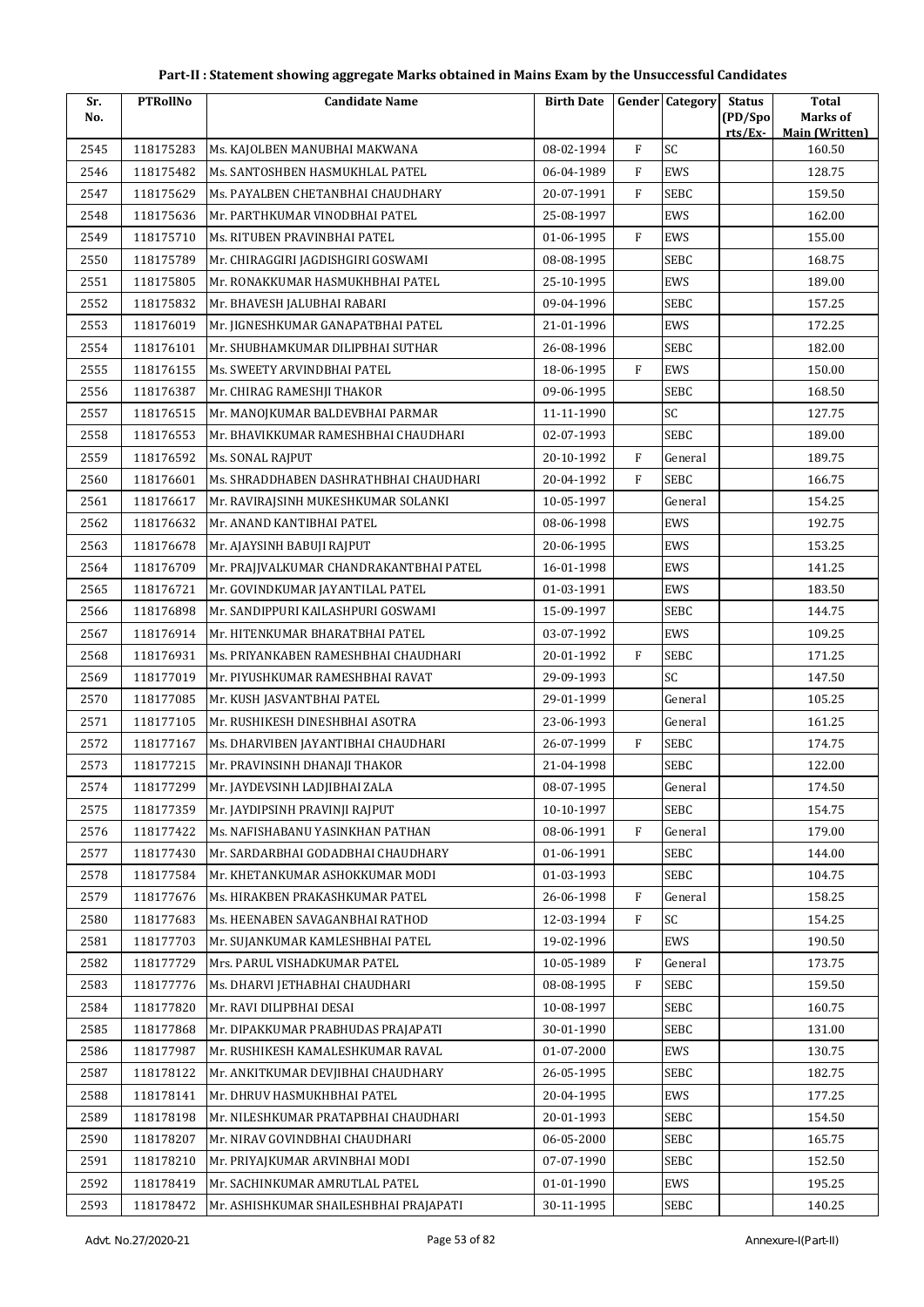| Part-II : Statement showing aggregate Marks obtained in Mains Exam by the Unsuccessful Candidates |  |
|---------------------------------------------------------------------------------------------------|--|
|---------------------------------------------------------------------------------------------------|--|

| Sr.  | <b>PTRollNo</b> | <b>Candidate Name</b>                 | <b>Birth Date</b> |              | <b>Gender Category</b> | <b>Status</b>      | <b>Total</b>                      |
|------|-----------------|---------------------------------------|-------------------|--------------|------------------------|--------------------|-----------------------------------|
| No.  |                 |                                       |                   |              |                        | (PD/Spo<br>rts/Ex- | Marks of<br><b>Main (Written)</b> |
| 2594 | 118178496       | Mr. JANAKKUMAR BHAILALBHAI PATEL      | 27-09-1993        |              | EWS                    |                    | 155.75                            |
| 2595 | 118178882       | Mr. NIKHILKUMAR AMRUTBHAI CHAUDHARI   | 10-06-1995        |              | SEBC                   |                    | 167.75                            |
| 2596 | 118178955       | Mr. KIRANKUMAR RAMESHBHAI PATEL       | 01-02-1995        |              | EWS                    |                    | 186.75                            |
| 2597 | 118179014       | Mr. KALP RUGHNATHBHAI DESAI           | 18-09-1995        |              | SEBC                   |                    | 157.25                            |
| 2598 | 118179026       | Mr. HARDIK BHARATBHAI PATEL           | 13-06-1994        |              | General                |                    | 130.25                            |
| 2599 | 118179077       | Mr. ANILABHKUMAR AMRUTLAL RAVAL       | 21-12-1996        |              | SEBC                   | PD                 | 149.75                            |
| 2600 | 118179124       | Ms. JUHI NITINBHAI PATEL              | 23-01-1993        | $\rm F$      | EWS                    |                    | 172.00                            |
| 2601 | 118179277       | Mr. ASHISHKUMAR MAGANBHAI CHAUDHARI   | 07-02-1995        |              | SEBC                   |                    | 178.25                            |
| 2602 | 118179295       | Mr. SUHAG RAMJIBHAI CHAUDHARY         | 12-01-1998        |              | SEBC                   |                    | 138.75                            |
| 2603 | 118179306       | Ms. SONALBEN AMRUTBHAI PRAJAPATI      | 25-01-1999        | $\mathbf{F}$ | SEBC                   |                    | 177.00                            |
| 2604 | 118179447       | Ms. JINALBEN JAYANTIBHAI CHAUDHARI    | 02-08-1996        | $\mathbf{F}$ | SEBC                   |                    | 131.00                            |
| 2605 | 118179552       | Mr. PIYUSHKUMAR KARSANBHAI PARMAR     | 03-07-1987        |              | SC                     |                    | 179.25                            |
| 2606 | 118179664       | Mr. MAULIK JOITABHAI CHAUDHARI        | 30-11-1994        |              | SEBC                   |                    | 178.50                            |
| 2607 | 118179691       | Mr. KISHAN BHARATBHAI PATEL           | 06-04-1995        |              | EWS                    |                    | 161.00                            |
| 2608 | 118179774       | Mr. DARSHAN KAMLESHBHAI PATEL         | 23-05-1996        |              | EWS                    |                    | 180.50                            |
| 2609 | 118179798       | Mr. CHIRAGKUMAR KARSHANBHAI PRAJAPATI | 24-02-1992        |              | SEBC                   |                    | 153.50                            |
| 2610 | 118179809       | Ms. DIVYABEN VIRSANGBHAI CHAUDHARY    | 08-05-1994        | $\mathbf{F}$ | SEBC                   |                    | 166.50                            |
| 2611 | 118179829       | Mr. VIKASBHAI VIRSANGBHAI CHAUDHARI   | 15-09-1995        |              | <b>SEBC</b>            |                    | 152.00                            |
| 2612 | 118179918       | Ms. SWETA BALDEVBHAI PATEL            | 10-05-1994        | $\mathbf{F}$ | EWS                    |                    | 173.25                            |
| 2613 | 118179952       | Ms. MAYURIBEN MAHESHPURI GOSWAMI      | 25-06-1993        | $\rm F$      | SEBC                   |                    | 153.50                            |
| 2614 | 118179996       | Ms. NIPABEN RAMJIBHAI CHAUDHARI       | 25-07-1996        | $\mathbf{F}$ | SEBC                   |                    | 133.75                            |
| 2615 | 118180064       | Mr. CHIRAGKUMAR PRAVINBHAI PARMAR     | 17-07-1995        |              | SC                     |                    | 124.00                            |
| 2616 | 118180118       | Mr. ANIKETPURI ARVINDPURI GOSWAMI     | 10-12-1997        |              | SEBC                   |                    | 181.75                            |
| 2617 | 118180167       | Mr. NIRAVKUMAR VISHNUBHAI PATEL       | 22-08-1996        |              | EWS                    |                    | 180.75                            |
| 2618 | 118180334       | Ms. NIKITA KAMRAJBHAI CHAUDHARY       | 04-04-1991        | $\mathbf{F}$ | <b>SEBC</b>            |                    | 179.00                            |
| 2619 | 118180361       | Mr. GAURANGBHAI NAVINBHAI DASADIYA    | 02-09-1993        |              | SEBC                   |                    | 152.50                            |
| 2620 | 118180427       | Ms. BINALBEN PRAMODBHAI PATEL         | 20-07-1998        | $\mathbf{F}$ | EWS                    |                    | 147.75                            |
| 2621 | 118180438       | Mr. YASH VIJAYKUMAR MODI              | 12-08-1997        |              | SEBC                   |                    | 185.75                            |
| 2622 | 118180501       | Mr. AKSHAYKUMAR BABUBHAI CHAUDHARY    | 23-07-1997        |              | SEBC                   |                    | 178.50                            |
| 2623 | 118180551       | Mr. KISHANKUMAR KIRTIBHAI PATEL       | 16-10-1995        |              | $\mbox{General}$       |                    | 143.50                            |
| 2624 | 118180610       | Ms. DARSHANABEN GANDABHAI PATEL       | 08-02-1992        | F            | General                |                    | 157.75                            |
| 2625 | 118180622       | Mr. PARTHKUMAR CHANDRAKANTPURI GOSAI  | 19-11-1993        |              | SEBC                   |                    | 162.75                            |
| 2626 | 118180686       | Ms. CHHAYABEN KANJIBHAI CHAUDHARI     | 04-07-1997        | F            | SEBC                   |                    | 156.75                            |
| 2627 | 118180794       | Mr. VIRAJ POPATBHAI PATEL             | 05-04-1995        |              | General                |                    | 190.00                            |
| 2628 | 118180817       | Mr. JIGAR MANOJKUMAR MEHTA            | 30-06-1996        |              | EWS                    |                    | 155.00                            |
| 2629 | 118180821       | Mr. HIRENKUMAR DINESHBHAI PATEL       | 25-02-1994        |              | EWS                    |                    | 192.25                            |
| 2630 | 118180868       | Mr. MILANKUMAR SURESHBHAI PATEL       | 13-04-1995        |              | General                |                    | 181.50                            |
| 2631 | 118180951       | Mr. ANKITKUMAR VISHNUBHAI PATEL       | 16-07-1990        |              | General                |                    | 149.00                            |
| 2632 | 118181169       | Ms. RAVINABEN PRAHLADJI THAKOR        | 24-11-1995        | F            | SEBC                   |                    | 167.25                            |
| 2633 | 118181245       | Ms. JYOTIKABEN RATILAL PATEL          | 27-08-1996        | $\rm F$      | General                |                    | 174.00                            |
| 2634 | 118181256       | Mr. DHRUV SHAILESHBHAI PATEL          | 04-11-1997        |              | General                |                    | 167.25                            |
| 2635 | 118181316       | Mr. VIHABHAI JAYRAMBHAI DESAI         | 23-12-1999        |              | SEBC                   |                    | 139.25                            |
| 2636 | 118181320       | Mr. RAVIKUMAR CHANDUBHAI PRAJAPATI    | 17-04-1995        |              | SEBC                   |                    | 174.25                            |
| 2637 | 118181356       | Mr. ANANDKUMAR SURESHBHAI CHAUDHARY   | 14-11-1997        |              | SEBC                   |                    | 158.00                            |
| 2638 | 118181480       | Mr. DHAVALKUMAR DAHYABHAI PATEL       | 12-12-1996        |              | EWS                    |                    | 189.50                            |
| 2639 | 118181546       | Mr. PRATIK BHAILALBHAI VARIYA         | 07-03-1996        |              | SEBC                   |                    | 166.00                            |
| 2640 | 118181613       | Mr. ANIKETKUMAR KANJIBHAI CHAUDHARI   | 07-06-1997        |              | SEBC                   |                    | 182.00                            |
| 2641 | 118181659       | Ms. NIDHIBEN VASUDEV PATEL            | 16-05-1995        | F            | General                |                    | 187.25                            |
| 2642 | 118181748       | Mr. JAYMEEN MANSANGBHAI CHAUDHARI     | 02-05-1995        |              | SEBC                   |                    | 161.75                            |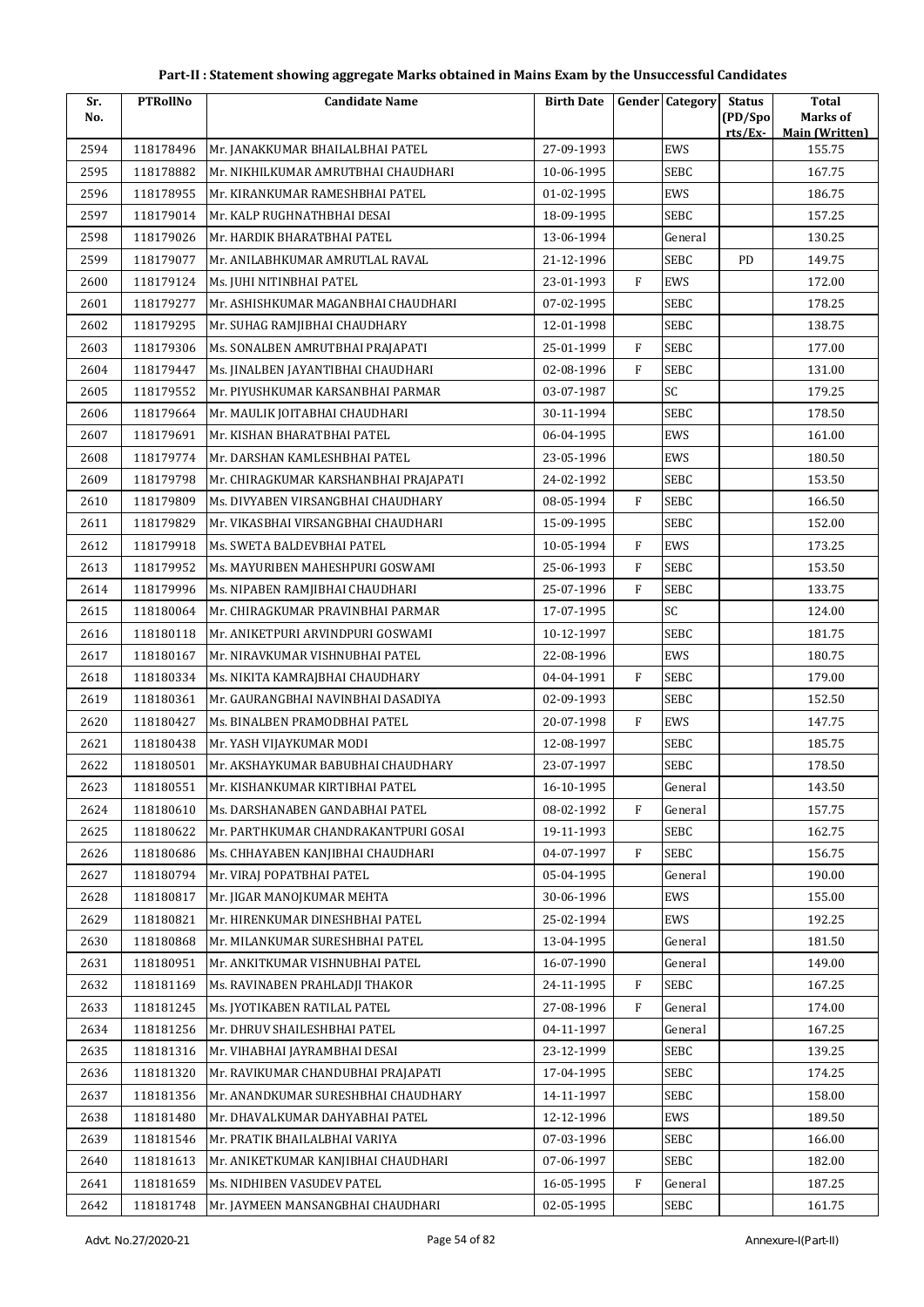| Sr.          | <b>PTRollNo</b> | <b>Candidate Name</b>                                                  | <b>Birth Date</b> |              | <b>Gender</b> Category | <b>Status</b> | <b>Total</b>                    |
|--------------|-----------------|------------------------------------------------------------------------|-------------------|--------------|------------------------|---------------|---------------------------------|
| No.          |                 |                                                                        |                   |              |                        | (PD/Spo       | Marks of                        |
| 2643         | 118181765       | Ms. HIMANI KIRTIKUMAR MODI                                             | 24-10-1997        | $\rm F$      | <b>SEBC</b>            | rts/Ex-       | <b>Main (Written)</b><br>164.00 |
| 2644         | 118181853       | Mr. HARDIKKUMAR NAGAJIBHAI DESAI                                       | 06-03-1995        |              | <b>SEBC</b>            |               | 184.75                          |
| 2645         | 118181903       | Mr. SHAILENDRASINH BHARATSINH CHAVDA                                   | 07-07-1993        |              | EWS                    |               | 167.25                          |
| 2646         | 118181945       | Mr. HIREN KUMAR RAMANLAL PATEL                                         | 15-12-1989        |              | EWS                    |               | 177.75                          |
| 2647         | 118182062       | Mr. CHETANKUMAR AMRUTBHAI DESAI                                        | 14-10-1998        |              | <b>SEBC</b>            |               | 170.00                          |
| 2648         | 118182065       | Ms. RUCHIBEN ARVINDKUMAR PATEL                                         | 14-01-1996        | F            | EWS                    | Sports        | 190.84                          |
| 2649         | 118182086       | Mr. RASHMINKUMAR BHARATBHAI CHAUDHARY                                  | 07-09-1997        |              | SEBC                   |               | 156.00                          |
| 2650         | 118182197       | Mr. RUPESHKUMAR RAMAPATI YADAV                                         | 13-09-1994        |              | <b>SEBC</b>            | Sports        | 183.49                          |
| 2651         | 118182259       | Mr. SACHIN POPATBHAI PATEL                                             | 05-05-1994        |              | EWS                    |               | 185.75                          |
| 2652         | 118182274       | Mr. ABHERAJBHAI BECHARBHAI CHAUDHARI                                   | 01-06-1990        |              | SEBC                   |               | 178.25                          |
| 2653         | 118182334       | Mr. DHAVALKUMAR NARENDRAKUMAR SUTHAR                                   | 10-10-1997        |              | SEBC                   |               | 169.50                          |
| 2654         | 118182444       | Mr. VISHALKUMAR KANUBHAI PATEL                                         | 25-01-1991        |              | EWS                    |               | 195.50                          |
| 2655         | 118182459       | Mr. HARDIKKUMAR VISHNUBHAI CHAUDHARY                                   | 12-08-1996        |              | SEBC                   | Sports        | 171.94                          |
| 2656         | 118182507       | Ms. HARSHIDABEN HEMRAJBHAI CHAUDHARI                                   | 12-01-1998        | F            | SEBC                   | Sports        | 174.04                          |
| 2657         | 118182571       | Mr. APURV KIRANBHAI CHAUDHARY                                          | 29-07-1992        |              | <b>SEBC</b>            |               | 145.50                          |
| 2658         | 118182586       | Mr. JAYSMIN BHARATBHAI CHAUDHARI                                       | 19-01-1999        |              | SEBC                   |               | 155.75                          |
| 2659         | 118182747       | Ms. NIDHI NIKULKUMAR PATEL                                             | 01-09-1995        | F            | General                |               | 178.75                          |
| 2660         | 118182771       | Mr. KULDIP MANSANGBHAI CHAUDHARI                                       | 08-09-1996        |              | SEBC                   |               | 192.75                          |
| 2661         | 118182821       | Mr. DHRUV KIRANBHAI PATEL                                              | 23-02-1998        |              | EWS                    |               | 187.00                          |
| 2662         | 118182902       | Mr. VIPULKUMAR BALDEVBHAI PRAJAPATI                                    | 30-01-1988        |              | SEBC                   |               | 185.25                          |
| 2663         | 118182944       | Mr. JATINKUMAR RAMANLAL SOLANKI                                        | 28-11-1984        |              | SC                     |               | 119.75                          |
| 2664         | 118183022       | Mr. NIKULKUMAR DINESHBHAI RANA                                         | 21-03-1995        |              | SC                     |               | 164.50                          |
|              | 118183072       | Mr. HARDIK PRAVINCHANDRA CHAUDHARI                                     | 19-03-1997        |              | SEBC                   |               | 171.00                          |
| 2665         | 118183101       |                                                                        | 09-05-1994        |              | <b>SEBC</b>            |               | 177.98                          |
| 2666<br>2667 | 118183123       | Mr. AKASHKUMAR VIRAMBHAI CHAUDHARI<br>Mr. JIGARKUMAR BHIKHABHAI SUTHAR | 24-12-1995        |              | SEBC                   | Sports        | 152.00                          |
| 2668         | 118183283       | Mr. ANUJKUMAR VIKRAMBHAI PATEL                                         | 13-12-1994        |              | EWS                    |               | 102.25                          |
| 2669         | 118183292       | Ms. ASHABEN DINESHBHAI CHAUDHARI                                       | 02-07-1996        | F            | SEBC                   |               | 182.00                          |
| 2670         | 118183468       | Mr. NIMIT VIJAYBHAI MODI                                               | 12-08-1997        |              | SEBC                   |               | 183.50                          |
| 2671         | 118183504       | Mr. KRUNAL PRATAPBHAI CHAUDHARI                                        | 27-03-1996        |              | <b>SEBC</b>            |               | 176.25                          |
| 2672         | 118183584       | Mr. RAJKUMAR MUKESHBHAI PATEL                                          | 09-03-1996        |              | EWS                    |               | 176.75                          |
| 2673         | 118183599       | Ms. JINALBEN BHAGVANBHAI CHAUDHARI                                     | 05-02-1997        | F            | SEBC                   |               | 174.00                          |
| 2674         | 118183687       | Mr. PARTH JEETENDRAKUMAR PATEL                                         | 07-03-1996        |              | EWS                    |               | 162.75                          |
| 2675         | 118183731       | Mrs. HETALBAHEN RANJITSHIH RAJPUT                                      | 11-05-1992        | F            | EWS                    |               | 185.00                          |
| 2676         | 118183765       | Mr. JAY CHELJIBHAI CHAUDHARY                                           | 21-09-1994        |              | SEBC                   |               | 116.75                          |
| 2677         | 118183837       | Mr. MEHULKUMAR RAJESHBHAI RAVAL                                        | 23-08-1996        |              | SEBC                   |               | 138.75                          |
| 2678         | 118183886       | Mrs. RINKALBEN DINESHBHAI CHAUDHARY                                    | 19-02-1997        | $\mathbf{F}$ | SEBC                   |               | 176.75                          |
| 2679         | 118183895       | Mr. HIRENKUMAR DALSANGBHAI CHAUDHARI                                   | 30-08-1997        |              | SEBC                   |               | 152.75                          |
| 2680         | 118183978       | Mr. JIGARSINH VIKRAMSINH CHAVADA                                       | 13-08-1998        |              | EWS                    |               | 155.75                          |
| 2681         | 118184075       | Mr. HIRENKUMAR BHAGVANBHAI CHAUDHARY                                   | 17-12-1997        |              | SEBC                   |               | 184.75                          |
| 2682         | 118184273       | Mr. NISARG NAVNITBHAI SATHAVARA                                        | 26-09-1996        |              | SEBC                   |               | 168.75                          |
| 2683         | 118184302       | Mr. NADEEMAHMAD RAFIKBHAI MANSURI                                      | 18-07-1992        |              | SEBC                   |               | 186.00                          |
| 2684         | 118184367       | Mr. HIRENKUMAR MUKESHBHAI GURJAR                                       | 29-07-1995        |              | SC                     |               | 170.50                          |
| 2685         | 118184408       | Mr. PRAFULLKUMAR SAVJIBHAI CHAUDHARY                                   | 08-01-1991        |              | SEBC                   |               | 147.00                          |
| 2686         | 118184515       | Ms. HIRALBEN BHARATBHAI PATEL                                          | 21-02-1997        | F            | EWS                    |               | 146.75                          |
| 2687         | 118184589       | Mr. HIMESHKUMAR MAHESHBHAI PATEL                                       | 28-03-1997        |              | EWS                    |               | 161.25                          |
| 2688         | 118184777       | Mr. BHAVIKKUMAR PARESHKUMAR PATEL                                      | 06-11-1997        |              | EWS                    |               | 157.50                          |
| 2689         | 118184878       | Mr. PURVKUMAR JAYANTIBHAI CHAUDHARY                                    | 10-02-1996        |              | SEBC                   |               | 133.00                          |
| 2690         | 118184882       | Mr. SHAKTISINH INDRAJITSINH RAYJADA                                    | 12-02-1994        |              | EWS                    |               | 162.75                          |
| 2691         | 118184981       | Mr. JAYESHKUMAR RAMESHBHAI PATEL                                       | 04-10-1995        |              | EWS                    |               | 137.25                          |
|              |                 |                                                                        |                   |              |                        |               |                                 |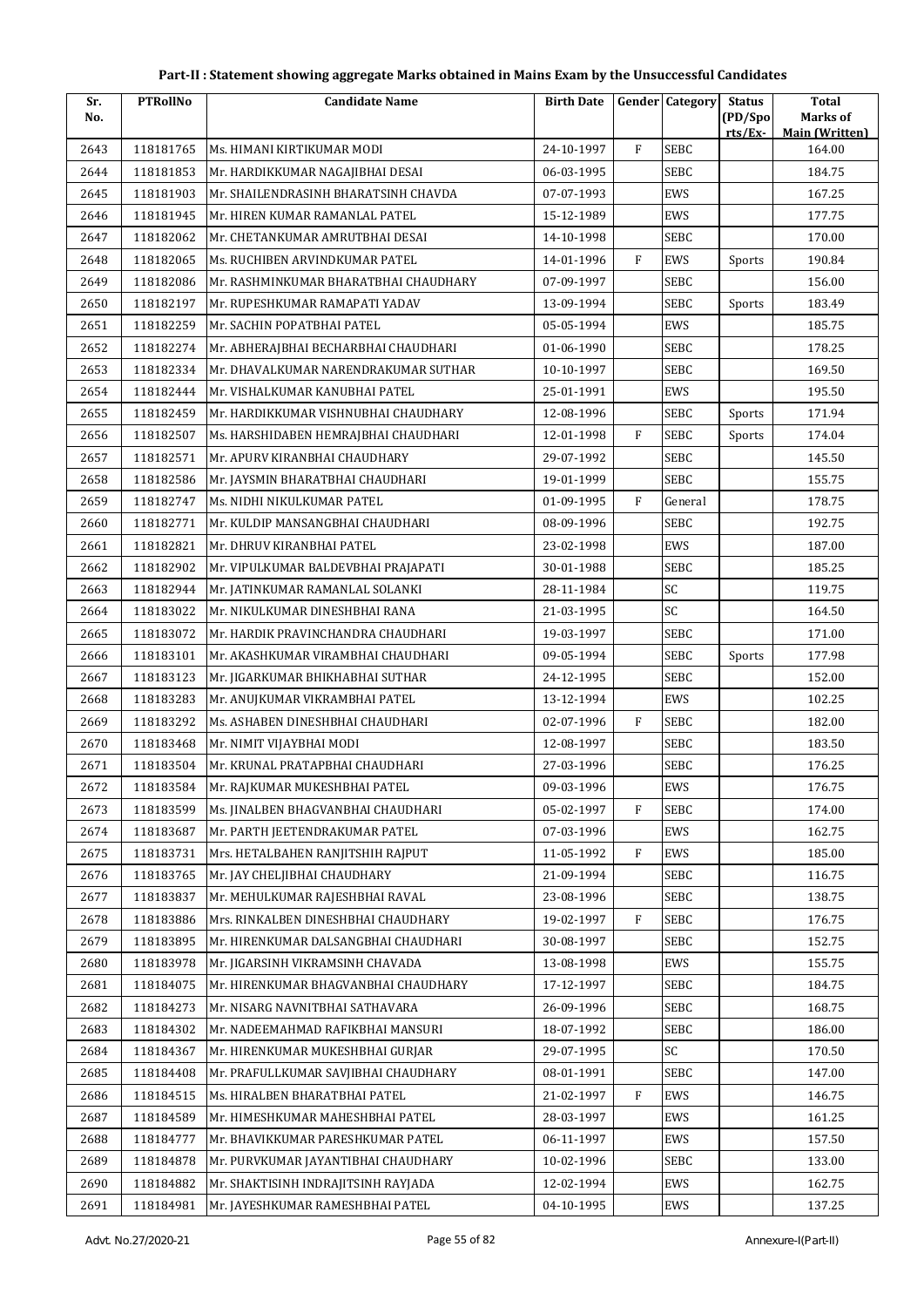| Sr.  | <b>PTRollNo</b> | <b>Candidate Name</b>                          | <b>Birth Date</b> |              | Gender Category | <b>Status</b>      | <b>Total</b>                      |
|------|-----------------|------------------------------------------------|-------------------|--------------|-----------------|--------------------|-----------------------------------|
| No.  |                 |                                                |                   |              |                 | (PD/Spo<br>rts/Ex- | Marks of<br><b>Main (Written)</b> |
| 2692 | 118185108       | Mr. DHRUVINKUMAR SHANKARLAL PATEL              | 28-07-1996        |              | General         |                    | 162.50                            |
| 2693 | 118185115       | Mr. AKASHKUMAR BABUBHAI PRAJAPATI              | 10-12-1994        |              | <b>SEBC</b>     |                    | 181.00                            |
| 2694 | 118185167       | Mr. SACHINKUMAR BABUBHAI CHAUDHARY             | 08-10-1995        |              | <b>SEBC</b>     | Sports             | 171.68                            |
| 2695 | 118185202       | Mr. YASHKUMAR JAYANTILAL VANIYA                | 18-11-1990        |              | SC              |                    | 168.75                            |
| 2696 | 118185215       | Mr. ATULKUMAR GANPATBHAI THAKOR                | 20-07-1995        |              | <b>SEBC</b>     |                    | 160.75                            |
| 2697 | 118185306       | Mr. PARTHKUMAR BHARATBHAI CHAUDHARI            | 05-10-1994        |              | <b>SEBC</b>     |                    | 187.50                            |
| 2698 | 118185320       | Mr. PRATIKKUMAR MAHENDRABHAI PATEL             | 15-04-1992        |              | EWS             |                    | 143.75                            |
| 2699 | 118185476       | Mr. JAY ASHOKKUMAR PRAJAPATI                   | 29-08-1993        |              | <b>SEBC</b>     |                    | 166.25                            |
| 2700 | 118185589       | Mr. SUDIP JANAKBHAI PATEL                      | 29-08-1999        |              | General         |                    | 150.25                            |
| 2701 | 118185684       | Mr. SIDDHARTH DASHRATHBHAI CHAUDHARY CHAUDHARY | 08-02-2000        |              | <b>SEBC</b>     |                    | 180.50                            |
| 2702 | 118185686       | Mr. PRASHANTKUMAR VASANTBHAI VANAKAR           | 18-11-1995        |              | SC              |                    | 116.50                            |
| 2703 | 118185788       | Mr. CHIRAG MANSANGBHAI CHAUDHARI               | 01-12-1995        |              | <b>SEBC</b>     | Sports             | 154.35                            |
| 2704 | 118185862       | Ms. DAMINI VASANTBHAI SOLANKI                  | 11-02-1997        | $\mathbf F$  | SC              |                    | 180.00                            |
| 2705 | 118185921       | Dr. BRINDABEN RAJESHBHAI PATEL                 | 08-12-1992        | F            | EWS             |                    | 182.00                            |
| 2706 | 118185926       | Mr. HARESHBHAI MOHANBHAI DESAI                 | 24-05-1997        |              | <b>SEBC</b>     |                    | 166.75                            |
| 2707 | 118185980       | Ms. KOMALBEN DEVJIBHAI CHAUDHARY               | 15-09-1998        | $\rm F$      | <b>SEBC</b>     |                    | 153.00                            |
| 2708 | 118186005       | Mr. APURV RAMESHBHAI PATEL                     | 02-09-1996        |              | <b>ST</b>       |                    | 116.00                            |
| 2709 | 118186018       | Mr. KEVAL SUNILBHAI JOSHI                      | 07-09-1996        |              | EWS             |                    | 161.50                            |
| 2710 | 118186058       | Mr. SHREYASKUMAR VASUDEVBHAI PATEL             | 08-11-1997        |              | General         |                    | 157.25                            |
| 2711 | 118186242       | Mr. SACHINKUMAR VIKRAMBHAI PATEL               | 23-02-1995        |              | EWS             |                    | 182.50                            |
| 2712 | 118186282       | Mr. KRUNAL HARSHADKUMAR SHRIMALI               | 26-02-1999        |              | SC              |                    | 193.50                            |
| 2713 | 118186326       | Mr. NIRAJBHAI VISHNUBHAI PATEL                 | 07-06-1990        |              | General         |                    | 159.25                            |
| 2714 | 118186365       | Ms. YAMINIBEN SHAILESHBHAI PATEL               | 08-03-1997        | $\mathbf{F}$ | EWS             |                    | 162.75                            |
| 2715 | 118186393       | Mr. YASHKUMAR PRAVINBHAI PATEL                 | 03-08-1998        |              | General         |                    | 160.25                            |
| 2716 | 118186399       | Mr. SUHAGKUMAR HARGOVANBHAI PATEL              | 12-02-1994        |              | EWS             |                    | 139.50                            |
| 2717 | 118186467       | Mr. TIRENKUMAR PRAVINBHAI LADOLA               | 21-04-1992        |              | EWS             |                    | 154.25                            |
| 2718 | 118186491       | Mr. KONARAKKUMAR BABULAL PARMAR                | 20-06-1985        |              | SC              |                    | 152.75                            |
| 2719 | 118186552       | Mr. PARTHKUMAR DHIRUBHAI CHAUDHARI             | 09-02-1996        |              | <b>SEBC</b>     |                    | 179.50                            |
| 2720 | 118186834       | Mr. PARTH GOVINDBHAI PATEL                     | 27-08-1995        |              | EWS             |                    | 179.25                            |
| 2721 | 118187042       | Mr. MAHESHKUMAR AMRATLAL DESAI                 | 10-05-1983        |              | <b>SEBC</b>     |                    | 137.75                            |
| 2722 | 118187063       | Ms. KINJALBEN NATVARLAL ADHIKARI               | 15-01-1995        | F            | SC              |                    | 167.00                            |
| 2723 | 118187113       | Mr. KANDARPSEN MUKESHBHAI JADAV                | 07-08-1998        |              | SC              |                    | 185.75                            |
| 2724 | 118187131       | Mr. KIRANKUMAR NAGARBHAI PARMAR                | 09-02-1988        |              | SC              |                    | 119.50                            |
| 2725 | 118187215       | Mr. NITINKUMAR BALDEVBHAI PRAJAPATI            | 26-10-1989        |              | <b>SEBC</b>     |                    | 183.25                            |
| 2726 | 118187355       | Ms. VIRALBEN NAVINCHANDRA SHUKLA               | 02-09-1991        | F            | EWS             |                    | 167.00                            |
| 2727 | 118187384       | Mr. PRATIKKUMAR SURESHBHAI PATEL               | 01-11-1994        |              | General         |                    | 158.75                            |
| 2728 | 118187438       | Mr. RIGNESHBHAI VINODBHAI PATEL                | 30-11-1994        |              | EWS             |                    | 175.75                            |
| 2729 | 118187491       | Ms. DRASHTI VISHNUBHAI PATEL                   | 15-01-1998        | F            | EWS             |                    | 135.50                            |
| 2730 | 118187560       | Mr. DEVESHBHAI HARIBHAI CHAUDHARY              | 16-06-1995        |              | SEBC            |                    | 179.25                            |
| 2731 | 118187626       | Mr. KETUL VINODBHAI PATEL                      | 05-12-1998        |              | EWS             |                    | 168.75                            |
| 2732 | 118187628       | Mr. KARANSINH RAJUJI ZALA                      | 05-11-1993        |              | EWS             |                    | 129.25                            |
| 2733 | 118187632       | Ms. POOJABEN VISHNUBHAI KUMBHAR                | 14-09-1994        | F            | <b>SEBC</b>     |                    | 174.50                            |
| 2734 | 118187676       | Mr. RAVI RASIKBHAI PATEL                       | 31-08-1995        |              | General         |                    | 183.50                            |
| 2735 | 118187779       | Ms. RUCHIKABEN ISHVARBHAI AMIN                 | 28-08-1995        | F            | <b>SC</b>       |                    | 178.00                            |
| 2736 | 118187785       | Mr. MAULIKGIRI HARSHADGIRI GOSWAMI             | 23-05-1999        |              | <b>SEBC</b>     |                    | 165.50                            |
| 2737 | 118187830       | Ms. RIDDHIBEN BHARATBHAI PATEL                 | 21-02-1995        | $\mathbf{F}$ | EWS             |                    | 130.75                            |
| 2738 | 118187847       | Mr. UMANGKUMAR ARVINDBHAI CHAUDHARI            | 14-02-1996        |              | <b>SEBC</b>     |                    | 120.25                            |
| 2739 | 118188059       | Dr. PRATIKKUMAR VITTHALDAS CHAUHAN             | 06-01-1991        |              | SC              |                    | 160.25                            |
| 2740 | 118188106       | Mr. MUKESHKUMAR VINODBHAI CHAUDHARI            | 18-07-1994        |              | SEBC            |                    | 148.25                            |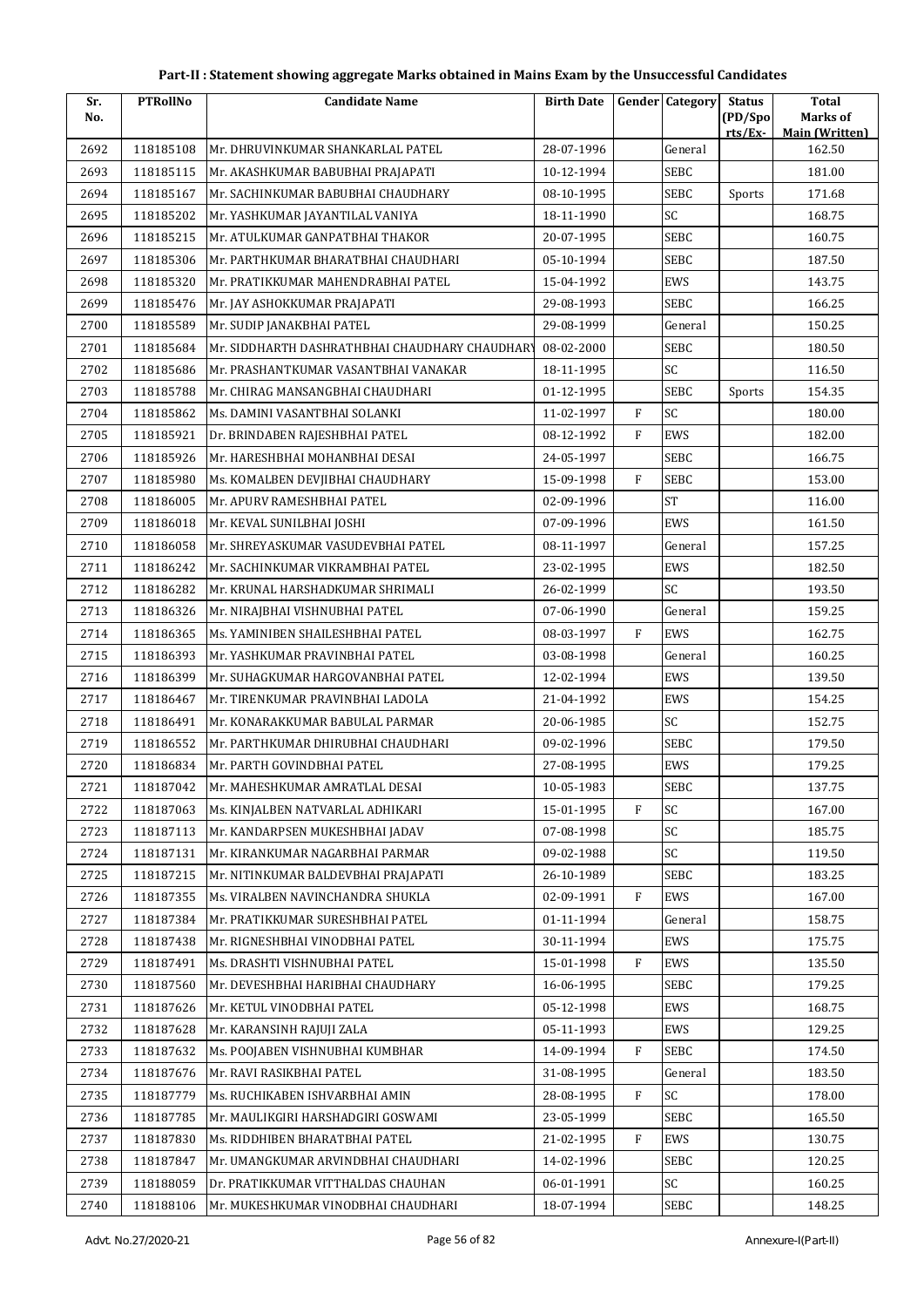| Part-II : Statement showing aggregate Marks obtained in Mains Exam by the Unsuccessful Candidates |  |
|---------------------------------------------------------------------------------------------------|--|
|---------------------------------------------------------------------------------------------------|--|

| Sr.  | <b>PTRollNo</b> | <b>Candidate Name</b>                 | <b>Birth Date</b> |              | <b>Gender Category</b> | <b>Status</b>      | <b>Total</b>                      |
|------|-----------------|---------------------------------------|-------------------|--------------|------------------------|--------------------|-----------------------------------|
| No.  |                 |                                       |                   |              |                        | (PD/Spo<br>rts/Ex- | Marks of<br><b>Main (Written)</b> |
| 2741 | 118188165       | Mr. RUTVIKKUMAR ROHITBHAI PATEL       | 26-04-1997        |              | EWS                    |                    | 129.75                            |
| 2742 | 118188179       | Mr. PRIYANKKUMAR MAHESHBHAI GAJJAR    | 07-11-1996        |              | <b>SEBC</b>            |                    | 176.00                            |
| 2743 | 118188255       | Mr. MITULKUMAR BABUBHAI SOLANKI       | 20-05-1998        |              | SC                     |                    | 160.50                            |
| 2744 | 118188267       | Mr. ALOK ANUPAM PATEL                 | 05-02-1995        |              | EWS                    |                    | 174.50                            |
| 2745 | 118188416       | Mr. VIJAYKUMAR AMBALAL CHAUDHARY      | 03-07-1988        |              | SEBC                   |                    | 171.50                            |
| 2746 | 118188525       | Mr. VISHALKUMAR SURESHBHAI PATEL      | 27-01-1991        |              | EWS                    |                    | 144.50                            |
| 2747 | 118188539       | Mr. VIMALKUMAR KANUBHAI PATEL         | 02-01-1996        |              | EWS                    |                    | 142.50                            |
| 2748 | 118188678       | Ms. RINKU DILIPKUMAR PATEL            | 14-04-1998        | F            | General                |                    | 195.75                            |
| 2749 | 118188738       | Mr. TAPANKUMAR ASHISHBHAI PATEL       | 04-07-1998        |              | General                |                    | 178.00                            |
| 2750 | 118188743       | Dr. RASHMIKABEN GANPATLAL SHAH        | 20-04-1992        | F            | SC                     |                    | 169.75                            |
| 2751 | 118188800       | Mr. SHYAMKUMAR MAHENDRABHAI RAVAL     | 31-05-1994        |              | General                |                    | 186.50                            |
| 2752 | 118188835       | Mr. NIKUNJ NATHALAL VALAND            | 28-01-1992        |              | <b>SEBC</b>            |                    | 154.00                            |
| 2753 | 118188878       | Mr. SAMEER JIGNESHBHAI SURYAVANSHI    | 30-01-1998        |              | SC                     |                    | 157.75                            |
| 2754 | 118188886       | Mr. FENILKUMAR GOVINDBHAI CHAUDHARI   | 27-10-1998        |              | <b>SEBC</b>            |                    | 155.75                            |
| 2755 | 118189024       | Mr. MINESHKUMAR RAMESHBHAI CHAUDHARI  | 10-03-1993        |              | <b>SEBC</b>            |                    | 154.25                            |
| 2756 | 118189094       | Mr. SACHINKUMAR SHIVJIBHAI CHAUDHARY  | 08-12-1998        |              | SEBC                   |                    | 159.25                            |
| 2757 | 118189144       | Ms. FALGUNIBEN KANUBHAI PRAJAPATI     | 09-01-1997        | $\mathbf{F}$ | SEBC                   |                    | 137.75                            |
| 2758 | 118189238       | Mr. JAIMINKUMAR BHARATKUMAR PATEL     | 02-08-1993        |              | EWS                    |                    | 128.25                            |
| 2759 | 118189244       | Mr. VIJAYKUMAR ISHVARBHAI CHAUDHARY   | 03-10-1997        |              | SEBC                   |                    | 187.25                            |
| 2760 | 118189259       | Mr. HITESHKUMAR ISHWARBHAI RABARI     | 13-05-1991        |              | SEBC                   |                    | 152.50                            |
| 2761 | 118189269       | Mr. NACHIKET MAHADEVBHAI CHAUDHARI    | 16-09-1999        |              | SEBC                   |                    | 168.50                            |
| 2762 | 119189936       | Mr. NIRAVKUMAR DAHYABHAI CHAUDHARI    | 12-06-1993        |              | SEBC                   |                    | 146.50                            |
| 2763 | 119189938       | Mr. BHAVESHKUMAR NAVINBHAI CHAUDHRI   | 30-12-1997        |              | <b>SEBC</b>            |                    | 151.25                            |
| 2764 | 119190022       | Mr. JIGARKUMAR RAYJIBHAI MACHHI       | 06-04-1994        |              | <b>SEBC</b>            |                    | 193.50                            |
| 2765 | 119190285       | Mr. VISHVAJITSINH SHARDULSINH SOLANKI | 20-06-1997        |              | General                |                    | 149.25                            |
| 2766 | 119190493       | Ms. PRIYANKABEN BANSHIDHARBHAI PARGI  | 01-07-1993        | $\mathbf{F}$ | <b>ST</b>              |                    | 132.50                            |
| 2767 | 119190699       | Mr. ABHISHEK PRAVINBHAI PATEL         | 03-05-1992        |              | General                |                    | 178.75                            |
| 2768 | 119190976       | Mr. RAVIRAJSINH HARENDRASINH JADAV    | 05-07-1998        |              | General                |                    | 172.50                            |
| 2769 | 119191309       | Ms. NILAMBAHEN DILIPBHAI SANGADA      | 15-06-1996        | $\mathbf{F}$ | <b>ST</b>              |                    | 132.00                            |
| 2770 | 119191427       | Mr. NILESH KUMAR LALJIBHAI PARMAR     | 18-01-1993        |              | SC                     |                    | 160.50                            |
| 2771 | 119191432       | Mr. MAULIKKUMAR BANSIDHARBHAI PARGI   | 03-07-1995        |              | <b>ST</b>              |                    | 121.75                            |
| 2772 | 119191593       | Mr. ASHISHSINH MAHIPALSINH SOLANKI    | 09-05-1994        |              | General                |                    | 152.00                            |
| 2773 | 119191804       | Mr. ASHOKBHAI BHARATBHAI DHAKHDA      | 22-11-1996        |              | SEBC                   |                    | 162.75                            |
| 2774 | 119192235       | Mr. ATULKUMAR MANSINGBHAI BAMNIYA     | 21-04-1995        |              | <b>ST</b>              |                    | 152.25                            |
| 2775 | 119192415       | Mr. RANVIRSINH MADANSINH SOLANKI      | 29-05-1995        |              | General                |                    | 152.50                            |
| 2776 | 119192517       | Mr. UMANGKUMAR RAJESHBHAI PATEL       | 02-01-1996        |              | EWS                    |                    | 192.75                            |
| 2777 | 119192558       | Mr. RIYAZ ABDULKAIYUM SHEIKH          | 27-05-1991        |              | SEBC                   |                    | 170.00                            |
| 2778 | 119192698       | Mr. VISHALKUMAR MAHESHBHAI MALI       | 31-03-1998        |              | SEBC                   |                    | 188.75                            |
| 2779 | 119192742       | Mr. NIKHILKUMAR JETHABHAI PATEL       | 26-08-1994        |              | EWS                    |                    | 190.25                            |
| 2780 | 119192792       | Mr. CHINTANKUMAR PRAKASHBHAI JOSHI    | 24-10-1996        |              | EWS                    |                    | 136.25                            |
| 2781 | 119192887       | Ms. NILAMBAHEN PRAVINBHAI RAVAT       | 03-06-1993        | F            | <b>ST</b>              |                    | 154.50                            |
| 2782 | 119193097       | Mr. SMITKUMAR PRAKASHBHAI PATEL       | 25-03-1998        |              | General                |                    | 199.25                            |
| 2783 | 119193210       | Mr. MEHULKUMAR KHEMABHAI PATEL        | 02-05-1995        |              | <b>SEBC</b>            |                    | 163.50                            |
| 2784 | 119193217       | Mr. UMANG DIPAKBHAI KAPADIYA          | 29-04-1998        |              | SC                     |                    | 165.00                            |
| 2785 | 119194167       | Ms. GRISHMABEN KANUBHAI PATEL         | 03-05-1994        | $\rm F$      | EWS                    |                    | 178.25                            |
| 2786 | 119194226       | Ms. HITESHREE KANCHANBHAI PATEL       | 25-11-1994        | $\mathbf{F}$ | EWS                    |                    | 177.50                            |
| 2787 | 120194646       | Ms. KOMAL BHUDARBHAI SONAGRA          | 12-04-1997        | F            | SEBC                   |                    | 153.25                            |
| 2788 | 120194895       | Mr. DHRUVKUMAR BABULAL FEFAR          | 09-08-1998        |              | EWS                    |                    | 160.50                            |
| 2789 | 120194917       | Mr. NILESH RAMESHBHAI GADHADARA       | 17-12-1998        |              | SEBC                   |                    | 138.25                            |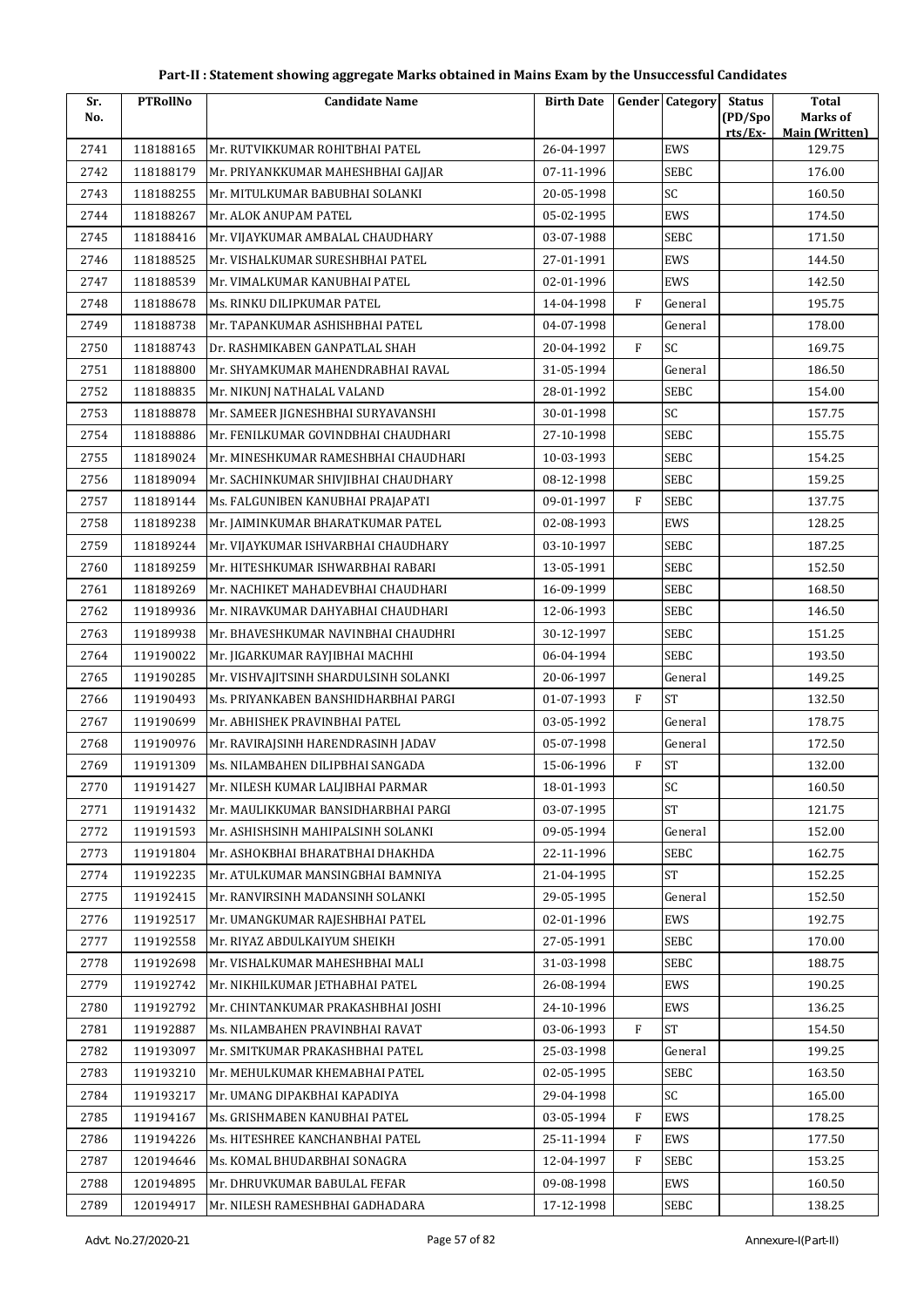| Part-II : Statement showing aggregate Marks obtained in Mains Exam by the Unsuccessful Candidates |  |
|---------------------------------------------------------------------------------------------------|--|
|---------------------------------------------------------------------------------------------------|--|

| (PD/Spo<br>Marks of<br>No.<br><b>Main (Written)</b><br>rts/Ex-<br>120194983<br>26-09-1998<br>EWS<br>131.50<br>2790<br>Mr. MUSTAKIM ISMAILBHAI MATHAKIYA<br>SC<br>120194997<br>90.25<br>2791<br>Mr. PARTH TULSIDAS SOLANKI<br>10-11-1993<br>$\mathbf{F}$<br>SEBC<br>2792<br>120195099<br>24-09-1998<br>179.75<br>Ms. MADHAVI ARJANBHAI HUMBAL<br>2793<br>$\mathbf{F}$<br>SEBC<br>120195118<br>Ms. REENABEN BACHUBHAI GOGRA<br>19-02-1992<br>141.00<br>2794<br>120195161<br>28-05-2000<br>Mr. DIVYESH KHIMJIBHAI SHERASIYA<br>General<br>133.50<br>SC<br>2795<br>120195234<br>Mr. KIRITKUMAR RAVAJIBHAI VAGHELA<br>01-02-1996<br>185.50<br>23-01-1997<br><b>SEBC</b><br>127.25<br>2796<br>120195257<br>Mr. HARDIPKUMAR JADAVJI DALVADI<br>2797<br>120195283<br>Mr. AMIT ASHVINBHAI MIYATRA<br>26-10-1996<br>SEBC<br>170.75<br>EWS<br>2798<br>120195340<br>Mr. PRIYANK RAJENDRABHAI HIRANI<br>25-06-1996<br>181.75<br>$\mathbf{F}$<br>2799<br>120195594<br>Ms. ANJANA NARENDRABHAI RAGHAV<br>10-01-1995<br>EWS<br>180.75<br>SEBC<br>2800<br>120195600<br>Mr. RAMESH KARSHANBHAI GALCHAR<br>14-05-1990<br>169.25<br>120195603<br>2801<br>Mr. HARDIK NARENDRABHAI DASADIYA<br>01-12-1996<br>SEBC<br>175.50<br>2802<br>120195704<br>Mr. VIVEK RAMESHCHANDRA ZALARIYA<br>24-07-1995<br>General<br>189.50<br>120195780<br>Mr. DEVESHKUMAR YOGESHKUMAR KANZARIYA<br>28-04-1995<br>SEBC<br>166.75<br>2803<br>EWS<br>2804<br>120195803<br>Mr. MEGHRAJSINH MAHIPATSINH JADEJA<br>05-07-1993<br>171.50<br>F<br>2805<br>120195837<br>15-06-1996<br>General<br>Ms. URVASHI JAYANTIBHAI THADODA<br>189.75<br>120195850<br>Mr. PRATIK RAMESHBHAI VAISHNANI<br>15-02-1998<br>EWS<br>163.25<br>2806<br>120195900<br>11-10-1984<br>EWS<br>2807<br>Mr. ALPESH CHANDULAL SANGHANI<br>178.75<br>2808<br>120195931<br>Mr. SUDHIRKUMAR CHHAGANBHAI VIRAMGAMA<br>28-09-1993<br>EWS<br>184.00<br>2809<br>120195969<br>22-04-1997<br>F<br>178.75<br>Ms. REEMA PRAVINBHAI AMBANI<br>General<br><b>SEBC</b><br>120195980<br>Mr. HARIKRISHNASINH BHARATSINH ASVAR<br>07-05-1995<br>141.50<br>2810<br>2811<br>120196016<br>23-08-1996<br>General<br>186.00<br>Mr. NASIR MAHMADBHAI MATHAKIYA<br>SC<br>$\rm F$<br>2812<br>120196059<br>26-01-1996<br>138.50<br>Mrs. HETAL DEVJIBHAI VANOL<br>$\mathbf{F}$<br>2813<br>120196180<br>Ms. DHARA BALVANTRAI TRIVEDI<br>03-11-1989<br>General<br>186.00<br>120196219<br>07-11-1995<br>EWS<br>156.25<br>2814<br>Mr. AKASHKUMAR ASHVINKUMAR VIRAMGAMA<br>2815<br>120196220<br>Mr. RUGVED BHUDARBHAI VADHADIYA<br>18-04-1994<br>166.50<br>General<br>SEBC<br>2816<br>120196227<br>12-08-1998<br>149.25<br>Mr. PRAKASHBHAI GAJUBHAI TAPARIYA<br>175.50<br>2817<br>120196273<br>Mr. JAYDEEP BATUKBHAI BARAD<br>12-01-1994<br>SEBC<br>Mr. SAVANKUMAR HARESHBHAI KANJIYA<br>25-06-1997<br>EWS<br>188.50<br>2818<br>120196303<br><b>SEBC</b><br>120196325<br>Mr. ASHISHDAN GAMBHIRSINH GADHAVI<br>2819<br>06-03-1995<br>168.25<br>2820<br>120196553<br>Mr. SHANI RAMESHBHAI BAJANIYA<br>SEBC<br>175.50<br>03-11-1995<br>EWS<br>2821<br>120196568<br>Mr. MILAN KUMAR SHIVLAL GORIYA<br>09-08-1994<br>169.00<br>F<br>SC<br>2822<br>120196609<br>Ms. ASHA DINESHBHAI PARMAR<br>22-07-1994<br>140.50<br>2823<br>120196645<br>General<br>PD<br>131.25<br>Mr. TANMAY ARVINDBHAI VIRPARIA<br>13-04-1998<br>13-02-2000<br>173.25<br>2824<br>120196697<br>Mr. BADALKUMAR VINODBHAI VISODIYA<br>General<br>$\mathbf{F}$<br>${\rm ST}$<br>120196776<br>01-06-1989<br>2825<br>Ms. GEETABEN BACHUBHAI MEDA<br>135.25<br>2826<br>120196906<br>Mr. HINESHBHAI GHANSHYAMBHAI SARVAIYA<br>27-06-1998<br>SEBC<br>180.75<br>EWS<br>2827<br>120196925<br>Mr. KIRTIRAI NARENDRASINH ZALA<br>08-09-1996<br>151.50<br>120196992<br>Mr. SUNIL SHANTILAL OGANJA<br>147.25<br>2828<br>19-10-1993<br>General<br>2829<br>120197014<br>Mr. JAYANT NARBHERAM BHAI JAKASANIYA<br>29-04-1997<br>116.25<br>General | Sr.  | <b>PTRollNo</b> | <b>Candidate Name</b> | <b>Birth Date</b> |              | <b>Gender</b> Category | <b>Status</b> | <b>Total</b> |
|------------------------------------------------------------------------------------------------------------------------------------------------------------------------------------------------------------------------------------------------------------------------------------------------------------------------------------------------------------------------------------------------------------------------------------------------------------------------------------------------------------------------------------------------------------------------------------------------------------------------------------------------------------------------------------------------------------------------------------------------------------------------------------------------------------------------------------------------------------------------------------------------------------------------------------------------------------------------------------------------------------------------------------------------------------------------------------------------------------------------------------------------------------------------------------------------------------------------------------------------------------------------------------------------------------------------------------------------------------------------------------------------------------------------------------------------------------------------------------------------------------------------------------------------------------------------------------------------------------------------------------------------------------------------------------------------------------------------------------------------------------------------------------------------------------------------------------------------------------------------------------------------------------------------------------------------------------------------------------------------------------------------------------------------------------------------------------------------------------------------------------------------------------------------------------------------------------------------------------------------------------------------------------------------------------------------------------------------------------------------------------------------------------------------------------------------------------------------------------------------------------------------------------------------------------------------------------------------------------------------------------------------------------------------------------------------------------------------------------------------------------------------------------------------------------------------------------------------------------------------------------------------------------------------------------------------------------------------------------------------------------------------------------------------------------------------------------------------------------------------------------------------------------------------------------------------------------------------------------------------------------------------------------------------------------------------------------------------------------------------------------------------------------------------------------------------------------------------------------------------------------------------------------------------------------------------------------------------------------------------------------------------------------------------------------------------------------------------------------------------------------------------------------------------------------------------------------------------------------------------------------|------|-----------------|-----------------------|-------------------|--------------|------------------------|---------------|--------------|
|                                                                                                                                                                                                                                                                                                                                                                                                                                                                                                                                                                                                                                                                                                                                                                                                                                                                                                                                                                                                                                                                                                                                                                                                                                                                                                                                                                                                                                                                                                                                                                                                                                                                                                                                                                                                                                                                                                                                                                                                                                                                                                                                                                                                                                                                                                                                                                                                                                                                                                                                                                                                                                                                                                                                                                                                                                                                                                                                                                                                                                                                                                                                                                                                                                                                                                                                                                                                                                                                                                                                                                                                                                                                                                                                                                                                                                                                                    |      |                 |                       |                   |              |                        |               |              |
|                                                                                                                                                                                                                                                                                                                                                                                                                                                                                                                                                                                                                                                                                                                                                                                                                                                                                                                                                                                                                                                                                                                                                                                                                                                                                                                                                                                                                                                                                                                                                                                                                                                                                                                                                                                                                                                                                                                                                                                                                                                                                                                                                                                                                                                                                                                                                                                                                                                                                                                                                                                                                                                                                                                                                                                                                                                                                                                                                                                                                                                                                                                                                                                                                                                                                                                                                                                                                                                                                                                                                                                                                                                                                                                                                                                                                                                                                    |      |                 |                       |                   |              |                        |               |              |
|                                                                                                                                                                                                                                                                                                                                                                                                                                                                                                                                                                                                                                                                                                                                                                                                                                                                                                                                                                                                                                                                                                                                                                                                                                                                                                                                                                                                                                                                                                                                                                                                                                                                                                                                                                                                                                                                                                                                                                                                                                                                                                                                                                                                                                                                                                                                                                                                                                                                                                                                                                                                                                                                                                                                                                                                                                                                                                                                                                                                                                                                                                                                                                                                                                                                                                                                                                                                                                                                                                                                                                                                                                                                                                                                                                                                                                                                                    |      |                 |                       |                   |              |                        |               |              |
|                                                                                                                                                                                                                                                                                                                                                                                                                                                                                                                                                                                                                                                                                                                                                                                                                                                                                                                                                                                                                                                                                                                                                                                                                                                                                                                                                                                                                                                                                                                                                                                                                                                                                                                                                                                                                                                                                                                                                                                                                                                                                                                                                                                                                                                                                                                                                                                                                                                                                                                                                                                                                                                                                                                                                                                                                                                                                                                                                                                                                                                                                                                                                                                                                                                                                                                                                                                                                                                                                                                                                                                                                                                                                                                                                                                                                                                                                    |      |                 |                       |                   |              |                        |               |              |
|                                                                                                                                                                                                                                                                                                                                                                                                                                                                                                                                                                                                                                                                                                                                                                                                                                                                                                                                                                                                                                                                                                                                                                                                                                                                                                                                                                                                                                                                                                                                                                                                                                                                                                                                                                                                                                                                                                                                                                                                                                                                                                                                                                                                                                                                                                                                                                                                                                                                                                                                                                                                                                                                                                                                                                                                                                                                                                                                                                                                                                                                                                                                                                                                                                                                                                                                                                                                                                                                                                                                                                                                                                                                                                                                                                                                                                                                                    |      |                 |                       |                   |              |                        |               |              |
|                                                                                                                                                                                                                                                                                                                                                                                                                                                                                                                                                                                                                                                                                                                                                                                                                                                                                                                                                                                                                                                                                                                                                                                                                                                                                                                                                                                                                                                                                                                                                                                                                                                                                                                                                                                                                                                                                                                                                                                                                                                                                                                                                                                                                                                                                                                                                                                                                                                                                                                                                                                                                                                                                                                                                                                                                                                                                                                                                                                                                                                                                                                                                                                                                                                                                                                                                                                                                                                                                                                                                                                                                                                                                                                                                                                                                                                                                    |      |                 |                       |                   |              |                        |               |              |
|                                                                                                                                                                                                                                                                                                                                                                                                                                                                                                                                                                                                                                                                                                                                                                                                                                                                                                                                                                                                                                                                                                                                                                                                                                                                                                                                                                                                                                                                                                                                                                                                                                                                                                                                                                                                                                                                                                                                                                                                                                                                                                                                                                                                                                                                                                                                                                                                                                                                                                                                                                                                                                                                                                                                                                                                                                                                                                                                                                                                                                                                                                                                                                                                                                                                                                                                                                                                                                                                                                                                                                                                                                                                                                                                                                                                                                                                                    |      |                 |                       |                   |              |                        |               |              |
|                                                                                                                                                                                                                                                                                                                                                                                                                                                                                                                                                                                                                                                                                                                                                                                                                                                                                                                                                                                                                                                                                                                                                                                                                                                                                                                                                                                                                                                                                                                                                                                                                                                                                                                                                                                                                                                                                                                                                                                                                                                                                                                                                                                                                                                                                                                                                                                                                                                                                                                                                                                                                                                                                                                                                                                                                                                                                                                                                                                                                                                                                                                                                                                                                                                                                                                                                                                                                                                                                                                                                                                                                                                                                                                                                                                                                                                                                    |      |                 |                       |                   |              |                        |               |              |
|                                                                                                                                                                                                                                                                                                                                                                                                                                                                                                                                                                                                                                                                                                                                                                                                                                                                                                                                                                                                                                                                                                                                                                                                                                                                                                                                                                                                                                                                                                                                                                                                                                                                                                                                                                                                                                                                                                                                                                                                                                                                                                                                                                                                                                                                                                                                                                                                                                                                                                                                                                                                                                                                                                                                                                                                                                                                                                                                                                                                                                                                                                                                                                                                                                                                                                                                                                                                                                                                                                                                                                                                                                                                                                                                                                                                                                                                                    |      |                 |                       |                   |              |                        |               |              |
|                                                                                                                                                                                                                                                                                                                                                                                                                                                                                                                                                                                                                                                                                                                                                                                                                                                                                                                                                                                                                                                                                                                                                                                                                                                                                                                                                                                                                                                                                                                                                                                                                                                                                                                                                                                                                                                                                                                                                                                                                                                                                                                                                                                                                                                                                                                                                                                                                                                                                                                                                                                                                                                                                                                                                                                                                                                                                                                                                                                                                                                                                                                                                                                                                                                                                                                                                                                                                                                                                                                                                                                                                                                                                                                                                                                                                                                                                    |      |                 |                       |                   |              |                        |               |              |
|                                                                                                                                                                                                                                                                                                                                                                                                                                                                                                                                                                                                                                                                                                                                                                                                                                                                                                                                                                                                                                                                                                                                                                                                                                                                                                                                                                                                                                                                                                                                                                                                                                                                                                                                                                                                                                                                                                                                                                                                                                                                                                                                                                                                                                                                                                                                                                                                                                                                                                                                                                                                                                                                                                                                                                                                                                                                                                                                                                                                                                                                                                                                                                                                                                                                                                                                                                                                                                                                                                                                                                                                                                                                                                                                                                                                                                                                                    |      |                 |                       |                   |              |                        |               |              |
|                                                                                                                                                                                                                                                                                                                                                                                                                                                                                                                                                                                                                                                                                                                                                                                                                                                                                                                                                                                                                                                                                                                                                                                                                                                                                                                                                                                                                                                                                                                                                                                                                                                                                                                                                                                                                                                                                                                                                                                                                                                                                                                                                                                                                                                                                                                                                                                                                                                                                                                                                                                                                                                                                                                                                                                                                                                                                                                                                                                                                                                                                                                                                                                                                                                                                                                                                                                                                                                                                                                                                                                                                                                                                                                                                                                                                                                                                    |      |                 |                       |                   |              |                        |               |              |
|                                                                                                                                                                                                                                                                                                                                                                                                                                                                                                                                                                                                                                                                                                                                                                                                                                                                                                                                                                                                                                                                                                                                                                                                                                                                                                                                                                                                                                                                                                                                                                                                                                                                                                                                                                                                                                                                                                                                                                                                                                                                                                                                                                                                                                                                                                                                                                                                                                                                                                                                                                                                                                                                                                                                                                                                                                                                                                                                                                                                                                                                                                                                                                                                                                                                                                                                                                                                                                                                                                                                                                                                                                                                                                                                                                                                                                                                                    |      |                 |                       |                   |              |                        |               |              |
|                                                                                                                                                                                                                                                                                                                                                                                                                                                                                                                                                                                                                                                                                                                                                                                                                                                                                                                                                                                                                                                                                                                                                                                                                                                                                                                                                                                                                                                                                                                                                                                                                                                                                                                                                                                                                                                                                                                                                                                                                                                                                                                                                                                                                                                                                                                                                                                                                                                                                                                                                                                                                                                                                                                                                                                                                                                                                                                                                                                                                                                                                                                                                                                                                                                                                                                                                                                                                                                                                                                                                                                                                                                                                                                                                                                                                                                                                    |      |                 |                       |                   |              |                        |               |              |
|                                                                                                                                                                                                                                                                                                                                                                                                                                                                                                                                                                                                                                                                                                                                                                                                                                                                                                                                                                                                                                                                                                                                                                                                                                                                                                                                                                                                                                                                                                                                                                                                                                                                                                                                                                                                                                                                                                                                                                                                                                                                                                                                                                                                                                                                                                                                                                                                                                                                                                                                                                                                                                                                                                                                                                                                                                                                                                                                                                                                                                                                                                                                                                                                                                                                                                                                                                                                                                                                                                                                                                                                                                                                                                                                                                                                                                                                                    |      |                 |                       |                   |              |                        |               |              |
|                                                                                                                                                                                                                                                                                                                                                                                                                                                                                                                                                                                                                                                                                                                                                                                                                                                                                                                                                                                                                                                                                                                                                                                                                                                                                                                                                                                                                                                                                                                                                                                                                                                                                                                                                                                                                                                                                                                                                                                                                                                                                                                                                                                                                                                                                                                                                                                                                                                                                                                                                                                                                                                                                                                                                                                                                                                                                                                                                                                                                                                                                                                                                                                                                                                                                                                                                                                                                                                                                                                                                                                                                                                                                                                                                                                                                                                                                    |      |                 |                       |                   |              |                        |               |              |
|                                                                                                                                                                                                                                                                                                                                                                                                                                                                                                                                                                                                                                                                                                                                                                                                                                                                                                                                                                                                                                                                                                                                                                                                                                                                                                                                                                                                                                                                                                                                                                                                                                                                                                                                                                                                                                                                                                                                                                                                                                                                                                                                                                                                                                                                                                                                                                                                                                                                                                                                                                                                                                                                                                                                                                                                                                                                                                                                                                                                                                                                                                                                                                                                                                                                                                                                                                                                                                                                                                                                                                                                                                                                                                                                                                                                                                                                                    |      |                 |                       |                   |              |                        |               |              |
|                                                                                                                                                                                                                                                                                                                                                                                                                                                                                                                                                                                                                                                                                                                                                                                                                                                                                                                                                                                                                                                                                                                                                                                                                                                                                                                                                                                                                                                                                                                                                                                                                                                                                                                                                                                                                                                                                                                                                                                                                                                                                                                                                                                                                                                                                                                                                                                                                                                                                                                                                                                                                                                                                                                                                                                                                                                                                                                                                                                                                                                                                                                                                                                                                                                                                                                                                                                                                                                                                                                                                                                                                                                                                                                                                                                                                                                                                    |      |                 |                       |                   |              |                        |               |              |
|                                                                                                                                                                                                                                                                                                                                                                                                                                                                                                                                                                                                                                                                                                                                                                                                                                                                                                                                                                                                                                                                                                                                                                                                                                                                                                                                                                                                                                                                                                                                                                                                                                                                                                                                                                                                                                                                                                                                                                                                                                                                                                                                                                                                                                                                                                                                                                                                                                                                                                                                                                                                                                                                                                                                                                                                                                                                                                                                                                                                                                                                                                                                                                                                                                                                                                                                                                                                                                                                                                                                                                                                                                                                                                                                                                                                                                                                                    |      |                 |                       |                   |              |                        |               |              |
|                                                                                                                                                                                                                                                                                                                                                                                                                                                                                                                                                                                                                                                                                                                                                                                                                                                                                                                                                                                                                                                                                                                                                                                                                                                                                                                                                                                                                                                                                                                                                                                                                                                                                                                                                                                                                                                                                                                                                                                                                                                                                                                                                                                                                                                                                                                                                                                                                                                                                                                                                                                                                                                                                                                                                                                                                                                                                                                                                                                                                                                                                                                                                                                                                                                                                                                                                                                                                                                                                                                                                                                                                                                                                                                                                                                                                                                                                    |      |                 |                       |                   |              |                        |               |              |
|                                                                                                                                                                                                                                                                                                                                                                                                                                                                                                                                                                                                                                                                                                                                                                                                                                                                                                                                                                                                                                                                                                                                                                                                                                                                                                                                                                                                                                                                                                                                                                                                                                                                                                                                                                                                                                                                                                                                                                                                                                                                                                                                                                                                                                                                                                                                                                                                                                                                                                                                                                                                                                                                                                                                                                                                                                                                                                                                                                                                                                                                                                                                                                                                                                                                                                                                                                                                                                                                                                                                                                                                                                                                                                                                                                                                                                                                                    |      |                 |                       |                   |              |                        |               |              |
|                                                                                                                                                                                                                                                                                                                                                                                                                                                                                                                                                                                                                                                                                                                                                                                                                                                                                                                                                                                                                                                                                                                                                                                                                                                                                                                                                                                                                                                                                                                                                                                                                                                                                                                                                                                                                                                                                                                                                                                                                                                                                                                                                                                                                                                                                                                                                                                                                                                                                                                                                                                                                                                                                                                                                                                                                                                                                                                                                                                                                                                                                                                                                                                                                                                                                                                                                                                                                                                                                                                                                                                                                                                                                                                                                                                                                                                                                    |      |                 |                       |                   |              |                        |               |              |
|                                                                                                                                                                                                                                                                                                                                                                                                                                                                                                                                                                                                                                                                                                                                                                                                                                                                                                                                                                                                                                                                                                                                                                                                                                                                                                                                                                                                                                                                                                                                                                                                                                                                                                                                                                                                                                                                                                                                                                                                                                                                                                                                                                                                                                                                                                                                                                                                                                                                                                                                                                                                                                                                                                                                                                                                                                                                                                                                                                                                                                                                                                                                                                                                                                                                                                                                                                                                                                                                                                                                                                                                                                                                                                                                                                                                                                                                                    |      |                 |                       |                   |              |                        |               |              |
|                                                                                                                                                                                                                                                                                                                                                                                                                                                                                                                                                                                                                                                                                                                                                                                                                                                                                                                                                                                                                                                                                                                                                                                                                                                                                                                                                                                                                                                                                                                                                                                                                                                                                                                                                                                                                                                                                                                                                                                                                                                                                                                                                                                                                                                                                                                                                                                                                                                                                                                                                                                                                                                                                                                                                                                                                                                                                                                                                                                                                                                                                                                                                                                                                                                                                                                                                                                                                                                                                                                                                                                                                                                                                                                                                                                                                                                                                    |      |                 |                       |                   |              |                        |               |              |
|                                                                                                                                                                                                                                                                                                                                                                                                                                                                                                                                                                                                                                                                                                                                                                                                                                                                                                                                                                                                                                                                                                                                                                                                                                                                                                                                                                                                                                                                                                                                                                                                                                                                                                                                                                                                                                                                                                                                                                                                                                                                                                                                                                                                                                                                                                                                                                                                                                                                                                                                                                                                                                                                                                                                                                                                                                                                                                                                                                                                                                                                                                                                                                                                                                                                                                                                                                                                                                                                                                                                                                                                                                                                                                                                                                                                                                                                                    |      |                 |                       |                   |              |                        |               |              |
|                                                                                                                                                                                                                                                                                                                                                                                                                                                                                                                                                                                                                                                                                                                                                                                                                                                                                                                                                                                                                                                                                                                                                                                                                                                                                                                                                                                                                                                                                                                                                                                                                                                                                                                                                                                                                                                                                                                                                                                                                                                                                                                                                                                                                                                                                                                                                                                                                                                                                                                                                                                                                                                                                                                                                                                                                                                                                                                                                                                                                                                                                                                                                                                                                                                                                                                                                                                                                                                                                                                                                                                                                                                                                                                                                                                                                                                                                    |      |                 |                       |                   |              |                        |               |              |
|                                                                                                                                                                                                                                                                                                                                                                                                                                                                                                                                                                                                                                                                                                                                                                                                                                                                                                                                                                                                                                                                                                                                                                                                                                                                                                                                                                                                                                                                                                                                                                                                                                                                                                                                                                                                                                                                                                                                                                                                                                                                                                                                                                                                                                                                                                                                                                                                                                                                                                                                                                                                                                                                                                                                                                                                                                                                                                                                                                                                                                                                                                                                                                                                                                                                                                                                                                                                                                                                                                                                                                                                                                                                                                                                                                                                                                                                                    |      |                 |                       |                   |              |                        |               |              |
|                                                                                                                                                                                                                                                                                                                                                                                                                                                                                                                                                                                                                                                                                                                                                                                                                                                                                                                                                                                                                                                                                                                                                                                                                                                                                                                                                                                                                                                                                                                                                                                                                                                                                                                                                                                                                                                                                                                                                                                                                                                                                                                                                                                                                                                                                                                                                                                                                                                                                                                                                                                                                                                                                                                                                                                                                                                                                                                                                                                                                                                                                                                                                                                                                                                                                                                                                                                                                                                                                                                                                                                                                                                                                                                                                                                                                                                                                    |      |                 |                       |                   |              |                        |               |              |
|                                                                                                                                                                                                                                                                                                                                                                                                                                                                                                                                                                                                                                                                                                                                                                                                                                                                                                                                                                                                                                                                                                                                                                                                                                                                                                                                                                                                                                                                                                                                                                                                                                                                                                                                                                                                                                                                                                                                                                                                                                                                                                                                                                                                                                                                                                                                                                                                                                                                                                                                                                                                                                                                                                                                                                                                                                                                                                                                                                                                                                                                                                                                                                                                                                                                                                                                                                                                                                                                                                                                                                                                                                                                                                                                                                                                                                                                                    |      |                 |                       |                   |              |                        |               |              |
|                                                                                                                                                                                                                                                                                                                                                                                                                                                                                                                                                                                                                                                                                                                                                                                                                                                                                                                                                                                                                                                                                                                                                                                                                                                                                                                                                                                                                                                                                                                                                                                                                                                                                                                                                                                                                                                                                                                                                                                                                                                                                                                                                                                                                                                                                                                                                                                                                                                                                                                                                                                                                                                                                                                                                                                                                                                                                                                                                                                                                                                                                                                                                                                                                                                                                                                                                                                                                                                                                                                                                                                                                                                                                                                                                                                                                                                                                    |      |                 |                       |                   |              |                        |               |              |
|                                                                                                                                                                                                                                                                                                                                                                                                                                                                                                                                                                                                                                                                                                                                                                                                                                                                                                                                                                                                                                                                                                                                                                                                                                                                                                                                                                                                                                                                                                                                                                                                                                                                                                                                                                                                                                                                                                                                                                                                                                                                                                                                                                                                                                                                                                                                                                                                                                                                                                                                                                                                                                                                                                                                                                                                                                                                                                                                                                                                                                                                                                                                                                                                                                                                                                                                                                                                                                                                                                                                                                                                                                                                                                                                                                                                                                                                                    |      |                 |                       |                   |              |                        |               |              |
|                                                                                                                                                                                                                                                                                                                                                                                                                                                                                                                                                                                                                                                                                                                                                                                                                                                                                                                                                                                                                                                                                                                                                                                                                                                                                                                                                                                                                                                                                                                                                                                                                                                                                                                                                                                                                                                                                                                                                                                                                                                                                                                                                                                                                                                                                                                                                                                                                                                                                                                                                                                                                                                                                                                                                                                                                                                                                                                                                                                                                                                                                                                                                                                                                                                                                                                                                                                                                                                                                                                                                                                                                                                                                                                                                                                                                                                                                    |      |                 |                       |                   |              |                        |               |              |
|                                                                                                                                                                                                                                                                                                                                                                                                                                                                                                                                                                                                                                                                                                                                                                                                                                                                                                                                                                                                                                                                                                                                                                                                                                                                                                                                                                                                                                                                                                                                                                                                                                                                                                                                                                                                                                                                                                                                                                                                                                                                                                                                                                                                                                                                                                                                                                                                                                                                                                                                                                                                                                                                                                                                                                                                                                                                                                                                                                                                                                                                                                                                                                                                                                                                                                                                                                                                                                                                                                                                                                                                                                                                                                                                                                                                                                                                                    |      |                 |                       |                   |              |                        |               |              |
|                                                                                                                                                                                                                                                                                                                                                                                                                                                                                                                                                                                                                                                                                                                                                                                                                                                                                                                                                                                                                                                                                                                                                                                                                                                                                                                                                                                                                                                                                                                                                                                                                                                                                                                                                                                                                                                                                                                                                                                                                                                                                                                                                                                                                                                                                                                                                                                                                                                                                                                                                                                                                                                                                                                                                                                                                                                                                                                                                                                                                                                                                                                                                                                                                                                                                                                                                                                                                                                                                                                                                                                                                                                                                                                                                                                                                                                                                    |      |                 |                       |                   |              |                        |               |              |
|                                                                                                                                                                                                                                                                                                                                                                                                                                                                                                                                                                                                                                                                                                                                                                                                                                                                                                                                                                                                                                                                                                                                                                                                                                                                                                                                                                                                                                                                                                                                                                                                                                                                                                                                                                                                                                                                                                                                                                                                                                                                                                                                                                                                                                                                                                                                                                                                                                                                                                                                                                                                                                                                                                                                                                                                                                                                                                                                                                                                                                                                                                                                                                                                                                                                                                                                                                                                                                                                                                                                                                                                                                                                                                                                                                                                                                                                                    |      |                 |                       |                   |              |                        |               |              |
|                                                                                                                                                                                                                                                                                                                                                                                                                                                                                                                                                                                                                                                                                                                                                                                                                                                                                                                                                                                                                                                                                                                                                                                                                                                                                                                                                                                                                                                                                                                                                                                                                                                                                                                                                                                                                                                                                                                                                                                                                                                                                                                                                                                                                                                                                                                                                                                                                                                                                                                                                                                                                                                                                                                                                                                                                                                                                                                                                                                                                                                                                                                                                                                                                                                                                                                                                                                                                                                                                                                                                                                                                                                                                                                                                                                                                                                                                    |      |                 |                       |                   |              |                        |               |              |
|                                                                                                                                                                                                                                                                                                                                                                                                                                                                                                                                                                                                                                                                                                                                                                                                                                                                                                                                                                                                                                                                                                                                                                                                                                                                                                                                                                                                                                                                                                                                                                                                                                                                                                                                                                                                                                                                                                                                                                                                                                                                                                                                                                                                                                                                                                                                                                                                                                                                                                                                                                                                                                                                                                                                                                                                                                                                                                                                                                                                                                                                                                                                                                                                                                                                                                                                                                                                                                                                                                                                                                                                                                                                                                                                                                                                                                                                                    |      |                 |                       |                   |              |                        |               |              |
|                                                                                                                                                                                                                                                                                                                                                                                                                                                                                                                                                                                                                                                                                                                                                                                                                                                                                                                                                                                                                                                                                                                                                                                                                                                                                                                                                                                                                                                                                                                                                                                                                                                                                                                                                                                                                                                                                                                                                                                                                                                                                                                                                                                                                                                                                                                                                                                                                                                                                                                                                                                                                                                                                                                                                                                                                                                                                                                                                                                                                                                                                                                                                                                                                                                                                                                                                                                                                                                                                                                                                                                                                                                                                                                                                                                                                                                                                    |      |                 |                       |                   |              |                        |               |              |
|                                                                                                                                                                                                                                                                                                                                                                                                                                                                                                                                                                                                                                                                                                                                                                                                                                                                                                                                                                                                                                                                                                                                                                                                                                                                                                                                                                                                                                                                                                                                                                                                                                                                                                                                                                                                                                                                                                                                                                                                                                                                                                                                                                                                                                                                                                                                                                                                                                                                                                                                                                                                                                                                                                                                                                                                                                                                                                                                                                                                                                                                                                                                                                                                                                                                                                                                                                                                                                                                                                                                                                                                                                                                                                                                                                                                                                                                                    |      |                 |                       |                   |              |                        |               |              |
|                                                                                                                                                                                                                                                                                                                                                                                                                                                                                                                                                                                                                                                                                                                                                                                                                                                                                                                                                                                                                                                                                                                                                                                                                                                                                                                                                                                                                                                                                                                                                                                                                                                                                                                                                                                                                                                                                                                                                                                                                                                                                                                                                                                                                                                                                                                                                                                                                                                                                                                                                                                                                                                                                                                                                                                                                                                                                                                                                                                                                                                                                                                                                                                                                                                                                                                                                                                                                                                                                                                                                                                                                                                                                                                                                                                                                                                                                    |      |                 |                       |                   |              |                        |               |              |
|                                                                                                                                                                                                                                                                                                                                                                                                                                                                                                                                                                                                                                                                                                                                                                                                                                                                                                                                                                                                                                                                                                                                                                                                                                                                                                                                                                                                                                                                                                                                                                                                                                                                                                                                                                                                                                                                                                                                                                                                                                                                                                                                                                                                                                                                                                                                                                                                                                                                                                                                                                                                                                                                                                                                                                                                                                                                                                                                                                                                                                                                                                                                                                                                                                                                                                                                                                                                                                                                                                                                                                                                                                                                                                                                                                                                                                                                                    |      |                 |                       |                   |              |                        |               |              |
| Ms. HEENA HAMIRBHAI PANCHIYA<br>13-05-1997<br>177.25                                                                                                                                                                                                                                                                                                                                                                                                                                                                                                                                                                                                                                                                                                                                                                                                                                                                                                                                                                                                                                                                                                                                                                                                                                                                                                                                                                                                                                                                                                                                                                                                                                                                                                                                                                                                                                                                                                                                                                                                                                                                                                                                                                                                                                                                                                                                                                                                                                                                                                                                                                                                                                                                                                                                                                                                                                                                                                                                                                                                                                                                                                                                                                                                                                                                                                                                                                                                                                                                                                                                                                                                                                                                                                                                                                                                                               | 2830 | 120197056       |                       |                   | $\mathbf{F}$ | SEBC                   |               |              |
| 2831<br>120197143<br>28-07-1998<br>150.75<br>Ms. PRATIKSHABA NARENDRASINH ZALA<br>F<br>General                                                                                                                                                                                                                                                                                                                                                                                                                                                                                                                                                                                                                                                                                                                                                                                                                                                                                                                                                                                                                                                                                                                                                                                                                                                                                                                                                                                                                                                                                                                                                                                                                                                                                                                                                                                                                                                                                                                                                                                                                                                                                                                                                                                                                                                                                                                                                                                                                                                                                                                                                                                                                                                                                                                                                                                                                                                                                                                                                                                                                                                                                                                                                                                                                                                                                                                                                                                                                                                                                                                                                                                                                                                                                                                                                                                     |      |                 |                       |                   |              |                        |               |              |
| 2832<br>120197247<br>Mr. PARTHKUMAR NITESHBHAI PADSUMBIYA<br>30-06-1998<br>162.00<br>General                                                                                                                                                                                                                                                                                                                                                                                                                                                                                                                                                                                                                                                                                                                                                                                                                                                                                                                                                                                                                                                                                                                                                                                                                                                                                                                                                                                                                                                                                                                                                                                                                                                                                                                                                                                                                                                                                                                                                                                                                                                                                                                                                                                                                                                                                                                                                                                                                                                                                                                                                                                                                                                                                                                                                                                                                                                                                                                                                                                                                                                                                                                                                                                                                                                                                                                                                                                                                                                                                                                                                                                                                                                                                                                                                                                       |      |                 |                       |                   |              |                        |               |              |
| 2833<br>120197386<br>21-10-1988<br>EWS<br>183.50<br>Mr. JAYESHKUMAR SHAMJIBHAI SARADAVA                                                                                                                                                                                                                                                                                                                                                                                                                                                                                                                                                                                                                                                                                                                                                                                                                                                                                                                                                                                                                                                                                                                                                                                                                                                                                                                                                                                                                                                                                                                                                                                                                                                                                                                                                                                                                                                                                                                                                                                                                                                                                                                                                                                                                                                                                                                                                                                                                                                                                                                                                                                                                                                                                                                                                                                                                                                                                                                                                                                                                                                                                                                                                                                                                                                                                                                                                                                                                                                                                                                                                                                                                                                                                                                                                                                            |      |                 |                       |                   |              |                        |               |              |
| <b>ST</b><br>2834<br>121197691<br>Mr. PRAVINBHAI MANGABHAI VASAVA<br>01-02-1992<br>112.75                                                                                                                                                                                                                                                                                                                                                                                                                                                                                                                                                                                                                                                                                                                                                                                                                                                                                                                                                                                                                                                                                                                                                                                                                                                                                                                                                                                                                                                                                                                                                                                                                                                                                                                                                                                                                                                                                                                                                                                                                                                                                                                                                                                                                                                                                                                                                                                                                                                                                                                                                                                                                                                                                                                                                                                                                                                                                                                                                                                                                                                                                                                                                                                                                                                                                                                                                                                                                                                                                                                                                                                                                                                                                                                                                                                          |      |                 |                       |                   |              |                        |               |              |
| 2835<br>121197869<br>01-06-1990<br>EWS<br>196.75<br>Mr. DEVENDRAKUMAR JAGNNATHBHAI DAVE                                                                                                                                                                                                                                                                                                                                                                                                                                                                                                                                                                                                                                                                                                                                                                                                                                                                                                                                                                                                                                                                                                                                                                                                                                                                                                                                                                                                                                                                                                                                                                                                                                                                                                                                                                                                                                                                                                                                                                                                                                                                                                                                                                                                                                                                                                                                                                                                                                                                                                                                                                                                                                                                                                                                                                                                                                                                                                                                                                                                                                                                                                                                                                                                                                                                                                                                                                                                                                                                                                                                                                                                                                                                                                                                                                                            |      |                 |                       |                   |              |                        |               |              |
| F<br>${\rm ST}$<br>2836<br>121197996<br>13-07-1994<br>164.00<br>Ms. KOMAL GAJENDRABHAI VASAVA                                                                                                                                                                                                                                                                                                                                                                                                                                                                                                                                                                                                                                                                                                                                                                                                                                                                                                                                                                                                                                                                                                                                                                                                                                                                                                                                                                                                                                                                                                                                                                                                                                                                                                                                                                                                                                                                                                                                                                                                                                                                                                                                                                                                                                                                                                                                                                                                                                                                                                                                                                                                                                                                                                                                                                                                                                                                                                                                                                                                                                                                                                                                                                                                                                                                                                                                                                                                                                                                                                                                                                                                                                                                                                                                                                                      |      |                 |                       |                   |              |                        |               |              |
| <b>ST</b><br>121198053<br>Ms. URVESHNABEN JAGDISHBHAI VASAVA<br>26-06-1992<br>F<br>167.00<br>2837                                                                                                                                                                                                                                                                                                                                                                                                                                                                                                                                                                                                                                                                                                                                                                                                                                                                                                                                                                                                                                                                                                                                                                                                                                                                                                                                                                                                                                                                                                                                                                                                                                                                                                                                                                                                                                                                                                                                                                                                                                                                                                                                                                                                                                                                                                                                                                                                                                                                                                                                                                                                                                                                                                                                                                                                                                                                                                                                                                                                                                                                                                                                                                                                                                                                                                                                                                                                                                                                                                                                                                                                                                                                                                                                                                                  |      |                 |                       |                   |              |                        |               |              |
| 2838<br>121198144<br>12-09-1992<br>SEBC<br>Mr. SUNIL ARVINDKUMAR DANIDHARIYA<br>150.00                                                                                                                                                                                                                                                                                                                                                                                                                                                                                                                                                                                                                                                                                                                                                                                                                                                                                                                                                                                                                                                                                                                                                                                                                                                                                                                                                                                                                                                                                                                                                                                                                                                                                                                                                                                                                                                                                                                                                                                                                                                                                                                                                                                                                                                                                                                                                                                                                                                                                                                                                                                                                                                                                                                                                                                                                                                                                                                                                                                                                                                                                                                                                                                                                                                                                                                                                                                                                                                                                                                                                                                                                                                                                                                                                                                             |      |                 |                       |                   |              |                        |               |              |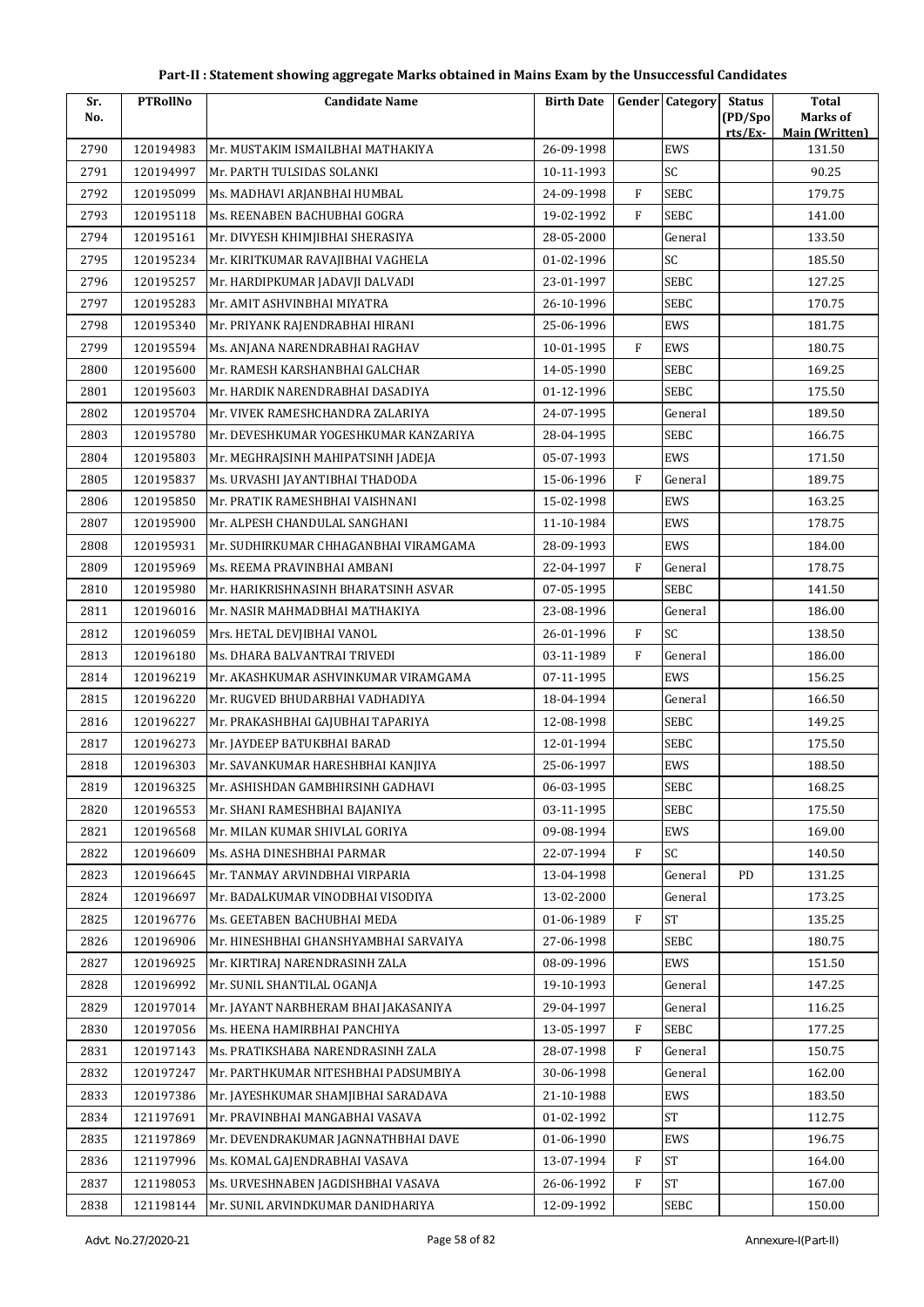| Sr.  | <b>PTRollNo</b> | <b>Candidate Name</b>                    | <b>Birth Date</b> |           | <b>Gender Category</b> | <b>Status</b> | <b>Total</b>                    |
|------|-----------------|------------------------------------------|-------------------|-----------|------------------------|---------------|---------------------------------|
| No.  |                 |                                          |                   |           |                        | (PD/Spo       | Marks of                        |
| 2839 | 121199431       | Dr. ANKITA MAHENDRAKUMAR KHATRI          | 08-12-1992        | F         | General                | rts/Ex        | <b>Main (Written)</b><br>168.50 |
| 2840 | 121199843       | Mr. NIRAVKUMAR KANAIYALAL VASAVA         | 01-01-1992        |           | <b>ST</b>              |               | 154.25                          |
| 2841 | 121200246       | Mr. KULDIPSINH VIRENDRASINH CHAUHAN      | 15-10-1995        |           | EWS                    |               | 133.25                          |
| 2842 | 121200348       | Mr. AJAYKUMAR RAYSINGBHAI VASAVA         | 12-06-1997        |           | <b>ST</b>              |               | 151.25                          |
| 2843 | 121200624       | Mr. RAJESHBHAI LALJIBHAI SUTHAR          | 01-06-1997        |           | SEBC                   |               | 185.00                          |
| 2844 | 122201350       | Mr. AKSHAYBHAI KANUBHAI MAHAKAL          | 14-04-1994        |           | $\operatorname{ST}$    |               | 168.50                          |
| 2845 | 122201690       | Mr. ARCHITKUMAR ARVINDBHAI PATEL         | 01-05-1993        |           | <b>ST</b>              |               | 147.50                          |
| 2846 | 122201705       | Mr. CHIRAG SHAILESHBHAI PATEL            | 24-07-1997        |           | <b>ST</b>              |               | 137.75                          |
| 2847 | 122202094       | Ms. PAYALBEN SHAILESHBHAI PATEL          | 13-04-1995        | F         | <b>SEBC</b>            |               | 178.50                          |
| 2848 | 122202246       | Mr. ANANDKUMAR CHIMANBHAI PATEL          | 17-04-1996        |           | <b>ST</b>              |               | 130.25                          |
| 2849 | 122202309       | Mr. TEJASKUMAR ARVINDBHAI GANVIT         | 28-03-1994        |           | <b>ST</b>              |               | 169.00                          |
| 2850 | 122202559       | Mr. AMARATBHAI ARAJANBHAI CHAUDHARY      | 01-06-1992        |           | <b>SEBC</b>            | PD            | 165.00                          |
| 2851 | 122202908       | Mr. ASHRAFALI YUSUFBHAI ABED             | 04-10-1992        |           | General                |               | 173.25                          |
| 2852 | 122203222       | Mr. DILER SHAILESHBHAI PATEL             | 18-09-1997        |           | <b>ST</b>              |               | 142.00                          |
| 2853 | 122203259       | Ms. JAGRUTI SURESHBHAI MAKVANA           | 27-08-1996        | F         | SC                     |               | 155.75                          |
| 2854 | 122203385       | Mr. KULDIPKUMAR SHESHMAL GOND            | 14-06-1994        |           | General                |               | 159.00                          |
| 2855 | 122203452       | Ms. KINJAL KIRANBHAI PUROHIT             | 06-03-1998        | F         | General                |               | 145.75                          |
| 2856 | 122203495       | Mr. JAYDEEP RAMESHBHAI GEDIYA            | 13-10-1994        |           | EWS                    |               | 176.75                          |
| 2857 | 122203696       | Mr. ASHISHKUMAR HARSHADBHAI PATEL        | 25-05-1987        |           | SEBC                   |               | 158.00                          |
| 2858 | 122203867       | Ms. MARGEE RAYSINGBHAI BHOYA             | 12-06-1997        | F         | <b>ST</b>              |               | 164.00                          |
| 2859 | 122203874       | Ms. KHUSHBUBAHEN PRAKASHBHAI AHIR        | 21-07-1995        | F         | <b>SEBC</b>            |               | 164.00                          |
| 2860 | 122204356       | Mr. MANISHKUMAR PURABHAI CHAUDHARY       | 01-04-1996        |           | <b>SEBC</b>            |               | 157.75                          |
| 2861 | 122204525       | Ms. NILOFAR ABDULSAMAD SHAIKH            | 13-07-1988        | F         | General                |               | 176.00                          |
| 2862 | 122204621       | Mr. DILIPKUMAR SHYAMJIBHAI VAISHYA       | 17-10-1994        |           | General                |               | 140.25                          |
| 2863 | 122204954       | Mr. DARSHAN VASANTBHAI PATEL             | 25-01-1996        |           | <b>SEBC</b>            |               | 154.75                          |
| 2864 | 122205016       | Mr. SUMITKUMAR ARJUNBHAI PATEL           | 18-03-1996        |           | <b>ST</b>              |               | 160.25                          |
| 2865 | 122205481       | Mr. JAINAM SHRIKESH MEHTA                | 30-05-1994        |           | EWS                    |               | 192.25                          |
| 2866 | 122205973       | Mr. AMITBHAI JAYANTILAL PATEL            | 27-12-1990        |           | <b>ST</b>              |               | 143.00                          |
| 2867 | 122206164       | Ms. NAMRATABEN JAYANTILAL GAMBHAVA       | 28-07-1993        | ${\rm F}$ | General                |               | 155.75                          |
| 2868 | 122206423       | Mr. HIRENBHAI MAHENDRABHAI PATEL         | 08-09-1996        |           | $\mbox{ST}$            |               | 152.50                          |
| 2869 | 122206774       | Ms. SWATIKUMARI KUNDANBHAI PATEL         | 22-05-1995        | F         | <b>ST</b>              |               | 140.50                          |
| 2870 | 122207183       | Mr. ANKITKUMAR RAMESHBHAI PATEL          | 26-08-1994        |           | <b>ST</b>              |               | 159.75                          |
| 2871 | 122207459       | Ms. KINJALBEN JAYANTIBHAI RABADIYA       | 20-03-1994        | F         | General                |               | 170.75                          |
| 2872 | 122207824       | Mr. MUKESHBHAI KALUBHAI CHAUDHARI        | 20-05-1991        |           | <b>SEBC</b>            |               | 165.00                          |
| 2873 | 122207854       | Ms. PRIYESHAKUMARI CHHANABHAI JADAV      | 17-08-1996        | ${\rm F}$ | ${\rm ST}$             |               | 152.75                          |
| 2874 | 122207935       | Mr. BHAVESHBHAI RATILAL PATEL            | 22-01-1993        |           | <b>ST</b>              |               | 138.00                          |
| 2875 | 123208891       | Mr. KISHANKUMAR JITENDRASINH RATHOD      | 01-08-1997        |           | <b>SEBC</b>            |               | 161.00                          |
| 2876 | 123208965       | Ms. NIBHABA BHARATSINH RAOL              | 12-09-1994        | F         | General                |               | 180.75                          |
| 2877 | 123209109       | Mr. PRIYARAJ MAHENDRASINH RAULJI         | 29-09-1989        |           | General                |               | 158.75                          |
| 2878 | 123209385       | Mr. JAYENDRASINH PANKAJKUMAR CHAUHAN     | 17-12-1993        |           | EWS                    |               | 141.00                          |
| 2879 | 123209682       | Mr. PANKAJKUMAR HIRABHAI PARMAR          | 11-10-1995        |           | SC                     |               | 165.25                          |
| 2880 | 123209837       | Mr. PARTH RAMANBHAI CHAUHAN              | 09-11-1996        |           | SC                     |               | 145.75                          |
| 2881 | 123209977       | Mr. DHARMESHKUMAR BHUPENDRASINH SISODIYA | 01-06-1990        |           | ST                     |               | 151.00                          |
| 2882 | 123210162       | Mr. DIGVIJAYSINH YUVRAJSINH JADAV        | 08-07-1996        |           | SEBC                   |               | 132.25                          |
| 2883 | 123210315       | Ms. KRUTIKABEN JAGATSINH PATEL           | 01-02-1996        | F         | <b>SEBC</b>            |               | 171.25                          |
| 2884 | 123210566       | Dr. STUTI JAYENDRAKUMAR JOSHI            | 01-03-1995        | ${\rm F}$ | General                |               | 174.00                          |
| 2885 | 123210658       | Mr. PRATIKKUMAR MAHENDRABHAI NAGHORA     | 12-05-1993        |           | SC                     |               | 169.75                          |
| 2886 | 123210707       | Mr. YOGESHKUMAR MANOJBHAI PARMAR         | 01-06-1998        |           | <b>SEBC</b>            |               | 148.25                          |
| 2887 | 123210727       | Mr. JAYESHKUMAR DEVENDRAPRASAD VALA      | 21-04-1998        |           | SC                     |               | 126.25                          |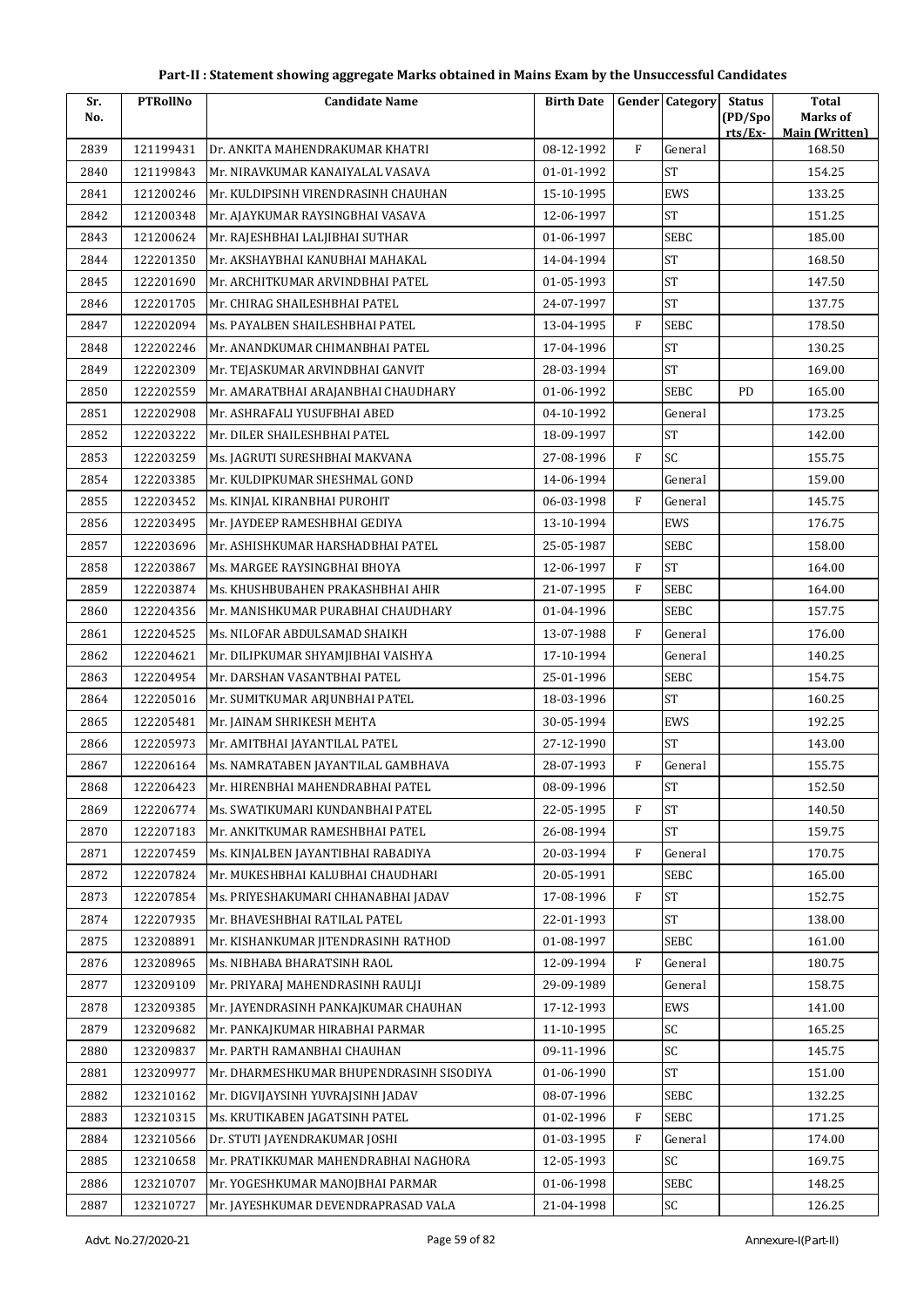| Sr.  | <b>PTRollNo</b> | <b>Candidate Name</b>                 | <b>Birth Date</b> |             | <b>Gender Category</b> | <b>Status</b>      | <b>Total</b>                      |
|------|-----------------|---------------------------------------|-------------------|-------------|------------------------|--------------------|-----------------------------------|
| No.  |                 |                                       |                   |             |                        | (PD/Spo<br>rts/Ex- | Marks of<br><b>Main (Written)</b> |
| 2888 | 123210850       | Mr. NIKUNJ LAXMANBHAI PARMAR          | 01-06-1997        |             | SC                     |                    | 147.50                            |
| 2889 | 123211224       | Ms. HEMLATABEN PRAVINSINH PARMAR      | 14-01-1998        | $\mathbf F$ | <b>SEBC</b>            |                    | 187.00                            |
| 2890 | 123211642       | Mr. MAHESHKUMAR GIRAVATSINH BARIA     | 31-08-1989        |             | SEBC                   |                    | 128.00                            |
| 2891 | 123211886       | Mr. BHAUMIKKUMAR VINUBHAI PARMAR      | 19-07-1997        |             | SC                     |                    | 171.50                            |
| 2892 | 123212199       | Mrs. SVATIBEN MIHIR KUNDARIA          | 11-04-1991        | F           | General                |                    | 128.75                            |
| 2893 | 123212262       | Mr. SAGAR PARVATSINH CHAVDA           | 09-08-1994        |             | General                |                    | 159.75                            |
| 2894 | 123212384       | Mr. JAYESHKUMAR PRAHLADSINH ZALA      | 04-02-1992        |             | EWS                    |                    | 172.00                            |
| 2895 | 123212385       | Mr. VAIBHAV SHAILESHKUMAR PATEL       | 20-02-1994        |             | EWS                    |                    | 193.75                            |
| 2896 | 123212392       | Mr. DHAVALKUMAR ASHOKKUMAR PATEL      | 11-08-1991        |             | General                |                    | 156.25                            |
| 2897 | 123212569       | Mr. MAYURDHVAJSINH VISHNUKUMAR PARMAR | 23-04-1992        |             | <b>SEBC</b>            |                    | 126.75                            |
| 2898 | 123212843       | Mr. KEYURKUMAR PRAVINBHAI PARMAR      | 14-03-1992        |             | SC                     |                    | 194.50                            |
| 2899 | 123212933       | Mr. RAHULKUMAR TAKHATSINH PATEL       | 07-01-1992        |             | <b>SEBC</b>            |                    | 160.00                            |
| 2900 | 123213091       | Mr. SATYAPALSINH NARENDRASINH RANA    | 17-04-1993        |             | General                |                    | 171.75                            |
| 2901 | 123213207       | Mr. JAIMINKUMAR JUVANSINH BARIA       | 12-04-1996        |             | <b>SEBC</b>            |                    | 147.75                            |
| 2902 | 123213226       | Mr. BIRENDRAKUMAR JAGDISHBHAI CHAUHAN | 09-11-1995        |             | SC                     |                    | 147.25                            |
| 2903 | 123213495       | Mr. VIPULKUMAR SABATSINH VANZARA      | 14-03-1993        |             | <b>SEBC</b>            |                    | 154.50                            |
| 2904 | 123213723       | Mr. PARTH RAMESHPURI GOSWAMI          | 25-06-1996        |             | <b>SEBC</b>            |                    | 170.75                            |
| 2905 | 124213962       | Ms. HINA KIRTIBHAI PATEL              | 19-08-1994        | F           | EWS                    |                    | 164.75                            |
| 2906 | 124213976       | Mr. SANDIPBHAI RANCHHODBHAI PRAJAPATI | 24-09-1996        |             | <b>SEBC</b>            |                    | 191.75                            |
| 2907 | 124213992       | Mr. VIJAYKUMAR SURESHJI THAKOR        | 19-05-2000        |             | <b>SEBC</b>            |                    | 127.25                            |
| 2908 | 124214108       | Mr. SAHILKUMAR PURSHOTTAMBHAI SARSAVA | 30-05-1997        |             | SC                     |                    | 195.50                            |
| 2909 | 124214169       | Mr. AMIRKHAN HUSENKHAN MALEK          | 17-06-1992        |             | <b>SEBC</b>            |                    | 150.25                            |
| 2910 | 124214181       | Mr. JAIVIK JITENDRAKUMAR PRAJAPATI    | 17-12-1993        |             | SEBC                   |                    | 156.00                            |
| 2911 | 124214188       | Mr. MAULIKKUMAR CHIMANLAL SOLANKI     | 03-11-1988        |             | SC                     |                    | 169.00                            |
| 2912 | 124214276       | Mr. JAYKUMAR ANILBHAI PATEL           | 23-08-1998        |             | EWS                    |                    | 162.75                            |
| 2913 | 124214306       | Mr. SUNILKUMAR PRUTHVIRAJ CHAUDHARI   | 15-07-1989        |             | SEBC                   |                    | 193.00                            |
| 2914 | 124214307       | Mr. ANKITKUMAR PRAVEENBHAI VANIYA     | 17-08-1995        |             | SC                     |                    | 193.25                            |
| 2915 | 124214358       | Mr. BHAVIN MUKESHKUMAR DARJI          | 09-08-1995        |             | <b>SEBC</b>            |                    | 184.00                            |
| 2916 | 124214363       | Ms. ARATIBEN MOHANBHAI CHAUDHARI      | 01-06-1997        | ${\rm F}$   | <b>SEBC</b>            |                    | 162.00                            |
| 2917 | 124214367       | Mr. KULDIP ARAJANBHAI KHER            | 20-07-1998        |             | SEBC                   |                    | 174.50                            |
| 2918 | 124214437       | Mr. MAHESHBHAI KANJIBHAI CHAUDHARI    | 20-06-1988        |             | <b>SEBC</b>            |                    | 145.75                            |
| 2919 | 124214450       | Mr. PRAVINKUMAR KAMABHAI VADHER       | 28-10-1997        |             | SEBC                   |                    | 166.50                            |
| 2920 | 124214501       | Mr. VISHALPURI VISHNUPURI GOSWAMI     | 14-02-2000        |             | <b>SEBC</b>            |                    | 169.25                            |
| 2921 | 124214512       | Mr. KULDEEPKUMAR BHARATBHAI PARMAR    | 04-07-1997        |             | SC                     |                    | 193.75                            |
| 2922 | 124214703       | Ms. ARATIBEN TULSHIBHAI PRAJAPATI     | 14-01-1992        | ${\rm F}$   | <b>SEBC</b>            |                    | 169.75                            |
| 2923 | 124214747       | Mr. KRUNALBHAI HASMUKHBHAI PATEL      | 22-07-1998        |             | EWS                    |                    | 181.50                            |
| 2924 | 124214755       | Mr. VIJAYKUMAR TRIKAMBHAI DODIYA      | 27-10-1999        |             | <b>SEBC</b>            |                    | 155.25                            |
| 2925 | 124214824       | Mr. PRATIKKUMAR DINESHBHAI PATEL      | 01-08-1998        |             | EWS                    |                    | 146.75                            |
| 2926 | 124214878       | Mr. VISHVASBHAI KARAMSHIBHAI DESAI    | 17-12-1994        |             | <b>SEBC</b>            |                    | 180.25                            |
| 2927 | 124214884       | Mr. RAVI PRAVINBHAI PATEL             | 11-06-1995        |             | General                |                    | 198.50                            |
| 2928 | 124215029       | Mrs. KHUSHBU GUNJAN PATEL             | 25-12-1995        | F           | General                |                    | 192.25                            |
| 2929 | 124215043       | Mr. DIGVIJAYSINH VELABHAI PARMAR      | 12-06-1995        |             | <b>SEBC</b>            |                    | 172.75                            |
| 2930 | 124215049       | Mr. PRADIPKUMAR BALVANTBHAI CHAUDHARI | 22-01-1995        |             | <b>SEBC</b>            |                    | 165.25                            |
| 2931 | 124215592       | Mr. BHAUTIK PRAVINBHAI PATEL          | 04-02-1997        |             | EWS                    |                    | 191.25                            |
| 2932 | 124215659       | Mr. AKASHKUMAR GIRISHBHAI VANIYA      | 04-12-1995        |             | SC                     |                    | 174.75                            |
| 2933 | 124215663       | Dr. PRAKASHKUMAR MOHANBHAI TABHANI    | 27-10-1989        |             | SC                     |                    | 183.75                            |
| 2934 | 124215667       | Mr. RONAKBHAI PRAVINBHAI PARMAR       | 24-07-1996        |             | SC                     |                    | 168.25                            |
| 2935 | 124215672       | Ms. JANKIBAHEN KIRITKUMAR PADHYA      | 03-10-1995        | F           | General                |                    | 156.75                            |
| 2936 | 124215686       | Mr. SUNILKUMAR RASHIKBHAI PRAJAPATI   | 15-07-1995        |             | <b>SEBC</b>            |                    | 171.00                            |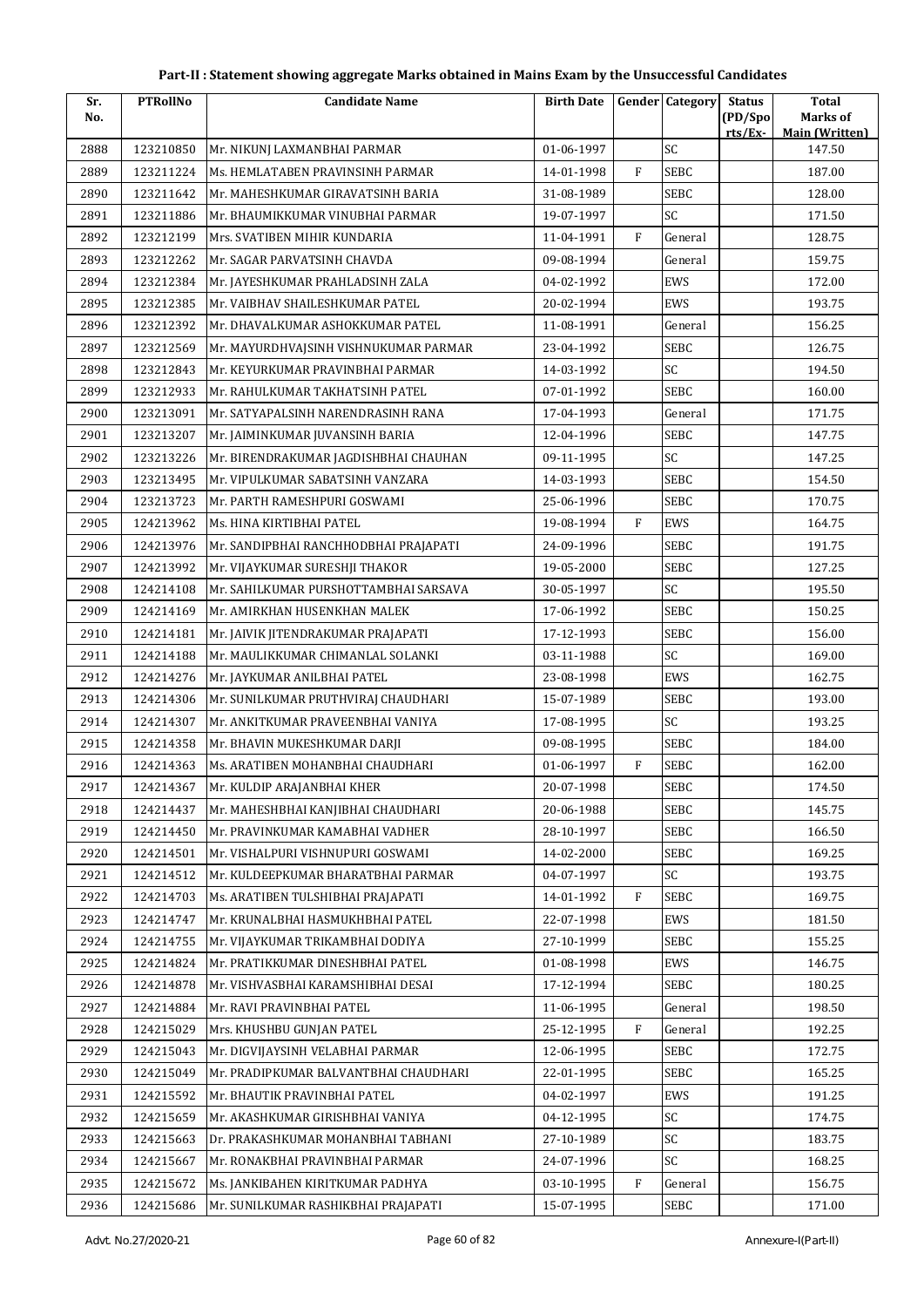| Sr.  | <b>PTRollNo</b> | <b>Candidate Name</b>                   | <b>Birth Date</b> |             | <b>Gender</b> Category | <b>Status</b> | <b>Total</b>                    |
|------|-----------------|-----------------------------------------|-------------------|-------------|------------------------|---------------|---------------------------------|
| No.  |                 |                                         |                   |             |                        | (PD/Spo       | Marks of                        |
| 2937 | 124215714       | Mr. DHRUV MAHENDRABHAI SAXENA           | 23-04-1996        |             | SC                     | rts/Ex        | <b>Main (Written)</b><br>173.75 |
| 2938 | 124215748       | Mr. RAJUBHAI BALDEVBHAI DESAI           | 17-10-1996        |             | <b>SEBC</b>            |               | 171.50                          |
| 2939 | 124215775       | Mr. MAULIKKUMAR JAYANTILAL PATEL        | 18-07-1996        |             | EWS                    |               | 159.25                          |
| 2940 | 124215930       | Mr. AJAYKUMAR HARGOVINDBHAI DESAI       | 12-07-1993        |             | <b>SEBC</b>            | Sports        | 164.33                          |
| 2941 | 124215952       | Mr. SURESHBHAI AMRUTBHAI BRAHMAN        | 01-06-1991        |             | General                |               | 169.00                          |
| 2942 | 124215955       | Mr. HITESHKUMAR SHANKARBHAI SOLANKI     | 08-01-1996        |             | SC                     |               | 168.75                          |
| 2943 | 124216003       | Mr. ASHVINKUMAR KHETABHAI JOSHI         | 01-06-1995        |             | EWS                    |               | 177.25                          |
| 2944 | 124216136       | Mr. BHAVSINH VERSHIBHAI THAKOR          | 16-03-1993        |             | SEBC                   |               | 171.25                          |
| 2945 | 124216178       | Mr. DINESHBHAI KHIMABHAI AHIR           | 01-06-1998        |             | <b>SEBC</b>            |               | 171.25                          |
| 2946 | 124216242       | Mr. RUTVIKKUMAR DASHARATHBHAI PATEL     | 26-07-1993        |             | General                |               | 174.75                          |
| 2947 | 124216271       | Mr. JIGARBHAI GEMARBHAI DESAI           | 18-05-1996        |             | SEBC                   |               | 160.00                          |
| 2948 | 124216306       | Mr. ALKESHBHAI SHANKARBHAI CHAUDHARI    | 28-11-1989        |             | SEBC                   |               | 175.25                          |
| 2949 | 124216368       | Mr. KAUSHILKUMAR PARABATBHAI CHAUDHARI  | 28-02-1996        |             | <b>SEBC</b>            |               | 167.75                          |
| 2950 | 124216377       | Mr. ASHISHKUMAR SOMABHAI DODIYA         | 26-04-1999        |             | <b>SEBC</b>            |               | 137.75                          |
| 2951 | 124216422       | Mr. JAY VINODKUMAR THAKKAR              | 15-02-1999        |             | EWS                    |               | 165.25                          |
| 2952 | 124216539       | Mr. KULDIPKUMAR RAYCHANDBHAI ACHARYA    | 01-06-1995        |             | SC                     |               | 155.00                          |
| 2953 | 124216625       | Ms. NIKITABEN PRAKASHBHAI PATEL         | 25-08-1992        | F           | <b>SEBC</b>            |               | 172.25                          |
| 2954 | 124216722       | Ms. TWINKALBEN MANSINHBHAI CHAUDHARI    | 03-01-1996        | $\mathbf F$ | <b>SEBC</b>            |               | 180.75                          |
| 2955 | 124216915       | Mr. VIVEKKUMAR BHAGVANBHAI CHAUDHARY    | 24-06-1995        |             | SEBC                   |               | 146.75                          |
| 2956 | 124217002       | Ms. KAJALBEN VIJAYPRATAP YADAV          | 29-08-1997        | F           | <b>SEBC</b>            | Sports        | 160.39                          |
| 2957 | 124217377       | Ms. ASMITABEN AMRUTLAL PRAJAPATI        | 12-10-1999        | F           | <b>SEBC</b>            |               | 153.50                          |
| 2958 | 124217554       | Mr. HARNISH RAMCHANDRABHAI PATEL        | 25-10-1997        |             | EWS                    |               | 177.25                          |
| 2959 | 124217684       | Mr. ROHITBHAI SOMABHAI JADAV            | 17-04-1995        |             | <b>SEBC</b>            |               | 161.50                          |
| 2960 | 124217708       | Mr. MAYURBHAI HARSHADBHAI PRAJAPATI     | 28-02-1991        |             | <b>SEBC</b>            |               | 166.00                          |
| 2961 | 124217736       | Ms. JINALBEN ARVINDBHAI PATEL           | 20-10-1996        | F           | EWS                    |               | 142.00                          |
| 2962 | 124217846       | Mr. PRAVINBHAI GOVINDBHAI CHAUDHARI     | 26-12-1995        |             | SEBC                   |               | 165.25                          |
| 2963 | 124218101       | Mr. BHAGYESHKUMAR DINESHBHAI PATEL      | 18-09-1991        |             | General                |               | 120.00                          |
| 2964 | 124218118       | Mr. KALPESHKUMAR RAGANATHBHAI CHAUDHARY | 14-02-1992        |             | SEBC                   |               | 177.25                          |
| 2965 | 124218253       | Mr. NILESHKUMAR KHETABHAI CHAUDHARI     | 13-05-1994        |             | <b>SEBC</b>            |               | 189.00                          |
| 2966 | 124218257       | Mrs. DISHA MAHENDRABHAI PATEL           | 03-02-1995        | F           | EWS                    |               | 191.00                          |
| 2967 | 124218342       | Mr. RAMANIKLAL PRABHURAM SUTHAR         | 01-06-1985        |             | SEBC                   |               | 182.00                          |
| 2968 | 124218357       | Ms. AVANIBEN PRAVINBHAI PATEL           | 02-09-1996        | F           | General                |               | 165.50                          |
| 2969 | 124218558       | Mr. MAHAMMADARBAZ INAYATHUSEN GHANCHI   | 29-11-1999        |             | SEBC                   |               | 169.25                          |
| 2970 | 124218705       | Mr. NIKUL ISHVARBHAI BHATESARA          | 09-08-1995        |             | SC                     |               | 195.25                          |
| 2971 | 124218751       | Mrs. KOMALBEN BACHUBHAI DABHI           | 09-02-1996        | F           | <b>SEBC</b>            |               | 165.00                          |
| 2972 | 124218786       | Mr. JIGNESHKUMAR MAHENDRAKUMAR THAKKAR  | 08-05-1987        |             | EWS                    |               | 162.00                          |
| 2973 | 124218787       | Mr. MAULIKKUMAR HASMUKHBHAI PATEL       | 12-03-1994        |             | EWS                    |               | 179.25                          |
| 2974 | 124218820       | Mr. VIKRAMSINH DADUBHAI GOHIL           | 03-09-1995        |             | <b>SEBC</b>            |               | 174.75                          |
| 2975 | 124218861       | Ms. SANGITABEN HAMIRBHAI AHIR           | 10-03-2000        | F           | <b>SEBC</b>            |               | 170.25                          |
| 2976 | 124218930       | Mr. KAVI RAMESHBHAI PATEL               | 05-10-1996        |             | EWS                    |               | 147.00                          |
| 2977 | 124218981       | Mr. PIYUSHKUMAR RANCHHODBHAI PARMAR     | 13-07-1997        |             | SC                     |               | 151.75                          |
| 2978 | 124219040       | Mr. MAULIKBHAI NAGJIBHAI DESAI          | 15-07-1999        |             | <b>SEBC</b>            | PD            | 154.00                          |
| 2979 | 124219053       | Mr. JIGARKUMAR AMRUTBHAI DESAI          | 10-12-1991        |             | <b>SEBC</b>            |               | 148.50                          |
| 2980 | 124219208       | Mr. SANJAYKUMAR AJABHAI DODIYA          | 01-06-1998        |             | SEBC                   |               | 160.25                          |
| 2981 | 124219270       | Mr. ANANDKUMAR RANCHHODBHAI CHAUDHARY   | 23-06-1992        |             | <b>SEBC</b>            |               | 134.25                          |
| 2982 | 124219271       | Ms. MITTALBEN DINESHBHAI PARMAR         | 03-07-1993        | F           | SC                     |               | 94.75                           |
| 2983 | 124219298       | Ms. REETABEN JAGDISHBHAI PARMAR         | 28-06-1996        | F           | SC                     |               | 143.25                          |
| 2984 | 124219424       | Ms. RIPAL RAMLAL PATEL                  | 17-07-1995        | F           | EWS                    |               | 137.75                          |
| 2985 | 124219804       | Mr. MEHUL MAFABHAI DESAI                | 04-11-1996        |             | SEBC                   |               | 114.50                          |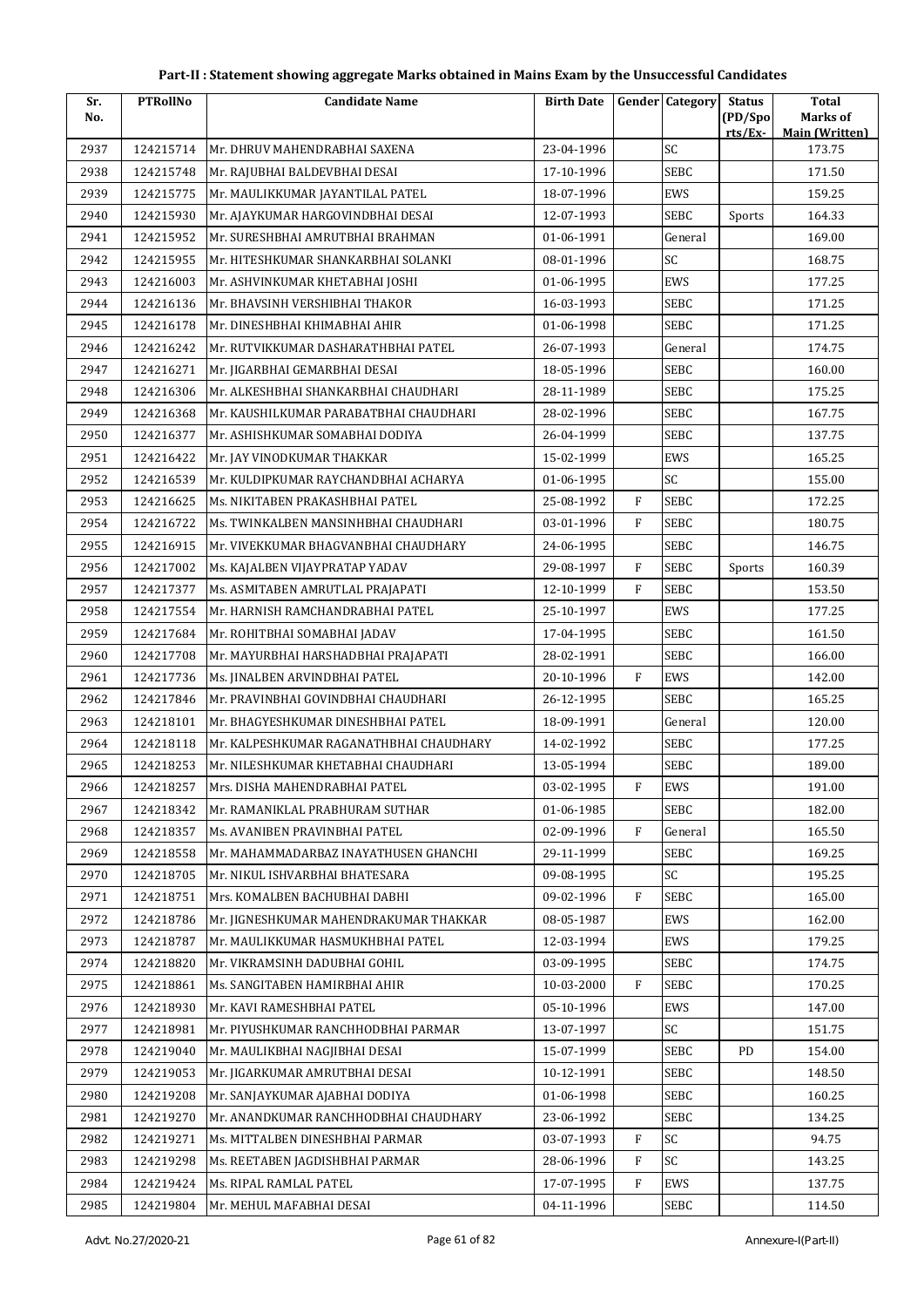| Part-II : Statement showing aggregate Marks obtained in Mains Exam by the Unsuccessful Candidates |  |
|---------------------------------------------------------------------------------------------------|--|
|---------------------------------------------------------------------------------------------------|--|

| Sr.  | <b>PTRollNo</b> | <b>Candidate Name</b>                     | <b>Birth Date</b> |              | <b>Gender Category</b> | <b>Status</b>      | <b>Total</b><br>Marks of |
|------|-----------------|-------------------------------------------|-------------------|--------------|------------------------|--------------------|--------------------------|
| No.  |                 |                                           |                   |              |                        | (PD/Spo<br>rts/Ex- | <b>Main (Written)</b>    |
| 2986 | 124219880       | Mr. DHAVALKUMAR BHARATBHAI PATEL          | 28-11-1995        |              | <b>EWS</b>             |                    | 142.75                   |
| 2987 | 124219895       | Mr. SAMIRBHAI HARUNBHAI GHANCHI           | 05-02-2000        |              | <b>SEBC</b>            |                    | 138.50                   |
| 2988 | 124220074       | Mr. DHAVALSINH RANCHHODJI JADEJA          | 18-06-1997        |              | EWS                    |                    | 155.25                   |
| 2989 | 124220097       | Mr. PARTH BHARATBHAI AMIN                 | 01-02-1994        |              | <b>EWS</b>             |                    | 191.00                   |
| 2990 | 124220107       | Mr. MAULIKKUMAR ABHUBHAI DESAI            | 22-10-1992        |              | SEBC                   |                    | 181.50                   |
| 2991 | 124220233       | Mrs. BHAVANABEN BHAVABHAI CHAUDHARI       | 19-11-1994        | $\mathbf{F}$ | <b>SEBC</b>            |                    | 158.00                   |
| 2992 | 124220235       | Mr. VISHALKUMAR HARESHBHAI PRAJAPATI      | 24-10-1994        |              | SEBC                   |                    | 151.50                   |
| 2993 | 124220237       | Mr. YASHKUMAR MANUBHAI PATEL              | 26-08-1993        |              | EWS                    |                    | 154.25                   |
| 2994 | 124220294       | Ms. POOJA GOVINDBHAI PRAJAPATI            | 06-07-1994        | $\mathbf{F}$ | SEBC                   |                    | 171.00                   |
| 2995 | 124220313       | Mr. VIRBHADRA BHAVANISHANKAR RAVAL        | 26-02-1985        |              | <b>EWS</b>             |                    | 142.75                   |
| 2996 | 124220462       | Mr. ROHITKUMAR VISHNUBHAI PRAJAPATI       | 08-07-1995        |              | SEBC                   |                    | 135.50                   |
| 2997 | 124220494       | Ms. KRUPA DINESHBHAI DESAI                | 31-07-1997        | F            | <b>SEBC</b>            |                    | 170.00                   |
| 2998 | 124220546       | Mr. DEEPKUMAR RAJENDRABHAI PATEL          | 27-10-1993        |              | General                |                    | 151.50                   |
| 2999 | 124220804       | Mr. RAKESHKUMAR SHANKARBHAI CHAUDHARY     | 25-06-1994        |              | SEBC                   |                    | 132.00                   |
| 3000 | 124220885       | Mr. SANJAY UMESHKUMAR RATHOD              | 09-09-1995        |              | SC                     |                    | 148.75                   |
| 3001 | 124220921       | Ms. MONIKA RAMUBHAI MAKVANA               | 18-11-1992        | F            | SC                     |                    | 167.50                   |
| 3002 | 124220988       | Mr. PANKESHBHAI VELJIBHAI CHAUDHARI       | 11-07-1989        |              | <b>SEBC</b>            |                    | 178.50                   |
| 3003 | 124221049       | Mr. DARSHANKUMAR SHASHIKANTBHAI SATHAVARA | 02-12-1995        |              | General                |                    | 163.25                   |
| 3004 | 124221102       | Mr. BHARATBHAI BHEMABHAI GOHIL            | 04-04-1995        |              | SEBC                   |                    | 194.00                   |
| 3005 | 124221256       | Mr. SANDIPKUMAR CHELJIBHAI CHAUDHARY      | 31-01-1990        |              | <b>SEBC</b>            |                    | 168.50                   |
| 3006 | 124221369       | Mr. YATINKUMAR VISHNUBHAI PATEL           | 02-12-1994        |              | General                |                    | 163.25                   |
| 3007 | 124221428       | Mrs. SHILPABEN BALDEVJI RAJPUT            | 20-12-1997        | F            | EWS                    |                    | 148.50                   |
| 3008 | 124221522       | Mr. KANUBHAI HIRABHAI CHAUDHARY           | 17-09-1998        |              | <b>SEBC</b>            |                    | 151.00                   |
| 3009 | 124221566       | Mr. PURUSHARTHSINH MANSUKHBHAI THAKOR     | 25-02-1997        |              | <b>SEBC</b>            |                    | 122.50                   |
| 3010 | 124221722       | Mr. VRUSHABHGIRI DASHARATHGIRI GAUSWAMI   | 16-02-1997        |              | SEBC                   |                    | 181.75                   |
| 3011 | 124221726       | Mr. RAVI MAHENDRABHAI PARMAR              | 21-09-1994        |              | SC                     |                    | 161.50                   |
| 3012 | 124221789       | Mr. BECHARSING CHENAJI THAKOR             | 08-06-1992        |              | SEBC                   |                    | 151.00                   |
| 3013 | 124221857       | Mr. ASHOKBHAI PURABHAI CHAUDHARY          | 01-06-1999        |              | SEBC                   |                    | 164.25                   |
| 3014 | 124221906       | Mr. KARANKUMAR ABHERAJBHAI CHAUDHARI      | 16-08-1996        |              | SEBC                   |                    | 154.50                   |
| 3015 | 124221989       | Mr. ASHOKKUMAR NARSANGBHAI NADODA         | 10-05-1993        |              | SEBC                   |                    | 151.50                   |
| 3016 | 124221993       | Mr. MAULIKKUMAR JAYANTIBHAI JOSHI         | 01-06-1996        |              | EWS                    |                    | 184.75                   |
| 3017 | 124222031       | Mr. RAHULPURI VISHNUPURI GOSWAMI          | 20-08-1996        |              | SEBC                   |                    | 192.00                   |
| 3018 | 124222166       | Mr. HARDIKKUMAR VINODBHAI CHAUHAN         | 10-07-1994        |              | SC                     |                    | 171.50                   |
| 3019 | 124222233       | Mr. MAULIKKUMAR HASMUKHBHAI PATEL         | 15-12-1995        |              | EWS                    |                    | 161.25                   |
| 3020 | 124222304       | Dr. JIGNASHA MANUBHAI PATEL               | 23-06-1993        | $\mathbf{F}$ | General                |                    | 182.50                   |
| 3021 | 124222316       | Mr. KRUNALKUMAR PARESHKUMAR DARJI         | 28-08-1997        |              | SEBC                   |                    | 188.00                   |
| 3022 | 124222344       | Mr. LEKH VINODBHAI PATEL                  | 15-08-1993        |              | EWS                    |                    | 191.50                   |
| 3023 | 125222522       | Mr. DHAVAL VINODBHAI JOSHI                | 10-04-1996        |              | EWS                    |                    | 174.25                   |
| 3024 | 125222535       | Mr. AKSHAYKUMAR NARESHBHAI ASHANI         | 02-09-1996        |              | EWS                    |                    | 150.75                   |
| 3025 | 125222558       | Mr. NICHIT ARJANBHAI BHETARIYA            | 20-03-1995        |              | SEBC                   |                    | 178.00                   |
| 3026 | 125222588       | Mr. GOVIND DEVSIBHAI VALA                 | 22-06-2000        |              | SEBC                   |                    | 170.25                   |
| 3027 | 125222602       | Mr. ANKIT JAYANTIBHAI SADIYA              | 05-08-1996        |              | SC                     |                    | 198.00                   |
| 3028 | 125222671       | Ms. PUSHPABEN BALUBHAI GODHANIYA          | 07-09-1997        | $\rm F$      | SEBC                   |                    | 186.75                   |
| 3029 | 125222735       | Mr. VIJAY JAGMALBHAI VARU                 | 05-03-1998        |              | SEBC                   |                    | 172.75                   |
| 3030 | 125222745       | Mr. UDAY RAJESHBHAI KAVA                  | 05-06-1997        |              | SEBC                   |                    | 168.75                   |
| 3031 | 125222762       | Mr. PARBAT CHANA MODEDRA                  | 20-08-1996        |              | SEBC                   |                    | 138.25                   |
| 3032 | 125222788       | Mr. RAVI DHANSUKHBHAI KHER                | 24-01-1995        |              | SEBC                   |                    | 150.25                   |
| 3033 | 125223107       | Mr. PRAKASH PITHABHAI SHINGRAKHIYA        | 24-03-1997        |              | SC                     |                    | 138.25                   |
| 3034 | 125223280       | Mr. KANJI MILAN KUCHHADIYA                | 05-07-1993        |              | General                |                    | 195.75                   |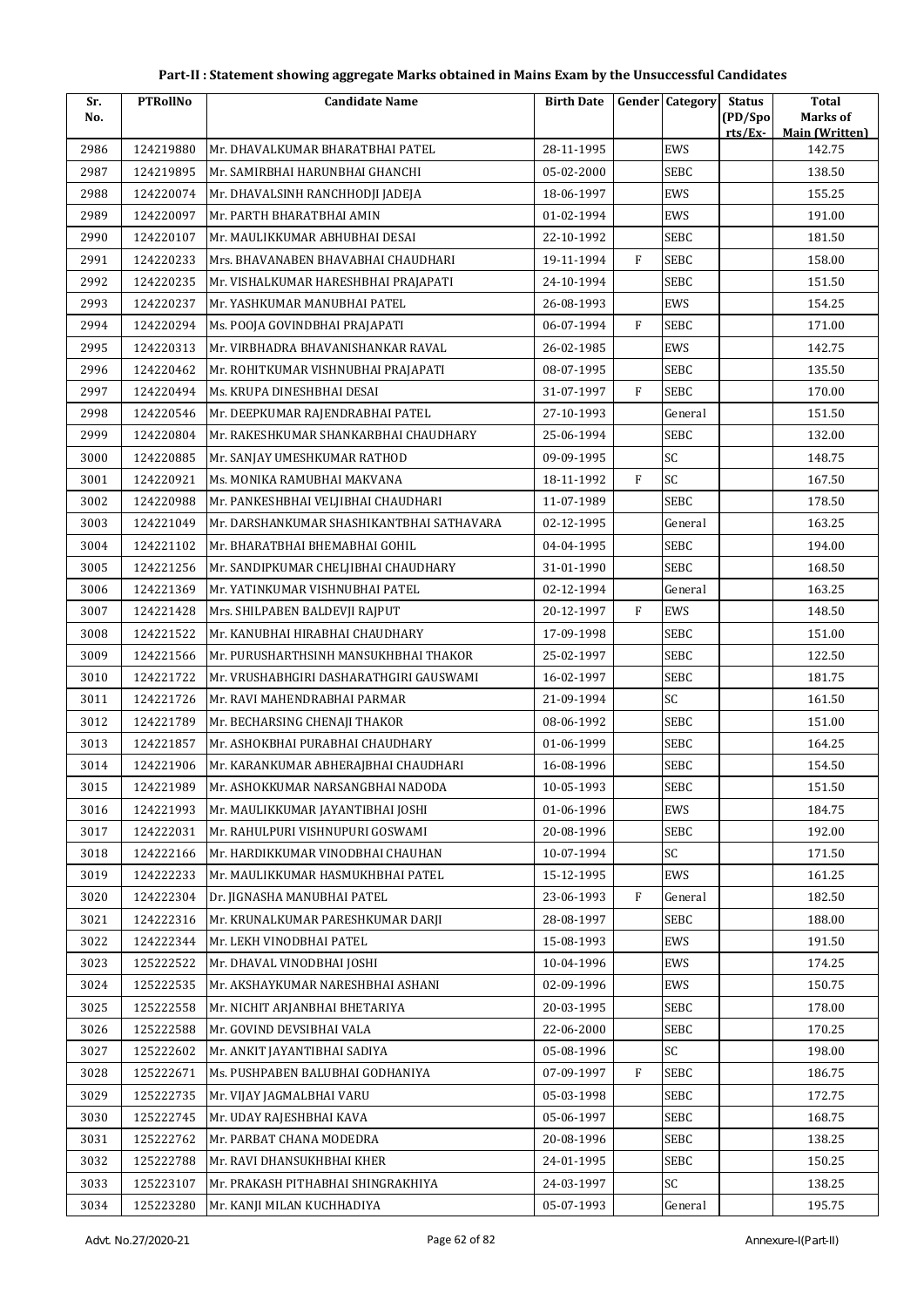| Sr.  | <b>PTRollNo</b> | <b>Candidate Name</b>                 | <b>Birth Date</b> |             | <b>Gender Category</b> | <b>Status</b> | <b>Total</b>                    |
|------|-----------------|---------------------------------------|-------------------|-------------|------------------------|---------------|---------------------------------|
| No.  |                 |                                       |                   |             |                        | (PD/Spo       | Marks of                        |
| 3035 | 125223307       | Ms. SHIVANI BIPINBHAI VALGOTAR        | 19-06-1995        | F           | SEBC                   | rts/Ex        | <b>Main (Written)</b><br>157.25 |
| 3036 | 125223315       | Mr. RAJ PARBATBHAI ODEDARA            | 25-04-1998        |             | <b>SEBC</b>            |               | 155.25                          |
| 3037 | 125223406       | Mr. NAGAJAN GEEGABHAI RANAVAYA        | 12-03-1996        |             | <b>SEBC</b>            |               | 152.50                          |
| 3038 | 125223426       | Mr. PIYUSH LALITBHAI MADHAVI          | 05-06-1998        |             | SEBC                   |               | 171.00                          |
| 3039 | 125223539       | Mr. RAMBHAI KARSHAN KUCHHDIYA         | 18-09-1991        |             | SEBC                   |               | 145.50                          |
| 3040 | 125223574       | Mr. RAJUBHAI LILABHAI ODEDARA         | 14-08-1996        |             | <b>SEBC</b>            |               | 145.75                          |
| 3041 | 125223585       | Ms. ARTI GIRISHBHAI MAKWANA           | 22-06-1995        | F           | <b>SEBC</b>            |               | 179.75                          |
| 3042 | 125223633       | Mr. AJAY NAGAJANBHAI RATIYA           | 01-07-1993        |             | SEBC                   |               | 171.50                          |
| 3043 | 125223842       | Mr. SANIPKUMAR DEVABHAI RATHOD        | 13-06-1998        |             | SC                     |               | 131.75                          |
| 3044 | 125223852       | Mr. VIJAY BABU BHAI SHINGARAKHIYA     | 14-12-1994        |             | SC                     |               | 159.50                          |
| 3045 | 125224214       | Ms. KAVITABEN NAGAJAN JADEJA          | 27-11-1995        | $\mathbf F$ | SEBC                   |               | 166.00                          |
| 3046 | 125224226       | Mr. KANABHAI DEVSHI BAPODARA          | 11-09-1994        |             | <b>SEBC</b>            |               | 169.00                          |
| 3047 | 125224413       | Mr. BHARGAV GIRDHARBHAI PUROHIT       | 27-07-1999        |             | General                |               | 174.75                          |
| 3048 | 125224940       | Mr. DEVA JESHA CHAVDA                 | 22-07-1996        |             | <b>ST</b>              |               | 156.50                          |
| 3049 | 125224988       | Mr. VIRAM HARDAS KADEGEEYA            | 29-09-1994        |             | SEBC                   |               | 167.50                          |
| 3050 | 125225081       | Mr. GIGAN MEPABHAI RATHOD             | 03-12-1990        |             | SC                     |               | 135.75                          |
| 3051 | 125225157       | Mr. SACHINBHAI VIJAYBHAI PARIYA       | 10-06-1996        |             | SC                     |               | 144.00                          |
| 3052 | 125225306       | Mr. RAJANISH MALADEBHAI MARU          | 21-02-1994        |             | <b>SEBC</b>            | PD            | 161.00                          |
| 3053 | 126225314       | Ms. SHRADDHA HARIBHAI BALASARA        | 03-11-1998        | F           | SEBC                   |               | 165.25                          |
| 3054 | 126225335       | Mr. MOHIT HARIBHAI VORA               | 18-08-1993        |             | EWS                    |               | 108.25                          |
| 3055 | 126225817       | Mr. AJAY JITENDRABHAI PARMAR          | 07-11-1995        |             | SC                     |               | 193.25                          |
| 3056 | 126225886       | Mr. KARTIKKUMAR SURAMYABHAI MAHETA    | 08-10-1994        |             | EWS                    |               | 194.75                          |
| 3057 | 126225935       | Mr. RAMBHAI NAGAJANBHAI PARMAR        | 25-05-1997        |             | <b>SEBC</b>            |               | 172.00                          |
| 3058 | 126226004       | Mr. MANISH BHAVANBHAI MEER            | 10-06-1996        |             | <b>SEBC</b>            |               | 178.00                          |
| 3059 | 126226180       | Mr. VISHALBHAI JAGABHAI NANGAS        | 31-05-1996        |             | <b>SEBC</b>            |               | 172.00                          |
| 3060 | 126226198       | Ms. KHYATI PRAVINBHAI SAGPARIYA       | 28-05-1997        | F           | EWS                    |               | 164.25                          |
| 3061 | 126226205       | Mr. YASHPALSINH KISHORSINH CHUDASAMA  | 13-06-1992        |             | EWS                    |               | 160.25                          |
| 3062 | 126226249       | Ms. KHUSHBOO ARVINDBHAI TILVA         | 07-07-1995        | F           | General                |               | 160.25                          |
| 3063 | 126226407       | Mr. DARSHAN VALJIBHAI SAKARIYA        | 13-11-1994        |             | <b>SEBC</b>            |               | 149.00                          |
| 3064 | 126226563       | Ms. KOMAL HEMANTBHAI DHAMELIYA        | 27-07-1998        | F           | EWS                    |               | 139.25                          |
| 3065 | 126226605       | Mr. SATISH JINABHAI DHOLAKIYA         | 17-08-1995        |             | <b>SEBC</b>            |               | 147.50                          |
| 3066 | 126226625       | Mr. PARESH BHIKHABHAI JADAV           | 10-02-1991        |             | <b>SEBC</b>            |               | 173.00                          |
| 3067 | 126226678       | Mr. GAUTAMKUMAR HARSUKHBHAI LADANI    | 28-03-1995        |             | EWS                    |               | 172.50                          |
| 3068 | 126226690       | Mr. AMRUT JIVABHAI RATADIYA           | 01-06-1992        |             | <b>SEBC</b>            |               | 158.25                          |
| 3069 | 126226760       | Ms. RAKSHABA BHARATSINH ZALA          | 19-03-1992        | F           | EWS                    |               | 173.50                          |
| 3070 | 126226826       | Mr. GAURAVRAJ RAMSINHBHAI GOHIL       | 25-06-1997        |             | <b>SEBC</b>            |               | 168.50                          |
| 3071 | 126226852       | Ms. RUPA JASUBHAI DHAKHDA             | 06-10-1994        | F           | <b>SEBC</b>            |               | 184.50                          |
| 3072 | 126226891       | Mr. PARTH RAMESHBHAI JIVRANI          | 16-12-1995        |             | General                |               | 159.50                          |
| 3073 | 126226901       | Mr. VINAY PARBATBHAI BHADARKA         | 22-02-1985        |             | <b>SEBC</b>            |               | 127.25                          |
| 3074 | 126227032       | Mr. VISHVARAJSINH ARVINDSINH JADEJA   | 10-01-1998        |             | EWS                    |               | 181.00                          |
| 3075 | 126227147       | Ms. VARSHABA PRAVINSINH PARMAR        | 02-11-1993        | F           | General                |               | 174.25                          |
| 3076 | 126227186       | Mr. SAVAN RAMNIKBHAI RAMOLIYA         | 30-11-1995        |             | EWS                    |               | 190.75                          |
| 3077 | 126227188       | Mr. DHAVAL DEVAJIBHAI KHIMSURIYA      | 03-10-1992        |             | SC                     |               | 182.25                          |
| 3078 | 126227223       | Mr. SUNIL DHANJIBHAI GANGANI          | 13-07-1991        |             | SEBC                   |               | 148.75                          |
| 3079 | 126227288       | Mr. AKSHAYKUMAR SANJAYBHAI KATHIRIYA  | 20-02-1998        |             | EWS                    |               | 180.25                          |
| 3080 | 126227327       | Mr. MONIKKUMAR UPENDRABHAI SARADVA    | 02-08-1997        |             | EWS                    |               | 168.75                          |
| 3081 | 126227328       | Mr. JAYRAJSINH NARENDRASINH CHUDASAMA | 20-09-1999        |             | EWS                    |               | 195.75                          |
| 3082 | 126227330       | Mr. HARDIKKUMAR JAGMAL BHEDA          | 19-06-1996        |             | <b>SEBC</b>            |               | 185.00                          |
| 3083 | 126227344       | Mr. ANSHILKUMAR RAMESHCHANDRA KOYANI  | 19-12-1991        |             | EWS                    |               | 171.25                          |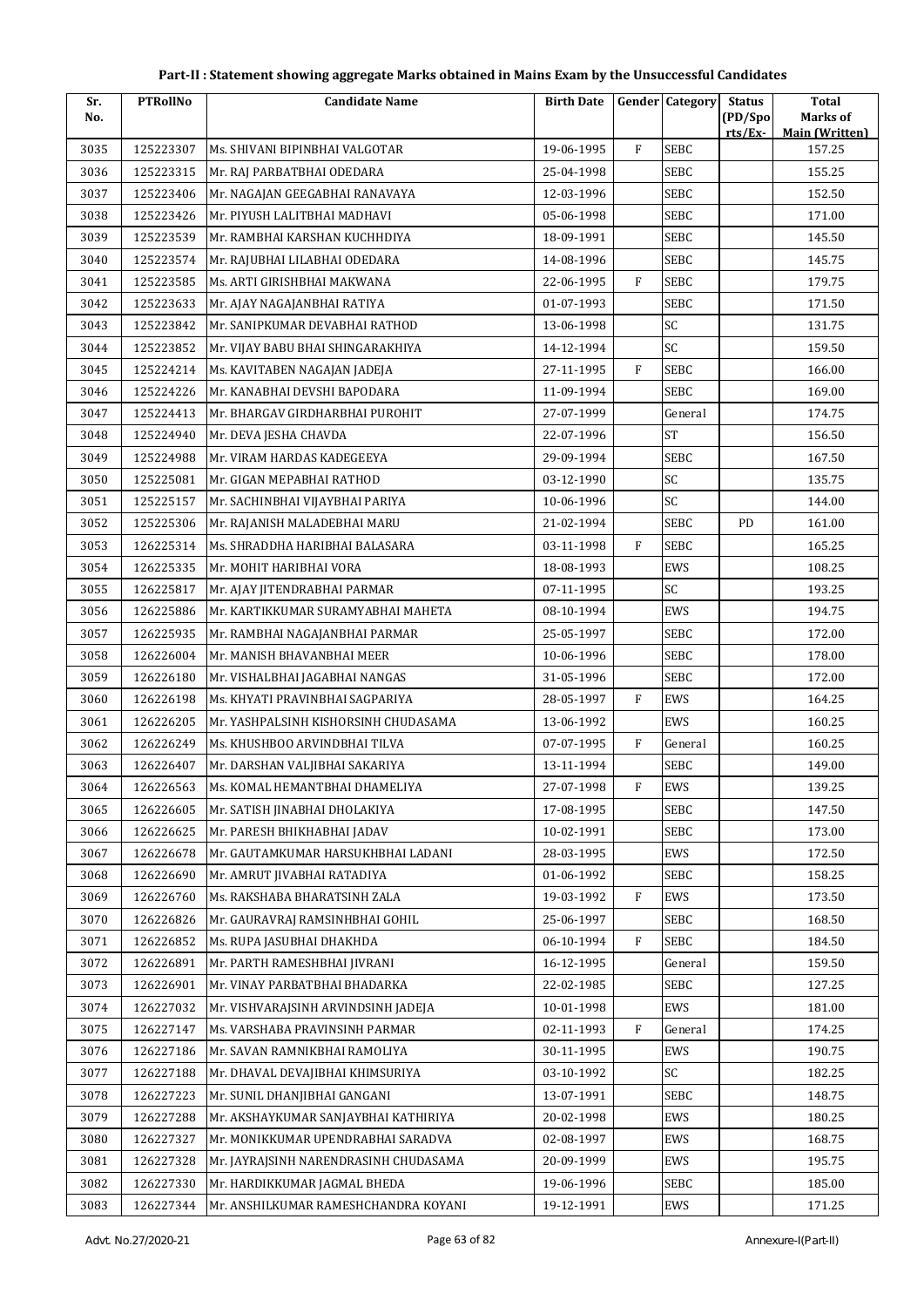| Part-II : Statement showing aggregate Marks obtained in Mains Exam by the Unsuccessful Candidates |  |  |
|---------------------------------------------------------------------------------------------------|--|--|
|---------------------------------------------------------------------------------------------------|--|--|

| Sr.  | <b>PTRollNo</b> | <b>Candidate Name</b>               | <b>Birth Date</b> |              | <b>Gender</b> Category | <b>Status</b>      | Total                                    |
|------|-----------------|-------------------------------------|-------------------|--------------|------------------------|--------------------|------------------------------------------|
| No.  |                 |                                     |                   |              |                        | (PD/Spo<br>rts/Ex- | <b>Marks of</b><br><b>Main (Written)</b> |
| 3084 | 126227408       | Ms. DIMPAL JAYSUKHBHAI JETHAVA      | 04-01-1999        | $\rm F$      | <b>SEBC</b>            |                    | 175.00                                   |
| 3085 | 126227471       | Mr. RITAV RASIK KAKADIA             | 23-11-1992        |              | EWS                    |                    | 128.50                                   |
| 3086 | 126227503       | Ms. DHRUVI SANJAYBHAI RAKHOLIYA     | 28-10-1995        | F            | General                |                    | 154.00                                   |
| 3087 | 126227507       | Mr. ABHISHEK UPENDRA BHAI MUNGRA    | 04-05-2000        |              | EWS                    |                    | 168.25                                   |
| 3088 | 126227543       | Mr. SHAKTISINH KARNUBHA JADEJA      | 01-07-1992        |              | General                |                    | 195.25                                   |
| 3089 | 126227564       | Mr. YOGESH JAMANBHAI BARVADIYA      | 06-10-1989        |              | General                |                    | 171.50                                   |
| 3090 | 126227579       | Mr. GIRIRAJSINH SUKHDEVSINH ZALA    | 12-07-1990        |              | EWS                    |                    | 146.00                                   |
| 3091 | 126227621       | Ms. SHITAL JITENDRABHAI PARMAR      | 27-08-1999        | $\mathbf{F}$ | General                |                    | 171.00                                   |
| 3092 | 126227848       | Mr. JAYADIP NANJIBHAI SENJALIYA     | 28-12-1992        |              | EWS                    |                    | 194.00                                   |
| 3093 | 126227954       | Mr. DARSHAN KIRITKUMAR PANDYA       | 02-01-1993        |              | General                |                    | 158.00                                   |
| 3094 | 126227958       | Ms. RINKAL ALABHAI KHANDEKA         | 15-07-1997        | $\mathbf{F}$ | SEBC                   |                    | 152.25                                   |
| 3095 | 126228033       | Mr. MOHIT KARSHANBHAI SABHAYA       | 02-04-1996        |              | EWS                    |                    | 168.25                                   |
| 3096 | 126228038       | Mr. SANJAYKUMAR SAVJIBHAI VALAKI    | 25-06-1993        |              | <b>SEBC</b>            |                    | 122.50                                   |
| 3097 | 126228040       | Mr. ANKURKUMAR DINESHKUMAR PANDYA   | 07-07-1991        |              | General                |                    | 186.50                                   |
| 3098 | 126228201       | Mr. DHARMARAJSINH JAYRAJSINH RANA   | 27-11-1996        |              | EWS                    |                    | 192.75                                   |
| 3099 | 126228428       | Ms. SNEHABEN HASMUKHBHAI SANEPARA   | 27-07-1989        | $\mathbf F$  | General                |                    | 168.00                                   |
| 3100 | 126228473       | Mr. CHINTANKUMAR VINODBHAI RENAPARA | 28-07-1994        |              | General                |                    | 165.50                                   |
| 3101 | 126228524       | Mr. HITESHKUMAR SAVJIBHAI PARAKHIYA | 04-05-1987        |              | General                |                    | 158.75                                   |
| 3102 | 126228643       | Mr. NIRAVKUMAR MOHANLAL BHALALA     | 27-01-1984        |              | EWS                    |                    | 177.75                                   |
| 3103 | 126228663       | Ms. BHAKTI NITINBHAI KACHA          | 09-07-1998        | F            | <b>SEBC</b>            |                    | 181.50                                   |
| 3104 | 126228730       | Ms. KOMALBEN VASUDEVBHAI GARCHAR    | 31-12-1998        | ${\rm F}$    | SEBC                   |                    | 185.25                                   |
| 3105 | 126228752       | Ms. PARUL RAMESHBHAI PIPLIYA        | 21-12-1993        | F            | General                |                    | 181.00                                   |
| 3106 | 126228756       | Ms. NIDHI PRABHATSINH PARMAR        | 02-05-1999        | ${\rm F}$    | EWS                    |                    | 184.25                                   |
| 3107 | 126228785       | Mr. DAINIK KUMAR MOHANLAL MANAVAR   | 03-04-1990        |              | EWS                    |                    | 180.00                                   |
| 3108 | 126228803       | Mr. ABHISHEK KAMLESH BHAI MALAVIYA  | 07-10-1998        |              | General                |                    | 150.00                                   |
| 3109 | 126228859       | Mr. HIRENKUMAR PRAVINBHAI RANPARIYA | 02-05-1994        |              | EWS                    |                    | 180.25                                   |
| 3110 | 126228863       | Mr. SUHAGKUMAR BABUBHAI BALDANIYA   | 07-07-1985        |              | <b>SEBC</b>            |                    | 149.00                                   |
| 3111 | 126228972       | Ms. KINJAL RAMESHBHAI RATHOD        | 04-02-1999        | F            | <b>SEBC</b>            |                    | 172.00                                   |
| 3112 | 126228977       | Mr. ANKIV KIRANBHAI CHUDASAMA       | 10-01-1995        |              | <b>SEBC</b>            |                    | 188.25                                   |
| 3113 | 126228996       | Ms. SAHIMA RAJAKBHAI CHAUHAN        | 05-09-1998        | F            | <b>SEBC</b>            |                    | 158.25                                   |
| 3114 | 126229110       | Mr. RONAK RAJENDRABHAI BODA         | 03-11-1994        |              | General                |                    | 144.00                                   |
| 3115 | 126229138       | Mr. MIHIR ATULBHAI SOLANKI          | 05-06-1995        |              | <b>SEBC</b>            |                    | 182.50                                   |
| 3116 | 126229169       | Mr. KULDEEP NALINKANT DAVE          | 26-07-1995        |              | General                |                    | 185.00                                   |
| 3117 | 126229409       | Ms. DIVYA KALUBHAI TERAIYA          | 25-05-1995        | F            | <b>SEBC</b>            |                    | 158.25                                   |
| 3118 | 126229472       | Mr. SAGAR CHANDRESHBHAI SOLANKI     | 26-04-1996        |              | <b>SEBC</b>            |                    | 165.50                                   |
| 3119 | 126229479       | Ms. SONAMBEN KANTILAL ADROJA        | 13-01-1994        | F            | EWS                    |                    | 163.00                                   |
| 3120 | 126229518       | Mr. VISHAL VITTHALBHAI NARODIA      | 24-05-1985        |              | EWS                    |                    | 147.00                                   |
| 3121 | 126229598       | Mr. RAGHUBHAI GOKALBHAI SASALA      | 04-05-1997        |              | <b>SEBC</b>            |                    | 120.00                                   |
| 3122 | 126229599       | Ms. HIMABEN CHANDULAL BHALODIYA     | 09-10-1996        | F            | General                |                    | 160.25                                   |
| 3123 | 126229660       | Mr. VISHAL BABUBHAI FACHARA         | 25-06-1995        |              | EWS                    |                    | 183.00                                   |
| 3124 | 126229663       | Mr. SAGAR BHIMABHAI MAKWANA         | 03-06-1999        |              | SEBC                   |                    | 167.75                                   |
| 3125 | 126229751       | Mr. MAYUR JAYANTILAL MUNGALPARA     | 18-02-1993        |              | General                |                    | 185.75                                   |
| 3126 | 126229754       | Mr. KISHAN KANTILAL THESIYA         | 26-05-1990        |              | EWS                    |                    | 174.00                                   |
| 3127 | 126229796       | Ms. RINAL AJAYKUMAR SHUKLA          | 16-01-1996        | F            | General                |                    | 158.00                                   |
| 3128 | 126229831       | Mr. BHARGAV HARESHKUMAR DEVANI      | 29-01-1995        |              | General                |                    | 193.75                                   |
| 3129 | 126229846       | Mr. DIVYESHKUMAR HARSHADRAY KORAT   | 12-12-1994        |              | General                |                    | 171.50                                   |
| 3130 | 126229874       | Ms. SHRADDHA GUNPATBHAI KADEVAL     | 19-01-1998        | F            | General                |                    | 156.75                                   |
| 3131 | 126229892       | Ms. PRASANNBEN AMRUBHAI VALA        | 01-04-1996        | F            | SEBC                   |                    | 174.00                                   |
| 3132 | 126230027       | Mr. NIRAVKUMAR KETANBHAI BORISAGAR  | 02-12-1994        |              | SEBC                   |                    | 175.25                                   |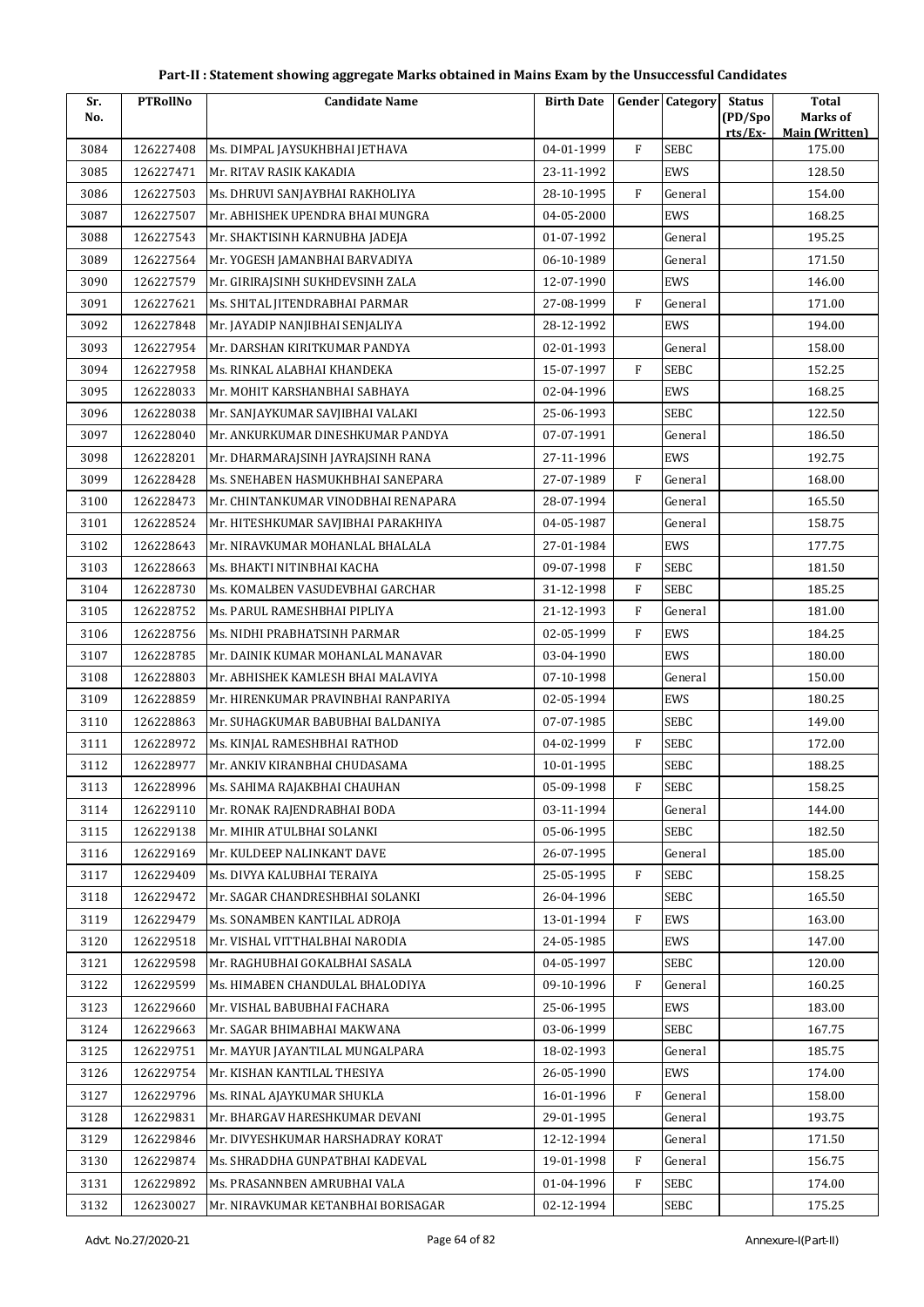| Sr.  | <b>PTRollNo</b> | <b>Candidate Name</b>                   | <b>Birth Date</b> |              | <b>Gender</b> Category | <b>Status</b> | <b>Total</b>                    |
|------|-----------------|-----------------------------------------|-------------------|--------------|------------------------|---------------|---------------------------------|
| No.  |                 |                                         |                   |              |                        | (PD/Spo       | Marks of                        |
| 3133 | 126230036       | Mr. RAJAT MANOJBHAI PANDYA              | 03-08-1995        |              | General                | rts/Ex-       | <b>Main (Written)</b><br>194.00 |
| 3134 | 126230056       | Ms. NILAM ASHOK KUMAR GANGWANI          | 21-01-1991        | $\rm F$      | EWS                    |               | 178.00                          |
| 3135 | 126230109       | Mr. KALPESH MANUBHAI BHATT              | 15-11-1996        |              | EWS                    |               | 179.00                          |
| 3136 | 126230247       | Mr. JAY CHANDRAKANTBHAI JETHVA          | 13-07-1995        |              | General                |               | 134.75                          |
| 3137 | 126230265       | Mr. AMIT GUNVANTRAI DAVE                | 11-01-1995        |              | EWS                    |               | 188.50                          |
| 3138 | 126230354       | Mr. HARDIK PRADIPBHAI JOSHI             | 12-03-1987        |              | EWS                    |               | 172.00                          |
| 3139 | 126230462       | Mr. PUSHPARAJSINH PRUTHVIRAJSINH JADEJA | 09-06-1995        |              | EWS                    |               | 186.75                          |
| 3140 | 126230468       | Ms. MEERA HASMUKHBHAI VASANT            | 16-11-1995        | $\mathbf{F}$ | General                |               | 164.00                          |
| 3141 | 126230562       | Ms. JALPA CHUNIBHAI KASUNDRA            | 07-11-1992        | F            | EWS                    | Sports        | 186.38                          |
| 3142 | 126230570       | Mr. ROHAN JITENDRABHAI JITIYA           | 24-01-1995        |              | SC                     |               | 172.25                          |
| 3143 | 126230602       | Mr. DENISH DIPAKBHAI PARSANA            | 08-05-1995        |              | <b>EWS</b>             |               | 152.75                          |
| 3144 | 126230612       | Mr. RANJIT RAJABHAI KHATANA             | 11-07-2000        |              | SEBC                   |               | 180.00                          |
| 3145 | 126230613       | Mr. DHAVAL RAMESHBHAI TALPARA           | 16-06-1988        |              | EWS                    |               | 159.25                          |
| 3146 | 126230621       | Mr. MILAN HASAMUKHABHAI VAGADIYA        | 29-07-1995        |              | EWS                    |               | 189.00                          |
| 3147 | 126230778       | Mr. VIKRANT VIKRAMSINH JADEJA           | 15-03-1998        |              | <b>EWS</b>             |               | 184.25                          |
| 3148 | 126230812       | Mr. ALPESH PRAVINBHAI AKABARI           | 21-03-1996        |              | General                |               | 183.50                          |
| 3149 | 126230908       | Mr. KULDEEPSINH LAGDHIRSINH CHUDASAMA   | 21-03-1992        |              | EWS                    |               | 138.75                          |
| 3150 | 126230969       | Ms. KAJAL ANILKUMAR MAKHELA             | 08-03-1998        | $\rm F$      | SEBC                   |               | 169.25                          |
| 3151 | 126231077       | Ms. POOJA DINESHBHAI TOPIYA             | 23-01-1995        | F            | EWS                    |               | 181.25                          |
| 3152 | 126231097       | Mr. KULDEEPSINH SAHDEVSINH GOHIL        | 01-08-1997        |              | General                |               | 189.50                          |
| 3153 | 126231102       | Mr. BHAVIK KISHORBHAI THAKARAR          | 10-10-1994        |              | <b>EWS</b>             |               | 167.75                          |
| 3154 | 126231125       | Ms. SHREENAL RAMESHBHAI RUPARELEEYA     | 31-05-1999        | $\mathbf{F}$ | General                |               | 179.25                          |
| 3155 | 126231146       | Mrs. KUNDANBEN SHARDULBHAI CHANDERA     | 20-12-1996        | F            | SEBC                   |               | 139.25                          |
| 3156 | 126231182       | Mr. DHAVAL SHAMJEEBHAI DAFADA           | 17-10-1996        |              | SC                     |               | 179.25                          |
| 3157 | 126231185       | Ms. KHUSHBU NAVINBHAI PANDIT            | 30-08-1993        | $\mathbf{F}$ | General                |               | 178.50                          |
| 3158 | 126231396       | Mr. PRADIP JATABHAI VALA                | 31-07-1996        |              | SEBC                   |               | 187.00                          |
| 3159 | 126231428       | Mr. KRUNALKUMAR RAMESHBHAI KHIMSURIYA   | 22-01-1997        |              | SC                     |               | 142.50                          |
| 3160 | 126231550       | Mr. NITESHKUMAR BABUBHAI SOSA           | 05-11-1994        |              | SC                     |               | 152.00                          |
| 3161 | 126231582       | Ms. VANI NILESHKUMAR PANDYA             | 17-10-2000        | $\rm F$      | General                |               | 178.50                          |
| 3162 | 126231608       | Mr. DILIP JIVRAJBHAI TIMBAL             | 24-05-1994        |              | <b>SEBC</b>            |               | 183.50                          |
| 3163 | 126231662       | Mr. ADITYA NILESHKUMAR PUROHIT          | 10-06-1991        |              | General                |               | 156.25                          |
| 3164 | 126231667       | Mr. RAHULKUMAR JAYANTIBHAI SEJU         | 16-08-1991        |              | SC                     |               | 149.75                          |
| 3165 | 126231676       | Mr. HARPALSINH GAJENDRASINH JADEJA      | 09-06-1997        |              | <b>EWS</b>             |               | 170.50                          |
| 3166 | 126231705       | Ms. BHUMIKABEN DINESHBHAI VEKARIYA      | 17-08-1999        | F            | General                | Sports        | 171.15                          |
| 3167 | 126231787       | Mr. AMARDEEPSINH MANGALSINH JADEJA      | 22-07-1991        |              | EWS                    |               | 177.75                          |
| 3168 | 126231798       | Ms. KAJAL CHANDRAKANT UPADHYAY          | 06-09-1996        | $\mathbf{F}$ | General                |               | 138.50                          |
| 3169 | 126231948       | Mr. KALPESH HIRJIBHAI PIPALIYA          | 23-12-1992        |              | EWS                    |               | 161.50                          |
| 3170 | 126231989       | Mr. ABHISHEKPARI NARANPARI GOSAI        | 11-11-1994        |              | SEBC                   |               | 147.00                          |
| 3171 | 126231995       | Mr. KARTIK DHIRUBHAI NARODIYA           | 21-08-1995        |              | EWS                    |               | 158.50                          |
| 3172 | 126232047       | Mr. PARTH MUKESHBHAI LADVA              | 14-03-1998        |              | SEBC                   |               | 173.75                          |
| 3173 | 126232085       | Mr. PUSHPRAJSINH YOGRAJSINH JADEJA      | 16-10-1992        |              | EWS                    |               | 177.75                          |
| 3174 | 126232112       | Mr. BRIJESH DHIRUBHAI BUSA              | 29-07-1997        |              | EWS                    |               | 124.00                          |
| 3175 | 126232186       | Ms. HIRAL RAVJIBHAI PARADVA             | 18-10-1995        | F            | SEBC                   |               | 89.50                           |
| 3176 | 126232194       | Mr. VISHAL KISHOR VANVI                 | 19-05-1998        |              | SC                     |               | 174.75                          |
| 3177 | 126232218       | Mr. BHAVIK VALLABHBHAI JINJALA          | 23-11-1998        |              | SEBC                   |               | 167.25                          |
| 3178 | 126232236       | Mr. DHRUVRAJSINH MAHENDRASINH JADEJA    | 24-06-1994        |              | General                |               | 160.00                          |
| 3179 | 126232267       | Mr. DARSHANKUMAR BHAVINDRABHAI CHANGELA | 26-12-1990        |              | EWS                    |               | 174.25                          |
| 3180 | 126232311       | Ms. KRISHNABA ASHOKSINH JADEJA          | 12-10-1998        | F            | General                |               | 177.25                          |
| 3181 | 126232373       | Mr. KULDEEP CHANDUBHAI CHAUHAN          | 27-08-1990        |              | SEBC                   |               | 194.00                          |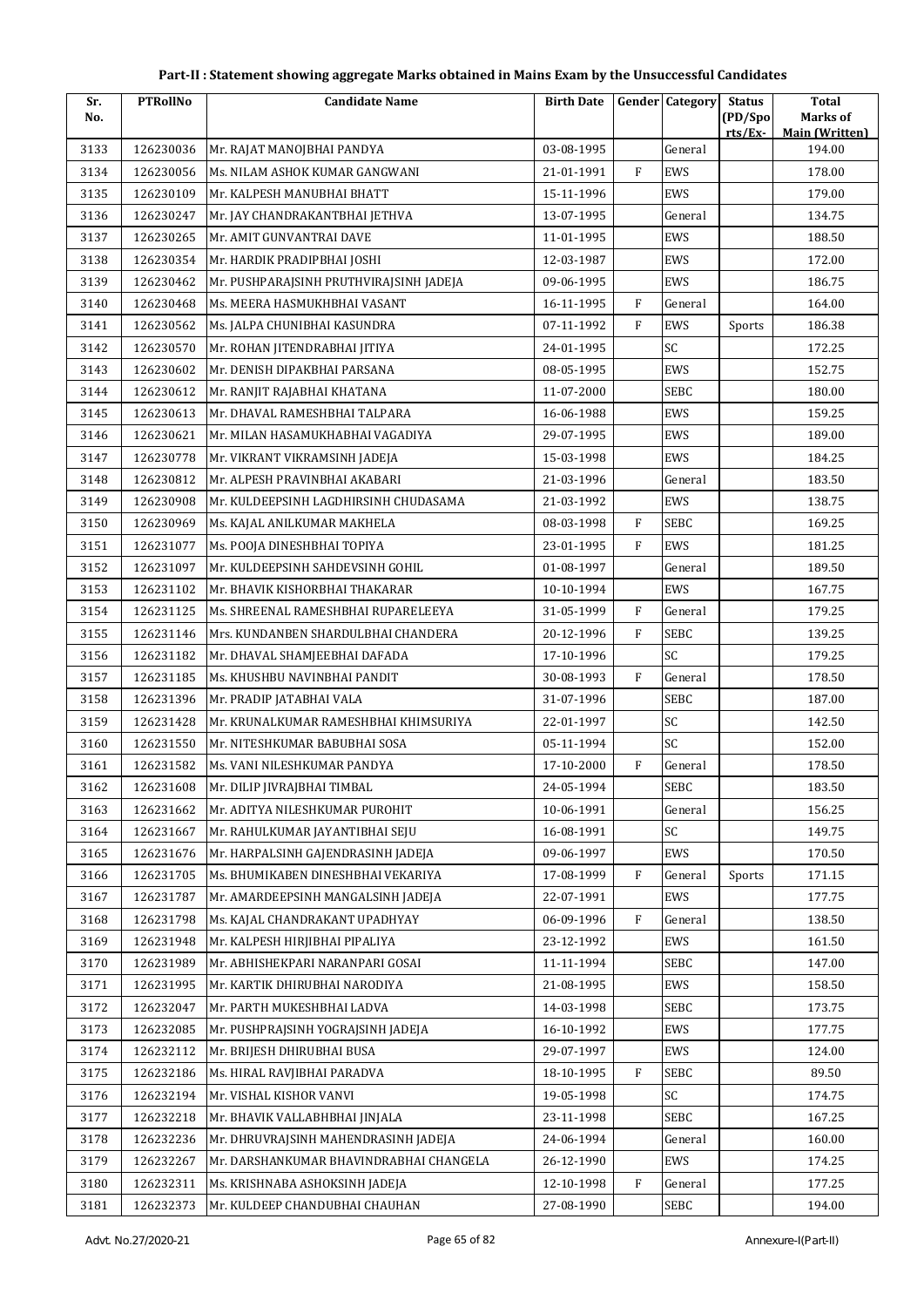| Part-II : Statement showing aggregate Marks obtained in Mains Exam by the Unsuccessful Candidates |  |  |
|---------------------------------------------------------------------------------------------------|--|--|
|---------------------------------------------------------------------------------------------------|--|--|

| Sr.  | <b>PTRollNo</b> | <b>Candidate Name</b>                   | <b>Birth Date</b> |              | <b>Gender Category</b> | <b>Status</b>      | <b>Total</b>                      |
|------|-----------------|-----------------------------------------|-------------------|--------------|------------------------|--------------------|-----------------------------------|
| No.  |                 |                                         |                   |              |                        | (PD/Spo<br>rts/Ex- | Marks of<br><b>Main (Written)</b> |
| 3182 | 126232385       | Ms. FORAM SHAILESHBHAI RAJVIR           | 10-04-1996        | $\rm F$      | General                |                    | 190.50                            |
| 3183 | 126232410       | Ms. AARTI RAMNIKBHAI BHUVA              | 17-09-1992        | $\mathbf{F}$ | General                |                    | 166.25                            |
| 3184 | 126232418       | Mr. MEHUL KUMAR RAMESHBHAI SHINGALA     | 09-11-1993        |              | EWS                    |                    | 125.75                            |
| 3185 | 126232545       | Mr. JEVIN MAHESHBHAI FATANIA            | 26-08-1996        |              | SEBC                   |                    | 117.00                            |
| 3186 | 126232618       | Ms. KRISHNA AJITBHAI SURU               | 05-06-1996        | $\mathbf{F}$ | SEBC                   |                    | 144.50                            |
| 3187 | 126232768       | Mr. JAYESH POPATBHAI DESAI              | 04-01-1990        |              | EWS                    |                    | 129.25                            |
| 3188 | 126232853       | Ms. MONALI KANTIBHAI RANPARIYA          | 23-02-1997        | $\mathbf{F}$ | EWS                    |                    | 170.25                            |
| 3189 | 126232861       | Ms. KAVITA NATHABHAI SORATHIYA          | 03-02-1993        | F            | EWS                    |                    | 180.00                            |
| 3190 | 126232912       | Mr. RAHUL DHIRUBHAI SOLANKI             | 22-06-1997        |              | SC                     |                    | 167.25                            |
| 3191 | 126233090       | Mr. KAMAL HASMUKHBHAI MARAKANA          | 29-06-1995        |              | EWS                    |                    | 181.25                            |
| 3192 | 126233192       | Mr. DHAVALKUMAR HARSUKHLAL KANJARIYA    | 30-05-1991        |              | SEBC                   |                    | 101.75                            |
| 3193 | 126233220       | Mr. SAVAN JENTIBHAI VANPARIYA           | 20-02-1996        |              | EWS                    |                    | 171.75                            |
| 3194 | 126233247       | Mr. ADITYA RAMESHBHAI VAGADIYA          | 26-10-1996        |              | EWS                    |                    | 152.50                            |
| 3195 | 126233490       | Mr. RUTVIKRAJSINH RAMDEVSINH ZALA       | 17-07-1994        |              | EWS                    |                    | 171.25                            |
| 3196 | 126233566       | Mr. MAHESH BHAGVANJIBHAI VADHER         | 20-05-1991        |              | SEBC                   |                    | 174.00                            |
| 3197 | 126233585       | Mr. VAIBHAVRAJSINH SANATSINH ZALA       | 08-08-1998        |              | EWS                    | Sports             | 170.63                            |
| 3198 | 126233586       | Mr. ASHISH KALYANJI BHANUSHALI          | 10-06-1992        |              | EWS                    |                    | 187.25                            |
| 3199 | 126233639       | Ms. FORAM VILESHBHAI MAKADIYA           | 21-06-1997        | $\mathbf{F}$ | General                |                    | 179.75                            |
| 3200 | 126233640       | Mr. PARTH GHANSHYAMDAN GADHAVI          | 26-08-1998        |              | SEBC                   |                    | 154.75                            |
| 3201 | 126233651       | Ms. ANKITA BHARATBHAI PANDYA            | 23-07-1992        | $\mathbf{F}$ | General                |                    | 160.75                            |
| 3202 | 126233672       | Mr. UMANG RAJNIKANT MANAVADARIA         | 16-02-1997        |              | General                |                    | 144.25                            |
| 3203 | 126233741       | Mr. HOSHIL NITINBHAI KANSAGRA           | 28-08-2000        |              | EWS                    |                    | 181.75                            |
| 3204 | 126233839       | Mr. MIHIR GIRDHARBHAI TADA              | 06-06-1995        |              | General                |                    | 138.00                            |
| 3205 | 126233871       | Mrs. GOPIBEN JENTILAL DOBARIYA          | 27-10-1997        | F            | General                |                    | 156.75                            |
| 3206 | 126233896       | Mr. ASHOK PUNRAJBHAI PINGUL             | 16-09-1989        |              | SC                     |                    | 158.25                            |
| 3207 | 126233951       | Mr. YASH NAROTAMABHAI KOTAK             | 06-10-1997        |              | General                |                    | 147.50                            |
| 3208 | 126234023       | Mr. ATUL NATHUBHAI BHARAI               | 21-01-1994        |              | <b>SEBC</b>            |                    | 168.75                            |
| 3209 | 126234231       | Ms. JAHANVI ASHOKKUMAR VYAS             | 01-04-1997        | F            | General                |                    | 126.00                            |
| 3210 | 126234335       | Mr. PARTHRAJSINH NARENDRASINH CHUDASAMA | 14-10-1993        |              | General                |                    | 190.00                            |
| 3211 | 126234490       | Mr. BHAVESH RAMESHBHAI SOLANKI          | 01-12-1989        |              | ${\tt SEBC}$           |                    | 160.50                            |
| 3212 | 126234564       | Mr. VINIT BHANUBHAI PANSHERIYA          | 25-11-1996        |              | EWS                    |                    | 171.00                            |
| 3213 | 126234611       | Mr. NAIMISH BHUPATBHAI LIMBANI          | 29-06-1996        |              | EWS                    |                    | 188.25                            |
| 3214 | 126234618       | Mr. HARDIK SHAILESHBHAI DONGA           | 17-07-1996        |              | EWS                    |                    | 191.50                            |
| 3215 | 126234641       | Mr. MEHUL HAMIRBHAI VORA                | 30-04-1996        |              | SC                     |                    | 186.50                            |
| 3216 | 126234680       | Mr. PRASHANTKUMAR KANUBHAI PARMAR       | 25-11-1997        |              | SEBC                   |                    | 183.00                            |
| 3217 | 126234691       | Mr. SALMANKHAN ASIKBHAI JUNEJA          | 20-03-1994        |              | SEBC                   |                    | 171.75                            |
| 3218 | 126234700       | Mr. RAVI JAYANTILAL DANTALIYA           | 16-11-1990        |              | EWS                    |                    | 179.50                            |
| 3219 | 126234806       | Mrs. HETAL RAMBHAI BARAIYA              | 08-03-1986        | $\mathbf{F}$ | SEBC                   |                    | 166.75                            |
| 3220 | 126234874       | Mr. CHHATRAJIT VIRABHAI SHEKHAVA        | 14-01-1997        |              | SEBC                   |                    | 170.25                            |
| 3221 | 126235025       | Mr. VISHAL PRABHUDASBHAI RADIA          | 13-03-1989        |              | General                |                    | 189.00                            |
| 3222 | 126235051       | Ms. SHRADHABEN JAGDISHBHAI GADHIYA      | 21-07-1996        | $\mathbf{F}$ | General                |                    | 135.50                            |
| 3223 | 126235080       | Mr. GOPAL KISHORBHAI PAUN               | 08-09-1995        |              | EWS                    |                    | 179.25                            |
| 3224 | 126235283       | Mr. MAHESHBHAI GANDUBHAI JADAV          | 07-02-1993        |              | SEBC                   |                    | 167.75                            |
| 3225 | 126235566       | Mr. PIYUSHKUMAR RAMESHBHAI BELADIYA     | 05-01-1994        |              | EWS                    |                    | 182.25                            |
| 3226 | 126235582       | Mr. KANJI JITENDRABHAI DODIYA           | 04-08-1995        |              | SEBC                   |                    | 160.00                            |
| 3227 | 126235590       | Mr. RAYMAL JAYTABHAI LAVDIYA            | 04-03-1994        |              | SEBC                   |                    | 141.25                            |
| 3228 | 126235651       | Mr. PRASHANT VITHALBHAI DOBARIYA        | 21-11-1990        |              | EWS                    |                    | 151.50                            |
| 3229 | 126235668       | Ms. RONAKBEN KISHORBHAI SOLANKI         | 20-06-1998        | F            | SEBC                   |                    | 140.25                            |
| 3230 | 126235785       | Mr. JIGNESHKUMAR JAGDISHBHAI SOLANKI    | 28-03-1992        |              | SEBC                   |                    | 183.50                            |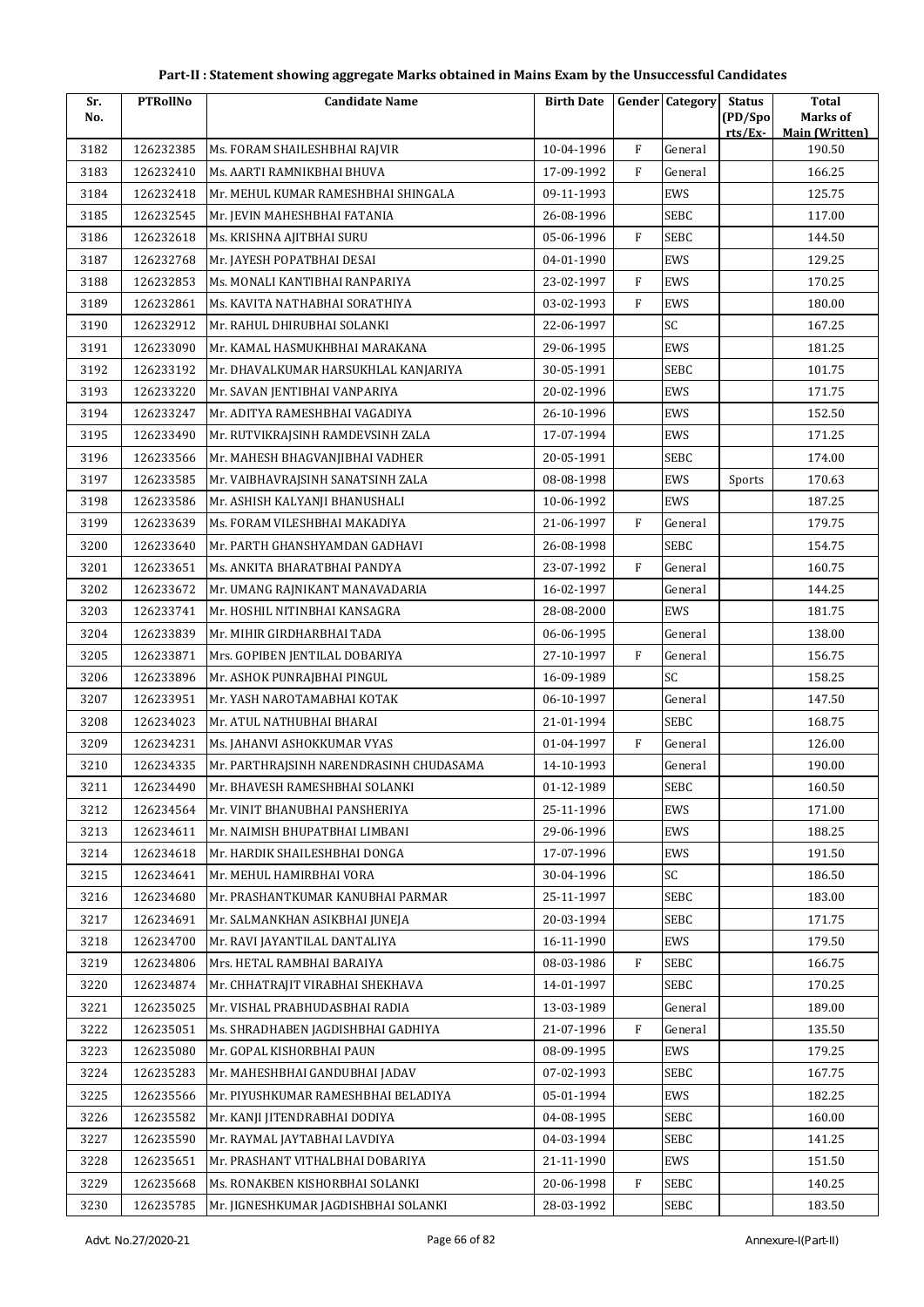| Sr.  | <b>PTRollNo</b> | <b>Candidate Name</b>                  | <b>Birth Date</b> |              | <b>Gender Category</b> | <b>Status</b>     | <b>Total</b>                      |
|------|-----------------|----------------------------------------|-------------------|--------------|------------------------|-------------------|-----------------------------------|
| No.  |                 |                                        |                   |              |                        | (PD/Spo<br>rts/Ex | Marks of<br><b>Main (Written)</b> |
| 3231 | 126235789       | Mr. NISHANT DHIRAJLAL BHALARA          | 30-07-1997        |              | General                |                   | 182.00                            |
| 3232 | 126235813       | Mr. DHARMENDRASINH BHIKHUBHA CHUDASAMA | 14-11-1996        |              | EWS                    |                   | 156.50                            |
| 3233 | 126235909       | Mr. JIGAR NAVINCHANDRA ARDESANA        | 15-08-1989        |              | EWS                    |                   | 148.75                            |
| 3234 | 126235980       | Mr. JEMISH MUKESHBHAI VACHHANI         | 28-10-1990        |              | General                |                   | 149.00                            |
| 3235 | 126236078       | Mr. JAYESHBHAI BHAVANBHAI JAMOD        | 25-03-1994        |              | SEBC                   |                   | 184.75                            |
| 3236 | 126236105       | Mr. RAJESHBHAI GELABHAI AAL            | 01-06-1996        |              | <b>SEBC</b>            |                   | 149.75                            |
| 3237 | 126236140       | Mr. RONAK KARAMSHIBHAI BARASIYA        | 20-12-1995        |              | EWS                    |                   | 185.25                            |
| 3238 | 126236155       | Mr. JIGNESHKUMAR PRAVINBHAI JAMOD      | 29-11-1992        |              | <b>SEBC</b>            |                   | 155.50                            |
| 3239 | 126236193       | Ms. NIMUBEN VAJUBHAI PADHIYAR          | 09-12-1997        | F            | SEBC                   |                   | 184.50                            |
| 3240 | 126236249       | Ms. KAJALBEN KISHORBHAI KANDOLIYA      | 06-04-1995        | F            | <b>SEBC</b>            |                   | 139.25                            |
| 3241 | 126236260       | Mr. JEVINKUMAR HARSUKHBHAI DALSANIYA   | 04-10-1995        |              | EWS                    |                   | 118.25                            |
| 3242 | 126236307       | Mr. HARPALSINH UMEDSINH JADEJA         | 15-11-1995        |              | EWS                    |                   | 166.25                            |
| 3243 | 126236347       | Mr. PRASHANTKUMAR KESHUBHAI VAZA       | 26-03-1997        |              | SC                     |                   | 136.00                            |
| 3244 | 126236381       | Ms. ANJALIBA BHAGIRATHSINH JADEJA      | 08-11-1995        | F            | General                |                   | 179.50                            |
| 3245 | 126236428       | Ms. BHARTI PRAVINBHAI GOHEL            | 09-07-1998        | $\mathbf{F}$ | SC                     |                   | 161.50                            |
| 3246 | 126236464       | Mr. BHAVIN CHANDUBHAI RANPARIYA        | 03-11-1997        |              | EWS                    |                   | 188.25                            |
| 3247 | 126236465       | Mr. RAVIRAJSINH CHANDRASINH ZALA       | 10-11-1996        |              | EWS                    |                   | 166.25                            |
| 3248 | 126236526       | Mr. JAYRAJ HARBHAMBHAI RATHOD          | 05-02-2000        |              | <b>SEBC</b>            |                   | 174.50                            |
| 3249 | 126236529       | Mr. RAJANIKANT AEBHALBHAI BHALALA      | 24-11-1997        |              | <b>SEBC</b>            |                   | 153.00                            |
| 3250 | 126236622       | Mr. PAVAN HARBHAMBHAI DANGAR           | 02-08-1995        |              | <b>SEBC</b>            |                   | 157.75                            |
| 3251 | 126236641       | Mr. GAURAV KANJIBHAI GHIYAL            | 18-02-1991        |              | EWS                    |                   | 157.25                            |
| 3252 | 126236726       | Ms. TRUPTI BHARATBHAI CHUDASAMA        | 16-11-1990        | F            | General                |                   | 171.00                            |
| 3253 | 126236732       | Ms. BHOOMI HARESHKUMAR PARMAR          | 01-02-1992        | F            | SEBC                   |                   | 178.25                            |
| 3254 | 126236735       | Ms. NIMISHA MERAGBHAI JADAV            | 25-12-1995        | F            | <b>SEBC</b>            |                   | 158.75                            |
| 3255 | 126236738       | Mr. NIKUNJKUMAR MATHURBHAI VARASANI    | 20-10-1990        |              | General                |                   | 151.00                            |
| 3256 | 126236803       | Mr. PARTH DHANJIBHAI TIMBADIYA         | 20-04-1997        |              | EWS                    |                   | 144.50                            |
| 3257 | 126236844       | Mr. HARSHIT BHARATBHAI DUDHATRA        | 21-08-1998        |              | EWS                    |                   | 149.50                            |
| 3258 | 126237002       | Mr. MAYUR RAMESHBHAI AJUDIYA           | 22-08-1990        |              | EWS                    |                   | 167.25                            |
| 3259 | 126237060       | Ms. URVASHI JAYANTILAL PARMAR          | 23-02-1999        | F            | SC                     |                   | 143.00                            |
| 3260 | 126237086       | Mr. NIKUNJ BHARATBHAI TILALA           | 02-08-1998        |              | EWS                    |                   | 176.50                            |
| 3261 | 126237147       | Mr. ABHISHEK JAYESHBHAI VITHALAPURA    | 24-08-1997        |              | EWS                    |                   | 147.50                            |
| 3262 | 126237194       | Mr. KALPESH MUKESHBHAI MEHTA           | 26-06-1995        |              | SEBC                   |                   | 138.00                            |
| 3263 | 126237199       | Mr. JAYDEEP MANSUKHBHAI SUDANI         | 24-10-1996        |              | General                |                   | 188.00                            |
| 3264 | 126237237       | Ms. KRISHNA GIRISHBHAI PATEL           | 24-04-1998        | F            | EWS                    |                   | 185.50                            |
| 3265 | 126237257       | Ms. SNEHABEN KANTILAL NIMBARK          | 26-02-1990        | ${\rm F}$    | <b>SEBC</b>            |                   | 155.50                            |
| 3266 | 126237303       | Dr. HIRAL RAMESHBHAI GANGANI           | 06-08-1994        | F            | SEBC                   |                   | 174.25                            |
| 3267 | 126237441       | Ms. PARVATKUMARI RAMESHBHAI SOLANKI    | 11-02-1993        | F            | SC                     |                   | 167.50                            |
| 3268 | 126237445       | Ms. DRASHTY HARSHADBHAI BELADIYA       | 07-01-1995        | F            | <b>SEBC</b>            |                   | 164.75                            |
| 3269 | 126237471       | Mr. BHAVIN DHANJIBHAI BHUVA            | 10-07-1995        |              | EWS                    |                   | 153.50                            |
| 3270 | 126237475       | Mr. MILAN BHARATBHAI GONDALIYA         | 01-08-2000        |              | EWS                    |                   | 141.00                            |
| 3271 | 126237479       | Mr. BHARGAV HITESHBHAI RAVAL           | 21-10-1993        |              | EWS                    |                   | 182.25                            |
| 3272 | 126237510       | Mr. RAHUL MAVJIBHAI BALASARA           | 02-02-1994        |              | SEBC                   |                   | 158.25                            |
| 3273 | 126237525       | Mr. GAURAV DEVAYATBHAI LAVADIYA        | 27-06-1997        |              | <b>SEBC</b>            |                   | 186.25                            |
| 3274 | 126237613       | Ms. ZANKHANA NITINKUMAR PANDYA         | 10-10-1992        | F            | General                |                   | 156.00                            |
| 3275 | 126237653       | Mr. YASHVANT DINESHBHAI DUDHATRA       | 24-01-1998        |              | EWS                    | PD                | 171.75                            |
| 3276 | 126237681       | Mr. PIYUSH DAYABHAI LUNI               | 04-08-1999        |              | <b>SEBC</b>            |                   | 146.00                            |
| 3277 | 126237683       | Mr. HEPIN HARILAL KANANI               | 30-01-1992        |              | EWS                    |                   | 196.50                            |
| 3278 | 126237743       | Mr. MUKESH JAGDISHBHAI AAL             | 02-04-1998        |              | <b>SEBC</b>            |                   | 148.50                            |
| 3279 | 126237761       | Ms. RADHE KISHORBHAI JANI              | 10-08-1997        | F            | EWS                    |                   | 190.00                            |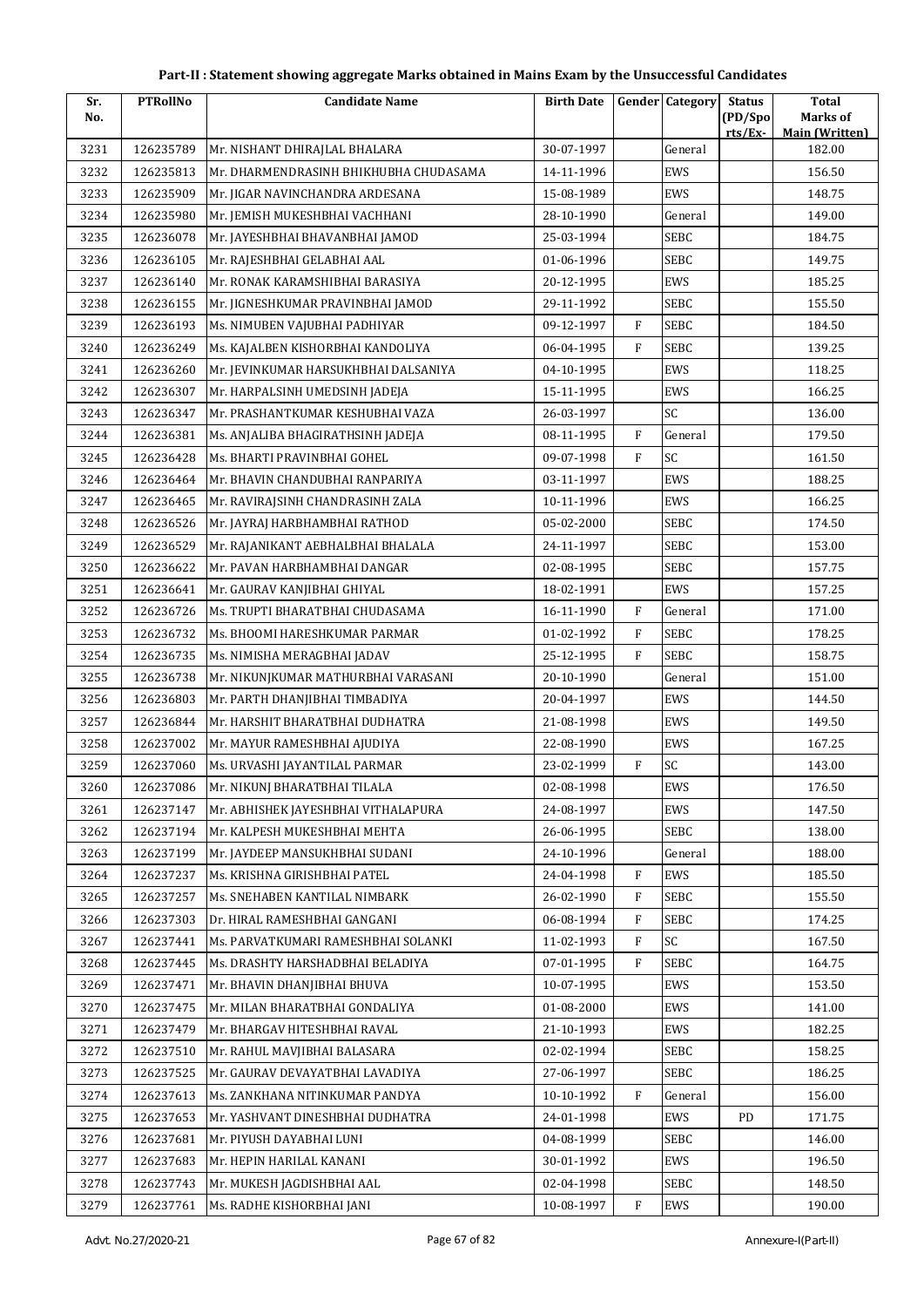| Part-II : Statement showing aggregate Marks obtained in Mains Exam by the Unsuccessful Candidates |  |
|---------------------------------------------------------------------------------------------------|--|
|---------------------------------------------------------------------------------------------------|--|

| Sr.  | <b>PTRollNo</b> | <b>Candidate Name</b>                  | <b>Birth Date</b> |              | Gender Category | <b>Status</b>       | Total                             |
|------|-----------------|----------------------------------------|-------------------|--------------|-----------------|---------------------|-----------------------------------|
| No.  |                 |                                        |                   |              |                 | (PD/Spo)<br>rts/Ex- | Marks of<br><b>Main (Written)</b> |
| 3280 | 126237780       | Mr. CHIRAG JAMANBHAI LUNAGARIA         | 19-10-1994        |              | General         |                     | 176.25                            |
| 3281 | 126237795       | Mr. KULDIPKUMAR KISHORBHAI BAGATHARIYA | 28-05-1998        |              | SEBC            |                     | 177.25                            |
| 3282 | 126237901       | Mr. NIKUNJ MAHESHBHAI VEKARIYA         | 30-11-1997        |              | EWS             |                     | 177.50                            |
| 3283 | 126238044       | Ms. HARSHIDABA KRIPALSINH JADEJA       | 24-01-1997        | $\mathbf{F}$ | EWS             |                     | 143.00                            |
| 3284 | 126238060       | Mr. TAPAN MANHARLAL MEHTA              | 03-01-1997        |              | SEBC            |                     | 135.75                            |
| 3285 | 126238149       | Mr. AKASH ASHOKBHAI VAGHELA            | 13-03-1997        |              | <b>SEBC</b>     |                     | 177.50                            |
| 3286 | 126238181       | Mrs. KOMAL JIGNESH BHAGIYA             | 09-11-1987        | F            | EWS             |                     | 129.75                            |
| 3287 | 126238218       | Mr. BHAVIN SHAILESHBHAI PIPALIYA       | 30-12-1997        |              | EWS             |                     | 168.00                            |
| 3288 | 126238227       | Ms. HANSA MEGHIDAS MAKWANA             | 01-03-1977        | $\mathbf{F}$ | SC              |                     | 133.25                            |
| 3289 | 126238311       | Mr. VIJAY VITTHALBHAI GHODAKIYA        | 27-03-1995        |              | <b>SEBC</b>     |                     | 159.25                            |
| 3290 | 126238389       | Mr. VIJAYKUMAR BHIMAJIBHAI VASARA      | 17-08-1984        |              | SEBC            |                     | 171.50                            |
| 3291 | 126238423       | Mr. CHIRAG MANJIBHAI POKAR             | 19-03-1999        |              | EWS             |                     | 176.00                            |
| 3292 | 126238455       | Ms. BHAVIKA RAYDHANBHAI CHAVDA         | 28-12-1989        | $\rm F$      | <b>SEBC</b>     |                     | 153.50                            |
| 3293 | 126238481       | Ms. BHAVNA BARKATALI VALANI            | 14-11-1985        | $\mathbf{F}$ | General         |                     | 168.00                            |
| 3294 | 126238522       | Mr. PARTH SURESHBHAI MAHALIA           | 22-04-1995        |              | SC              |                     | 167.25                            |
| 3295 | 126238548       | Mr. JUNEZ MAHMAD VAKALIYA              | 08-08-1996        |              | EWS             |                     | 164.75                            |
| 3296 | 126238554       | Mr. PRATIK RAJUBHAI CHAVDA             | 27-04-1991        |              | <b>SEBC</b>     |                     | 168.75                            |
| 3297 | 126238578       | Ms. VARSHA SUBHASHBHAI CHAVDA          | 12-07-1994        | $\mathbf{F}$ | SEBC            |                     | 181.00                            |
| 3298 | 126238647       | Ms. MADINA RAFIK BHAI JESADIYA         | 14-07-1998        | F            | SEBC            |                     | 148.50                            |
| 3299 | 126238693       | Mr. KEVIN ATULBHAI CHOVATIYA           | 28-10-1996        |              | EWS             |                     | 191.75                            |
| 3300 | 126238695       | Ms. MIRAL LABHUBHAI BORICHA            | 19-09-1998        | $\mathbf{F}$ | SEBC            |                     | 185.50                            |
| 3301 | 126238696       | Mr. HITESH NARANBHAI PARVADIYA         | 04-01-1987        |              | EWS             |                     | 193.25                            |
| 3302 | 126238759       | Mr. SUNILKUMAR ARAJANBHAI SOLANKI      | 01-02-1994        |              | SEBC            |                     | 181.75                            |
| 3303 | 126238772       | Ms. NEHAL LABHUBHAI DAV                | 02-02-1997        | $\mathbf{F}$ | SEBC            |                     | 171.75                            |
| 3304 | 126238811       | Mr. VIRENGIRI KISHORGIRI GOSWAMI       | 01-11-1993        |              | SEBC            |                     | 166.50                            |
| 3305 | 126238819       | Ms. VAISHALIBEN BHIKHUBHAI GOSWAMI     | 02-11-1993        | $\rm F$      | SEBC            |                     | 167.75                            |
| 3306 | 126238845       | Ms. DAXABEN ASHOKBHAI ASHIYANI         | 09-10-1995        | $\mathbf{F}$ | SEBC            |                     | 136.50                            |
| 3307 | 126238872       | Ms. RIYA HEMANGBHAI JANI               | 27-08-1998        | $\mathbf{F}$ | EWS             |                     | 186.50                            |
| 3308 | 126238957       | Mr. SATYAM SURESHBHAI SAVALIYA         | 14-07-1998        |              | EWS             |                     | 59.00                             |
| 3309 | 126239035       | Mr. RAVI JAYANTILAL KASUNDRA           | 03-02-1994        |              | General         |                     | 172.25                            |
| 3310 | 126239074       | Ms. RIDHDHI DILIPBHAI GAJERA           | 01-12-1994        | F            | General         | PD                  | 152.50                            |
| 3311 | 126239294       | Mr. BHAGYESH ARJANBHAI MUNGARA         | 18-07-1997        |              | EWS             |                     | 127.50                            |
| 3312 | 126239364       | Mr. YASHRAJSINH JAYVANTSINH JADEJA     | 12-03-1997        |              | EWS             |                     | 135.00                            |
| 3313 | 126239390       | Mr. SHRIKANT BHURABHAI BALDANIYA       | 03-07-1991        |              | SEBC            |                     | 142.75                            |
| 3314 | 126239459       | Mr. ABHISHEK JAGDISHBHAI GHETIYA       | 10-12-1997        |              | EWS             |                     | 181.50                            |
| 3315 | 126239532       | Mr. SACHIN ARUNBHAI KATHAROTIA         | 27-11-1998        |              | General         |                     | 159.75                            |
| 3316 | 126239546       | Mr. VINODKUMAR NATHABHAI SINDHAV       | 07-01-1990        |              | SC              |                     | 147.50                            |
| 3317 | 126239554       | Dr. RUSHITA KIRITBHAI VAGHASIYA        | 11-11-1996        | F            | EWS             |                     | 152.00                            |
| 3318 | 126239609       | Mr. DIVYESH DAYABHAI MENDAPARA         | 18-07-1995        |              | EWS             |                     | 164.00                            |
| 3319 | 126239650       | Mr. MAHENDRA RAMKUBHAI BASIYA          | 26-02-1996        |              | SEBC            |                     | 140.50                            |
| 3320 | 126239662       | Mrs. KRISHNABA SANJAYRAJSINH RAYJADA   | 05-09-1992        | F            | General         |                     | 136.25                            |
| 3321 | 126239749       | Ms. NIRUBEN RATIBHAI DESAI             | 06-10-1989        | F            | General         |                     | 157.00                            |
| 3322 | 126239764       | Mr. SHUBHAM VRUJLAL RUPANI             | 05-05-1994        |              | General         |                     | 188.00                            |
| 3323 | 126239874       | Dr. MAHESHKUMAR NATHABHAI BHADELIYA    | 14-04-1994        |              | SEBC            |                     | 193.75                            |
| 3324 | 126239928       | Mr. RAVIKUMAR SANJAYBHAI JAMANG        | 03-07-1998        |              | SEBC            |                     | 116.75                            |
| 3325 | 126239946       | Mr. PRAGNESH LAXMANBHAI PATEL          | 18-06-1994        |              | EWS             |                     | 167.75                            |
| 3326 | 126239956       | Dr. PRITI ARVINDBHAI BHALODIA          | 24-06-1994        | F            | General         |                     | 158.75                            |
| 3327 | 126240206       | Ms. REKHA ALABHAI KHANDEKA             | 01-01-1996        | $\rm F$      | SEBC            |                     | 168.25                            |
| 3328 | 126240220       | Mr. JAYDIP THAKARSHIBHAI UNDHAN        | 05-11-1996        |              | EWS             |                     | 131.50                            |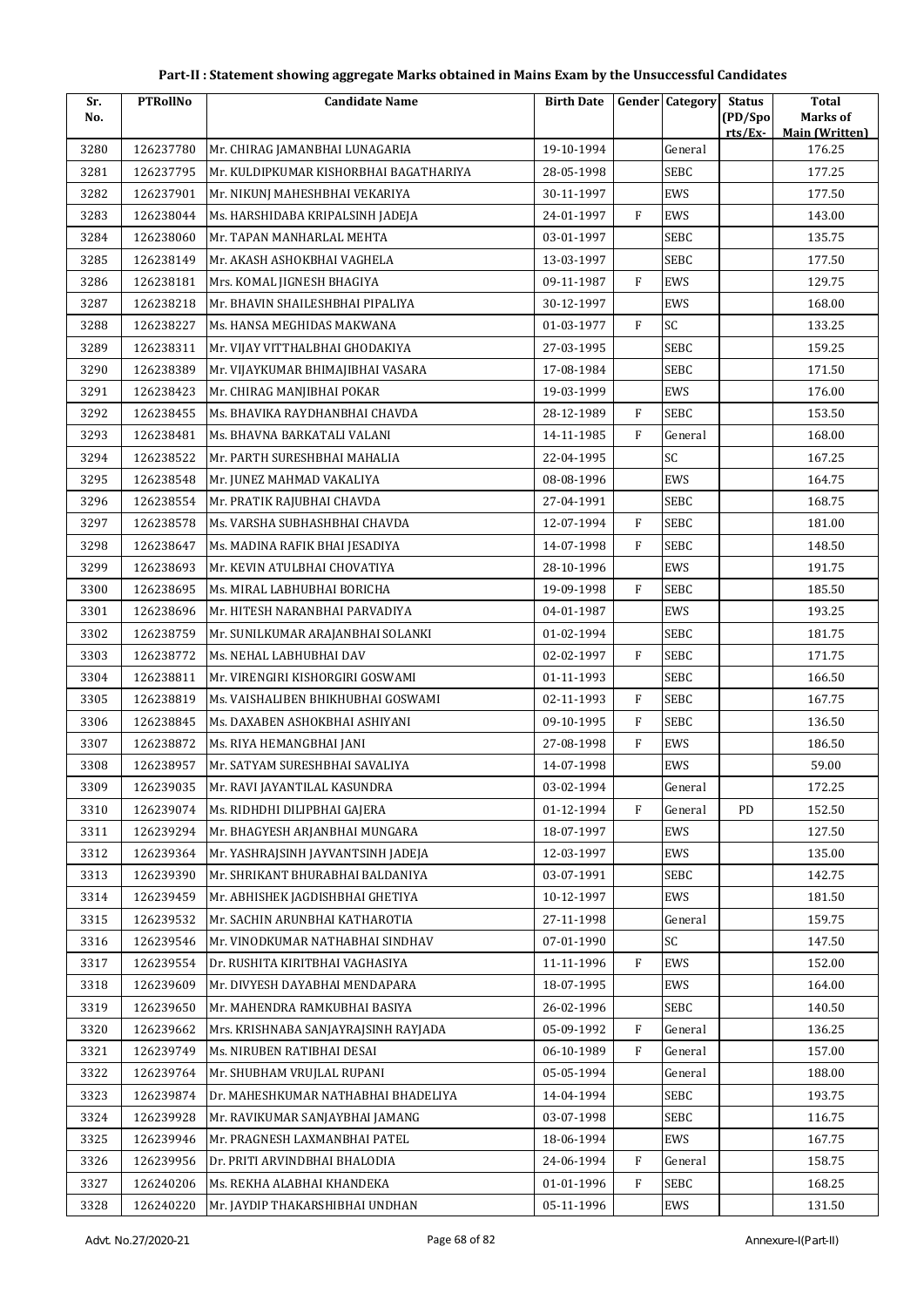| Sr.  | <b>PTRollNo</b> | <b>Candidate Name</b>                     | <b>Birth Date</b> |           | <b>Gender Category</b> | <b>Status</b>      | <b>Total</b>                      |
|------|-----------------|-------------------------------------------|-------------------|-----------|------------------------|--------------------|-----------------------------------|
| No.  |                 |                                           |                   |           |                        | (PD/Spo<br>rts/Ex- | Marks of<br><b>Main (Written)</b> |
| 3329 | 126240260       | Mr. RAVI MANASUKHBHAI BHARADIYA           | 09-10-1991        |           | SC                     |                    | 161.25                            |
| 3330 | 126240268       | Mr. CHIRAG DILIPBHAI KARATHIYA            | 17-09-1997        |           | <b>SEBC</b>            |                    | 162.00                            |
| 3331 | 126240292       | Ms. JANAVEE JAYANTIBHAI PONKIYA           | 01-07-1999        | F         | General                |                    | 167.75                            |
| 3332 | 126240413       | Mr. ASHISHKUMAR JAGDISHBHAI PATEL         | 15-05-1996        |           | EWS                    |                    | 197.25                            |
| 3333 | 126240449       | Mr. RISHI BIPINBHAI DAVE                  | 18-11-1998        |           | General                |                    | 152.00                            |
| 3334 | 126240472       | Mr. KULDIPKUMAR SAILESHBHAI RAVIYA        | 12-08-1994        |           | <b>SEBC</b>            |                    | 172.75                            |
| 3335 | 126240490       | Mr. ROHANKUMAR NAROTTAMBHAI DHOL          | 31-08-1995        |           | EWS                    |                    | 162.00                            |
| 3336 | 126240540       | Mr. DHAVAL HARESHBHAI GADHAVI             | 05-09-1995        |           | <b>SEBC</b>            |                    | 165.00                            |
| 3337 | 126240542       | Mrs. KRUPA DINESHBHAI TIMBADIYA           | 29-06-1995        | F         | General                | Sports             | 169.84                            |
| 3338 | 126240625       | Mr. PRAKASH DINESHBHAI AMBALIYA           | 31-05-1993        |           | EWS                    |                    | 187.25                            |
| 3339 | 126240736       | Mr. BHAVESH KHIMAJIBHAI VALA              | 16-03-1993        |           | SC                     |                    | 158.25                            |
| 3340 | 126240748       | Mr. TUSHAR KANTIBHAI TADHANI              | 05-10-1997        |           | EWS                    |                    | 193.00                            |
| 3341 | 127240966       | Ms. MINAKSHIBAHEN MANUBHAI PRAJAPATI      | 28-05-1991        | F         | <b>SEBC</b>            |                    | 185.75                            |
| 3342 | 127241018       | Mr. MAYANKKUMAR GOVINDLAL PATEL           | 08-03-1993        |           | EWS                    |                    | 180.50                            |
| 3343 | 127241119       | Mr. TRUPAL RAJESH PATEL                   | 23-11-1992        |           | EWS                    |                    | 176.75                            |
| 3344 | 127241131       | Mr. KISHANKUMAR PRADIPBHAI PATEL          | 05-01-1998        |           | EWS                    |                    | 182.75                            |
| 3345 | 127241403       | Mr. SAMIRKUMAR RAMESHBHAI VANKAR          | 01-02-1995        |           | SC                     |                    | 171.25                            |
| 3346 | 127241455       | Ms. PRIYANKAKUVARBA VIKRAMSINH SISODIYA   | 02-05-1991        | F         | General                |                    | 172.50                            |
| 3347 | 127241503       | Mr. YASH JYOTISHKUMAR MODI                | 02-09-1995        |           | <b>SEBC</b>            |                    | 170.75                            |
| 3348 | 127241579       | Mr. DEEP CHANDRAKANTBHAI PATEL            | 02-12-1995        |           | EWS                    |                    | 196.00                            |
| 3349 | 127241620       | Mr. HARDIKKUMAR VISHNUBHAI PATEL          | 10-12-1993        |           | EWS                    |                    | 182.25                            |
| 3350 | 127241635       | Mr. AKSHAYKUMAR MAHENDRABHAI PATEL        | 08-03-1992        |           | General                |                    | 158.00                            |
| 3351 | 127241743       | Mr. AJAYKUMAR GOVINDBHAI VANKAR           | 11-06-1995        |           | SC                     |                    | 179.50                            |
| 3352 | 127241901       | Ms. DIPALI MAGANJIT VANZARA               | 03-08-1998        | F         | <b>SEBC</b>            |                    | 163.75                            |
| 3353 | 127241946       | Ms. KIRANBEN SANJAYKUMAR PRAJAPATI        | 11-05-1997        | F         | <b>SEBC</b>            |                    | 156.00                            |
| 3354 | 127242214       | Mr. MAYURDHVAISINH GOPALSINH RATHOD       | 01-05-1993        |           | General                |                    | 163.25                            |
| 3355 | 127242262       | Ms. DEVAL MANOJKUMAR DESAI                | 06-07-1999        | F         | SEBC                   |                    | 166.75                            |
| 3356 | 127242291       | Ms. URCHITABEN RAJENDRAKUMAR JOSHI        | 22-03-1999        | F         | General                |                    | 177.50                            |
| 3357 | 127242380       | Mr. HITENDRASINH PRAVINSINH RATHOD        | 17-06-1996        |           | EWS                    |                    | 187.00                            |
| 3358 | 127242465       | Ms. JAIMINI JASHUBHAI CHAUDHARY           | 20-05-1995        | F         | SEBC                   |                    | 180.75                            |
| 3359 | 127242473       | Mr. ROHEN NARENDRASINH SOLANKI            | 03-02-1994        |           | <b>SEBC</b>            |                    | 143.50                            |
| 3360 | 127242758       | Dr. MAHIPALSINH RANJITSINH GADHAVI        | 24-07-1990        |           | SEBC                   |                    | 174.50                            |
| 3361 | 127242772       | Ms. MADHURISINH RAJESHKUMARSINH KUSHAWAHA | 20-01-1995        | F         | General                |                    | 137.75                            |
| 3362 | 127242910       | Mr. NIRMALKUMAR RAJESHBHAI CHAUDHARI      | 31-12-1994        |           | <b>SEBC</b>            |                    | 179.25                            |
| 3363 | 127243024       | Ms. KINJALBEN SURESHBHAI PATEL            | 22-03-1999        | ${\rm F}$ | EWS                    |                    | 153.75                            |
| 3364 | 127243027       | Ms. SHRADDHABEN AMRUTBHAI CHAUDHARI       | 15-06-1998        | F         | <b>SEBC</b>            |                    | 162.50                            |
| 3365 | 127243111       | Mr. JAIMIN VASANTKUMAR MODI               | 29-04-1997        |           | <b>SEBC</b>            |                    | 172.75                            |
| 3366 | 127243278       | Mr. SIDDHARTH JAYESHKUMAR UPADHYAY        | 21-05-1995        |           | General                |                    | 163.50                            |
| 3367 | 127243284       | Mr. MAYURKUMAR VITTHALBHAI CHAUDHARI      | 12-09-1996        |           | <b>SEBC</b>            |                    | 126.00                            |
| 3368 | 127243286       | Mr. VISHALKUMAR BHIKHABHAI PATEL          | 16-07-1993        |           | EWS                    |                    | 187.75                            |
| 3369 | 127243403       | Mr. YASHKUMAR GAJENDRABHAI PATEL          | 28-04-1994        |           | EWS                    |                    | 189.75                            |
| 3370 | 127243443       | Mr. ANIKET CHANDRAKANT PRAJAPATI          | 31-05-1995        |           | SEBC                   |                    | 193.50                            |
| 3371 | 127243452       | Mr. HIMANSHU JASHUBHAI RANA               | 15-10-1987        |           | SC                     |                    | 175.25                            |
| 3372 | 127243483       | Dr. NEHA YASHWANTBHAI PATEL               | 19-01-1993        | F         | General                |                    | 171.25                            |
| 3373 | 127243710       | Mr. ABHISHEK MAHIJIBHAI DESAI             | 24-02-1996        |           | <b>SEBC</b>            |                    | 153.25                            |
| 3374 | 127243800       | Mr. KISHANSINH PRUTHVISINH CHAUHAN        | 14-04-1997        |           | <b>SEBC</b>            |                    | 178.00                            |
| 3375 | 127243834       | Mr. MAYANK ATULBHAI DARJI                 | 04-07-1992        |           | <b>SEBC</b>            |                    | 152.75                            |
| 3376 | 127243878       | Mr. KRUSHNARAJSINH GANPATSINH BHATI       | 27-06-1995        |           | EWS                    |                    | 174.00                            |
| 3377 | 127243947       | Mr. PRIYANKKUMAR RATILAL PATEL            | 31-05-1995        |           | EWS                    |                    | 192.00                            |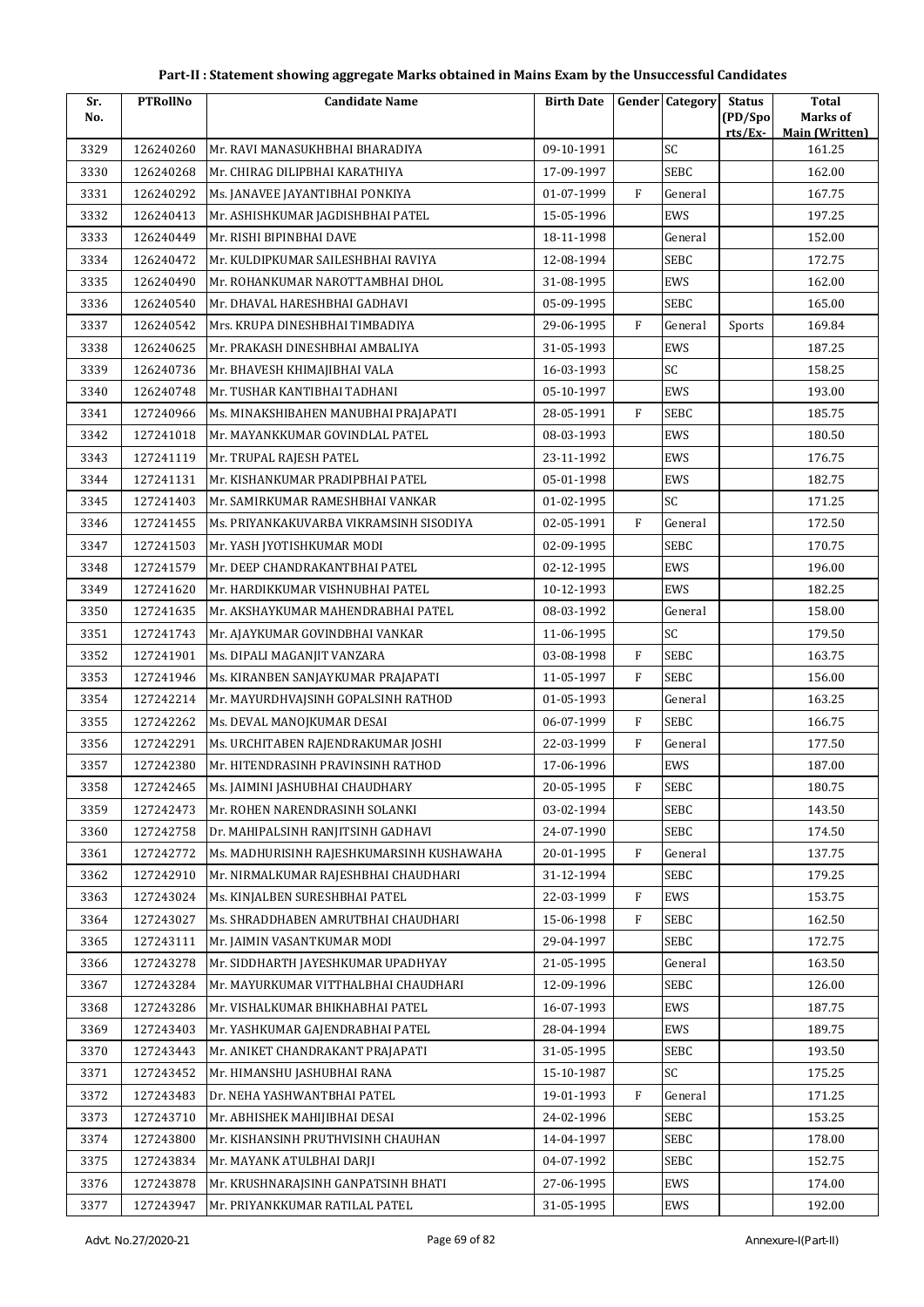| Sr.  | <b>PTRollNo</b> | <b>Candidate Name</b>                  | <b>Birth Date</b> |              | <b>Gender Category</b> | <b>Status</b>      | <b>Total</b>                      |
|------|-----------------|----------------------------------------|-------------------|--------------|------------------------|--------------------|-----------------------------------|
| No.  |                 |                                        |                   |              |                        | (PD/Spo<br>rts/Ex- | Marks of<br><b>Main (Written)</b> |
| 3378 | 127244328       | Mr. CHINMAY KAMLESHBHAI PATEL          | 14-02-1994        |              | EWS                    |                    | 174.00                            |
| 3379 | 127244479       | Mr. PARTHKUMAR UMESHBHAI PATEL         | 10-06-1992        |              | General                |                    | 145.50                            |
| 3380 | 127244629       | Mr. CHINTAN ALPESHBHAI PATEL           | 06-07-1999        |              | EWS                    |                    | 181.75                            |
| 3381 | 127244631       | Ms. PRATIKSHABEN AJAYKUMAR PATEL       | 18-05-1997        | F            | General                |                    | 121.25                            |
| 3382 | 127244735       | Mr. HARDIK NALINCHANDRA PUROHIT        | 16-05-1994        |              | General                |                    | 169.00                            |
| 3383 | 127244878       | Mr. PARTH LALITKUMAR PATEL             | 20-08-1993        |              | EWS                    |                    | 163.00                            |
| 3384 | 127245156       | Mr. KATHAN HARESHKUMAR PATEL           | 28-01-1999        |              | EWS                    |                    | 184.50                            |
| 3385 | 127245353       | Mr. RAVINDRAKUMAR GOVINDBHAI RATHOD    | 05-07-1995        |              | <b>SEBC</b>            |                    | 117.25                            |
| 3386 | 127245452       | Mr. SAVANKUMAR JITENDRAKUMAR PRAJAPATI | 04-07-1996        |              | SEBC                   |                    | 173.50                            |
| 3387 | 127245454       | Mr. ANKITKUMAR MANHARBHAI PARMAR       | 09-01-1995        |              | SC                     |                    | 157.50                            |
| 3388 | 127245584       | Mr. AKASH MANHARLAL SOLANKI            | 13-05-1991        |              | SC                     |                    | 162.25                            |
| 3389 | 127245642       | Mr. KURVISH PARSHOTTAMBHAI PRAJAPATI   | 25-08-1996        |              | <b>SEBC</b>            |                    | 184.00                            |
| 3390 | 127245651       | Mr. ROSHANKUMAR KIRITBHAI PATEL        | 19-03-1995        |              | EWS                    |                    | 180.75                            |
| 3391 | 127245734       | Mr. ANKURKUMAR BIPINBHAI PATEL         | 10-07-1995        |              | EWS                    |                    | 176.00                            |
| 3392 | 127245744       | Mr. HARDIKKUMAR MANHARBHAI NAYAK       | 10-05-1992        |              | General                |                    | 164.50                            |
| 3393 | 127245911       | Mr. ANAND BABUBHAI CHAUDHARI           | 17-08-1995        |              | SEBC                   |                    | 154.50                            |
| 3394 | 127246010       | Mr. PRANAY ARVINDBHAI PATEL            | 21-03-1994        |              | EWS                    |                    | 167.00                            |
| 3395 | 127246064       | Mr. UJAS BHAVESHKUMAR PATEL            | 22-04-1996        |              | General                |                    | 130.00                            |
| 3396 | 127246332       | Mr. HARSHKUMAR NARAYANBHAI PATEL       | 29-12-1996        |              | EWS                    |                    | 181.75                            |
| 3397 | 127246435       | Ms. PRIYA AMRUTLAL PARASANIYA          | 13-02-1990        | F            | General                |                    | 173.75                            |
| 3398 | 127246538       | Mr. DARSHAK SHAILESHBHAI PATEL         | 12-05-1997        |              | EWS                    |                    | 180.75                            |
| 3399 | 127246613       | Mr. SACHINKUMAR UDESINH GADHAVI        | 10-05-1996        |              | General                |                    | 128.75                            |
| 3400 | 127246715       | Mrs. MONIKABAHEN MUKESHBHAI PATEL      | 11-06-1995        | F            | General                |                    | 174.75                            |
| 3401 | 127246868       | Mr. VIRAL GOPALBHAI PRAJAPATI          | 26-05-1998        |              | <b>SEBC</b>            |                    | 152.50                            |
| 3402 | 127246983       | Mr. SANDIPKUMAR JAYANTIBHAI PATEL      | 02-09-1989        |              | EWS                    |                    | 173.00                            |
| 3403 | 127247025       | Mr. MUKUNDKUMAR BHARATBHAI LEUVA       | 12-03-1998        |              | SC                     |                    | 118.50                            |
| 3404 | 127247040       | Mr. NIKHILKUMAR VISHNUPRASAD PATEL     | 01-08-1982        |              | EWS                    |                    | 144.00                            |
| 3405 | 127247128       | Mr. ASHUTOSHKUMAR NIKESHKUMAR BAROT    | 14-06-1997        |              | <b>SEBC</b>            |                    | 150.75                            |
| 3406 | 127247317       | Ms. SHRADDHABEN RAJESHBHAI PATEL       | 01-08-1997        | ${\rm F}$    | EWS                    |                    | 176.75                            |
| 3407 | 127247331       | Ms. PAYAL JIVANBHAI RABARI             | 30-07-1998        | $\mathbf{F}$ | SEBC                   |                    | 134.50                            |
| 3408 | 127247383       | Mr. PATHIK MUKESHKUMAR PRAJAPATI       | 11-07-1997        |              | <b>SEBC</b>            |                    | 108.75                            |
| 3409 | 127247395       | Ms. SURBHIBEN DIPAKKUMAR PATEL         | 01-04-1996        | $\rm F$      | General                |                    | 158.50                            |
| 3410 | 127247424       | Mr. BALBHADRASINH AJITSINH RATHOD      | 01-08-1994        |              | <b>SEBC</b>            |                    | 165.50                            |
| 3411 | 127247442       | Mr. KRUNAL KUMAR NARAYAN BHAI DESAI    | 22-02-1994        |              | <b>SEBC</b>            |                    | 156.25                            |
| 3412 | 127247482       | Mr. NARESHKUMAR LALLUBHAI DESAI        | 27-01-1992        |              | <b>SEBC</b>            |                    | 175.00                            |
| 3413 | 127247573       | Mr. JATIN PRAKASHBHAI PATEL            | 26-11-1995        |              | EWS                    |                    | 195.00                            |
| 3414 | 127247612       | Ms. MAITRI NATVARBHAI RATHOD           | 12-02-1998        | F            | SC                     |                    | 183.00                            |
| 3415 | 127247739       | Ms. TWISHA MUKESHKUMAR CHAUDHARY       | 21-03-1997        | F            | <b>SEBC</b>            |                    | 161.50                            |
| 3416 | 127247929       | Mr. SIDDHARTHKUMAR DHANJIBHAI PATEL    | 12-11-1994        |              | General                |                    | 181.50                            |
| 3417 | 127248206       | Ms. MEGHA NATVARBHAI PATEL             | 14-06-1997        | ${\rm F}$    | EWS                    |                    | 143.75                            |
| 3418 | 127248211       | Mr. SANJAYKUMAR AMRUTBHAI RABARI       | 02-06-1990        |              | <b>SEBC</b>            |                    | 178.00                            |
| 3419 | 127248486       | Mr. MAYURRAJ ISHVARSINH RATHOD         | 25-07-1991        |              | General                |                    | 159.00                            |
| 3420 | 127248496       | Ms. MITTAL ARUNBHAI PATEL              | 11-01-1996        | F            | EWS                    |                    | 158.00                            |
| 3421 | 127248614       | Mr. KISHAN GANPATBHAI PANDAV           | 27-08-1996        |              | <b>ST</b>              |                    | 131.00                            |
| 3422 | 127248648       | Ms. SHREENIDHI AJAYBHAI VYAS           | 28-04-1994        | F            | General                |                    | 184.25                            |
| 3423 | 127248726       | Mr. SANJAY RAJENDRAKUMAR SONGARA       | 29-08-1996        |              | <b>SEBC</b>            |                    | 160.50                            |
| 3424 | 127248748       | Mr. ROSHANKUMAR RAMESHBHAI PATEL       | 08-07-1995        |              | EWS                    |                    | 187.00                            |
| 3425 | 127248783       | Mr. HIMANSHUKUMAR LAVAJIBHAI SUTARIYA  | 03-04-1993        |              | SC                     |                    | 161.50                            |
| 3426 | 127248815       | Mr. ASHISHKUMAR RAMESHBHAI SAGAR       | 08-10-1994        |              | <b>SEBC</b>            |                    | 131.00                            |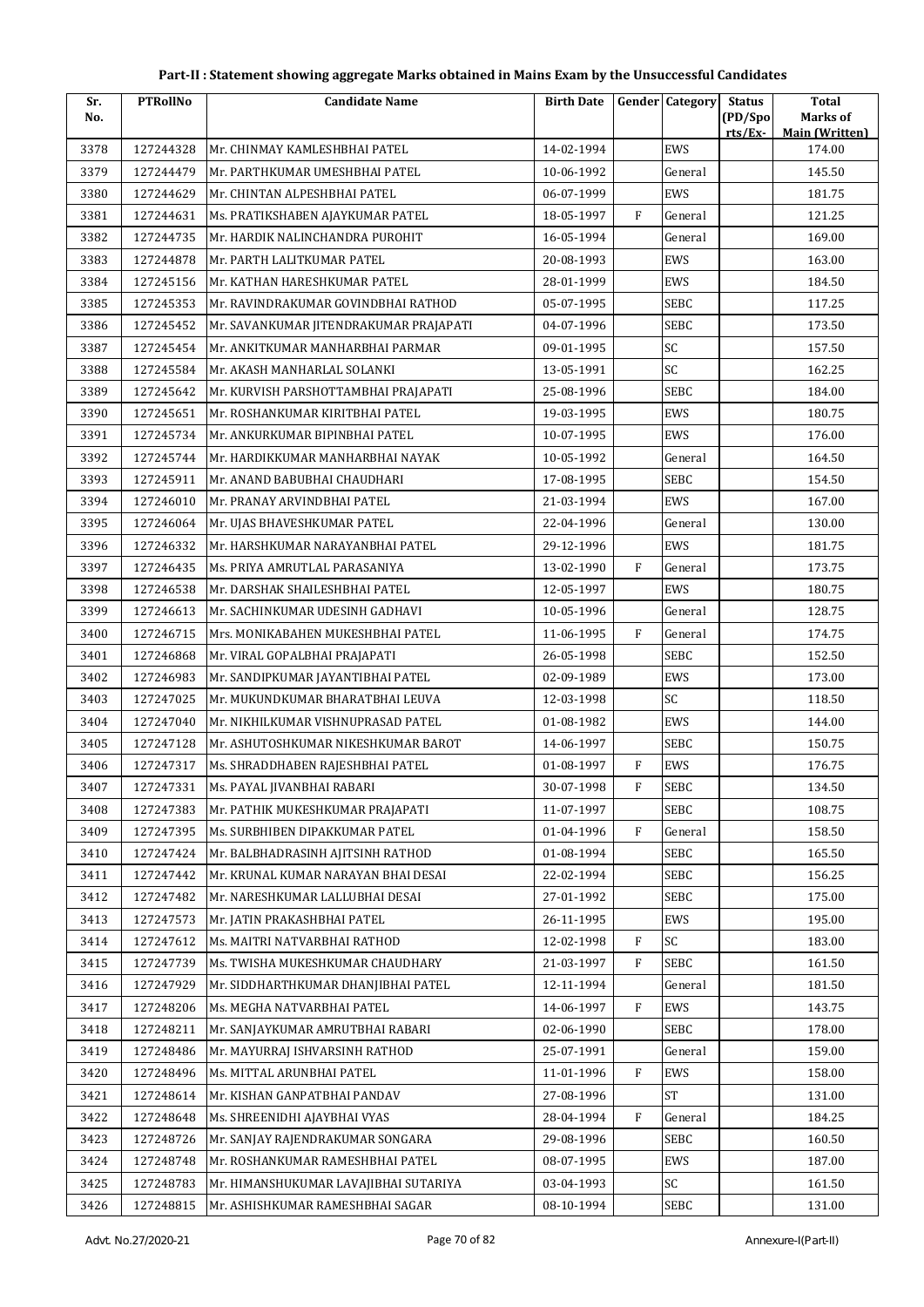| Sr.  | <b>PTRollNo</b> | <b>Candidate Name</b>                  | <b>Birth Date</b> |              | <b>Gender Category</b> | <b>Status</b>      | <b>Total</b>               |
|------|-----------------|----------------------------------------|-------------------|--------------|------------------------|--------------------|----------------------------|
| No.  |                 |                                        |                   |              |                        | (PD/Spo<br>rts/Ex- | Marks of<br>Main (Written) |
| 3427 | 127248856       | Ms. RICHA JAGUBHAI CHAUDHARI           | 28-02-1997        | $\mathbf{F}$ | <b>SEBC</b>            |                    | 166.75                     |
| 3428 | 127248857       | Mr. SAHILKUMAR POPATBHAI PATEL         | 16-12-1997        |              | EWS                    |                    | 151.25                     |
| 3429 | 127248944       | Mr. SHREYANS RAMANBHAI PRAJAPATI       | 03-01-1998        |              | SEBC                   |                    | 153.50                     |
| 3430 | 127248954       | Ms. VIDHYABAHEN MANHARBHAI KOTADIYA    | 24-05-1994        | $\mathbf{F}$ | SC                     |                    | 167.75                     |
| 3431 | 127249058       | Mr. KAMALKUMAR SHIVUBHAI CHAUHAN       | 06-06-1985        |              | SEBC                   |                    | 184.75                     |
| 3432 | 127249123       | Mr. JATINKUMAR GIRISHBHAI PARMAR       | 22-05-1995        |              | SC                     |                    | 168.25                     |
| 3433 | 127249357       | Mr. UMANGKUMAR MUKESHBHAI PATEL        | 20-06-1994        |              | EWS                    |                    | 145.25                     |
| 3434 | 127249448       | Mr. MIT ARVINDBHAI PATEL               | 11-01-1997        |              | EWS                    |                    | 184.50                     |
| 3435 | 127249472       | Mr. DHRUVINKUMAR NARENDRABHAI BAROT    | 05-08-1994        |              | SEBC                   |                    | 164.00                     |
| 3436 | 127249499       | Mr. DIGVIJAY MUKESHBHAI SUTARIYA       | 25-01-1996        |              | SC                     |                    | 158.50                     |
| 3437 | 127249641       | Mr. BRIJESHKUMAR MAHENDRABHAI PANCHAL  | 01-06-1995        |              | SEBC                   |                    | 171.75                     |
| 3438 | 127249649       | Mr. PRINCE MUKESHBHAI PATEL            | 05-07-1997        |              | EWS                    |                    | 180.50                     |
| 3439 | 127249938       | Mr. DHAVALKUMAR BAHECHARBHAI CHAUDHARY | 28-04-1997        |              | SEBC                   |                    | 154.00                     |
| 3440 | 127249941       | Mr. JAIMINKUMAR HASMUKHBHAI PATEL      | 19-11-1993        |              | EWS                    |                    | 171.50                     |
| 3441 | 127250145       | Mr. VISHALKUMAR PRAVINBHAI PATEL       | 07-10-1993        |              | EWS                    |                    | 157.00                     |
| 3442 | 127250237       | Mr. RAJANKUMAR RAJENDRAKUMAR PATEL     | 15-01-1993        |              | General                |                    | 157.75                     |
| 3443 | 127250327       | Mr. MOHAMMADAZIZ KADARBHAI MANSURI     | 19-04-1994        |              | SEBC                   |                    | 187.75                     |
| 3444 | 127250367       | Mr. SAGARKUMAR AMRUTBHAI VANKAR        | 21-08-1994        |              | SC                     |                    | 181.00                     |
| 3445 | 127250589       | Mr. RAJDIPSINH KARANSINH RATHOD        | 10-01-1991        |              | EWS                    |                    | 148.25                     |
| 3446 | 127250592       | Ms. KRUPABEN DINESHKUMAR CHAUDHARI     | 20-07-1994        | F            | SEBC                   |                    | 154.00                     |
| 3447 | 127250677       | Mr. GAURAV SUNILKUMAR ANAND            | 14-08-1992        |              | SC                     |                    | 187.25                     |
| 3448 | 127250870       | Mr. SAVANKUMAR DINESHBHAI VAGHELA      | 12-01-1997        |              | SC                     |                    | 152.50                     |
| 3449 | 127250905       | Mr. SAGAR ASHOKBHAI RAJ                | 29-03-1995        |              | SC                     |                    | 168.75                     |
| 3450 | 127250933       | Mr. MUKUNDSINH MOTISINH RATHOD         | 18-04-1997        |              | <b>SEBC</b>            |                    | 163.75                     |
| 3451 | 127250945       | Mr. SURYAPAL RAJESHBHAI AMIN           | 17-06-1996        |              | SC                     |                    | 152.75                     |
| 3452 | 127251081       | Mr. KRUNAL PRAVINCHANDRA PATIL         | 12-07-1999        |              | SC                     |                    | 162.50                     |
| 3453 | 127251134       | Ms. PRACHI SURESHBHAI MAKWANA          | 12-01-1996        | $\mathbf{F}$ | SC                     |                    | 178.50                     |
| 3454 | 127251192       | Mr. SAMIR KUMAR VINODBHAI PATEL        | 22-01-1996        |              | EWS                    |                    | 172.00                     |
| 3455 | 127251196       | Mr. HARDIKSINH GULABSINH MAKWANA       | 21-12-1994        |              | SEBC                   |                    | 161.25                     |
| 3456 | 128251303       | Mr. PARTH SANJAYBHAI NARODIYA          | 11-09-1999        |              | EWS                    |                    | 181.50                     |
| 3457 | 128251313       | Mr. AJAY RAMESHCHANDRA ACHARYA         | 15-08-1992        |              | General                |                    | 174.50                     |
| 3458 | 128251573       | Ms. MOHINI RAMCHANDRA RAJPUT           | 10-06-1998        | $\rm F$      | General                |                    | 184.00                     |
| 3459 | 128251625       | Mr. PRAVINKUMAR PIRJIJI BAROT          | 01-12-1993        |              | SEBC                   |                    | 175.75                     |
| 3460 | 128251627       | Ms. MAMTAKUMARI ASHWINBHAI CHAUDHARY   | 16-08-1997        | F            | <b>ST</b>              |                    | 158.25                     |
| 3461 | 128251682       | Mr. BHARATKUMAR PIYUSHBHAI DESAI       | 06-08-1998        |              | SEBC                   |                    | 175.00                     |
| 3462 | 128251690       | Mr. CHANDRESHKUMAR LALLUBHAI GANGANI   | 06-06-1992        |              | EWS                    |                    | 197.50                     |
| 3463 | 128251765       | Mr. ANKUR MULJIBHAI PETHANI            | 26-10-1995        |              | EWS                    |                    | 182.50                     |
| 3464 | 128251786       | Mr. HIRENKUMAR PRAVINBHAI DONGA        | 05-01-1999        |              | EWS                    |                    | 178.50                     |
| 3465 | 128251911       | Mr. ADITYA NARESHBHAI SAVALIYA         | 17-01-2000        |              | EWS                    |                    | 178.00                     |
| 3466 | 128252097       | Mr. DINESHBHAI DHUDABHAI PATEL         | 01-06-1995        |              | SEBC                   |                    | 169.50                     |
| 3467 | 128252126       | Mr. BHARAT SEFABHAI HADIYA             | 27-05-1994        |              | SEBC                   |                    | 179.00                     |
| 3468 | 128252167       | Mr. DIVYANGKUMAR MANGUBHAI VASAVA      | 23-04-1997        |              | <b>ST</b>              |                    | 169.00                     |
| 3469 | 128252182       | Mr. DIVYAKANT VINODCHANDRA PARMAR      | 07-07-1996        |              | SC                     |                    | 185.00                     |
| 3470 | 128252196       | Mr. JAYESHKUMAR RAGHAVBHAI GUJJAR      | 24-07-1994        |              | SEBC                   |                    | 166.00                     |
| 3471 | 128252202       | Mrs. URMILA THAKARSHIBHAI DHADUK       | 29-12-1994        | F            | EWS                    |                    | 165.25                     |
| 3472 | 128252232       | Mr. RUSHABH KIRITBHAI DAVARIYA         | 22-10-1998        |              | General                |                    | 189.25                     |
| 3473 | 128252251       | Ms. PALAKBEN JANAKBHAI CHAUDHARI       | 15-09-1996        | F            | SEBC                   |                    | 168.50                     |
| 3474 | 128252285       | Mr. AMITKUMAR UKEDBHAI PATEL           | 01-04-1995        |              | <b>ST</b>              |                    | 137.50                     |
| 3475 | 128252293       | Mr. KETUL RAMANBHAI PATEL              | 26-11-1996        |              | EWS                    |                    | 165.00                     |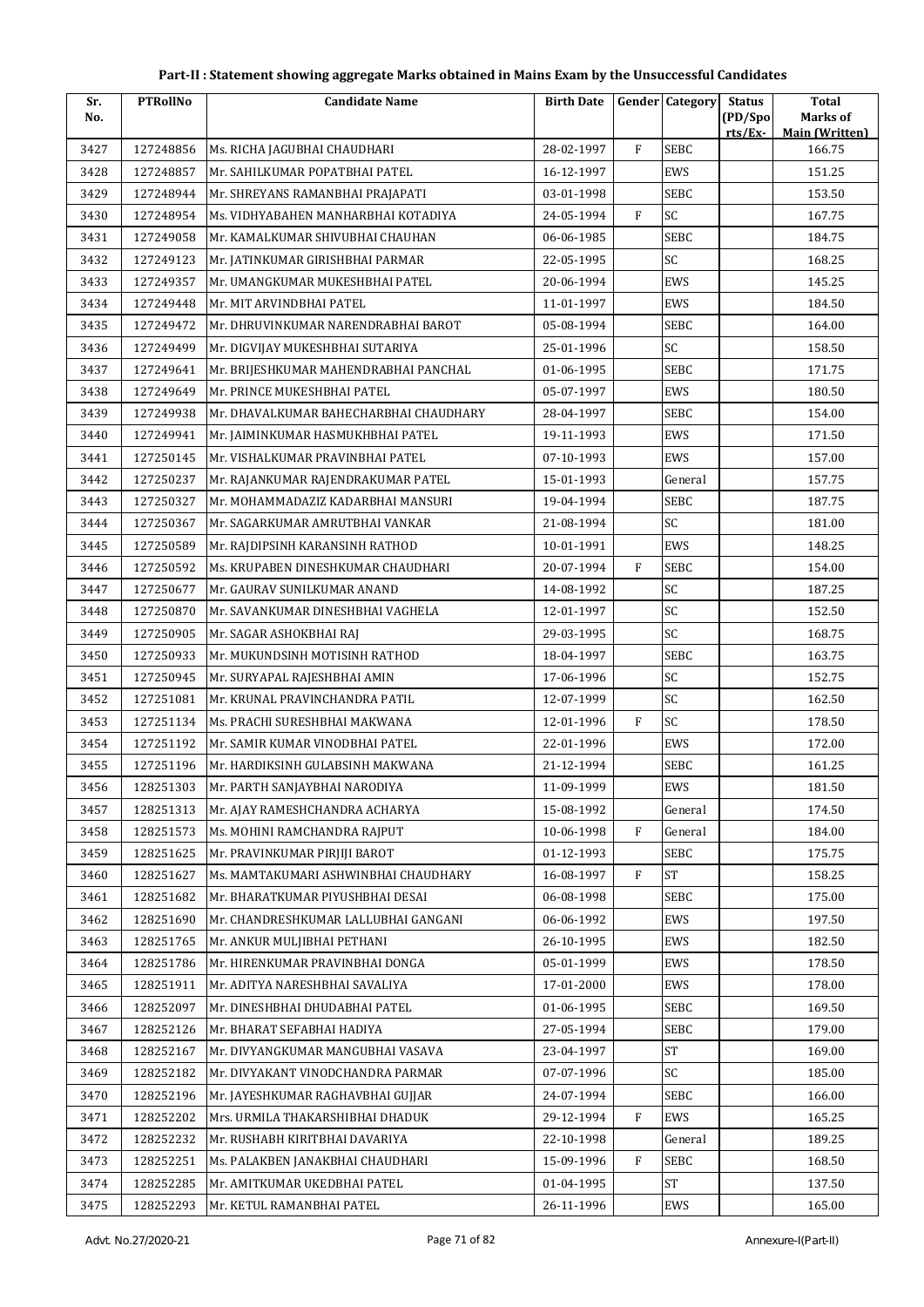| Sr.  | <b>PTRollNo</b> | <b>Candidate Name</b>                    | <b>Birth Date</b> |   | <b>Gender Category</b> | <b>Status</b> | <b>Total</b>                    |
|------|-----------------|------------------------------------------|-------------------|---|------------------------|---------------|---------------------------------|
| No.  |                 |                                          |                   |   |                        | (PD/Spo       | Marks of                        |
| 3476 | 128252350       | Ms. CHANDANIBEN KANTIBHAI THESIYA        | 01-03-1998        | F | EWS                    | rts/Ex        | <b>Main (Written)</b><br>171.75 |
| 3477 | 128252506       | Mr. NITIN BHUPATBHAI LADUMOR             | 24-02-1998        |   | <b>SEBC</b>            |               | 160.50                          |
| 3478 | 128252546       | Mr. HARDIKKUMAR CHHAGANBHAI KANTHARIA    | 06-08-1994        |   | SC                     |               | 145.00                          |
| 3479 | 128252583       | Ms. KUSUMBEN SHANKARBHAI MAHLA           | 18-12-1996        | F | <b>ST</b>              |               | 166.75                          |
| 3480 | 128252588       | Mr. RAHUL MANSUKHBHAI NAROLA             | 30-06-1993        |   | EWS                    |               | 183.75                          |
| 3481 | 128252627       | Ms. PARITABEN NARESHBHAI SAVANI          | 13-07-1995        | F | EWS                    |               | 189.50                          |
| 3482 | 128252642       | Mr. MARMIK BHADRESHBHAI DUNGRANI         | 09-07-1997        |   | EWS                    |               | 182.50                          |
| 3483 | 128252702       | Mr. SANDEEP RAMESHBHAI BAMBHAROLIYA      | 22-11-1999        |   | EWS                    |               | 154.75                          |
| 3484 | 128252977       | Mr. SANJAY CHATURBHAI PAGHDAL            | 01-06-1979        |   | EWS                    | PD            | 166.25                          |
| 3485 | 128253038       | Ms. DHARMAGNAKUMARI GIRISHBHAI CHAUDHARI | 12-10-1994        | F | <b>ST</b>              |               | 165.75                          |
| 3486 | 128253042       | Mr. DIVYESHKUMAR JAYANTIBHAI VALANKAR    | 15-08-1991        |   | SC                     |               | 164.50                          |
| 3487 | 128253085       | Dr. BALDEV MANSUKHBHAI CHAVDA            | 13-06-1992        |   | <b>SEBC</b>            |               | 176.50                          |
| 3488 | 128253090       | Mr. TUSHAR GIRISHBHAI PARAKHEEYA         | 01-12-1994        |   | EWS                    |               | 113.25                          |
| 3489 | 128253443       | Ms. MANISHABEN SHAMJIBHAI TARSARIYA      | 12-04-1995        | F | <b>SEBC</b>            |               | 157.50                          |
| 3490 | 128253626       | Mr. HARMITKUMAR PANKAJBHAI GODHANI       | 04-10-1999        |   | General                |               | 164.00                          |
| 3491 | 128253648       | Mrs. ASHA NARSIHBHAI KAVAD               | 10-07-1987        | F | <b>SEBC</b>            |               | 183.75                          |
| 3492 | 128253760       | Mr. HARSHAD KHIMJIBHAI AVAIYA            | 13-01-1998        |   | EWS                    |               | 143.00                          |
| 3493 | 128253870       | Mr. MOHITBHAI RAMESHBHAI GANGANI         | 26-08-2000        |   | EWS                    |               | 161.50                          |
| 3494 | 128253925       | Mr. ASHISH JENTIBHAI BAMBHANIYA          | 28-06-1999        |   | SEBC                   |               | 149.25                          |
| 3495 | 128253928       | Mr. KIRTI RAMESHBHAI NARIYA              | 02-02-1996        |   | EWS                    |               | 181.00                          |
| 3496 | 128254008       | Mr. VIKAS JETHALAL BHADARKA              | 06-04-1995        |   | SC                     |               | 170.00                          |
| 3497 | 128254147       | Mr. PRATIK MAHESHBHAI KHENI              | 28-10-1997        |   | EWS                    |               | 190.25                          |
| 3498 | 128254498       | Mr. JAYESHKUMAR PUNJAJI RAYGOR           | 01-04-1993        |   | EWS                    |               | 186.75                          |
| 3499 | 128254532       | Mr. NITINKUMAR RAGHAVBHAI KAKADIYA       | 26-01-1994        |   | EWS                    |               | 197.50                          |
| 3500 | 128254579       | Mr. CHANDRESH KANTIBHAI VAGHELA          | 15-08-1995        |   | <b>SEBC</b>            |               | 169.00                          |
| 3501 | 128254586       | Mr. HIRENKUMAR GOVINDBHAI AKBARI         | 30-10-1989        |   | General                |               | 153.75                          |
| 3502 | 128254607       | Mr. NAYANKUMAR DULABHAI KATARIYA         | 10-03-1996        |   | <b>SEBC</b>            |               | 172.25                          |
| 3503 | 128254647       | Mr. PRASHANTBHAI SURESHBHAI LOHAR        | 18-11-1998        |   | General                |               | 158.75                          |
| 3504 | 128254778       | Mr. HARDIKKUMAR DINESHBHAI LADVA         | 10-04-2000        |   | <b>SEBC</b>            |               | 174.00                          |
| 3505 | 128254827       | Mr. DIVYANGBHAI SHAILESHBHAI PATEL       | 04-06-1994        |   | $\mbox{ST}$            |               | 155.25                          |
| 3506 | 128254840       | Mr. VIRAGBHAI VINUBHAI GAJERA            | 11-06-1996        |   | EWS                    |               | 145.25                          |
| 3507 | 128254851       | Mr. NIKUNI BABUBHAI NAKUM                | 19-06-1993        |   | <b>SEBC</b>            |               | 192.00                          |
| 3508 | 128254915       | Mr. RAVI PARSHOTAMBHAI NAROLA            | 05-10-1997        |   | EWS                    |               | 175.00                          |
| 3509 | 128254937       | Mr. ANKIT JAYANTIBHAI CHOUDHARY          | 06-02-1995        |   | General                |               | 131.00                          |
| 3510 | 128255100       | Mr. VIJAYKUMAR VIKRAMBHAI SONANI         | 05-05-1992        |   | EWS                    |               | 197.50                          |
| 3511 | 128255189       | Ms. HEMALI SHAMBHUBHAI AMBALIYA          | 19-03-1997        | F | <b>SEBC</b>            |               | 185.25                          |
| 3512 | 128255216       | Mr. ABHISHEK VITTHALBHAI BUNHA           | 09-01-1995        |   | EWS                    |               | 193.25                          |
| 3513 | 128255228       | Mr. PRAKASH LAXMAN WARSADE               | 21-12-1989        |   | General                |               | 165.25                          |
| 3514 | 128255255       | Mr. ALPESHKUMAR VRAJLAL MAKWANA          | 27-05-1995        |   | <b>SEBC</b>            |               | 188.00                          |
| 3515 | 128255297       | Mr. NIKUL DAHYABHAI SINDHAV              | 13-02-1996        |   | <b>SEBC</b>            |               | 171.75                          |
| 3516 | 128255355       | Ms. LINA DILIPBHAI SOJITRA               | 05-04-1992        | F | EWS                    |               | 169.00                          |
| 3517 | 128255425       | Mr. SANKET KUMAR JIVANBHAI CHAUDHARI     | 09-10-1992        |   | <b>ST</b>              |               | 124.75                          |
| 3518 | 128255436       | Mr. JONALKUMAR RAJUBHAI PATEL            | 29-07-1993        |   | ST                     |               | 161.00                          |
| 3519 | 128255455       | Mr. CHANDRESH JAGDISHBHAI HADIYA         | 19-03-1999        |   | SEBC                   |               | 163.25                          |
| 3520 | 128255457       | Mr. JENISH PRAVINBHAI RIBADIYA           | 18-08-1997        |   | General                |               | 170.25                          |
| 3521 | 128255541       | Ms. TRUPTI PRAVINBHAI BORAD              | 11-11-1996        | F | General                |               | 179.00                          |
| 3522 | 128255608       | Mr. KAUSHIKBHAI VINUBHAI VASANI          | 17-09-1996        |   | EWS                    |               | 184.00                          |
| 3523 | 128255627       | Mr. PANCHANAN MADHUMANGAL PATRA          | 10-07-1996        |   | General                |               | 167.75                          |
| 3524 | 128255632       | Mr. PAVANKUMAR DHANSUKHBHAI GOTI         | 28-04-1998        |   | EWS                    |               | 191.00                          |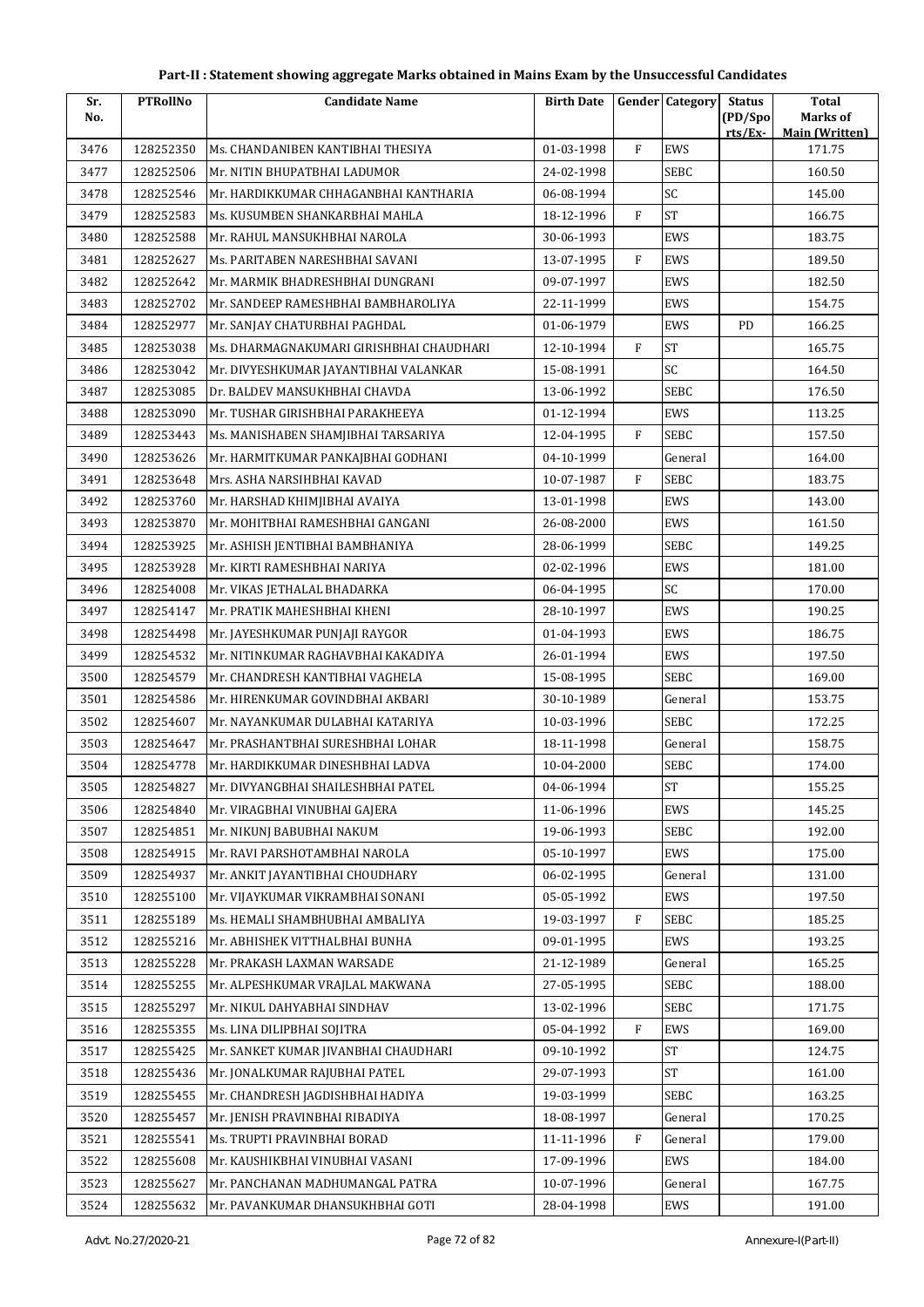| Sr.          | <b>PTRollNo</b>        | <b>Candidate Name</b>                                                     | <b>Birth Date</b>        |              | <b>Gender Category</b> | <b>Status</b> | <b>Total</b>                    |
|--------------|------------------------|---------------------------------------------------------------------------|--------------------------|--------------|------------------------|---------------|---------------------------------|
| No.          |                        |                                                                           |                          |              |                        | (PD/Spo       | Marks of                        |
| 3525         | 128255643              | Mr. RAJAN KISHORBHAI MUNGARA                                              | 14-09-1999               |              | EWS                    | rts/Ex-       | <b>Main (Written)</b><br>192.00 |
| 3526         | 128255666              | Mr. ASHISH PRAKASHBHAI GAJERA                                             | 29-08-1996               |              | EWS                    |               | 171.50                          |
| 3527         | 128255692              | Mr. ALISHKUMAR BHARATKUMAR PATEL                                          | 23-08-1997               |              | EWS                    |               | 196.75                          |
| 3528         | 128255730              | Ms. REENABEN DHARMENDRABHAI LASHKARI                                      | 22-03-2000               | $\rm F$      | SEBC                   |               | 148.25                          |
| 3529         | 128255733              | Ms. KHYATI BHARATKUMAR GANDHI                                             | 27-11-1995               | F            | SEBC                   |               | 174.25                          |
| 3530         | 128255737              | Mr. NIKUNJKUMAR NARANBHAI VANAPARIYA                                      | 02-12-1995               |              | EWS                    |               | 158.50                          |
| 3531         | 128255801              | Mr. PRAFUL RAMESHBHAI SITAPARA                                            | 24-02-1996               |              | <b>SEBC</b>            |               | 134.50                          |
| 3532         | 128255812              | Mr. MILAN DINESHBHAI GOPANI                                               | 27-10-1997               |              | EWS                    |               | 172.50                          |
| 3533         | 128255952              | Mr. MAULIK MAHESHBHAI PANDYA                                              | 13-10-1993               |              | General                |               | 183.50                          |
| 3534         | 128255963              | Mr. KARTIK RAJENDRAKUMAR PRAJAPATI                                        | 09-05-1995               |              | <b>SEBC</b>            |               | 168.25                          |
| 3535         | 128256046              | Mr. PARTHKUMAR GHANSHYAMBHAI KOTHARI                                      | 19-06-1997               |              | EWS                    |               | 193.25                          |
| 3536         | 128256131              | Ms. ROSHNIKUMARI RAJESHBHAI PATEL                                         | 10-02-1996               | F            | <b>ST</b>              |               | 160.00                          |
| 3537         | 128256333              | Mr. DHARMESH RUKHADBHAI NAKUM                                             | 12-06-1998               |              | SEBC                   |               | 187.75                          |
| 3538         | 128256355              | Mr. JITESH HIMMATBHAI LADUMOR                                             | 16-11-1995               |              | SEBC                   |               | 167.25                          |
| 3539         | 128256494              | Mr. VISHALKUMAR HIMMATBHAI GAJERA                                         | 02-10-1996               |              | EWS                    |               | 162.75                          |
| 3540         | 128256579              | Mr. HARIKRUSHN MANU BHAI VORA                                             | 16-07-1996               |              | SEBC                   |               | 170.00                          |
| 3541         | 128256683              | Mr. SUNILKUMAR JAGDISHBHAI PATEL                                          | 12-12-1991               |              | General                |               | 172.00                          |
| 3542         | 128256692              | Ms. JINALBEN SURESHBHAI KOTADIYA                                          | 13-12-1999               | $\mathbf{F}$ | EWS                    |               | 186.00                          |
| 3543         | 128256851              | Mr. JEMISH MUKESHBHAI VAGHANI                                             | 18-08-1997               |              | EWS                    |               | 178.00                          |
| 3544         | 128256979              | Mr. RONAK JAYESHKUMAR PATEL                                               | 13-08-1994               |              | EWS                    |               | 168.25                          |
| 3545         | 128257010              | Mr. NAVAJ ALLARAKHA MALEK                                                 | 15-01-1995               |              | SEBC                   |               | 165.75                          |
| 3546         | 128257125              | Mr. ANKITKUMAR VIRSINGBHAI CHAUDHARI                                      | 30-09-1994               |              | <b>ST</b>              |               | 159.00                          |
| 3547         | 128257420              | Ms. BHARTIBEN ASHOKBHAI AWARI                                             | 24-09-1993               | $\mathbf{F}$ | SEBC                   |               | 151.75                          |
| 3548         | 128257610              | Ms. DAYABEN GANESHBHAI GOHIL                                              | 01-06-1996               | $\mathbf{F}$ | SEBC                   |               | 133.25                          |
| 3549         | 128257642              | Mr. ISHWAR GOVINDBHAI BHUBHALIYA                                          | 10-02-1992               |              | SEBC                   |               | 153.75                          |
| 3550         | 128257643              | Mr. KHUSHAL VAJUBHAI KUNDALIYA                                            | 14-06-1998               |              | EWS                    |               | 171.25                          |
| 3551         | 128257651              | Mr. PARESH HIRAJIBHAI KAKLOTAR                                            | 11-11-1993               |              | SEBC                   |               | 149.50                          |
| 3552         | 128257663              | Mr. NILESH RAKESHBHAI AHIR                                                | 12-05-1998               |              | <b>SEBC</b>            |               | 153.75                          |
| 3553         | 128257828              | Mr. PRAJESH NARANBHAI PATEL                                               | 08-11-1996               |              | EWS                    |               | 163.75                          |
| 3554         | 128257932              | Mr. KULDEEP RAMESHBHAI GELANI                                             | 07-01-1996               |              | EWS                    |               | 196.25                          |
| 3555         | 128257933              | Ms. BITU CHANDULAL GHONIYA                                                | 25-09-1994               | F            | EWS                    |               | 177.25                          |
| 3556         | 128257947              | Mr. MANISHKUMAR DHIRUBHAI JALONDHARA                                      | 29-04-1996               |              | SEBC                   |               | 180.75                          |
| 3557         | 128258008              | Ms. BHARTIBEN RAMESHBHAI PATEL                                            | 22-04-1997               | $\rm F$      | SEBC                   |               | 157.25                          |
| 3558         | 128258009              | Mr. MAYUR RAMESHBHAI GOJARIYA                                             | 20-11-1989               |              | EWS                    |               | 175.00                          |
| 3559         | 128258012              | Mr. JITENKUMAR CHANDULAL BHADJA                                           | 27-11-1995               |              | General                |               | 193.75                          |
| 3560         | 128258040              | Ms. DIVYA LALJIBHAI KAKADIYA                                              | 01-04-1998               | F            | General                |               | 183.50                          |
|              | 128258074              | Mr. DHARMIK RAMESHBHAI CHANCHAPARA                                        |                          |              | EWS                    |               | 182.25                          |
| 3561<br>3562 | 128258099              | Mr. PRAKASHKUMAR MANSUKHBHAI KAPOPARA                                     | 14-08-1997<br>13-11-1995 |              | EWS                    |               | 164.00                          |
| 3563         | 128258165              | Mr. PARIMAL NAVINBHAI PATEL                                               | 17-03-1995               |              | <b>ST</b>              |               | 142.25                          |
| 3564         | 128258179              | Mr. JAIMISHBHAI MULJIBHAI KAKADIYA                                        | 08-08-1998               |              | EWS                    |               | 182.25                          |
|              |                        |                                                                           |                          |              |                        |               |                                 |
| 3565         | 128258183              | Mr. ANANDBHAI HARJIBHAI GOTI                                              | 15-09-1992               |              | EWS<br>General         |               | 173.00<br>177.25                |
| 3566<br>3567 | 128258553<br>128258629 | Mr. DHARMESHKUMAR PARSHOTTAMBHAI JODHANI<br>Mr. MUKESHKUMAR MANUBHAI AHIR | 15-08-1993<br>16-08-1996 |              | SEBC                   |               | 151.25                          |
|              |                        |                                                                           |                          |              |                        |               |                                 |
| 3568         | 128258637              | Mr. PRASHANT RAMESHBHAI MAVANI                                            | 19-11-1992               |              | EWS                    |               | 163.75                          |
| 3569         | 128258647              | Mr. VIKASKUMAR KANJIBHAI PATEL                                            | 02-02-1999               |              | EWS                    |               | 165.00                          |
| 3570         | 128258755              | Mr. HARDIK SHANTILAL SHEKHALIYA                                           | 01-12-1996               |              | EWS                    |               | 175.75                          |
| 3571         | 128258860              | Mr. ANKIT PRAVINBHAI CHIKHALIYA                                           | 16-06-1996               |              | EWS                    |               | 186.00                          |
| 3572         | 128258965              | Mr. JAYDIP BHUPATBHAI AAHIR                                               | 24-10-1994               |              | SEBC                   |               | 189.50                          |
| 3573         | 128259009              | Ms. DIVYA PRAVINBHAI VORA                                                 | 27-04-1996               | F            | EWS                    |               | 163.00                          |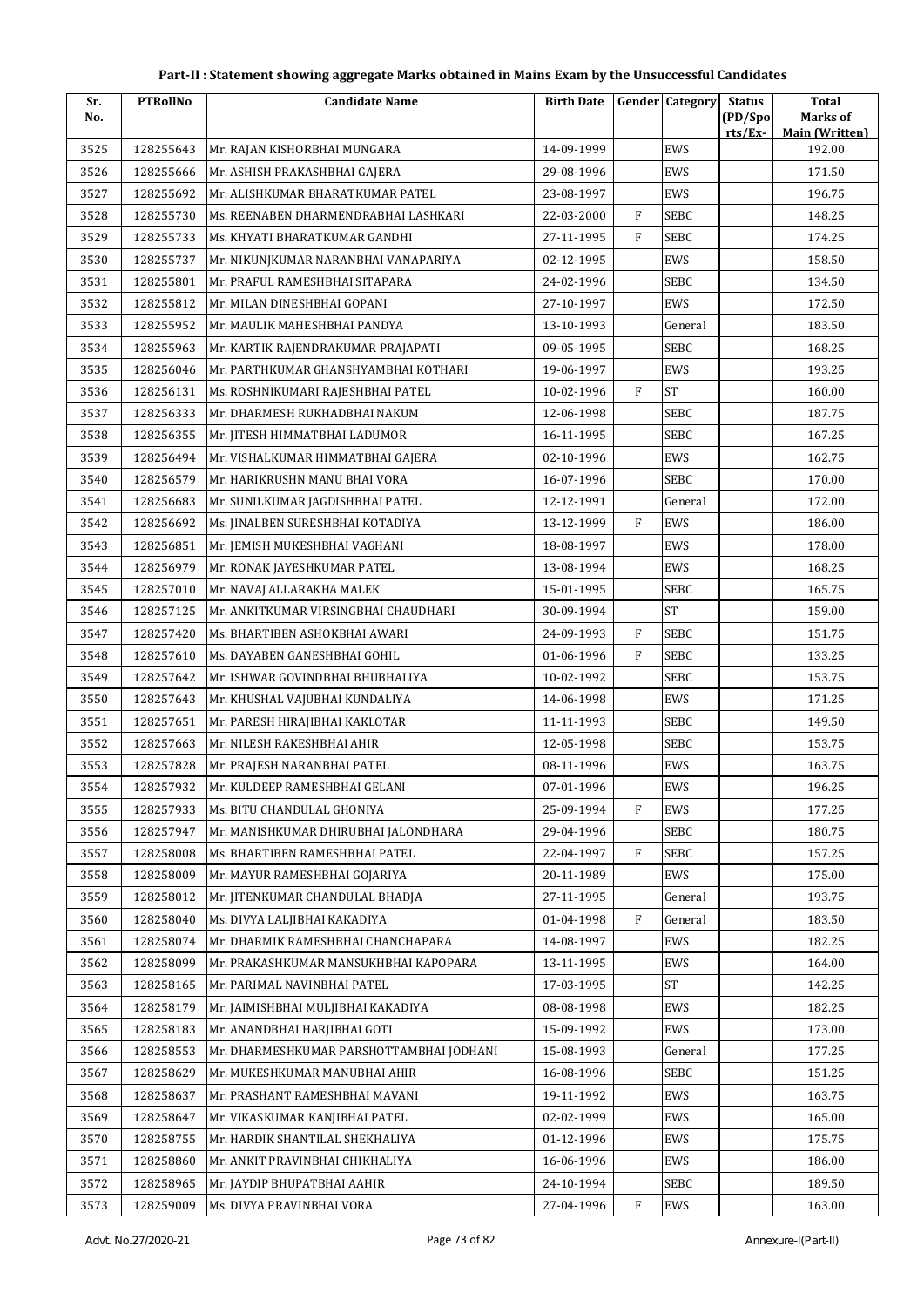| Sr.  | <b>PTRollNo</b> | <b>Candidate Name</b>                      | <b>Birth Date</b> |           | <b>Gender</b> Category | <b>Status</b> | <b>Total</b>                    |
|------|-----------------|--------------------------------------------|-------------------|-----------|------------------------|---------------|---------------------------------|
| No.  |                 |                                            |                   |           |                        | (PD/Spo       | <b>Marks of</b>                 |
| 3574 | 128259032       | Mr. PRITESH KARSANBHAI CHAUHAN             | 20-09-1990        |           | SC                     | rts/Ex        | <b>Main (Written)</b><br>166.75 |
| 3575 | 128259179       | Mr. RAJESHBHAI BAHADURBHAI GADHVI          | 21-07-1999        |           | <b>SEBC</b>            |               | 64.75                           |
| 3576 | 128259181       | Mr. YAGNESH MANSUKHBHAI HADIYA             | 17-05-1997        |           | <b>SEBC</b>            |               | 188.75                          |
| 3577 | 128259192       | Mr. MILAN RAMBHAI BHALALA                  | 20-06-1999        |           | EWS                    |               | 126.50                          |
| 3578 | 128259200       | Mr. UMESH NAGJIBHAI ZINZALA                | 14-10-1999        |           | <b>SEBC</b>            |               | 158.25                          |
| 3579 | 128259253       | Mr. DIPEN KANTILAL BHARADVA                | 01-06-1997        |           | SEBC                   |               | 166.00                          |
| 3580 | 128259286       | Mr. DIVYESH HIMATBHAI SAVANI               | 05-05-1997        |           | General                |               | 189.75                          |
| 3581 | 128259311       | Ms. ANITAKUMARI DURGAPRASAD SAHU           | 17-08-1992        | F         | General                |               | 158.00                          |
| 3582 | 128259326       | Mr. RITUL BHAGVANBHAI GOTI                 | 05-07-1998        |           | General                |               | 148.75                          |
| 3583 | 128259359       | Mr. DIVYESH ASHOKBHAI JAVIYA               | 20-02-1996        |           | <b>SEBC</b>            |               | 169.50                          |
| 3584 | 128259414       | Ms. HIMANGI BHARATHAI KANSARA              | 19-02-1997        | F         | General                |               | 177.75                          |
| 3585 | 128259512       | Mr. JAYDEEP HIMATBHAI HADIYA               | 14-02-1999        |           | <b>SEBC</b>            |               | 170.00                          |
| 3586 | 128259517       | Ms. TWINKALBEN ANILBHAI CHAUDHARI          | 12-10-1998        | F         | <b>ST</b>              |               | 115.00                          |
| 3587 | 128259528       | Mr. JIGISH MAHESHBHAI LAKHANI              | 30-07-1996        |           | General                |               | 155.25                          |
| 3588 | 128259695       | Mr. NAYAN KARSANBHAI DESAI                 | 22-09-1993        |           | SEBC                   |               | 179.75                          |
| 3589 | 128259934       | Mr. CHIRAG GHANSHYAMBHAI TALVANIYA         | 04-05-1997        |           | EWS                    |               | 165.00                          |
| 3590 | 128259973       | Mr. VIKRAM RAMBHAI SOLANKI                 | 19-07-1998        |           | <b>SEBC</b>            |               | 150.00                          |
| 3591 | 128260009       | Mr. YOGESH MANSUKHBHAI VORA                | 16-11-1993        |           | EWS                    |               | 173.50                          |
| 3592 | 128260096       | Mr. ASHISHKUMAR RAMESHBHAI KHUNT           | 11-12-1993        |           | EWS                    |               | 161.00                          |
| 3593 | 128260105       | Ms. BINNY HARSHADBHAI CHEVLI               | 03-04-1987        | F         | General                |               | 187.50                          |
| 3594 | 128260130       | Mr. BHAVESH RAMJIBHAI NAKUM                | 20-08-1991        |           | <b>SEBC</b>            |               | 159.75                          |
| 3595 | 128260194       | Mr. HARSHKUMAR MUKESHBHAI PATEL            | 22-03-1994        |           | <b>SEBC</b>            |               | 144.25                          |
| 3596 | 128260259       | Mr. RAGHUBHAI ASHARAMBHAI ACHARYA          | 01-06-1990        |           | General                |               | 191.25                          |
| 3597 | 128260290       | Mr. HARDIKKUMAR ASHOKBHAI TEJANI           | 02-06-1995        |           | EWS                    |               | 185.25                          |
| 3598 | 128260359       | Mr. PARAG GIRISHBHAI VACHHANI              | 02-11-1994        |           | EWS                    |               | 163.25                          |
| 3599 | 128260378       | Mr. ASHWINKUMAR JABARBHAI HADIYA           | 17-10-1997        |           | <b>SEBC</b>            |               | 192.75                          |
| 3600 | 128260429       | Mr. RAJANIKUMAR JIVRAJBHAI KAKADIYA        | 01-01-1993        |           | EWS                    |               | 186.25                          |
| 3601 | 128260448       | Mr. FAIZAL RAJUBHAI SAIYED                 | 19-08-1995        |           | <b>SEBC</b>            |               | 178.75                          |
| 3602 | 128260492       | Mr. PRAHALADKUMAR SHANTILAL KHETANI        | 24-03-1997        |           | EWS                    |               | 175.75                          |
| 3603 | 128260600       | Mr. SAGAR CHIMANBHAI RABADIYA              | 02-04-1993        |           | EWS                    |               | 154.50                          |
| 3604 | 128260601       | Ms. DINKAL PARSOTTAMBHAI RETIWALA          | 05-04-1990        | F         | <b>SEBC</b>            |               | 141.50                          |
| 3605 | 128260618       | Ms. RENUKABEN ARSHIBHAI GOHIL              | 10-09-1999        | ${\rm F}$ | <b>SEBC</b>            |               | 162.75                          |
| 3606 | 128260702       | Ms. JYOTI JASUBHAI HADIYA                  | 13-05-1996        | F         | <b>SEBC</b>            |               | 129.75                          |
| 3607 | 128260741       | Ms. DIVYABEN BHARATSINH GOHIL              | 24-10-1996        | F         | General                |               | 170.50                          |
| 3608 | 128260783       | Ms. KHYATIKUMARI KRUSHNAVALLABHSINH THAKOR | 03-11-1999        | F         | General                |               | 180.75                          |
| 3609 | 128260896       | Mr. DARSHIT ATULKUMAR GONDALIYA            | 02-03-1995        |           | EWS                    |               | 182.00                          |
| 3610 | 128260968       | Mr. BHAVESHBHAI BHAVANBHAI HADIYA          | 20-05-1995        |           | <b>SEBC</b>            |               | 128.00                          |
| 3611 | 128260970       | Ms. MEERA BIPINBHAI RAJPARA                | 12-04-1999        | F         | General                |               | 142.50                          |
| 3612 | 128261006       | Ms. RUCHITA JAYANTIBHAI NARIYA             | 16-11-1998        | F         | EWS                    |               | 168.75                          |
| 3613 | 128261032       | Ms. TEJALKUMARI NARESHBHAI CHAUDHARI       | 22-05-1994        | F         | <b>ST</b>              |               | 163.25                          |
| 3614 | 128261371       | Ms. GRECY HITESHKUMAR PRAJAPATI            | 12-10-1997        | F         | <b>SEBC</b>            |               | 179.25                          |
| 3615 | 128261512       | Mr. JEMISH BABUBHAI LAKHANI                | 31-07-1996        |           | EWS                    |               | 197.00                          |
| 3616 | 128261592       | Mr. JAYKUMAR ASHVINBHAI DHAKAN             | 01-08-1993        |           | General                |               | 156.00                          |
| 3617 | 128261645       | Mrs. HETALBEN VISHALBHAI VITHANI           | 18-06-1989        | F         | EWS                    |               | 167.50                          |
| 3618 | 128261666       | Ms. ANJALI BIPINKUMAR DHOLAKIYA            | 20-11-1991        | F         | General                |               | 188.00                          |
| 3619 | 128261739       | Ms. NIDHIBEN DINESHBHAI ALAGIYA            | 18-03-1998        | F         | EWS                    |               | 176.75                          |
| 3620 | 128262037       | Ms. HINABEN HARESHBHAI LIMBANI             | 15-07-1995        | F         | EWS                    |               | 190.50                          |
| 3621 | 128262080       | Mrs. NILABEN MAVAJIBHAI CHAUDHARY          | 01-06-1994        | F         | <b>SEBC</b>            |               | 142.00                          |
| 3622 | 128262225       | Ms. KARISHMABEN DILAVARSINH VASAVA         | 03-06-1992        | F         | $\operatorname{ST}$    |               | 165.75                          |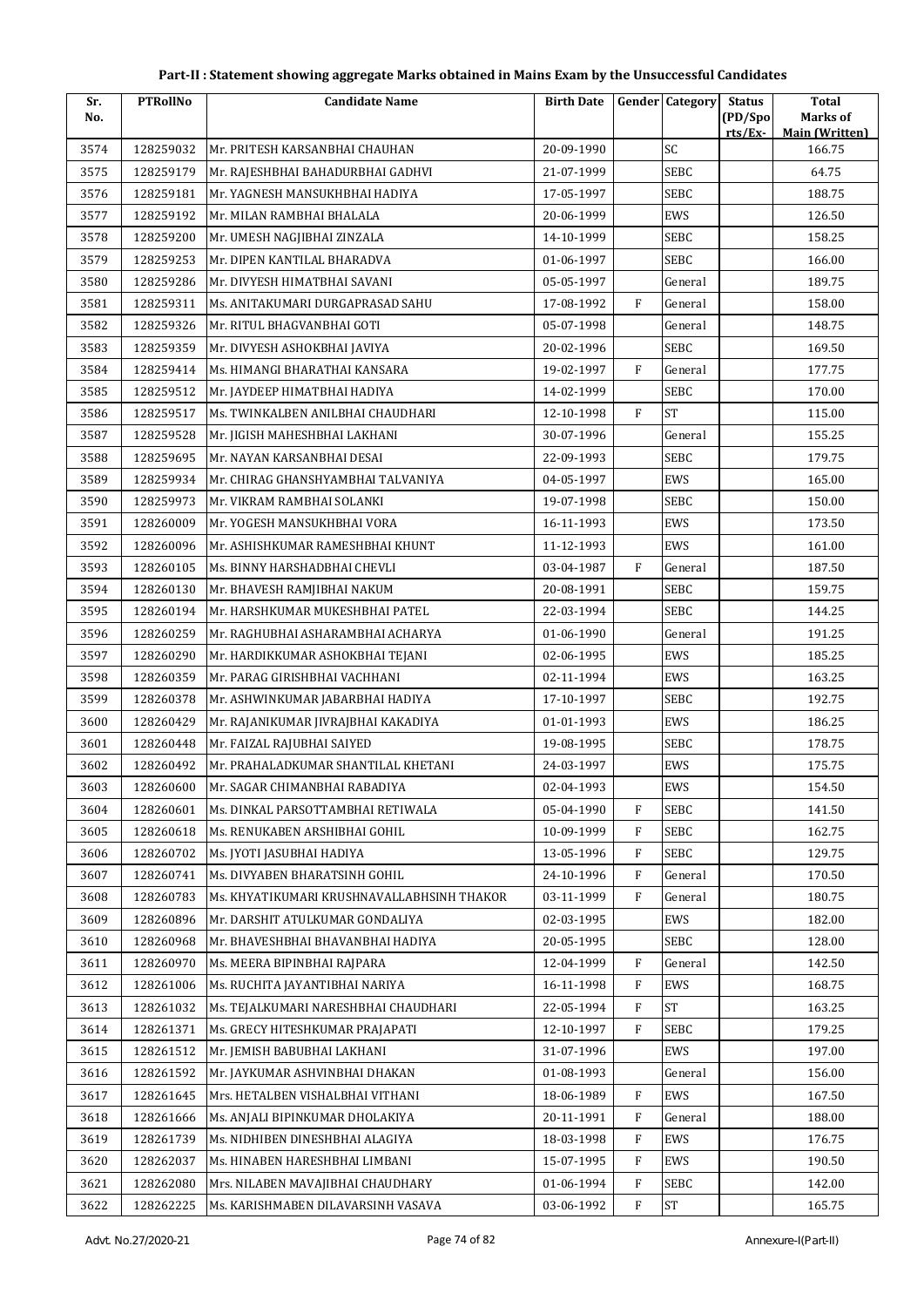| Sr.          | <b>PTRollNo</b>        | <b>Candidate Name</b>                                             | <b>Birth Date</b>        |              | <b>Gender Category</b> | <b>Status</b>      | <b>Total</b>                      |
|--------------|------------------------|-------------------------------------------------------------------|--------------------------|--------------|------------------------|--------------------|-----------------------------------|
| No.          |                        |                                                                   |                          |              |                        | (PD/Spo<br>rts/Ex- | Marks of<br><b>Main (Written)</b> |
| 3623         | 128262236              | Mr. CHETAN BATUKBHAI ZINZALA                                      | 23-04-1998               |              | <b>SEBC</b>            |                    | 165.00                            |
| 3624         | 128262282              | Mrs. DIPIKABEN RAMANBHAI PATEL                                    | 28-09-1985               | $\mathbf{F}$ | <b>ST</b>              |                    | 159.75                            |
| 3625         | 128262320              | Mr. SNEHALBHAI BABUBHAI CHAUDHARI                                 | 09-07-1993               |              | $\operatorname{ST}$    |                    | 163.00                            |
| 3626         | 128262381              | Ms. PUNAMBEN HARDASBHAI SAVALIYA                                  | 23-09-1987               | $\mathbf F$  | EWS                    |                    | 167.25                            |
| 3627         | 128262446              | Mr. VIRENDRA HIMMATBHAI MORADIYA                                  | 28-01-1991               |              | EWS                    |                    | 180.50                            |
| 3628         | 128262457              | Mr. VIJAY JITUBHAI ZINZALA                                        | 25-03-1994               |              | <b>SEBC</b>            |                    | 176.25                            |
| 3629         | 128262479              | Ms. MINAL BHARATBHAI DUDHAT                                       | 31-05-1998               | $\mathbf{F}$ | EWS                    |                    | 182.50                            |
| 3630         | 128262503              | Mr. BHAVESHKUMAR GOMANBHAI PARMAR                                 | 31-05-1992               |              | SC                     |                    | 162.50                            |
| 3631         | 128262519              | Mr. JAYDEEP BHIKHABHAI CHAUDHARI                                  | 27-03-1994               |              | <b>SEBC</b>            |                    | 164.25                            |
| 3632         | 128262550              | Mr. KAPILKUMAR RASIKLAL JETHWA                                    | 08-06-1992               |              | <b>SEBC</b>            |                    | 156.75                            |
| 3633         | 128262552              | Mr. RAVIRAJ MAHOBBATSINH CHAVADA                                  | 17-08-1999               |              | <b>SEBC</b>            |                    | 144.25                            |
| 3634         | 128262566              | Mr. RUTVIK BALDEVBHAI RADADEEYA                                   | 12-06-2000               |              | EWS                    |                    | 157.25                            |
| 3635         | 128262596              | Mr. BHAUTIKKUMAR CHHAGANBHAI GABANI                               | 19-02-1995               |              | EWS                    |                    | 163.75                            |
| 3636         | 128262645              | Mr. SAGAR HARSHADBHAI FUMAKIYA                                    | 24-04-1995               |              | <b>SEBC</b>            |                    | 165.50                            |
| 3637         | 128262683              | Mr. SARVESHKUMAR AMBIKAPRASAD VERMA                               | 31-08-1991               |              | General                |                    | 181.00                            |
| 3638         | 128262734              | Mr. PRATIK KANJIBHAI SAKARIYA                                     | 28-10-1997               |              | EWS                    |                    | 171.00                            |
| 3639         | 128262774              | Mr. HARDIKKUMAR DARASINGBHAI VASAVA                               | 13-05-1997               |              | <b>ST</b>              |                    | 156.00                            |
| 3640         | 128262829              | Mr. ANILKUMAR NARESHKUMAR RANA                                    | 02-06-1997               |              | <b>SEBC</b>            |                    | 146.75                            |
| 3641         | 128262852              | Mr. RAVIRAJ GHANSHYAMSINH RATHOD                                  | 04-08-1997               |              | <b>SEBC</b>            |                    | 140.25                            |
| 3642         | 128262860              | Mr. JAGADISH BHIMJIBHAI CHHODAVADIYA                              | 30-07-1996               |              | EWS                    |                    | 193.25                            |
| 3643         | 128262939              | Ms. PRIYANKA KISHORDAN GADHAVI                                    | 17-05-1997               | F            | SEBC                   |                    | 167.50                            |
| 3644         | 128263010              | Ms. POOJA KISHORBHAI UNJIYA                                       | 27-04-1999               | F            | EWS                    |                    | 167.00                            |
| 3645         | 128263102              | Mr. HARDIKBHAI MAVJIBHAI KEVADIYA                                 | 17-12-1997               |              | EWS                    |                    | 153.50                            |
| 3646         | 128263106              | Mr. RAJKUMAR ASHOKBHAI SUREJA                                     | 15-07-1997               |              | EWS                    |                    | 177.25                            |
| 3647         | 128263151              | Mr. PARESH LALJIBHAI GUJJAR                                       | 09-02-1996               |              | <b>SEBC</b>            |                    | 194.00                            |
| 3648         | 128263161              | Dr. GOPI ASHOKBHAI VAGHASIYA                                      | 23-08-1994               | $\mathbf F$  | EWS                    |                    | 163.50                            |
| 3649         | 128263272              | Mr. KUNJANKUMAR NAVINBHAI PATEL                                   | 06-03-1994               |              | <b>ST</b>              |                    | 156.00                            |
| 3650         | 128263284              | Mr. RAKESHKUMAR JIVRAJBHAI MEPANI                                 | 29-08-1998               |              | EWS                    |                    | 165.00                            |
| 3651         | 128263299              | Mr. DHAVALKUMAR VRAJLAL BALDANIYA                                 | 24-08-1996               |              | <b>SEBC</b>            |                    | 165.00                            |
| 3652         | 128263374              | Mr. HARDIK RAGHUBHAI DESAI                                        | 01-05-1994               |              | <b>SEBC</b>            |                    | 126.50                            |
| 3653         | 128263376              | Mr. GHANASHYAM CHHAGANBHAI AHIR                                   | 01-06-1995               |              | <b>SEBC</b>            |                    | 172.25                            |
| 3654         | 128263455              | Mr. RAJKUMAR GIRISHBHAI VACHHANI                                  | 21-08-1996               |              | EWS                    |                    | 178.00                            |
| 3655         | 128263520              | Mr. DHARMESHKUMAR TRIKAMBHAI GHODADARA                            | 02-07-1996               |              | <b>SEBC</b>            |                    | 171.50                            |
| 3656         | 128263526              | Mr. VIREN MAHESHBHAI MAVANI                                       | 08-08-1996               |              | EWS                    |                    | 185.75                            |
| 3657         | 128263536              | Ms. NIHALKUMARI VALJIBHAI RABARI                                  | 28-11-1998               | ${\rm F}$    | <b>SEBC</b>            |                    | 137.75                            |
| 3658         | 128263662              | Mr. BHAVIKKUMAR KHIMJIBHAI LATHIYA                                | 02-10-1995               |              | EWS                    |                    | 183.00                            |
| 3659         | 128263683              | Mr. VISHAL AMRUTBHAI DESAI                                        | 14-06-1996               |              | <b>SEBC</b>            |                    | 157.50                            |
| 3660         | 128263723              | Mr. JAYPAL ANAKBHAI VARU                                          | 21-12-1998               |              | <b>SEBC</b>            |                    | 169.00                            |
| 3661         | 128263729              | Mrs. VAISHALI SURESHBHAI PATEL                                    | 25-09-1994               | F            | EWS                    |                    | 144.25                            |
| 3662         | 128263753              | Mr. SANDIP SAVJIBHAI PATEL                                        | 01-08-1990               |              | EWS                    |                    | 162.75                            |
| 3663         | 128263778              | Mr. HARDIKKUMAR HARJIVANBHAI DHANDHUKIYA                          | 24-08-1995               |              | <b>SEBC</b>            |                    | 124.75                            |
| 3664         | 128263791              | Mr. ALPESH RATANBHAI KATARIYA                                     | 20-12-1996               |              | SEBC                   |                    | 135.50                            |
| 3665         | 128263815              | Ms. SHIVANI JITENDRABHAI CHAUDHARI                                | 08-08-1998               | $\mathbf{F}$ | <b>ST</b>              |                    | 162.00                            |
|              |                        |                                                                   |                          |              | <b>SEBC</b>            |                    | 166.00                            |
| 3666<br>3667 | 128263933<br>128263998 | Mr. GHANSHYAM BHUPATBHAI KAVAD<br>Mr. MAYURKUMAR HARIBHAI GADHIYA | 17-08-1995<br>12-09-1990 |              | EWS                    |                    | 186.00                            |
|              |                        |                                                                   |                          |              | EWS                    |                    | 132.75                            |
| 3668         | 128264079              | Mr. DIVYEN MAHESHBHAI DEVANI                                      | 20-11-1996               |              |                        |                    |                                   |
| 3669         | 128264166              | Mr. KAMALKUMAR ANILBHAI SUCHAK                                    | 24-08-1997               |              | EWS                    |                    | 168.00                            |
| 3670         | 128264282              | Mr. KARAN DALSUKHBHAI PATEL                                       | 31-07-1997               |              | EWS                    |                    | 170.50                            |
| 3671         | 128264408              | Ms. RIDDHI HARESHBHAI JADAV                                       | 19-08-1996               | F            | <b>SEBC</b>            |                    | 143.00                            |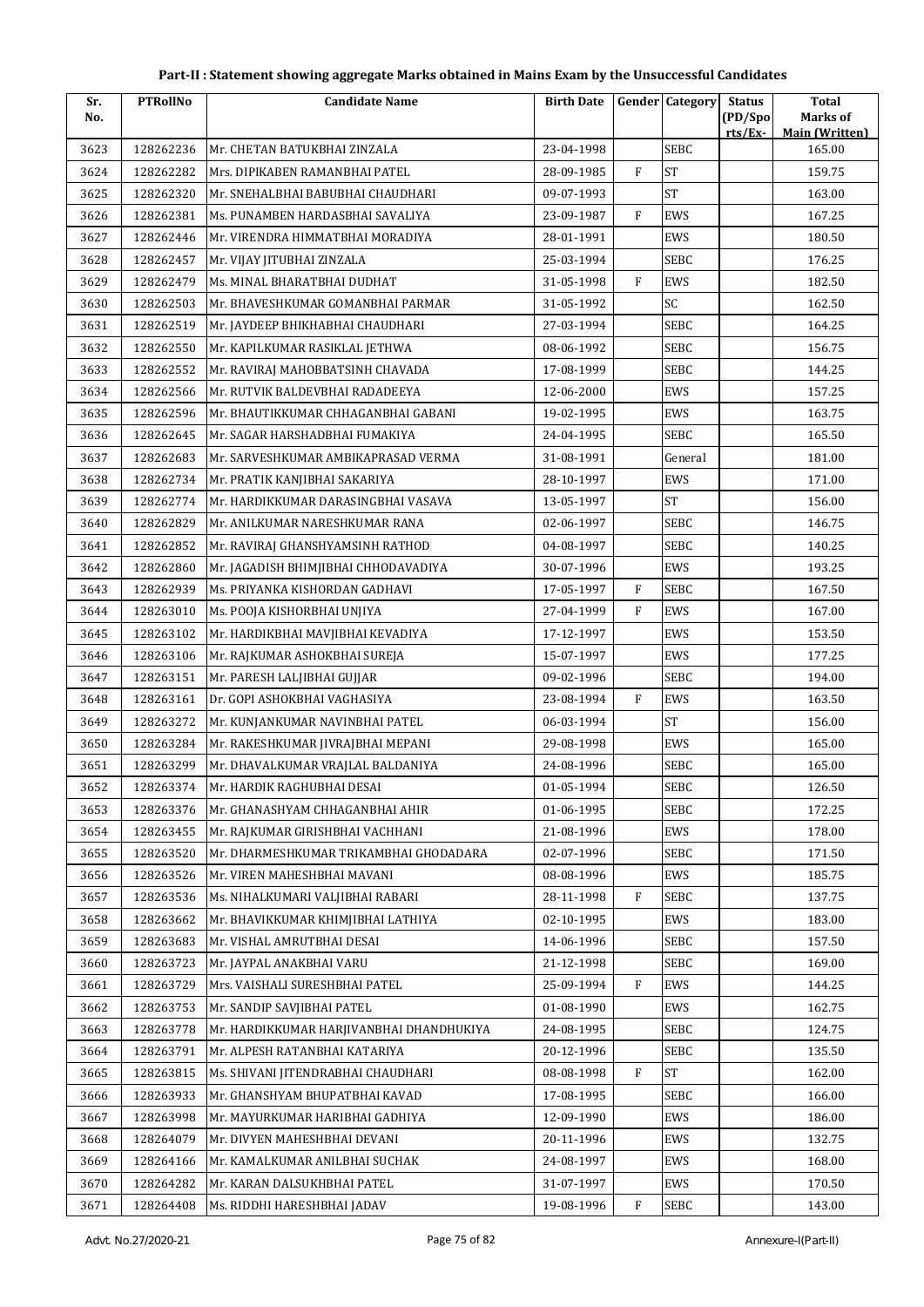| Part-II : Statement showing aggregate Marks obtained in Mains Exam by the Unsuccessful Candidates |  |  |
|---------------------------------------------------------------------------------------------------|--|--|
|---------------------------------------------------------------------------------------------------|--|--|

| Sr.  | <b>PTRollNo</b> | <b>Candidate Name</b>                  | <b>Birth Date</b> |              | <b>Gender Category</b> | <b>Status</b>      | <b>Total</b>                      |
|------|-----------------|----------------------------------------|-------------------|--------------|------------------------|--------------------|-----------------------------------|
| No.  |                 |                                        |                   |              |                        | (PD/Spo<br>rts/Ex- | Marks of<br><b>Main (Written)</b> |
| 3672 | 128264422       | Ms. KARISHMABAHEN RAJUBHAI CHAUDHARI   | 23-12-1997        | $\rm F$      | <b>ST</b>              |                    | 162.00                            |
| 3673 | 128264442       | Ms. JYOTIMA DASHARAM YADAV             | 05-07-1993        | $\mathbf{F}$ | General                |                    | 168.75                            |
| 3674 | 128264504       | Mr. UTTAM RAMESHBHAI DHADUK            | 01-06-1993        |              | EWS                    |                    | 172.25                            |
| 3675 | 128264542       | Mr. VIJAYSINH DHIRUBHAI PARMAR         | 20-06-1993        |              | <b>SEBC</b>            |                    | 129.50                            |
| 3676 | 128264571       | Mrs. VANDANA RAMESHBHAI UNAGAR         | 26-11-1996        | $\mathbf{F}$ | SEBC                   |                    | 160.75                            |
| 3677 | 128264629       | Mr. RUSHIKESH PRAKASHGIRI GOSWAMI      | 06-01-1994        |              | General                |                    | 162.00                            |
| 3678 | 128264655       | Mr. ROHIT JAGDISHBHAI DHOLA            | 01-08-1998        |              | <b>SEBC</b>            |                    | 169.25                            |
| 3679 | 128264684       | Mr. ABHISHEK ATULBHAI VYAS             | 03-04-1995        |              | General                |                    | 188.00                            |
| 3680 | 128264811       | Ms. HEENABAHEN DINESHBHAI CHOTHANI     | 29-05-1995        | $\mathbf{F}$ | EWS                    |                    | 180.50                            |
| 3681 | 128264845       | Mr. NIRMALKUMAR NAGJIBHAI PANDAV       | 11-09-1994        |              | SEBC                   |                    | 190.00                            |
| 3682 | 128264906       | Mr. ASLAM ALIMAMAD BLOCH               | 03-06-1998        |              | SEBC                   |                    | 172.00                            |
| 3683 | 128264956       | Mr. KAUSHALKUMAR HARDASBHAI NALIYADRA  | 21-07-1998        |              | EWS                    |                    | 194.50                            |
| 3684 | 128264957       | Mr. MILAN MAHESHGIRI GOSAI             | 12-04-1995        |              | General                |                    | 163.50                            |
| 3685 | 128264995       | Mr. DISHANT PARSOTAMBHAI PANSURIYA     | 06-11-1996        |              | EWS                    |                    | 190.00                            |
| 3686 | 128265003       | Mr. HARSHIL ASHOKBHAI DHAMELIYA        | 09-09-1997        |              | General                |                    | 190.25                            |
| 3687 | 128265200       | Mr. FENILKUMAR BHARATBHAI PATEL        | 27-05-1994        |              | SEBC                   |                    | 167.50                            |
| 3688 | 128265334       | Mr. DHRUVKUMAR JAYANTILAL PARIKH       | 10-08-1998        |              | SC                     |                    | 133.75                            |
| 3689 | 128265371       | Mr. SAVAN DILIPBHAI VIRANI             | 29-08-1996        |              | <b>EWS</b>             |                    | 186.75                            |
| 3690 | 128265425       | Ms. VISHRANTI RAMESHBHAI KAPURIYA      | 16-12-1997        | $\rm F$      | EWS                    |                    | 188.75                            |
| 3691 | 128265440       | Mr. NIKUNJ KANUBHAI KATHIRIYA          | 07-04-1996        |              | EWS                    |                    | 164.75                            |
| 3692 | 128265480       | Mr. BHAVIK NARESHBHAI MADHU            | 25-08-1996        |              | EWS                    |                    | 172.25                            |
| 3693 | 128265561       | Mr. MILAN HEMRAJBHAI RAMPARIYA         | 06-12-1993        |              | <b>SEBC</b>            |                    | 174.25                            |
| 3694 | 128265631       | Mr. VISHALKUMAR LAKSHAMANSINH ZALA     | 31-08-1996        |              | EWS                    |                    | 172.25                            |
| 3695 | 128265686       | Mr. PURVESH NANJIBHAI RABADIYA         | 14-08-1998        |              | <b>EWS</b>             |                    | 188.50                            |
| 3696 | 128265918       | Mr. MANISH RAMESHBHAI MOR              | 05-01-1995        |              | SEBC                   |                    | 191.50                            |
| 3697 | 128265946       | Mr. JAYDEEP DILIPBHAI VEKARIYA         | 11-01-1997        |              | EWS                    |                    | 178.00                            |
| 3698 | 128265963       | Mr. CHETANKUMAR DHIRAJLAL RATHOD       | 27-10-1985        |              | SEBC                   |                    | 138.25                            |
| 3699 | 128266018       | Mr. DEVRAJ MAHESHBHAI DOBARIYA         | 09-12-1997        |              | EWS                    | Sports             | 165.64                            |
| 3700 | 128266047       | Ms. URVISHA BHUPATBHAI RAMANI          | 03-08-1999        | $\mathbf F$  | EWS                    |                    | 145.00                            |
| 3701 | 128266049       | Mr. SANJAYKUMAR VITHTHALBHAI KANJARIYA | 28-10-1986        |              | <b>SEBC</b>            |                    | 126.25                            |
| 3702 | 128266059       | Mr. HARSH SURESHCHANDRA PATEL          | 27-04-1996        |              | SEBC                   |                    | 150.50                            |
| 3703 | 128266074       | Mr. ASHISH JERAMBHAI LIMBASIYA         | 21-06-1997        |              | EWS                    |                    | 154.50                            |
| 3704 | 128266117       | Mr. KALPESHKUMAR MANSINHBHAI ZALA      | 26-09-1993        |              | SEBC                   |                    | 182.50                            |
| 3705 | 128266122       | Mr. RAKSHITKUMAR RAMNIKBHAI GHODASRA   | 09-11-1996        |              | EWS                    |                    | 159.25                            |
| 3706 | 128266401       | Mr. PIYUSH SHAMBHUBHAI AKBARI          | 04-06-1998        |              | EWS                    |                    | 178.75                            |
| 3707 | 128266428       | Mr. HITESHKUMAR RANABHAI LADUMOR       | 21-11-1997        |              | SEBC                   |                    | 170.50                            |
| 3708 | 128266432       | Mr. RAMESH KANUBHAI KATARIYA           | 19-06-1995        |              | SEBC                   |                    | 155.75                            |
| 3709 | 128266450       | Ms. DISHALI MANAHARBHAI RAJANI         | 18-12-1999        | $\mathbf{F}$ | General                |                    | 182.00                            |
| 3710 | 128266569       | Mr. KISHANKUMAR BHARATBHAI PATEL       | 18-08-1995        |              | EWS                    |                    | 148.50                            |
| 3711 | 128266599       | Ms. MANISHABEN BHANUBHAI RAKHOLIYA     | 07-10-1996        | F            | EWS                    |                    | 191.25                            |
| 3712 | 128266844       | Ms. KINJALBA HEMATSANG DODIYA          | 23-06-1998        | $\mathbf{F}$ | General                |                    | 173.75                            |
| 3713 | 128266857       | Ms. FALGUNIBAHEN HITENDRABHAI VASAVA   | 30-08-1993        | F            | ST                     |                    | 141.00                            |
| 3714 | 128266945       | Mr. ATISHKUMAR JAGDISHBHAI PATEL       | 22-03-1996        |              | <b>ST</b>              |                    | 140.25                            |
| 3715 | 128266978       | Mr. HARSHADKUMAR SAVJIBHAI VIRDIYA     | 13-01-1997        |              | EWS                    | Sports             | 160.13                            |
| 3716 | 128266991       | Mr. JUNED RAJUBHAI SAIYED              | 23-05-1993        |              | SEBC                   |                    | 122.00                            |
| 3717 | 128267012       | Mr. MEHUL KIRANBHAI MARU               | 05-05-1998        |              | SC                     |                    | 176.75                            |
| 3718 | 128267121       | Ms. DHWANI KAMLESHKUMAR PANDYA         | 11-09-1997        | F            | General                |                    | 174.25                            |
| 3719 | 128267167       | Mr. BHAUTIKKUMAR BHARATBHAI BHANDERI   | 22-10-1993        |              | EWS                    |                    | 176.25                            |
| 3720 | 128267304       | Mr. AJAYKUMAR MANJIBHAI GOYANI         | 11-01-1992        |              | General                |                    | 176.75                            |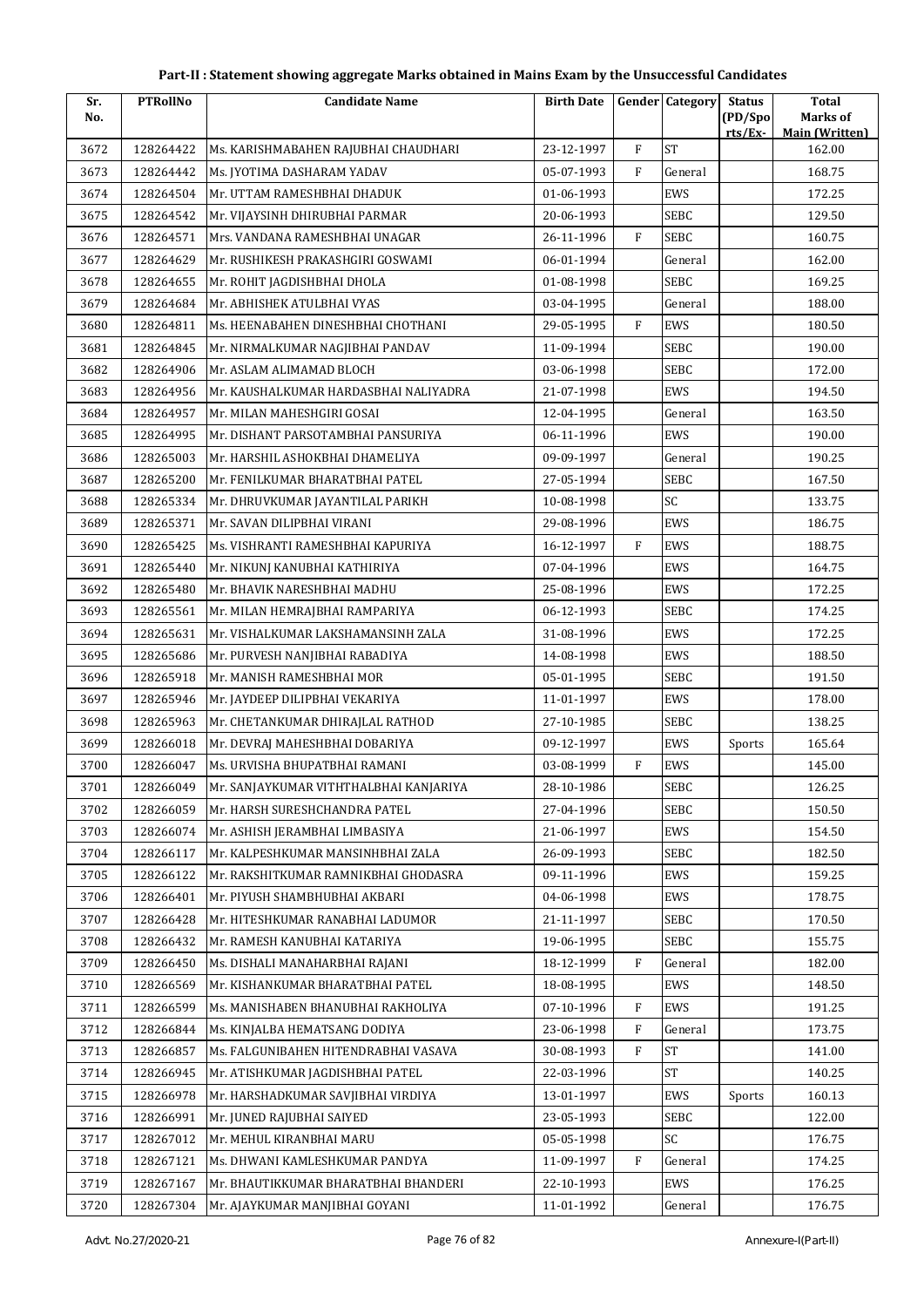| Sr.  | <b>PTRollNo</b> | <b>Candidate Name</b>                 | <b>Birth Date</b> |                   | <b>Gender Category</b>      | <b>Status</b>      | <b>Total</b>                      |
|------|-----------------|---------------------------------------|-------------------|-------------------|-----------------------------|--------------------|-----------------------------------|
| No.  |                 |                                       |                   |                   |                             | (PD/Spo<br>rts/Ex- | Marks of<br><b>Main (Written)</b> |
| 3721 | 128267313       | Mr. DEEP SURESHBHAI PATEL             | 20-08-1997        |                   | EWS                         |                    | 181.25                            |
| 3722 | 128267337       | Mr. MEHUL BABUBHAI KACHARIYA          | 16-12-1992        |                   | <b>SEBC</b>                 |                    | 171.75                            |
| 3723 | 128267377       | Mr. KAUSHIKKUMAR GOKULBHAI BARAVALIYA | 13-11-1990        |                   | EWS                         |                    | 177.75                            |
| 3724 | 128267396       | Mr. JAYRAJ CHANDUBHAI PARMAR          | 20-10-1999        |                   | SEBC                        |                    | 178.50                            |
| 3725 | 128267486       | Mr. KEVAL ASHOKBHAI TANK              | 21-05-1996        |                   | SEBC                        |                    | 137.75                            |
| 3726 | 128267491       | Mr. KIRANKUMAR AMRUTBHAI PATEL        | 05-10-1993        |                   | <b>ST</b>                   |                    | 147.50                            |
| 3727 | 128267586       | Mr. MAYURBHAI SURESHBHAI SUTARIYA     | 29-12-1996        |                   | <b>EWS</b>                  |                    | 183.00                            |
| 3728 | 128267731       | Mr. NIGAMKUMAR JAYESHBHAI JOGADIA     | 27-10-1995        |                   | General                     |                    | 135.00                            |
| 3729 | 128267739       | Ms. MANISHA BHUPATBHAI ZINZALA        | 10-07-1996        | F                 | <b>SEBC</b>                 |                    | 144.75                            |
| 3730 | 128267757       | Ms. KINJALKUMARI DILIPBHAI CHAUDHARI  | 08-02-1998        | $\mathbf{F}$      | <b>ST</b>                   |                    | 114.75                            |
| 3731 | 128267867       | Ms. RONIKABEN GAJENDRASINH GOHIL      | 24-06-1997        | F                 | SEBC                        |                    | 156.25                            |
| 3732 | 128267980       | Mr. RAJHARSH RAMESHBHAI SUTARIYA      | 05-04-1996        |                   | General                     |                    | 195.25                            |
| 3733 | 128267985       | Mr. BHAVESH KANJIBHAI BALDANIYA       | 07-01-1994        |                   | SEBC                        |                    | 142.00                            |
| 3734 | 128268132       | Mr. SAGAR RAJESHBHAI GILITWALA        | 25-06-1997        |                   | SEBC                        |                    | 172.00                            |
| 3735 | 128268228       | Mr. KAUSHIKKUMAR HARJIBHAI GOTI       | 19-12-1995        |                   | EWS                         |                    | 179.50                            |
| 3736 | 128268299       | Mr. ROHITKUMAR RATILAL VARIYA         | 27-07-1993        |                   | SEBC                        |                    | 171.25                            |
| 3737 | 128268322       | Mr. CHIRAGBHAI VALLABHBHAI VANKADI    | 15-06-1998        |                   | EWS                         |                    | 183.50                            |
| 3738 | 128268373       | Ms. KHYATI RAMNIKBHAI KANSAGARA       | 16-03-1996        | $\mathbf{F}$      | EWS                         |                    | 173.00                            |
| 3739 | 128268380       | Mr. BHIKHA ISHWARBHAI SAMESA          | 07-02-1992        |                   | SEBC                        |                    | 168.00                            |
| 3740 | 128268436       | Mr. JAYDIP MANJIBHAI BALAR            | 30-04-1997        |                   | EWS                         |                    | 171.25                            |
| 3741 | 128268452       | Mr. HARESHKUMAR AMARSHIBHAI PRAJAPATI | 09-09-1996        |                   | SEBC                        |                    | 150.25                            |
| 3742 | 128268584       | Ms. BHOOMIKABEN ANILKUMAR MISTRY      | 07-11-1994        | $\mathbf{F}$      | SEBC                        |                    | 160.50                            |
|      |                 |                                       |                   |                   |                             |                    |                                   |
| 3743 | 128268600       | Mr. CHINTANKUMAR DINESHBHAI DESAI     | 18-08-1999        |                   | EWS                         |                    | 180.25                            |
| 3744 | 128268681       | Mr. CHIRAG JERAMBHAI KATHIRIYA        | 13-10-1994        |                   | EWS                         |                    | 170.50                            |
| 3745 | 128268703       | Mr. BHAVIN DINESHBHAI RANPARIYA       | 18-10-1996        |                   | EWS                         |                    | 163.50                            |
| 3746 | 128268865       | Mr. DAXESHKUMAR VITHTHALBHAI MALAVIYA | 04-06-1994        |                   | General                     |                    | 190.75                            |
| 3747 | 128268867       | Ms. MONA CHANDUBHAI PATEL             | 19-04-1997        | F                 | EWS                         |                    | 163.00                            |
| 3748 | 128268920       | Mr. RAVIRAJ VAKHATSINH CHAUHAN        | 23-04-1996        |                   | SEBC                        |                    | 172.00                            |
| 3749 | 128269017       | Mr. ANUPBHAI NARSINGBHAI CHAUDHARI    | 03-03-1998        |                   | <b>ST</b>                   |                    | 89.50                             |
| 3750 | 128269045       | Mr. KAUSHIK BHARATBHAI MAKAWANA       | 10-06-1994        |                   | SEBC                        |                    | 146.25                            |
| 3751 | 128269104       | Mr. AMIT PARSOTAMBHAI DEVANI          | 08-05-1994        |                   | EWS                         |                    | 175.50                            |
| 3752 | 128269260       | Mr. DEVASHIBHAI NAGAJANBHAI BOKHIRIYA | 19-03-1996        |                   | SEBC<br>$\operatorname{ST}$ |                    | 167.00                            |
| 3753 | 128269325       | Mr. ASHVIN JAYANTIBHAI CHAUDHARI      | 06-04-1992        |                   |                             |                    | 156.75                            |
| 3754 | 128269362       | Mr. CHAITANYAKUMAR THAKORBHAI SAILOR  | 01-11-1990        |                   | SEBC                        |                    | 169.00                            |
| 3755 | 128269394       | Mr. KRIPAL ASHOKBHAI CHAUHAN          | 02-02-1996        |                   | SEBC                        |                    | 176.25                            |
| 3756 | 128269402       | Mr. AJAYKUMAR MANSUKHBHAI KAVAD       | 19-12-1995        |                   | SEBC                        |                    | 169.50                            |
| 3757 | 128269477       | Mrs. NISHABEN SHANKARBHAI VASAVA      | 06-11-1990        | F<br>$\mathbf{F}$ | <b>ST</b><br><b>ST</b>      |                    | 157.50                            |
| 3758 | 128269479       | Ms. PRIYANKABEN AMRUTBHAI CHAUDHARI   | 01-06-1992        |                   |                             |                    | 114.25                            |
| 3759 | 128269517       | Mr. NIRMAL ASHVINBHAI MALAVIYA        | 05-04-1999        |                   | General                     |                    | 155.25                            |
| 3760 | 128269653       | Mr. ANKIT SHIVLAL POLARA              | 06-02-1995        |                   | EWS                         |                    | 166.50                            |
| 3761 | 128269775       | Ms. VAISHALIBEN HARISHBHAI GAMIT      | 03-08-1994        | $\mathbf{F}$      | <b>ST</b>                   |                    | 137.50                            |
| 3762 | 128269799       | Mr. AJAYKUMAR MAHENDRAKUMAR PATEL     | 09-04-1997        |                   | EWS                         |                    | 175.25                            |
| 3763 | 128269939       | Mr. GHANIL KARAMASHIBHAI NAVADIYA     | 05-10-1996        |                   | EWS                         |                    | 195.00                            |
| 3764 | 128269951       | Mr. JENTI RANCHHOD KATRIYA            | 25-04-1992        |                   | SEBC                        |                    | 186.00                            |
| 3765 | 128269952       | Mr. JAYMIN DHARMESHBHAI HADIYA        | 12-05-1999        |                   | SEBC                        |                    | 158.75                            |
| 3766 | 128269956       | Mr. BRIJESH RATILAL PARMAR            | 09-05-1997        |                   | SEBC                        |                    | 179.00                            |
| 3767 | 128269991       | Mr. VISHALKUMAR DHEERUBHAI BODAR      | 19-05-1989        |                   | General                     |                    | 181.25                            |
| 3768 | 128270021       | Mr. LAVISH VISHNUBHAI PATEL           | 25-02-1996        |                   | EWS                         |                    | 121.25                            |
| 3769 | 128270040       | Ms. MITAL BAVBHAI KALSARIYA           | 01-06-1997        | F                 | SEBC                        |                    | 141.50                            |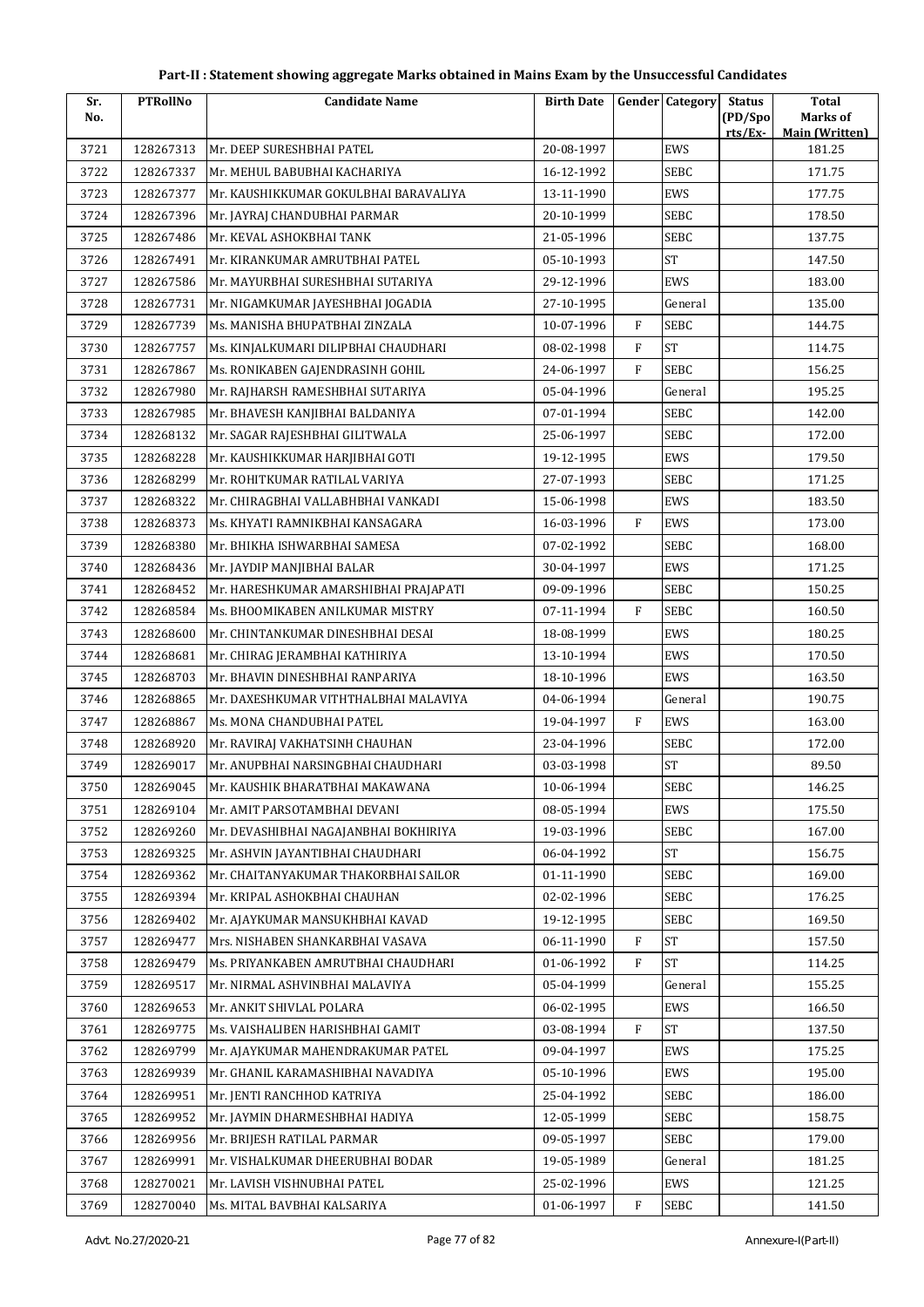| Part-II : Statement showing aggregate Marks obtained in Mains Exam by the Unsuccessful Candidates |  |
|---------------------------------------------------------------------------------------------------|--|
|---------------------------------------------------------------------------------------------------|--|

| Sr.<br>No. | <b>PTRollNo</b> | <b>Candidate Name</b>                   | <b>Birth Date</b> |              | <b>Gender Category</b> | <b>Status</b>      | <b>Total</b><br>Marks of |
|------------|-----------------|-----------------------------------------|-------------------|--------------|------------------------|--------------------|--------------------------|
|            |                 |                                         |                   |              |                        | (PD/Spo<br>rts/Ex- | <b>Main (Written)</b>    |
| 3770       | 128270083       | Mr. URVISH GHANSHYAMBHAI VIRADIYA       | 19-01-1997        |              | <b>EWS</b>             |                    | 178.25                   |
| 3771       | 128270114       | Mr. DONAL RAJUBHAI PATEL                | 01-10-1994        |              | <b>SEBC</b>            |                    | 147.75                   |
| 3772       | 128270137       | Ms. NIDHI HARESHBHAI BHAYANI            | 01-02-2000        | $\mathbf{F}$ | EWS                    |                    | 177.50                   |
| 3773       | 129270315       | Mr. GIRIRAJSINH DILIPSINH DODIYA        | 24-06-1998        |              | SEBC                   |                    | 166.50                   |
| 3774       | 129270320       | Mr. VATS VINODBHAI PATEL                | 26-04-1993        |              | General                |                    | 197.50                   |
| 3775       | 129270815       | Mr. VIVEKKUMAR GAGJIBHAI PATEL          | 19-01-1997        |              | <b>SEBC</b>            |                    | 190.50                   |
| 3776       | 129270964       | Mr. LALJEEBHAI SAVABHAI SARVAIYA        | 01-06-1993        |              | SEBC                   |                    | 180.00                   |
| 3777       | 129271022       | Mr. JAYRAJSINH JASVANTBHAI GOHIL        | 25-03-1998        |              | SEBC                   |                    | 179.00                   |
| 3778       | 129271040       | Mr. HASMUKHBHAI ALJIBHAI MAKWANA        | 17-06-1994        |              | SC                     |                    | 174.25                   |
| 3779       | 129271099       | Mr. DEVANG DILIPBHAI PARALIYA           | 11-10-1992        |              | <b>SEBC</b>            |                    | 143.75                   |
| 3780       | 129271346       | Mr. AJAY NARESHBHAI PARMAR              | 08-09-1993        |              | SC                     |                    | 155.50                   |
| 3781       | 129271454       | Mr. SHAKTISINH PARSOTTAMBHAI DODIYA     | 16-10-1994        |              | <b>SEBC</b>            |                    | 136.50                   |
| 3782       | 129271588       | Mr. MANDEEPSINH GHANSHYAMSINH ZALA      | 11-07-1991        |              | EWS                    |                    | 168.50                   |
| 3783       | 129271600       | Ms. KETANABEN BHARATBHAI BHAYANI        | 02-02-1997        | $\mathbf{F}$ | <b>EWS</b>             |                    | 163.25                   |
| 3784       | 129271621       | Mr. BHAUTIKBHAI VINUBHAI DUMADIYA       | 20-08-1995        |              | SEBC                   |                    | 155.00                   |
| 3785       | 129271642       | Mr. RIYAZBHAI AKBARBHAI VARAIYA         | 10-02-1996        |              | SEBC                   |                    | 175.00                   |
| 3786       | 129271923       | Ms. KALPNABEN SAMRATHSINH CHAUHAN       | 27-05-1998        | $\mathbf{F}$ | SEBC                   |                    | 170.25                   |
| 3787       | 129272041       | Mr. DIVYARAJSINH BHUPATSINH ZALA        | 19-12-1996        |              | <b>EWS</b>             |                    | 165.75                   |
| 3788       | 129272098       | Mr. RAHUL NARENDRAKUMAR SOLANKI         | 30-09-1992        |              | SEBC                   | PD                 | 116.00                   |
| 3789       | 129272134       | Mr. MITUL HIRABHAI JADAV                | 30-05-1997        |              | SEBC                   |                    | 129.25                   |
| 3790       | 129272211       | Mr. RUTURAJSINH JAYENDRASINH ZALA       | 14-08-1994        |              | EWS                    |                    | 174.25                   |
| 3791       | 129272212       | Mr. RAVIRAJ AMBARAMBHAI PARNALIYA       | 30-11-1994        |              | SEBC                   |                    | 168.50                   |
| 3792       | 129272249       | Mr. TEJASKUMAR KAMALESHKUMAR VAISHNAV   | 10-11-1996        |              | <b>SEBC</b>            |                    | 159.25                   |
| 3793       | 129272260       | Mr. KALYANBHAI JERAMBHAI GAMI           | 05-05-1997        |              | SEBC                   |                    | 189.00                   |
| 3794       | 129272268       | Mr. SHAKTI RAGHUBHAI DODIYA             | 17-06-1999        |              | SEBC                   |                    | 159.75                   |
| 3795       | 129272306       | Mr. NAVALBHAI DINESHBHAI MAKWANA        | 15-09-1998        |              | <b>SEBC</b>            |                    | 156.00                   |
| 3796       | 129272378       | Mrs. JAGRUTI NATVARLAL PARMAR           | 17-11-1996        | $\mathbf{F}$ | SC                     |                    | 190.75                   |
| 3797       | 129272461       | Mr. BHAVINKUMAR MUKESHKUMAR DAGLI       | 06-11-1994        |              | General                |                    | 176.75                   |
| 3798       | 129272511       | Ms. DEVANGEE DINESHKUMAR DABHI          | 29-12-1995        | $\mathbf{F}$ | <b>SEBC</b>            |                    | 126.50                   |
| 3799       | 129272589       | Ms. KAJALBEN BABUBHAI SONGARA           | 26-08-1997        | F            | SEBC                   |                    | 169.00                   |
| 3800       | 129272596       | Mr. NAYANKUMAR RAMESHBHAI CHAVDA        | 08-07-1995        |              | SEBC                   |                    | 174.50                   |
| 3801       | 129272646       | Mr. KEVAL NARENDRABHAI GANDHI           | 11-10-1998        |              | EWS                    |                    | 152.00                   |
| 3802       | 129272719       | Mr. KULDEEP CHANDUBHAI VADHER           | 06-01-1996        |              | SEBC                   |                    | 172.00                   |
| 3803       | 129272738       | Mr. JAYDEEPSINH VANRAJSINH PARMAR       | 22-06-1998        |              | EWS                    |                    | 174.50                   |
| 3804       | 129272751       | Mr. ANIRUDDHBHAI BHARATBHAI DODIYA      | 14-06-1997        |              | SEBC                   |                    | 172.75                   |
| 3805       | 129272996       | Mr. PRASHANT VASANTBHAI MAKWANA         | 15-11-1998        |              | SEBC                   |                    | 191.75                   |
| 3806       | 129273042       | Mr. RAVI RAMNIKBHAI RAMANI              | 10-03-1996        |              | EWS                    |                    | 197.50                   |
| 3807       | 129273111       | Mr. JAYESHKUMAR NANJIBHAI HERAMA        | 05-12-1994        |              | SEBC                   |                    | 170.25                   |
| 3808       | 129273196       | Mr. RAKESH CHHAGANBHAI CHAVDA           | 07-12-1996        |              | SEBC                   |                    | 151.75                   |
| 3809       | 129273239       | Ms. DHARMISHTHABEN PARASOTAMBHAI RATHOD | 19-08-1996        | F            | SEBC                   |                    | 158.25                   |
| 3810       | 129273250       | Mr. ANANDKUMAR PRAVINBHAI PATEL         | 24-05-1998        |              | EWS                    |                    | 171.75                   |
| 3811       | 129273440       | Mr. MEHULKUMAR GHANSHYAMBHAI MEMARIYA   | 03-11-1997        |              | SEBC                   |                    | 118.25                   |
| 3812       | 129273578       | Ms. SHAHINA SARDARKHAN MALEK            | 01-04-1996        | $\mathbf{F}$ | SEBC                   |                    | 165.75                   |
| 3813       | 129273734       | Mr. NAGAR MUMABHAI AAL                  | 12-02-1993        |              | SEBC                   |                    | 146.00                   |
| 3814       | 129273745       | Mr. BHARGAV CHAMANLAL SARADAVA          | 24-04-1992        |              | EWS                    |                    | 170.25                   |
| 3815       | 129273753       | Mr. MONTU BHARATBHAI JAKASANIYA         | 02-12-1996        |              | General                |                    | 159.25                   |
| 3816       | 129273867       | Mr. HARDIK JAYSUKHBHAI PARMAR           | 11-04-1995        |              | SC                     |                    | 174.00                   |
| 3817       | 129274022       | Mr. ARUNKUMAR PARSOTAMBHAI MAKWANA      | 04-03-1997        |              | SEBC                   |                    | 191.00                   |
| 3818       | 129274031       | Mr. DHRIPALSINH AJITSINH JADAV          | 12-07-1995        |              | SEBC                   |                    | 188.75                   |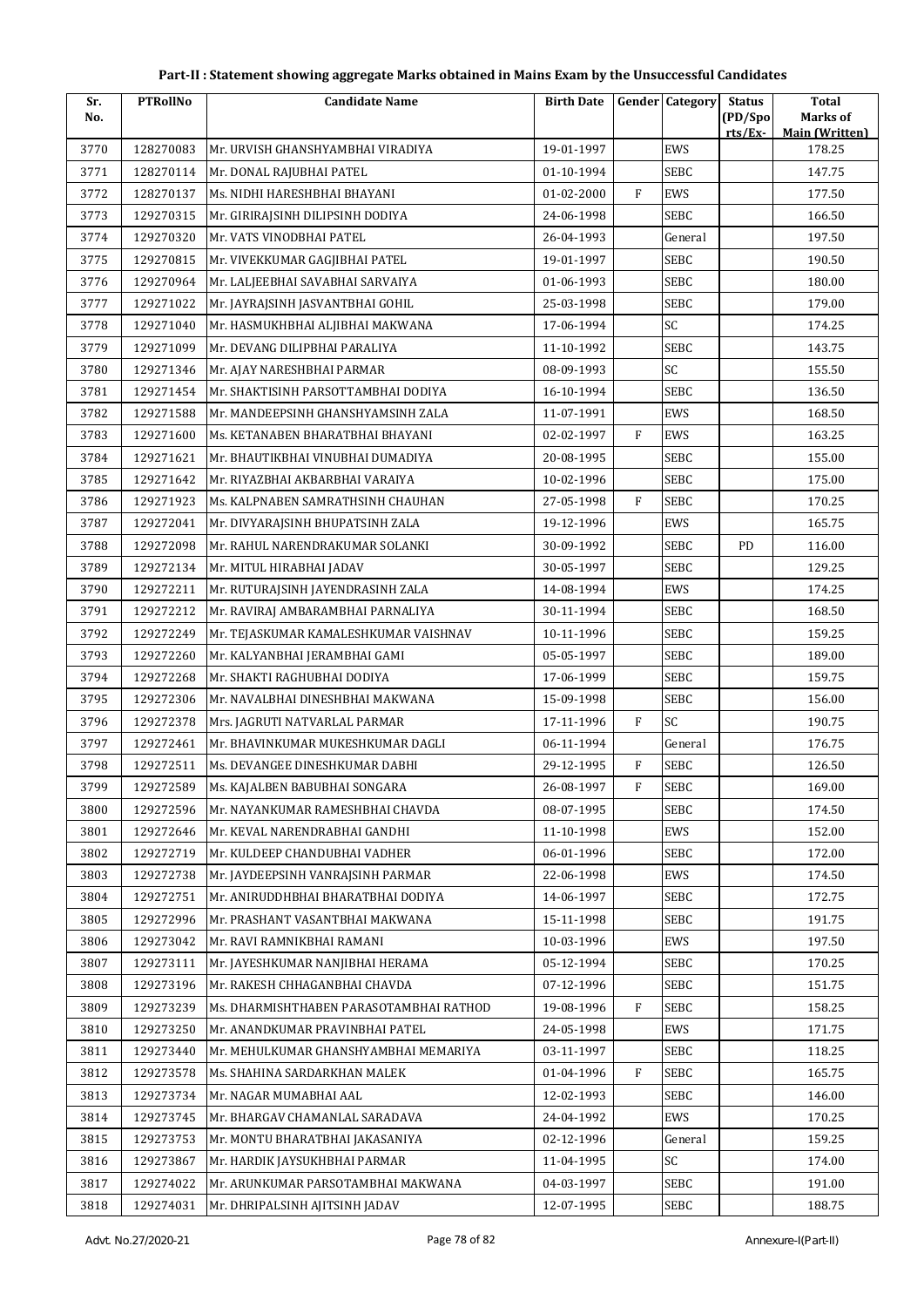| Sr.  | <b>PTRollNo</b> | <b>Candidate Name</b>                  | <b>Birth Date</b> |              | <b>Gender Category</b> | <b>Status</b>      | <b>Total</b>               |
|------|-----------------|----------------------------------------|-------------------|--------------|------------------------|--------------------|----------------------------|
| No.  |                 |                                        |                   |              |                        | (PD/Spo<br>rts/Ex- | Marks of<br>Main (Written) |
| 3819 | 129274149       | Mr. AJAYSINH RAGHUVIRSINH ZALA         | 01-05-1998        |              | EWS                    |                    | 176.00                     |
| 3820 | 129274216       | Mr. BRIJESH DALICHANDBHAI PATEL        | 21-06-1995        |              | General                |                    | 183.00                     |
| 3821 | 129274407       | Mr. SATYAPALSINH KRUSHNADEVSINH PARMAR | 24-02-1990        |              | EWS                    |                    | 154.75                     |
| 3822 | 129274454       | Mr. MOHIT GIRISHKUMAR BELANI           | 12-04-1995        |              | EWS                    |                    | 177.00                     |
| 3823 | 129274458       | Mr. VINUBHAI BHOJABHAI SANIYA          | 12-02-1988        |              | SEBC                   |                    | 176.25                     |
| 3824 | 129274465       | Mr. ABHIJITSINH BHIKHUBHA ZALA         | 07-06-1994        |              | EWS                    |                    | 190.75                     |
| 3825 | 129274503       | Mr. SANDIP BHARATDAN TAPARIYA          | 07-10-1995        |              | <b>SEBC</b>            |                    | 176.00                     |
| 3826 | 129274689       | Mr. APURVBHAI PRAVINBHAI VADHER        | 13-03-1997        |              | SC                     |                    | 157.00                     |
| 3827 | 129274959       | Mr. MAHENDRABHAI KHUMANSANG KANSELA    | 02-08-1997        |              | SEBC                   |                    | 184.25                     |
| 3828 | 129274966       | Mr. ABHISHEK NALINKANT MEHTA           | 04-08-1991        |              | <b>EWS</b>             |                    | 176.75                     |
| 3829 | 129275004       | Mr. BHARGAVBHAI MANSUKHBHAI BADAL      | 10-09-1997        |              | EWS                    |                    | 195.00                     |
| 3830 | 129275062       | Mr. DHAVALBHAI JAYSUKHBHAI KANANI      | 11-09-1996        |              | <b>EWS</b>             |                    | 180.75                     |
| 3831 | 129275109       | Ms. PRIYANKABEN VISHNUBHAI MADHAR      | 02-01-1997        | $\mathbf{F}$ | SEBC                   |                    | 159.50                     |
| 3832 | 129275314       | Mr. DIVYARAJSINH RAMDEVSINH RANA       | 29-04-1992        |              | EWS                    |                    | 146.75                     |
| 3833 | 129275380       | Mr. SURESHKUMAR BABABHAI MADHAR        | 04-07-1994        |              | <b>SEBC</b>            |                    | 147.50                     |
| 3834 | 129275419       | Mr. PRAKASHKUMAR RAMAJIBHAI PATEL      | 30-05-1993        |              | General                |                    | 166.75                     |
| 3835 | 129275565       | Ms. NITALBA BAVUBHA ZALA               | 19-09-1994        | $\mathbf{F}$ | EWS                    |                    | 146.00                     |
| 3836 | 129275572       | Mr. DIVYARAJSINH BHARATSINH DODIYA     | 07-03-2000        |              | SEBC                   |                    | 183.00                     |
| 3837 | 129275681       | Mr. HARPAL GANESHBHAI DODIYA           | 15-12-1997        |              | <b>SEBC</b>            |                    | 183.25                     |
| 3838 | 129275697       | Mr. ROHITBHAI BHOODARBHAI PATEL        | 19-12-1995        |              | EWS                    |                    | 151.50                     |
| 3839 | 129275721       | Mr. VASUDEVBHAI BHURABHAI KALOTRA      | 01-04-1997        |              | SEBC                   |                    | 136.75                     |
| 3840 | 129275986       | Mr. KISHANSINH VIJAYSINH ZALA          | 01-11-1996        |              | EWS                    |                    | 184.25                     |
| 3841 | 129276035       | Mr. KARTIK KISHORBHAI SHAH             | 26-10-1994        |              | <b>EWS</b>             |                    | 173.75                     |
| 3842 | 129276051       | Ms. ROOTUBEN RAGHURAM DESANI           | 16-05-1998        | $\mathbf{F}$ | SEBC                   |                    | 148.25                     |
| 3843 | 129276130       | Mr. KIRANKUMAR NATUBHAI PANARA         | 11-06-1994        |              | EWS                    |                    | 158.50                     |
| 3844 | 129276163       | Mr. PRAFULKUMAR RAGHUBHAI SAGTHIYA     | 14-07-1986        |              | SC                     |                    | 149.00                     |
| 3845 | 129276243       | Mr. RANJITBHAI PREMJIBHAI BAVALIYA     | 20-11-1995        |              | SEBC                   |                    | 162.00                     |
| 3846 | 129276319       | Ms. RANJANBEN DHANABHAI DODIYA         | 01-06-1993        | F            | <b>SEBC</b>            |                    | 131.00                     |
| 3847 | 129276468       | Mr. DHAVALKUMAR GOVINDBHAI CHAUHAN     | 08-01-1997        |              | SEBC                   |                    | 169.75                     |
| 3848 | 129276517       | Mr. VIJAYKUMAR PARSOTAMBHAI PARMAR     | 23-02-1991        |              | $\mathsf{SC}$          |                    | 173.00                     |
| 3849 | 129276544       | Mr. RAVI RAJESHKUMAR VYAS              | 28-04-1991        |              | General                |                    | 176.50                     |
| 3850 | 129276623       | Ms. PREMILABEN DHIRAJBHAI VORA         | 23-10-1998        | $\rm F$      | SC                     |                    | 154.00                     |
| 3851 | 129276653       | Mr. KRISHNAKUMAR RAJABHAI GHIYAD       | 01-10-1991        |              | SEBC                   |                    | 167.75                     |
| 3852 | 129276766       | Mr. HITESHBHAI LAKHABHAI DHORIYA       | 01-06-1995        |              | SEBC                   |                    | 175.75                     |
| 3853 | 129276950       | Mr. RAJVIRSINH BHARATSINH RAOL         | 12-09-1991        |              | EWS                    |                    | 180.75                     |
| 3854 | 129277038       | Mr. JORAVARSINH KHIMAJIBHAI SINDHAV    | 08-05-1999        |              | SEBC                   |                    | 169.50                     |
| 3855 | 129277102       | Mr. BHARAT BABUBHAI RAJGOR             | 22-11-1990        |              | SEBC                   |                    | 101.25                     |
| 3856 | 129277123       | Mr. VIJAY KISHORBHAI CHAUHAN           | 29-04-1998        |              | SEBC                   |                    | 174.50                     |
| 3857 | 129277227       | Mr. VIJAYBHAI ISHVARBHAI CHAVDA        | 25-03-1996        |              | SEBC                   |                    | 147.50                     |
| 3858 | 129277272       | Mr. MUKUND GHANSHYAMBHAI KATARIYA      | 29-08-1992        |              | SEBC                   |                    | 176.75                     |
| 3859 | 129277305       | Mr. HITEN RAJESHKUMAR POOJARA          | 07-11-1993        |              | EWS                    |                    | 158.75                     |
| 3860 | 129277328       | Mr. DIVYARAJ RANCHHODBHAI KALIYA       | 22-02-1996        |              | SEBC                   |                    | 176.25                     |
| 3861 | 129277346       | Mr. AKHIL DILIPBHAI PANDYA             | 11-10-1995        |              | General                | Sports             | 196.09                     |
| 3862 | 129277550       | Mr. NEVIL ABDULALI PIRANI              | 18-11-1994        |              | EWS                    |                    | 180.25                     |
| 3863 | 129277558       | Mr. DHAVAL ASHOKBHAI MAKWANA           | 27-01-1998        |              | SC                     |                    | 141.50                     |
| 3864 | 129277621       | Ms. SHILPABA JITENDRASINH ZALA         | 30-03-1997        | $\rm F$      | General                |                    | 163.50                     |
| 3865 | 129277626       | Mr. ANKITKUMAR TRIBHOVANBHAI VANECHA   | 01-05-1993        |              | EWS                    |                    | 173.25                     |
| 3866 | 129277997       | Mr. RITESHKUMAR DINESHBHAI DABHI       | 16-08-1996        |              | SEBC                   |                    | 120.75                     |
| 3867 | 129278003       | Mr. MUNNABHAI VALLABHBHAI HADANI       | 09-09-1992        |              | SEBC                   |                    | 172.25                     |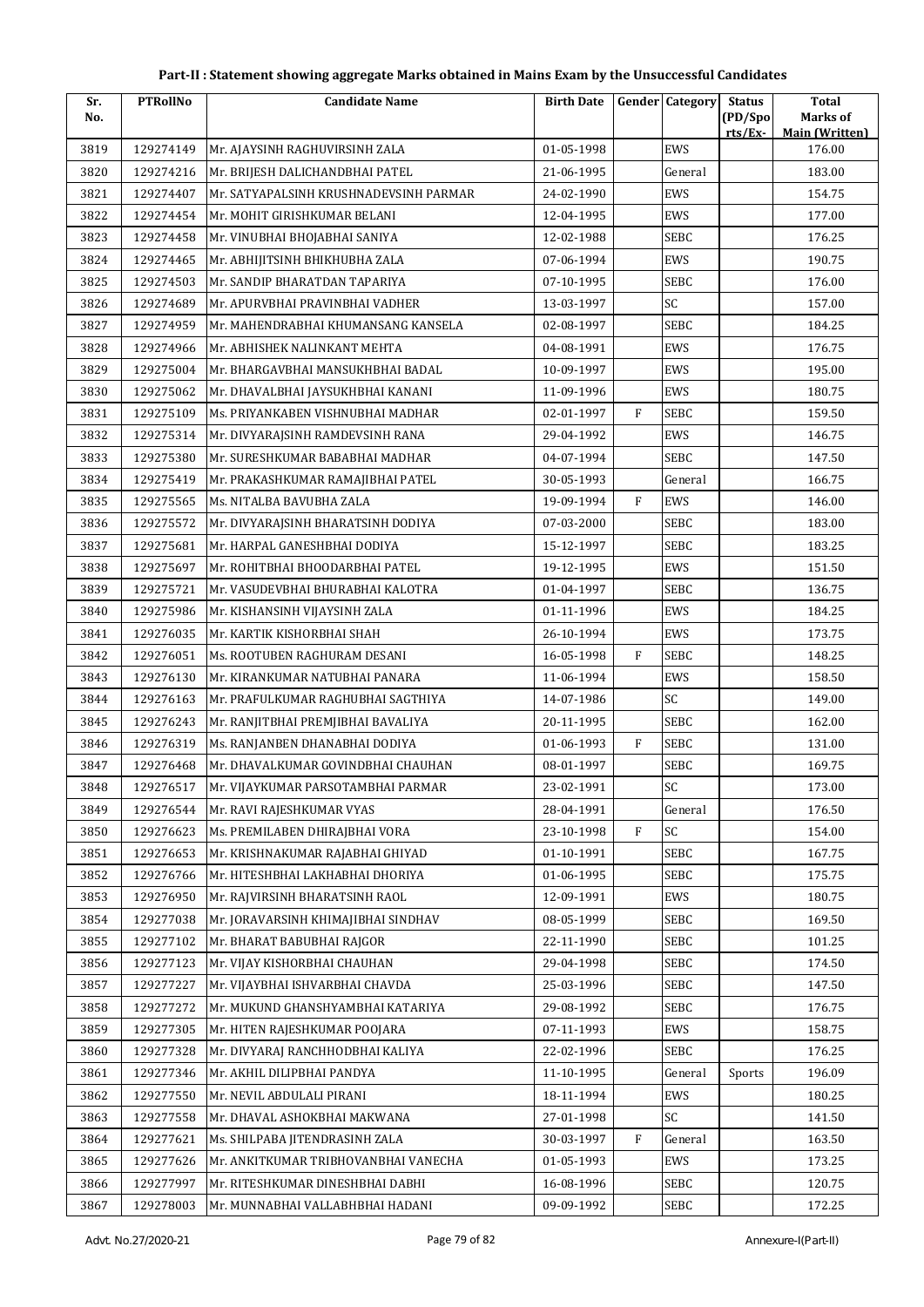| Sr.  | <b>PTRollNo</b> | <b>Candidate Name</b>                      | <b>Birth Date</b> |              | <b>Gender</b> Category | <b>Status</b> | <b>Total</b>                    |
|------|-----------------|--------------------------------------------|-------------------|--------------|------------------------|---------------|---------------------------------|
| No.  |                 |                                            |                   |              |                        | (PD/Spo       | Marks of                        |
| 3868 | 129278077       | Mr. RAVIRAJ MANUBHAI KHAVAD                | 28-04-1996        |              | <b>SEBC</b>            | rts/Ex-       | <b>Main (Written)</b><br>175.00 |
| 3869 | 129278107       | Mr. PRATIK MANSUKHBHAI ZARMARIYA           | 09-08-1997        |              | SEBC                   |               | 151.00                          |
| 3870 | 129278120       | Mr. NILESHKUMAR BABULAL KAMEJALIYA         | 17-03-1989        |              | SEBC                   |               | 150.25                          |
| 3871 | 129278150       | Mr. JITENDRA AMARSHIBHAI CHAVDA            | 07-09-1995        |              | SC                     |               | 159.25                          |
| 3872 | 129278203       | Mr. MANDIPSINH BHUPENDRASINH RANA          | 16-09-1990        |              | EWS                    |               | 145.25                          |
| 3873 | 129278469       | Mr. JAYDEEPSINH KHUMANSINH SOLANKI         | 04-08-1996        |              | SEBC                   |               | 188.00                          |
| 3874 | 129278527       | Mr. SHREYANSHKUMAR CHANDRAKANTBHAI RAMANUJ | 13-08-1995        |              | SEBC                   |               | 171.00                          |
| 3875 | 129278535       | Mr. JAYDEVKUMAR NARANBHAI RATHVI           | 03-01-1995        |              | SEBC                   |               | 163.75                          |
| 3876 | 130279296       | Mr. BHADRESHBHAI RAJUBHAI KONKANI          | 16-10-1994        |              | <b>ST</b>              |               | 151.25                          |
| 3877 | 130279559       | Mr. JAY DILIP SHAH                         | 01-01-1998        |              | General                |               | 176.75                          |
| 3878 | 130280604       | Mr. JALDIPKUMAR NARENDRABHAI GAMIT         | 04-10-1995        |              | <b>ST</b>              |               | 119.25                          |
| 3879 | 130280841       | Mrs. DARSHANABEN SURESHBHAI VALAVI         | 25-12-1992        | $\mathbf{F}$ | <b>ST</b>              |               | 145.00                          |
| 3880 | 130281247       | Mr. ANKULKUMAR GITESHBHAI GAMIT            | 20-10-1993        |              | <b>ST</b>              |               | 150.25                          |
| 3881 | 130281275       | Ms. RAGINIBEN RANJITBHAI CHAUDHARI         | 02-06-1992        | $\mathbf{F}$ | <b>ST</b>              |               | 129.50                          |
| 3882 | 130281661       | Mr. PRATIKKUMAR RAVIYABHAI CHAUDHARI       | 15-04-1992        |              | <b>ST</b>              |               | 163.25                          |
| 3883 | 130281821       | Ms. PRIYANKA KUMARI ARUNBHAI GAMIT         | 15-05-1995        | $\mathbf{F}$ | <b>ST</b>              |               | 128.00                          |
| 3884 | 130281929       | Ms. HARSHILAKUMARI MANUBHAI CHAUDHARI      | 05-03-1989        | $\mathbf{F}$ | <b>ST</b>              |               | 142.50                          |
| 3885 | 130282582       | Mr. JAYKUMAR NARENDRABHAI TANDEL           | 28-01-1998        |              | <b>SEBC</b>            |               | 169.25                          |
| 3886 | 130282627       | Ms. PRIYANKABEN KARSANBHAI GAMIT           | 05-03-1996        | $\mathbf{F}$ | <b>ST</b>              |               | 103.75                          |
| 3887 | 130282637       | Ms. ANKITABEN ARVINDBHAI GAMIT             | 06-06-1997        | $\mathbf{F}$ | <b>ST</b>              |               | 97.00                           |
| 3888 | 130282721       | Mr. ANKITBHAI VIJAYBHAI CHAUDHARI          | 14-03-1995        |              | <b>ST</b>              |               | 155.00                          |
| 3889 | 130283078       | Mr. VARUNBHAI BHIKHUBHAI CHAUDHARI         | 19-08-1995        |              | <b>ST</b>              |               | 168.75                          |
| 3890 | 130283494       | Ms. NILAMBEN VINODBHAI CHAUDHARI           | 28-10-1995        | $\mathbf{F}$ | <b>ST</b>              |               | 131.50                          |
| 3891 | 130283629       | Mr. KALPESHKUMAR PRAVINBHAI CHAUDHARI      | 11-01-1996        |              | <b>ST</b>              |               | 149.50                          |
| 3892 | 130283995       | Mr. VISHALKUMAR BACHUBHAI GAMIT            | 05-04-1995        |              | <b>ST</b>              |               | 161.50                          |
| 3893 | 130284013       | Mr. PRADIPKUMAR SUDHIRBHAI VALVI           | 23-12-1993        |              | <b>ST</b>              |               | 154.25                          |
| 3894 | 130285400       | Mr. VIRALKUMAR ISHVARBHAI CHAUDHARI        | 18-11-1996        |              | <b>ST</b>              |               | 157.75                          |
| 3895 | 130285704       | Ms. ARIFABEN MAHAMADBHAI PATEL             | 17-01-1993        | $\mathbf{F}$ | General                |               | 153.00                          |
| 3896 | 130286158       | Ms. SEJALKUMARI SUKHABHAI GAMIT            | 05-03-2000        | ${\bf F}$    | <b>ST</b>              |               | 140.50                          |
| 3897 | 130286284       | Ms. ASHABEN BHIKHABHAI GAMIT               | 06-08-1996        | F            | <b>ST</b>              |               | 115.00                          |
| 3898 | 130286631       | Mr. VIHARKUMAR JALAMSING PATEL             | 24-04-1996        |              | <b>ST</b>              |               | 136.75                          |
| 3899 | 131287524       | Mr. JAYDEEPSINH TRILOKSINH RANA            | 10-08-1995        |              | General                |               | 177.75                          |
| 3900 | 131287575       | Mr. BHAVIK BHARATBHAI VEKARIYA             | 27-02-1996        |              | <b>EWS</b>             |               | 136.25                          |
| 3901 | 131287712       | Mr. HARSHALKUMAR AMRUTBHAI VANIK           | 18-01-1995        |              | SC                     |               | 195.25                          |
| 3902 | 131288235       | Mr. MAYURDHVAJSINH VANRAJSINH CHUDASAMA    | 12-11-1991        |              | EWS                    |               | 163.75                          |
| 3903 | 131288890       | Mr. MANHARSINH KANTIBHAI VASAIYA           | 29-01-1994        |              | <b>ST</b>              |               | 143.75                          |
| 3904 | 131288939       | Mr. HARESH MAYAATA KAMALIYA                | 24-01-1997        |              | SEBC                   |               | 139.25                          |
| 3905 | 131289077       | Mr. HIMANSHU KIRITBHAI SEVAK               | 24-12-1991        |              | EWS                    |               | 168.00                          |
| 3906 | 131289327       | Mr. MIHIR ASHUTOSHBHAI SHAH                | 28-03-1991        |              | General                |               | 159.75                          |
| 3907 | 131289368       | Mr. ANAND VASUDEVBHAI PATEL                | 03-12-1995        |              | EWS                    |               | 181.75                          |
| 3908 | 131289445       | Mrs. PAYALBEN MADHUBHAI PARMAR             | 10-07-1989        | $\mathbf{F}$ | General                |               | 190.75                          |
| 3909 | 131289643       | Mr. CHIRAGKUMAR JAYANTILAL CHAUDHARI       | 21-12-1993        |              | ${\rm ST}$             |               | 162.00                          |
| 3910 | 131290048       | Ms. REKHA RAJKUMAR YADAV                   | 03-04-1993        | F            | General                |               | 171.75                          |
| 3911 | 131290235       | Ms. KIRANBEN DAYARAMBHAI RATHOD            | 28-12-1993        | $\mathbf{F}$ | SEBC                   |               | 177.50                          |
| 3912 | 131290289       | Mr. SHIVAM DINESHCHANDRA SHAH              | 22-05-1990        |              | EWS                    | Sports        | 140.44                          |
| 3913 | 131290306       | Mr. BHAVINBHAI JAGABHAI BHARWAD            | 27-08-1992        |              | SEBC                   |               | 166.00                          |
| 3914 | 131290378       | Mr. RAHULKUMAR JAGDISHBHAI CHAVDA          | 12-04-1998        |              | SC                     |               | 165.25                          |
| 3915 | 131290383       | Mrs. ARATIBEN MAHENDRAKUMAR PATEL          | 01-07-1983        | F            | General                |               | 177.25                          |
| 3916 | 131290402       | Mr. YOGRAJSINH GIRIRAJSINH RAYJADA         | 21-01-1997        |              | EWS                    | Sports        | 182.70                          |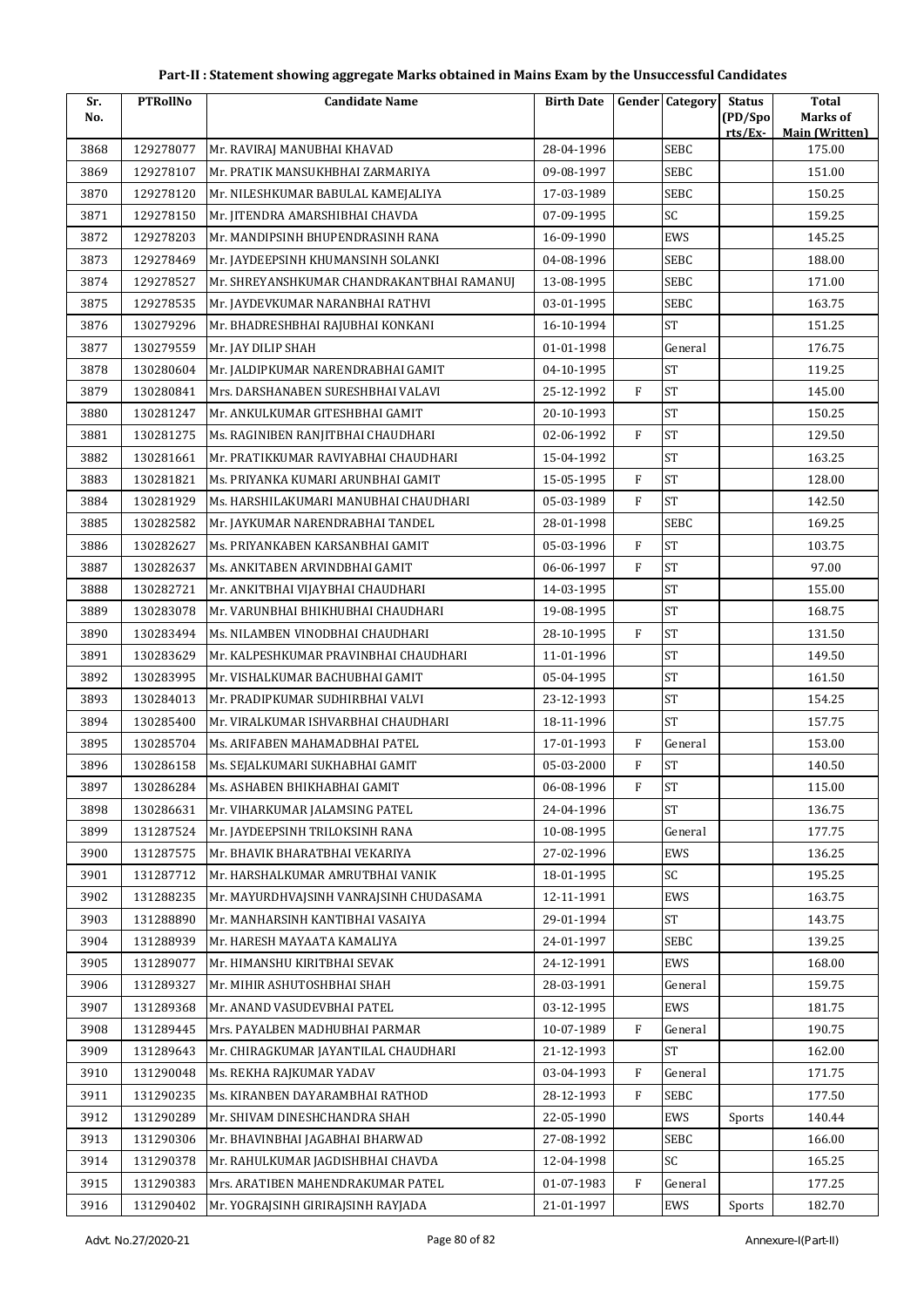| Sr.  | <b>PTRollNo</b> | <b>Candidate Name</b>                   | <b>Birth Date</b> |              | <b>Gender</b> Category | <b>Status</b>     | <b>Total</b>                      |
|------|-----------------|-----------------------------------------|-------------------|--------------|------------------------|-------------------|-----------------------------------|
| No.  |                 |                                         |                   |              |                        | (PD/Spo<br>rts/Ex | Marks of<br><b>Main (Written)</b> |
| 3917 | 131290483       | Mr. HEMANTKUMAR DALSUKHBHAI RATHWA      | 10-02-1989        |              | <b>ST</b>              |                   | 170.50                            |
| 3918 | 131290695       | Mr. SUNNY SANJAY PATEL                  | 13-12-1991        |              | General                |                   | 171.00                            |
| 3919 | 131290708       | Mr. HITESHKUMAR RAGHUBHAI BHARVAD       | 24-12-1993        |              | <b>SEBC</b>            |                   | 128.50                            |
| 3920 | 131290780       | Mr. MANOJKUMAR RATILAL RATHAVA          | 16-03-1995        |              | <b>ST</b>              |                   | 167.00                            |
| 3921 | 131290833       | Mr. GAGANDEEPSINH MANHARSINH VAGHELA    | 27-06-1994        |              | General                |                   | 160.50                            |
| 3922 | 131291060       | Mr. MEETKUMAR MAHESHBHAI GOHIL          | 28-09-1997        |              | SC                     |                   | 168.75                            |
| 3923 | 131291188       | Mr. KRUNAL DILIPKUMAR BAROT             | 15-12-1997        |              | <b>SEBC</b>            |                   | 142.75                            |
| 3924 | 131291394       | Mr. JAYPAL HASAMUKHBHAI CHAVDA          | 04-06-1999        |              | SEBC                   |                   | 191.75                            |
| 3925 | 131291481       | Ms. NIRALI YOGESHKUMAR PATEL            | 11-07-1992        | $\mathbf{F}$ | <b>EWS</b>             |                   | 179.00                            |
| 3926 | 131291789       | Mr. SAGAR DIPAKKUMAR DAVE               | 02-01-1998        |              | EWS                    |                   | 156.75                            |
| 3927 | 131291807       | Mr. DHAVALKUMAR SHUKRAMBHAI RATHVA      | 17-07-1989        |              | ST                     |                   | 166.50                            |
| 3928 | 131291825       | Mr. VIRPALSINH MULENDRASINH RAULJI      | 09-12-1992        |              | General                |                   | 178.50                            |
| 3929 | 131291994       | Mr. MAYANK DEEPAKBHAI CHAUHAN           | 09-05-1995        |              | SEBC                   |                   | 174.50                            |
| 3930 | 131292013       | Mr. MANISHKUMAR MANSINHBHAI MORI        | 12-09-1996        |              | SEBC                   |                   | 171.75                            |
| 3931 | 131292105       | Mr. SIDDHARAJSINH GUNVANTSINH SOLANKI   | 13-05-1993        |              | EWS                    |                   | 162.00                            |
| 3932 | 131292216       | Mr. HAMIR SURA BHAI MASURA              | 05-04-1992        |              | <b>SEBC</b>            |                   | 151.00                            |
| 3933 | 131292611       | Mr. RAJANKUMAR CHANDUBHAI CHAVADA       | 17-08-1999        |              | SEBC                   |                   | 182.50                            |
| 3934 | 131292737       | Ms. SONAL PRAVINBHAI GADHAVI            | 26-04-1996        | $\rm F$      | <b>SEBC</b>            |                   | 154.75                            |
| 3935 | 131292774       | Mr. DIVYARAJ KIRITSINH RANA             | 01-02-1998        |              | General                |                   | 169.50                            |
| 3936 | 131292930       | Mr. MEHULKUMAR MAHESHBHAI GOLARANA      | 04-03-1996        |              | SEBC                   |                   | 150.25                            |
| 3937 | 131293036       | Mr. JAYMIND VASUDEVBHAI PATEL           | 11-08-1992        |              | General                |                   | 167.00                            |
| 3938 | 131293066       | Ms. JISHNA MAHENDRABHAI PATEL           | 01-10-1990        | F            | General                |                   | 148.75                            |
| 3939 | 131293069       | Mr. KALRAV PRAFULCHANDRA TRIVEDI        | 26-07-1995        |              | EWS                    |                   | 170.50                            |
| 3940 | 131293090       | Mr. KAMALKUMAR SHANTILAL PARMAR         | 08-01-1993        |              | SC                     |                   | 178.00                            |
| 3941 | 131293122       | Mr. DUSHYANTKUMAR JASVANTBHAI CHAUDHARY | 24-10-1996        |              | SEBC                   |                   | 174.00                            |
| 3942 | 131293301       | Mr. KRUNAL MAYURBHAI JOSHI              | 11-12-1992        |              | General                |                   | 178.25                            |
| 3943 | 131293312       | Ms. FORAM MUKUNDRAY KANSAGRA            | 02-06-1996        | $\mathbf{F}$ | EWS                    |                   | 166.25                            |
| 3944 | 131293335       | Mr. SANJAY BABULAL GILANI               | 10-03-1994        |              | EWS                    |                   | 173.75                            |
| 3945 | 131293339       | Mr. KISHANKUMAR MANSUKHBHAI SOLANKI     | 04-03-1993        |              | SC                     |                   | 171.00                            |
| 3946 | 131293544       | Ms. USHMA JITENDRAKUMAR TAILOR          | 29-08-1991        | $\mathbf F$  | <b>SEBC</b>            |                   | 171.50                            |
| 3947 | 131293668       | Mr. KRUNAL DIVYESH KUMAR SHAH           | 18-07-1993        |              | EWS                    |                   | 154.00                            |
| 3948 | 131293757       | Mr. SAIF AIYAZ NAZIRBHAI VOHRA          | 23-03-1993        |              | <b>SEBC</b>            |                   | 177.50                            |
| 3949 | 131293821       | Ms. ARATI DAMJIBHAI RANGPARIYA          | 06-05-1993        | $\mathbf{F}$ | EWS                    |                   | 172.25                            |
| 3950 | 131293841       | Ms. PREETIBA DIGVIJAYSINH ZALA          | 24-03-1997        | F            | General                |                   | 153.25                            |
| 3951 | 131293852       | Mr. HITENDRASINH RANGITSINH THAKOR      | 07-08-1994        |              | EWS                    |                   | 168.75                            |
| 3952 | 131293991       | Mr. DHRUMITKUMAR MAHENDRABHAI UPADHYAY  | 18-04-1998        |              | General                |                   | 165.25                            |
| 3953 | 131294031       | Mrs. DHVANI CHIMANBHAI PATEL            | 30-01-1984        | F            | General                |                   | 178.00                            |
| 3954 | 131294083       | Ms. GAYATRIBEN MAHENDRABHAI BAROT       | 08-06-1996        | $\mathbf{F}$ | <b>SEBC</b>            |                   | 148.75                            |
| 3955 | 131294146       | Dr. ZARNA PATEL                         | 05-08-1985        | F            | General                |                   | 130.50                            |
| 3956 | 131294244       | Mr. RAJESH BEERBHAN SINGH               | 22-08-1986        |              | General                |                   | 157.25                            |
| 3957 | 131294246       | Mr. PRIYAL KIRANKUMAR PATEL             | 24-03-1997        |              | General                |                   | 165.75                            |
| 3958 | 131294292       | Mr. HARDIK SURESHKUMAR MARATHE          | 29-10-1994        |              | EWS                    |                   | 174.25                            |
| 3959 | 131294390       | Mr. DHARAK DINESHBHAI BHIMANI           | 18-07-1997        |              | General                |                   | 159.00                            |
| 3960 | 131294836       | Mr. YASHPALSINH KESHARISINH PADHIYAR    | 02-03-1997        |              | General                |                   | 139.25                            |
| 3961 | 131294892       | Mr. YOGENDRASINH RAMESHSINH SOLANKI     | 07-01-1997        |              | SEBC                   |                   | 189.50                            |
| 3962 | 131295050       | Mr. SOHIL SALIMBHAI RUDATALA            | 19-08-1996        |              | SEBC                   |                   | 175.25                            |
| 3963 | 131295101       | Mr. MIRAL RAJESH GAMIT                  | 05-09-1994        |              | ST                     |                   | 166.00                            |
| 3964 | 131295130       | Mrs. APEKSHA HARSHIT DANANI             | 24-06-1995        | F            | SEBC                   |                   | 161.50                            |
| 3965 | 131295212       | Mr. MOHIT KISHOR SONAR                  | 06-09-1994        |              | General                |                   | 171.25                            |